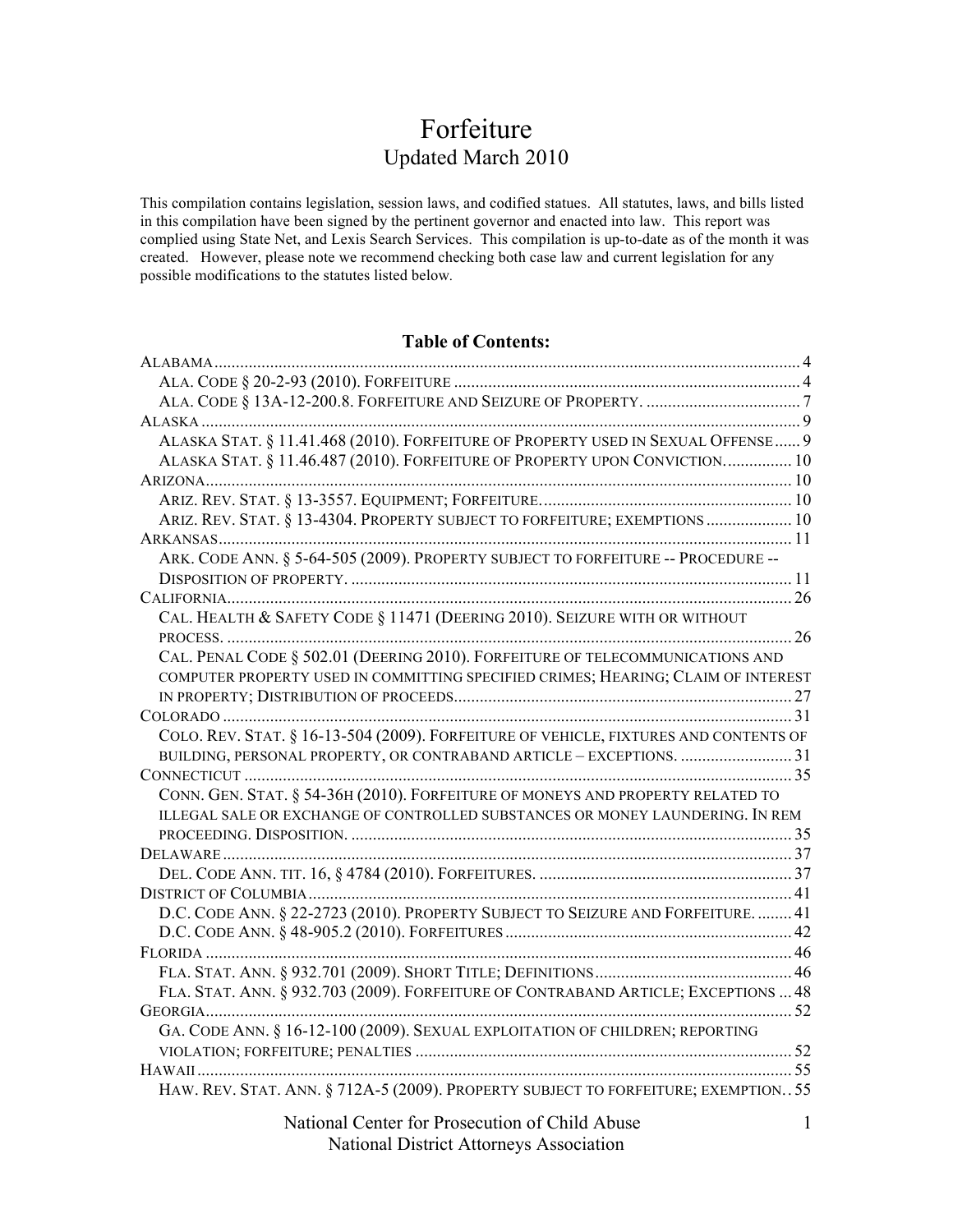| IDAHO CODE ANN. § 37-2802 (2009). PROPERTY SUBJECT TO FORFEITURE.  62                 |    |
|---------------------------------------------------------------------------------------|----|
|                                                                                       |    |
| 720 ILL. COMP. STAT. 5/10A-15 (2010). (REPEALED EFFECTIVE JANUARY 1, 2010) FORFEITURE |    |
|                                                                                       |    |
| 720 ILL. COMP. STAT. 5/11-20.1A (2010). (REPEALED JANUARY 1, 2010) FORFEITURES.  64   |    |
| $INDIANA$                                                                             |    |
| IND. CODE ANN. § 34-24-1-1 (2009). PROPERTY WHICH MAY BE SEIZED [AS AMENDED BY        |    |
|                                                                                       |    |
| IND. CODE ANN. § 34-24-1-1 (2009). PROPERTY WHICH MAY BE SEIZED [AS AMENDED BY        |    |
|                                                                                       |    |
|                                                                                       |    |
|                                                                                       |    |
|                                                                                       |    |
| KAN. STAT. ANN. § 60-4105 (2008). PROPERTY SUBJECT TO FORFEITURE.  76                 |    |
|                                                                                       |    |
|                                                                                       |    |
| KY. REV. STAT. ANN. § 218A.410 (2010). PROPERTY SUBJECT TO FORFEITURE.  79            |    |
|                                                                                       |    |
|                                                                                       |    |
| LA. REV. STAT. ANN. § 40:2604 (2010). PROPERTY SUBJECT TO FORFEITURE.  84             |    |
|                                                                                       |    |
|                                                                                       |    |
|                                                                                       |    |
| MD. CODE ANN., CRIM. PROC. § 12-102 (2010). PROPERTY SUBJECT TO FORFEITURE 87         |    |
| MD. CODE ANN., CRIM. PROC. § 12-103 (2010). CONDITIONS EXCLUDING PROPERTY FROM        |    |
|                                                                                       |    |
|                                                                                       |    |
|                                                                                       |    |
| $MICHIGAN$                                                                            | 95 |
| MICH. COMP. LAWS SERV. § 333.7521 (2010). PROPERTY SUBJECT TO FORFEITURE;             |    |
|                                                                                       | 95 |
| MINNESOTA                                                                             |    |
| MINN. STAT. ANN. § 609.5311 (2009). FORFEITURE OF PROPERTY ASSOCIATED WITH            |    |
|                                                                                       |    |
| MINN. STAT. ANN. § 609.5312 (2009). FORFEITURE OF PROPERTY ASSOCIATED WITH            |    |
|                                                                                       |    |
|                                                                                       |    |
|                                                                                       |    |
| MISS. CODE ANN. § 41-29-153 (2010). FORFEITURE OF VEHICLES USED IN DRIVE-BY           |    |
|                                                                                       |    |
|                                                                                       |    |
| MO. ANN. STAT. § 513.607 (2009). PROPERTY SUBJECT TO FORFEITURE -- PROCEDURE --       |    |
| REPORT REQUIRED, WHEN, CONTENTS -- ANNUAL STATE AUDITOR'S REPORT, CONTENTS --         |    |
|                                                                                       |    |
|                                                                                       |    |
| MONT. CODE ANN. § 44-12-102 (2009). THINGS SUBJECT TO FORFEITURE.  110                |    |
|                                                                                       |    |
|                                                                                       |    |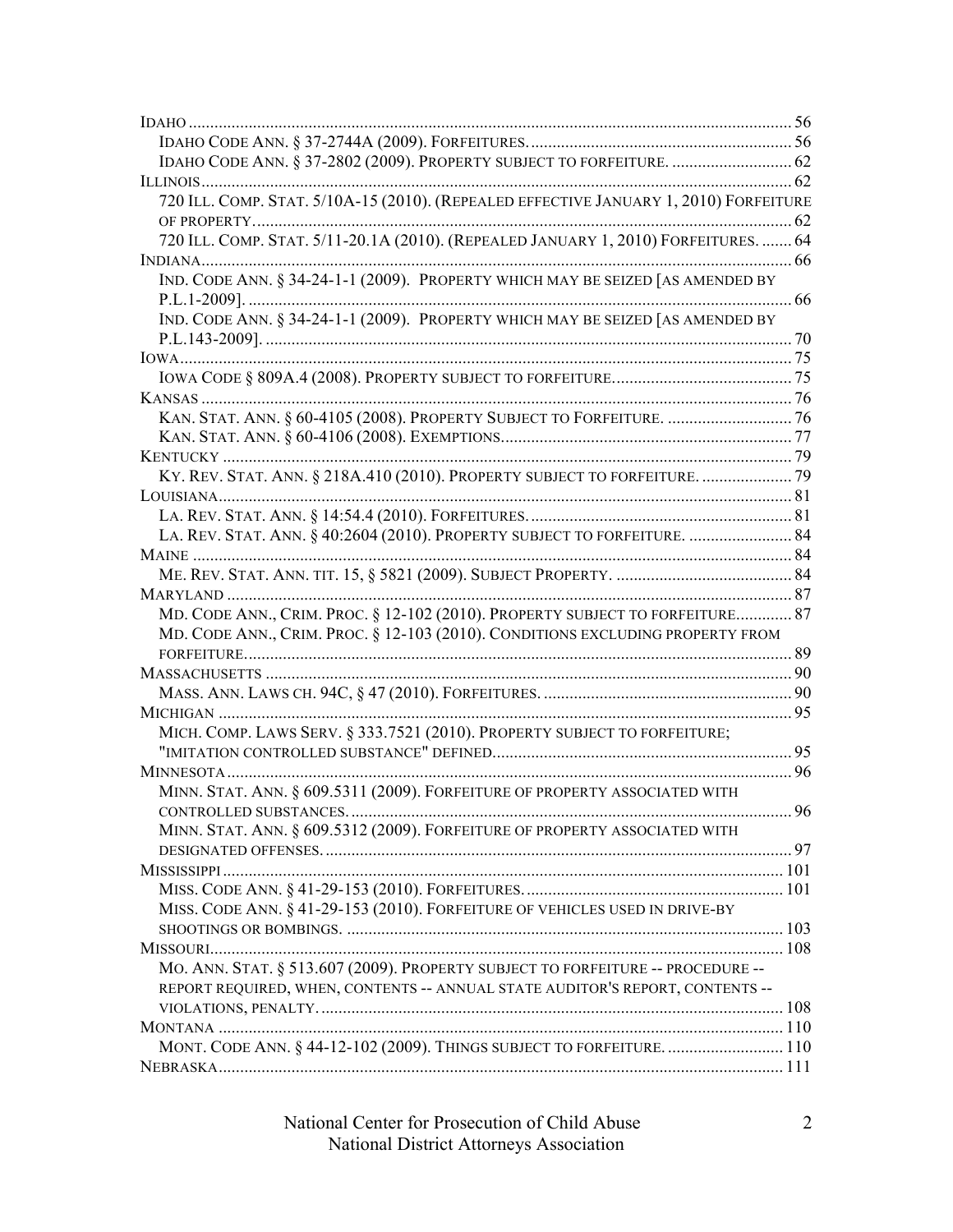| FORFEITURES; DISPOSITION; MANNER; WHEN; ACCEPTED AS EVIDENCE; COURT COSTS AND       |  |
|-------------------------------------------------------------------------------------|--|
|                                                                                     |  |
|                                                                                     |  |
| NEV. REV. STAT. ANN. § 453.301 (2009). PROPERTY SUBJECT TO FORFEITURE 113           |  |
|                                                                                     |  |
| N.H. REV. STAT. ANN. § 318-B:17-B (2010)L FORFEITURE OF ITEMS USED IN CONNECTION    |  |
|                                                                                     |  |
| N.H. REV. STAT. ANN. § 633:8 FORFEITURE OF ITEMS USED IN CONNECTION WITH            |  |
|                                                                                     |  |
|                                                                                     |  |
| N.J. STAT. ANN. § § 2C:64-1 (2010). PROPERTY SUBJECT TO FORFEITURE 123              |  |
|                                                                                     |  |
|                                                                                     |  |
|                                                                                     |  |
| N.Y. C.P.L.R. § 480.05 (CONSOL. 2010). FELONY CONTROLLED SUBSTANCE OFFENSES;        |  |
|                                                                                     |  |
|                                                                                     |  |
|                                                                                     |  |
|                                                                                     |  |
|                                                                                     |  |
|                                                                                     |  |
|                                                                                     |  |
|                                                                                     |  |
|                                                                                     |  |
| OHIO REV. CODE ANN. § 2981.02 (2010). PROPERTY SUBJECT TO FORFEITURE;               |  |
| DETERMINATION OF USE OR INTENDED USE OF INSTRUMENTALITY; MOTOR VEHICLE LAW          |  |
|                                                                                     |  |
|                                                                                     |  |
| OKLA. STAT. ANN. TIT. 21, § 1738 (2009). SEIZURE AND FORFEITURE PROCEEDINGS--       |  |
|                                                                                     |  |
| VEHICLES, AIRPLANES, VESSELS, ETC. USED IN ATTEMPT OR COMMISSION OF CERTAIN CRIMES. |  |
|                                                                                     |  |
|                                                                                     |  |
| OKLA. STAT. ANN. TIT. 63, § 2-503 (2009). PROPERTY SUBJECT TO FORFEITURE.  146      |  |
| OR. REV. STAT. § 131.558 (2007). PROPERTY SUBJECT TO FORFEITURE.  150               |  |
|                                                                                     |  |
|                                                                                     |  |
|                                                                                     |  |
| 42 PA. CONST. STAT. § 6801 (2009). CONTROLLED SUBSTANCES FORFEITURE.  155           |  |
|                                                                                     |  |
| R.I. GEN. LAWS § 21-28-5.04 (2010). FORFEITURE OF PROPERTY AND MONEY 159            |  |
| R.I. GEN. LAWS § 21-28-5.05 (2010). FORFEITURE OF CONTROLLED SUBSTANCES, RELATED    |  |
|                                                                                     |  |
|                                                                                     |  |
|                                                                                     |  |
|                                                                                     |  |
| S.D. CODIFIED LAWS § 34-20B-70 (2009). PROPERTY SUBJECT TO FORFEITURE.  165         |  |
|                                                                                     |  |
| TENN. CODE ANN. § 53-11-451 (2010). GOODS SUBJECT TO FORFEITURE -- SEIZURE --       |  |
|                                                                                     |  |
|                                                                                     |  |
|                                                                                     |  |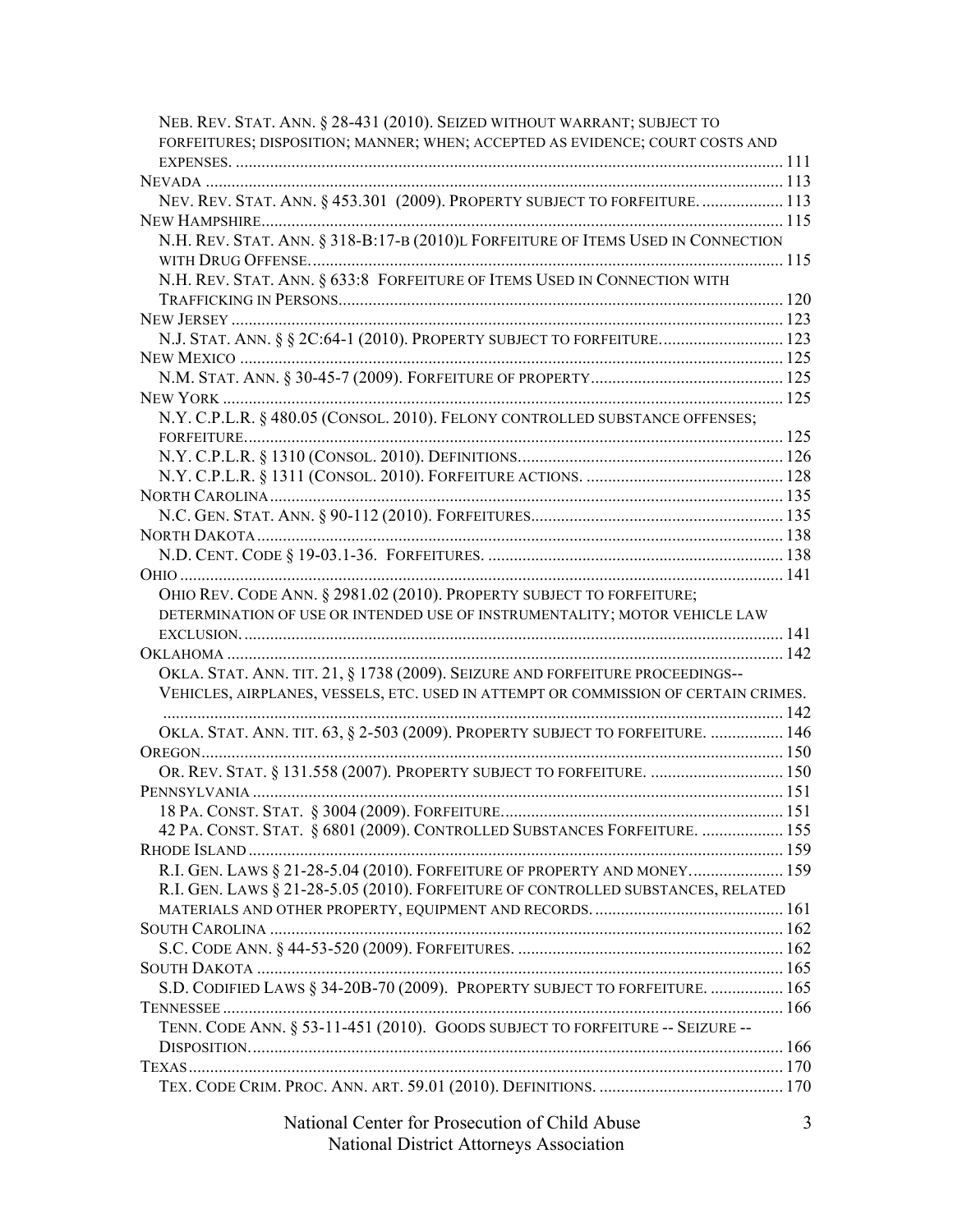| TEX. CODE CRIM. PROC. ANN. ART. 59.02 (2010). FORFEITURE OF CONTRABAND.  173       |     |
|------------------------------------------------------------------------------------|-----|
| <b>UTAH</b>                                                                        |     |
| UTAH CODE ANN. § 58-37-13 (2009). PROPERTY SUBJECT TO FORFEITURE -- SEIZURE -      |     |
|                                                                                    |     |
|                                                                                    |     |
|                                                                                    |     |
| VIRGINIA                                                                           |     |
| VA. CODE ANN. § 19.2-386.22 (2010). SEIZURE OF PROPERTY USED IN CONNECTION WITH OR |     |
|                                                                                    |     |
|                                                                                    |     |
| WASHINGTON                                                                         |     |
| WASH. REV. CODE ANN. § 9.68A.120 (2010). SEIZURE AND FORFEITURE OF PROPERTY 181    |     |
| WASH. REV. CODE ANN. § 10.105.010 (2010). SEIZURE AND FORFEITURE.  184             |     |
| WASH. REV. CODE ANN. § 69.50.505 (2010). SEIZURE AND FORFEITURE.  186              |     |
|                                                                                    |     |
| W. VA. CODE ANN. § 60A-7-703 (2009). ITEMS SUBJECT TO FORFEITURE; PERSONS          |     |
|                                                                                    |     |
|                                                                                    |     |
|                                                                                    |     |
|                                                                                    |     |
| WYO. STAT. ANN. § 35-7-1049 (2010). FORFEITURES AND SEIZURES GENERALLY; PROPERTY   |     |
|                                                                                    |     |
|                                                                                    | 202 |
| GUAM CODE ANN. TIT. 9 § 67.502.1 (2009). ITEMS SUBJECT TO FORFEITURE FOR VIOLATION |     |
|                                                                                    | 202 |
|                                                                                    |     |
|                                                                                    |     |
| <b>VIRGIN ISLANDS</b>                                                              |     |
|                                                                                    |     |
|                                                                                    |     |

# **Alabama**

## **ALA. CODE § 20-2-93 (2010). Forfeiture**

(a) The following are subject to forfeiture:

 (1) All controlled substances which have been grown, manufactured, distributed, dispensed or acquired in violation of any law of this state;

 (2) All raw materials, products and equipment of any kind which are used or intended for use in manufacturing, cultivating, growing, compounding, processing, delivering, importing or exporting any controlled substance in violation of any law of this state;

 (3) All property which is used or intended for use as a container for property described in subdivision (1) or (2) of this subsection;

 (4) All moneys, negotiable instruments, securities, or other things of value furnished or intended to be furnished by any person in exchange for a controlled substance in violation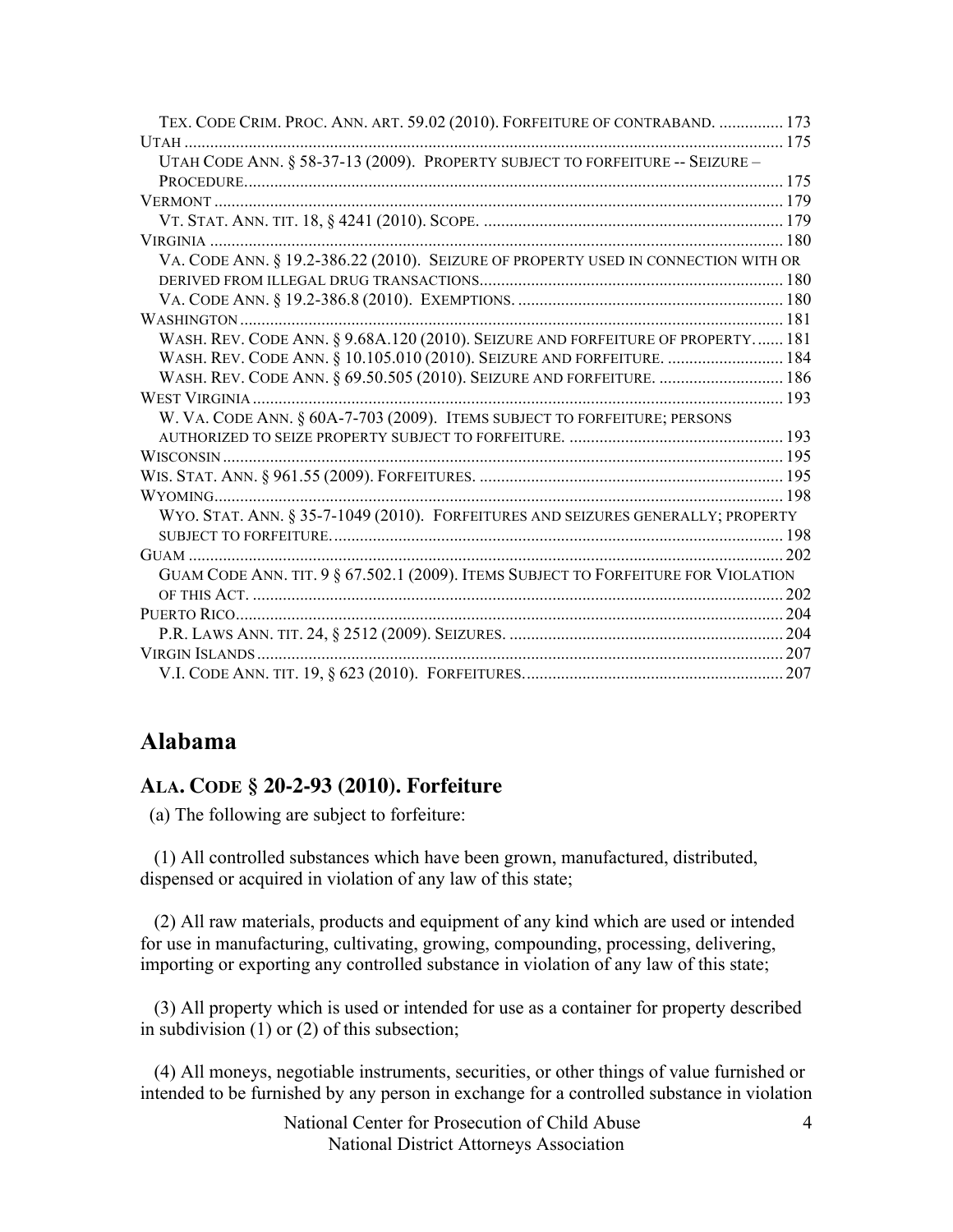of any law of this state; all proceeds traceable to such an exchange; and all moneys, negotiable instruments, and securities used or intended to be used to facilitate any violation of any law of this state concerning controlled substances;

 (5) All conveyances, including aircraft, vehicles, or vessels, or agricultural machinery, which are used, or are intended for use, to transport, or in any manner to facilitate the transportation, sale, receipt, possession, or concealment of any property described in subdivision (1) or (2) of this subsection;

 (6) All books, records and research products and materials, including formulas, microfilm, tapes and data, which are used or intended for use in violation of any law of this state concerning controlled substances;

(7) All imitation controlled substances as defined under the laws of this state;

 (8) All real property or fixtures used or intended to be used for the manufacture, cultivation, growth, receipt, storage, handling, distribution, or sale of any controlled substance in violation of any law of this state;

 (9) All property of any type whatsoever constituting, or derived from, any proceeds obtained directly, or indirectly, from any violation of any law of this state concerning controlled substances;

(b) Property subject to forfeiture under this chapter may be seized by state, county or municipal law enforcement agencies upon process issued by any court having jurisdiction over the property. Seizure without process may be made if:

 (1) The seizure is incident to an arrest or a search under a search warrant or an inspection under an administrative inspection warrant;

 (2) The property subject to seizure has been the subject of a prior judgment in favor of the state in a criminal injunction or forfeiture proceeding based upon this chapter;

 (3) The state, county, or municipal law enforcement agency has probable cause to believe that the property is directly or indirectly dangerous to health or safety; or

 (4) The state, county or municipal law enforcement agency has probable cause to believe that the property was used or is intended to be used in violation of this chapter.

(c) In the event of seizure pursuant to subsection (b) of this section, proceedings under subsection (d) of this section shall be instituted promptly.

(d) Property taken or detained under this section shall not be subject to replevin but is deemed to be in the custody of the state, county or municipal law enforcement agency subject only to the orders and judgment of the court having jurisdiction over the forfeiture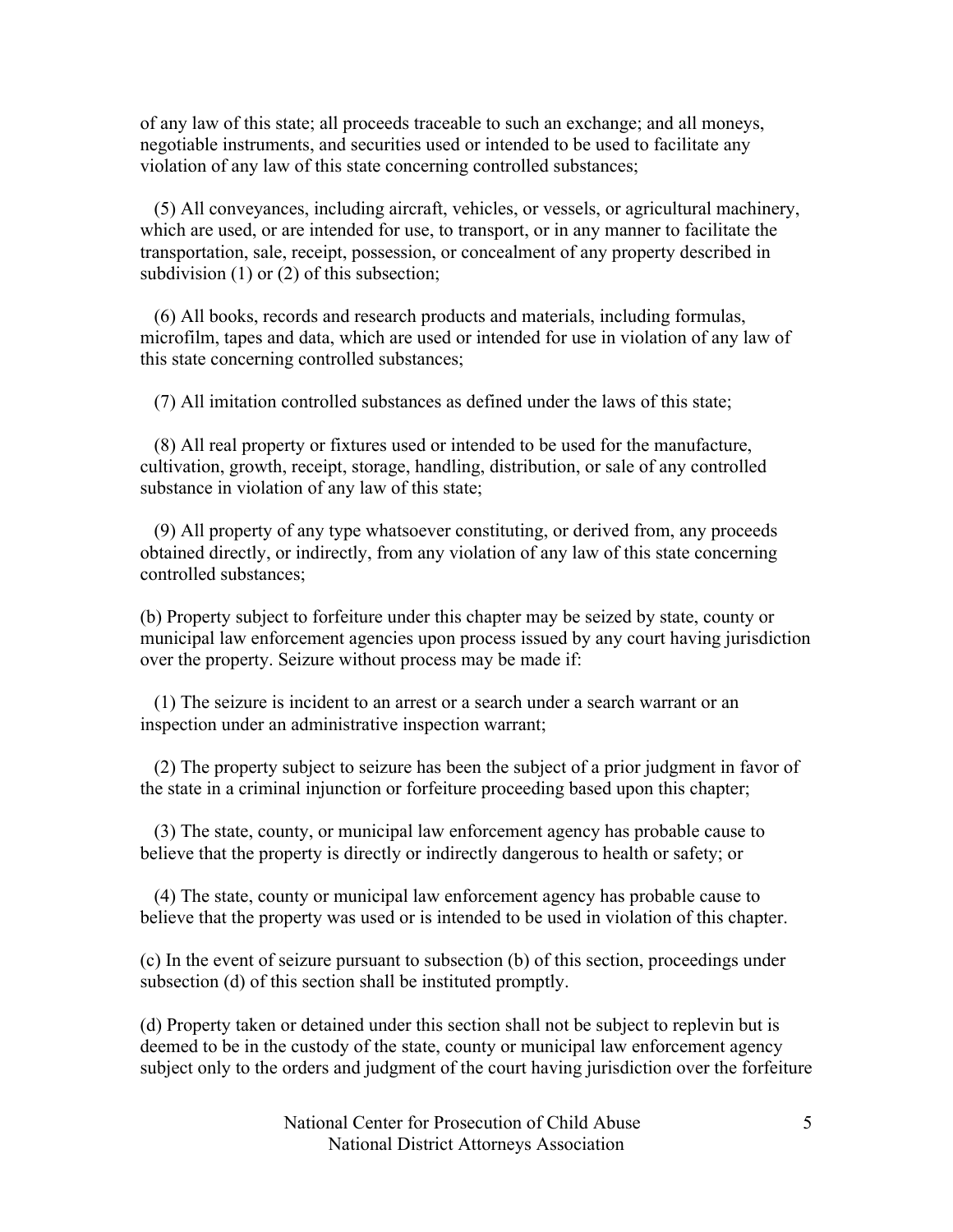proceedings. When property is seized under this chapter, the state, county or municipal law enforcement agency may:

(1) Place the property under seal;

(2) Remove the property to a place designated by it;

 (3) Require the state, county or municipal law enforcement agency to take custody of the property and remove it to an appropriate location for disposition in accordance with law; and

 (4) In the case of real property or fixtures, post notice of the seizure on the property, and file and record notice of the seizure in the probate office.

(e) When property is forfeited under this chapter the state, county or municipal law enforcement agency may:

 (1) Retain it for official use; except for lawful currency (money) of the United States of America which shall be disposed of in the same manner provided for the disposal of proceeds from a sale in subdivision (e)(2) of this section;

 (2) Sell that which is not required to be destroyed by law and which is not harmful to the public. The proceeds from the sale authorized by this subsection shall be used, first, for payment of all proper expenses of the proceedings for forfeiture and sale, including expenses of seizure, maintenance of or custody, advertising and court costs; and the remaining proceeds from such sale shall be awarded and distributed by the court to the municipal law enforcement agency or department, and/or county law enforcement agency or department, and/or state law enforcement agency or department, following a determination of the court of whose law enforcement agencies or departments are determined by the court to have been a participant in the investigation resulting in the seizure, and such award and distribution shall be made on the basis of the percentage as determined by the court, which the respective agency or department contributed to the police work resulting in the seizure. Provided however, any proceeds from sales authorized by this section awarded by the court to a county or municipal law enforcement agency or department shall be deposited into the respective county or municipal general fund and made available to the affected law enforcement agency or department upon requisition of the chief law enforcement official of such agency or department.

 (3) Require the state, county or municipal law enforcement agency to take custody of the property and remove it for disposition in accordance with law.

(f) Controlled substances listed in Schedule I that are possessed, transferred, sold or offered for sale in violation of any law of this state are contraband and shall be seized and summarily forfeited to the state. Controlled substances listed in Schedule I which are seized or come into the possession of the state, the owners of which are unknown, are contraband and shall be summarily forfeited to the state.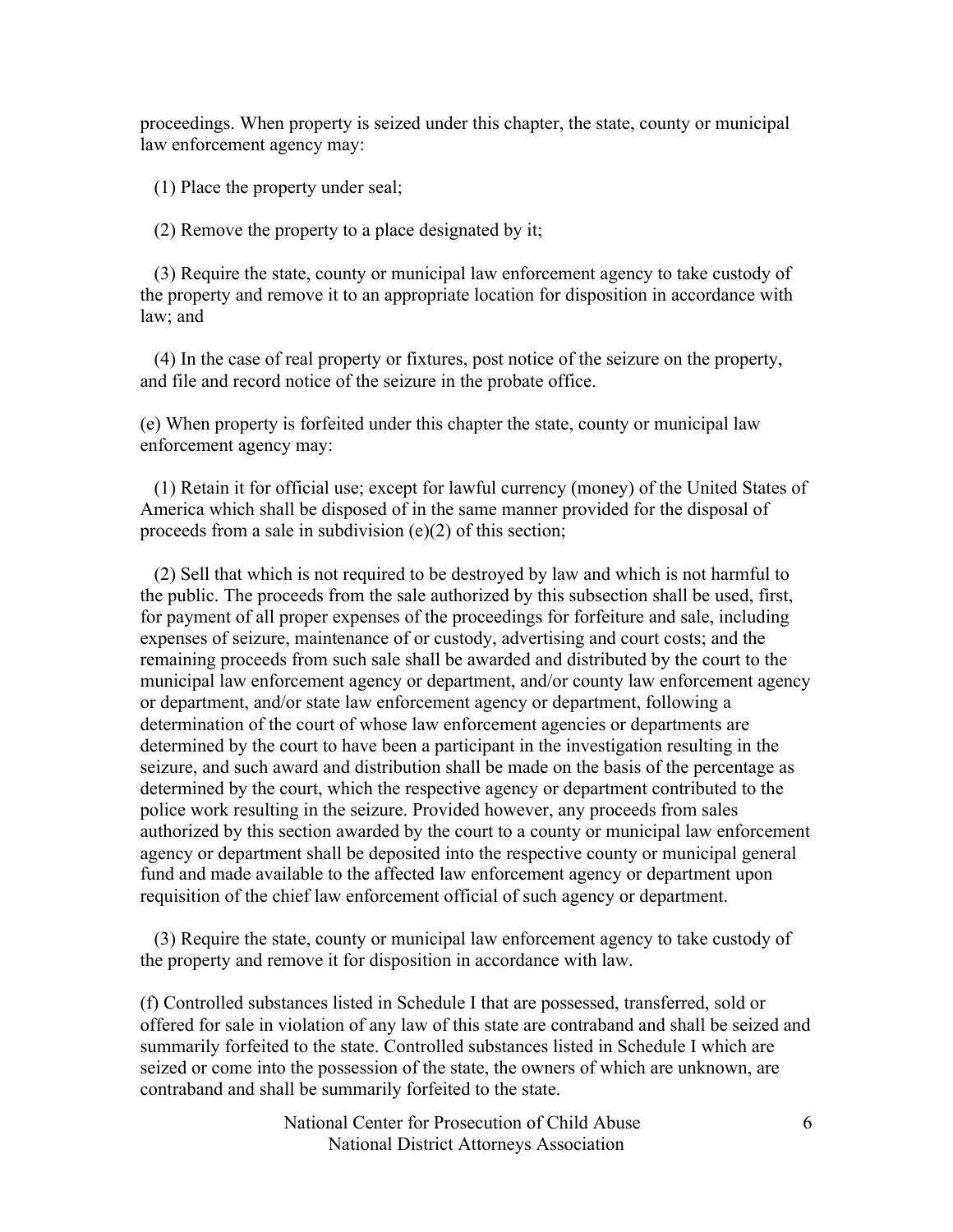(g) Species of plants from which controlled substances in Schedules I and II may be derived which have been planted or cultivated in violation of any law of this state or of which the owners or cultivators are unknown or which are wild growths may be seized and summarily forfeited to the state.

(h) An owner's or bona fide lienholder's interest in real property or fixtures shall not be forfeited under this section for any act or omission unless the state proves that that act or omission was committed or omitted with the knowledge or consent of that owner or lienholder. An owner's or bona fide lienholder's interest in any type of property other than real property and fixtures shall be forfeited under this section unless the owner or bona fide lienholder proves both that the act or omission subjecting the property to forfeiture was committed or omitted without the owner's or lienholder's knowledge or consent and that the owner or lienholder could not have obtained by the exercise of reasonable diligence knowledge of the intended illegal use of the property so as to have prevented such use. Except as specifically provided to the contrary in this section, the procedures for the condemnation and forfeiture of property seized under this section shall be governed by and shall conform to the procedures set out in Sections 28-4-286 through 28- 4-290, except that: (1) the burden of proof and standard of proof shall be as set out in this subsection instead of as set out in the last three lines of Section 28-4-290; and (2) the official filing the complaint shall also serve a copy of it on any person, corporation, or other entity having a perfected security interest in the property that is known to that official or that can be discovered through the exercise of reasonable diligence.

#### **ALA. CODE § 13A-12-200.8. Forfeiture and Seizure of Property.**

(a) The following property is subject to forfeiture:

 (1) All obscene material and material which is harmful to minors used, intended to be used or obtained in violation of the provisions of this division;

 (2) All moneys, negotiable instruments, and funds used, intended to be used, or obtained in any violation of the provisions of this division;

 (3) All proceeds or receipts derived from property which is subject to forfeiture pursuant to subdivisions  $(a)(1)$  and  $(a)(2)$  of this section.

(b) Property taken or detained under this section shall not be subject to replevin but is deemed to be in the custody of the state, county or municipal law enforcement agency subject only to the orders and judgment of the court having jurisdiction over the forfeiture proceedings. When property is seized under this division, the state, county or municipal law enforcement agency may:

(1) Place the property under seal;

(2) Remove the property to a place designated by it; and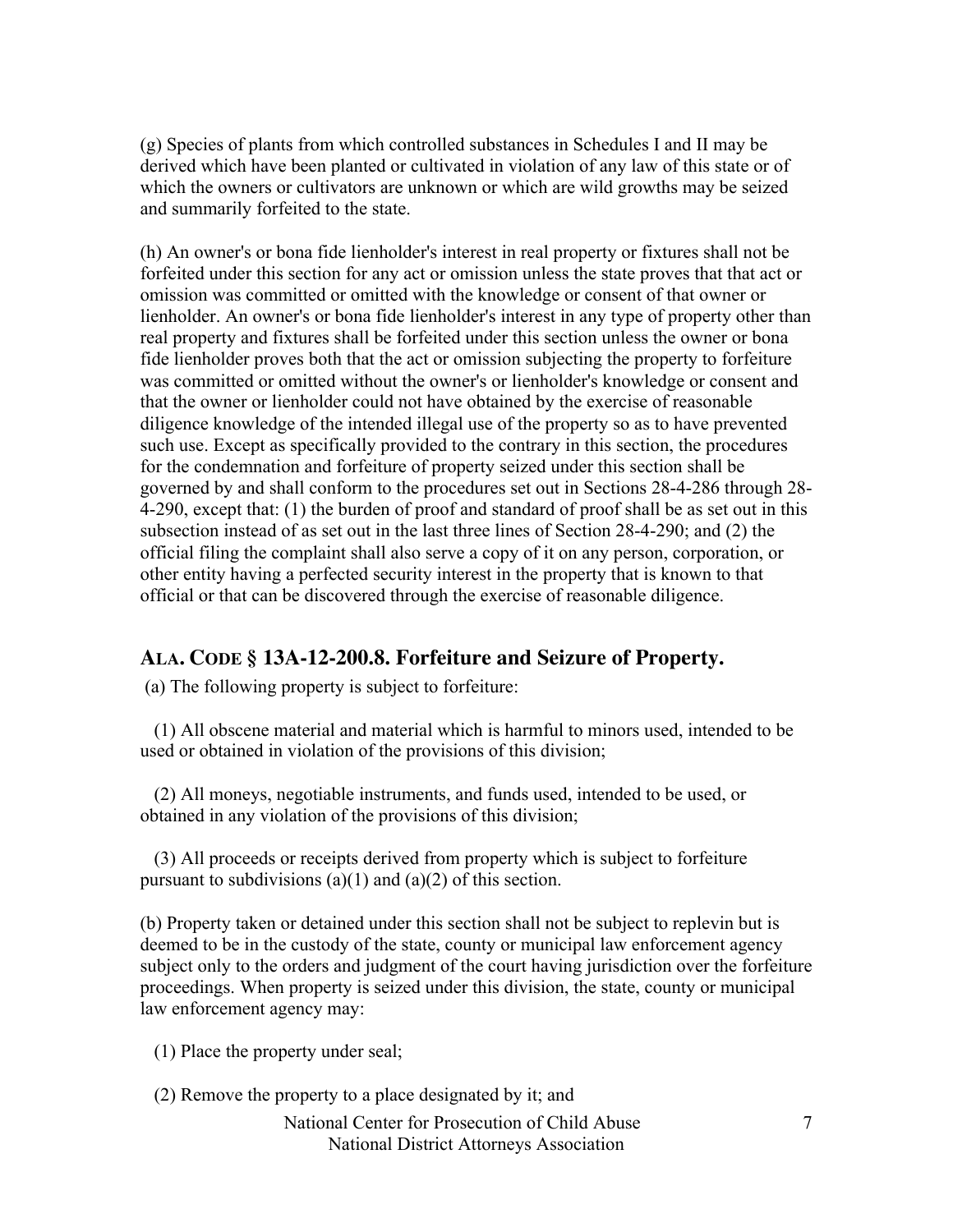(3) In the case of real property or fixtures, post notice of the seizure on the property, and file and record notice of seizure in the probate office.

(c) The following is the procedure regarding the seizure of property subject to forfeiture under subsection (a) of this section:

 (1) Property subject to forfeiture may be seized by state, county or municipal law enforcement agencies upon process issued by any court having jurisdiction over the property upon a showing of probable cause; provided, however, that not more than one copy of each expressive material may be seized prior to a judicial determination, after a hearing at which all proper parties have an opportunity to be heard and present evidence, that the expressive material is obscene material or material which is harmful to minors and, in either case, subject to forfeiture under this division.

 (2) In the event of seizure, a forfeiture action pursuant to subdivision (c)(4) of this section shall be instituted promptly and within time limits mandated by the United States Constitution.

 (3) At any time after seizure, and prior to trial, the state, defendant, owner, or other proper party, may file with the appropriate circuit court, a written demand for an adversary hearing for the purpose of obtaining with regard to expressive material only a preliminary determination of obscenity, harmfulness to minors, and whether the property is subject to forfeiture. Such adversary hearing shall be held as soon as possible. At such adversary hearing, all proper parties shall be given the opportunity to present evidence. It shall be the duty of the State of Alabama at the hearing to prove by clear and convincing evidence that the seized property is subject to forfeiture under subsection (a) herein. The court shall render a decision within time limits mandated by the United States Constitution and, if the court does not find the property to be subject to forfeiture, it shall immediately order the property to be returned. Should the court find the property to be subject to forfeiture, it shall order the property to be retained as evidence. A finding by the court that the property is subject to forfeiture shall not be binding at the trial on the merits.

 (4) The Attorney General or district attorney may initiate a forfeiture action in the name of the State of Alabama in the circuit court. The action shall be heard and determined within time limits mandated by the United States Constitution. It shall be the duty of the State of Alabama at the hearing to prove by clear and convincing evidence that the property should be forfeited. It shall be an affirmative defense to the forfeiture action to the extent of the owner's interest that the owner of the obscene material, material which is harmful to minors, moneys, negotiable instruments, funds, proceeds or receipts, neither consented to nor had knowledge of the acts which would otherwise result in forfeiture. It shall be an affirmative defense to any bona fide lienholder to the extent of the lienholder's interest that the lienholder neither consented to nor had knowledge of the acts which would otherwise result in forfeiture. The defendant shall be given the opportunity to present evidence.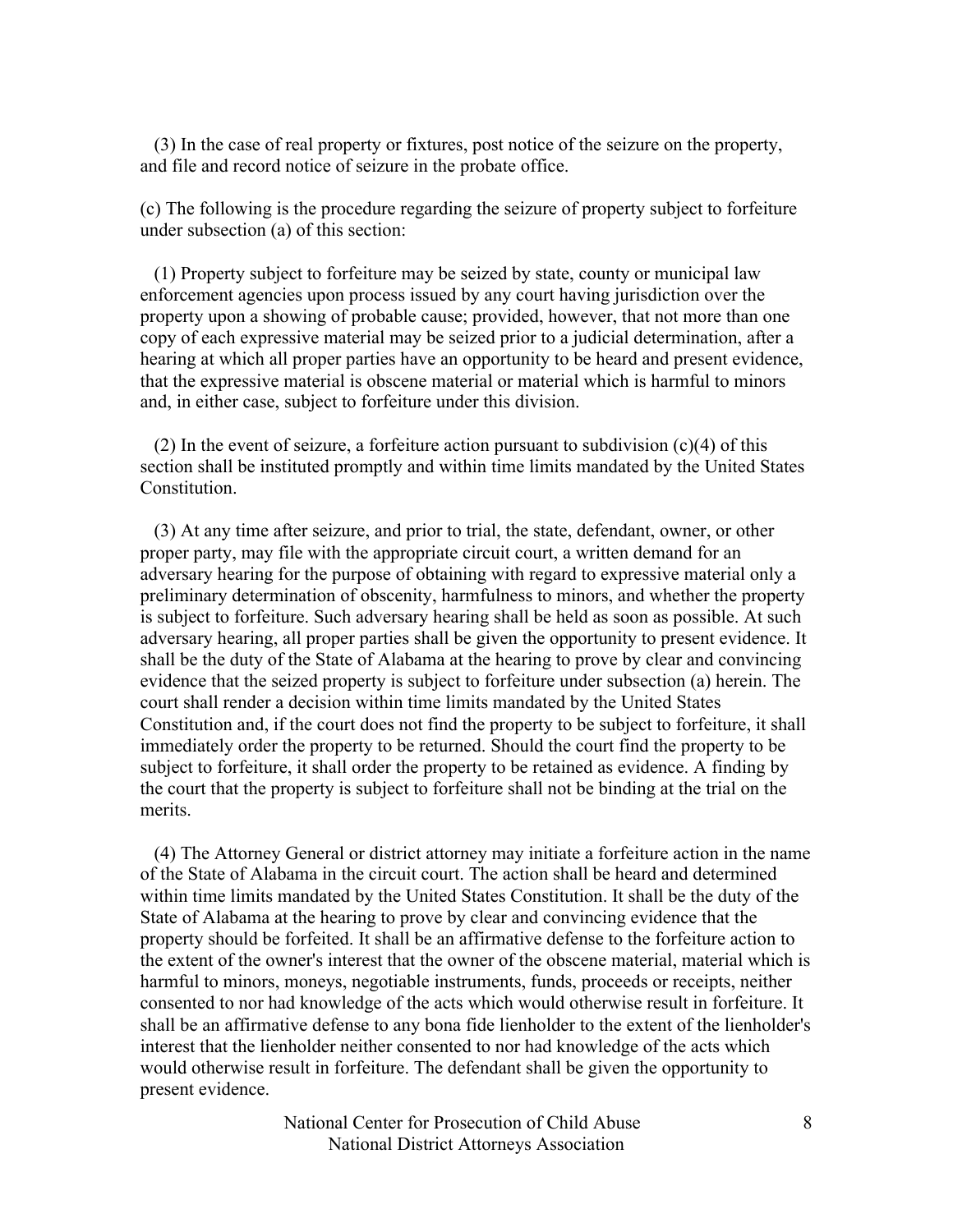(d) Nothing in this section shall be deemed to authorize a prior restraint of speech in violation of the United States Constitution. All hearings and determinations required pursuant to this section shall be heard and determined within time limits mandated by the United States Constitution.

(e) After trial on the merits, the court shall issue such forfeiture and seizure orders as are proper under the law and facts. The court shall order obscene material and material which is harmful to minors which is forfeited to be destroyed or retained for official law enforcement use. Where the court orders the forfeiture of one copy of an expressive material, it may also order the seizure and forfeiture of all other copies of such expressive material of the defendant which is subject to forfeiture. The court shall further order such moneys, negotiable instruments, funds, proceeds, or receipts, which are forfeited to be (1) distributed directly to the general fund of the state, county or municipality whose enforcement agencies investigated the acts resulting in forfeiture or (2) sold and distributed, after payment of all proper expenses relating to the forfeiture and sale, to the general fund of the state or any county or municipality whose department, office, or agency contributed to the investigation of the acts resulting in forfeiture, based upon the contribution, including expenses, of the department, office, or agency, or agency as determined by the court.

(f) Where any property owned or possessed by a person is subject to forfeiture pursuant to this section but because of any act, omission, or consent by such person the property (1) cannot be located upon the exercise of due diligence, (2) has been transferred or sold to, or deposited with, a third party, (3) has been placed beyond the jurisdiction of the court, (4) has been substantially diminished in value or, (5) has been commingled with other property which cannot be divided without difficulty, and such person knowingly participated either as a principal, aider and abettor, or conspirator in the acts subjecting the property to forfeiture, the Attorney General or district attorney may initiate a civil action in the name of the State of Alabama against such person for forfeiture of a money judgment amount up to the value of and in lieu of the property described in (1) through (5) of this subsection. Such judgment upon satisfaction shall be distributed as provided in subsection (e) of this section.

## **Alaska**

#### **ALASKA STAT. § 11.41.468 (2010). Forfeiture of Property used in Sexual Offense**

(a) Property used to aid a violation of AS  $11.41.410 - 11.41.458$  or to aid the solicitation of, attempt to commit, or conspiracy to commit a violation of AS 11.41.410 -- 11.41.458 may be forfeited to the state upon the conviction of the offender.

(b) In this section, "property" means computer equipment, telecommunications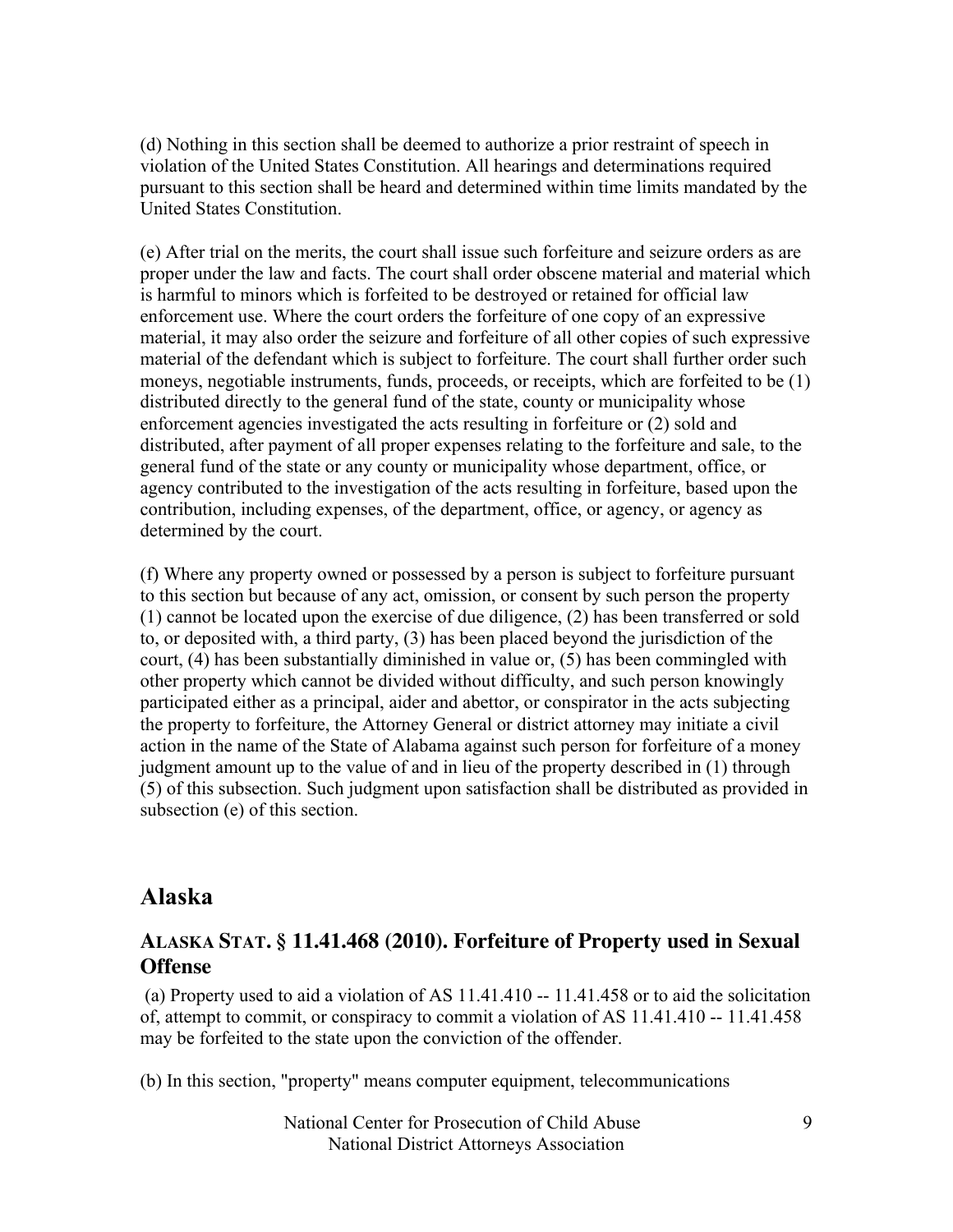equipment, photography equipment, video or audio equipment, books, magazines, photographs, videotapes, audiotapes, and any equipment or device, regardless of format or technology employed, that can be used to store, create, modify, receive, transmit, or distribute digital or analog information, including images, motion pictures, and sounds.

### **ALASKA STAT. § 11.46.487 (2010). Forfeiture of Property upon Conviction.**

Firearms and other personal property, except a motor vehicle, used in aid of a violation of AS 11.46.460, 11.46.462, or 11.46.484(a)(5) may be forfeited to the state upon conviction of the offender for the crime.

# **Arizona**

### **ARIZ. REV. STAT. § 13-3557. Equipment; Forfeiture.**

On the conviction of a person for a violation of section 13-3552, 13-3553, 13-3554 or 13- 3560, the court shall order that any photographic equipment, computer system or instrument of communication that is owned or used exclusively by the person and that was used in the commission of the offense be forfeited and sold, destroyed or otherwise properly disposed.

### **ARIZ. REV. STAT. § 13-4304. Property subject to forfeiture; exemptions**

All property, including all interests in such property, described in a statute providing for its forfeiture is subject to forfeiture. However:

 1. No vehicle used by any person as a common carrier in the transaction of business as a common carrier may be forfeited under the provisions of this chapter unless it appears that the owner or other person in charge of the vehicle was a consenting party or privy to the act or omission giving rise to forfeiture or knew or had reason to know of it.

 2. No vehicle may be forfeited under the provisions of this chapter for any act or omission established by the owner to have been committed or omitted by a person other than the owner while the vehicle was unlawfully in the possession of a person other than the owner in violation of the criminal laws of this state or of the United States.

 3. No property may be forfeited pursuant to section 13-3413, subsection A, paragraph 1 or 3 if the conduct giving rise to the forfeiture both:

 (a) Did not involve an amount of unlawful substance greater than the statutory threshold amount as defined in section 13-3401.

(b) Was not committed for financial gain.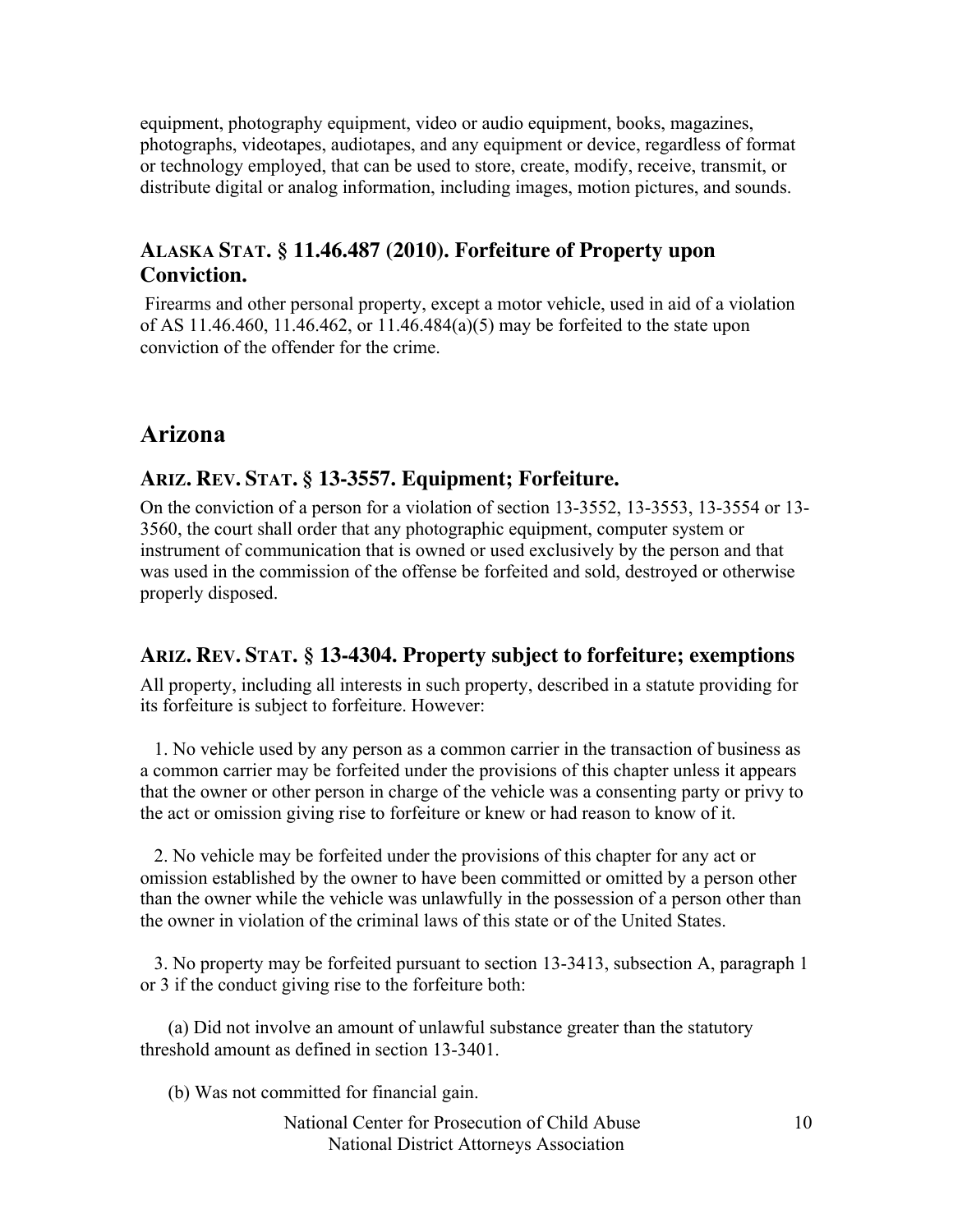4. No owner's or interest holder's interest may be forfeited under this chapter if the owner or interest holder establishes all of the following:

(a) He acquired the interest before or during the conduct giving rise to forfeiture.

 (b) He did not empower any person whose act or omission gives rise to forfeiture with legal or equitable power to convey the interest, as to a bona fide purchaser for value, and he was not married to any such person or if married to such person, held the property as separate property.

 (c) He did not know and could not reasonably have known of the act or omission or that it was likely to occur.

 5. No owner's or interest holder's interest may be forfeited under this chapter if the owner or interest holder establishes all of the following:

(a) He acquired the interest after the conduct giving rise to forfeiture.

 (b) He is a bona fide purchaser for value not knowingly taking part in an illegal transaction.

 (c) He was at the time of purchase and at all times after the purchase and before the filing of a racketeering lien notice or the provision of notice of pending forfeiture or the filing and notice of a civil or criminal proceeding under this title relating to the property, whichever is earlier, reasonably without notice of the act or omission giving rise to forfeiture and reasonably without cause to believe that the property was subject to forfeiture.

#### **Arkansas**

#### **ARK. CODE ANN. § 5-64-505 (2009). Property subject to forfeiture -- Procedure -- Disposition of property.**

(a) Items Subject to Forfeiture. The following are subject to forfeiture upon the initiation of a civil proceeding filed by the prosecuting attorney and when so ordered by the circuit court in accordance with this section, however no property is subject to forfeiture based solely upon a misdemeanor possession of a Schedule III, Schedule IV, Schedule V, or Schedule VI controlled substance:

 (1) Any controlled substance or counterfeit substance that has been manufactured, distributed, dispensed, or acquired in violation of this chapter;

(2) Any raw material, product, or equipment of any kind that is used, or intended for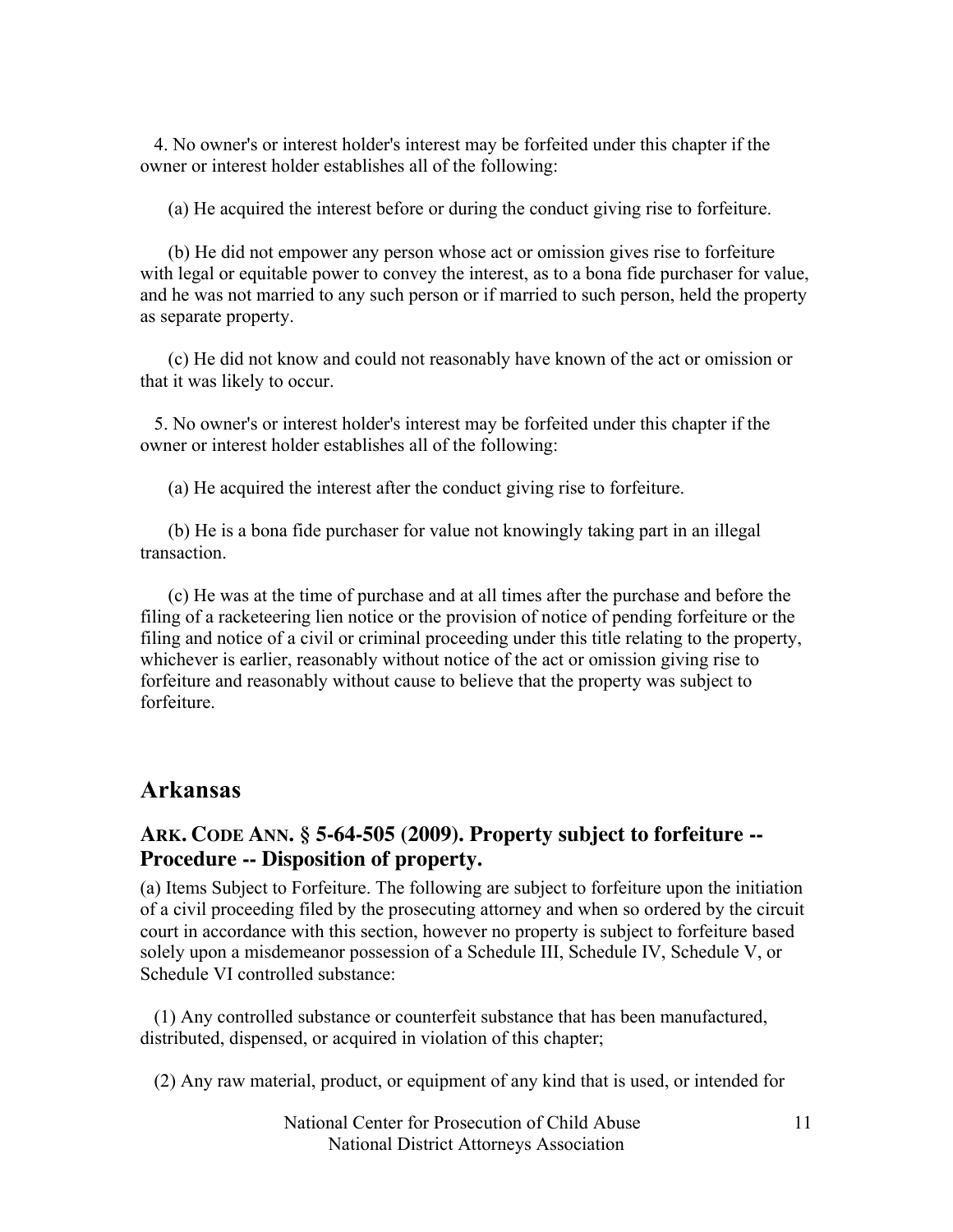use, in manufacturing, compounding, processing, delivering, importing, or exporting any controlled substance or counterfeit substance in violation of this chapter;

 (3) Any property that is used, or intended for use, as a container for property described in subdivision (a)(1) or (2) of this section;

 (4) Any conveyance, including an aircraft, vehicle, or vessel, that is used, or intended for use, to transport, or in any manner to facilitate the transportation, for the purpose of sale or receipt of property described in subdivision (a)(1) or (2) of this section, however:

 (A) No conveyance used by any person as a common carrier in the transaction of business as a common carrier is subject to forfeiture under this section unless it appears that the owner or other person in charge of the conveyance is a consenting party or privy to a violation of this chapter;

 (B) (i) No conveyance is subject to forfeiture under this section by reason of any act or omission established by the owner of the conveyance to have been committed or omitted without his or her knowledge or consent.

(ii) Upon a showing described in subdivision  $(a)(4)(B)(i)$  of this section by the owner or interest holder, the conveyance may nevertheless be forfeited if the prosecuting attorney establishes that the owner or interest holder either knew or should reasonably have known that the conveyance would be used to transport or in any manner to facilitate the transportation, for the purpose of sale or receipt, of property described in subdivision  $(a)(1)$  or  $(2)$  of this section;

(C) A conveyance is not subject to forfeiture for a violation of  $\S$  5-64-401(c); and

 (D) A forfeiture of a conveyance encumbered by a bona fide security interest is subject to the interest of the secured party if the secured party neither had knowledge of nor consented to the act or omission;

 (5) Any book, record, or research product or material, including a formula, microfilm, tape, or data that is used, or intended for use, in violation of this chapter;

 (6) (A) Anything of value, including firearms, furnished or intended to be furnished in exchange for a controlled substance or counterfeit substance in violation of this chapter, any proceeds or profits traceable to the exchange, and any money, negotiable instrument, or security used, or intended to be used, to facilitate any violation of this chapter.

 (B) However, no property shall be forfeited under this subdivision (a)(6) to the extent of the interest of an owner by reason of any act or omission established by him or her, by a preponderance of the evidence, to have been committed or omitted without his or her knowledge or consent;

(7) Rebuttable Presumptions. (A) Any money, coin, currency, or firearms found in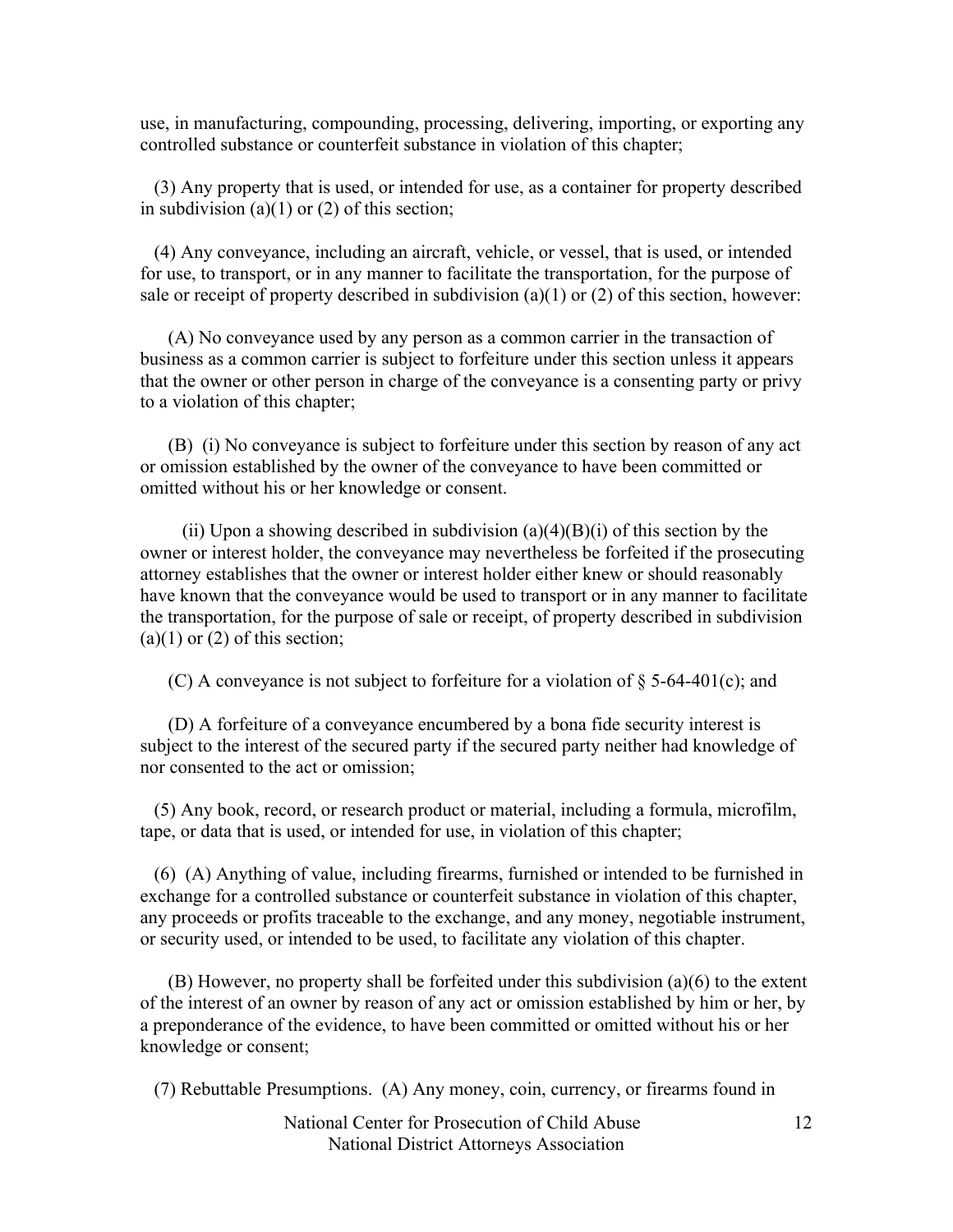close proximity to a forfeitable controlled substance, a counterfeit substance, forfeitable drug manufacturing or distributing paraphernalia, or a forfeitable record of an importation, manufacture, or distribution of a controlled substance or counterfeit substance is presumed to be forfeitable under this subdivision (a)(7).

 (B) The burden of proof is upon a claimant of the property to rebut this presumption by a preponderance of the evidence; and

 (8) Real property may be forfeited under this chapter if it substantially assisted in, facilitated in any manner, or was used or intended for use in the commission of any act prohibited by this chapter, however:

 (A) No real property is subject to forfeiture under this chapter by reason of any act or omission established by the owner of the real property by a preponderance of the evidence to have been committed or omitted without his or her knowledge or consent;

(B) Real property is not subject to forfeiture for a violation of  $\S$  5-64-401(c);

 (C) A forfeiture of real property encumbered by a mortgage or other lien is subject to the interest of the secured party if the secured party neither had knowledge of nor consented to the unlawful act or omission;

 (D) Upon conviction, when the circuit court having jurisdiction over the real property seized finds upon a hearing by a preponderance of the evidence that grounds for a forfeiture exist under this section, the court shall enter an order consistent with subsection (h) of this section;

 (E) When any court orders a forfeiture of real property pursuant to this chapter, the order shall be filed of record on the day issued and shall have prospective effect only;

 (F) A forfeiture of real property ordered under a provision of this chapter does not affect the title of a bona fide purchaser who purchased the real property prior to the issuance of the order, and the order has no force or effect on the title of the bona fide purchaser; and

 (G) Any lis pendens filed in connection with any action pending under a provision of this chapter that might result in the forfeiture of real property is operative only from the time filed and has no retroactive effect.

(b) Seizure and Summary Forfeiture of Contraband. The following items are deemed contraband and may be seized and summarily forfeited to the state:

 (1) A controlled substance listed in Schedule I that is possessed, transferred, sold, or offered for sale in violation of this chapter and a controlled substance listed in Schedule I that is seized or comes into the possession of the state and the owner of the controlled substance is unknown;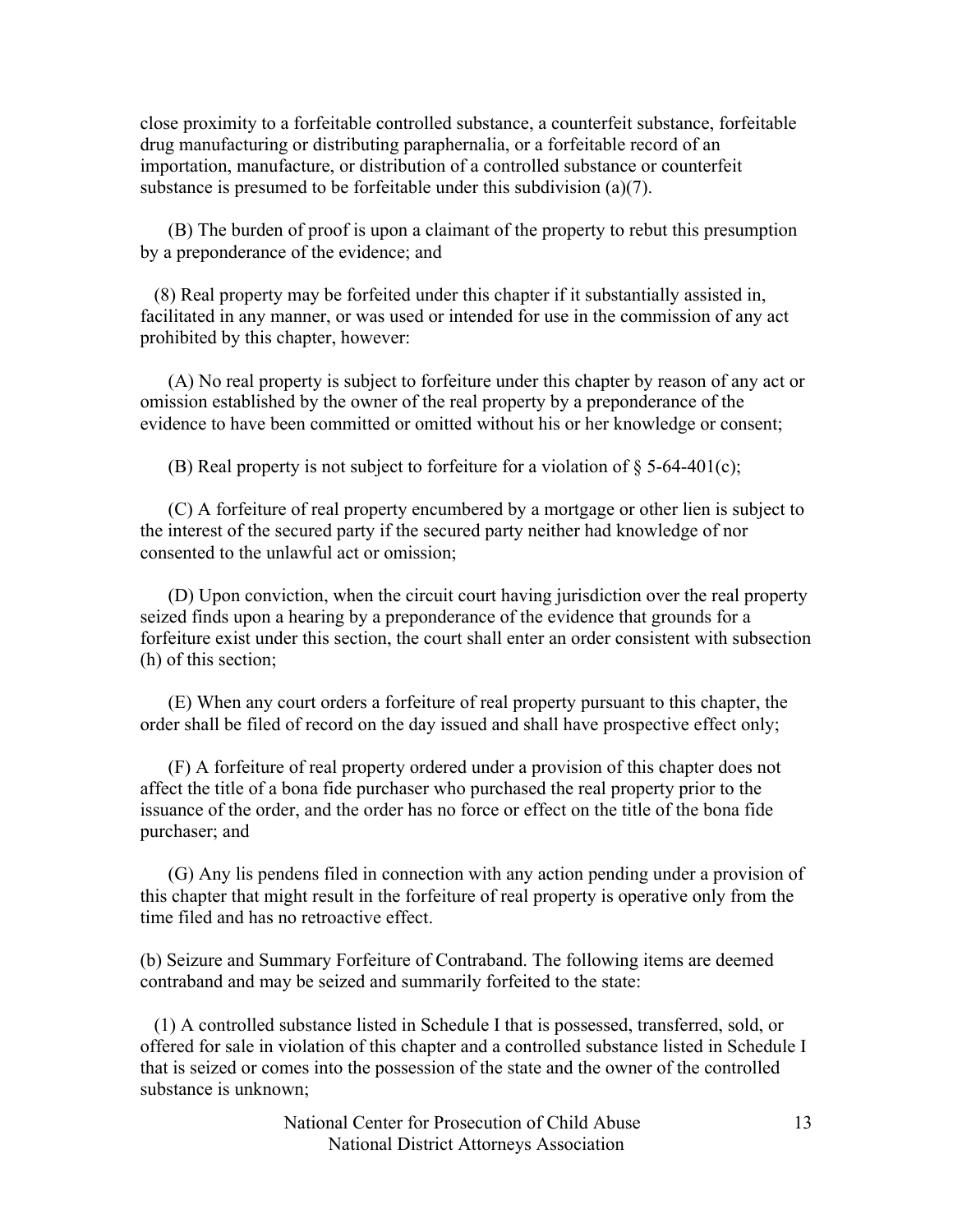(2) (A) A species of a plant from which a controlled substance in Schedule I, Schedule II, or Schedule VI may be derived and:

(i) The plant has been planted or cultivated in violation of this chapter;

(ii) The plant's owner or cultivator is unknown; or

(iii) The plant is a wild growth.

 (B) Upon demand by a seizing law enforcement agency, the failure of a person in occupancy or in control of land or premises where the species of plant is growing or being stored, to produce an appropriate registration or proof that he or she is the holder of an appropriate registration, constitutes authority for the seizure and forfeiture of the plant; and

 (3) Any drug paraphernalia or counterfeit substance except in the possession or control of a practitioner in the course of professional practice or research.

(c) Seizure of Property. Property subject to forfeiture under this chapter may be seized by any law enforcement agent upon process issued by any circuit court having jurisdiction over the property on petition filed by the prosecuting attorney of the judicial circuit. Seizure without process may be made if:

 (1) The seizure is incident to an arrest or a search under a search warrant or an inspection under an administrative inspection warrant;

 (2) The property subject to seizure has been the subject of a prior judgment in favor of the state in a criminal injunction or forfeiture proceeding based upon this chapter;

 (3) The seizing law enforcement agency has probable cause to believe that the property is directly or indirectly dangerous to health or safety; or

 (4) The seizing law enforcement agency has probable cause to believe that the property was used or is intended to be used in violation of this chapter.

(d) Transfer of Property Seized by State or Local Agency to Federal Agency. (1) No state or local law enforcement agency may transfer any property seized by the state or local agency to any federal entity for forfeiture under federal law unless the circuit court having jurisdiction over the property enters an order, upon petition by the prosecuting attorney, authorizing the property to be transferred to the federal entity.

 (2) The transfer shall not be approved unless it reasonably appears that the activity giving rise to the investigation or seizure involves more than one (1) state or the nature of the investigation or seizure would be better pursued under federal law.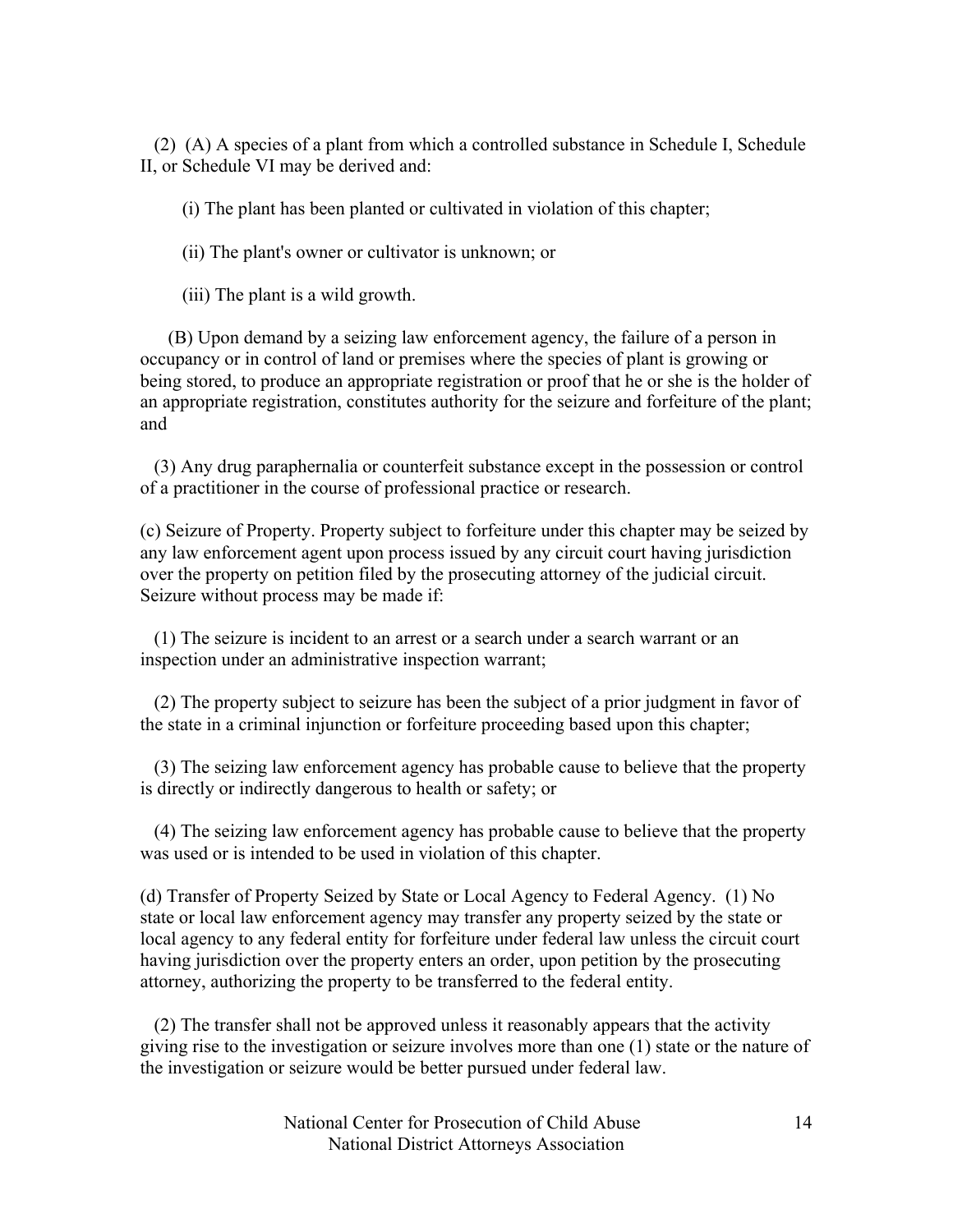(e) Custody of Property Pending Disposition. (1) Property seized for forfeiture under this section is not subject to replevin, but is deemed to be in the custody of the seizing law enforcement agency subject only to an order or decree of the circuit court having jurisdiction over the property seized.

 (2) Subject to any need to retain the property as evidence, when property is seized under this chapter the seizing law enforcement agency may:

(A) Remove the property to a place designated by the circuit court;

 (B) Place the property under constructive seizure posting notice of pending forfeiture on it, by giving notice of pending forfeiture to its owners and interest holders, or by filing notice of pending forfeiture in any appropriate public record relating to the property;

 (C) Remove the property to a storage area for safekeeping or, if the property is a negotiable instrument or money, or is not needed for evidentiary purposes, deposit it in an interest-bearing account; or

 (D) Provide for another agency or custodian, including an owner, secured party, mortgagee, or lienholder, to take custody of the property and service, maintain, and operate it as reasonably necessary to maintain its value in any appropriate location within the jurisdiction of the court.

 (3) (A) In any case of transfer of property, a transfer receipt shall be prepared by the transferring agency.

(B) The transfer receipt shall:

(i) List a detailed and complete description of the property being transferred;

 (ii) State to whom the property is being transferred and the source or authorization for the transfer; and

(iii) Be signed by both the transferor and the transferee.

(C) Both transferor and transferee shall maintain a copy of the transfer receipt.

 (4) A person who acts as custodian of property under this section is not liable to any person on account of an act done in a reasonable manner in compliance with an order under this chapter.

(f) Inventory of Property Seized -- Referral to Prosecuting Attorney. (1) Any property seized by a state or local law enforcement officer who is detached to, deputized or commissioned by, or working in conjunction with a federal agency remains subject to the provisions of this section.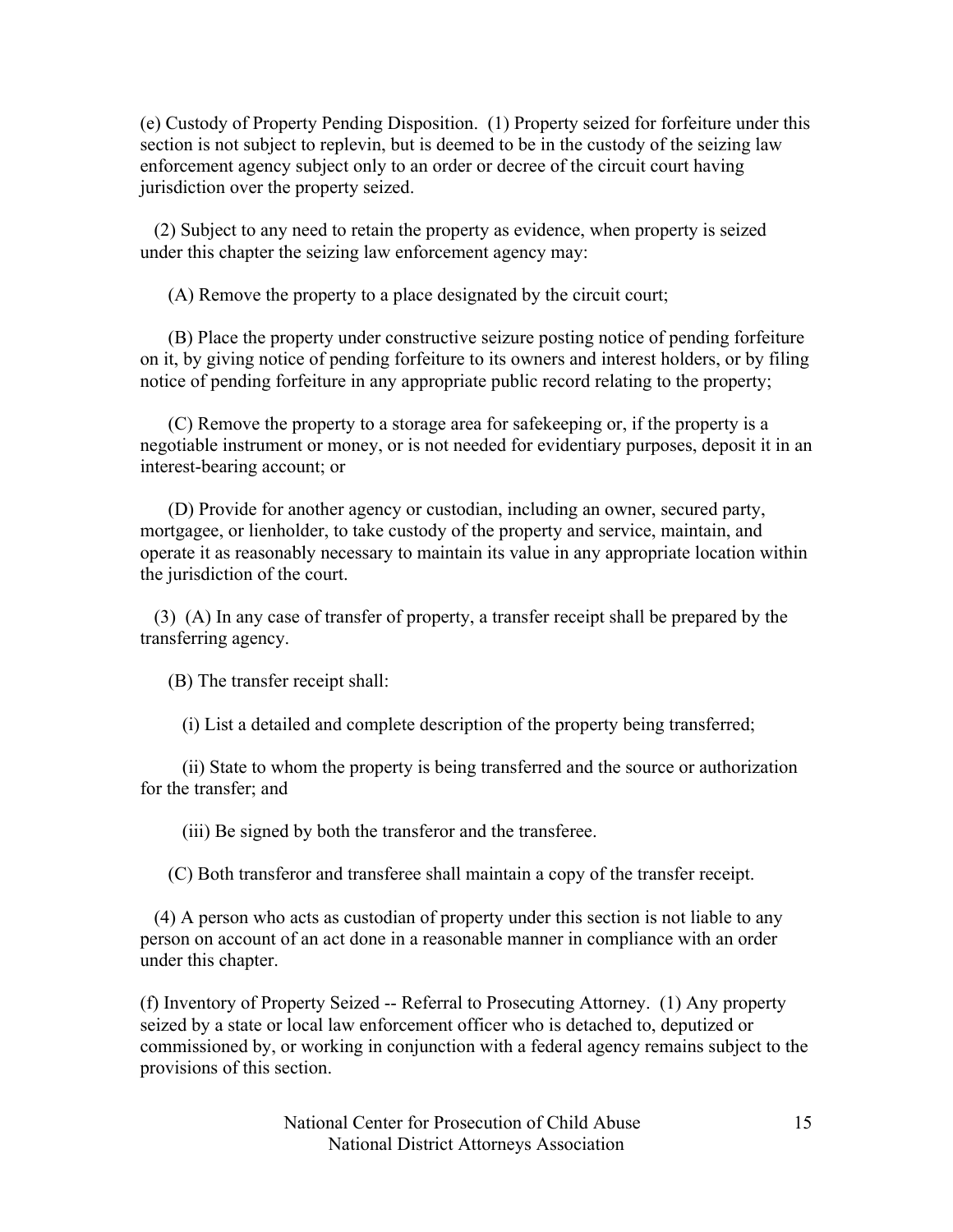(2) (A) When property is seized for forfeiture by a law enforcement agency, the seizing law enforcement officer shall prepare and sign a confiscation report.

 (B) (i) The party from whom the property is seized shall also sign the confiscation report if present and shall immediately receive a copy of the confiscation report.

 (ii) If the party refuses to sign the confiscation report, the confiscation report shall be signed by one (1) additional law enforcement officer, stating that the party refused to sign the confiscation report.

(C) The original confiscation report shall be:

 (i) Filed with the seizing law enforcement agency within forty-eight (48) hours after the seizure; and

(ii) Maintained in a separate file.

 (D) One (1) copy of the confiscation report shall be retained by the seizing law enforcement officer.

(3) The confiscation report shall contain the following information:

 (A) A detailed description of the property seized including any serial or model numbers and odometer or hour reading of vehicles or equipment;

(B) The date of seizure;

(C) The name and address from whom the property was seized;

(D) The reason for the seizure;

(E) Where the property will be held;

(F) The seizing law enforcement officer's name; and

 (G) A signed statement by the seizing law enforcement officer stating that the confiscation report is true and complete.

 (4) Within three (3) business days of receiving the confiscation report, the seizing law enforcement agency shall forward a copy of the confiscation report to the prosecuting attorney for the district where the property was seized and to the Arkansas Drug Director.

 (5) (A) The Division of Legislative Audit shall notify the Arkansas Alcohol and Drug Abuse Coordinating Council and a circuit court in the county of a law enforcement agency, prosecuting attorney, or other public entity that the law enforcement agency, prosecuting attorney, or public entity is ineligible to receive any forfeited funds, forfeited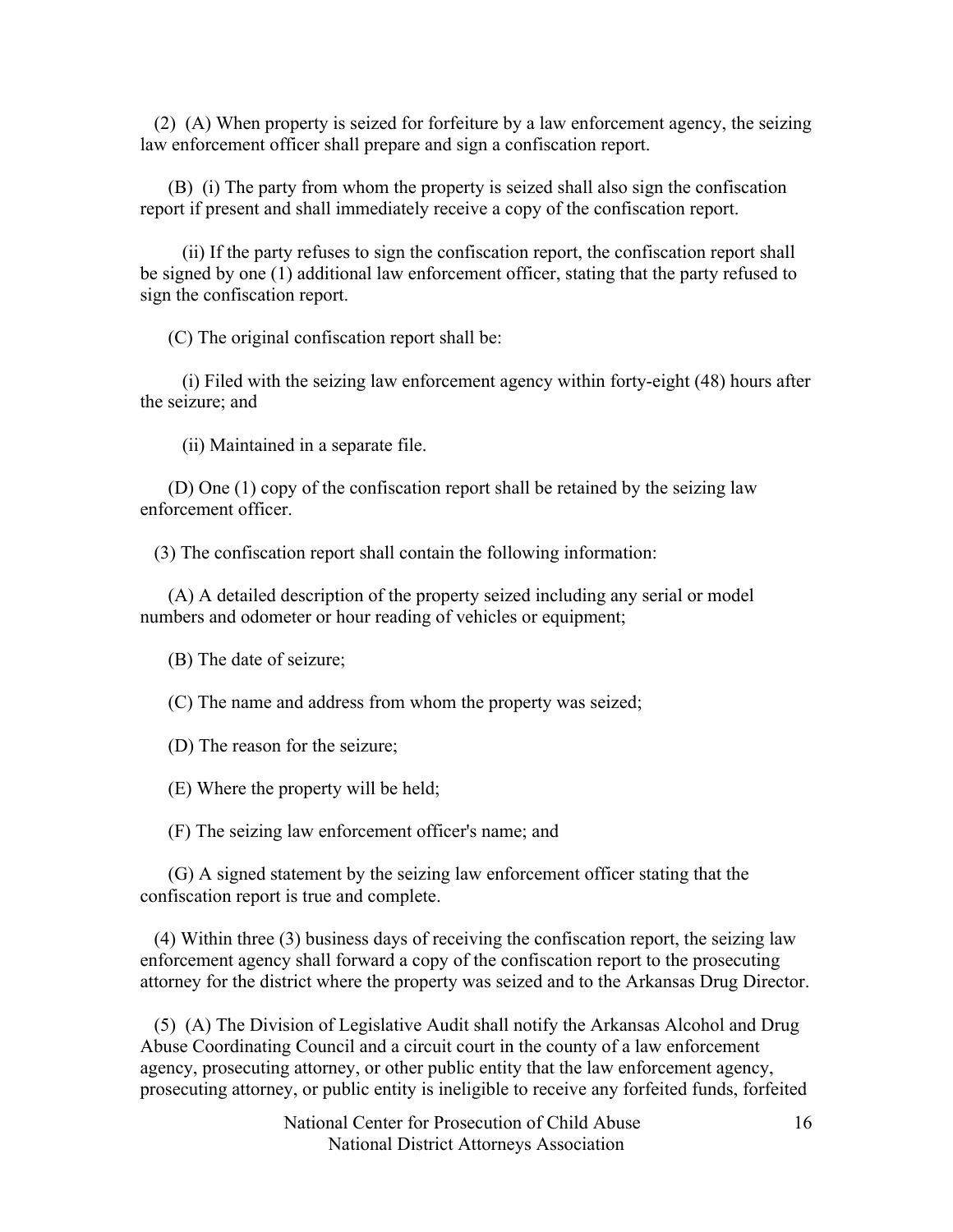property, or any grants from the council, if the Division of Legislative Audit determines, by its own investigation or upon written notice from the Arkansas Drug Director, that:

 (i) The law enforcement agency has failed to complete and file the confiscation reports as required by this section;

 (ii) The law enforcement agency, prosecuting attorney, or public entity has not properly accounted for any seized property; or

 (iii) The prosecuting attorney has failed to comply with the notification requirement set forth in subdivision (i)(1) of this section.

 (B) After the notice, the circuit court shall not issue any order distributing seized property to that law enforcement agency, prosecuting attorney, or public entity nor shall any grant be awarded by the council to that law enforcement agency, prosecuting attorney, or public entity until:

 (i) The appropriate officials of the law enforcement agency, prosecuting attorney, or public entity have appeared before the Legislative Joint Auditing Committee; and

 (ii) The Legislative Joint Auditing Committee has adopted a motion authorizing subsequent transfers of forfeited property to the law enforcement agency, prosecuting attorney, or public entity.

 (C) (i) While a law enforcement agency, prosecuting attorney, or other public entity is ineligible to receive forfeited property, the circuit court shall order any money that would have been distributed to that law enforcement agency, prosecuting attorney, or public entity to be transmitted to the Treasurer of State for deposit into the Crime Lab Equipment Fund.

 (ii) If the property is other than cash, the circuit court shall order the property converted to cash pursuant to subdivision  $(h)(1)(B)$  of this section and the proceeds transmitted to the Treasurer of State for deposit into the Crime Lab Equipment Fund.

 (D) Moneys deposited into the Crime Lab Equipment Fund pursuant to subdivision  $(f)(5)(B)$  of this section are not subject to recovery or retrieval by the ineligible law enforcement agency, prosecuting attorney, or other public entity.

 (6) The Arkansas Drug Director shall establish through rules and regulations a standardized confiscation report form to be used by all law enforcement agencies with specific instructions and guidelines concerning the nature and dollar value of all property, including firearms, to be included in the confiscation report and forwarded to the office of the local prosecuting attorney and the Arkansas Drug Director under this subsection.

(g) Initiation of Forfeiture Proceedings -- Notice to Claimants -- Judicial Proceedings. (1) (A) The prosecuting attorney shall initiate forfeiture proceedings by filing a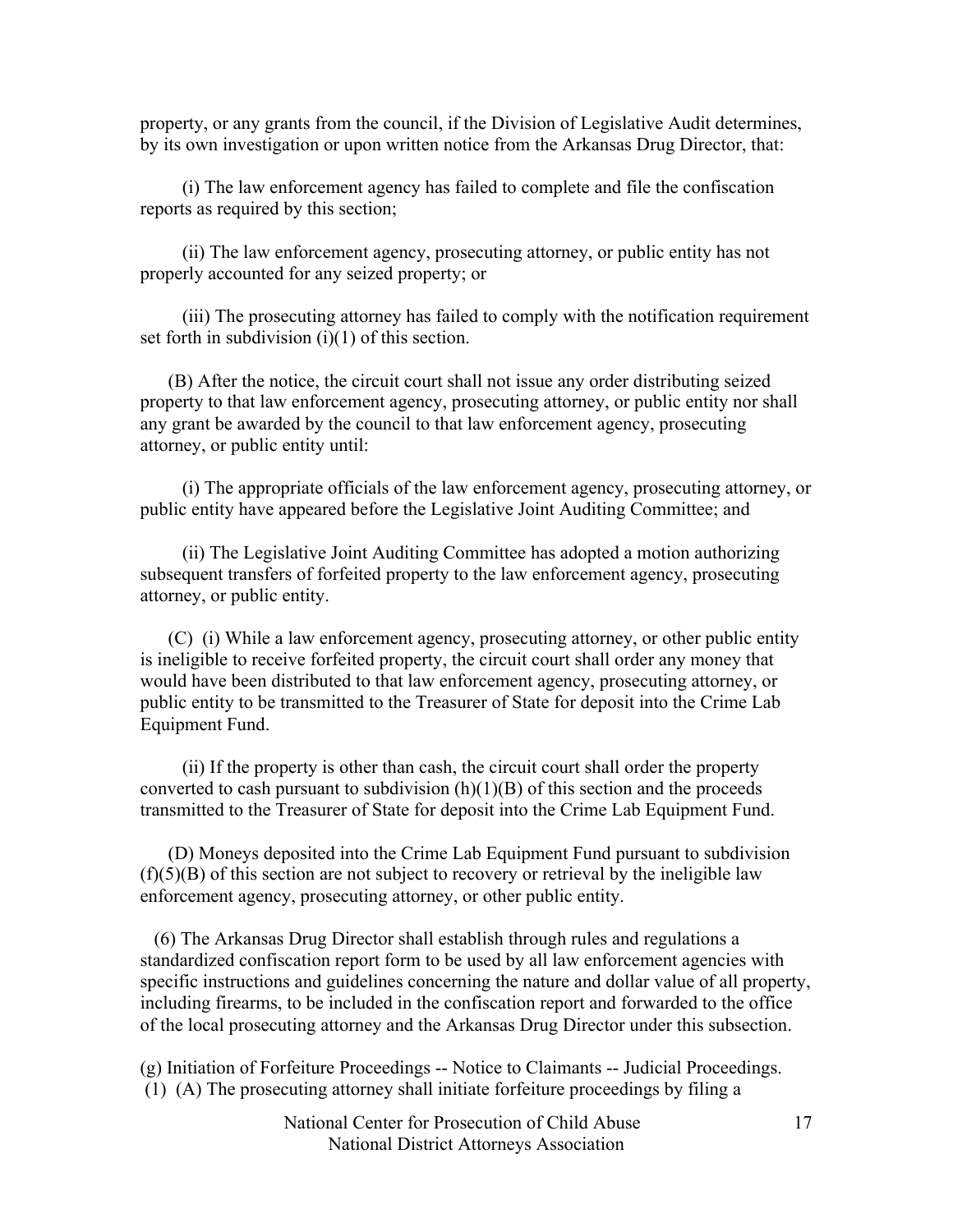complaint with the circuit clerk of the county where the property was seized and by serving the complaint on all known owners and interest holders of the seized property in accordance with the Arkansas Rules of Civil Procedure.

 (B) The complaint may be based on in rem or in personam jurisdiction but shall not be filed in such a way as to avoid the distribution requirements set forth in subdivision  $(i)(1)$  of this section.

 (C) The prosecuting attorney shall mail a copy of the complaint to the Arkansas Drug Director within five (5) calendar days after filing the complaint.

 (2) (A) The complaint shall include a copy of the confiscation report and shall be filed within sixty (60) days after receiving a copy of the confiscation report from the seizing law enforcement agency.

 (B) In a case involving real property, the complaint shall be filed within sixty (60) days of the defendant's conviction on the charge giving rise to the forfeiture.

 (3) (A) The prosecuting attorney may file the complaint after the expiration of the time set forth in subdivision  $(g)(2)$  of this section only if the complaint is accompanied by a statement of good cause for the late filing.

 (B) However, in no event shall the complaint be filed more than one hundred twenty (120) days after either the date of the seizure or, in a case involving real property, the date of the defendant's conviction.

 (C) If the circuit court determines that good cause has not been established, the circuit court shall order that the seized property be returned to the owner or interest holder. In addition, items seized but not subject to forfeiture under this section or subject to disposition pursuant to law or the Arkansas Rules of Criminal Procedure may be ordered returned to the owner or interest holder. If the owner or interest holder cannot be determined, the court may order disposition of the property in accordance with subsection (h) of this section.

 (4) Within the time set forth in the Arkansas Rules of Civil Procedure, the owner or interest holder of the seized property shall file with the circuit clerk a verified answer to the complaint that shall include:

 (A) A statement describing the seized property and the owner's or interest holder's interest in the seized property, with supporting documents to establish the owner's or interest holder's interest;

 (B) A certification by the owner or interest holder stating that he or she has read the verified answer and that it is not filed for any improper purpose;

(C) A statement setting forth any defense to forfeiture; and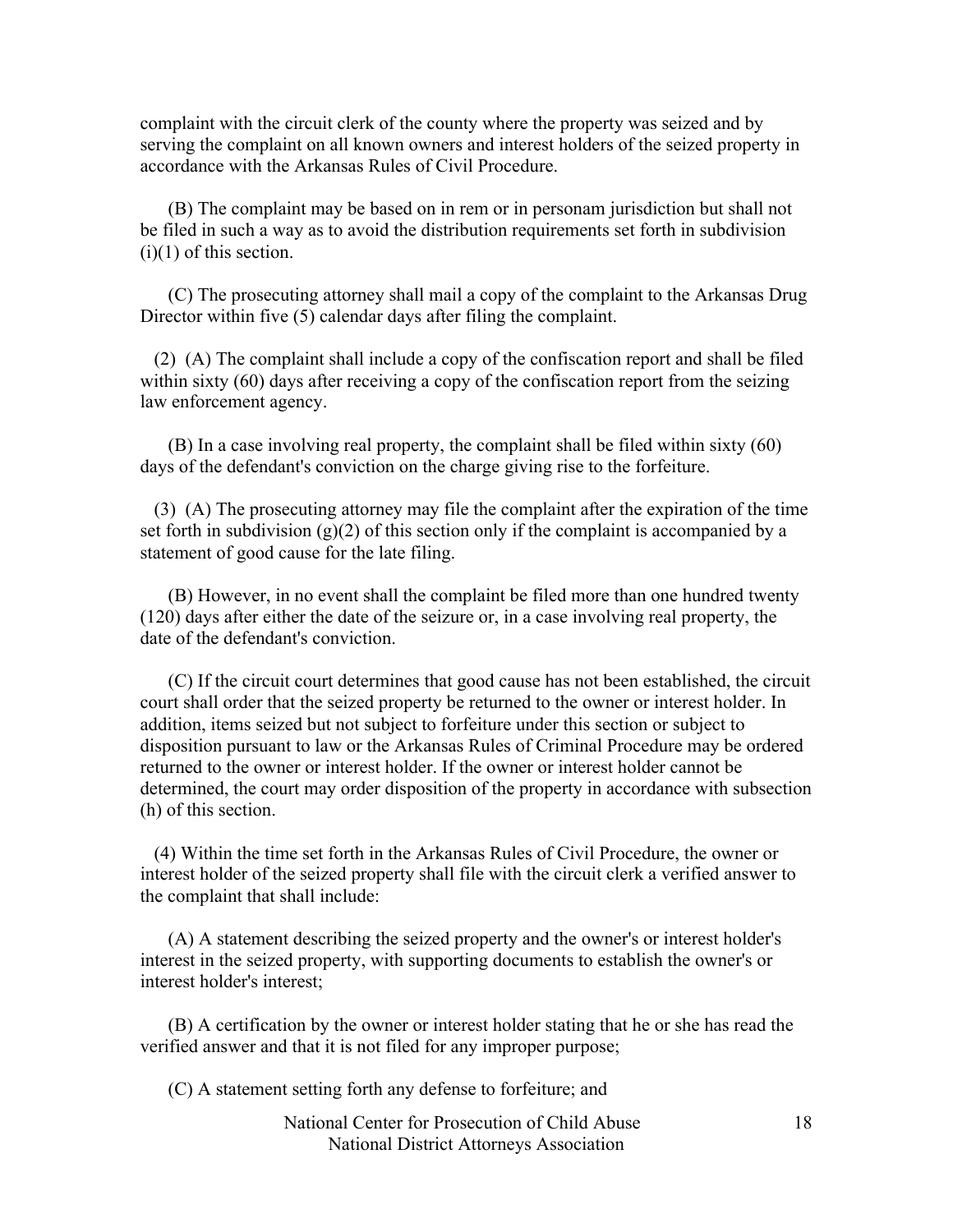(D) The address at which the owner or interest holder will accept mail.

 (5) (A) If the owner or interest holder fails to file an answer as required by subdivision (g)(4) of this section, the prosecuting attorney may move for default judgment pursuant to the Arkansas Rules of Civil Procedure.

 (B) (i) If a timely answer has been filed, the prosecuting attorney has the burden of proving by a preponderance of the evidence that the seized property should be forfeited.

 (ii) After the prosecuting attorney has presented proof under subdivision  $(g)(5)(B)(i)$  of this section, any owner or interest holder of the property seized is allowed to present evidence why the seized property should not be forfeited.

 (iii) (a) If the circuit court determines that grounds for forfeiting the seized property exist and that no defense to forfeiture has been established by the owner or interest holder, the circuit court shall enter an order pursuant to subsection (h) of this section.

 (b) However, if the circuit court determines either that the prosecuting attorney has failed to establish that grounds for forfeiting the seized property exist or that the owner or interest holder has established a defense to forfeiture, the court shall order that the seized property be immediately returned to the owner or interest holder.

(h) Final Disposition. (1) When the circuit court having jurisdiction over the seized property finds upon a hearing by a preponderance of the evidence that grounds for a forfeiture exist under this chapter, the circuit court shall enter an order:

 (A) To permit the law enforcement agency or prosecuting attorney to retain the seized property for law enforcement or prosecutorial purposes, subject to the following provisions:

 (i) (a) Seized property may not be retained for official use for more than two (2) years, unless the circuit court finds that the seized property has been used for law enforcement or prosecutorial purposes and authorizes continued use for those purposes on an annual basis.

 (b) At the end of the retention period, the seized property shall be sold as provided in subdivision  $(h)(1)(B)$  of this section and:

 (1) Eighty percent (80%) of the proceeds shall be deposited into the drug control fund of the retaining law enforcement agency or prosecuting attorney; and

 (2) Twenty percent (20%) of the proceeds shall be deposited into the State Treasury as special revenues to be credited to the Crime Lab Equipment Fund.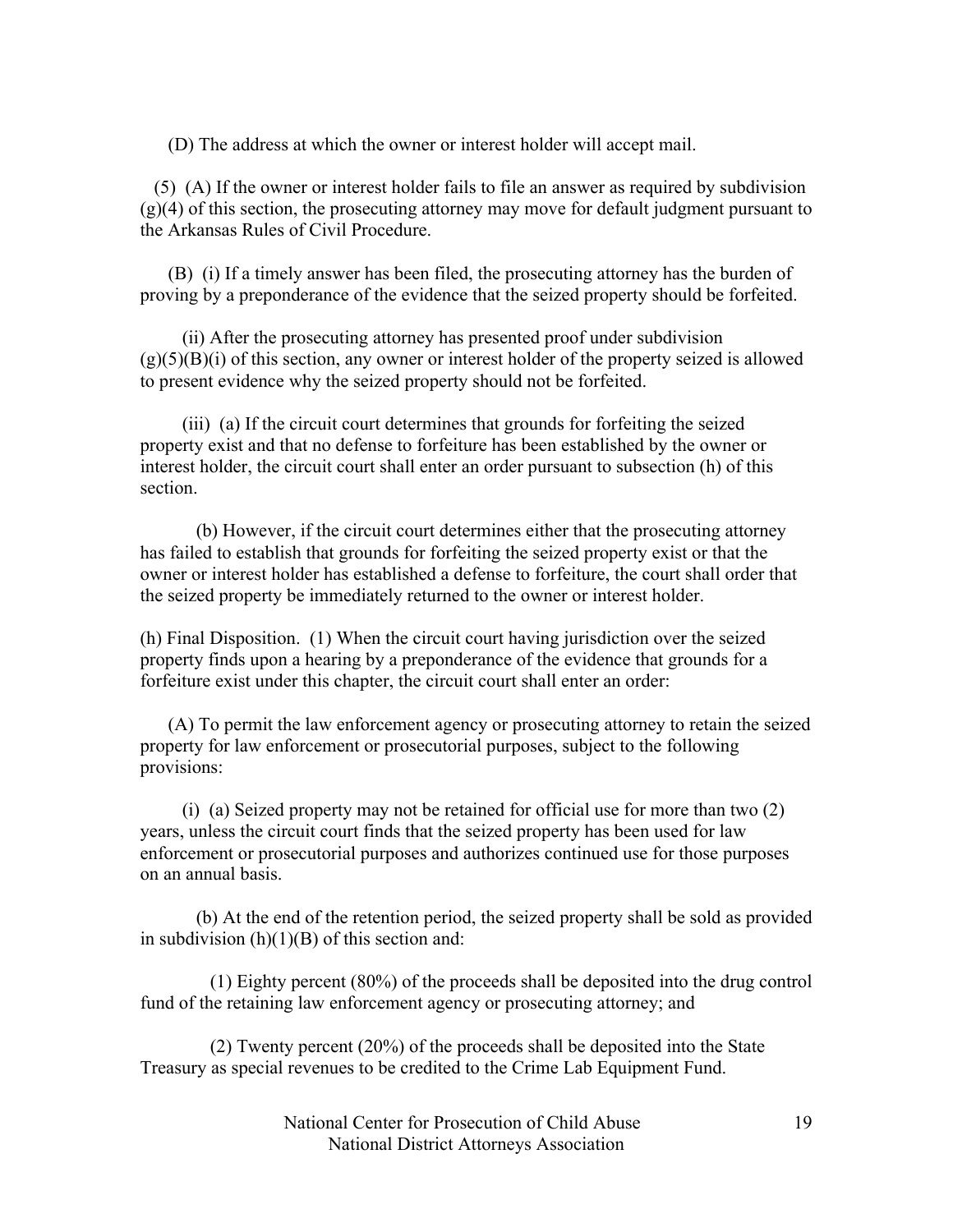(c) (1) Nothing prohibits the retaining law enforcement agency or prosecuting attorney from selling the retained seized property at any time during the time allowed for retention.

 (2) However, the proceeds of the sale shall be distributed as set forth in subdivision  $(h)(1)(A)(i)(b)$  of this section;

 (ii) If the circuit court determines that retained seized property has been used for personal use or by non-law enforcement personnel for non-law enforcement purposes, the circuit court shall order the seized property to be sold pursuant to the provisions of § 5-5- 101(e) and (f), and the proceeds shall be deposited into the State Treasury as special revenues to be credited to the Crime Lab Equipment Fund;

 (iii) (a) A drug task force may use forfeited property or money if the circuit court's order specifies that the forfeited property or money is forfeited to the prosecuting attorney, sheriff, chief of police, Department of Arkansas State Police, or Arkansas Highway Police Division of the Arkansas State Highway and Transportation Department.

 (b) After the order, the prosecuting attorney, sheriff, chief of police, Department of Arkansas State Police, or Arkansas Highway Police Division shall:

(1) Maintain an inventory of the forfeited property or money;

(2) Be accountable for the forfeited property or money; and

(3) Be subject to the provisions of subdivision  $(f)(5)$  of this section with respect to the forfeited property or money;

 (iv) (a) Any aircraft is forfeited to the office of the Arkansas Drug Director and may only be used for drug eradication or drug interdiction efforts, within the discretion of the Arkansas Drug Director.

 (b) However, if the Arkansas Alcohol and Drug Abuse Coordinating Council determines that the aircraft should be sold, the sale shall be conducted pursuant to the provisions of  $\S$  5-5-101(e) and (f), and the proceeds of the sale shall be deposited into the Special State Assets Forfeiture Fund;

 (v) Any firearm not retained for official use shall be disposed of in accordance with state and federal law; and

 (vi) Any controlled substance, plant, drug paraphernalia, or counterfeit substance shall be destroyed pursuant to a court order;

 (B) (i) To sell seized property that is not required by law to be destroyed and that is not harmful to the public.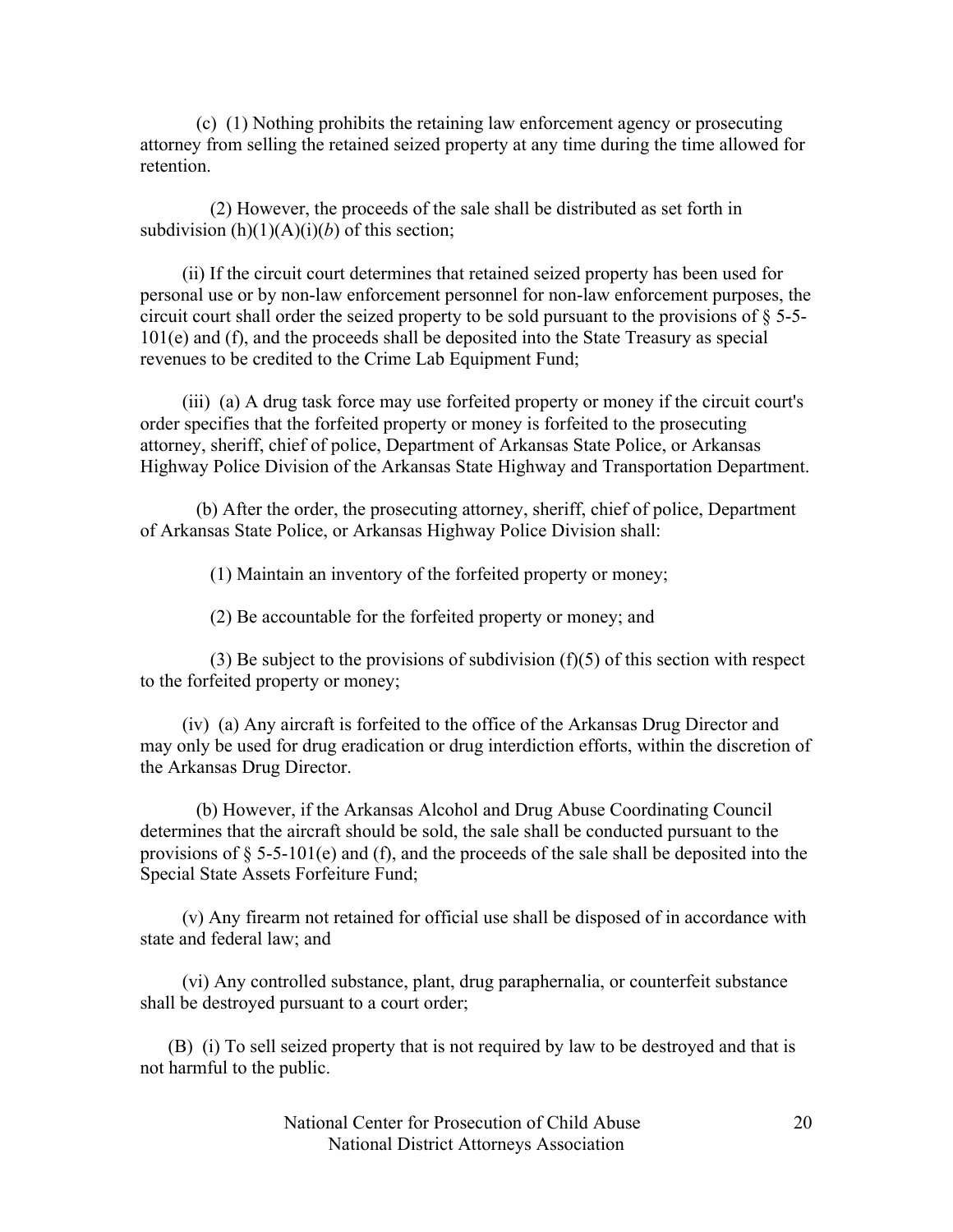(ii) Seized property described in subdivision  $(h)(1)(B)(i)$  of this section shall be sold at a public sale by the retaining law enforcement agency or prosecuting attorney pursuant to the provisions of  $\S$  5-5-101(e) and (f); or

 (C) To transfer a motor vehicle to a school district for use in a driver education course.

 (2) Disposition of forfeited property pursuant to this subsection is subject to the need to retain the forfeited property as evidence in any related proceeding.

 (3) Within three (3) business days of the entry of the order, the circuit clerk shall forward to the Arkansas Drug Director copies of the confiscation report, the circuit court's order, and any other documentation detailing the disposition of the seized property.

(i) Disposition of Moneys Received. Subject to the provisions of subdivision (f)(5) of this section, the proceeds of sales conducted pursuant to subdivision  $(h)(1)(B)$  of this section and any moneys forfeited or obtained by judgment or settlement pursuant to this chapter shall be deposited and distributed in the manner set forth in this subsection. Moneys received from a federal forfeiture shall be deposited and distributed pursuant to subdivision  $(i)(4)$  of this section.

 (1) Asset Forfeiture Fund. (A) The proceeds of any sale and any moneys forfeited or obtained by judgment or settlement under this chapter shall be deposited into the asset forfeiture fund of the prosecuting attorney and is subject to the following provisions:

 (i) If, during a calendar year, the aggregate amount of moneys deposited in the asset forfeiture fund exceeds twenty thousand dollars (\$20,000) per county, the prosecuting attorney shall, within fourteen (14) days of that time, notify the circuit judges in the judicial district and the Arkansas Drug Director;

(ii) Subsequent to the notification set forth in subdivision  $(i)(1)(A)(i)$  of this section, twenty percent (20%) of the proceeds of any additional sale and any additional moneys forfeited or obtained by judgment or settlement under this chapter in the same calendar year shall be deposited into the State Treasury as special revenues to be credited to the Crime Lab Equipment Fund, and the remainder shall be deposited into the asset forfeiture fund of the prosecuting attorney;

 (iii) Failure by the prosecuting attorney to comply with the notification requirement set forth in subdivision  $(i)(1)(A)(i)$  of this section renders the prosecuting attorney and any entity eligible to receive forfeited moneys or property from the prosecuting attorney ineligible to receive forfeited moneys or property, except as provided in subdivision  $(f)(5)(A)$  of this section; and

 (iv) Twenty percent (20%) of any moneys in excess of twenty thousand dollars  $($20,000)$  that have been retained but not reported as required by subdivision  $(i)(1)(A)(i)$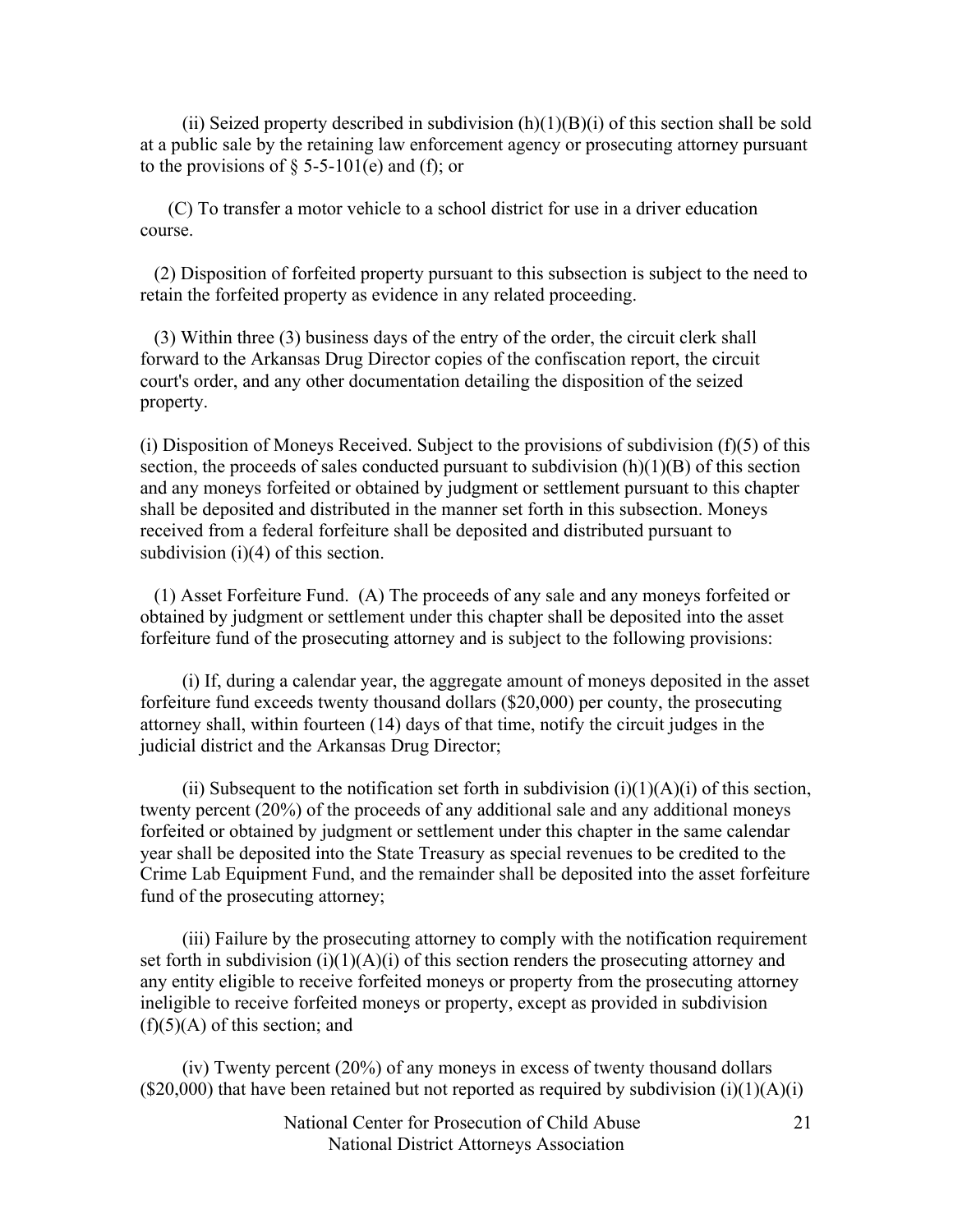of this section are subject to recovery for deposit into the Crime Lab Equipment Fund.

 (B) The prosecuting attorney shall administer expenditures from the asset forfeiture fund which is subject to audit by the Division of Legislative Audit. Moneys distributed from the asset forfeiture fund shall only be used for law enforcement and prosecutorial purposes. Moneys in the asset forfeiture fund shall be distributed in the following order:

(i) For satisfaction of any bona fide security interest or lien;

 (ii) For payment of any proper expense of the proceeding for forfeiture and sale, including expenses of seizure, maintenance of custody, advertising, and court costs;

 (iii) Any balance under two hundred fifty thousand dollars (\$250,000) shall be distributed proportionally so as to reflect generally the contribution of the appropriate local or state law enforcement or prosecutorial agency's participation in any activity that led to the seizure or forfeiture of the property or deposit of moneys under this chapter; and

 (iv) Any balance over two hundred fifty thousand dollars (\$250,000) shall be forwarded to the Arkansas Drug Director to be transferred to the State Treasury for deposit into the Special State Assets Forfeiture Fund for distribution as provided in subdivision  $(i)(3)$  of this section.

 (C) (i) For a forfeiture in an amount greater than two hundred and fifty thousand dollars (\$250,000) from which expenses are paid for a proceeding for forfeiture and sale under subdivision  $(i)(1)(B)(ii)$  of this section an itemized accounting of the expenses shall be delivered to the Arkansas Drug Director within ten (10) calendar days after the distribution of the funds.

 (ii) The itemized accounting shall include the expenses paid, to whom paid, and for what purposes the expenses were paid.

 (2) Drug Control Fund. (A) (i) There is created on the books of law enforcement agencies and prosecuting attorneys a drug control fund.

 (ii) The drug control fund shall consist of any moneys obtained under subdivision (i)(1) of this section and any other revenue as may be provided by law or ordinance.

 (iii) Moneys from the drug control fund may not supplant other local, state, or federal funds.

 (iv) Moneys in the drug control fund are appropriated on a continuing basis and are not subject to the Revenue Stabilization Law, § 19-5-101 et seq.

 (v) Moneys in the drug control fund shall only be used for law enforcement and prosecutorial purposes.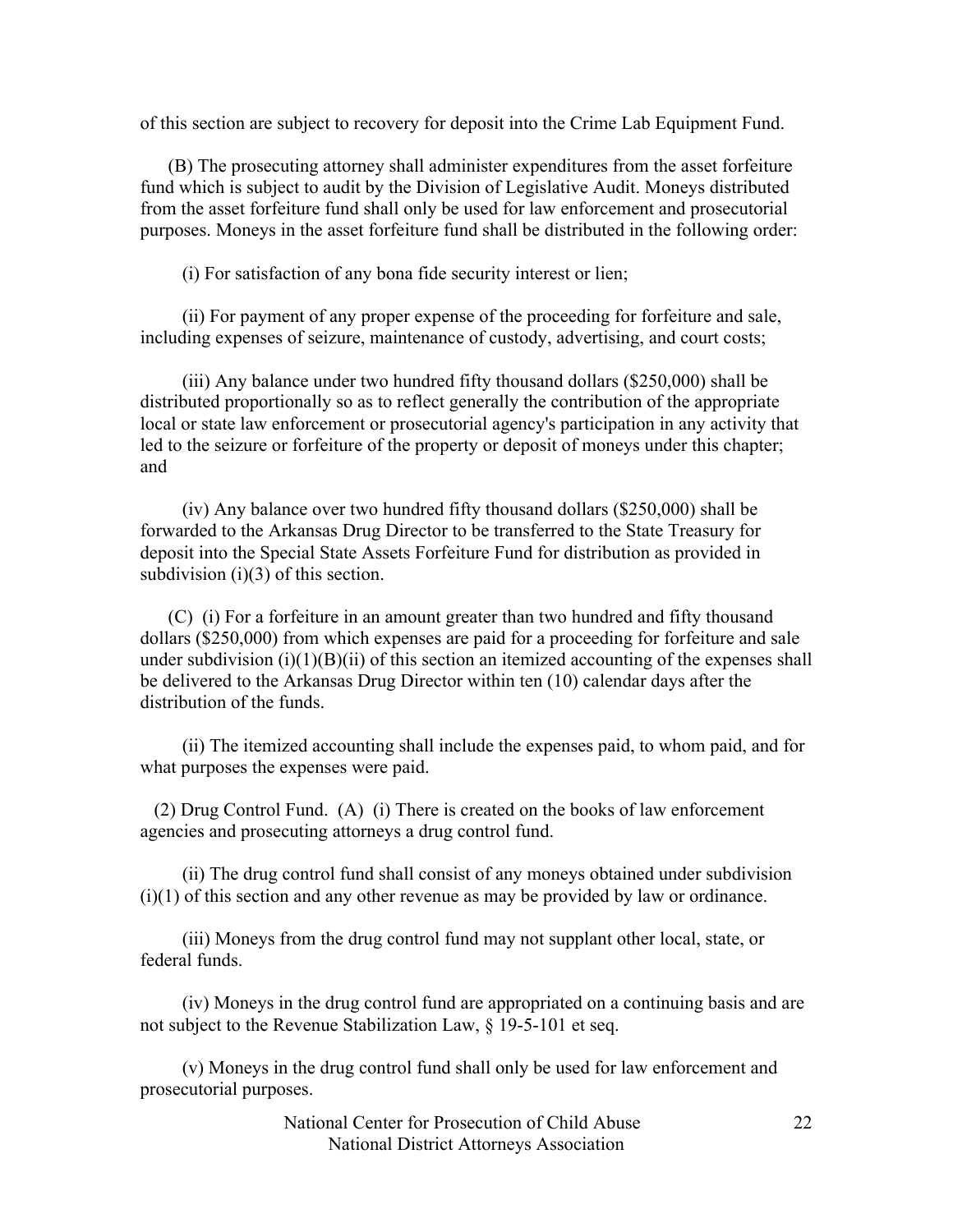(vi) The drug control fund is subject to audit by the Division of Legislative Audit.

 (B) The law enforcement agencies and prosecuting attorneys shall submit to the Arkansas Drug Director on or before January 1 and July 1 of each year a report detailing any moneys received and expenditure made from the drug control fund during the preceding six-month period.

 (3) Special State Assets Forfeiture Fund. (A) There is created and established on the books of the Treasurer of State, the Auditor of State, and the Chief Fiscal Officer of the State a fund to be known as the "Special State Assets Forfeiture Fund".

 (B) (i) The Special State Assets Forfeiture Fund shall consist of revenues obtained under subdivision  $(i)(1)(B)(iv)$  of this section and any other revenue as may be provided by law.

 (ii) Moneys from the Special State Assets Forfeiture Fund may not supplant other local, state, or federal funds.

 (C) The Special State Assets Forfeiture Fund is not subject to the provisions of the Revenue Stabilization Law, § 19-5-101 et seq., or the Special Revenue Fund Account of the State Apportionment Fund,  $\S$  19-5-203(b)(2)(A).

 (D) (i) The Arkansas Drug Director shall establish through rules and regulations a procedure for proper investment, use, and disposition of state moneys deposited into the Special State Assets Forfeiture Fund in accordance with the intent and purposes of this chapter.

 (ii) State moneys in the Special State Assets Forfeiture Fund shall be distributed by the Arkansas Alcohol and Drug Abuse Coordinating Council and shall be distributed for drug interdiction, eradication, education, rehabilitation, the State Crime Laboratory, and drug courts.

 (4) Federal forfeitures. (A) (i) (a) Any moneys received by a prosecuting attorney or law enforcement agency from a federal forfeiture shall be deposited and maintained in a separate account.

 (b) However, any balance over two hundred fifty thousand dollars (\$250,000) shall be distributed as set forth in subdivision  $(i)(4)(B)$  of this section.

 (ii) No other moneys may be maintained in the account except for any interest income generated by the account.

 (iii) Moneys in the account shall only be used for law enforcement and prosecutorial purposes consistent with governing federal law.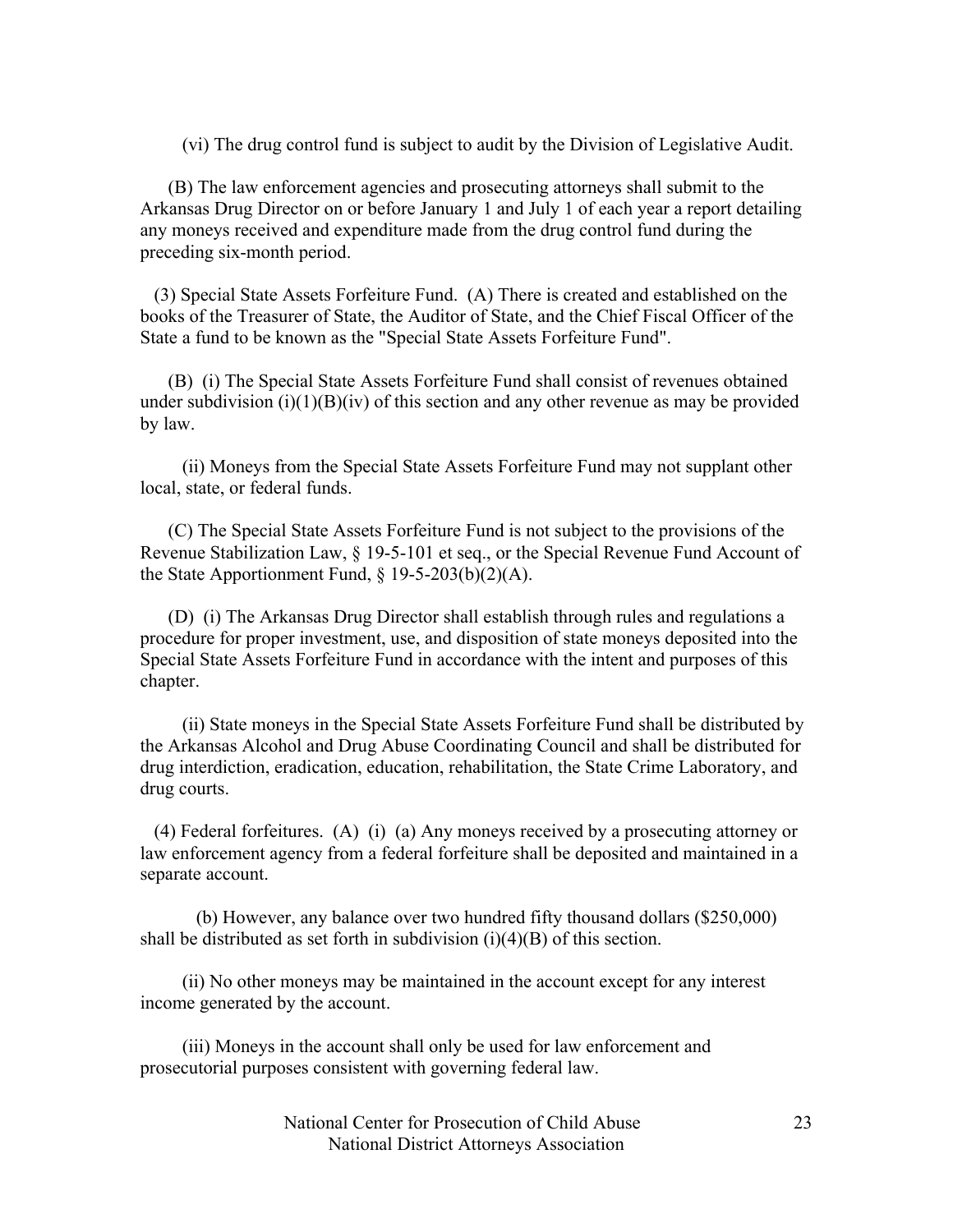(iv) The account is subject to audit by the Division of Legislative Audit.

 (B) (i) Any balance over two hundred fifty thousand dollars (\$250,000) shall be forwarded to the Department of Arkansas State Police to be transferred to the State Treasury for deposit into the Special State Assets Forfeiture Fund in which it shall be maintained separately and distributed consistent with governing federal law and upon the advice of the Arkansas Alcohol and Drug Abuse Coordinating Council.

 (ii) Of the moneys contained in the Special State Assets Forfeiture Fund at the beginning of each fiscal year, no more than:

 (a) Twenty-five percent (25%) shall be retained by the Department of Arkansas State Police to be used for law enforcement purposes consistent with governing federal law; and

 (b) Sixty-five percent (65%) may be distributed among other state and local law enforcement agencies to be used for law enforcement purposes consistent with federal law.

 (iii) With the advice of the Arkansas Alcohol and Drug Abuse Coordinating Council, the Department of Arkansas State Police shall promulgate rules and procedures for the distribution by an allocation formula of moneys set forth in subdivision  $(i)(4)(B)(ii)(b)$  of this section.

(j) In Personam Proceedings. In personam jurisdiction may be based on a person's presence in the state, or on his or her conduct in the state, as set out in  $\S$  16-4-101(c), and is subject to the following additional provisions:

 (1) A temporary restraining order under this section may be entered ex parte on application of the state, upon a showing that:

 (A) There is probable cause to believe that the property with respect to which the order is sought is subject to forfeiture under this section; and

 (B) Notice of the action would jeopardize the availability of the property for forfeiture;

 (2) (A) Notice of the entry of a temporary restraining order and an opportunity for hearing shall be afforded to a person known to have an interest in the property.

 (B) The hearing shall be held at the earliest possible date consistent with Rule 65 of the Arkansas Rules of Civil Procedure and is limited to the issues of whether:

 (i) There is a probability that the state will prevail on the issue of forfeiture and that failure to enter the temporary restraining order will result in the property being destroyed, conveyed, alienated, encumbered, disposed of, received, removed from the jurisdiction of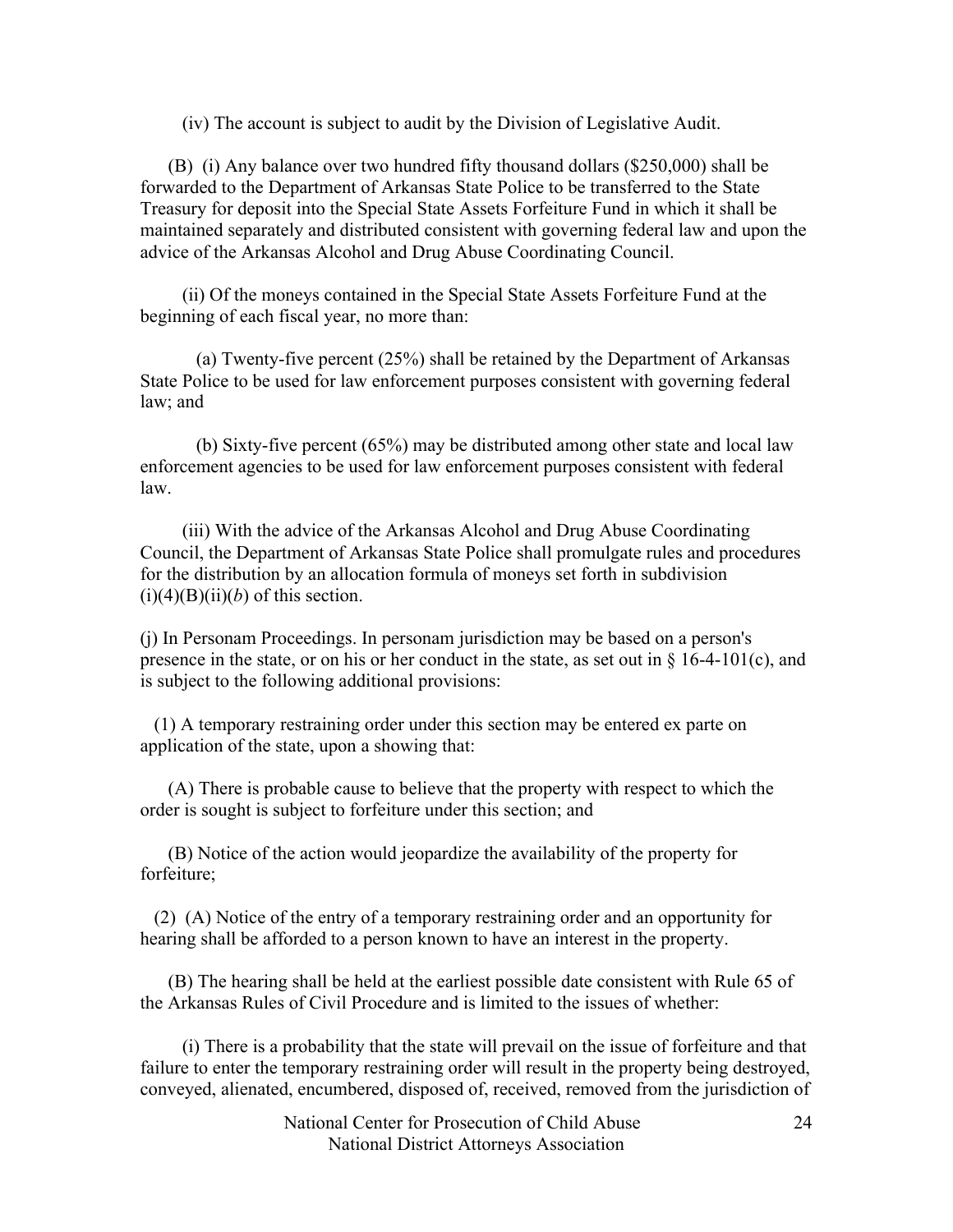the circuit court, concealed, or otherwise made unavailable for forfeiture; and

 (ii) The need to preserve the availability of property through the entry of the requested temporary restraining order outweighs the hardship on any owner or interest holder against whom the temporary restraining order is to be entered;

 (3) The state has the burden of proof by a preponderance of the evidence to show that the defendant's property is subject to forfeiture;

 (4) (A) On a determination of liability of a person for conduct giving rise to forfeiture under this section, the circuit court shall enter a judgment of forfeiture of the property subject to forfeiture as alleged in the complaint and may authorize the prosecuting attorney or any law enforcement officer to seize any property subject to forfeiture pursuant to subsection (a) of this section not previously seized or not then under seizure.

(B) The order of forfeiture shall be consistent with subsection (h) of this section.

 (C) In connection with the judgment, on application of the state, the circuit court may enter any appropriate order to protect the interest of the state in property ordered forfeited; and

 (5) Subsequent to the finding of liability and order of forfeiture, the following procedures apply:

 (A) The attorney for the state shall give notice of pending forfeiture, in the manner provided in Rule 4 of the Arkansas Rules of Civil Procedure, to any owner or interest holder who has not previously been given notice;

 (B) An owner of or interest holder in property that has been ordered forfeited and whose claim is not precluded may file a claim within thirty (30) days after initial notice of pending forfeiture or after notice under Rule 4 of the Arkansas Rules of Civil Procedure, whichever is earlier; and

 (C) The circuit court may amend the in personam order of forfeiture if the circuit court determines that a claimant has established that he or she has an interest in the property and that the interest is exempt under subdivision  $(a)(4)$ ,  $(6)$ , or  $(8)$  of this section.

(k) The circuit court shall order the forfeiture of any other property of a claimant or defendant up to the value of the claimant's or defendant's property found by the circuit court to be subject to forfeiture under subsection (a) of this section if any of the forfeitable property had remained under the control or custody of the claimant or defendant and:

(1) Cannot be located;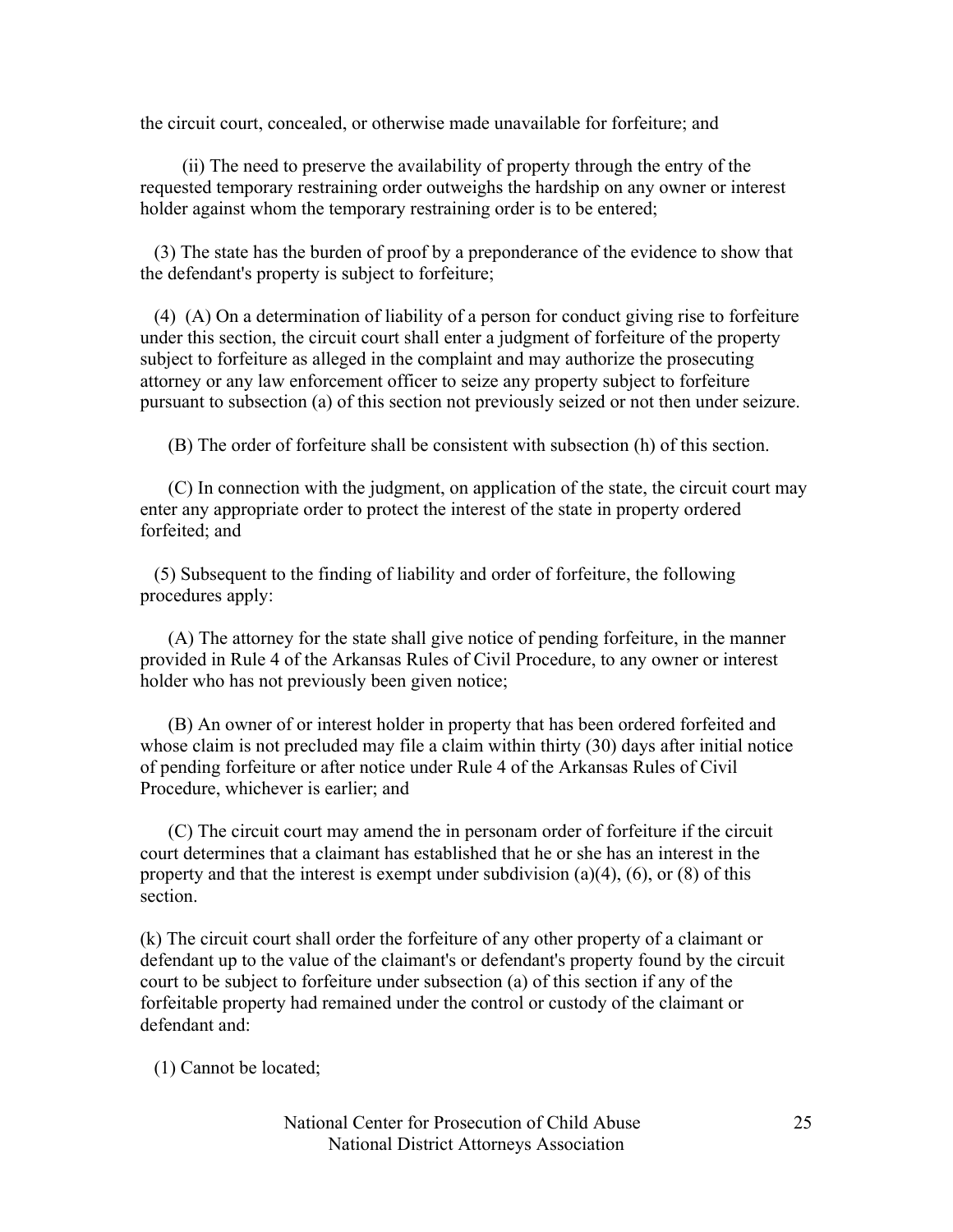(2) Was transferred or conveyed to, sold to, or deposited with a third party;

(3) Is beyond the jurisdiction of the circuit court;

 (4) Was substantially diminished in value while not in the actual physical custody of the seizing law enforcement agency;

(5) Was commingled with other property that cannot be divided without difficulty; or

(6) Is subject to any interest exempted from forfeiture under this subchapter.

(l) (1) (A) On the fifth day of each month the Treasurer of State shall transfer to the Department of Community Correction Fund Account twenty percent (20%) of any moneys deposited into the Special State Asset Forfeiture Fund during the previous month.

 (B) However, in no event shall more than eight hundred thousand dollars (\$800,000) be transferred during any one (1) fiscal year.

 (2) Any moneys transferred to the Department of Community Correction Fund Account from the Special State Asset Forfeiture Fund in accordance with this subsection shall:

 (A) Be used for the personal services and operating expenses of the drug courts and for no other purpose; and

(B) Not be transferred from the Department of Community Correction Fund Account.

# **California**

# **CAL. HEALTH & SAFETY CODE § 11471 (Deering 2010). Seizure with or without process.**

Property subject to forfeiture under this division may be seized by any peace officer upon process issued by any court having jurisdiction over the property. Seizure without process may be made if any of the following situations exist:

(a) The seizure is incident to an arrest or a search under a search warrant.

(b) The property subject to seizure has been the subject of a prior judgment in favor of the state in a criminal injunction or forfeiture proceeding based upon this division.

(c) There is probable cause to believe that the property is directly or indirectly dangerous to health or safety.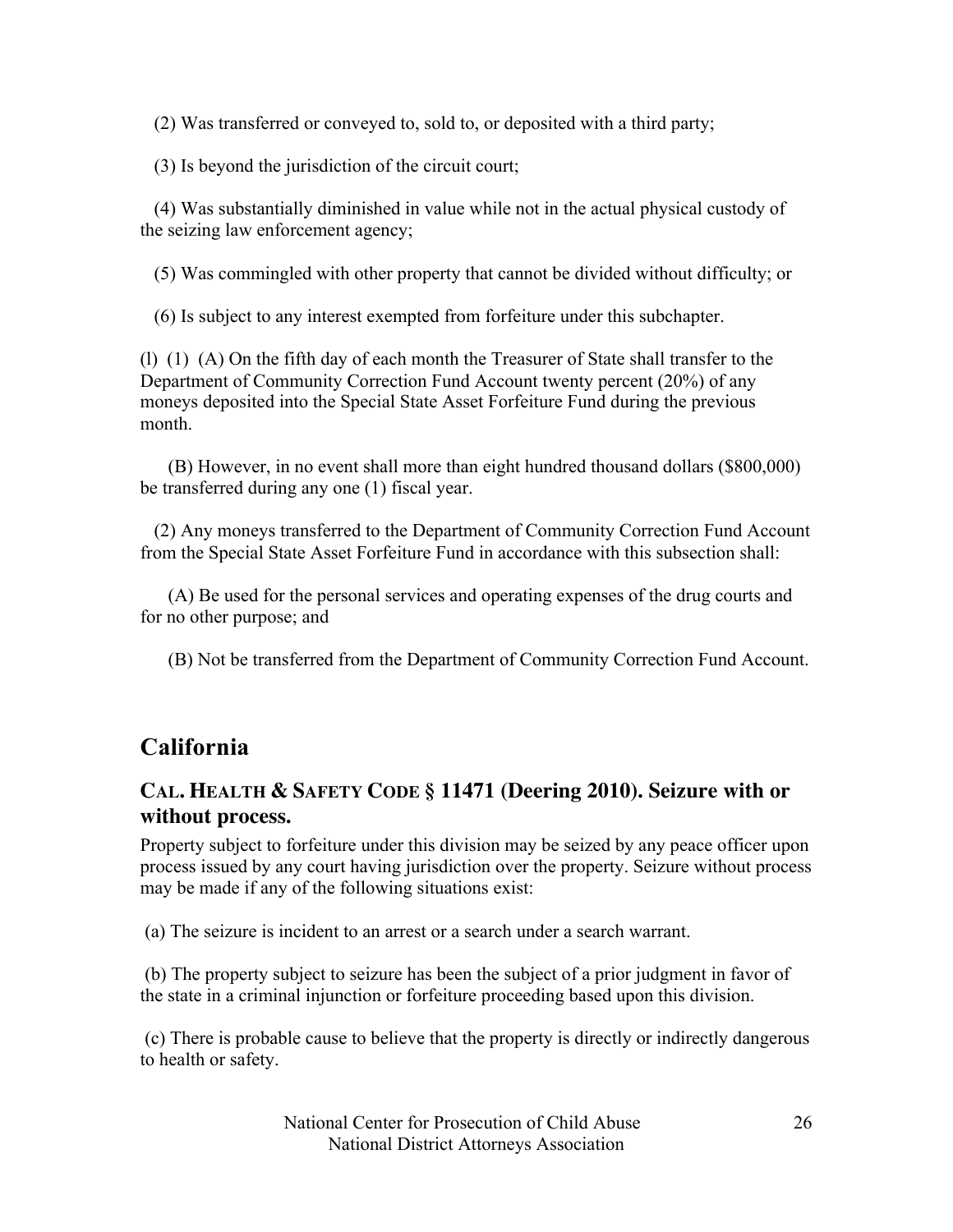(d) There is probable cause to believe that the property was used or is intended to be used in violation of this division.

(e) Real property subject to forfeiture may not be seized, absent exigent circumstances, without notice to the interested parties and a hearing to determine that seizure is necessary to preserve the property pending the outcome of the proceedings. At the hearing, the prosecution shall bear the burden of establishing that probable cause exists for the forfeiture of the property and that seizure is necessary to preserve the property pending the outcome of the forfeiture proceedings. The court may issue seizure orders pursuant to this section if it finds that seizure is warranted or pendente lite orders pursuant to Section 11492 if it finds that the status quo or value of the property can be preserved without seizure.

(f) Where business records are seized in conjunction with the seizure of property subject to forfeiture, the seizing agency shall, upon request, provide copies of the records to the person, persons, or business entity from whom such records were seized.

# **CAL. PENAL CODE § 502.01 (Deering 2010). Forfeiture of telecommunications and computer** property **used in committing specified crimes; Hearing; Claim of interest in** property; **Distribution of proceeds.**

(a) As used in this section:

(1) "Property subject to forfeiture" means any property of the defendant that is illegal telecommunications equipment as defined in subdivision (g) of Section 502.8, or a computer, computer system, or computer network, and any software or data residing thereon, if the telecommunications device, computer, computer system, or computer network was used in committing a violation of, or conspiracy to commit a violation of, subdivision (b) of Section 272, Section 288, 288.2, 311.1, 311.2, 311.3, 311.4, 311.5, 311.10, 311.11, 422, 470, 470a, 472, 475, 476, 480, 483.5, 484g, or subdivision (a), (b), or (d) of Section 484e, subdivision (a) of Section 484f, subdivision (b) or (c) of Section 484i, subdivision (c) of Section 502, or Section 502.7, 502.8, 529, 529a, or 530.5, 537e, 593d, 593e, or 646.9, or was used as a repository for the storage of software or data obtained in violation of those provisions. Forfeiture shall not be available for any property used solely in the commission of an infraction. If the defendant is a minor, it also includes property of the parent or guardian of the defendant.

(2) "Sentencing court" means the court sentencing a person found guilty of violating or conspiring to commit a violation of subdivision (b) of Section 272, Section 288, 288.2, 311.1, 311.2, 311.3, 311.4, 311.5, 311.10, 311.11, 422, 470, 470a, 472, 475, 476, 480, 483.5, 484g, or subdivision (a), (b), or (d) of Section 484e, subdivision (d) of Section 484e, subdivision (a) of Section 484f, subdivision (b) or (c) of Section 484i, subdivision (c) of Section 502, or Section 502.7, 502.8, 529, 529a, 530.5, 537e, 593d, 593e, or 646.9, or, in the case of a minor, found to be a person described in Section 602 of the Welfare and Institutions Code because of a violation of those provisions, the juvenile court.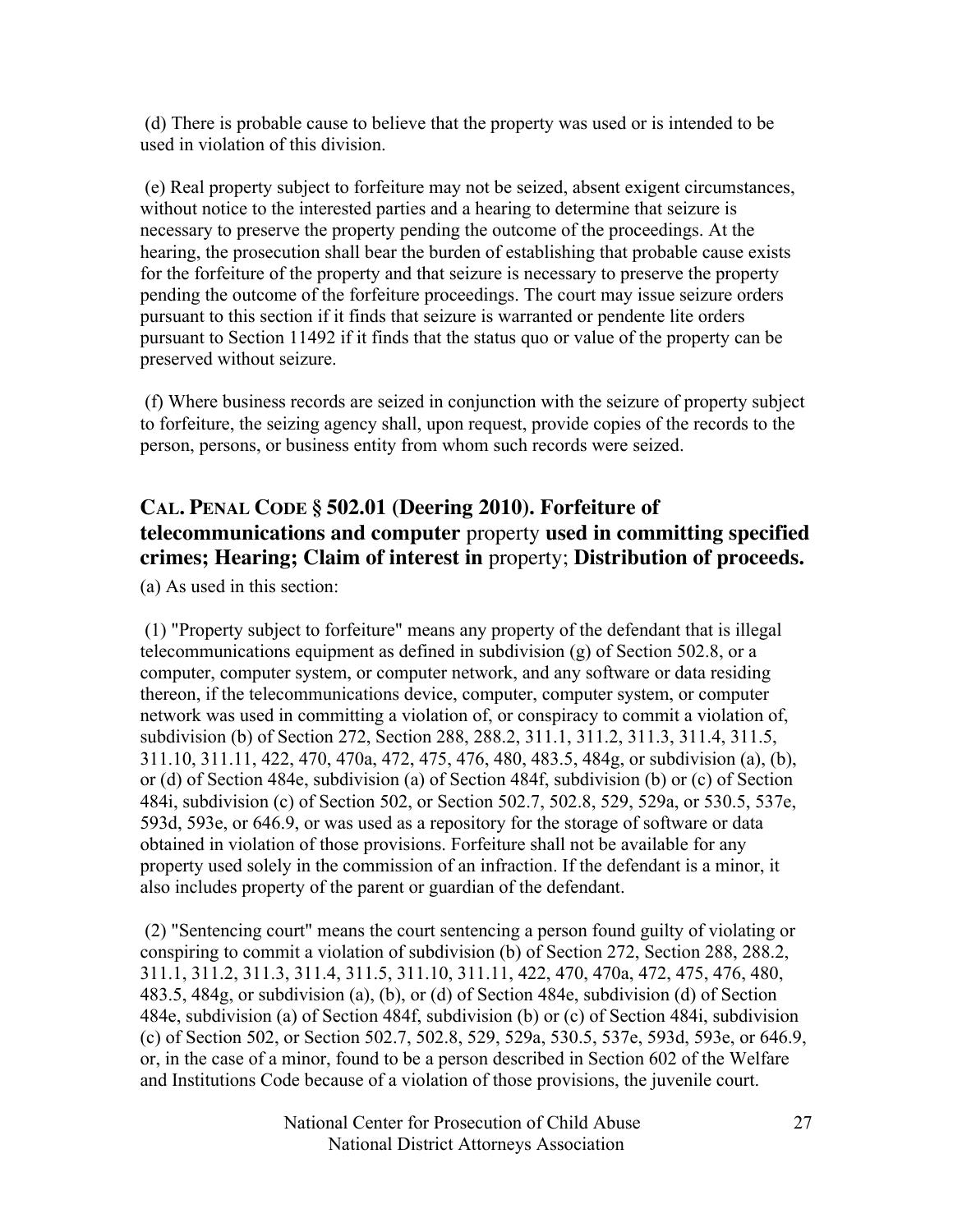(3) "Interest" means any property interest in the property subject to forfeiture.

(4) "Security interest" means an interest that is a lien, mortgage, security interest, or interest under a conditional sales contract.

(5) "Value" has the following meanings:

 (A) When counterfeit items of computer software are manufactured or possessed for sale, the "value" of those items shall be equivalent to the retail price or fair market price of the true items that are counterfeited.

 (B) When counterfeited but unassembled components of computer software packages are recovered, including, but not limited to, counterfeited computer diskettes, instruction manuals, or licensing envelopes, the "value" of those components of computer software packages shall be equivalent to the retail price or fair market price of the number of completed computer software packages that could have been made from those components.

(b) The sentencing court shall, upon petition by the prosecuting attorney, at any time following sentencing, or by agreement of all parties, at the time of sentencing, conduct a hearing to determine whether any property or property interest is subject to forfeiture under this section. At the forfeiture hearing, the prosecuting attorney shall have the burden of establishing, by a preponderance of the evidence, that the property or property interests are subject to forfeiture. The prosecuting attorney may retain seized property that may be subject to forfeiture until the sentencing hearing.

(c) Prior to the commencement of a forfeiture proceeding, the law enforcement agency seizing the property subject to forfeiture shall make an investigation as to any person other than the defendant who may have an interest in it. At least 30 days before the hearing to determine whether the property should be forfeited, the prosecuting agency shall send notice of the hearing to any person who may have an interest in the property that arose before the seizure.

A person claiming an interest in the property shall file a motion for the redemption of that interest at least 10 days before the hearing on forfeiture, and shall send a copy of the motion to the prosecuting agency and to the probation department.

If a motion to redeem an interest has been filed, the sentencing court shall hold a hearing to identify all persons who possess valid interests in the property. No person shall hold a valid interest in the property if, by a preponderance of the evidence, the prosecuting agency shows that the person knew or should have known that the property was being used in violation of, or conspiracy to commit a violation of, subdivision (b) of Section 272, Section 288, 288.2, 311.1, 311.2, 311.3, 311.4, 311.5, 311.10, 311.11, 470, 470a, 472, 475, 476, 480, 483.5, 484g, or subdivision (a), (b), or (d) of Section 484e, subdivision (a) of Section 484f, subdivision (b) or (c) of Section 484i, subdivision (c) of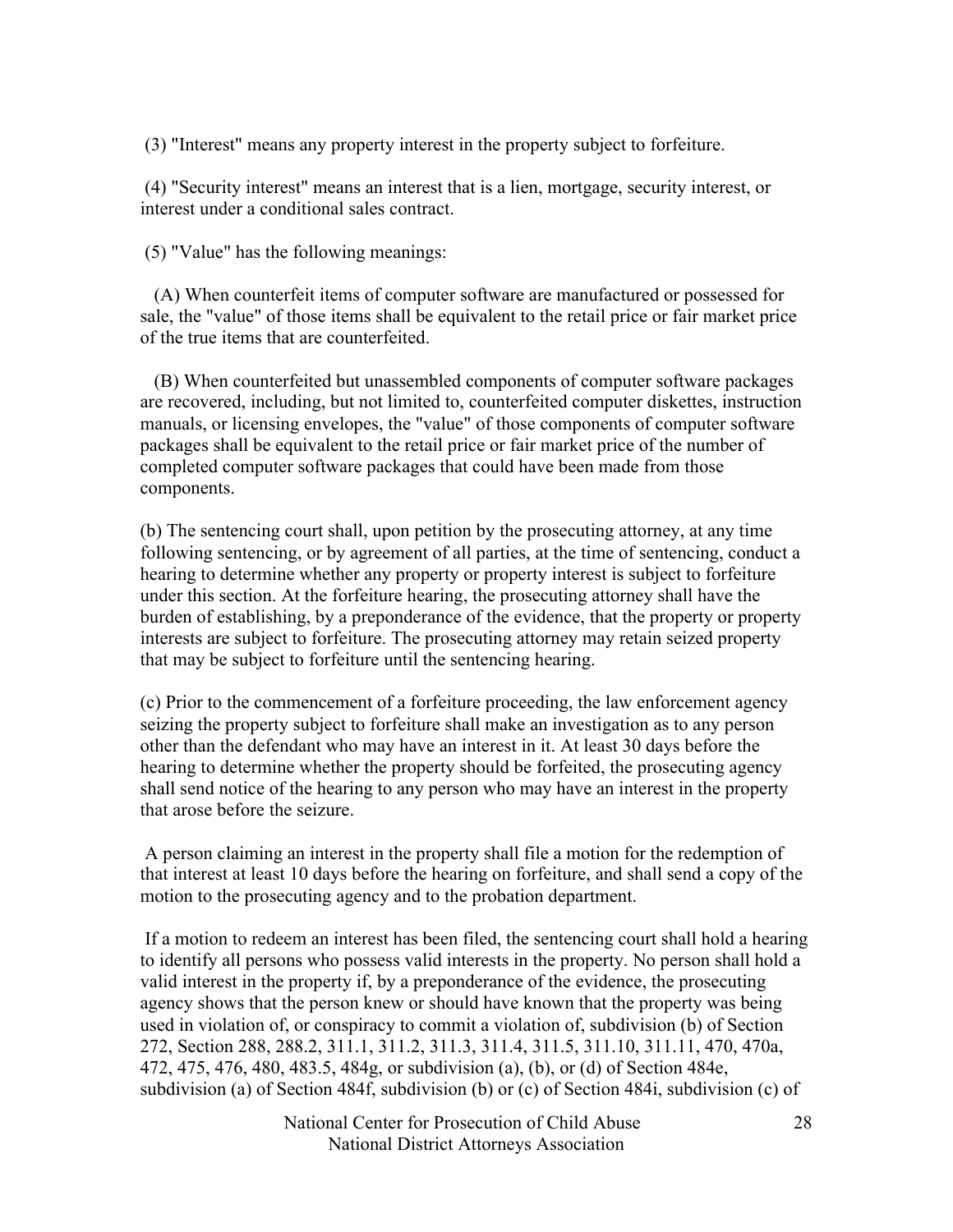Section 502, or Section 502.7, 502.8, 529, 529a, 530.5, 537e, 593d, 593e, or 646.9, and that the person did not take reasonable steps to prevent that use, or if the interest is a security interest, the person knew or should have known at the time that the security interest was created that the property would be used for a violation.

(d) If the sentencing court finds that a person holds a valid interest in the property, the following provisions shall apply:

(1) The court shall determine the value of the property.

(2) The court shall determine the value of each valid interest in the property.

(3) If the value of the property is greater than the value of the interest, the holder of the interest shall be entitled to ownership of the property upon paying the court the difference between the value of the property and the value of the valid interest.

 If the holder of the interest declines to pay the amount determined under paragraph (2), the court may order the property sold and designate the prosecutor or any other agency to sell the property. The designated agency shall be entitled to seize the property and the holder of the interest shall forward any documentation underlying the interest, including any ownership certificates for that property, to the designated agency. The designated agency shall sell the property and pay the owner of the interest the proceeds, up to the value of that interest.

(4) If the value of the property is less than the value of the interest, the designated agency shall sell the property and pay the owner of the interest the proceeds, up to the value of that interest.

(e) If the defendant was a minor at the time of the offense, this subdivision shall apply to property subject to forfeiture that is the property of the parent or guardian of the minor.

(1) The prosecuting agency shall notify the parent or guardian of the forfeiture hearing at least 30 days before the date set for the hearing.

(2) The computer or telecommunications device shall not be subject to forfeiture if the parent or guardian files a signed statement with the court at least 10 days before the date set for the hearing that the minor shall not have access to any computer or telecommunications device owned by the parent or guardian for two years after the date on which the minor is sentenced.

(3) If the minor is convicted of a violation of Section 288, 288.2, 311.1, 311.2, 311.3, 311.4, 311.5, 311.10, 311.11, 470, 470a, 472, 476, 480, or subdivision (b) of Section 484e, subdivision (d) of Section 484e, subdivision (a) of Section 484f, subdivision (b) of Section 484i, subdivision (c) of Section 502, or Section 502.7, 502.8, 529, 529a, or 530.5, within two years after the date on which the minor is sentenced, and the violation involves a computer or telecommunications device owned by the parent or guardian, the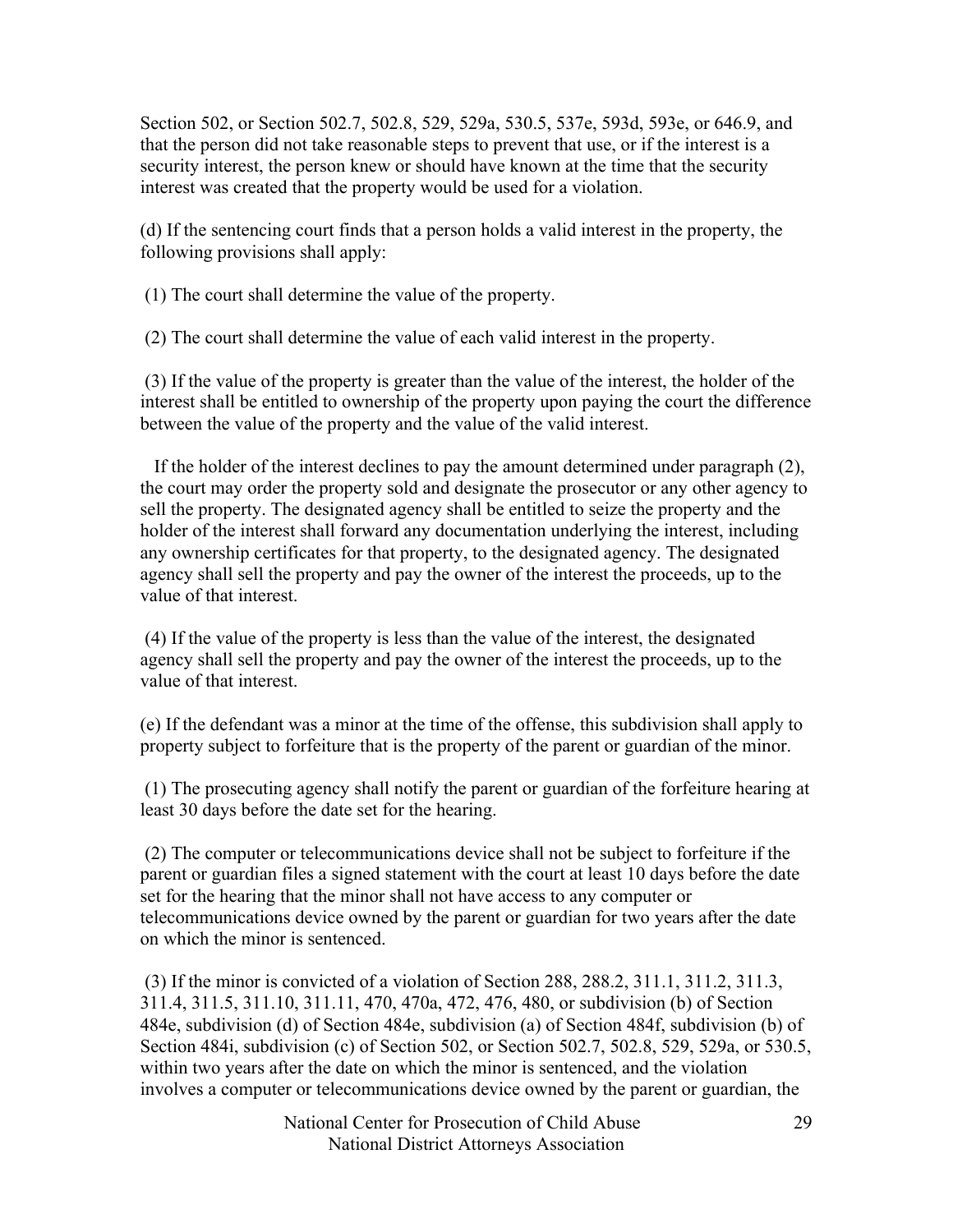original property subject to forfeiture, and the property involved in the new offense, shall be subject to forfeiture notwithstanding paragraph (2).

(4) Notwithstanding paragraph (1), (2), or (3), or any other provision of this chapter, if a minor's parent or guardian makes full restitution to the victim of a crime enumerated in this chapter in an amount or manner determined by the court, the forfeiture provisions of this chapter do not apply to the property of that parent or guardian if the property was located in the family's primary residence during the commission of the crime.

(f) Notwithstanding any other provision of this chapter, the court may exercise its discretion to deny forfeiture where the court finds that the convicted defendant, or minor adjudicated to come within the jurisdiction of the juvenile court, is not likely to use the property otherwise subject to forfeiture for future illegal acts.

(g) If the defendant is found to have the only valid interest in the property subject to forfeiture, it shall be distributed as follows:

(1) First, to the victim, if the victim elects to take the property as full or partial restitution for injury, victim expenditures, or compensatory damages, as defined in paragraph (1) of subdivision (e) of Section 502. If the victim elects to receive the property under this paragraph, the value of the property shall be determined by the court and that amount shall be credited against the restitution owed by the defendant. The victim shall not be penalized for electing not to accept the forfeited property in lieu of full or partial restitution.

(2) Second, at the discretion of the court, to one or more of the following agencies or entities:

(A) The prosecuting agency.

(B) The public entity of which the prosecuting agency is a part.

 (C) The public entity whose officers or employees conducted the investigation resulting in forfeiture.

(D) Other state and local public entities, including school districts.

(E) Nonprofit charitable organizations.

(h) If the property is to be sold, the court may designate the prosecuting agency or any other agency to sell the property at auction. The proceeds of the sale shall be distributed by the court as follows:

(1) To the bona fide or innocent purchaser or encumbrancer, conditional sales vendor, or mortgagee of the property up to the amount of his or her interest in the property, if the court orders a distribution to that person.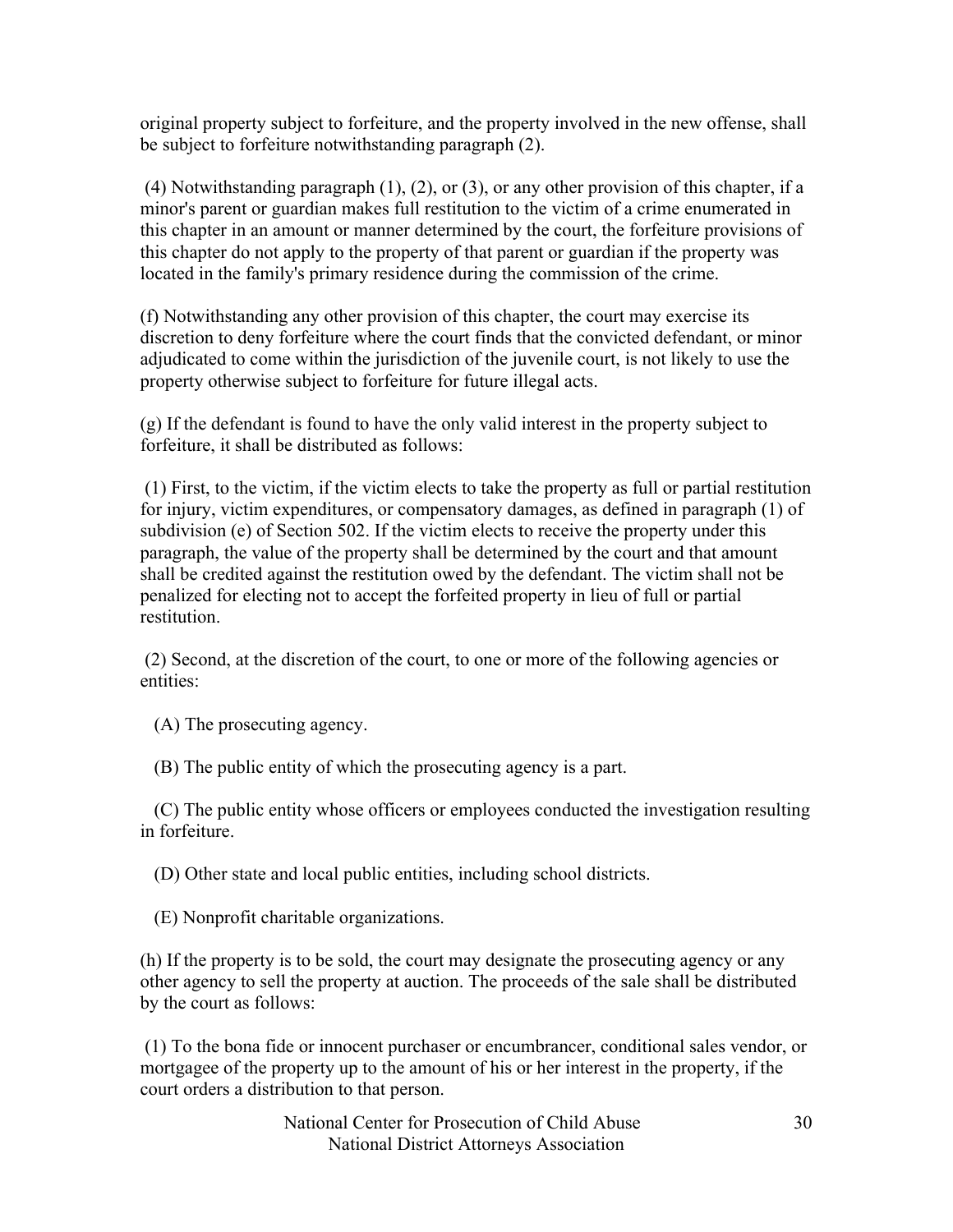(2) The balance, if any, to be retained by the court, subject to the provisions for distribution under subdivision (g).

# **Colorado**

# **COLO. REV. STAT. § 16-13-504 (2009). Forfeiture of vehicle, fixtures and contents of building, personal property, or contraband article – exceptions.**

(1) Any vehicle or personal property, including fixtures and contents of a structure or building, as defined in section 16-13-301 (2), currency, securities, or negotiable instruments, which has been or is being used in any of the acts specified in section 16-13- 503 or in, upon, or by means of which any act under said section has taken or is taking place; or any currency, negotiable instruments, securities, or other things of value furnished or intended to be furnished by any person in exchange for any of the acts listed in section 16-13-503; or any proceeds traceable to the acts listed in section 16-13-503; or any currency, negotiable instruments, or securities used or intended to be used to facilitate any of the acts listed in section 16-13-503 are contraband property and shall be seized, as well as any contraband article. Any peace officer or agent of a seizing agency may seize and hold such property or articles if there is probable cause to believe that such property or articles are contraband and the seizure is incident to a lawful search. All rights and interest in and title to contraband property shall immediately vest in the state upon seizure by a seizing agency, subject only to perfection of title, rights, and interests in accordance with this part 5. Neither replevin nor any other action to recover any interest in such property shall be maintained in any court except as provided in this part 5.

(1.5) If a rental motor vehicle is seized pursuant to this part 5, the seizing agency shall notify the motor vehicle rental company of the seizure if the motor vehicle is identified as a rental motor vehicle. The motor vehicle rental company may appear at the seizing agency and request the return of the rental motor vehicle. The rental motor vehicle shall be returned to the motor vehicle rental company unless the motor vehicle must be maintained in the custody of the seizing agency for evidentiary purposes or if the seizing agency has probable cause to believe the motor vehicle rental company, at the time of rental, had knowledge or notice of the criminal activity for which the rental car was used.

(2) (a) In any action seeking forfeiture of property pursuant to this part 5, any person, including a lienholder, who seeks to contest the forfeiture shall establish by a preponderance of the evidence such person's standing as a true owner of the property or a true owner with an interest in the property.

(b) To establish standing, the person shall first prove that the person has a recorded or registered interest in the property, or a bona fide marital interest in the property, if the property is of a type for which interests can be, and customarily are, recorded or registered in a public office.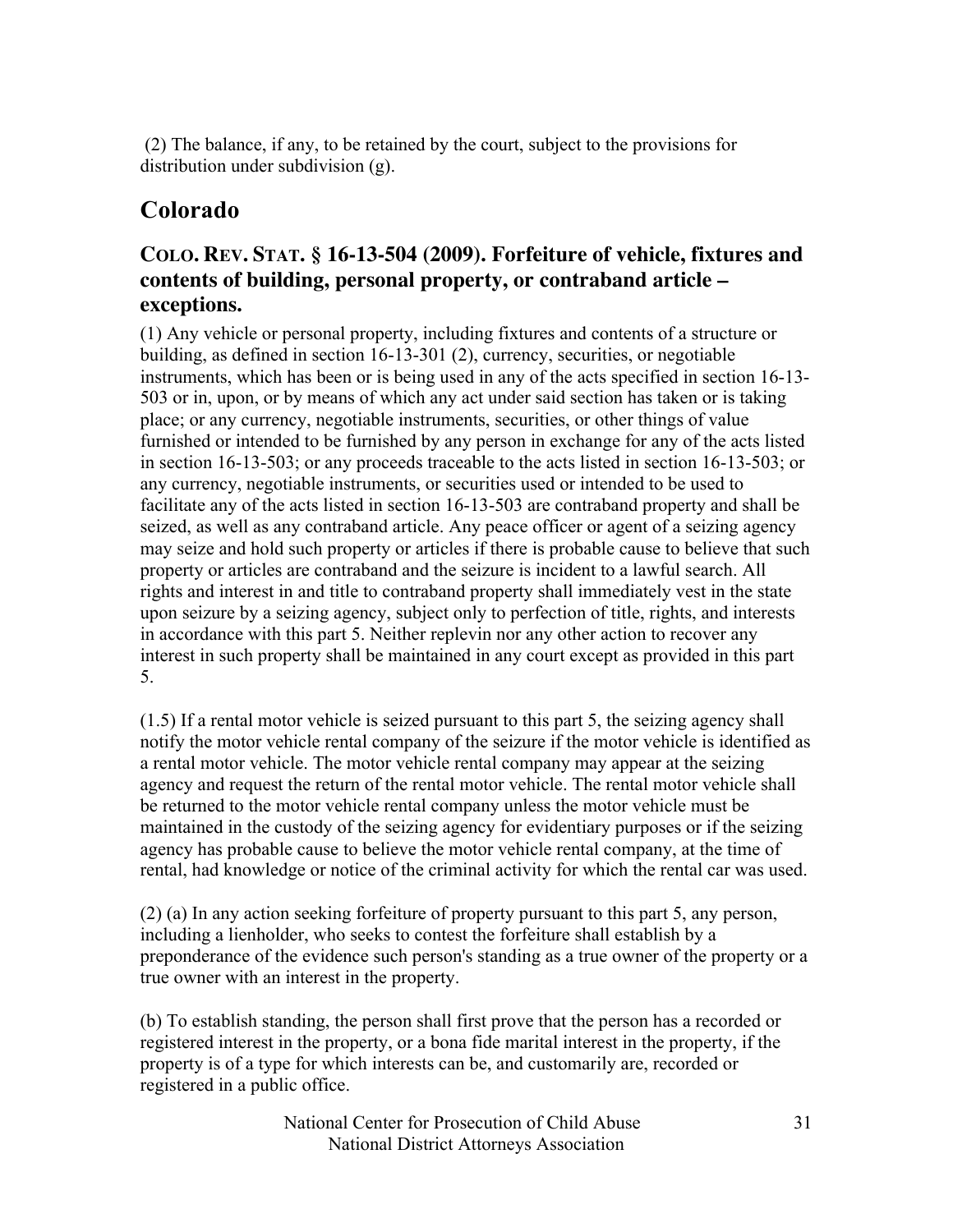(c) The person shall also prove that the person is a true owner of the property or a true owner of an interest in the property. The factors to be considered by the court in determining whether a person is a true owner shall include, but need not be limited to:

(I) Whether the person had the primary use, benefit, possession, or control of the property;

(II) How much of the consideration for the purchase or ownership of the property was furnished by the person, and whether the person furnished reasonably equivalent value in exchange for the property or interest;

(III) Whether the transaction by which the person acquired the property or interest was secret, concealed, undisclosed, hurried, or not in the usual mode of doing business;

(IV) Whether the transaction by which the person acquired the property or interest was conducted through the use of a shell, alter ego, nominee, or fictitious party;

(V) Whether the person is a relative, a co-conspirator, complicitor, or an accessory in the public nuisance act or acts or other criminal activity, a business associate in a legal or illegal business, one who maintains a special or close relationship with, or an insider with respect to the perpetrator of the alleged public nuisance act or acts;

(VI) Whether the person is silent or fails to call parties to testify or to produce available evidence explaining the acquisition of the property or factors which may be badges of fraud or deceit, or show lack of true ownership;

(VII) Whether the timing of the transaction by which the person acquired the property was during the pendency or threat of litigation, or during any time when the person knew, should have known, or had notice of the public nuisance act or acts or the threat of a forfeiture action;

(VIII) Whether the placing of the title in the name of, or the putative ownership in, or transfer to, the person was done with intent to delay, hinder, or avoid a forfeiture, or for some purpose other than ownership of the property;

(IX) Whether the perpetrator of the alleged public nuisance act or acts has absconded or is a fugitive from justice and the conveyance occurred after the flight, or before the flight, in any of the circumstances set forth in subparagraph (III) of this paragraph (c);

(X) Whether the subject matter property is of a kind in which property or ownership rights can legally exist;

(XI) Any other badge or indicia of fraud under article 8 of title 38, C.R.S., or the general law of fraudulent transfers or conveyances.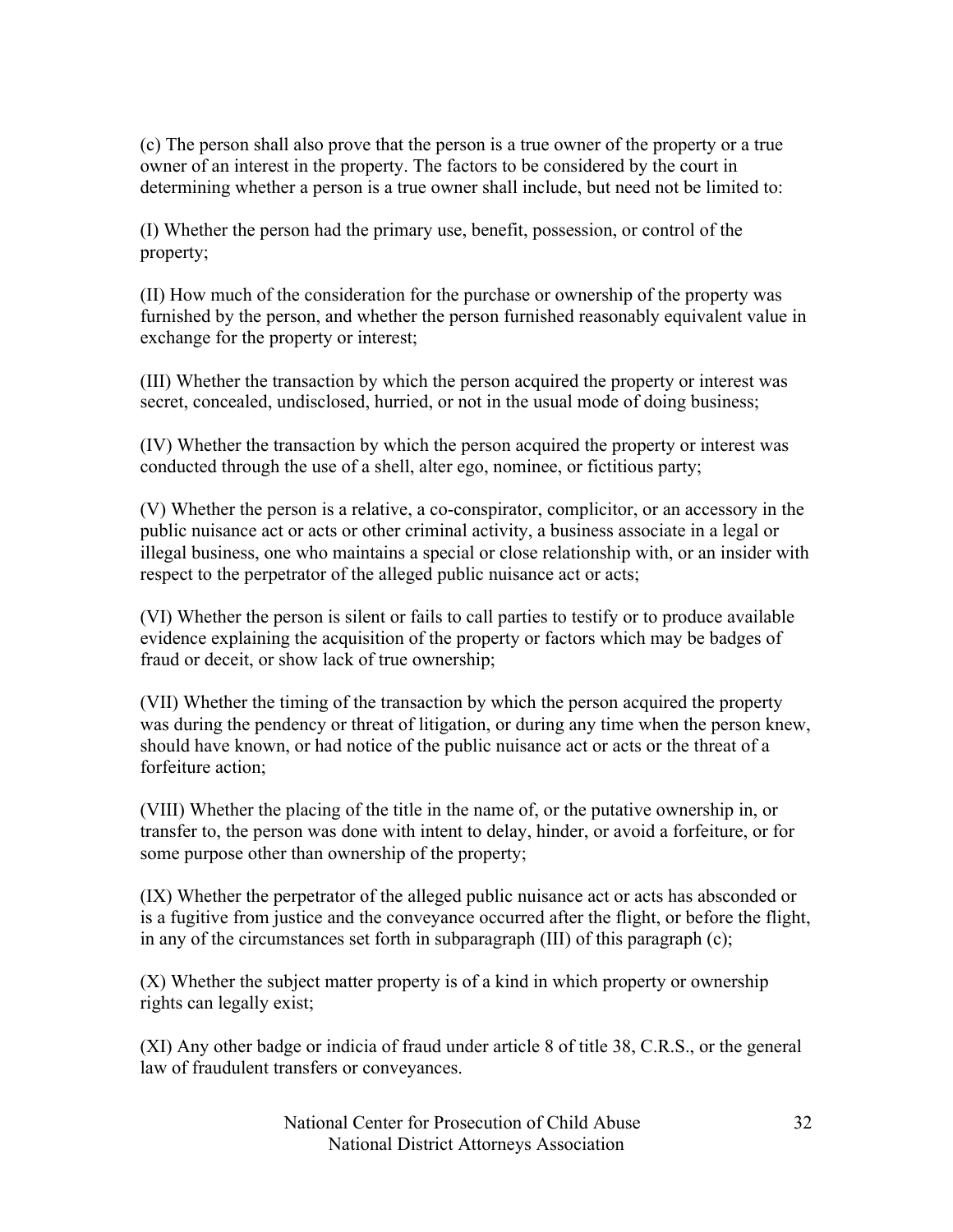(d) The court shall consider the totality of the circumstances in determining whether a person is a true owner. A person contesting the forfeiture does not necessarily have to show that all of the factors enumerated in paragraph (c) of this subsection (2) support the claim of true ownership, nor does the person necessarily establish true ownership by showing the absence of fraudulent intent or badges of fraud.

(e) No private sale or conveyance of a used motor vehicle shall be deemed to make a party eligible to assert standing to contest the forfeiture thereof, unless the title to the motor vehicle, with transfer duly executed to the party, has been filed with the division of motor vehicles in the department of revenue prior to the physical seizure of the vehicle and the recording of a notice of seizure, or the party attempting to assert standing has exclusive possession of the vehicle at the time of seizure. A party eligible to assert standing under this paragraph (e) must nevertheless establish that the party is a true owner of the vehicle or has an interest therein pursuant to paragraph (c) of this subsection (2).

(f) Unless the standing of a particular party is conceded in the complaint initiating the public nuisance action, a party must assert standing in the answer and fully describe the party's interest in the property which is the subject matter of the action, and submit a verified statement, supported by any available documentation, of the party's ownership of or interest in the property.

 $(2.1)$  (a) In any action to forfeit property pursuant to this part 5, the plaintiff, in addition to any other matter which must be proven in the plaintiff's case in chief, shall prove by clear and convincing evidence that possession of the property is unlawful, or that the owner of the property or interest therein was involved in or knew of the subject act. The plaintiff shall also prove by clear and convincing evidence that the property was instrumental in the commission or facilitation of the crime or the property constitutes traceable proceeds of the crime or related criminal activity.

(a.5) (I) The claimant in an action brought pursuant to this part 5 may petition the court to determine whether a forfeiture was constitutionally excessive. Upon the conclusion of a trial resulting in a judgment of forfeiture in an action brought pursuant to this part 5, if the evidence presented raises an issue of proportionality under this paragraph (a.5), the defendant may petition the court to set a hearing, or the court may on its own motion set a hearing to determine whether a forfeiture was constitutionally excessive. This determination shall be made prior to any sale or distribution of forfeited property.

(II) In making this determination, the court shall compare the forfeiture to the gravity of the public nuisance act giving rise to the forfeiture and related criminal activity.

(III) The defendant shall have the burden of establishing by a preponderance of the evidence that the forfeiture is grossly disproportional.

(IV) If the court finds that the forfeiture is grossly disproportional to the public nuisance act and related criminal activity, it shall reduce or eliminate the forfeiture as necessary to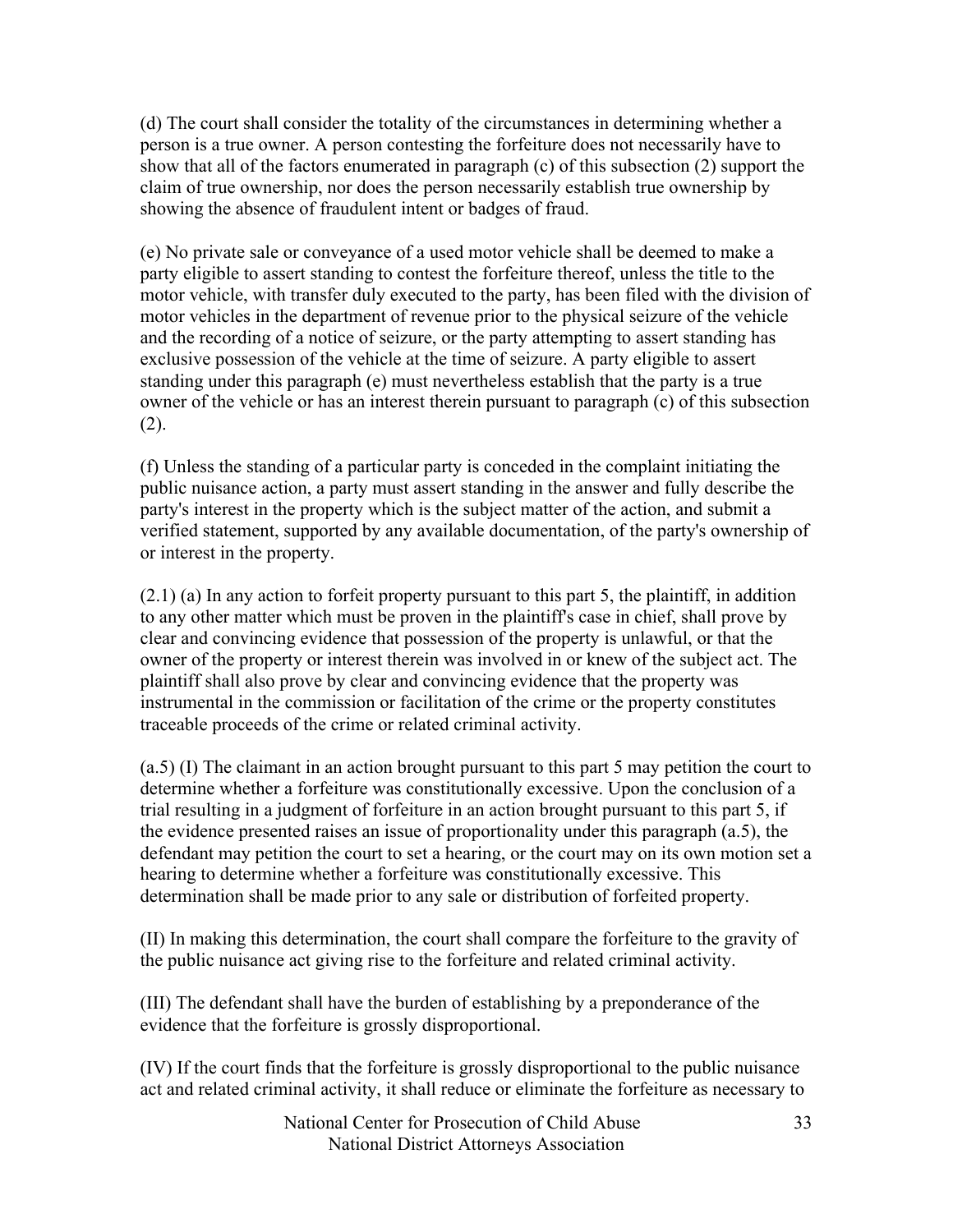avoid a violation of the excessive fines clause of the eighth amendment of the United States constitution or article II, section 20, of the Colorado constitution.

(V) and (VI) (Deleted by amendment, L. 2003, p. 890, § 2, effective July 1, 2003.)

(b) As used in paragraph (a) of this subsection (2.1), an owner was "involved in or knew of the subject act" if it is established that:

(I) The owner was involved in the subject act; or

(II) (A) The owner knew of the subject act or had notice of the acts facilitating the criminal activity or prior similar conduct and failed to take reasonable steps to prohibit or abate the illegal use of the property;

(B) Notwithstanding the provisions of sub-subparagraph (A) of this subparagraph (II), if the plaintiff proves by clear and convincing evidence that the owner knew or had notice of the unlawful use of the property, the owner must prove by a preponderance of the evidence that the owner took reasonable steps to prohibit or abate the unlawful use of the property for the court to find the owner was not a party to the offense or related criminal activity.

(2.2) (a) With respect to a partial or whole ownership interest in existence at the time the conduct subjecting the property to seizure took place, the term "innocent owner" means any owner who:

(I) Did not have actual knowledge of the conduct subjecting the property to seizure or notice of an act or circumstance facilitating the criminal activity or prior similar conduct, notice being satisfied by, but not limited to, sending notice of an act or circumstance facilitating the criminal activity by certified mail; or

(II) Upon learning of the conduct subjecting the property to seizure, took reasonable steps to prohibit the conduct.An owner may demonstrate that he or she took reasonable action to prohibit such conduct if the owner:

(A) Timely revoked or attempted to revoke permission for those engaging in such conduct to use the property; or

(B) Took reasonable actions to discourage or prevent the use of the property in conduct subjecting the property to seizure.

(b) With respect to a partial or whole ownership interest acquired after the conduct subjecting the property to seizure has occurred, the term "innocent owner" means a person who, at the time he or she acquired the interest in the property, had no knowledge that the illegal conduct subjecting the property to seizure had occurred or that the property had been seized for forfeiture, and: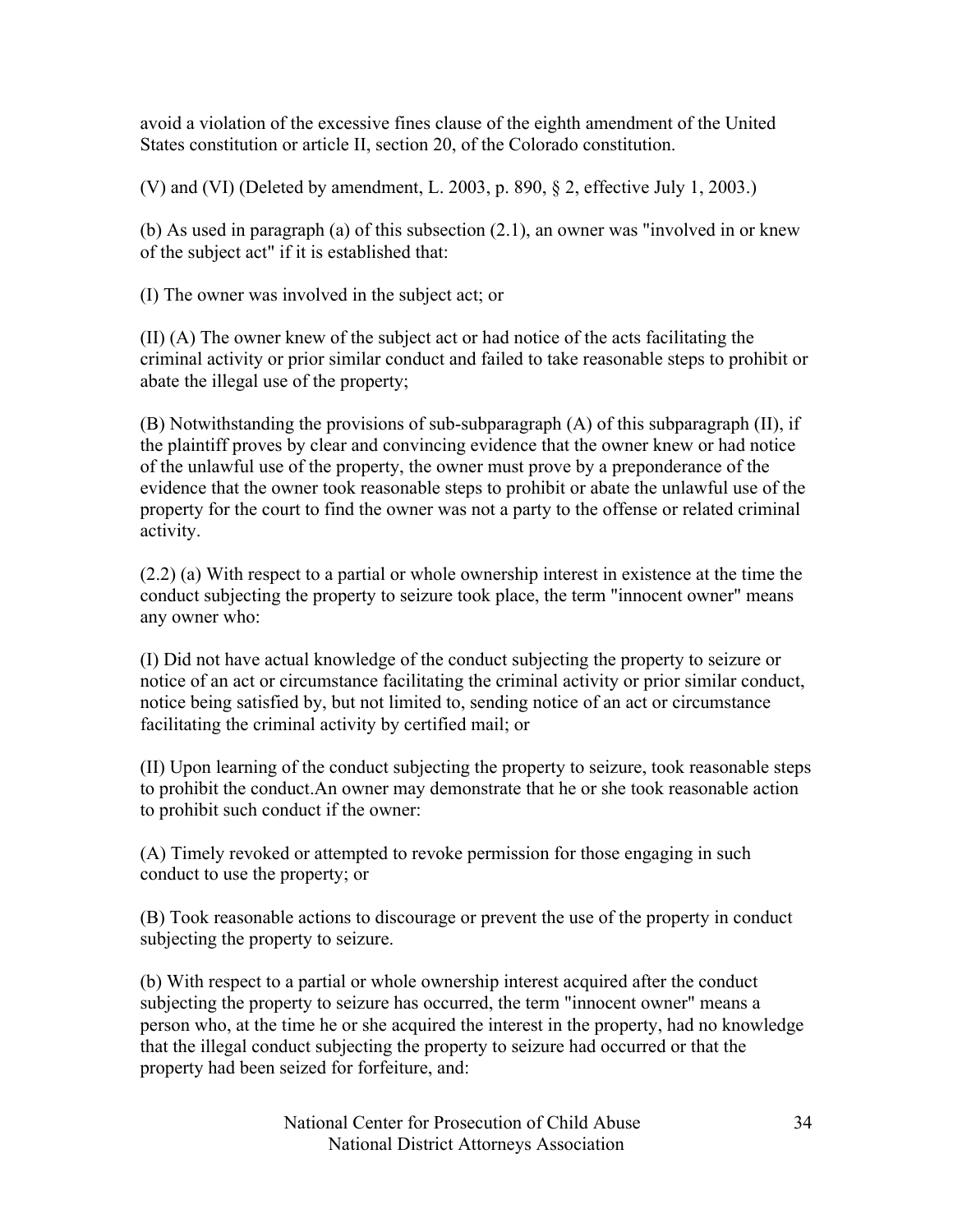(I) Acquired an interest in the property in a bona fide transaction for value;

(II) Acquired an interest in the property through probate or inheritance; or

(III) Acquired an interest in the property through dissolution of marriage or by operation of law.

(c) An innocent owner's interest in property shall not be forfeited under any provision of state law. An innocent owner has the burden of proving by a preponderance of the evidence that he or she has an ownership interest in the subject property. Otherwise, the burden of proof under this subsection (2.2) shall be as provided in subsection (2.1) of this section.

(d) A person who is convicted of a criminal offense arising from the same activity giving rise to the forfeiture proceedings in accordance with section 16-13-505 (1.5) shall not be eligible to assert an innocent owner defense.

(2.3) The prosecuting attorney shall set forth in the petition initiating the forfeiture action pursuant to this part 5 the existence of any liens and whether forfeiture of any liens will be sought. If forfeiture of a lien is not sought, the lienholder does not need to appear to preserve any interest in the property which is the subject of the forfeiture action which such lienholder may possess.

(3) (Deleted by amendment, L. 93, p. 627, § 2, effective July 1, 1993.)

# **Connecticut**

### **CONN. GEN. STAT. § 54-36h (2010). Forfeiture of moneys and property related to illegal sale or exchange of controlled substances or money laundering. In rem proceeding. Disposition.**

(a) The following property shall be subject to forfeiture to the state pursuant to subsection (b) of this section:

(1) All moneys used, or intended for use, in the procurement, manufacture, compounding, processing, delivery or distribution of any controlled substance, as defined in subdivision (9) of section 21a-240;

(2) All property constituting the proceeds obtained, directly or indirectly, from any sale or exchange of any such controlled substance in violation of section 21a-277 or 21a-278;

(3) All property derived from the proceeds obtained, directly or indirectly, from any sale or exchange for pecuniary gain of any such controlled substance in violation of section 21a-277 or 21a-278;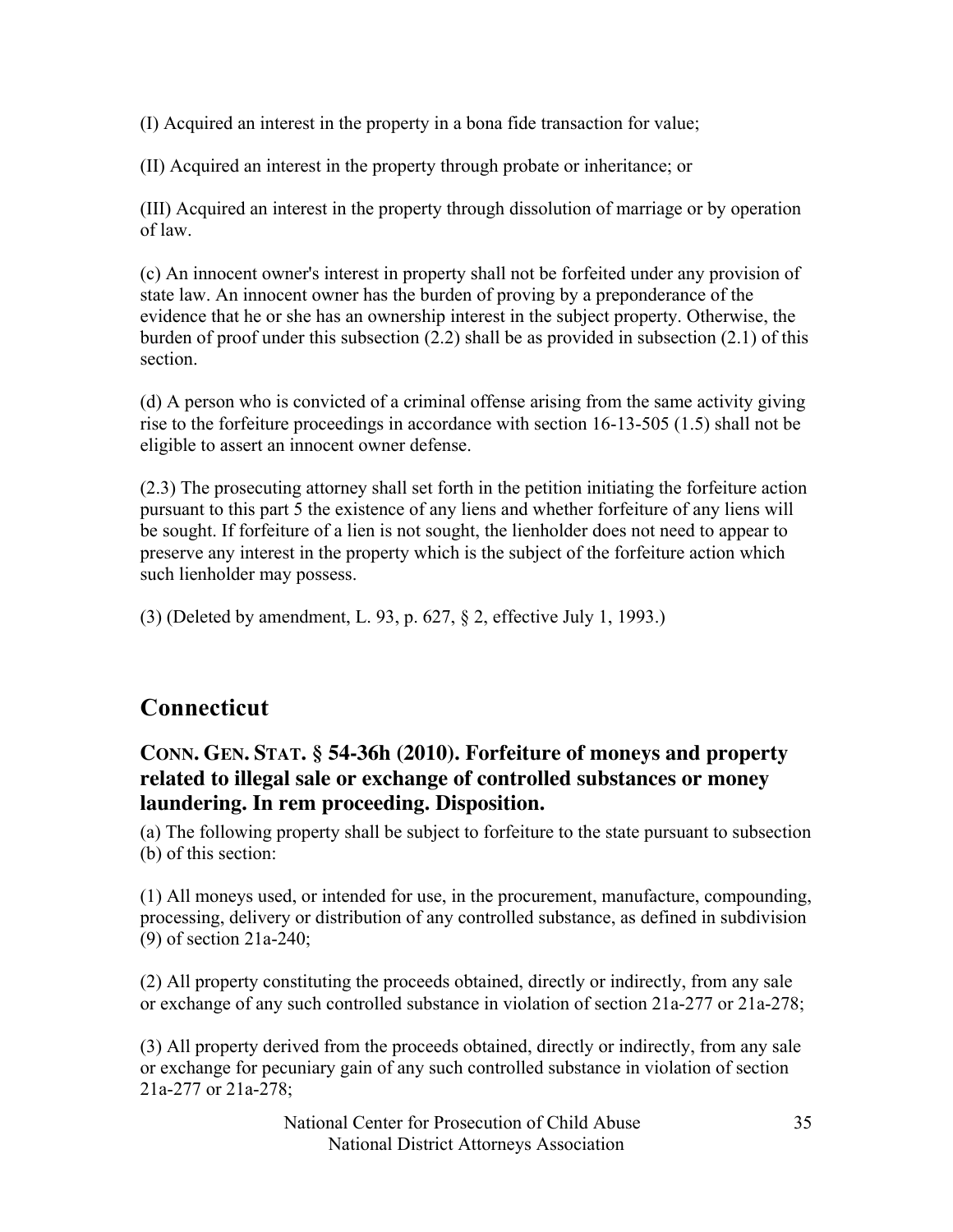(4) All property used or intended for use, in any manner or part, to commit or facilitate the commission of a violation for pecuniary gain of section 21a-277 or 21a-278;

(5) All property constituting, or derived from, the proceeds obtained, directly or indirectly, by a corporation as a result of a violation of section 53a-276, 53a-277 or 53a-278.

(b) Not later than ninety days after the seizure of moneys or property subject to forfeiture pursuant to subsection (a) of this section, in connection with a lawful criminal arrest or a lawful search, the Chief State's Attorney or a deputy chief state's attorney, state's attorney or assistant or deputy assistant state's attorney may petition the court in the nature of a proceeding in rem to order forfeiture of said moneys or property. Such proceeding shall be deemed a civil suit in equity, in which the state shall have the burden of proving all material facts by clear and convincing evidence. The court shall identify the owner of said moneys or property and any other person as appears to have an interest therein, and order the state to give notice to such owner and any interested person by certified or registered mail, and shall promptly, but not less than two weeks after notice, hold a hearing on the petition. No testimony offered or evidence produced by such owner or interested person at such hearing and no evidence discovered as a result of or otherwise derived from such testimony or evidence, may be used against such owner or interested person in any proceeding, except that no such owner or interested person shall be immune from prosecution for perjury or contempt committed while giving such testimony or producing such evidence. At such hearing the court shall hear evidence and make findings of fact and enter conclusions of law and shall issue a final order, from which the parties shall have such right of appeal as from a decree in equity.

(c) No property shall be forfeited under this section to the extent of the interest of an owner or lienholder by reason of any act or omission committed by another person if such owner or lienholder did not know and could not have reasonably known that such property was being used or was intended to be used in, or was derived from, criminal activity.

(d) Notwithstanding the provisions of subsection (a) of this section, no moneys or property used or intended to be used by the owner thereof to pay legitimate attorney's fees in connection with his defense in a criminal prosecution shall be subject to forfeiture under this section.

(e) Any property ordered forfeited pursuant to subsection (b) of this section shall be sold at public auction conducted by the Commissioner of Administrative Services or his designee.

(f) The proceeds from any sale of property under subsection (e) of this section and any moneys forfeited under this section shall be applied: (1) To payment of the balance due on any lien preserved by the court in the forfeiture proceedings; (2) to payment of any costs incurred for the storage, maintenance, security and forfeiture of such property; and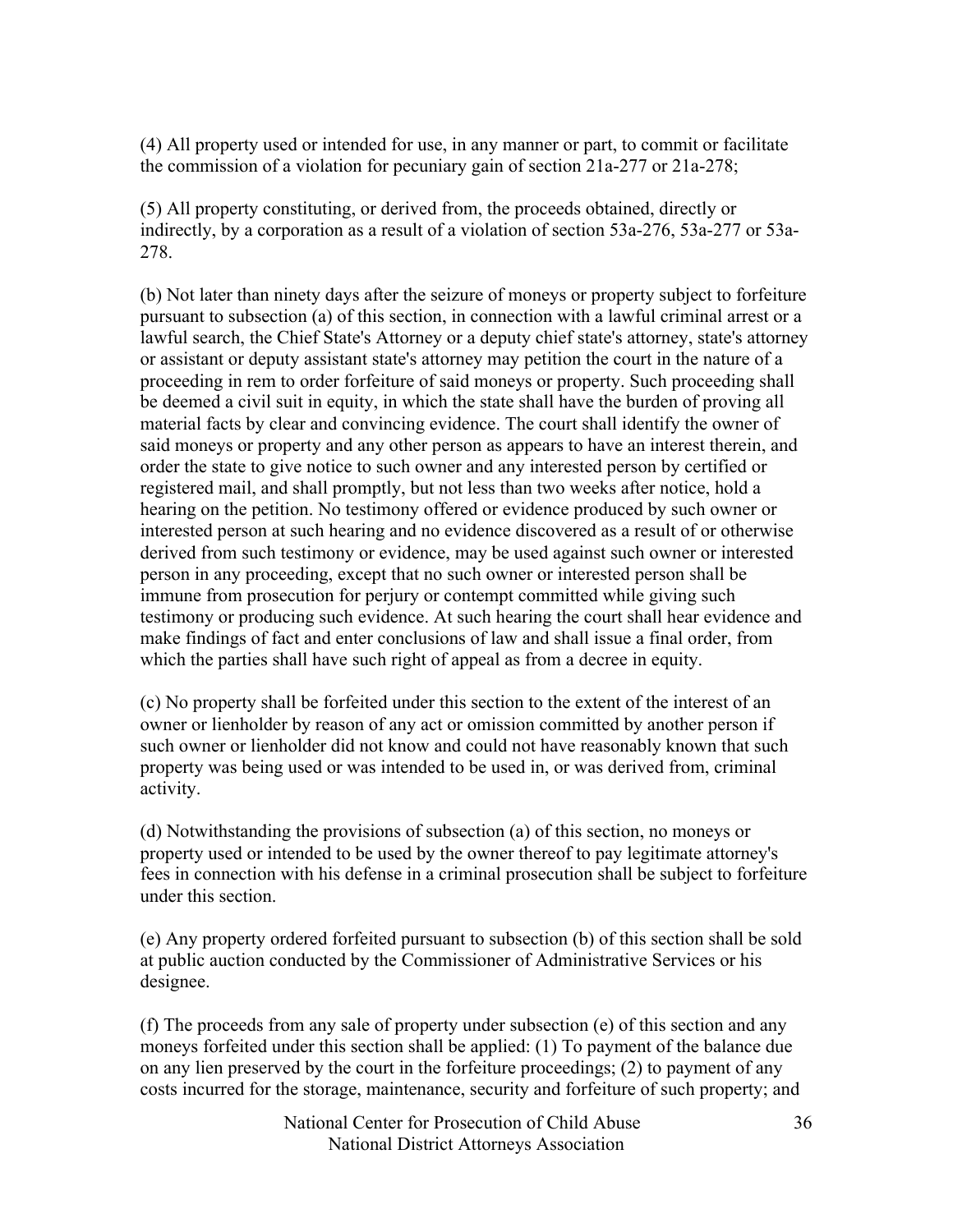(3) to payment of court costs. The balance, if any, shall be deposited in the drug assets forfeiture revolving account established under section 54-36i.

## **Delaware**

### **DEL. CODE ANN. TIT. 16, § 4784 (2010). Forfeitures.**

(a) The following shall be subject to forfeiture to the State and no property rights shall exist in them:

 (1) All controlled substances which have been manufactured, distributed, possessed, dispensed or acquired in violation of this chapter;

 (2) All raw materials, products and equipment of any kind which are used, or intended for use, in manufacturing, compounding, processing, delivering, importing or exporting any controlled substance in violation of this chapter;

 (3) Any property which is used, or intended for use, as a container for property described in paragraph (1), (2) or (6) of this subsection;

 (4) Any conveyances, including aircraft, vehicles, or vessels which are used, or are intended for use, to transport, or in any manner to facilitate the transportation, sale, trafficking in or possession with intent to deliver property described in paragraph (1) or (2) of this subsection except that:

 a. No vehicle used by any person as a common carrier in the transaction of business as a common carrier is subject to forfeiture under this section unless the owner or other person in charge of the vehicle is a consenting party or privy to a violation of the Uniform Controlled Substances Act;

 b. No vehicle is subject to forfeiture under this section by reason of any act or omission established by the owner thereof to have been committed or omitted without the owner's knowledge or consent;

 c. A vehicle is not subject to forfeiture for a violation of §§ 4753, 4754, 4757 and 4758 of this title; and

 d. A forfeiture of a vehicle encumbered by a bona fide security interest is subject to the interest of the secured party if the party neither had knowledge of nor consented to the act or omission;

 (5) All books, records, and research products and materials including formulas, microfilm, tapes and data which are used or intended for use in violation of this chapter;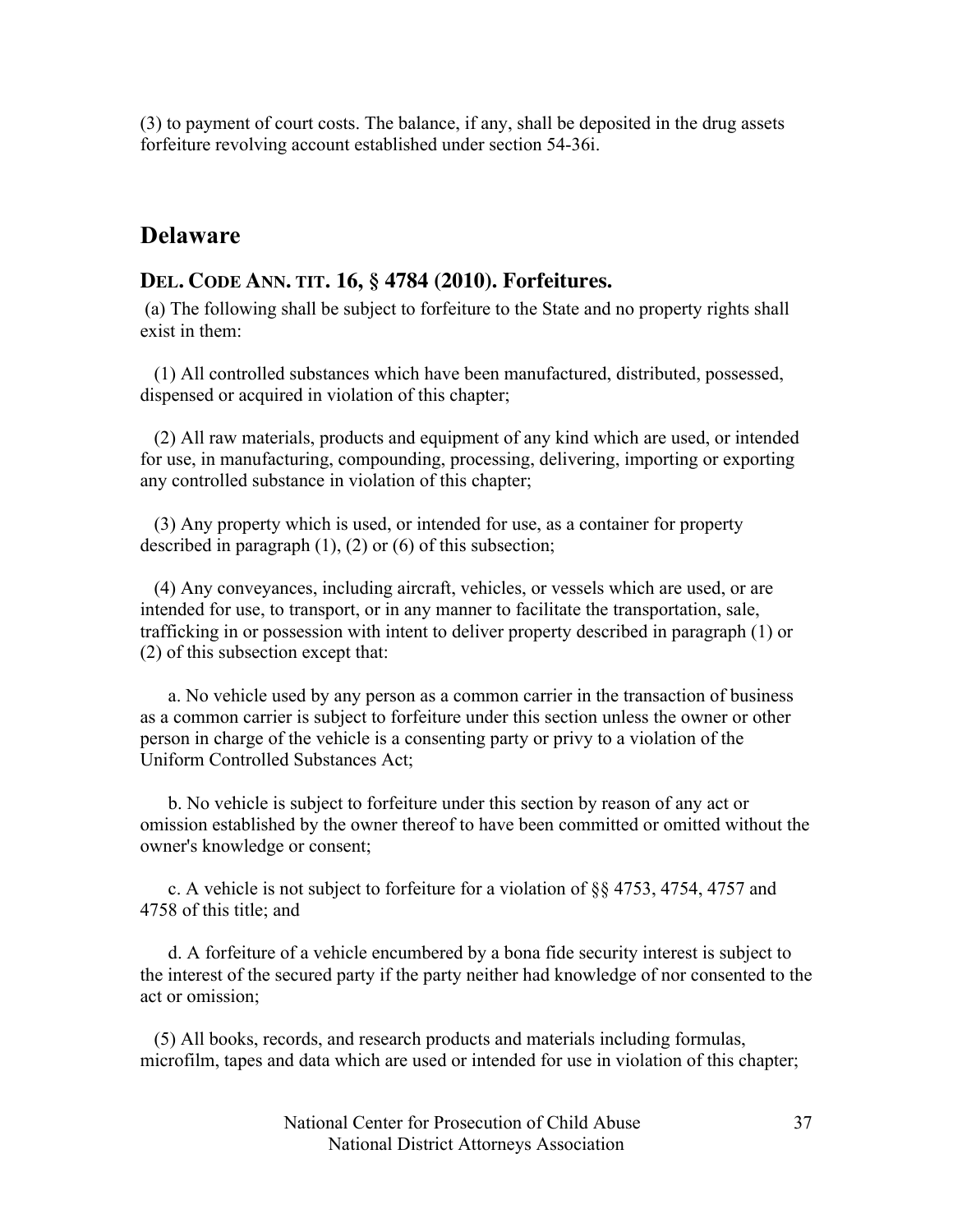(6) All drug paraphernalia as defined in § 4701 of this title;

 (7) All moneys, negotiable instruments, securities or any other thing of value furnished, or intended to be furnished, in exchange for a controlled substance or drug paraphernalia in violation of this chapter; all profits or proceeds traceable to securities, assets or interest used, or intended to be used, to facilitate any violation of this chapter. However, no property interest or an owner, by reason of any act or omission established by the owner to be committed or omitted without the owner's knowledge or consent shall be forfeited in the items listed in this paragraph:

 a. All moneys, negotiable instruments or securities found in close proximity to forfeitable controlled substances, or to forfeitable records of the importation, manufacture or distribution of controlled substances are presumed to be forfeitable under this paragraph. The burden of proof is upon claimant of the property to rebut this presumption.

 b. All moneys, negotiable instruments or securities found to have trace amounts of controlled substances on them are presumed to be forfeitable under this paragraph. The burden of proof is upon the claimant of the property to rebut this presumption.

 c. To the extent that assets, interests, profits and proceeds forfeitable under this paragraph (i) cannot be located, (ii) have been transferred, sold to or deposited with third parties, or (iii) have been placed beyond the jurisdiction of the State, the court, following conviction of the individual charged, may direct forfeiture of such other assets of the defendant as may be available, limited in value to those assets that would otherwise be forfeited under this paragraph. Upon petition of the defendant, the court may authorize redemption of assets forfeited under this paragraph, provided the assets described in this paragraph are surrendered or otherwise remitted by such defendant to the jurisdiction of the court; and

 (8) Any real property which is used, or is intended for use, to store, grow, manufacture, compound, process, deliver, import or export any controlled substance in violation of this chapter except that:

 a. No real property is subject to forfeiture under this section by reason of any act or omission established by any owner thereof to have been committed or omitted without the owner's knowledge or consent;

 b. No real property being leased out by its owner shall be subject to forfeiture under this section unless the owner of the real property is a consenting party or privy to the violation of the Controlled Substances Act;

 c. No real property shall be subject to forfeiture for a violation of § 4753, § 4754, § 4754A, § 4755, § 4757 or § 4758 of this title; and

d. A forfeiture of real property encumbered by a bona fide security interest of the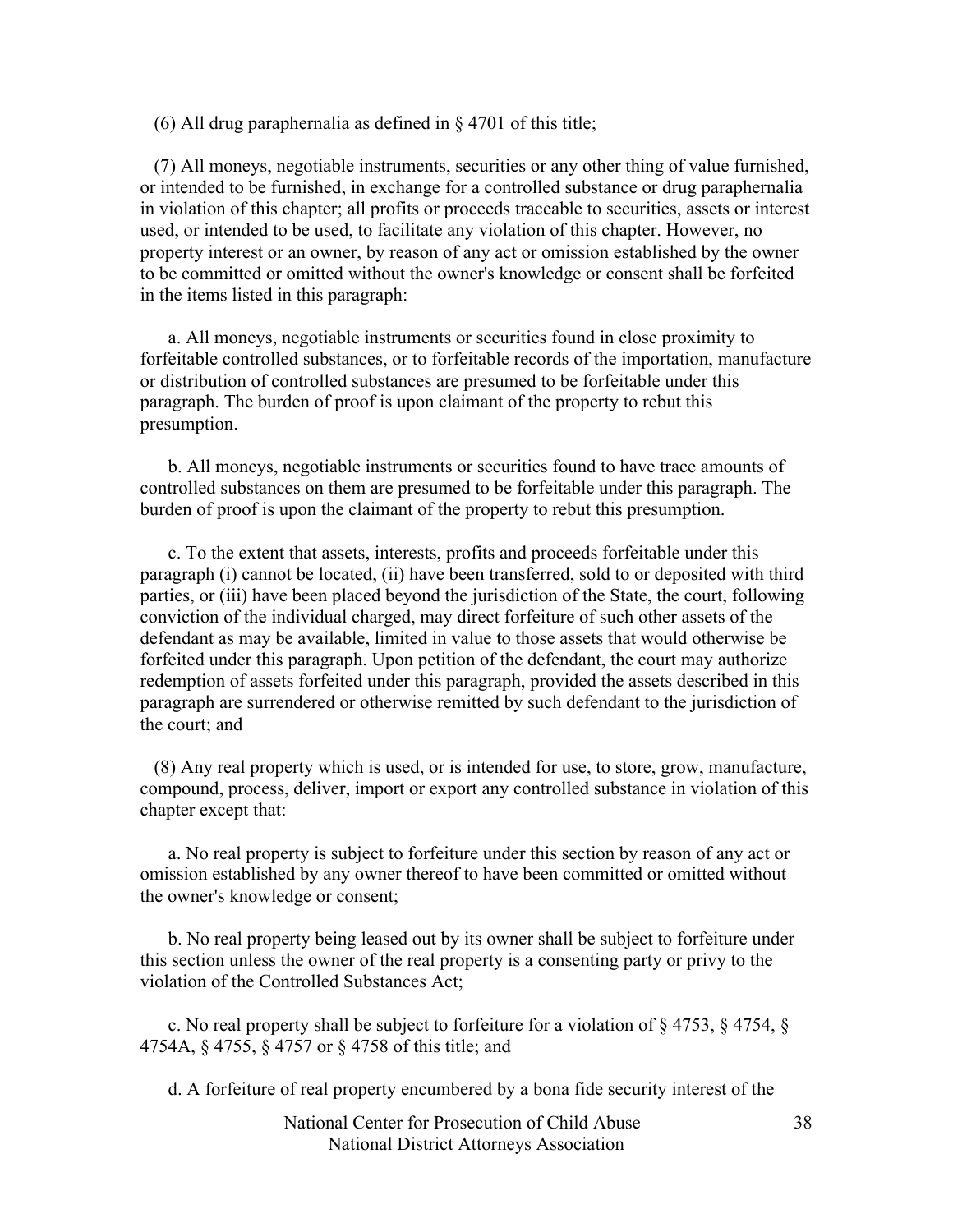secured party if the party neither had knowledge of nor consented to the act or omission.

(b) Notwithstanding any other provisions of the laws of this State or rules of court, the procedures listed in subsections (c)-(j) of this section are applicable to the administrative forfeiture of property subject to forfeiture under this section.

(c) Property subject to forfeiture under this chapter may be seized by the Secretary upon process issued by any Superior Court having jurisdiction over the property. Seizure without process may be made if:

 (1) The seizure made is pursuant to subchapter I of Chapter 23 of Title 11 or an inspection under an administrative inspection warrant;

 (2) The property subject to seizure has been the subject of a prior judgment in favor of the State in a criminal, injunction or forfeiture proceeding based upon this chapter;

 (3) The Secretary has probable cause to believe that the property is directly or indirectly dangerous to health or safety; or

 (4) The Secretary has probable cause to believe that the property was used or intended to be used in violation of this chapter.

(d) In the event of seizure pursuant to subsection (c) of this section, proceedings under subsections (e) and (j) of this section shall be instituted promptly.

(e) Property taken or detained under this section shall not be subject to replevin, but is deemed to be in the custody of the Secretary subject only to the orders and decrees of the Superior Court. When property is seized under this chapter, the Secretary may:

(1) Place the property under seal;

(2) Remove the property to a place designated by the Secretary; or

 (3) Require the Department of Safety and Homeland Security to take custody of the property and remove it to an appropriate location for disposition in accordance with law.

(f) When property is forfeited under this chapter, the Secretary may:

(1) Retain it for official use;

 (2) Sell that which is not required to be destroyed by law and which is not harmful to the public. The proceeds shall be used for payment of all proper expenses of the proceedings for forfeiture and sale, including expenses of seizure, maintenance of custody, advertising and court costs;

(3) Allow the arresting agency or any other law enforcement division to use the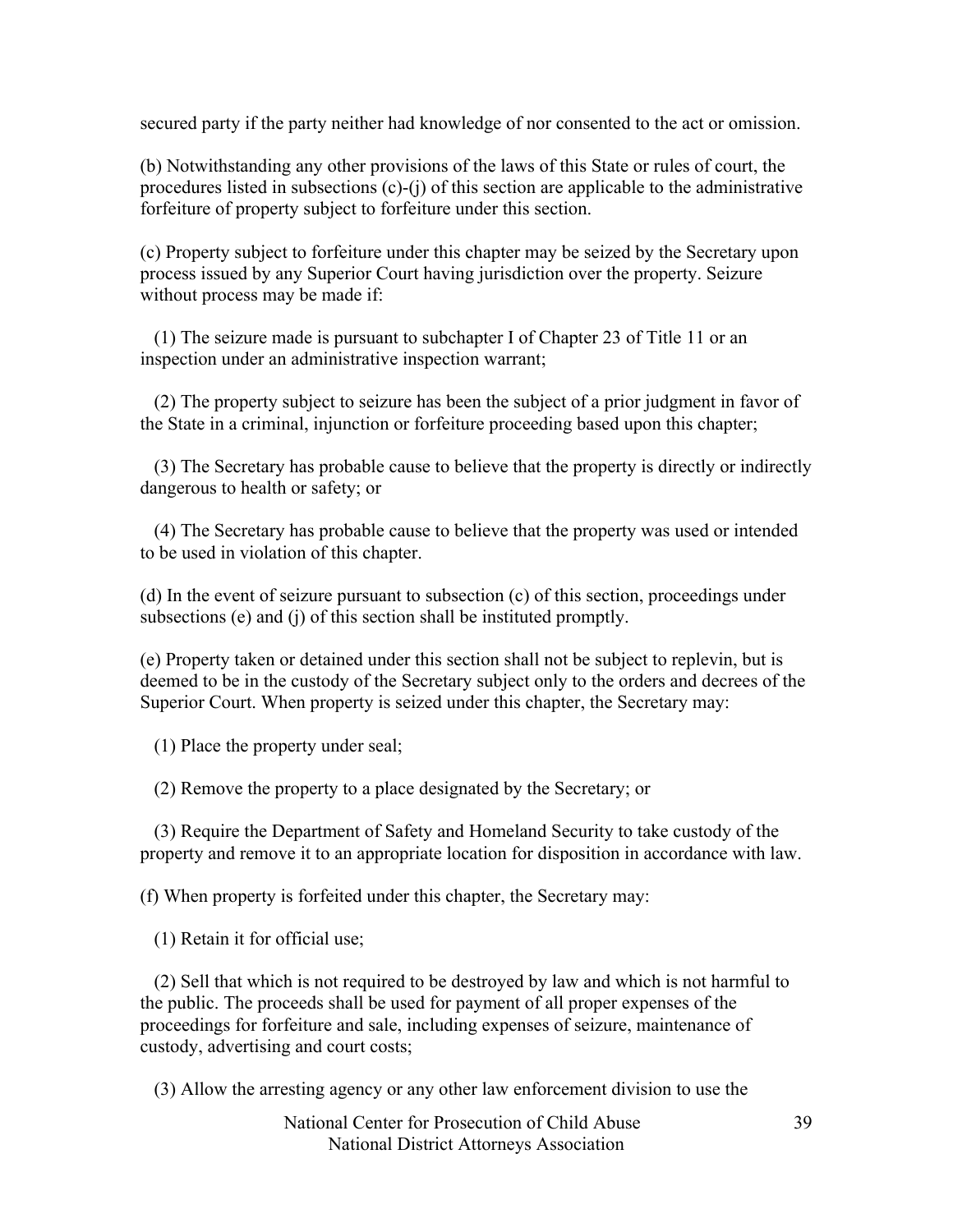property for the purpose of law enforcement provided that any proceeds remaining after the payment of expenses and any other money forfeited or realized from forfeited property shall be deposited to the Special Law Enforcement Assistance Fund for the use of the State for the purposes as established by the Attorney General with the concurrence of the Director of the Office of Management and Budget and the Controller General;

 (4) Require the Department of Safety and Homeland Security to take custody of the property and remove it for disposition in accordance with law; or

(5) Forward it to the Administration for disposition.

(g) Controlled substances listed in Schedule I that are possessed, transferred, sold or offered for sale in violation of this chapter are contraband and shall be seized and summarily forfeited to the State. Controlled substances listed in Schedule I, the owners of which are unknown, which are seized or come into the possession of the State are contraband and shall be summarily forfeited to the State.

(h) Species of plants from which controlled substances in Schedules I and II may be derived which have been planted or cultivated in violation of this chapter or of which the owners or cultivators are unknown or which are wild growths may be seized and summarily forfeited to the State.

(i) The failure, upon demand by the Secretary or the Secretary's authorized agent, of the person in occupancy or in control of land or premises upon which the species of plants are growing or being stored to produce an appropriate registration or proof that the person is the holder thereof constitutes authority for the seizure and forfeiture of the plants.

(j) Property seized pursuant to this section that is not summarily forfeited pursuant to subsection (f) of this section shall be automatically forfeited to the State upon application to the Superior Court if, within 45 days of notification of seizure to all known parties having possessory interest in the seized property by registered or certified mail to the last known post-office address of the parties in interest and by publication in a newspaper of general circulation in this State, the person or persons claiming title to the seized property do not institute proceedings in the Superior Court to establish:

(1) That they have the lawful possessory interest in the seized property; and

 (2) The property was unlawfully seized or not subject to forfeiture pursuant to this section.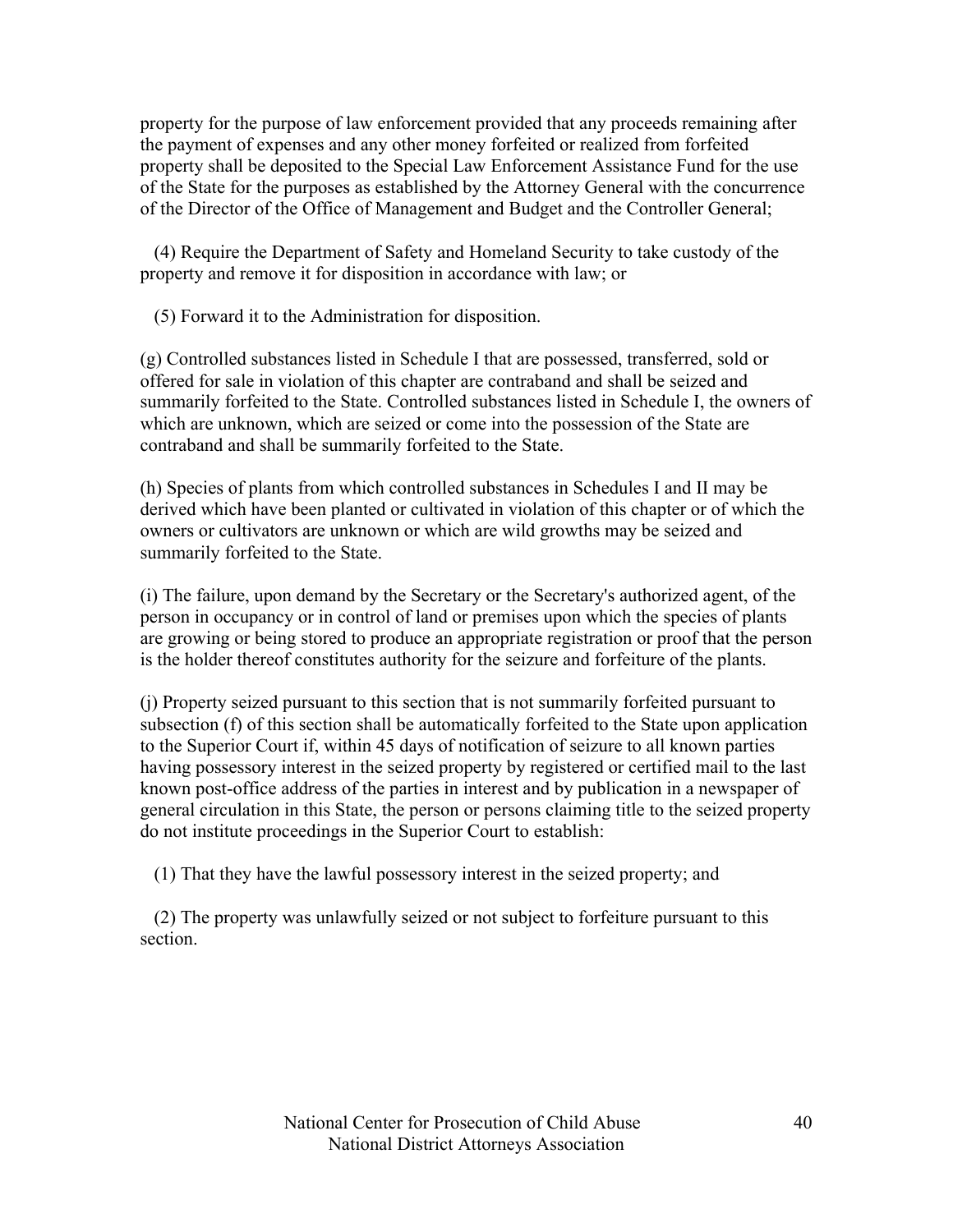# **District of Columbia**

### **D.C. CODE ANN. § 22-2723 (2010). Property Subject to Seizure and Forfeiture.**

(a) The following are subject to forfeiture:

 (1) All conveyances, including aircraft, vehicles or vessels, which are used, or intended for use, to transport, or in any manner to facilitate a violation of a prostitution-related offense, provided that:

 (A) No conveyance used by any person as a common carrier in the course of transacting business as a common carrier is subject to forfeiture under this section unless it appears that the owner or other person in charge of the conveyance is a consenting party or privy to a violation of a prostitution-related offense;

 (B) No conveyance is subject to forfeiture under this section by reason of any act or omission that the owner establishes was committed or omitted without the owner's knowledge or consent;

 (C) A forfeiture of a conveyance encumbered by a bona fide security interest is subject to the interest of the secured party if the secured party neither had knowledge of nor consented to the act or omission; or

 (D) Where the conveyance is not being driven by the owner of the conveyance, there is a presumption that the owner is without knowledge of the illegal act, and therefore the conveyance should not be forfeited.

 (2) All money, coins, and currency which has been used, or was intended for use, in violation of a prostitution-related offense.

(a-1) (1) A lien in favor of the District of Columbia is hereby created in an amount equal to the costs of towing, storing, and administrative processing of a conveyance seized and subject to forfeiture pursuant to §§ 22-2701, 22-2703, and this section.

 (2) The Mayor, or his or her designee, shall establish a reasonable cost for the towing, storing, and administrative processing of seized conveyances.

 (3) The Attorney General for the District of Columbia, or his or her designee, may agree to release a lien by stipulation with the registered owner or lienholder of a seized conveyance.

(b) All seizures and forfeitures of property under this section shall be pursuant to  $\S$  48-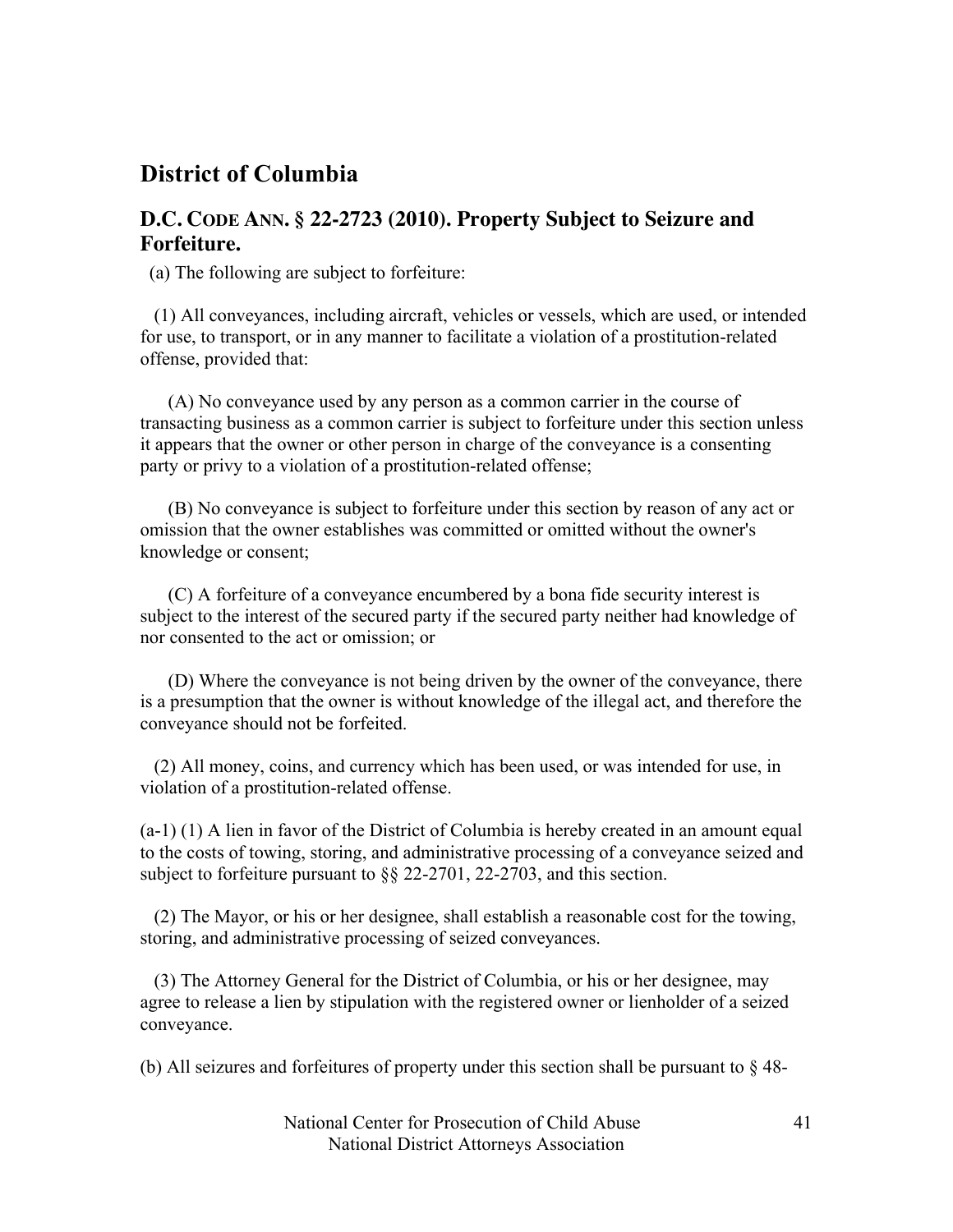905.02, except that seized money, coins, and currency shall be deposited as provided in subchapter IIA of Chapter 5 of Title 23 of the District of Columbia Code.

#### **D.C. CODE ANN. § 48-905.2 (2010). Forfeitures**

(a) The following are subject to forfeiture:

 (1) All controlled substances which have been manufactured, distributed, dispensed, or acquired in violation of this chapter;

 (2) All raw materials, products, and equipment of any kind which are used, or intended for use, in manufacturing, compounding, processing, or delivering any controlled substance in violation of this chapter;

 (3) All property which is used, or intended for use, as a container for property described in paragraph (1) or (2) of this subsection;

 (4) All conveyances, including aircraft, vehicles or vessels, which are used, or intended for use, to transport, or in any manner to facilitate the transportation, for the purpose of sale or receipt of property described in paragraph (1) or (2) of this subsection; provided, that:

 (A) No conveyance used by any person as a common carrier in the transaction of business as a common carrier is subject to forfeiture under this section unless it appears that the owner or other person in charge of the conveyance is a consenting party or privy to a violation of this chapter;

 (B) No conveyance is subject to forfeiture under this section by reason of any act or omission established by the owner thereof to have been committed or omitted without his or her knowledge or consent;

(C) Repealed; or

 (D) A forfeiture of a conveyance encumbered by a bona fide security interest is subject to the interest of the secured party if he or she neither had knowledge of nor consented to the act or omission;

 (5) All books, records, and research products and materials, including formulas, microfilm, tapes, and data, which are used, or intended for use, in violation of this chapter;

 (6) All cash or currency which has been used, or intended for use, in violation of this chapter;

 (7) Everything of value furnished or intended to be furnished in exchange for a controlled substance in violation of this chapter, all proceeds traceable to such an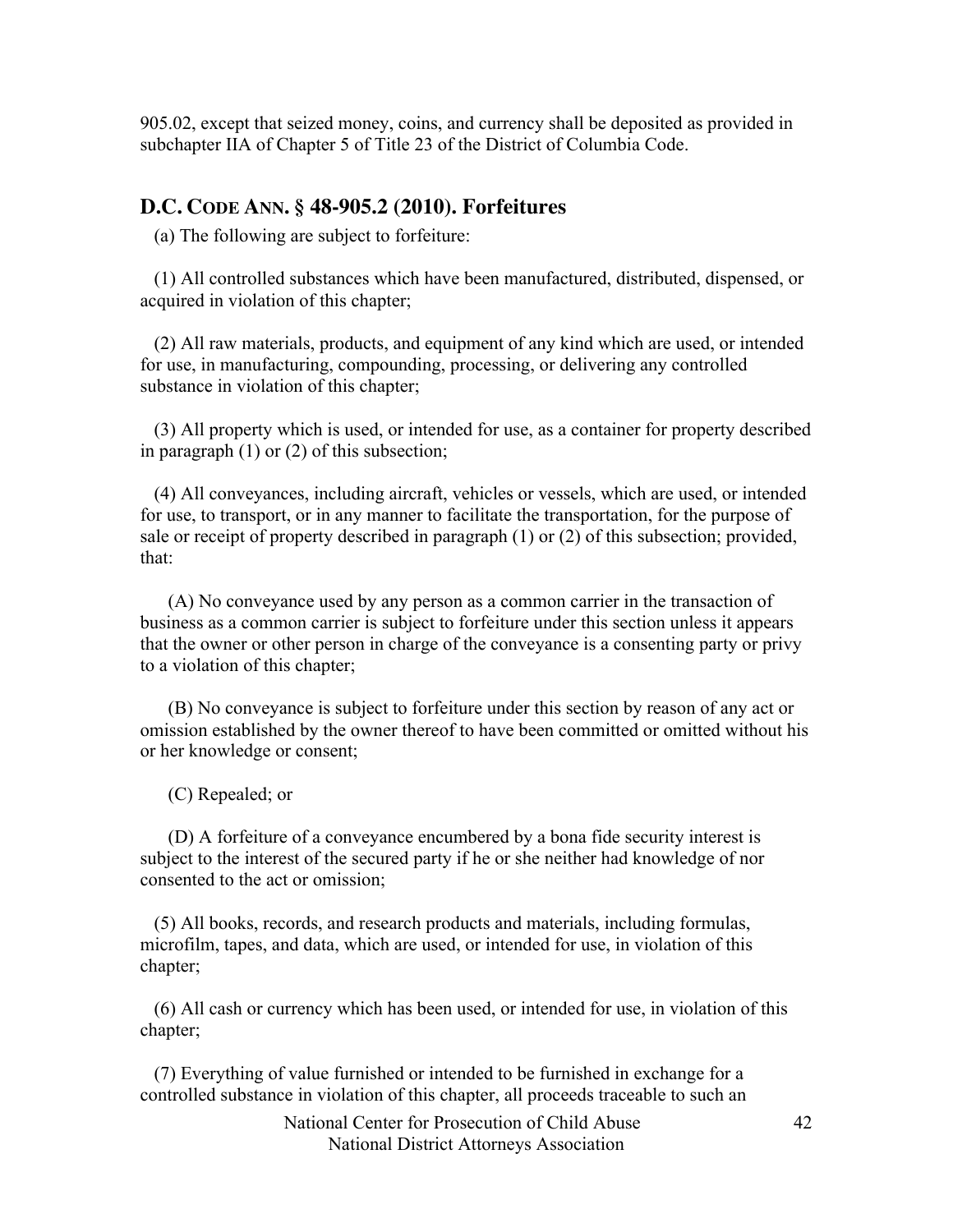exchange, and all moneys, negotiable instruments, or securities used or intended to be used to facilitate any violation of this chapter.

 (A) No property shall be forfeited under this paragraph, to the extent of the interest of an owner, by reason of any act or omission established by the owner to have been committed or omitted without the owner's knowledge or consent; and

 (B) All moneys, coins and currency found in close proximity to forfeitable controlled substances, forfeitable drug manufacturing or distributing paraphernalia or records of the importation, manufacture, or distribution of controlled substances, are presumed to be forfeitable under this paragraph. The burden of proof is upon any claimant of the property to rebut this presumption; and

 (8) Any real property that is used or intended to be used in any manner to commit or facilitate the commission of a violation of this chapter, except that:

 (A) No real property shall be forfeited under this paragraph by reason of an act or omission established by the owner to have been committed or omitted without the knowledge and consent of the owner;

(B) Real property shall not be subject to forfeiture for a violation of  $\S$  48-904.01(d); and

 (C) The forfeiture of real property encumbered by a bona fide security interest shall be subject to the interest of the secured party if the secured party had no knowledge and did not consent to the act or omission that constituted a violation of this chapter.

(a-1) All moneys, coins and currency forfeited pursuant to this chapter shall be deposited as provided in § 23-527 [sic].

(b) Property subject to forfeiture under this chapter may be seized by law enforcement officials, as designated by the Mayor, or designated civilian employees of the Metropolitan Police Department, upon process issued by the Superior Court of the District of Columbia having jurisdiction over the property, or without process if authorized by other law.

(c) In the event of seizure pursuant to subsection (b) of this section, proceedings under subsection (d) of this section shall be instituted promptly.

(d) (1) All controlled substances, the lawful possession of which is not established or the title to which cannot be ascertained, which come into the custody of law-enforcement officials of the District of Columbia, or any designated civilian employees of the Metropolitan Police Department, shall be delivered promptly to the United States Department of Justice or its delegate for disposal, except that controlled substances which may be needed as evidence in any criminal or administrative proceeding pursuant to the provisions of this chapter or the provisions of any federal controlled substances law shall,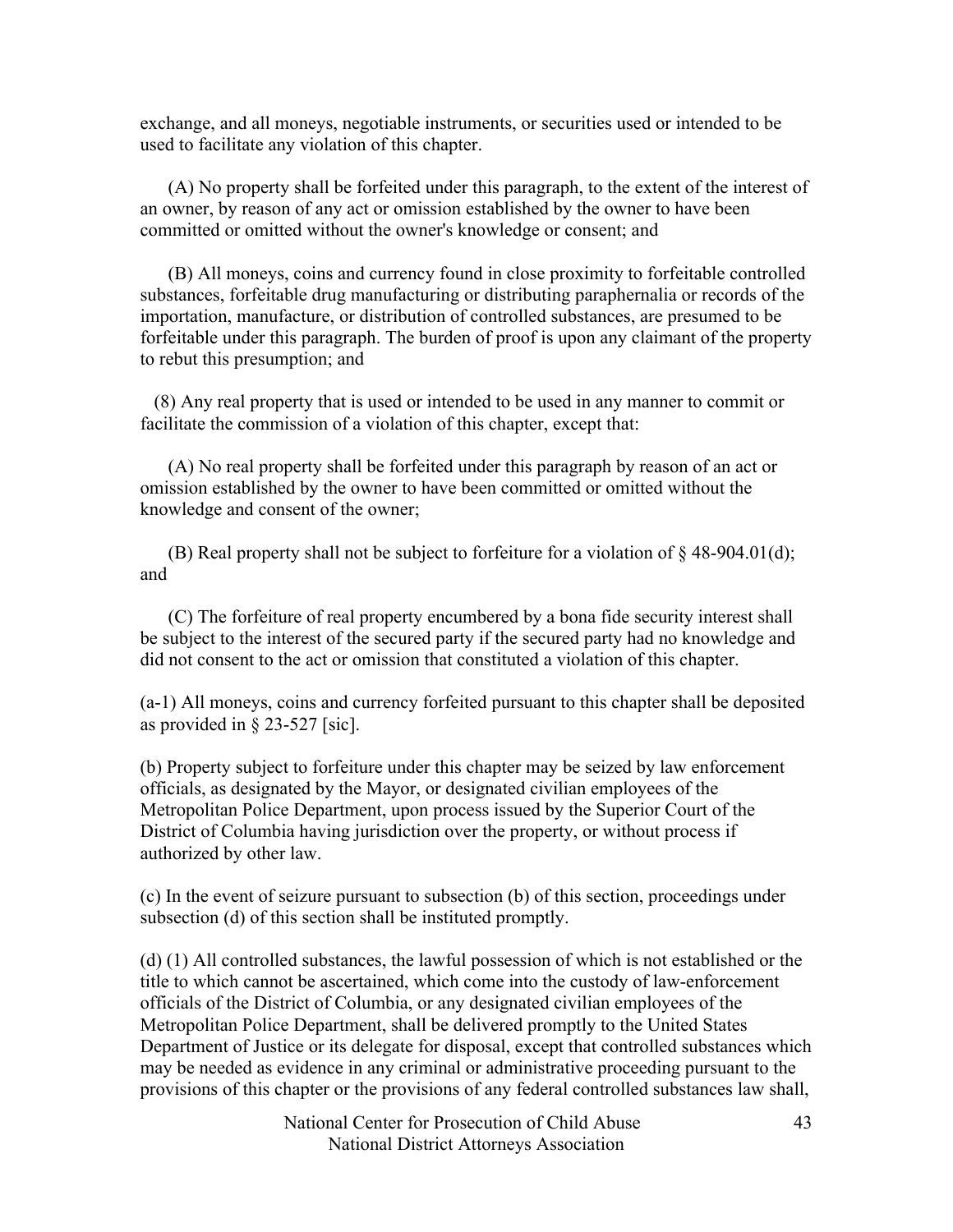upon delivery to the United States Department of Justice, not be so disposed of until the public official in charge of prosecuting any violation under this chapter shall certify that such controlled substances are no longer needed as evidence.

 (2) Property, other than controlled substances, taken or detained under this section shall not be subject to replevin, but is deemed to be in the custody of the Mayor. When property is seized under this chapter, the Mayor shall:

(A) Place the property under seal;

(B) Remove the property to a place designated by the Mayor; or

 (C) Remove the property to an appropriate location for disposition in accordance with law.

 (3) (A) After a proper showing of probable cause for the seizure is made, the Mayor shall cause notice of the seizure of property, other than controlled substances, and the Mayor's intention to forfeit and sell or otherwise dispose of the property in accordance with this chapter to be published for at least 2 successive weeks in a local newspaper of general circulation. In addition, the Mayor shall provide written notice of the seizure together with information on the applicable procedures for claiming the property to each party who is known or in the exercise of reasonable diligence should be known by the Mayor to have a right of claim to the seized property. Notice to each party shall be by registered or certified mail, return receipt requested.

 (B) Any person claiming the property may, at any time within 30 days from the date of receipt of notice of seizure, file with the Mayor a claim stating his or her interest in the property. Upon the filing of a claim, the claimant shall give a bond to the District government in the penal sum of \$ 2,500 or 10% of the fair market value of the claimed property (as appraised by the Chief of the Metropolitan Police Department), whichever is lower, but not less than \$ 250, with sureties to be approved by the Mayor. In case of forfeiture of the claimed property, the costs and expenses of the forfeiture proceedings shall be deducted from the bonds. Any costs that exceed the amount of the bond shall be paid by the claimant. In determining the fair market value of the property seized, the Chief of the Metropolitan Police Department shall consider any verifiable and reasonable evidence of value that the claimant may present. The balance of the proceeds shall be transferred to the Drug Interdiction and Demand Reduction Fund ("Fund") created by subchapter VII of this chapter. The Fund shall remain available until expended regardless of the expiration of the fiscal year in which the proceeds were collected. The Fund shall be distributed in the following descending order of priority:

 (i) To fund law enforcement activities of the Metropolitan Police Department of the District of Columbia, except that, beginning October 1, 1990, not more than 49% of the total amount deposited to the Fund in the immediately preceding quarter-year period shall be used for this purpose in the next succeeding quarter-year period; and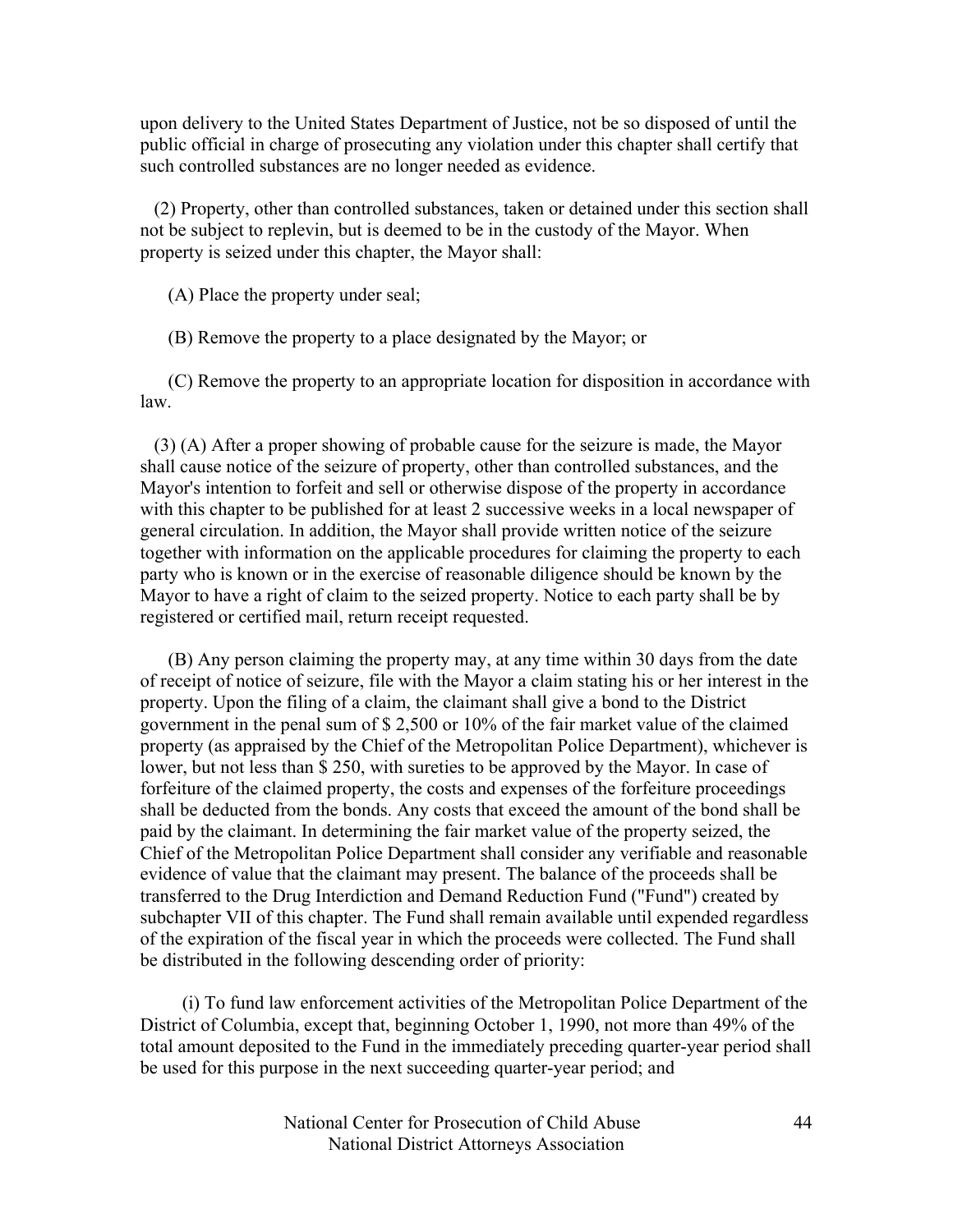(ii) To provide grants to fund community-based drug education, prevention, and demand reduction programs;

 (C) If a claim and bond (or application for a waiver of bond) are not filed within 30 days of receipt of notice, and if either the property seized has a value of less than \$ 250,000 or the property seized is a conveyance subject to forfeiture under the provisions of paragraph (a)(4) of this section, the Mayor, after determining that the property is forfeitable under this chapter, shall declare the property forfeited and shall dispose of the property in accordance with the provisions of paragraph (4) of this subsection. If the Mayor determines that the seized property is not forfeitable under this chapter and is not otherwise subject to forfeiture, the Mayor shall return the property to its rightful owner.

 (D) If it appears to the Mayor that any property seized under this paragraph is liable to perish, waste, or be greatly reduced in value by the keeping, or that the expense of keeping is disproportionate to the value of the property, the Mayor may proceed to advertise and sell the property at auction or otherwise dispose of the property under rules promulgated by the Mayor.

 (E) If the property seized is not forfeited or disposed of in accordance with subparagraphs (C) and (D) of this paragraph, the Mayor shall request the Attorney General to apply to the Superior Court of the District of Columbia for forfeiture of the property in accordance with the rules of the Superior Court of the District of Columbia.

 (F) Whenever any person who has an interest in forfeited property files with the Mayor, either before or after the sale or disposition of property, a petition for remission or mitigation of the forfeiture, the Mayor shall remit or mitigate the forfeiture upon the terms and conditions as the Mayor deems reasonable if the Mayor finds:

 (i) That the forfeiture was incurred without willful negligence or without any intention on the part of the petitioner to violate the law; or

 (ii) That mitigating circumstances justify the remission or mitigation of the forfeiture.

 (G) In all suits or actions brought for forfeiture of any property seized under this chapter when the property is claimed by any person, the burden of proof shall be on the claimant once the Mayor has established probable cause as provided in subsection (a) of this section.

 (H) The Mayor shall, pursuant to subchapter I of Chapter 5 of Title 2, issue proposed rules to implement the provisions of this paragraph. The proposed rules shall be submitted to the Council for a 45-day period of review, excluding Saturdays, Sundays, legal holidays, and days of Council recess. If the Council does not approve or disapprove the proposed rules, in whole or in part, by resolution within this 45-day review period, the proposed rules shall be deemed approved. Nothing in this section shall affect any requirements imposed upon the Mayor by subchapter I of Chapter 5 of Title 2.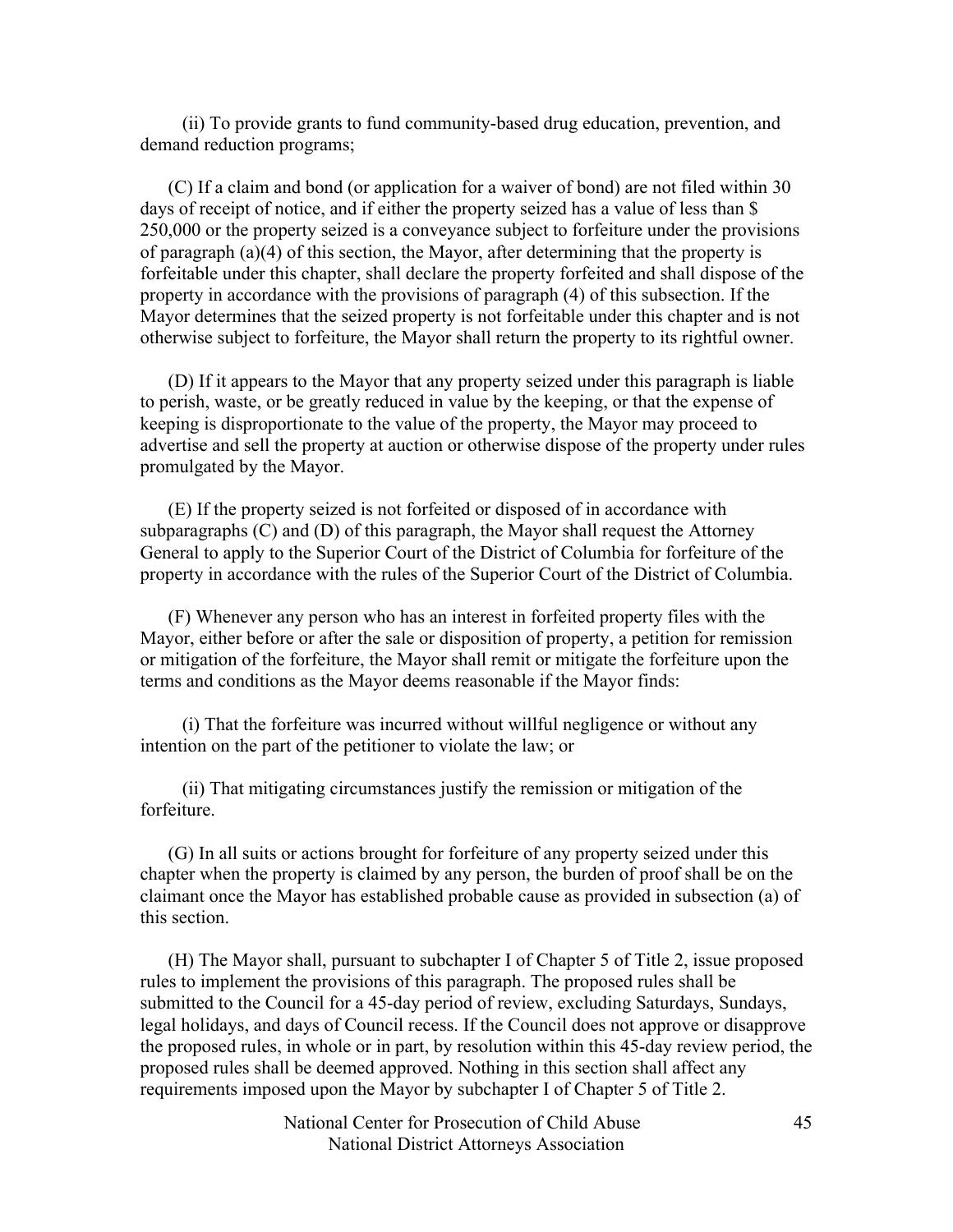(4) When property, other than controlled substances, is forfeited under this chapter, the Mayor shall:

(A) Retain it for official use;

 (B) Sell that which is not required by law to be destroyed and which is not harmful to the public. All proper expenses of the proceedings for forfeiture and sale, including expenses of seizure, maintenance of custody, advertising, and court costs shall be deducted from the proceeds. The balance of the proceeds shall be used, and shall remain available until expended regardless of the expiration of the fiscal year in which they were collected, to finance law enforcement activities of the Metropolitan Police Department of the District of Columbia, with any remaining balance used to finance programs which shall serve to rehabilitate drug addicts, educate citizens, or prevent drug addiction;

(C) Remove the property for disposition in accordance with law; or

(D) Forward it to the D.E.A. for disposition.

(e) During the course of any civil forfeiture proceeding pursuant to this section, which involves real property, the Mayor shall file a notice of the proceeding with the Recorder of Deeds. The notice shall include the legal description of the property and indicate that civil forfeiture is being sought. The Recorder of Deeds shall record the notice against the title of any real property for which civil forfeiture is being sought. Upon resolution of the proceeding, the Recorder of Deeds shall be notified of the disposition of the action.

# **Florida**

#### **FLA. STAT. ANN. § 932.701 (2009). Short Title; Definitions**

(1) Sections 932.701-932.706 shall be known and may be cited as the "Florida Contraband Forfeiture Act."

(2) As used in the Florida Contraband Forfeiture Act:

(a) "Contraband article" means:

 1. Any controlled substance as defined in chapter 893 or any substance, device, paraphernalia, or currency or other means of exchange that was used, was attempted to be used, or was intended to be used in violation of any provision of chapter 893, if the totality of the facts presented by the state is clearly sufficient to meet the state's burden of establishing probable cause to believe that a nexus exists between the article seized and the narcotics activity, whether or not the use of the contraband article can be traced to a specific narcotics transaction.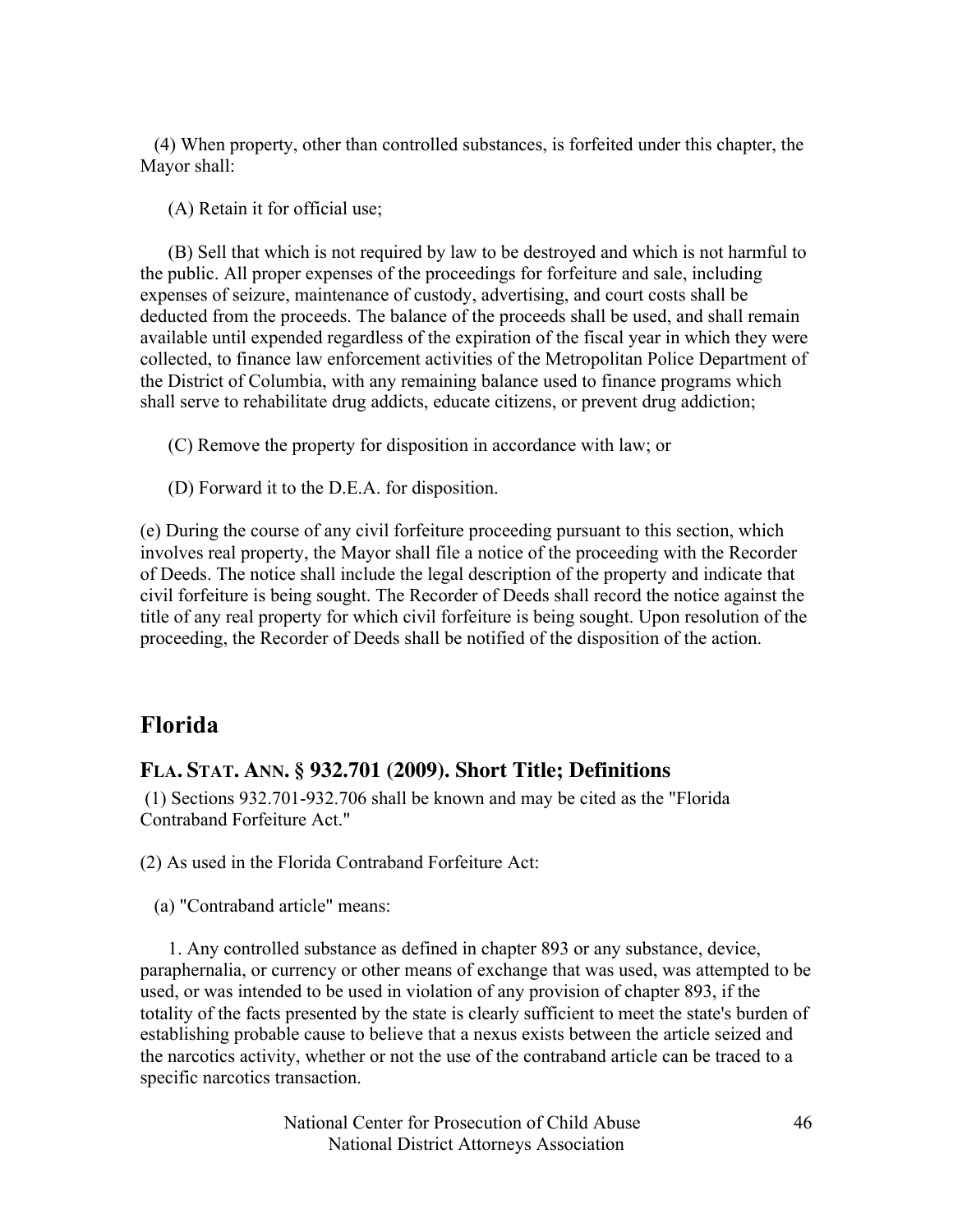2. Any gambling paraphernalia, lottery tickets, money, currency, or other means of exchange which was used, was attempted, or intended to be used in violation of the gambling laws of the state.

 3. Any equipment, liquid or solid, which was being used, is being used, was attempted to be used, or intended to be used in violation of the beverage or tobacco laws of the state.

 4. Any motor fuel upon which the motor fuel tax has not been paid as required by law.

 5. Any personal property, including, but not limited to, any vessel, aircraft, item, object, tool, substance, device, weapon, machine, vehicle of any kind, money, securities, books, records, research, negotiable instruments, or currency, which was used or was attempted to be used as an instrumentality in the commission of, or in aiding or abetting in the commission of, any felony, whether or not comprising an element of the felony, or which is acquired by proceeds obtained as a result of a violation of the Florida Contraband Forfeiture Act.

 6. Any real property, including any right, title, leasehold, or other interest in the whole of any lot or tract of land, which was used, is being used, or was attempted to be used as an instrumentality in the commission of, or in aiding or abetting in the commission of, any felony, or which is acquired by proceeds obtained as a result of a violation of the Florida Contraband Forfeiture Act.

 7. Any personal property, including, but not limited to, equipment, money, securities, books, records, research, negotiable instruments, currency, or any vessel, aircraft, item, object, tool, substance, device, weapon, machine, or vehicle of any kind in the possession of or belonging to any person who takes aquaculture products in violation of s.  $812.014(2)(c)$ .

8. Any motor vehicle offered for sale in violation of s. 320.28.

 9. Any motor vehicle used during the course of committing an offense in violation of s. 322.34(9)(a).

 10. Any photograph, film, or other recorded image, including an image recorded on videotape, a compact disc, digital tape, or fixed disk, that is recorded in violation of s. 810.145 and is possessed for the purpose of amusement, entertainment, sexual arousal, gratification, or profit, or for the purpose of degrading or abusing another person.

 11. Any real property, including any right, title, leasehold, or other interest in the whole of any lot or tract of land, which is acquired by proceeds obtained as a result of Medicaid fraud under s. 409.920 or s. 409.9201; any personal property, including, but not limited to, equipment, money, securities, books, records, research, negotiable instruments, or currency; or any vessel, aircraft, item, object, tool, substance, device,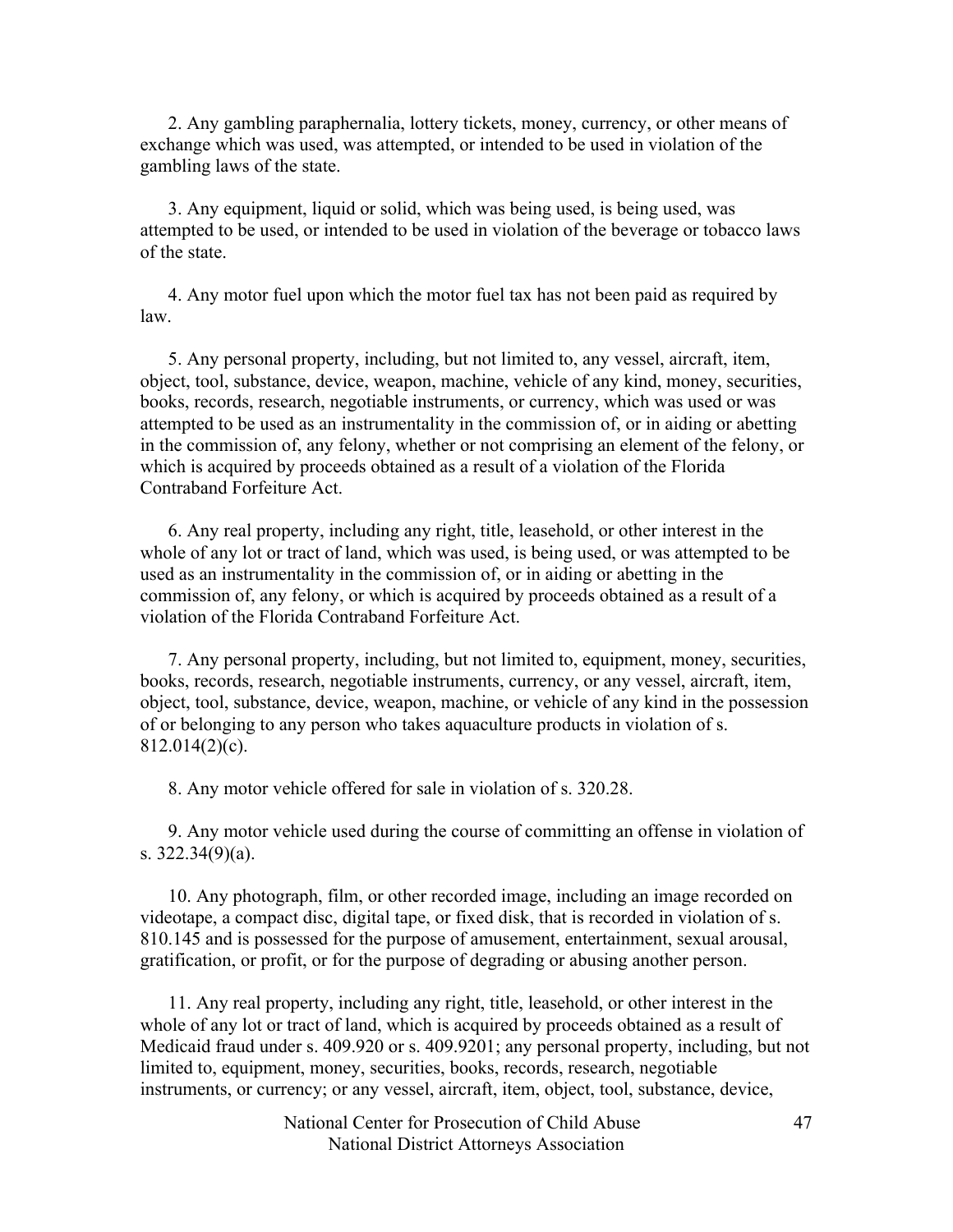weapon, machine, or vehicle of any kind in the possession of or belonging to any person which is acquired by proceeds obtained as a result of Medicaid fraud under s. 409.920 or s. 409.9201.

 (b) "Bona fide lienholder" means the holder of a lien perfected pursuant to applicable law.

(c) "Promptly proceed" means to file the complaint within 45 days after seizure.

 (d) "Complaint" is a petition for forfeiture filed in the civil division of the circuit court by the seizing agency requesting the court to issue a judgment of forfeiture.

 (e) "Person entitled to notice" means any owner, entity, bona fide lienholder, or person in possession of the property subject to forfeiture when seized, who is known to the seizing agency after a diligent search and inquiry.

 (f) "Adversarial preliminary hearing" means a hearing in which the seizing agency is required to establish probable cause that the property subject to forfeiture was used in violation of the Florida Contraband Forfeiture Act.

 (g) "Forfeiture proceeding" means a hearing or trial in which the court or jury determines whether the subject property shall be forfeited.

 (h) "Claimant" means any party who has proprietary interest in property subject to forfeiture and has standing to challenge such forfeiture, including owners, registered owners, bona fide lienholders, and titleholders.

#### **FLA. STAT. ANN. § 932.703 (2009). Forfeiture of Contraband Article; Exceptions**

(1) (a) Any contraband article, vessel, motor vehicle, aircraft, other personal property, or real property used in violation of any provision of the Florida Contraband Forfeiture Act, or in, upon, or by means of which any violation of the Florida Contraband Forfeiture Act has taken or is taking place, may be seized and shall be forfeited subject to the provisions of the Florida Contraband Forfeiture Act.

 (b) Notwithstanding any other provision of the Florida Contraband Forfeiture Act, except the provisions of paragraph (a), contraband articles set forth in s. 932.701(2)(a)7. used in violation of any provision of the Florida Contraband Forfeiture Act, or in, upon, or by means of which any violation of the Florida Contraband Forfeiture Act has taken or is taking place, shall be seized and shall be forfeited subject to the provisions of the Florida Contraband Forfeiture Act.

 (c) All rights to, interest in, and title to contraband articles used in violation of s. 932.702 shall immediately vest in the seizing law enforcement agency upon seizure.

National Center for Prosecution of Child Abuse National District Attorneys Association 48 (d) The seizing agency may not use the seized property for any purpose until the rights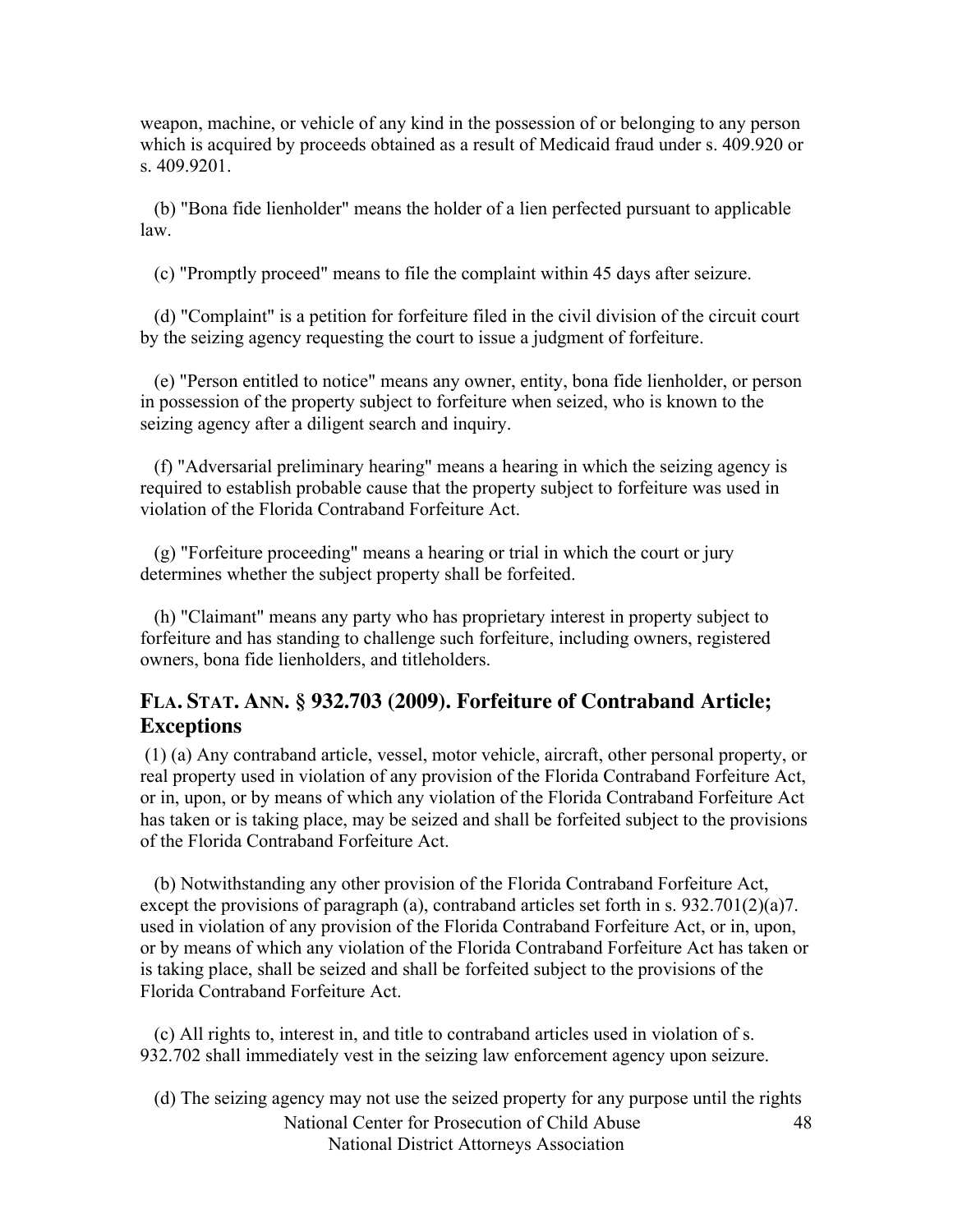to, interest in, and title to the seized property are perfected in accordance with the Florida Contraband Forfeiture Act. This section does not prohibit use or operation necessary for reasonable maintenance of seized property. Reasonable efforts shall be made to maintain seized property in such a manner as to minimize loss of value.

(2) (a) Personal property may be seized at the time of the violation or subsequent to the violation, if the person entitled to notice is notified at the time of the seizure or by certified mail, return receipt requested, that there is a right to an adversarial preliminary hearing after the seizure to determine whether probable cause exists to believe that such property has been or is being used in violation of the Florida Contraband Forfeiture Act. Seizing agencies shall make a diligent effort to notify the person entitled to notice of the seizure. Notice provided by certified mail must be mailed within 5 working days after the seizure and must state that a person entitled to notice may request an adversarial preliminary hearing within 15 days after receiving such notice. When a postseizure, adversarial preliminary hearing as provided in this section is desired, a request must be made in writing by certified mail, return receipt requested, to the seizing agency. The seizing agency shall set and notice the hearing, which must be held within 10 days after the request is received or as soon as practicable thereafter.

 (b) Real property may not be seized or restrained, other than by lis pendens, subsequent to a violation of the Florida Contraband Forfeiture Act until the persons entitled to notice are afforded the opportunity to attend the preseizure adversarial preliminary hearing. A lis pendens may be obtained by any method authorized by law. Notice of the adversarial preliminary hearing shall be by certified mail, return receipt requested. The purpose of the adversarial preliminary hearing is to determine whether probable cause exists to believe that such property has been used in violation of the Florida Contraband Forfeiture Act. The seizing agency shall make a diligent effort to notify any person entitled to notice of the seizure. The preseizure adversarial preliminary hearing provided herein shall be held within 10 days of the filing of the lis pendens or as soon as practicable.

 (c) When an adversarial preliminary hearing is held, the court shall review the verified affidavit and any other supporting documents and take any testimony to determine whether there is probable cause to believe that the property was used, is being used, was attempted to be used, or was intended to be used in violation of the Florida Contraband Forfeiture Act. If probable cause is established, the court shall authorize the seizure or continued seizure of the subject contraband. A copy of the findings of the court shall be provided to any person entitled to notice.

 (d) If the court determines that probable cause exists to believe that such property was used in violation of the Florida Contraband Forfeiture Act, the court shall order the property restrained by the least restrictive means to protect against disposal, waste, or continued illegal use of such property pending disposition of the forfeiture proceeding. The court may order the claimant to post a bond or other adequate security equivalent to the value of the property.

(3) Neither replevin nor any other action to recover any interest in such property shall be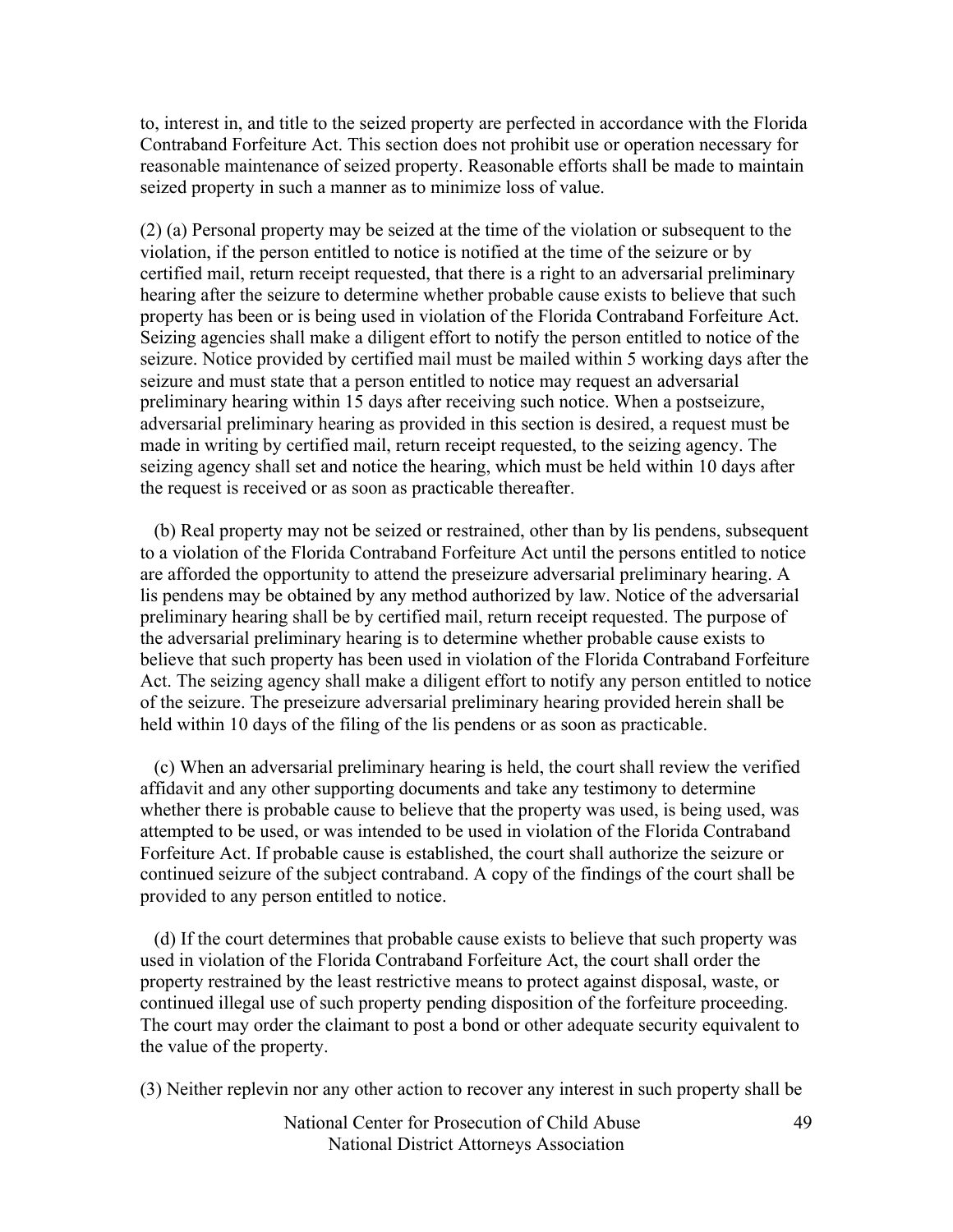maintained in any court, except as provided in this act; however, such action may be maintained if forfeiture proceedings are not initiated within 45 days after the date of seizure. However, if good cause is shown, the court may extend the aforementioned prohibition to 60 days.

(4) In any incident in which possession of any contraband article defined in s. 932.701(2)(a) constitutes a felony, the vessel, motor vehicle, aircraft, other personal property, or real property in or on which such contraband article is located at the time of seizure shall be contraband subject to forfeiture. It shall be presumed in the manner provided in s. 90.302(2) that the vessel, motor vehicle, aircraft, other personal property, or real property in which or on which such contraband article is located at the time of seizure is being used or was attempted or intended to be used in a manner to facilitate the transportation, carriage, conveyance, concealment, receipt, possession, purchase, sale, barter, exchange, or giving away of a contraband article defined in s. 932.701(2).

(5) The court shall order the forfeiture of any other property of a claimant, excluding lienholders, up to the value of any property subject to forfeiture under this section if any of the property described in this section:

(a) Cannot be located;

(b) Has been transferred to, sold to, or deposited with, a third party;

(c) Has been placed beyond the jurisdiction of the court;

 (d) Has been substantially diminished in value by any act or omission of the person in possession of the property; or

(e) Has been commingled with any property which cannot be divided without difficulty.

(6) (a) Property may not be forfeited under the Florida Contraband Forfeiture Act unless the seizing agency establishes by a preponderance of the evidence that the owner either knew, or should have known after a reasonable inquiry, that the property was being employed or was likely to be employed in criminal activity.

 (b) A bona fide lienholder's interest that has been perfected in the manner prescribed by law prior to the seizure may not be forfeited under the Florida Contraband Forfeiture Act unless the seizing agency establishes by a preponderance of the evidence that the lienholder had actual knowledge, at the time the lien was made, that the property was being employed or was likely to be employed in criminal activity. If a lienholder's interest is not subject to forfeiture under the requirements of this section, such interest shall be preserved by the court by ordering the lienholder's interest to be paid as provided in s. 932.7055.

 (c) Property titled or registered between husband and wife jointly by the use of the conjunctives "and," "and/or," or "or," in the manner prescribed by law prior to the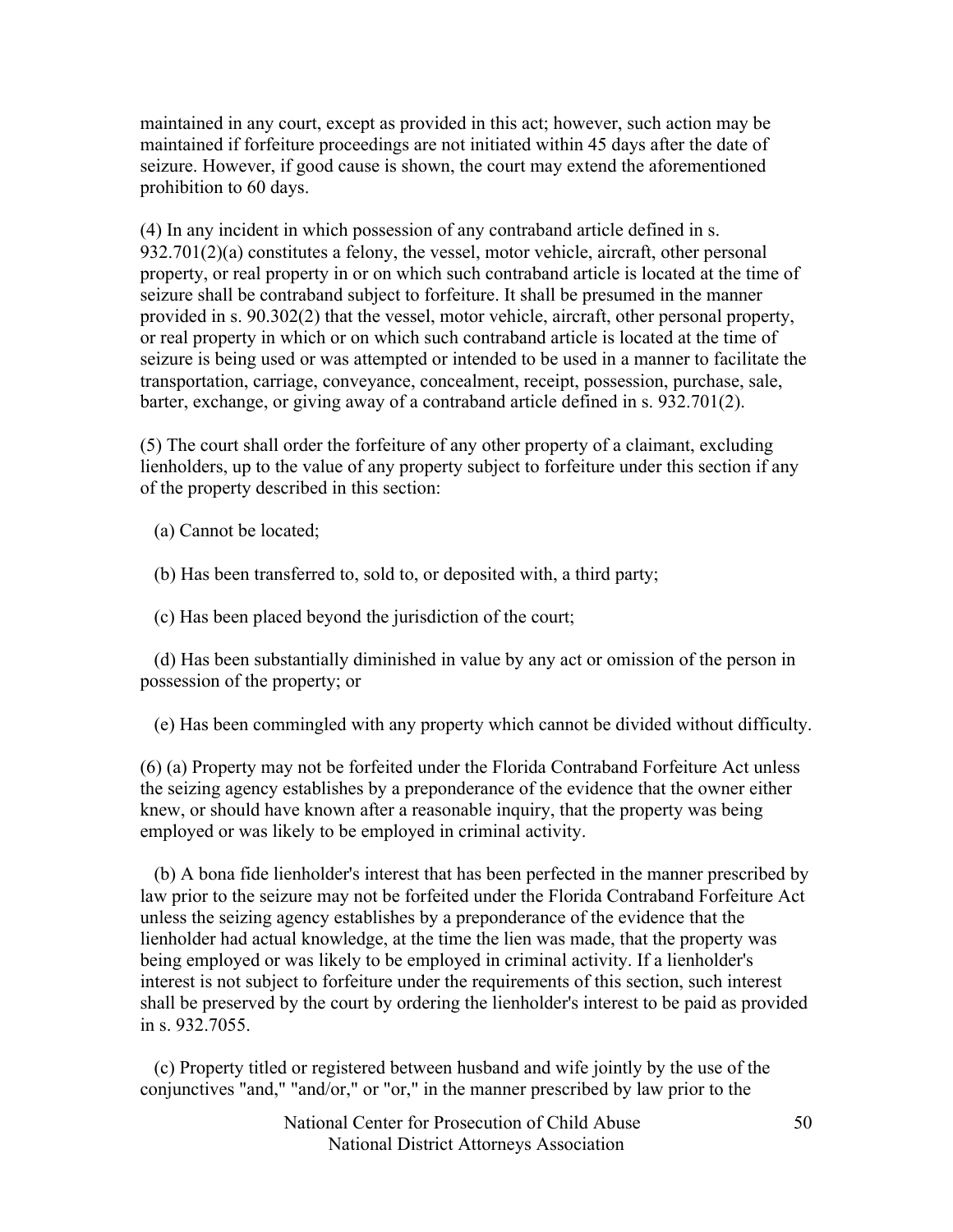seizure, may not be forfeited under the Florida Contraband Forfeiture Act unless the seizing agency establishes by a preponderance of the evidence that the coowner either knew or had reason to know, after reasonable inquiry, that such property was employed or was likely to be employed in criminal activity.

 (d) A vehicle that is rented or leased from a company engaged in the business of renting or leasing vehicles, which vehicle was rented or leased in the manner prescribed by law prior to the seizure, may not be forfeited under the Florida Contraband Forfeiture Act, and no fine, penalty, or administrative charge, other than reasonable and customary charges for towing and storage, shall be imposed by any governmental agency on the company which rented or leased the vehicle, unless the seizing agency establishes by preponderance of the evidence that the renter or lessor had actual knowledge, at the time the vehicle was rented or leased, that the vehicle was being employed or was likely to be employed in criminal activity. When a vehicle that is rented or leased from a company engaged in the business of renting or leasing vehicles is seized under the Florida Contraband Forfeiture Act, upon learning the address or phone number of the company, the seizing law enforcement agency shall, as soon as practicable, inform the company that the vehicle has been seized and is available for the company to take possession upon payment of the reasonable and customary charges for towing and storage.

(7) Any interest in, title to, or right to property titled or registered jointly by the use of the conjunctives "and," "and/or," or "or" held by a coowner, other than property held jointly between husband and wife, may not be forfeited unless the seizing agency establishes by a preponderance of the evidence that the coowner either knew, or had reason to know, after reasonable inquiry, that the property was employed or was likely to be employed in criminal activity. When the interests of each culpable coowner are forfeited, any remaining coowners shall be afforded the opportunity to purchase the forfeited interest in, title to, or right to the property from the seizing law enforcement agency. If any remaining coowner does not purchase such interest, the seizing agency may hold the property in coownership, sell its interest in the property, liquidate its interest in the property, or dispose of its interest in the property in any other reasonable manner.

(8) It is an affirmative defense to a forfeiture proceeding that the nexus between the property sought to be forfeited and the commission of any underlying violation was incidental or entirely accidental. The value of the property sought to be forfeited in proportion to any other factors must not be considered in any determination as to this affirmative defense.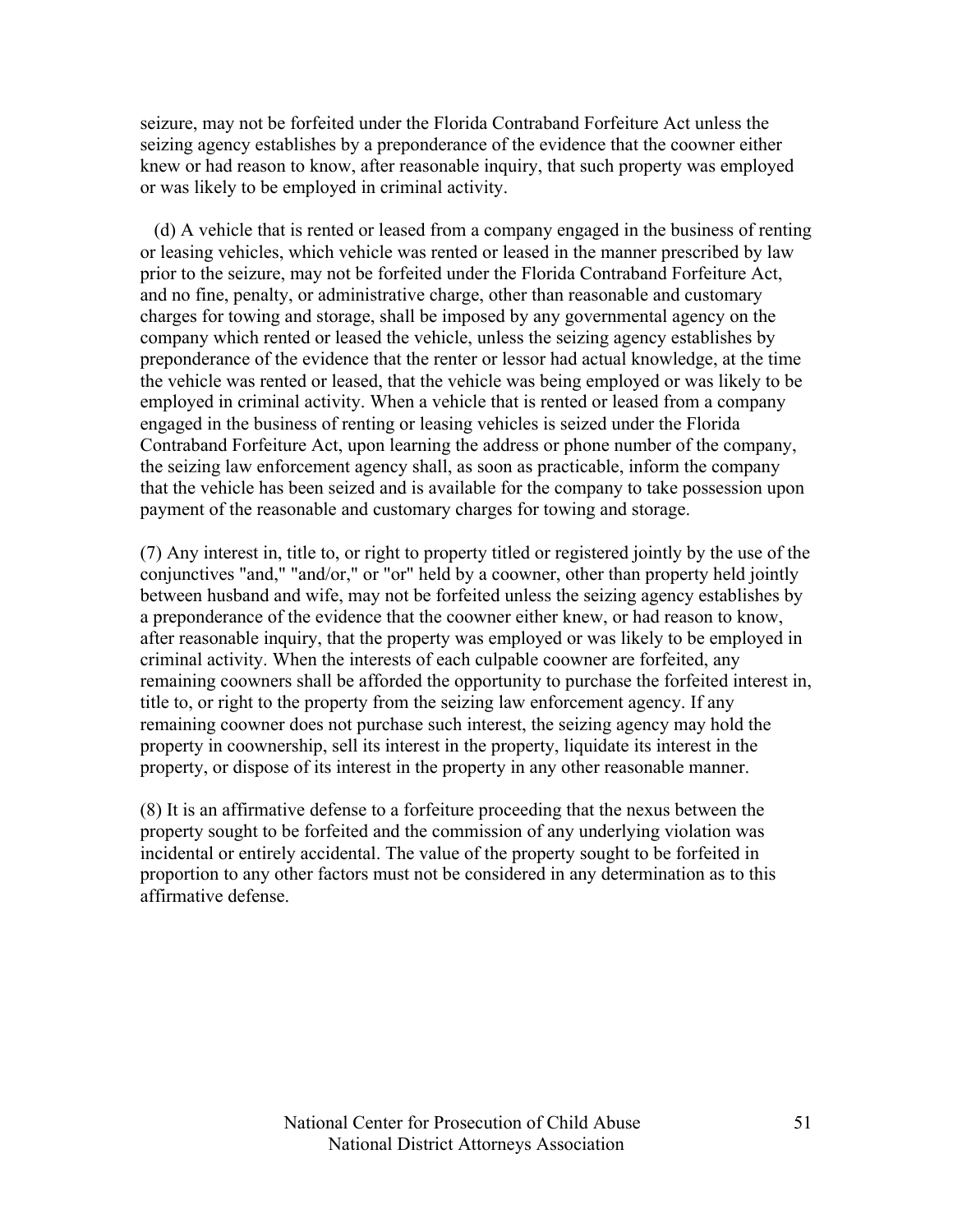# **Georgia**

## **GA. CODE ANN. § 16-12-100 (2009). Sexual exploitation of children; reporting violation; forfeiture; penalties**

(a) As used in this Code section, the term:

(1) "Minor" means any person under the age of 18 years.

 (2) "Performance" means any play, dance, or exhibit to be shown to or viewed by an audience.

(3) "Producing" means producing, directing, manufacturing, issuing, or publishing.

(4) "Sexually explicit conduct" means actual or simulated:

 (A) Sexual intercourse, including genital-genital, oral-genital, anal-genital, or oralanal, whether between persons of the same or opposite sex;

(B) Bestiality;

(C) Masturbation;

(D) Lewd exhibition of the genitals or pubic area of any person;

(E) Flagellation or torture by or upon a person who is nude;

 (F) Condition of being fettered, bound, or otherwise physically restrained on the part of a person who is nude;

 (G) Physical contact in an act of apparent sexual stimulation or gratification with any person's unclothed genitals, pubic area, or buttocks or with a female's nude breasts;

(H) Defecation or urination for the purpose of sexual stimulation of the viewer; or

 (I) Penetration of the vagina or rectum by any object except when done as part of a recognized medical procedure.

 (5) "Visual medium" means any film, photograph, negative, slide, magazine, or other visual medium.

 (b)(1) It is unlawful for any person knowingly to employ, use, persuade, induce, entice, or coerce any minor to engage in or assist any other person to engage in any sexually explicit conduct for the purpose of producing any visual medium depicting such conduct.

 (2) It is unlawful for any parent, legal guardian, or person having custody or control of a minor knowingly to permit the minor to engage in or to assist any other person to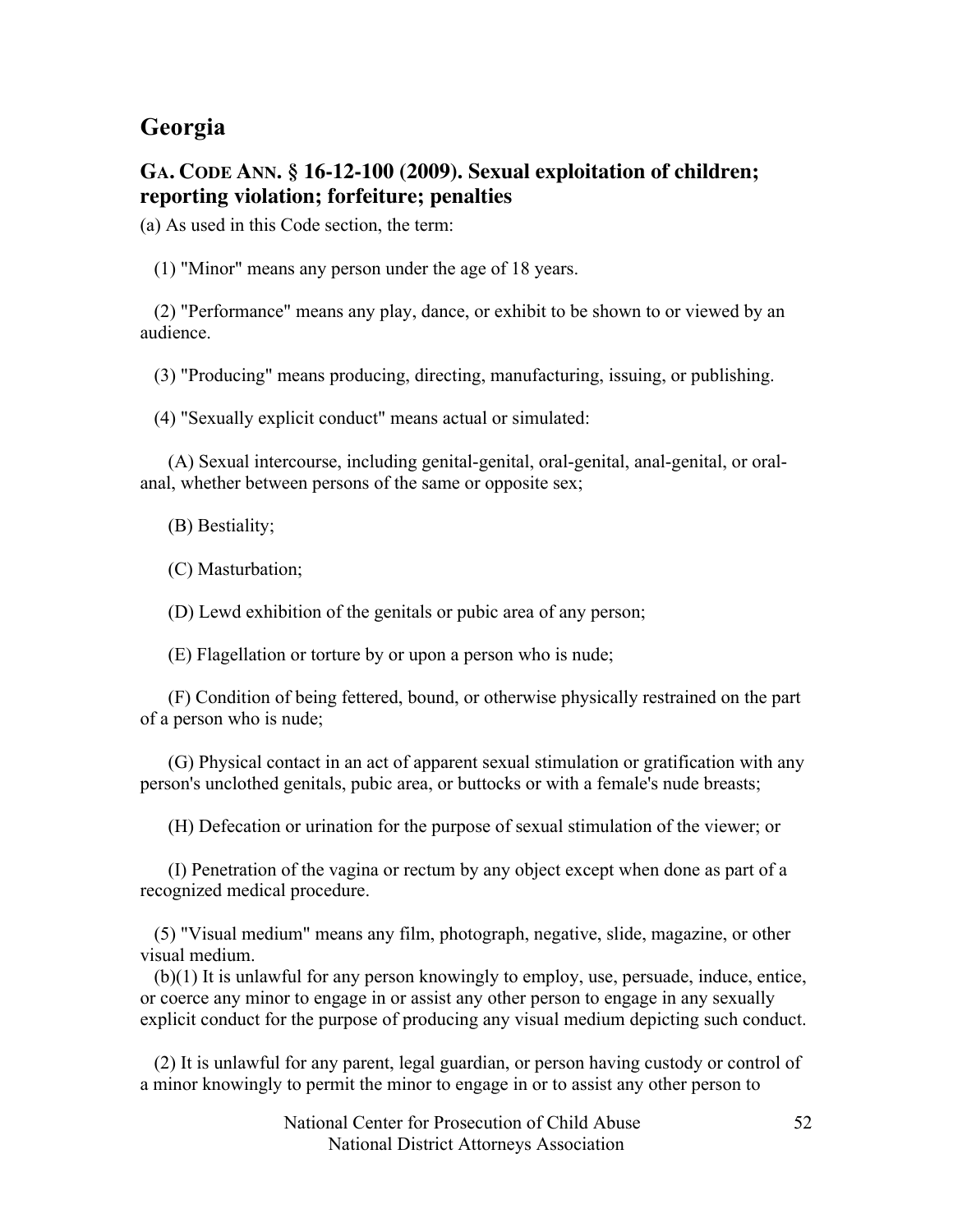engage in sexually explicit conduct for the purpose of producing any visual medium depicting such conduct.

 (3) It is unlawful for any person knowingly to employ, use, persuade, induce, entice, or coerce any minor to engage in or assist any other person to engage in any sexually explicit conduct for the purpose of any performance.

 (4) It is unlawful for any parent, legal guardian, or person having custody or control of a minor knowingly to permit the minor to engage in or to assist any other person to engage in sexually explicit conduct for the purpose of any performance.

 (5) It is unlawful for any person knowingly to create, reproduce, publish, promote, sell, distribute, give, exhibit, or possess with intent to sell or distribute any visual medium which depicts a minor or a portion of a minor's body engaged in any sexually explicit conduct.

 (6) It is unlawful for any person knowingly to advertise, sell, purchase, barter, or exchange any medium which provides information as to where any visual medium which depicts a minor or a portion of a minor's body engaged in any sexually explicit conduct can be found or purchased.

 (7) It is unlawful for any person knowingly to bring or cause to be brought into this state any material which depicts a minor or a portion of a minor's body engaged in any sexually explicit conduct.

 (8) It is unlawful for any person knowingly to possess or control any material which depicts a minor or a portion of a minor's body engaged in any sexually explicit conduct.

(c) A person who, in the course of processing or producing visual or printed matter either privately or commercially, has reasonable cause to believe that the visual or printed matter submitted for processing or producing depicts a minor engaged in sexually explicit conduct shall immediately report such incident, or cause a report to be made, to the Georgia Bureau of Investigation or the law enforcement agency for the county in which such matter is submitted. Any person participating in the making of a report or causing a report to be made pursuant to this subsection or participating in any judicial proceeding or any other proceeding resulting therefrom shall in so doing be immune from any civil or criminal liability that might otherwise be incurred or imposed, providing such participation pursuant to this subsection is made in good faith.

(d) The provisions of subsection (b) of this Code section shall not apply to the activities of law enforcement and prosecution agencies in the investigation and prosecution of criminal offenses or to legitimate medical, scientific, or educational activities.

 (e)(1) A person who is convicted of an offense under this Code section shall forfeit to the State of Georgia such interest as the person may have in:

(A) Any property constituting or directly derived from gross profits or other proceeds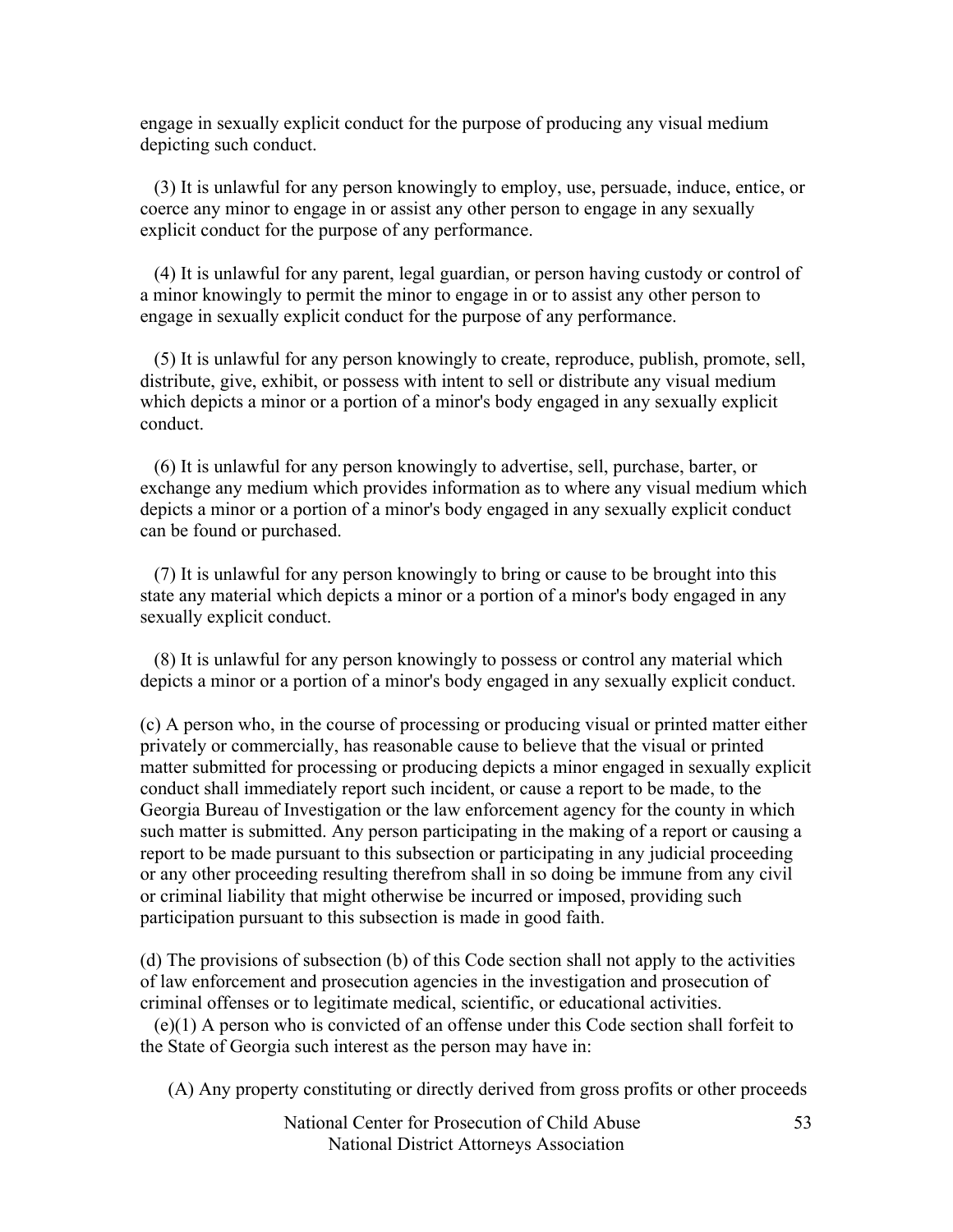obtained from such offense; and

(B) Any property used, or intended to be used, to commit such offense.

 (2) In any action under this Code section, the court may enter such restraining orders or take other appropriate action, including acceptance of performance bonds, in connection with any interest that is subject to forfeiture.

 (3) The court shall order forfeiture of property referred to in paragraph (1) of this subsection if the trier of fact determines, beyond a reasonable doubt, that such property is subject to forfeiture.

 (4) The provisions of subsection (u) of Code Section 16-13-49 shall apply for the disposition of any property forfeited under this subsection. In any disposition of property under this subsection, a convicted person shall not be permitted to acquire property forfeited by such person.

(f)(1) The following property shall be subject to forfeiture to the State of Georgia:

 (A) Any material or equipment used, or intended for use, in producing, reproducing, transporting, shipping, or receiving any visual medium in violation of this Code section;

 (B) Any visual medium produced, transported, shipped, or received in violation of this Code section, or any material containing such depiction; provided, however, that any such property so forfeited shall be destroyed by the appropriate law enforcement agency after it is no longer needed in any court proceedings; or

 (C) Any property constituting or directly derived from gross profits or other proceeds obtained from a violation of this Code section; except that no property of any owner shall be forfeited under this paragraph, to the extent of the interest of such owner, by reason of an act or omission established by such owner to have been committed or omitted without knowledge or consent of such owner.

 (2) The procedure for forfeiture and disposition of forfeited property under this subsection shall be as provided for forfeitures under Code Section 16-13-49.

 $(g)(1)$  Except as otherwise provided in paragraph (2) of this subsection, any person who violates a provision of this Code section shall be guilty of a felony and, upon conviction thereof, shall be punished by imprisonment for not less than five nor more than 20 years and by a fine of not more than \$100,000.00. In the event, however, that the person so convicted is a member of the immediate family of the victim, no fine shall be imposed.

 (2) Any person who violates subsection (c) of this Code section shall be guilty of a misdemeanor.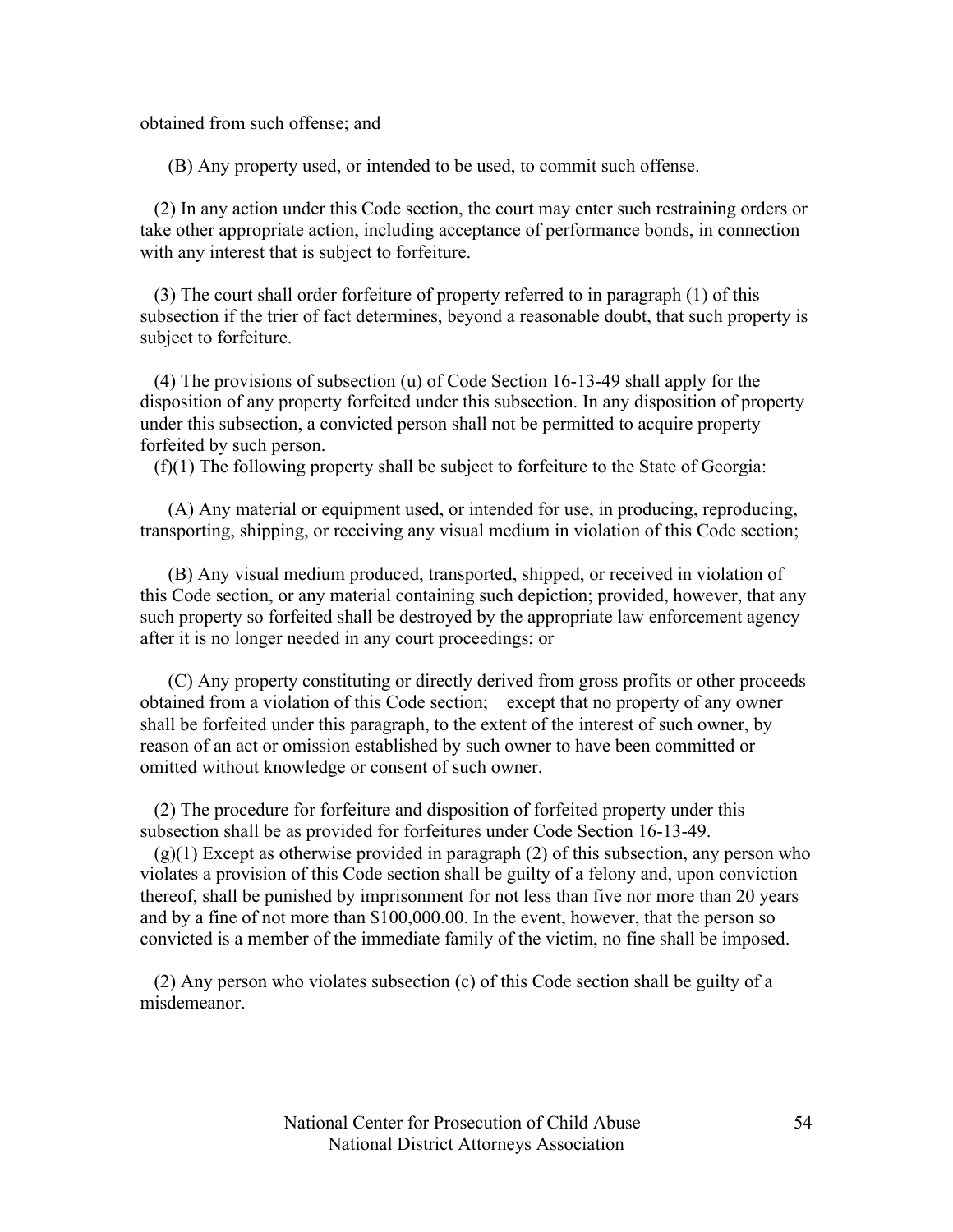# **Hawaii**

## **HAW. REV. STAT. ANN. § 712A-5 (2009). Property subject to forfeiture; exemption.**

**(1)** The following is subject to forfeiture:

**(a)** Property described in a statute authorizing forfeiture;

 **(b)** Property used or intended for use in the commission of, attempt to commit, or conspiracy to commit a covered offense, or which facilitated or assisted such activity;

 **(c)** Any firearm which is subject to forfeiture under any other subsection of this section or which is carried during, visible, or used in furtherance of the commission, attempt to commit, or conspiracy to commit a covered offense, or any firearm found in proximity to contraband or to instrumentalities of an offense;

 **(d)** Contraband or untaxed cigarettes in violation of chapter 245, shall be seized and summarily forfeited to the State without regard to the procedures set forth in this chapter;

 **(e)** Any proceeds or other property acquired, maintained, or produced by means of or as a result of the commission of the covered offense;

 **(f)** Any property derived from any proceeds which were obtained directly or indirectly from the commission of a covered offense;

 **(g)** Any interest in, security of, claim against, or property or contractual right of any kind affording a source of influence over any enterprise which has been established, participated in, operated, controlled, or conducted in order to commit a covered offense;

 **(h)** All books, records, bank statements, accounting records, microfilms, tapes, computer data, or other data which are used, intended for use, or which facilitated or assisted in the commission of a covered offense, or which document the use of the proceeds of a covered offense.

**(2)** Except that:

 **(a)** Real property, or an interest therein, may be forfeited under the provisions of this chapter only in cases in which the covered offense is chargeable as a felony offense under State law;

 **(b)** No property shall be forfeited under this chapter to the extent of an interest of an owner, by reason of any act or omission established by that owner to have been committed or omitted without the knowledge and consent of that owner.

**(c)** No conveyance used by any person as a common carrier in the transaction of a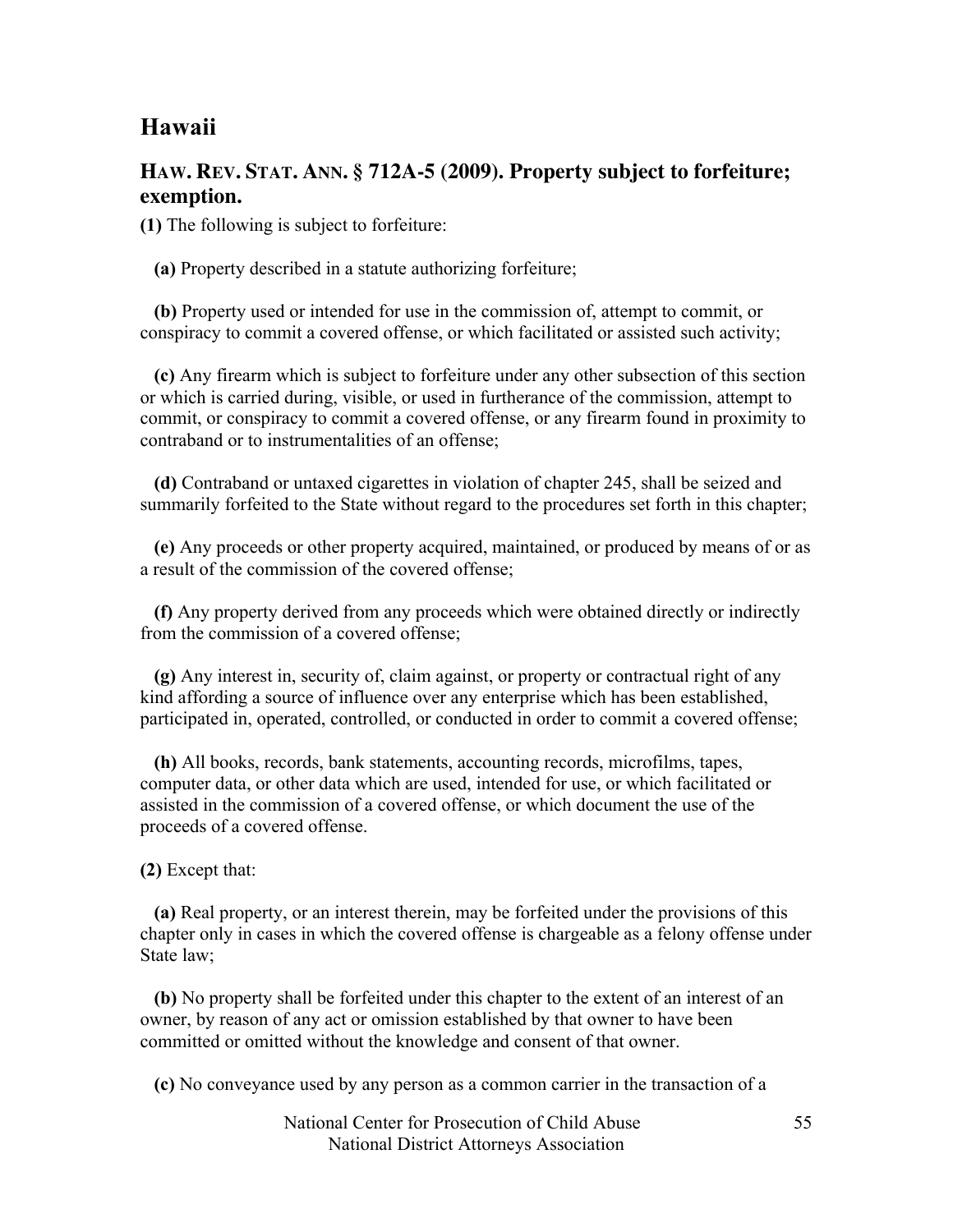business as a common carrier is subject to forfeiture under this section unless it appears that the owner or other person in charge of the conveyance is a consenting party or privy to a violation of this chapter and;

 **(d)** No conveyance is subject to forfeiture under this section by reason of any act or omission established by the owner thereof to have been committed or omitted without the owner's knowledge or consent.

 **(e)** A forfeiture of a conveyance encumbered by a bona fide security interest is subject to the interest of the secured party if the secured party neither had knowledge of nor consented to the act or omission.

## **Idaho**

#### **IDAHO CODE ANN. § 37-2744A (2009). Forfeitures.**

(a) The following are subject to forfeiture:

 (1) All controlled substances which have been manufactured, distributed, dispensed, acquired, possessed or held in violation of this act or with respect to which there has been any act by any person in violation of this act;

 (2) All raw materials, products and equipment of any kind which are used, or intended for use, in manufacturing, compounding, processing, delivering, importing, or exporting any controlled substances or counterfeit substances in violation of this act;

 (3) All property which is used, or intended for use, as a container for property described in paragraph (1) or (2) hereof;

 (4) All conveyances, including aircraft, vehicles, or vessels, which are used, or intended for use, to transport, or in any manner to facilitate the transportation, delivery, receipt, possession or concealment, for the purpose of distribution or receipt of property described in paragraph (1) or (2) hereof, but:

 (A) No conveyance used by any person as a common carrier in the transaction of business as a common carrier is subject to forfeiture under this section unless it appears that the owner or other person in charge of the conveyance is a consenting party or privy to a violation of this act;

 (B) No conveyance is subject to forfeiture under this section if the owner establishes that he could not have known in the exercise of reasonable diligence that the conveyance was being used, had been used, was intended to be used or had been intended to be used in any manner described in subsection (a)(4) of this section;

National Center for Prosecution of Child Abuse National District Attorneys Association (C) A forfeiture of a conveyance encumbered by a bona fide security interest is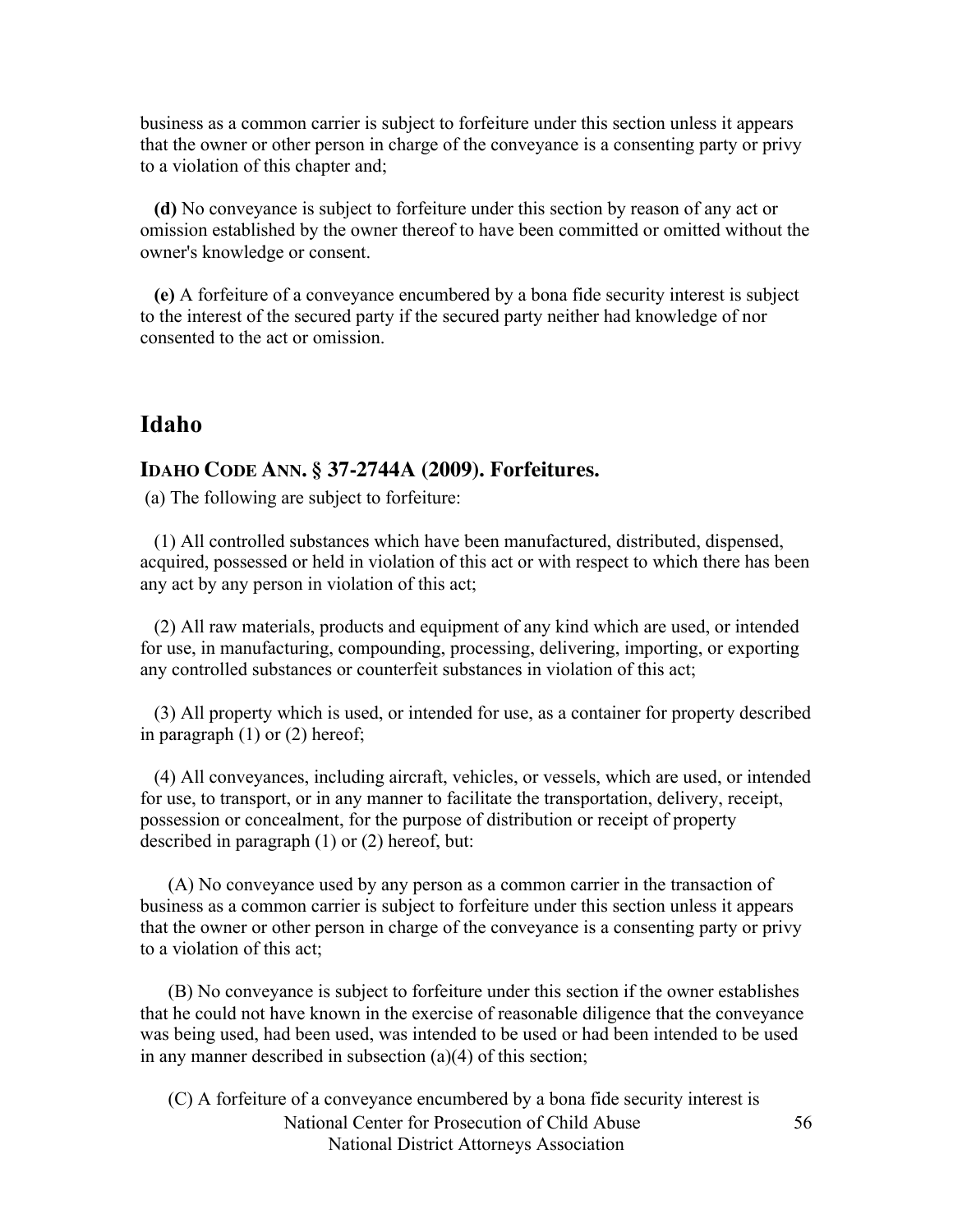subject to the interest of the secured party if the security interest was created without any knowledge or reason to believe that the conveyance was being used, had been used, was intended to be used, or had been intended to be used for the purpose alleged.

 (5) All books, records, and research products and materials, including formulas, microfilm, tapes, and data which are used, or intended for use, in violation of this act.

 (6) (A) All moneys, currency, negotiable instruments, securities or other items easily liquidated for cash, such as, but not limited to, jewelry, stocks and bonds, or other property described in paragraphs (2) and (3) hereof, found in close proximity to property described in paragraph  $(1)$ ,  $(2)$ ,  $(3)$ ,  $(5)$ ,  $(7)$  or  $(8)$  of subsection  $(a)$  of this section or which has been used or intended for use in connection with the illegal manufacture, distribution, dispensing or possession of property described in paragraph  $(1)$ ,  $(2)$ ,  $(3)$ ,  $(5)$ , (7) or (8) of subsection (a) of this section;

 (B) Items described in paragraph (6)(A) above or other things of value furnished or intended to be furnished by any person in exchange for a contraband controlled substance in violation of this chapter, all proceeds, including items of property traceable to such an exchange, and all moneys or other things of value used or intended to be used to facilitate any violation of this chapter, except that no property shall be forfeited under this paragraph to the extent of the interest of an owner, by reason of any act or omission established by that owner to have been committed or omitted without the knowledge or consent of that owner.

(7) All drug paraphernalia as defined by section 37-2701, Idaho Code.

 (8) All simulated controlled substances, which are used or intended for use in violation of this chapter.

 (9) All weapons, or firearms, which are used in any manner to facilitate a violation of the provisions of this chapter.

(b) Property subject to forfeiture under this chapter may be seized by the director, or any peace officer of this state, upon process issued by any district court, or magistrate's division thereof, having jurisdiction over the property. Seizure without process may be made if:

 (1) The seizure is incident to an arrest or a search under a search warrant or an inspection under an administrative inspection warrant;

 (2) The property subject to seizure has been the subject of a prior judgment in favor of the state in a criminal racketeering or civil forfeiture proceeding based upon a violation of this chapter;

 (3) Probable cause exists to believe that the property is directly or indirectly dangerous to health or safety; or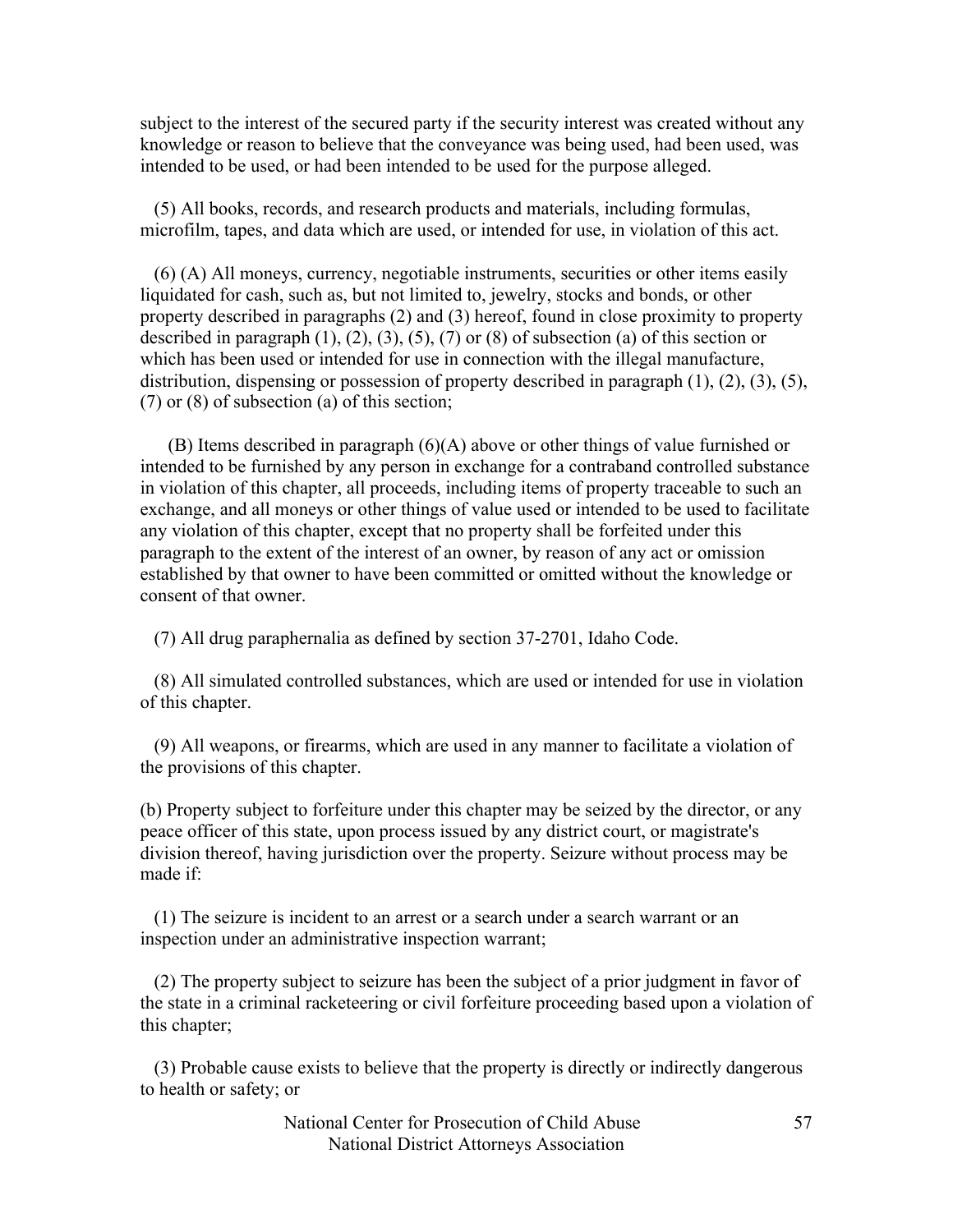(4) Probable cause exists to believe that the property was used or is intended to be used in violation of this chapter.

(c) In the event of seizure pursuant to subsection (b) of this section, proceedings under subsection (d) of this section shall be instituted promptly.

 (1) When property is seized under this section, the director or the peace officer who seized the property may:

(A) Place the property under seal;

(B) Remove the property to a place designated by it; or

 (C) Take custody of the property and remove it to an appropriate location for disposition in accordance with law.

 (2) The peace officer who seized the property shall within five (5) days notify the director of such seizure.

 (3) In the event of seizure pursuant to subsection (b) of this section, proceedings under subsection (d) of this section shall be instituted within thirty (30) days by the director or appropriate prosecuting attorney.

(d) Property taken or detained under this section shall not be subject to replevin, but is deemed to be in the custody of the director, or appropriate prosecuting attorney, subject only to the orders and decrees of the district court, or magistrate's division thereof, having jurisdiction over the forfeiture proceedings. Forfeiture proceedings shall be civil actions against the property subject to forfeiture and the standard of proof shall be preponderance of the evidence.

 (1) All property described in paragraphs (1), (7) and (8) of subsection (a) hereof shall be deemed contraband and shall be summarily forfeited to the state. Controlled substances which are seized or come into possession of the state, the owners of which are unknown, shall be deemed contraband and shall be summarily forfeited to the state.

(2) When property described in paragraphs  $(2)$ ,  $(3)$ ,  $(4)$ ,  $(5)$  and  $(6)$  of subsection  $(a)$ hereof is seized pursuant to this section, forfeiture proceedings shall be filed in the office of the clerk of the district court for the county wherein such property is seized. The procedure governing such proceedings shall be the same as that prescribed for civil proceedings by the Idaho Rules of Civil Procedure. The court shall order the property forfeited to the director, or appropriate prosecuting attorney, if he determines that such property was used, or intended for use, in violation of this chapter, or, in the case of items described in paragraph (6)(A) of subsection (a), was found in close proximity to property described in paragraph  $(1)$ ,  $(2)$ ,  $(3)$ ,  $(5)$ ,  $(7)$  or  $(8)$  of subsection  $(a)$  of this section.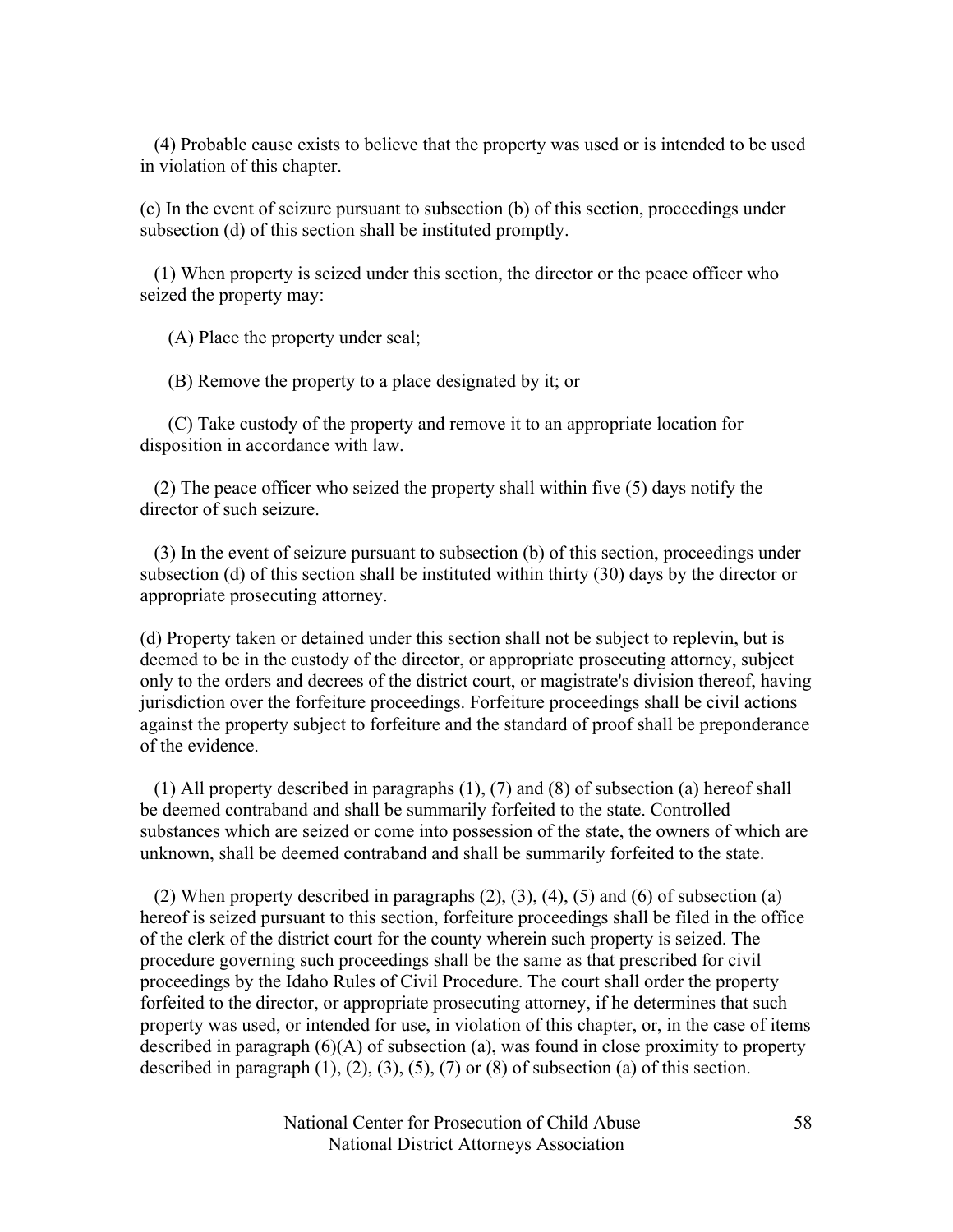(3) When conveyances, including aircraft, vehicles, or vessels are seized pursuant to this section a complaint instituting forfeiture proceedings shall be filed in the office of the clerk of the district court for the county wherein such conveyance is seized.

 (A) Notice of forfeiture proceedings shall be given each owner or party in interest who has a right, title, or interest which in the case of a conveyance shall be determined by the record in the Idaho transportation department or a similar department of another state if the records are maintained in that state, by serving a copy of the complaint and summons according to one (1) of the following methods:

 (I) Upon each owner or party in interest by mailing a copy of the complaint and summons by certified mail to the address as given upon the records of the appropriate department.

 (II) Upon each owner or party in interest whose name and address is known, by mailing a copy of the notice by registered mail to the last known address.

 (B) Within twenty (20) days after the mailing or publication of the notice, the owner of the conveyance or claimant may file a verified answer and claim to the property described in the complaint instituting forfeiture proceedings.

 (C) If at the end of twenty (20) days after the notice has been mailed there is no verified answer on file, the court shall hear evidence upon the fact of the unlawful use, or intent to use, and shall order the property forfeited to the director, or appropriate prosecuting attorney, if such fact is proved.

 (D) If a verified answer is filed, the forfeiture proceeding shall be set for hearing before the court without a jury on a day not less than thirty (30) days therefrom; and the proceeding shall have priority over other civil cases.

 (I) At the hearing any owner who has a verified answer on file may show by competent evidence that the conveyance was not used or intended to be used in any manner described in subsection (a)(4) of this section.

 (II) At the hearing any owner who has a verified answer on file may show by competent evidence that his interest in the conveyance is not subject to forfeiture because he could not have known in the exercise of reasonable diligence that the conveyance was being used, had been used, was intended to be used or had been intended to be used in any manner described in subsection (a)(4) of this section.

 (III) If the court finds that the property was not used or was not intended to be used in violation of this act, or is not subject to forfeiture under this act, the court shall order the property released to the owner as his right, title, or interest appears on records in the appropriate department as of the seizure.

(IV) An owner, co-owner or claimant of any right, title, or interest in the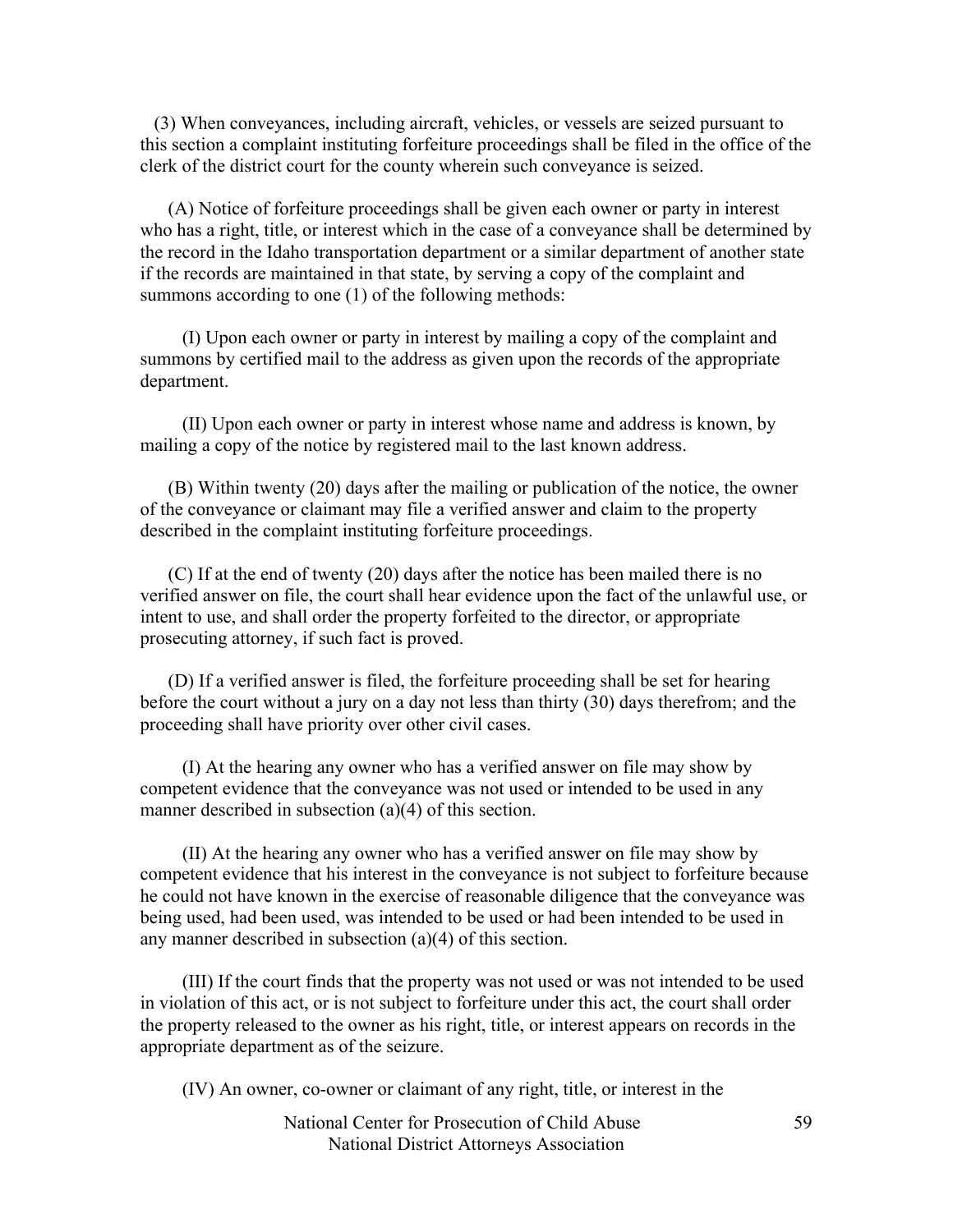conveyance may prove that his right, title, or interest, whether under a lien, mortgage, conditional sales contract or otherwise, was created without any knowledge or reason to believe that the conveyance was being used, had been used, was intended to be used, or had been intended to be used for the purpose alleged;

 (i) In the event of such proof, the court shall order the conveyance released to the bona fide or innocent owner, purchaser, lienholder, mortgagee, or conditional sales vendor. The court may order payment of all costs incurred by the state or law enforcement agency as a result of such seizure.

 (ii) If the amount due to such person is less than the value of the conveyance, the conveyance may be sold at public auction by the director or appropriate prosecuting attorney. The director, or appropriate prosecuting attorney, shall publish a notice of the sale by at least one (1) publication in a newspaper published and circulated in the city, community or locality where the sale is to take place at least one (1) week prior to sale of the conveyance. The proceeds from such sale shall be distributed as follows in the order indicated;

 1. To the bona fide or innocent owner, purchaser, conditional sales vendor, lienholder or mortgagee of the conveyance, if any, up to the value of his interest in the conveyance.

2. The balance, if any, in the following order:

 A. To the director, or appropriate prosecuting attorney, for all expenditures made or incurred by it in connection with the sale, including expenditure for any necessary repairs, storage, or transportation of the conveyance, and for all expenditures made or incurred by him in connection with the forfeiture proceedings including, but not limited to, expenditures for witnesses' fees, reporters' fees, transcripts, printing, traveling and investigation.

 B. To the law enforcement agency of this state which seized the conveyance for all expenditures for traveling, investigation, storage and other expenses made or incurred after the seizure and in connection with the forfeiture of any conveyance seized under this act.

 C. The remainder, if any, to the director for credit to the drug and driving while under the influence enforcement donation fund or to the appropriate prosecuting attorney for credit to the local drug enforcement donation fund, or its equivalent.

 (iii) In any case, the director, or appropriate prosecuting attorney, may, within thirty (30) days after judgment, pay the balance due to the bona fide lienholder, mortgagee or conditional sales vendor and thereby purchase the conveyance for use to enforce this act.

(e) When property is forfeited under this section, or is received from a federal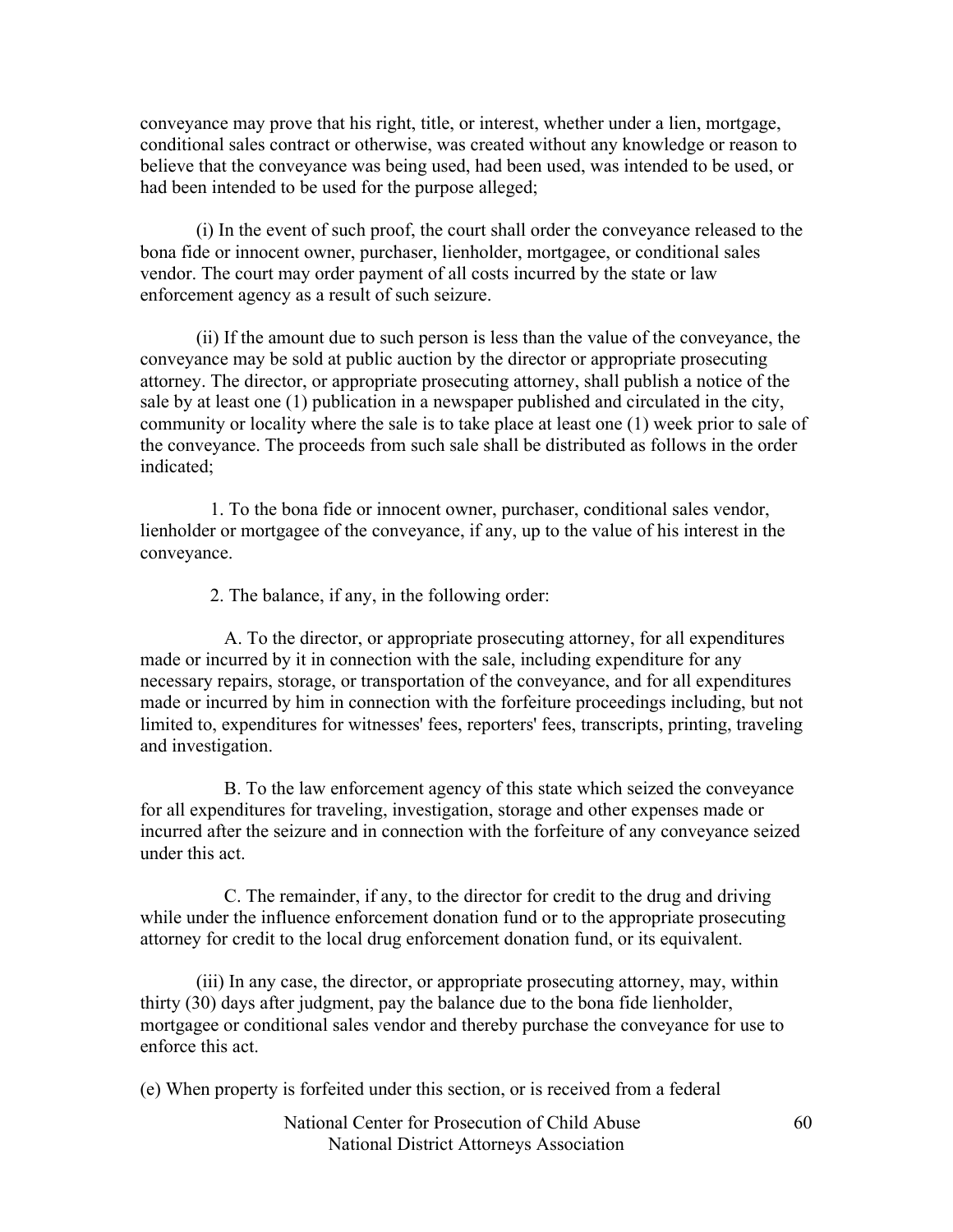enforcement agency, the director, or appropriate prosecuting attorney, may:

(1) Retain it for official use;

 (2) Sell that which is not required to be destroyed by law and which is not harmful to the public. The director, or appropriate prosecuting attorney, shall publish a notice of the sale by at least one (1) publication in a newspaper published and circulated in the city, community or locality where the sale is to take place at least one (1) week prior to sale of the property. The proceeds from such sale shall be distributed as follows in the order indicated:

 (A) To the director, or prosecuting attorney on behalf of the county or city law enforcement agency, for all expenditures made or incurred in connection with the sale, including expenditure for any necessary repairs, maintenance, storage or transportation, and for all expenditures made or incurred in connection with the forfeiture proceedings including, but not limited to, expenditures for witnesses' fees, reporters' fees, transcripts, printing, traveling and investigation.

 (B) To the law enforcement agency of this state which seized the property for all expenditures for traveling, investigation, storage and other expenses made or incurred after the seizure and in connection with the forfeiture of any property seized under this act.

 (C) The remainder, if any, to the director for credit to the drug and driving while under the influence enforcement donation fund or to the appropriate prosecuting attorney for credit to the local agency's drug enforcement donation fund.

 (3) Take custody of the property and remove it for disposition in accordance with law; or

(f) (1) The director or any peace officer of this state seizing any of the property described in paragraphs (1) and (2) of subsection (a) of this section shall cause a written inventory to be made and maintain custody of the same until all legal actions have been exhausted unless such property has been placed in lawful custody of a court or state or federal law enforcement agency. After all legal actions have been exhausted with respect to such property, the property shall be surrendered by the court, law enforcement agency, or person having custody of the same to the director to be destroyed pursuant to paragraph (2) hereof. The property shall be accompanied with a written inventory on forms furnished by the director.

 (2) All property described in paragraphs (1) and (2) of subsection (a) which is seized or surrendered under the provisions of this act may be destroyed after all legal actions have been exhausted. The destruction shall be done under the supervision of the supervisory drug analyst of the Idaho state police, a representative of the office of the director and a representative of the state board of pharmacy. An official record listing the property destroyed and the location of destruction shall be kept on file at the office of the director.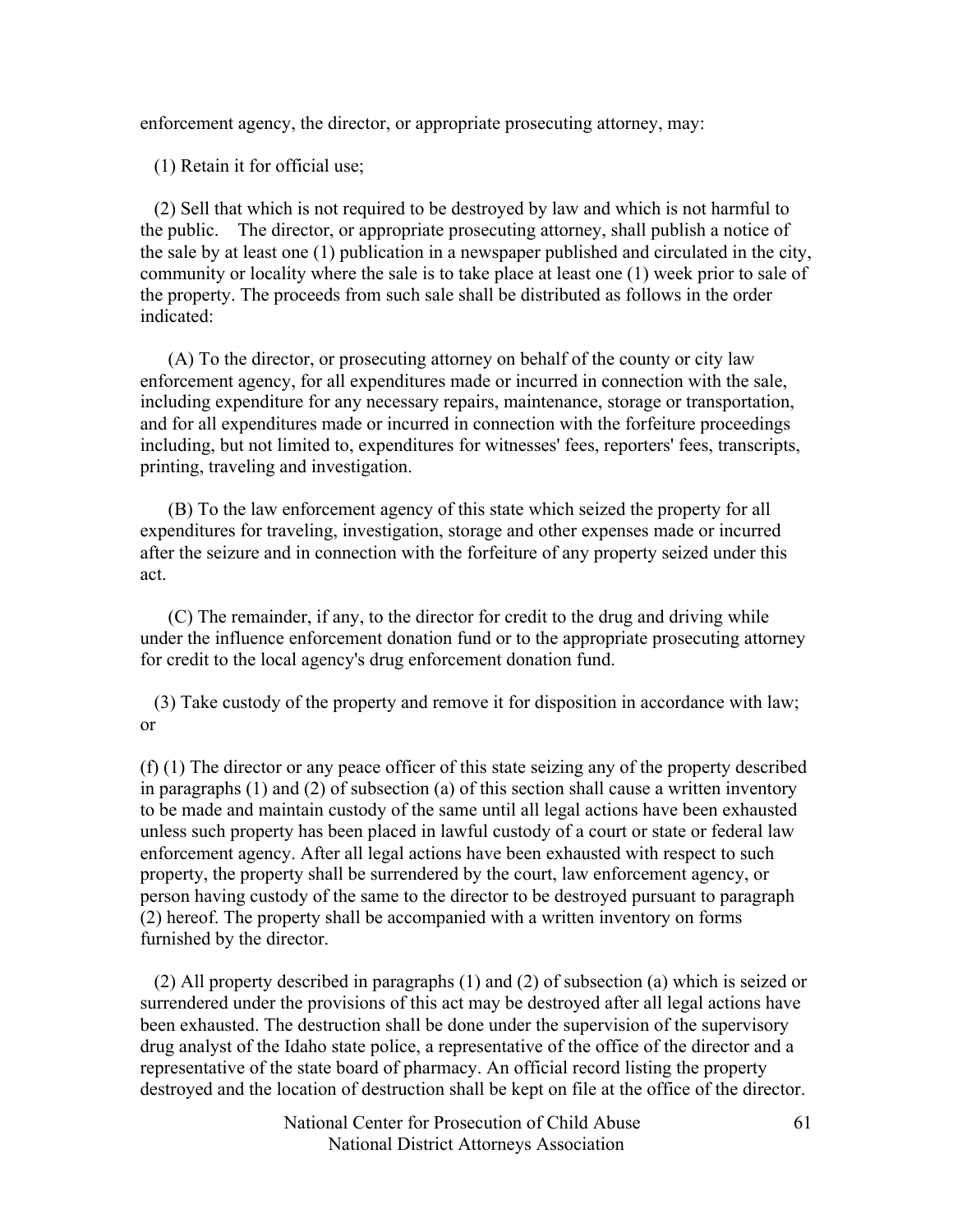Except, however, that the director of the Idaho state police or his designee may authorize the destruction of drug or nondrug evidence, or store those items at government expense when, in the opinion of the director or his designee, it is not reasonable to remove or transport such items from the location of the seizure for destruction. In such case, a representative sample will be removed and preserved for evidentiary purposes and, when practicable, destroyed as otherwise is in accordance with this chapter. On-site destruction of such items shall be witnessed by at least two (2) persons, one (1) of whom shall be the director or his designee who shall make a record of the destruction.

(g) Species of plants from which controlled substances in schedules I and II may be derived which have been planted or cultivated in violation of this act, or of which the owners or cultivators are unknown, or which are wild growths, may be seized and summarily forfeited to the state.

(h) The failure, upon demand by the director, or his duly authorized agent, of the person in occupancy or in control of land or premises upon which the species of plants are growing or being stored, to produce an appropriate registration, or proof that he is the holder thereof, constitutes authority for the seizure and forfeiture of the plants.

(i) The director shall have the authority to enter upon any land or into any dwelling pursuant to a search warrant, to cut, harvest, carry off or destroy such plants described in subsection (g) hereof.

#### **IDAHO CODE ANN. § 37-2802 (2009). Property subject to forfeiture.**

"Property" subject to criminal forfeiture under this chapter includes:

(1) Real property, including things growing on, affixed to, or found on the land; and

 (2) Tangible and intangible personal property, including rights, privileges, interests, claims and securities.

## **Illinois**

## **720 ILL. COMP. STAT. 5/10A-15 (2010). (Repealed effective January 1, 2010) Forfeiture of property.**

Sec. 10A-15. (a) A person who commits the offense of involuntary servitude, involuntary servitude of a minor, or trafficking of persons for forced labor or services under Section 10A-10 of this Code [720 ILCS 5/10A-10] shall forfeit to the State of Illinois any profits or proceeds and any interest or property he or she has acquired or maintained in violation of Section 10A-10 of this Code that the sentencing court determines, after a forfeiture hearing, to have been acquired or maintained as a result of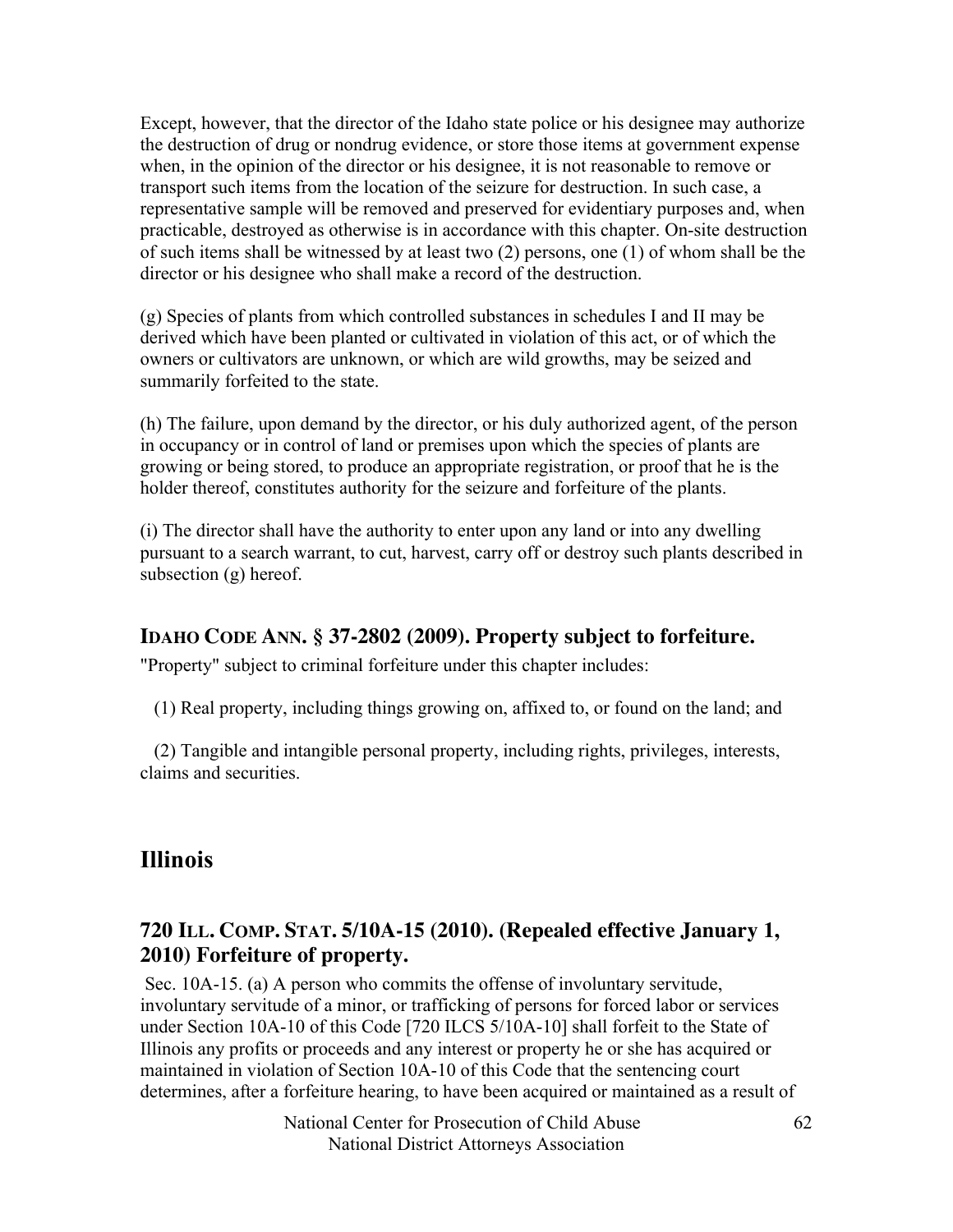maintaining a person in involuntary servitude or participating in trafficking in persons for forced labor or services.

(b) The court shall, upon petition by the Attorney General or State's Attorney at any time following sentencing, conduct a hearing to determine whether any property or property interest is subject to forfeiture under this Section. At the forfeiture hearing the people shall have the burden of establishing, by a preponderance of the evidence, that property or property interests are subject to forfeiture under this Section.

(c) In any action brought by the People of the State of Illinois under this Section, wherein any restraining order, injunction, or prohibition or any other action in connection with any property or interest subject to forfeiture under this Section is sought, the circuit court presiding over the trial of the person or persons charged with involuntary servitude, involuntary servitude of a minor, or trafficking in persons for forced labor or services shall first determine whether there is probable cause to believe that the person or persons so charged have committed the offense of involuntary servitude, involuntary servitude of a minor, or trafficking in persons for forced labor or services and whether the property or interest is subject to forfeiture pursuant to this Section. In order to make such a determination, prior to entering any such order, the court shall conduct a hearing without a jury, wherein the People shall establish that there is: (i) probable cause that the person or persons so charged have committed the offense of involuntary servitude, involuntary servitude of a minor, or trafficking in persons for forced labor or services and (ii) probable cause that any property or interest may be subject to forfeiture pursuant to this Section. The hearing may be conducted simultaneously with a preliminary hearing, if the prosecution is commenced by information or complaint, or by motion of the People, at any stage in the proceedings. The court may accept a finding of probable cause at a preliminary hearing following the filing of an information charging the offense of involuntary servitude, involuntary servitude of a minor, or trafficking in persons for forced labor or services or the return of an indictment by a grand jury charging the offense of involuntary servitude, involuntary servitude of a minor, or trafficking in persons for forced labor or services as sufficient evidence of probable cause as provided in item (i) of this subsection (c). Upon such a finding, the circuit court shall enter such restraining order, injunction or prohibition, or shall take such other action in connection with any such property or other interest subject to forfeiture, as is necessary to insure that such property is not removed from the jurisdiction of the court, concealed, destroyed, or otherwise disposed of by the owner of that property or interest prior to a forfeiture hearing under this Section. The Attorney General or State's Attorney shall file a certified copy of the restraining order, injunction, or other prohibition with the recorder of deeds or registrar of titles of each county where any such property of the defendant may be located. No such injunction, restraining order, or other prohibition shall affect the rights of any bona fide purchaser, mortgagee, judgment creditor, or other lien holder arising prior to the date of such filing. The court may, at any time, upon verified petition by the defendant or an innocent owner or innocent bona fide third party lien holder who neither had knowledge of, nor consented to, the illegal act or omission, conduct a hearing to release all or portions of any such property or interest that the court previously determined to be subject to forfeiture or subject to any restraining order, injunction, or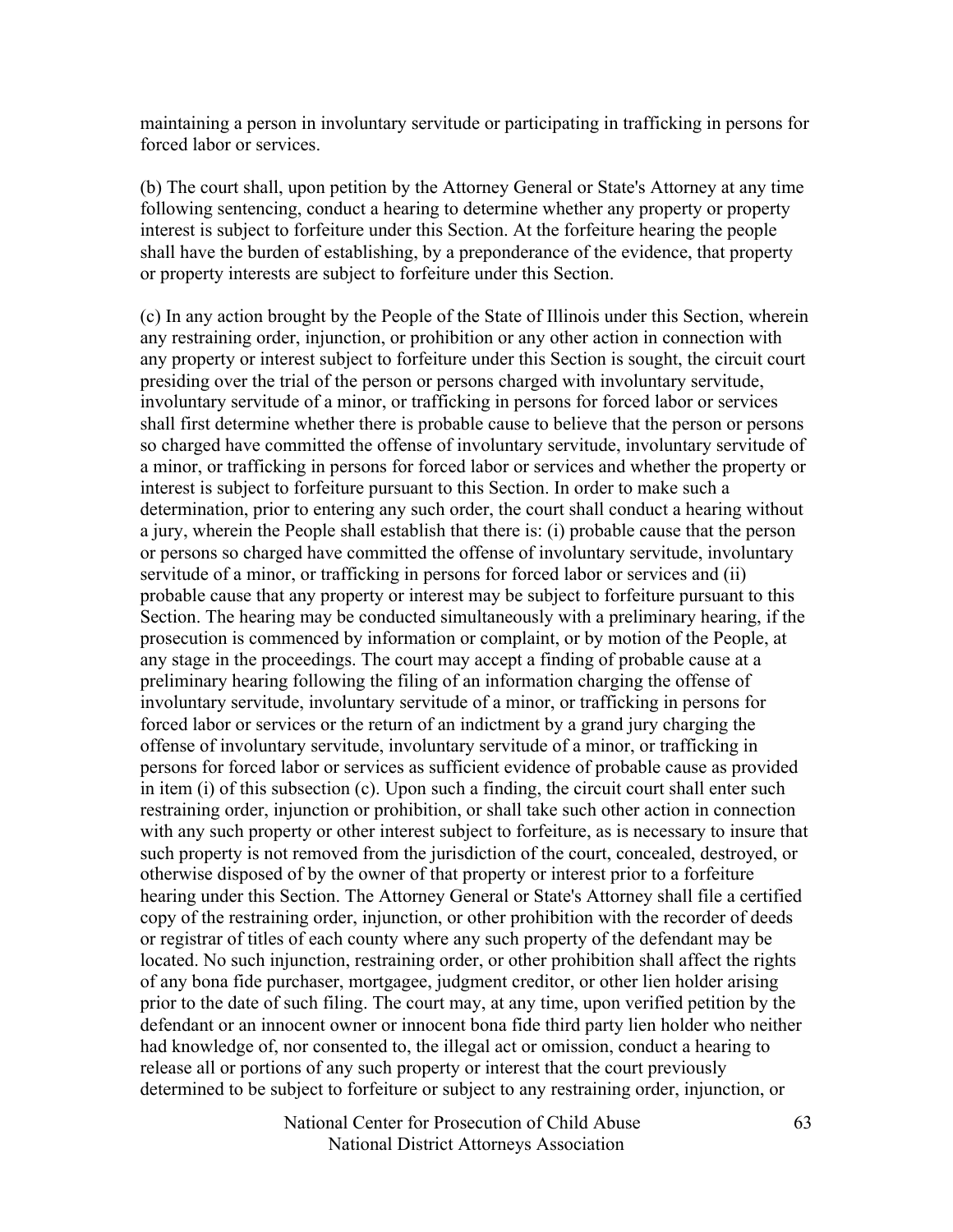prohibition or other action. The court may release such property to the defendant or innocent owner or innocent bona fide third party lien holder who neither had knowledge of, nor consented to, the illegal act or omission for good cause shown and within the sound discretion of the court.

(d) Upon conviction of a person of involuntary servitude, involuntary servitude of a minor, or trafficking in persons for forced labor or services, the court shall authorize the Attorney General to seize all property or other interest declared forfeited under this Section upon such terms and conditions as the court shall deem proper.

(e) All monies forfeited and the sale proceeds of all other property forfeited and seized under this Section shall be distributed as follows:

(1) one-half shall be divided equally among all State agencies and units of local government whose officers or employees conducted the investigation that resulted in the forfeiture; and

(2) one-half shall be deposited into the Violent Crime Victims Assistance Fund and targeted to services for victims of the offenses of involuntary servitude, involuntary servitude of a minor, and trafficking of persons for forced labor or services.

# **720 ILL. COMP. STAT. 5/11-20.1A (2010). (Repealed January 1, 2010) Forfeitures.**

Sec. 11-20.1A. (a) A person who commits the offense of keeping a place of juvenile prostitution, exploitation of a child, or child pornography under Section 11-17.1, 11-19.2, 11-20.1, or 11-20.3 of this Code [720 ILCS 5/11-17.1, 720 ILCS 5/11-19.2, 720 ILCS 5/11-20.1, or 720 ILCS 5/11-20.3] shall forfeit to the State of Illinois:

(1) Any profits or proceeds and any interest or property he or she has acquired or maintained in violation of Section 11-17.1, 11-19.2, 11-20.1, or 11-20.3 of this Code [720 ILCS 5/11-17.1, 720 ILCS 5/11-19.2, 720 ILCS 5/11-20.1, or 720 ILCS 5/11-20.3] that the sentencing court determines, after a forfeiture hearing, to have been acquired or maintained as a result of keeping a place of juvenile prostitution, exploitation of a child, child pornography, or aggravated child pornography.

(2) Any interest in, security of, claim against, or property or contractual right of any kind affording a source of influence over any enterprise that he or she has established, operated, controlled, or conducted in violation of Section 11-17.1, 11-19.2, 11-20.1, or 11-20.3 of this Code [720 ILCS 5/11-17.1, 720 ILCS 5/11-19.2, 720 ILCS 5/11-20.1, or 720 ILCS 5/11-20.3] that the sentencing court determines, after a forfeiture hearing, to have been acquired or maintained as a result of keeping a place of juvenile prostitution, exploitation of a child, child pornography, or aggravated child pornography.

National Center for Prosecution of Child Abuse National District Attorneys Association 64 (3) Any computer that contains a depiction of child pornography in any encoded or decoded format in violation of Section 11-20.1 of this Code [720 ILCS 5/11-20.1]. For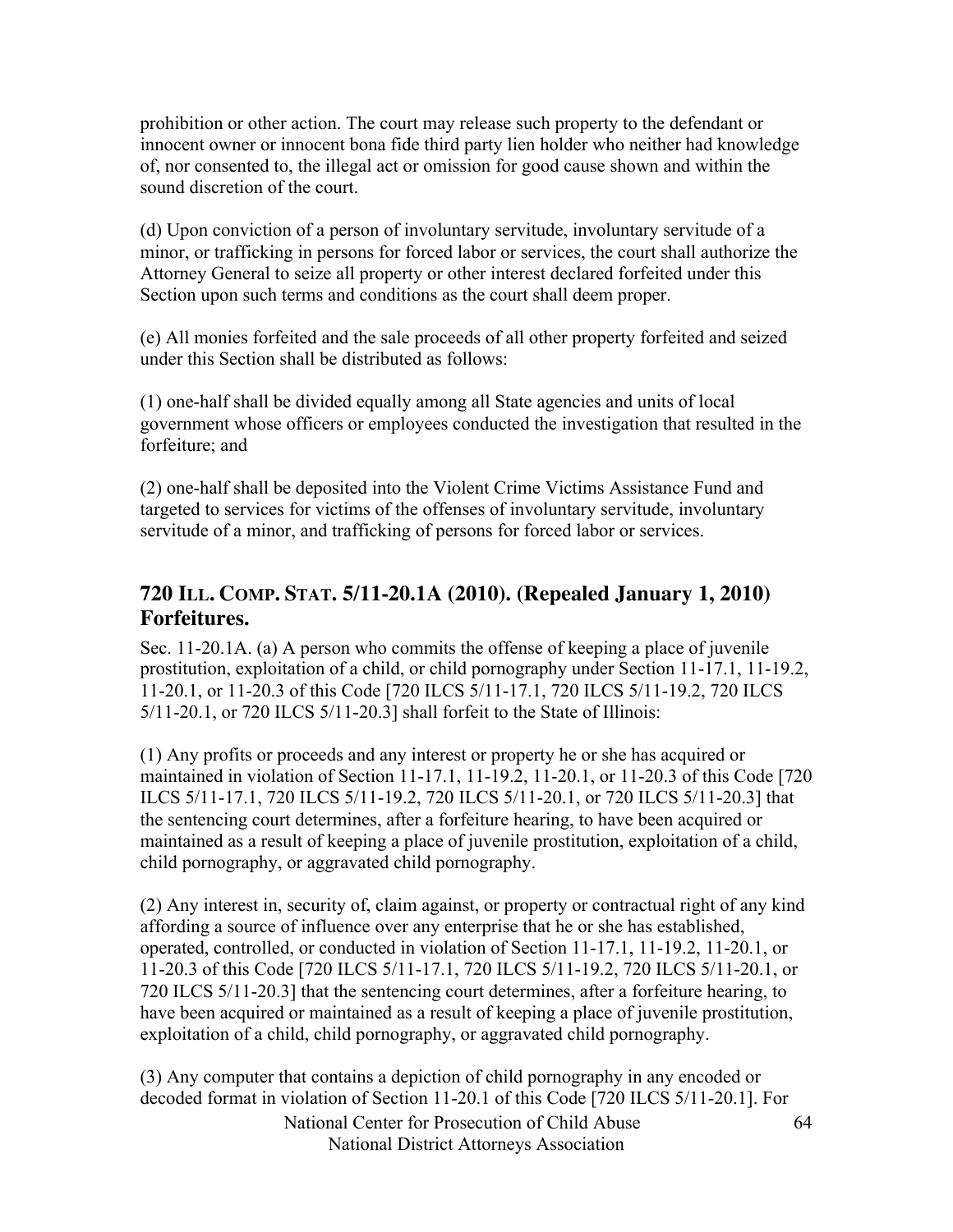purposes of this paragraph (3), "computer" has the meaning ascribed to it in Section 16D-2 of this Code [720 ILCS 5/16D-2].

(b)(1) The court shall, upon petition by the Attorney General or State's Attorney at any time following sentencing, conduct a hearing to determine whether any property or property interest is subject to forfeiture under this Section. At the forfeiture hearing the people shall have the burden of establishing, by a preponderance of the evidence, that property or property interests are subject to forfeiture under this Section.

(2) In any action brought by the People of the State of Illinois under this Section, wherein any restraining order, injunction or prohibition or any other action in connection with any property or interest subject to forfeiture under this Section is sought, the circuit court presiding over the trial of the person or persons charged with keeping a place of juvenile prostitution, exploitation of a child or child pornography shall first determine whether there is probable cause to believe that the person or persons so charged have committed the offense of keeping a place of juvenile prostitution, exploitation of a child or child pornography and whether the property or interest is subject to forfeiture pursuant to this Section. In order to make such a determination, prior to entering any such order, the court shall conduct a hearing without a jury, wherein the People shall establish that there is: (i) probable cause that the person or persons so charged have committed the offense of keeping a place of juvenile prostitution, exploitation of a child or child pornography and (ii) probable cause that any property or interest may be subject to forfeiture pursuant to this Section. Such hearing may be conducted simultaneously with a preliminary hearing, if the prosecution is commenced by information or complaint, or by motion of the People, at any stage in the proceedings. The court may accept a finding of probable cause at a preliminary hearing following the filing of an information charging the offense of keeping a place of juvenile prostitution, exploitation of a child or child pornography or the return of an indictment by a grand jury charging the offense of keeping a place of juvenile prostitution, exploitation of a child or child pornography as sufficient evidence of probable cause as provided in item (i) above. Upon such a finding, the circuit court shall enter such restraining order, injunction or prohibition, or shall take such other action in connection with any such property or other interest subject to forfeiture, as is necessary to insure that such property is not removed from the jurisdiction of the court, concealed, destroyed or otherwise disposed of by the owner of that property or interest prior to a forfeiture hearing under this Section. The Attorney General or State's Attorney shall file a certified copy of such restraining order, injunction or other prohibition with the recorder of deeds or registrar of titles of each county where any such property of the defendant may be located. No such injunction, restraining order or other prohibition shall affect the rights of any bona fide purchaser, mortgagee, judgment creditor or other lienholder arising prior to the date of such filing. The court may, at any time, upon verified petition by the defendant or an innocent owner or innocent bona fide third party lienholder who neither had knowledge of, nor consented to, the illegal act or omission, conduct a hearing to release all or portions of any such property or interest which the court previously determined to be subject to forfeiture or subject to any restraining order, injunction, or prohibition or other action. The court may release such property to the defendant or innocent owner or innocent bona fide third party lienholder who neither had knowledge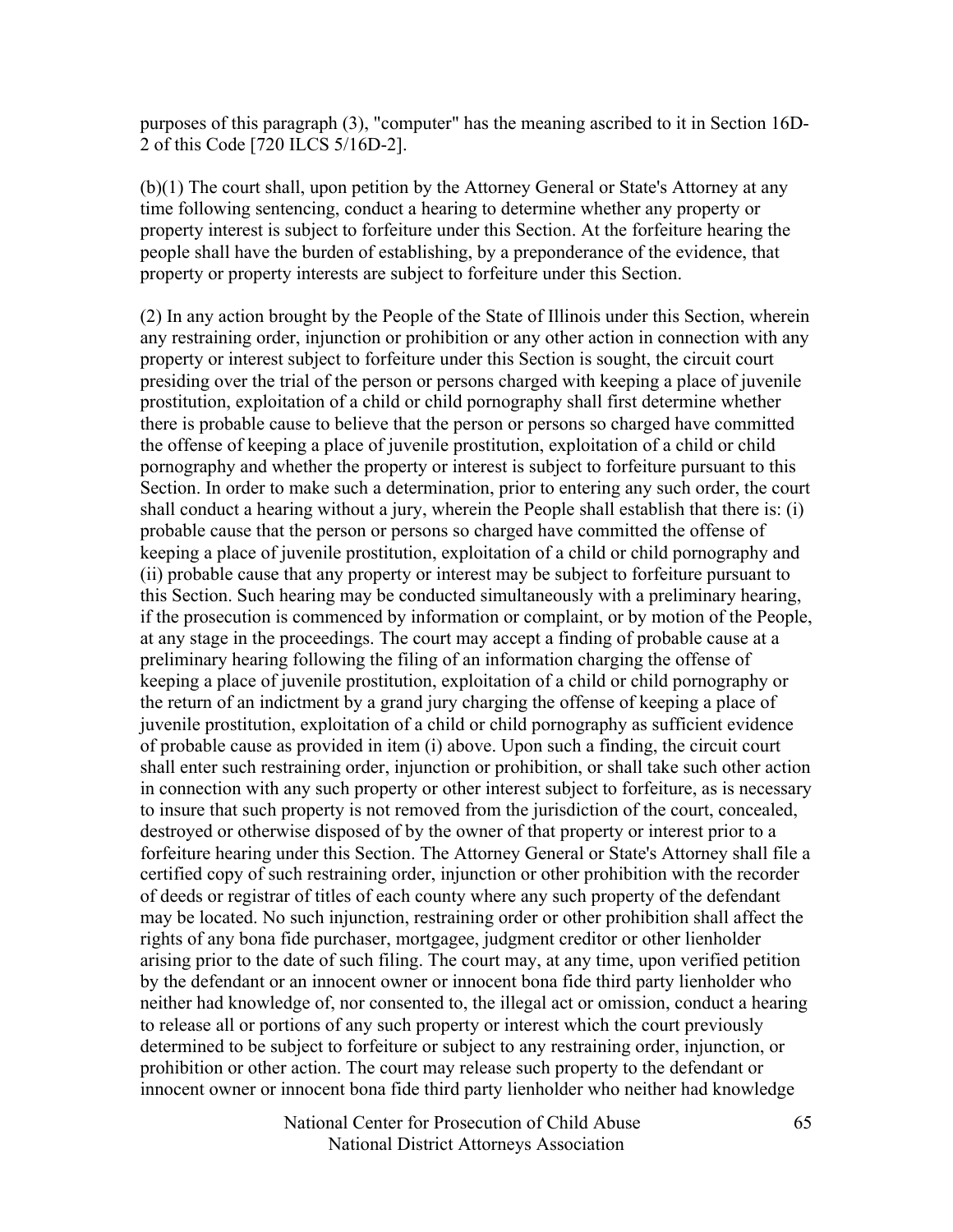of, nor consented to, the illegal act or omission for good cause shown and within the sound discretion of the court.

A forfeiture under this Section may be commenced by the Attorney General or a State's Attorney.

(3) Upon conviction of a person of keeping a place of juvenile prostitution, exploitation of a child or child pornography, the court shall authorize the Attorney General to seize all property or other interest declared forfeited under this Section upon such terms and conditions as the court shall deem proper.

(4) The Attorney General is authorized to sell all property forfeited and seized pursuant to this Section, unless such property is required by law to be destroyed or is harmful to the public, and, after the deduction of all requisite expenses of administration and sale, shall distribute the proceeds of such sale, along with any moneys forfeited or seized, in accordance with subsection (c) of this Section.

(c) All monies forfeited and the sale proceeds of all other property forfeited and seized under this Section shall be distributed as follows:

(1) One-half shall be divided equally among all State agencies and units of local government whose officers or employees conducted the investigation which resulted in the forfeiture; and

(2) One-half shall be deposited in the Violent Crime Victims Assistance Fund.

# **Indiana**

## **IND. CODE ANN. § 34-24-1-1 (2009). Property which may be seized [as amended by P.L.1-2009].**

First of 2 versions of this section (a) The following may be seized:

 (1) All vehicles (as defined by IC 35-41-1), if they are used or are intended for use by the person or persons in possession of them to transport or in any manner to facilitate the transportation of the following:

 (A) A controlled substance for the purpose of committing, attempting to commit, or conspiring to commit any of the following:

(i) Dealing in or manufacturing cocaine or a narcotic drug (IC 35-48-4-1).

(ii) Dealing in methamphetamine (IC 35-48-4-1.1).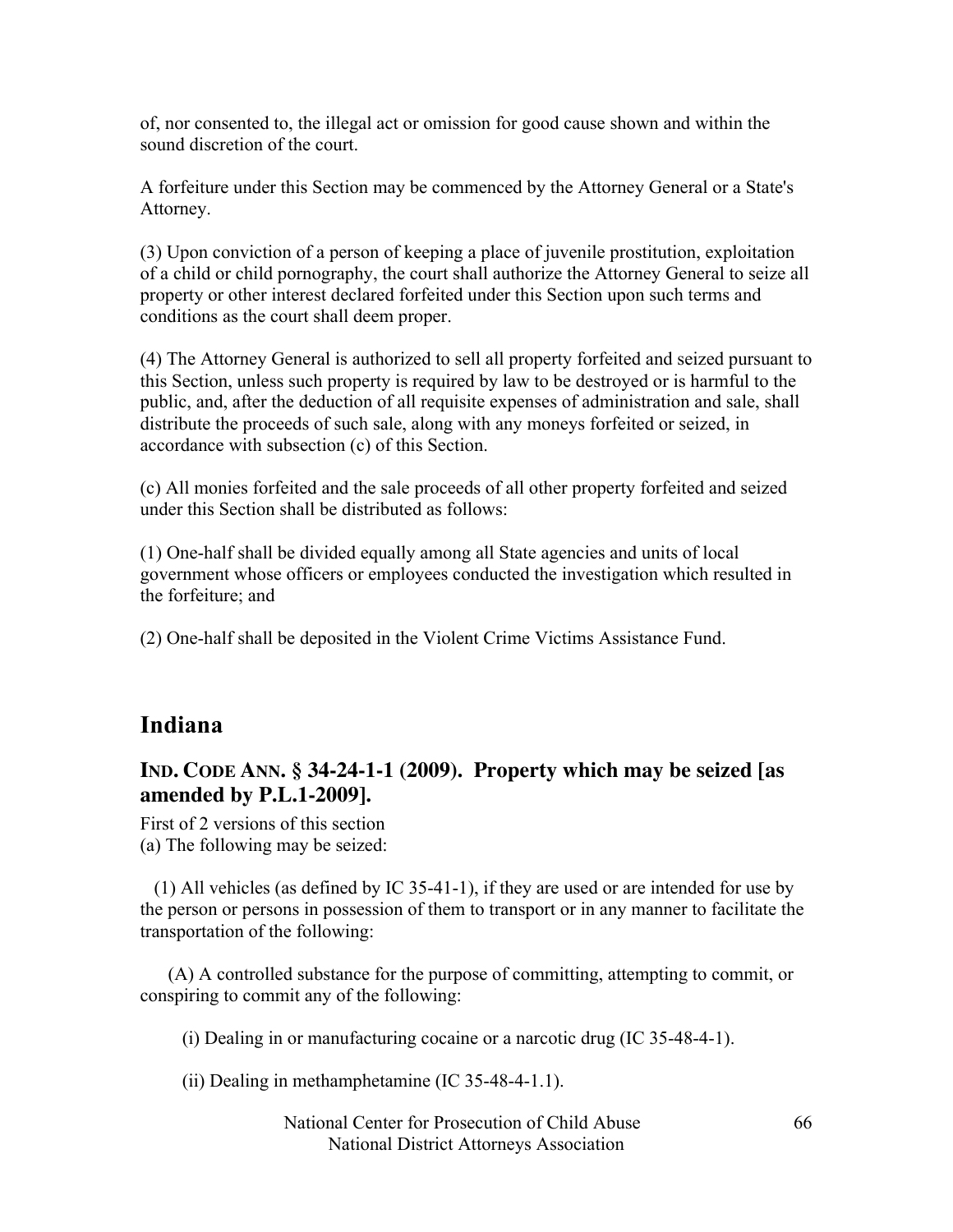- (iii) Dealing in a schedule I, II, or III controlled substance (IC 35-48-4-2).
- (iv) Dealing in a schedule IV controlled substance (IC 35-48-4-3).
- (v) Dealing in a schedule V controlled substance (IC 35-48-4-4).
- (vi) Dealing in a counterfeit substance (IC 35-48-4-5).
- (vii) Possession of cocaine or a narcotic drug (IC 35-48-4-6).
- (viii) Possession of methamphetamine (IC 35-48-4-6.1).
- (ix) Dealing in paraphernalia (IC 35-48-4-8.5).
- (x) Dealing in marijuana, hash oil, or hashish (IC 35-48-4-10).
- (B) Any stolen (IC 35-43-4-2) or converted property (IC 35-43-4-3) if the retail or repurchase value of that property is one hundred dollars (\$100) or more.
	- (C) Any hazardous waste in violation of IC 13-30-10-1.5.
- (D) A bomb (as defined in IC 35-41-1-4.3) or weapon of mass destruction (as defined in IC 35-41-1-29.4) used to commit, used in an attempt to commit, or used in a conspiracy to commit an offense under IC 35-47 as part of or in furtherance of an act of terrorism (as defined by IC 35-41-1-26.5).
- (2) All money, negotiable instruments, securities, weapons, communications devices, or any property used to commit, used in an attempt to commit, or used in a conspiracy to commit an offense under IC 35-47 as part of or in furtherance of an act of terrorism or commonly used as consideration for a violation of IC 35-48-4 (other than items subject to forfeiture under IC 16-42-20-5 or IC 16-6-8.5-5.1 before its repeal):
- (A) furnished or intended to be furnished by any person in exchange for an act that is in violation of a criminal statute;
	- (B) used to facilitate any violation of a criminal statute; or
	- (C) traceable as proceeds of the violation of a criminal statute.
- (3) Any portion of real or personal property purchased with money that is traceable as a proceed of a violation of a criminal statute.
	- (4) A vehicle that is used by a person to:
		- (A) commit, attempt to commit, or conspire to commit;
			- National Center for Prosecution of Child Abuse National District Attorneys Association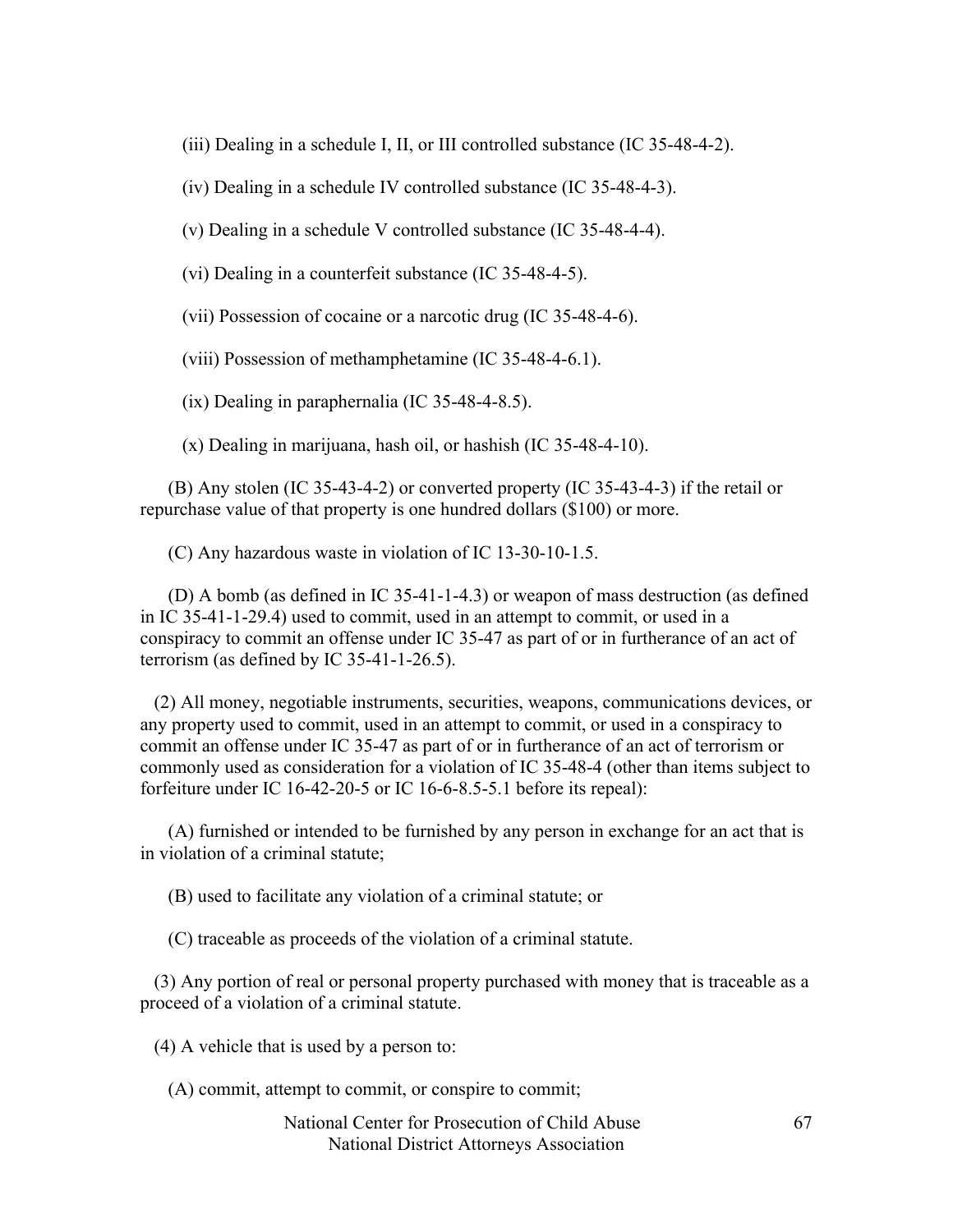(B) facilitate the commission of; or

(C) escape from the commission of;

 murder (IC 35-42-1-1), kidnapping (IC 35-42-3-2), criminal confinement (IC 35-42- 3-3), rape (IC 35-42-4-1), child molesting (IC 35-42-4-3), or child exploitation (IC 35- 42-4-4), or an offense under IC 35-47 as part of or in furtherance of an act of terrorism.

 (5) Real property owned by a person who uses it to commit any of the following as a Class A felony, a Class B felony, or a Class C felony:

(A) Dealing in or manufacturing cocaine or a narcotic drug (IC 35-48-4-1).

(B) Dealing in methamphetamine (IC 35-48-4-1.1).

(C) Dealing in a schedule I, II, or III controlled substance (IC 35-48-4-2).

(D) Dealing in a schedule IV controlled substance (IC 35-48-4-3).

(E) Dealing in marijuana, hash oil, or hashish (IC 35-48-4-10).

 (6) Equipment and recordings used by a person to commit fraud under IC 35-43-5- 4(10).

 (7) Recordings sold, rented, transported, or possessed by a person in violation of IC 24- 4-10.

 (8) Property (as defined by IC 35-41-1-23) or an enterprise (as defined by IC 35-45-6- 1) that is the object of a corrupt business influence violation (IC 35-45-6-2).

 (9) Unlawful telecommunications devices (as defined in IC 35-45-13-6) and plans, instructions, or publications used to commit an offense under IC 35-45-13.

 (10) Any equipment, including computer equipment and cellular telephones, used for or intended for use in preparing, photographing, recording, videotaping, digitizing, printing, copying, or disseminating matter in violation of IC 35-42-4.

 (11) Destructive devices used, possessed, transported, or sold in violation of IC 35- 47.5.

 (12) Tobacco products that are sold in violation of IC 24-3-5, tobacco products that a person attempts to sell in violation of IC 24-3-5, and other personal property owned and used by a person to facilitate a violation of IC 24-3-5.

(13) Property used by a person to commit counterfeiting or forgery in violation of IC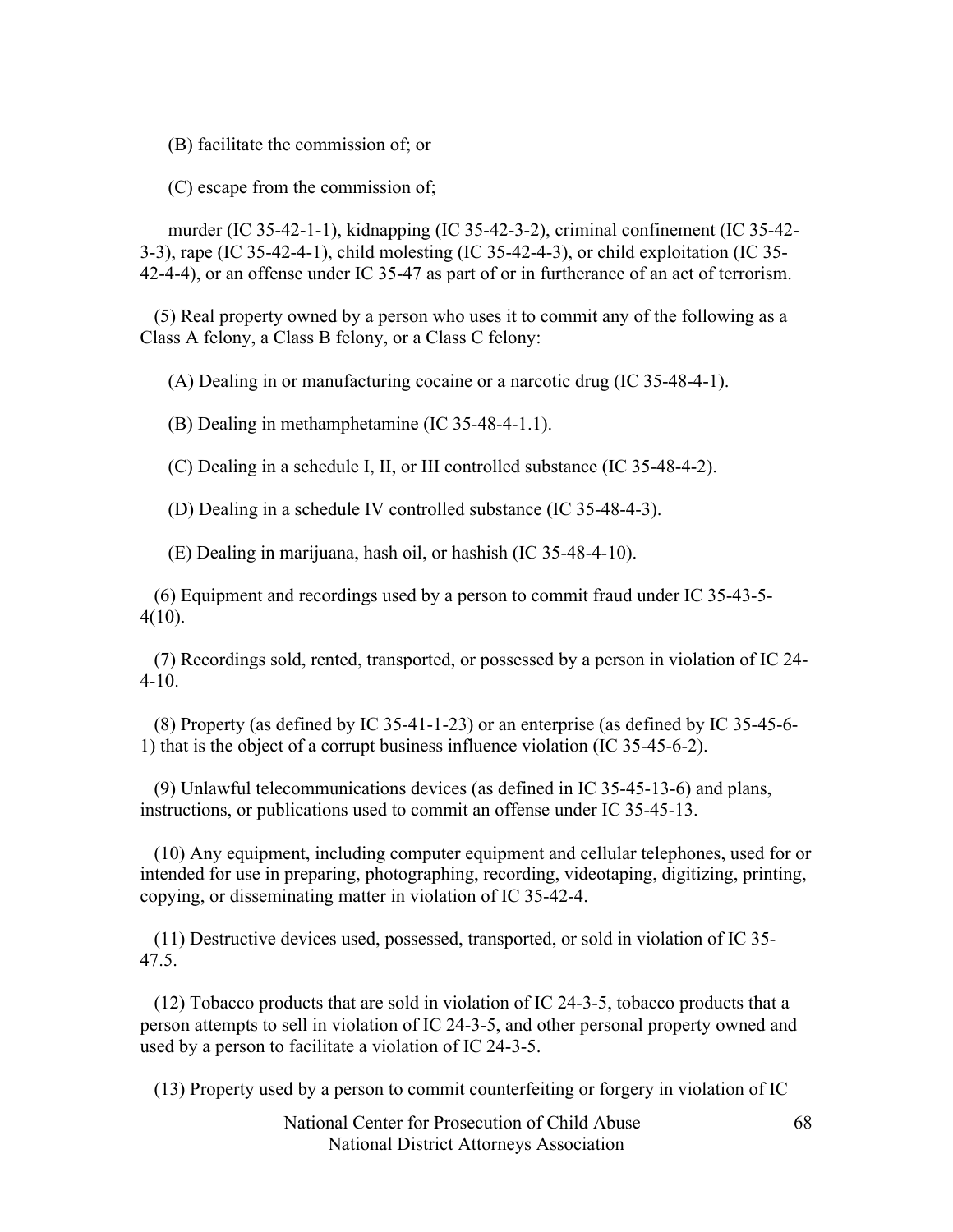35-43-5-2.

 (14) After December 31, 2005, if a person is convicted of an offense specified in IC 25- 26-14-26(b) or IC 35-43-10, the following real or personal property:

 (A) Property used or intended to be used to commit, facilitate, or promote the commission of the offense.

 (B) Property constituting, derived from, or traceable to the gross proceeds that the person obtained directly or indirectly as a result of the offense.

 (15) Except as provided in subsection (e), a motor vehicle used by a person who operates the motor vehicle:

 (A) while intoxicated, in violation of IC 9-30-5-1 through IC 9-30-5-5, if in the previous five (5) years the person has two (2) or more prior unrelated convictions:

 (i) for operating a motor vehicle while intoxicated in violation of IC 9-30-5-1 through IC 9-30-5-5; or

 (ii) for an offense that is substantially similar to IC 9-30-5-1 through IC 9-30-5-5 in another jurisdiction; or

 (B) on a highway while the person's driver's license is suspended in violation of IC 9- 24-19-2 through IC 9-24-19-4, if in the previous five (5) years the person has two (2) or more prior unrelated convictions:

 (i) for operating a motor vehicle while intoxicated in violation of IC 9-30-5-1 through IC 9-30-5-5; or

 (ii) for an offense that is substantially similar to IC 9-30-5-1 through IC 9-30-5-5 in another jurisdiction.

 If a court orders the seizure of a motor vehicle under this subdivision, the court shall transmit an order to the bureau of motor vehicles recommending that the bureau not permit a motor vehicle to be registered in the name of the person whose motor vehicle was seized until the person possesses a current driving license (as defined in IC 9-13-2- 41).

(b) A vehicle used by any person as a common or contract carrier in the transaction of business as a common or contract carrier is not subject to seizure under this section, unless it can be proven by a preponderance of the evidence that the owner of the vehicle knowingly permitted the vehicle to be used to engage in conduct that subjects it to seizure under subsection (a).

(c) Equipment under subsection (a)(10) may not be seized unless it can be proven by a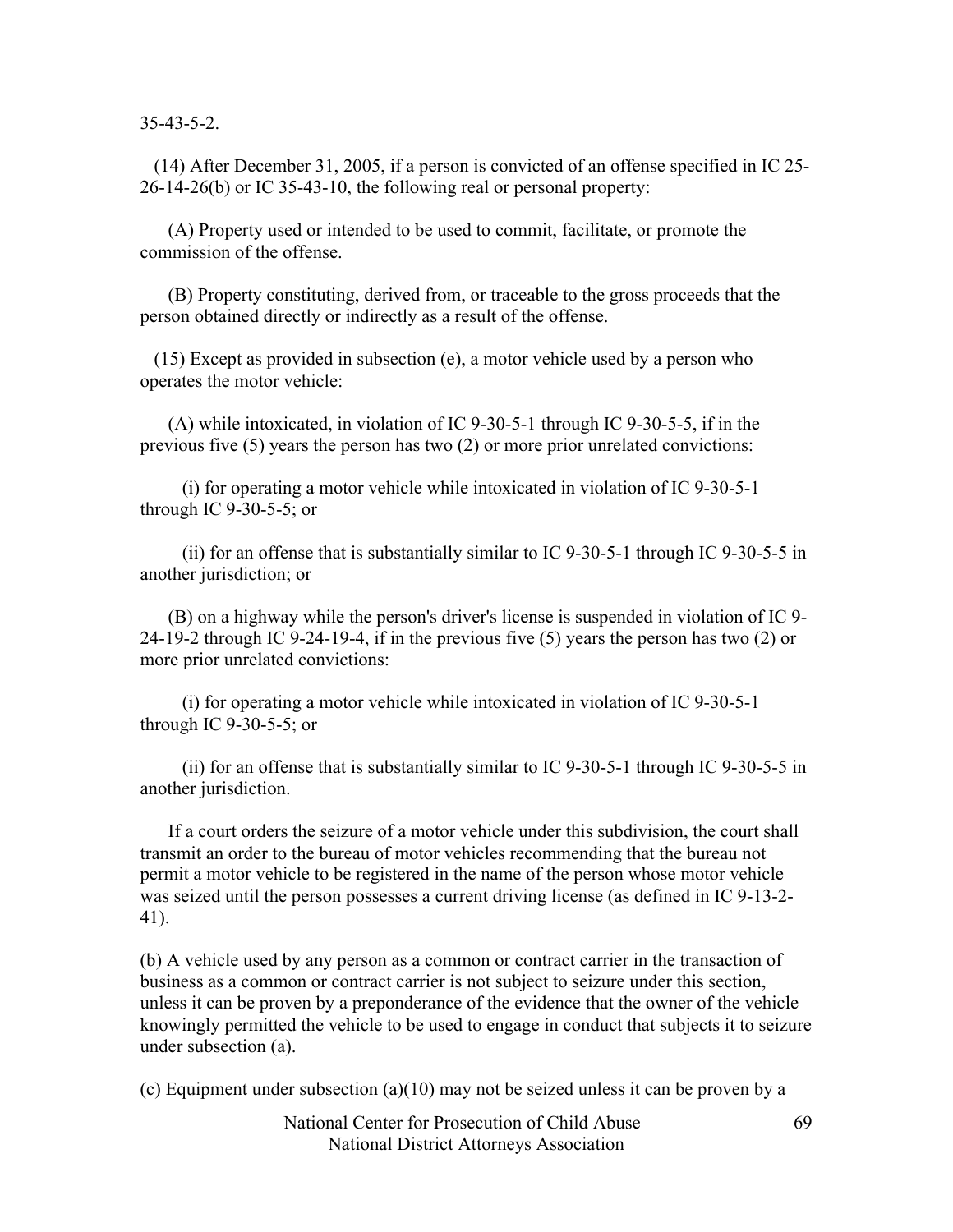preponderance of the evidence that the owner of the equipment knowingly permitted the equipment to be used to engage in conduct that subjects it to seizure under subsection  $(a)(10)$ .

(d) Money, negotiable instruments, securities, weapons, communications devices, or any property commonly used as consideration for a violation of IC 35-48-4 found near or on a person who is committing, attempting to commit, or conspiring to commit any of the following offenses shall be admitted into evidence in an action under this chapter as prima facie evidence that the money, negotiable instrument, security, or other thing of value is property that has been used or was to have been used to facilitate the violation of a criminal statute or is the proceeds of the violation of a criminal statute:

(1) IC 35-48-4-1 (dealing in or manufacturing cocaine or a narcotic drug).

(2) IC 35-48-4-1.1 (dealing in methamphetamine).

(3) IC 35-48-4-2 (dealing in a schedule I, II, or III controlled substance).

(4) IC 35-48-4-3 (dealing in a schedule IV controlled substance).

(5) IC 35-48-4-4 (dealing in a schedule V controlled substance) as a Class B felony.

 (6) IC 35-48-4-6 (possession of cocaine or a narcotic drug) as a Class A felony, Class B felony, or Class C felony.

 (7) IC 35-48-4-6.1 (possession of methamphetamine) as a Class A felony, Class B felony, or Class C felony.

(8) IC 35-48-4-10 (dealing in marijuana, hash oil, or hashish) as a Class C felony.

(e) A motor vehicle operated by a person who is not:

(1) an owner of the motor vehicle; or

(2) the spouse of the person who owns the motor vehicle;

 is not subject to seizure under subsection (a)(15) unless it can be proven by a preponderance of the evidence that the owner of the vehicle knowingly permitted the vehicle to be used to engage in conduct that subjects it to seizure under subsection  $(a)(15)$ .

## **IND. CODE ANN. § 34-24-1-1 (2009). Property which may be seized [as amended by P.L.143-2009].**

Second of 2 versions of this section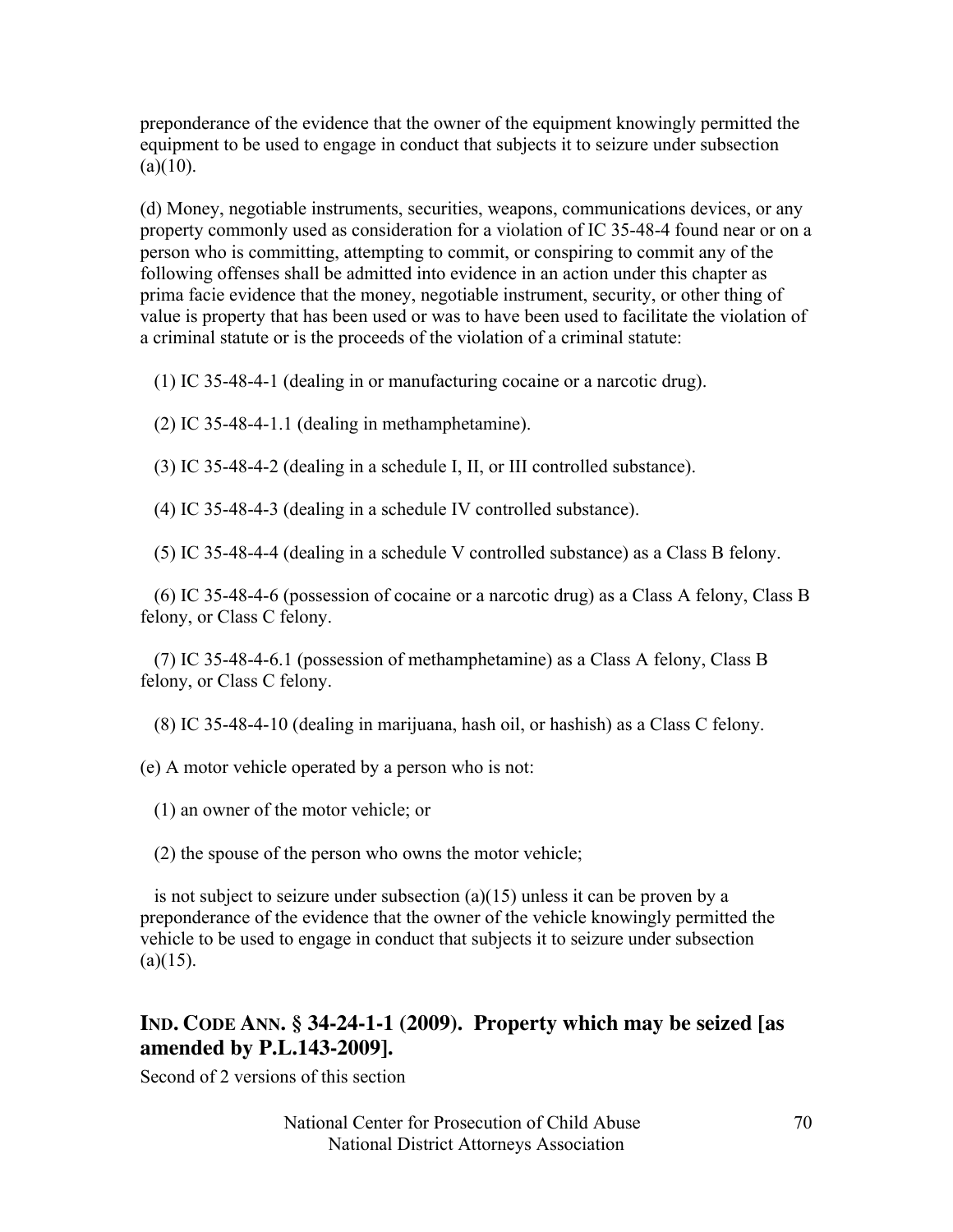(a) The following may be seized:

 (1) All vehicles (as defined by IC 35-41-1), if they are used or are intended for use by the person or persons in possession of them to transport or in any manner to facilitate the transportation of the following:

 (A) A controlled substance for the purpose of committing, attempting to commit, or conspiring to commit any of the following:

(i) Dealing in or manufacturing cocaine or a narcotic drug (IC 35-48-4-1).

(ii) Dealing in methamphetamine (IC 35-48-4-1.1).

(iii) Dealing in a schedule I, II, or III controlled substance (IC 35-48-4-2).

(iv) Dealing in a schedule IV controlled substance (IC 35-48-4-3).

(v) Dealing in a schedule V controlled substance (IC 35-48-4-4).

(vi) Dealing in a counterfeit substance (IC 35-48-4-5).

(vii) Possession of cocaine or a narcotic drug (IC 35-48-4-6).

(viii) Possession of methamphetamine (IC 35-48-4-6.1).

(ix) Dealing in paraphernalia (IC 35-48-4-8.5).

(x) Dealing in marijuana, hash oil, or hashish (IC 35-48-4-10).

 (B) Any stolen (IC 35-43-4-2) or converted property (IC 35-43-4-3) if the retail or repurchase value of that property is one hundred dollars (\$100) or more.

(C) Any hazardous waste in violation of IC 13-30-10-1.5.

 (D) A bomb (as defined in IC 35-41-1-4.3) or weapon of mass destruction (as defined in IC 35-41-1-29.4) used to commit, used in an attempt to commit, or used in a conspiracy to commit an offense under IC 35-47 as part of or in furtherance of an act of terrorism (as defined by IC 35-41-1-26.5).

 (2) All money, negotiable instruments, securities, weapons, communications devices, or any property used to commit, used in an attempt to commit, or used in a conspiracy to commit an offense under IC 35-47 as part of or in furtherance of an act of terrorism or commonly used as consideration for a violation of IC 35-48-4 (other than items subject to forfeiture under IC 16-42-20-5 or IC 16-6-8.5-5.1 before its repeal):

(A) furnished or intended to be furnished by any person in exchange for an act that is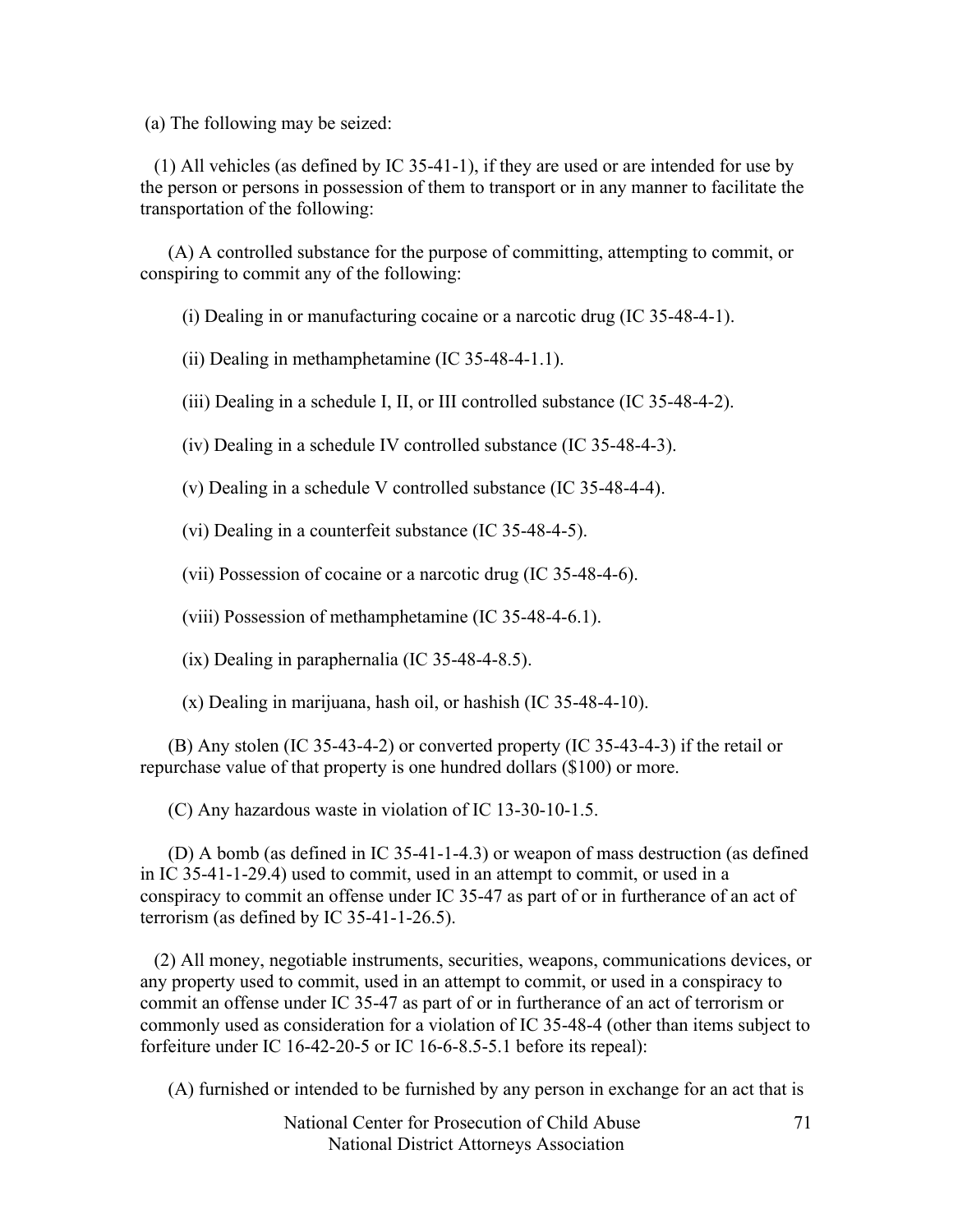in violation of a criminal statute;

(B) used to facilitate any violation of a criminal statute; or

(C) traceable as proceeds of the violation of a criminal statute.

 (3) Any portion of real or personal property purchased with money that is traceable as a proceed of a violation of a criminal statute.

(4) A vehicle that is used by a person to:

(A) commit, attempt to commit, or conspire to commit;

(B) facilitate the commission of; or

(C) escape from the commission of;

 murder (IC 35-42-1-1), kidnapping (IC 35-42-3-2), criminal confinement (IC 35-42- 3-3), rape (IC 35-42-4-1), child molesting (IC 35-42-4-3), or child exploitation (IC 35- 42-4-4), or an offense under IC 35-47 as part of or in furtherance of an act of terrorism.

 (5) Real property owned by a person who uses it to commit any of the following as a Class A felony, a Class B felony, or a Class C felony:

(A) Dealing in or manufacturing cocaine or a narcotic drug (IC 35-48-4-1).

(B) Dealing in methamphetamine (IC 35-48-4-1.1).

(C) Dealing in a schedule I, II, or III controlled substance (IC 35-48-4-2).

(D) Dealing in a schedule IV controlled substance (IC 35-48-4-3).

(E) Dealing in marijuana, hash oil, or hashish (IC 35-48-4-10).

 (6) Equipment and recordings used by a person to commit fraud under IC 35-43-5- 4(10).

 (7) Recordings sold, rented, transported, or possessed by a person in violation of IC 24- 4-10.

 (8) Property (as defined by IC 35-41-1-23) or an enterprise (as defined by IC 35-45-6- 1) that is the object of a corrupt business influence violation (IC 35-45-6-2).

 (9) Unlawful telecommunications devices (as defined in IC 35-45-13-6) and plans, instructions, or publications used to commit an offense under IC 35-45-13.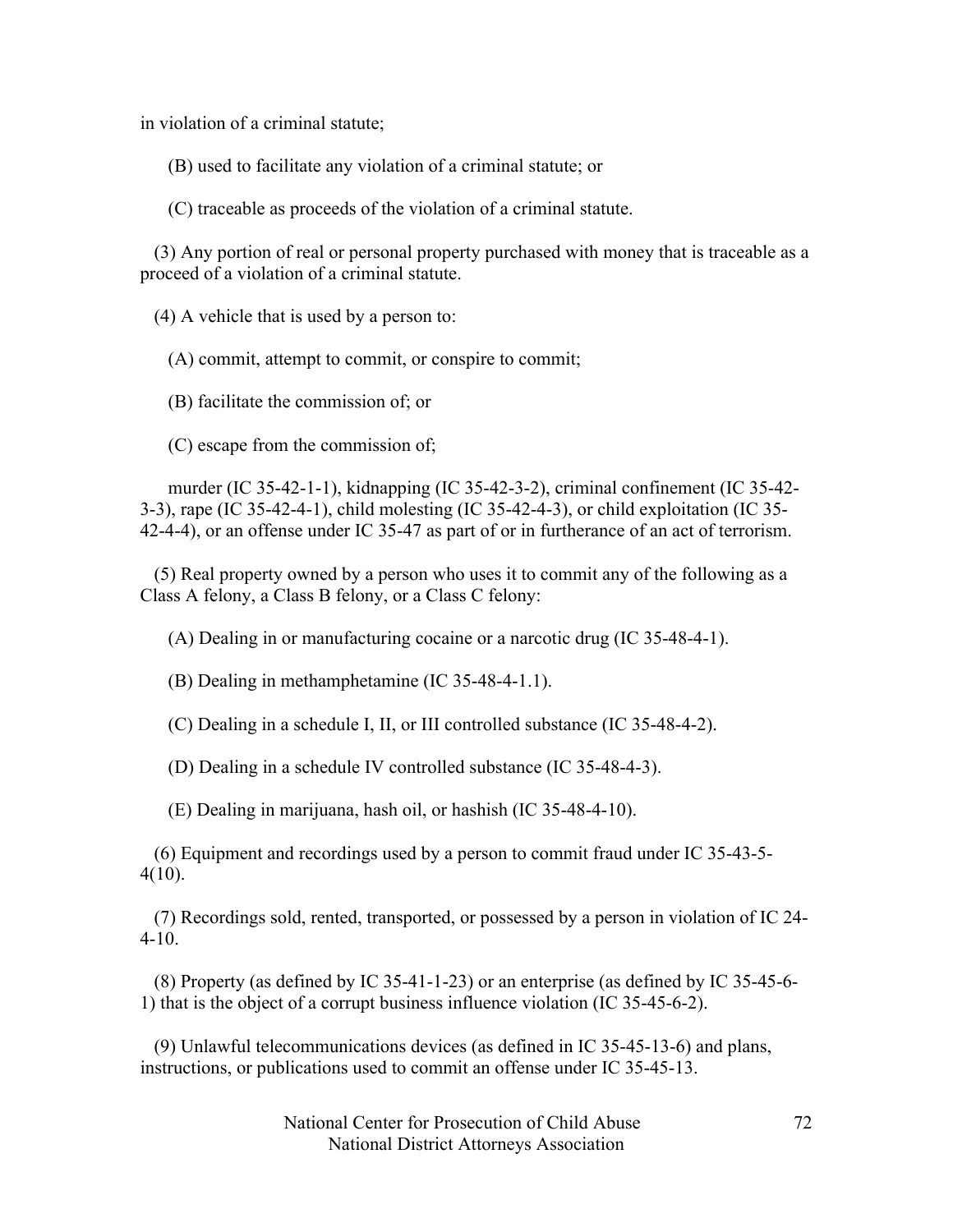(10) Any equipment, including computer equipment and cellular telephones, used for or intended for use in preparing, photographing, recording, videotaping, digitizing, printing, copying, or disseminating matter in violation of IC 35-42-4.

 (11) Destructive devices used, possessed, transported, or sold in violation of IC 35- 47.5.

 (12) Tobacco products that are sold in violation of IC 24-3-5, tobacco products that a person attempts to sell in violation of IC 24-3-5, and other personal property owned and used by a person to facilitate a violation of IC 24-3-5.

 (13) Property used by a person to commit counterfeiting or forgery in violation of IC 35-43-5-2.

 (14) After December 31, 2005, if a person is convicted of an offense specified in IC 25- 26-14-26(b) or IC 35-43-10, the following real or personal property:

 (A) Property used or intended to be used to commit, facilitate, or promote the commission of the offense.

 (B) Property constituting, derived from, or traceable to the gross proceeds that the person obtained directly or indirectly as a result of the offense.

 (15) Except as provided in subsection (e), a motor vehicle used by a person who operates the motor vehicle:

 (A) while intoxicated, in violation of IC 9-30-5-1 through IC 9-30-5-5, if in the previous five (5) years the person has two (2) or more prior unrelated convictions:

 (i) for operating a motor vehicle while intoxicated in violation of IC 9-30-5-1 through IC 9-30-5-5; or

 (ii) for an offense that is substantially similar to IC 9-30-5-1 through IC 9-30-5-5 in another jurisdiction; or

 (B) on a highway while the person's driver's license is suspended in violation of IC 9- 24-19-2 through IC 9-24-19-4, if in the previous five (5) years the person has two (2) or more prior unrelated convictions:

 (i) for operating a motor vehicle while intoxicated in violation of IC 9-30-5-1 through IC 9-30-5-5; or

 (ii) for an offense that is substantially similar to IC 9-30-5-1 through IC 9-30-5-5 in another jurisdiction.

If a court orders the seizure of a motor vehicle under this subdivision, the court shall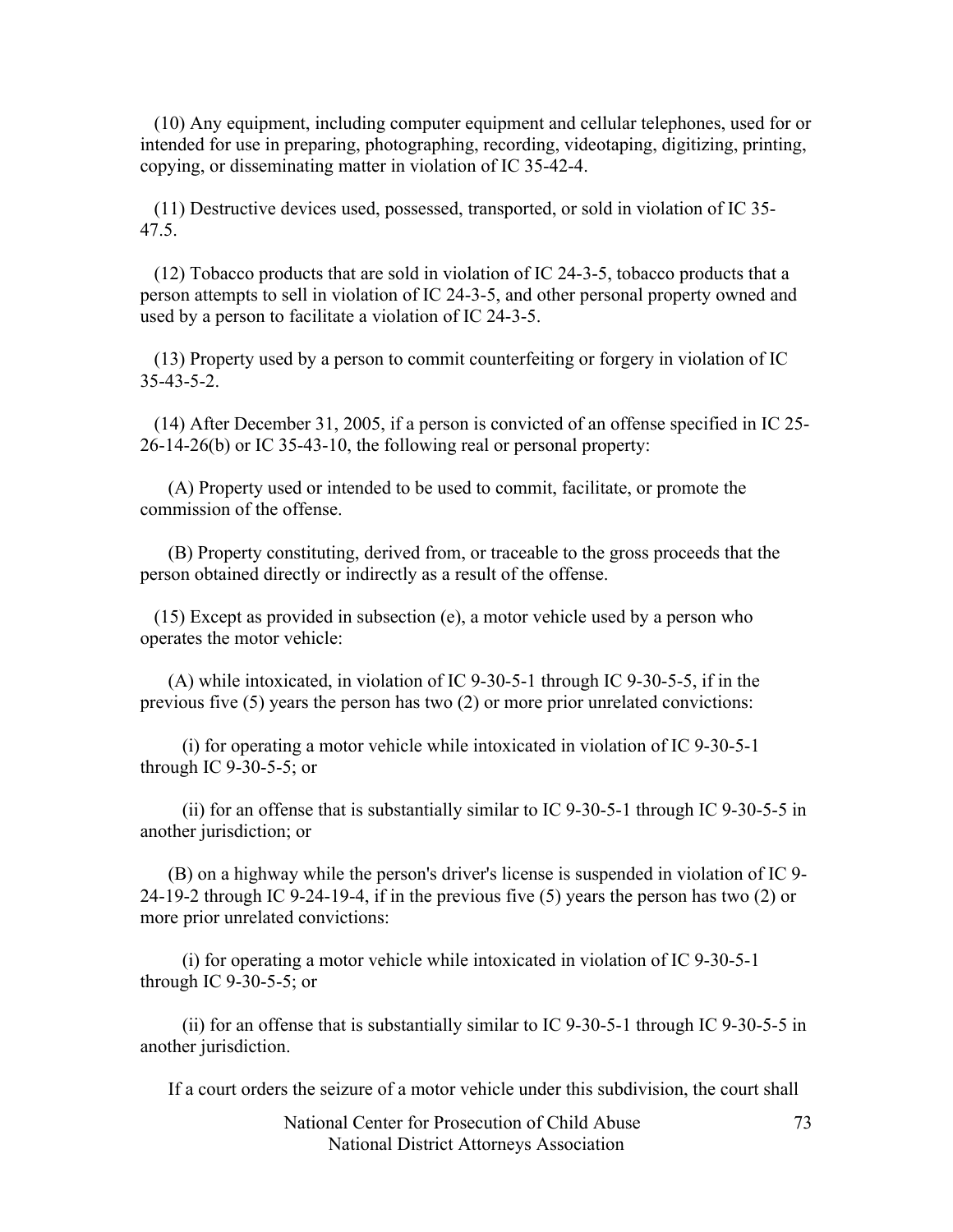transmit an order to the bureau of motor vehicles recommending that the bureau not permit a motor vehicle to be registered in the name of the person whose motor vehicle was seized until the person possesses a current driving license (as defined in IC 9-13-2- 41).

(16) The following real or personal property:

 (A) Property used or intended to be used to commit, facilitate, or promote the commission of an offense specified in IC 23-14-48-9, IC 30-2-9-7(b), IC 30-2-10-9(b), or IC 30-2-13-38(f).

 (B) Property constituting, derived from, or traceable to the gross proceeds that a person obtains directly or indirectly as a result of an offense specified in IC 23-14-48-9, IC 30-2-9-7(b), IC 30-2-10-9(b), or IC 30-2-13-38(f).

(b) A vehicle used by any person as a common or contract carrier in the transaction of business as a common or contract carrier is not subject to seizure under this section, unless it can be proven by a preponderance of the evidence that the owner of the vehicle knowingly permitted the vehicle to be used to engage in conduct that subjects it to seizure under subsection (a).

(c) Equipment under subsection (a)(10) may not be seized unless it can be proven by a preponderance of the evidence that the owner of the equipment knowingly permitted the equipment to be used to engage in conduct that subjects it to seizure under subsection  $(a)(10)$ .

(d) Money, negotiable instruments, securities, weapons, communications devices, or any property commonly used as consideration for a violation of IC 35-48-4 found near or on a person who is committing, attempting to commit, or conspiring to commit any of the following offenses shall be admitted into evidence in an action under this chapter as prima facie evidence that the money, negotiable instrument, security, or other thing of value is property that has been used or was to have been used to facilitate the violation of a criminal statute or is the proceeds of the violation of a criminal statute:

(1) IC 35-48-4-1 (dealing in or manufacturing cocaine or a narcotic drug).

(2) IC 35-48-4-1.1 (dealing in methamphetamine).

(3) IC 35-48-4-2 (dealing in a schedule I, II, or III controlled substance).

(4) IC 35-48-4-3 (dealing in a schedule IV controlled substance).

(5) IC 35-48-4-4 (dealing in a schedule V controlled substance) as a Class B felony.

 (6) IC 35-48-4-6 (possession of cocaine or a narcotic drug) as a Class A felony, Class B felony, or Class C felony.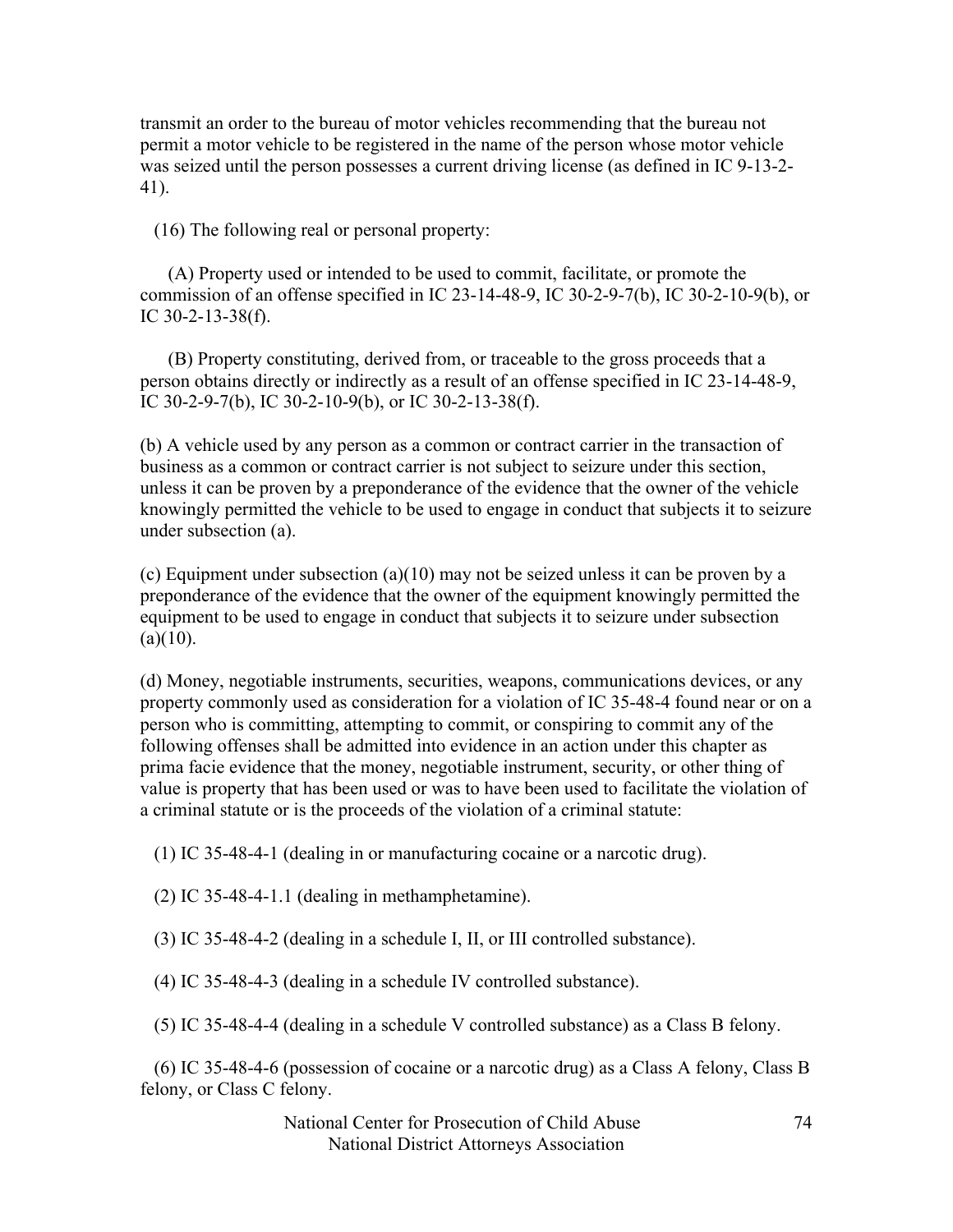(7) IC 35-48-4-6.1 (possession of methamphetamine) as a Class A felony, Class B felony, or Class C felony.

(8) IC 35-48-4-10 (dealing in marijuana, hash oil, or hashish) as a Class C felony.

(e) A motor vehicle operated by a person who is not:

(1) an owner of the motor vehicle; or

(2) the spouse of the person who owns the motor vehicle;

 is not subject to seizure under subsection (a)(15) unless it can be proven by a preponderance of the evidence that the owner of the vehicle knowingly permitted the vehicle to be used to engage in conduct that subjects it to seizure under subsection  $(a)(15)$ .

## **Iowa**

## **IOWA CODE § 809A.4 (2008). Property subject to forfeiture.**

The following are subject to forfeiture:

1. All controlled substances, raw materials, controlled substance analogs, counterfeit controlled substances, imitation controlled substances, or precursor substances, that have been manufactured, distributed, dispensed, possessed, or acquired in violation of the laws of this state.

2. *a.* All property, except as provided in paragraph *"b"*, including the whole of any lot or tract of land and any appurtenances or improvements to real property, including homesteads that are otherwise exempt from judicial sale pursuant to section 561.16, that is either:

(1) Furnished or intended to be furnished by a person in an exchange that constitutes conduct giving rise to forfeiture.

(2) Used or intended to be used in any manner or part to facilitate conduct giving rise to forfeiture.

*b.* If the only conduct giving rise to forfeiture is a violation of section 124.401, subsection 5, real property is not subject to forfeiture and other property subject to forfeiture pursuant to paragraph *"a"*, subparagraph (2), may be forfeited only pursuant to section 809A.14.

National Center for Prosecution of Child Abuse National District Attorneys Association 3. All proceeds of any conduct giving rise to forfeiture.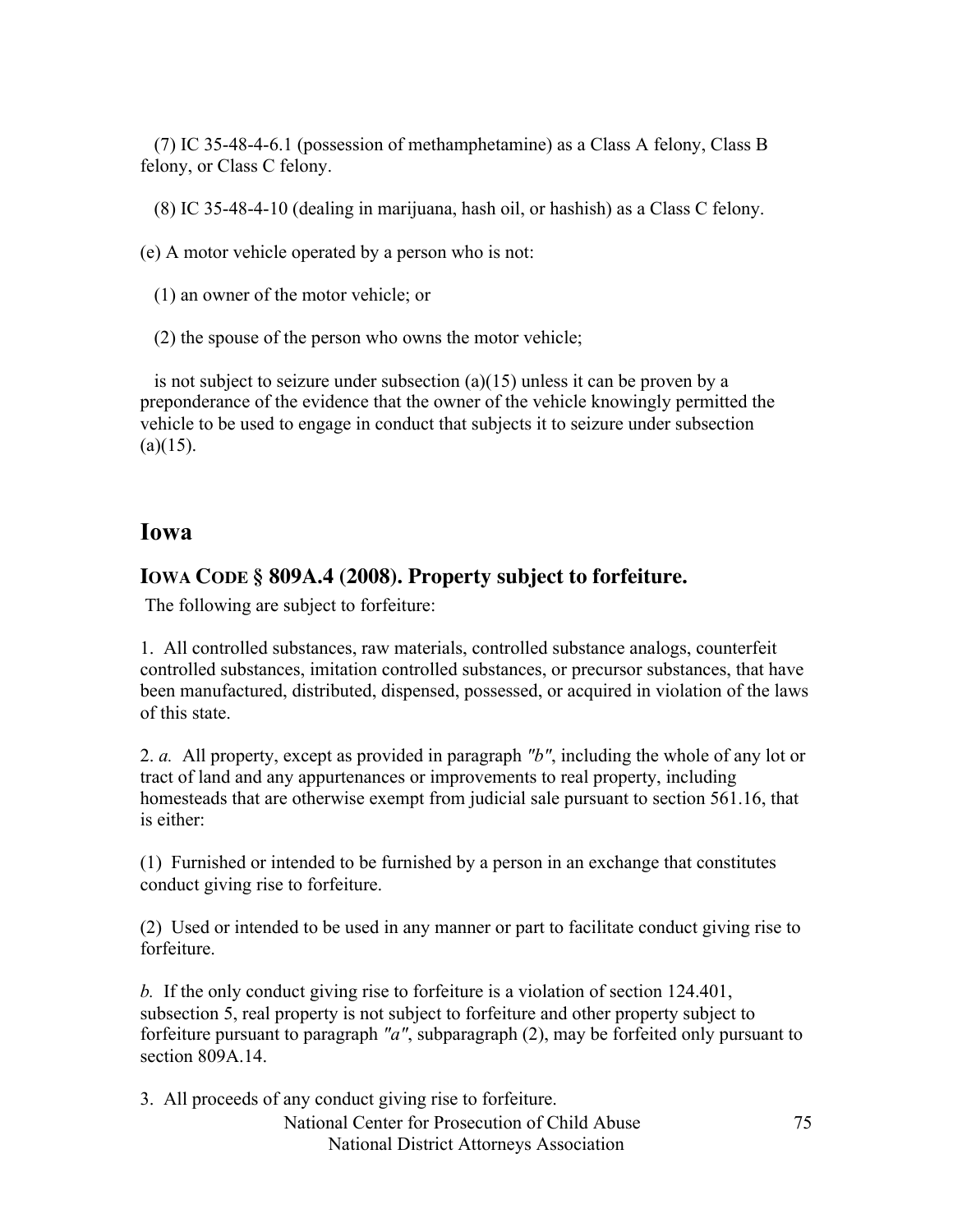4. All weapons possessed, used, or available for use in any manner to facilitate conduct giving rise to forfeiture.

5. Any interest or security in, claim against, or property or contractual right of any kind affording a source of control over any enterprise that a person has established, operated, controlled, conducted, or participated in the conduct or through conduct giving rise to forfeiture.

6. a. Any property of a person up to the value of property which is either of the following:

(1) Described in subsection 2 that the person owned or possessed for the purpose of a use described in subsection 2.

(2) Described in subsection 3 and is proceeds of conduct engaged in by the person or for which the person is criminally responsible.

b. Property described in this subsection may be seized for forfeiture pursuant to a constructive seizure or an actual seizure pursuant to section 809A.6. Actual seizure may only be done pursuant to a seizure warrant issued on a showing, in addition to the showing of probable cause for the forfeiture of the subject property, that the subject property is not available for seizure for reasons described in section 809A.15, subsection 1, and that the value of the property to be seized is not greater than the total value of the subject property, or pursuant to a constructive seizure. If property of a defendant up to the total value of all interests in the subject property is not seized prior to final judgment in an action under this section, the remaining balance shall be ordered forfeited as a personal judgment against the defendant.

7. As used in this section, *"facilitate"* means to have a substantial connection between the property and the conduct giving rise to forfeiture.

# **Kansas**

### **KAN. STAT. ANN. § 60-4105 (2008). Property Subject to Forfeiture.**

The following property is subject to forfeiture:

(a) Property described in a statute authorizing forfeiture;

(b) except as otherwise provided by law, all property, of every kind, including, but not limited to, cash and negotiable instruments and the whole of any lot or tract of land and any appurtenances or improvements to real property that is either:

National Center for Prosecution of Child Abuse National District Attorneys Association 76 (1) Furnished or intended to be furnished by any person in an exchange that constitutes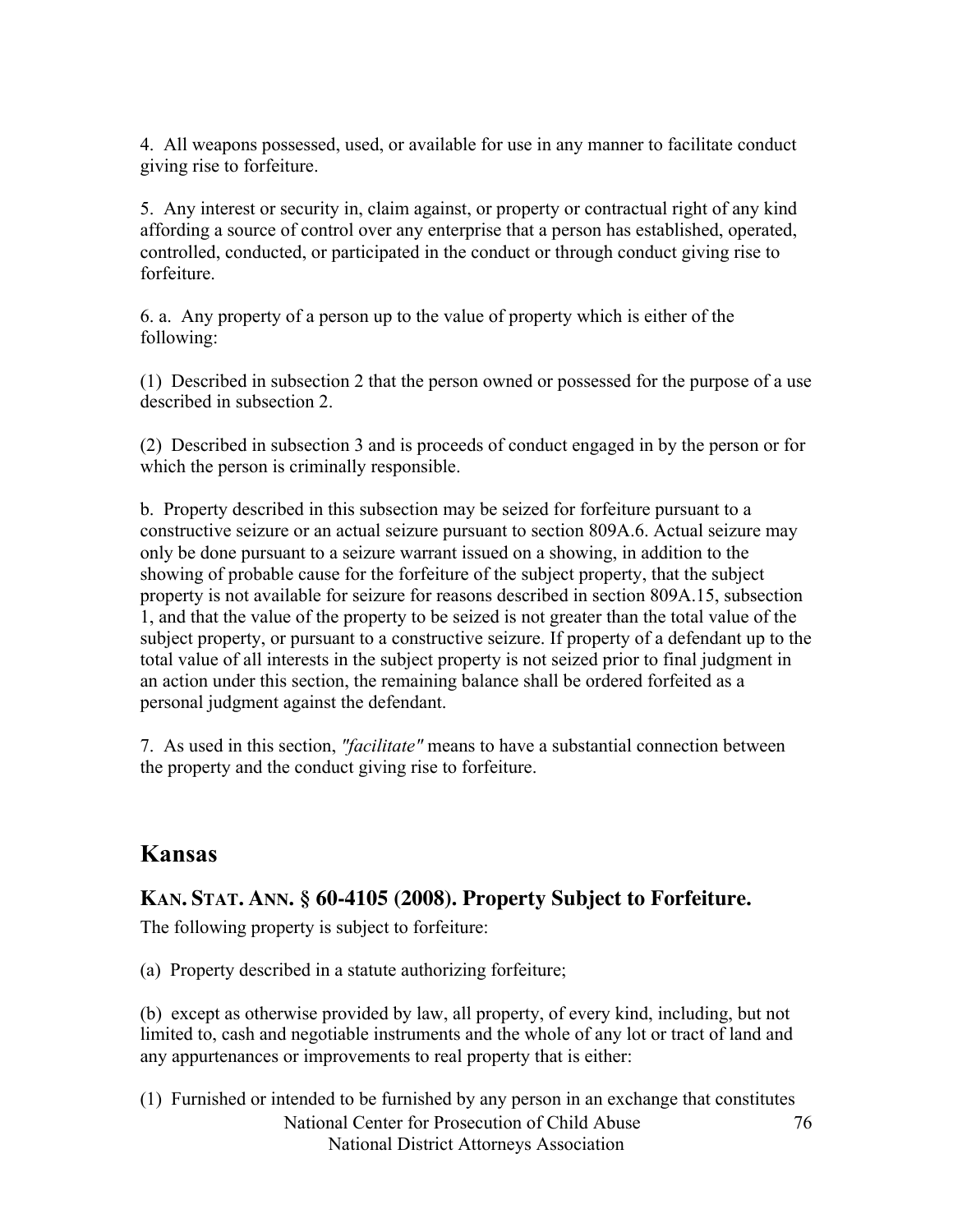conduct giving rise to forfeiture; or

(2) used or intended to be used in any manner to facilitate conduct giving rise to forfeiture, including, but not limited to, any computer, computer system, computer network or any software or data owned by the defendant which is used during the commission of a violation of K.S.A. 2008 Supp. 21-4019, and amendments thereto;

(c) all proceeds of any conduct giving rise to forfeiture;

(d) all property of every kind, including, but not limited to, cash and negotiable instruments derived from or realized through any proceeds which were obtained directly or indirectly from the commission of an offense listed in K.S.A. 60-4104, and amendments thereto;

(e) all weapons possessed, used, or available for use in any manner to facilitate conduct giving rise to forfeiture;

(f) ownership or interest in real property that is a homestead, to the extent the homestead was acquired with proceeds from conduct giving rise to forfeiture;

(g) contraband, which shall be seized and summarily forfeited to the state without regard to the procedures set forth in this act;

(h) all controlled substances, raw materials, controlled substance analogs, counterfeit substances, or imitation controlled substances that have been manufactured, distributed, dispensed, possessed, or acquired in violation of the laws of this state; and

(i) any items bearing a counterfeit mark.

### **KAN. STAT. ANN. § 60-4106 (2008). Exemptions.**

(a) All property, including all interests in property, described in K.S.A. 60-4105, is subject to forfeiture subject to all mortgages, deeds of trust, financing statements or security agreements properly of record prior to the forfeiture held by an interest holder except that property specifically exempted hereunder:

(1) No real property or conveyance, or an interest therein, may be forfeited under this act unless the offense or conduct giving rise to forfeiture constitutes a felony.

(2) No conveyance used by any person as a common carrier in the transaction of business as a common carrier is subject to forfeiture under this act unless it appears that the owner or other person in charge of the conveyance is a consenting party or privy to a violation of this act.

(3) No property is subject to forfeiture under this act if the owner or interest holder acquired the property before or during the conduct giving rise to the property's forfeiture,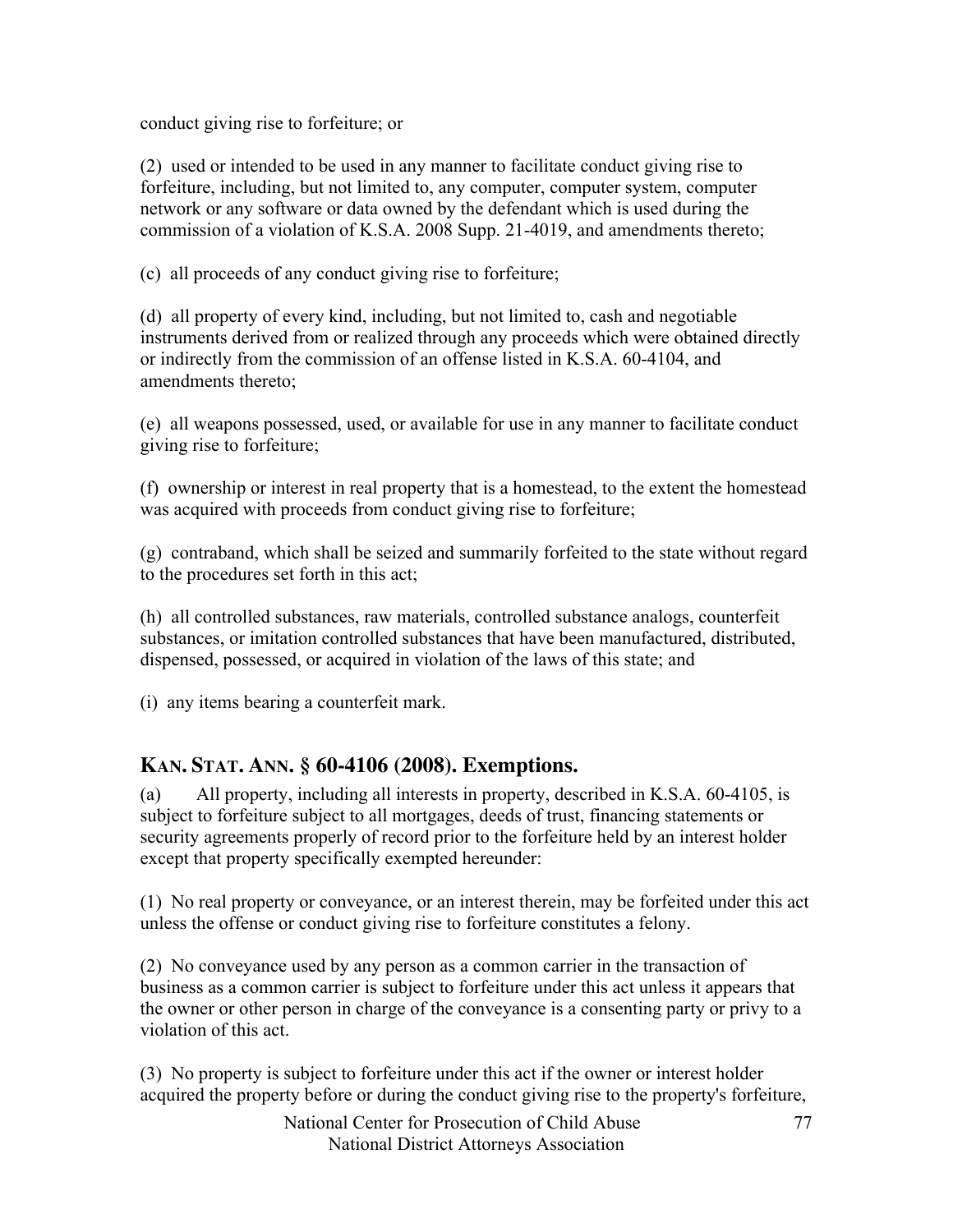and such owner or interest holder:

(A) Did not know and could not have reasonably known of the act or omission or that it was likely to occur; or

(B) acted reasonably to prevent the conduct giving rise to forfeiture.

(4) No property is subject to forfeiture if the owner or interest holder acquired the property after the conduct giving rise to the property's forfeiture, including acquisition of proceeds of conduct giving rise to forfeiture, and the owner or interest holder acquired the property in good faith, for value and was not knowingly taking part in an illegal transaction.

(5) (A) An interest in property acquired in good faith by an attorney as reasonable payment or to secure payment for legal services in a criminal matter relating to violations of this act or for the reimbursement of reasonable expenses related to the legal services is exempt from forfeiture unless before the interest was acquired the attorney knew of a judicial determination of probable cause that the property is subject to forfeiture.

(B) The state bears the burden of proving that an exemption claimed under this section is not applicable. Evidence made available by the compelled disclosure of confidential communications between an attorney and a client other than nonprivileged information relating to attorney fees, is not admissible to satisfy the state's burden of proof.

(b) Notwithstanding subsection (a), property is not exempt from forfeiture, even though the owner or interest holder lacked knowledge or reason to know that the conduct giving rise to property's forfeiture had occurred or was likely to occur, if the:

(1) Person whose conduct gave rise to the property's forfeiture had authority to convey the property of the person claiming the exemption to a good faith purchaser for value at the time of the conduct;

(2) owner or interest holder is criminally responsible for the conduct giving rise to the property's forfeiture, whether or not there is a prosecution or conviction; or

(3) owner or interest holder acquired the property with notice of the property's actual or constructive seizure for forfeiture under this act, or with reason to believe that the property was subject to forfeiture under this act.

(c) Prior to final judgment in a judicial forfeiture proceeding, a court shall limit the scope of a proposed forfeiture to the extent the court finds the effect of the forfeiture is grossly disproportionate to the nature and severity of the owner's conduct including, but not limited to, a consideration of any of the following factors:

(1) The gain received or expected to be received by an owner from conduct that allows forfeiture;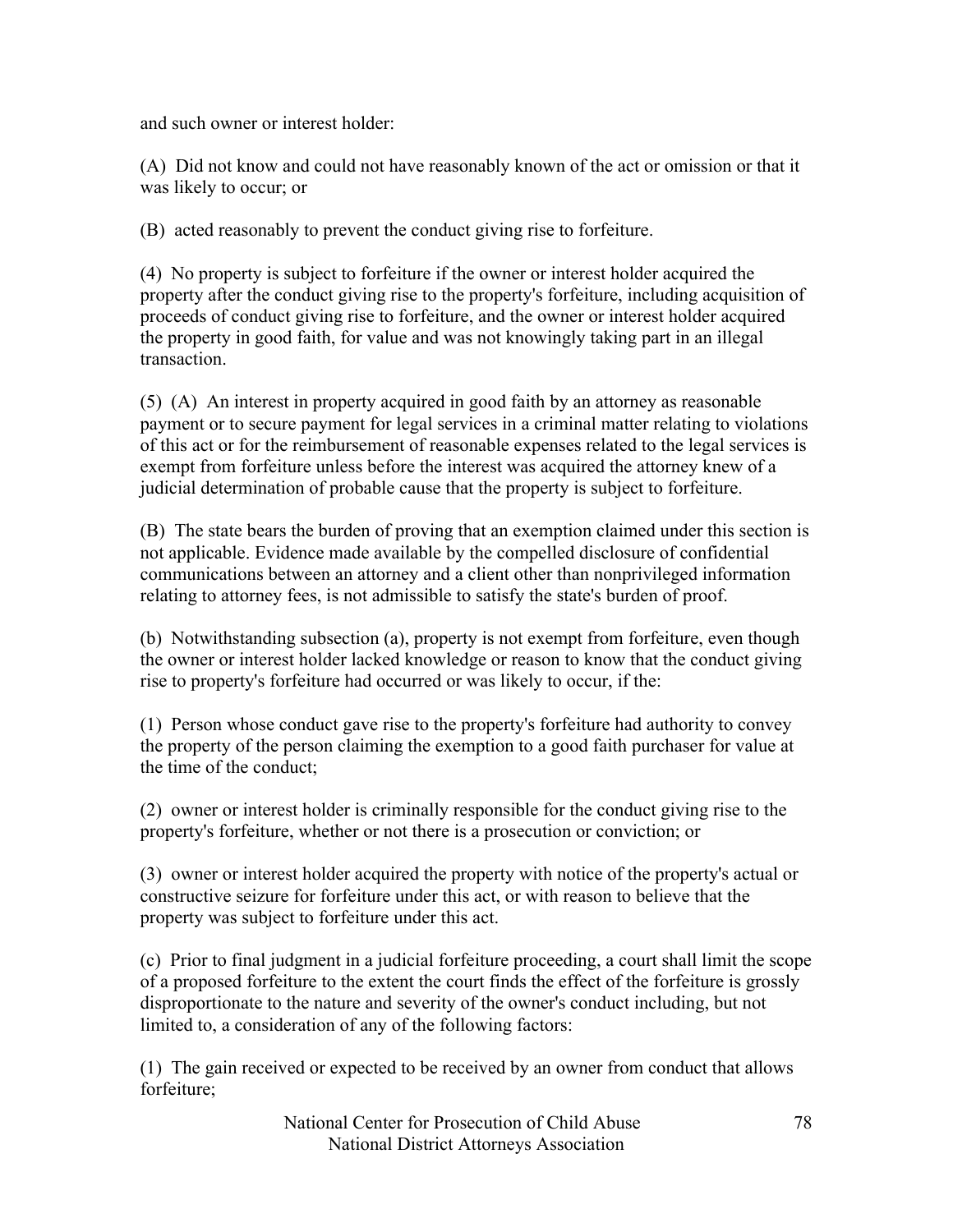(2) the value of the property subject to forfeiture;

(3) the extent to which the property actually facilitated the criminal conduct;

(4) the nature and extent of the owner's knowledge of the role of others in the conduct that allows forfeiture of the property and efforts of the owner to prevent the conduct; and

(5) the totality of the circumstances regarding the investigation.

# **Kentucky**

#### **KY. REV. STAT. ANN. § 218A.410 (2010). Property subject to forfeiture.**

(1) The following are subject to forfeiture:

 (a) Controlled substances listed in Schedule I that are possessed, transferred, sold, or offered for sale in violation of this chapter are contraband and shall be seized and summarily forfeited to the state.

 (b) Controlled substances listed in Schedule I, which are seized or come into the possession of the state, the owners of which are unknown, are contraband and shall be summarily forfeited to the state.

 (c) Species of plants from which controlled substances in Schedules I and II may be derived which have been planted or cultivated in violation of this chapter, or of which the owners or cultivators are unknown, or which are wild growths, may be seized and summarily destroyed or forfeited to the state. The failure, upon demand by the law enforcement agency or its authorized agent, of the person in occupancy or in control of land or premises upon which the species of plants are growing or being stored, to produce an appropriate registration, or proof that he is the holder thereof, constitutes authority for the seizure and forfeiture of the plants.

 (d) All substances, machinery, or devices used for the manufacture, packaging, repackaging, or marking, and books, papers, and records, and all vehicles owned and used by the seller or distributor for the manufacture, distribution, sale, or transfer of substances in violation of KRS 218A.350 shall be seized and forfeited to the state. Substances manufactured, held, or distributed in violation of KRS 218A.350 shall be deemed contraband.

 (e) All controlled substances which have been manufactured, distributed, dispensed, possessed, being held, or acquired in violation of this chapter.

National Center for Prosecution of Child Abuse National District Attorneys Association 79 (f) All raw materials, products, and equipment of any kind which are used, or intended for use, in manufacturing, compounding, processing, delivering, importing, or exporting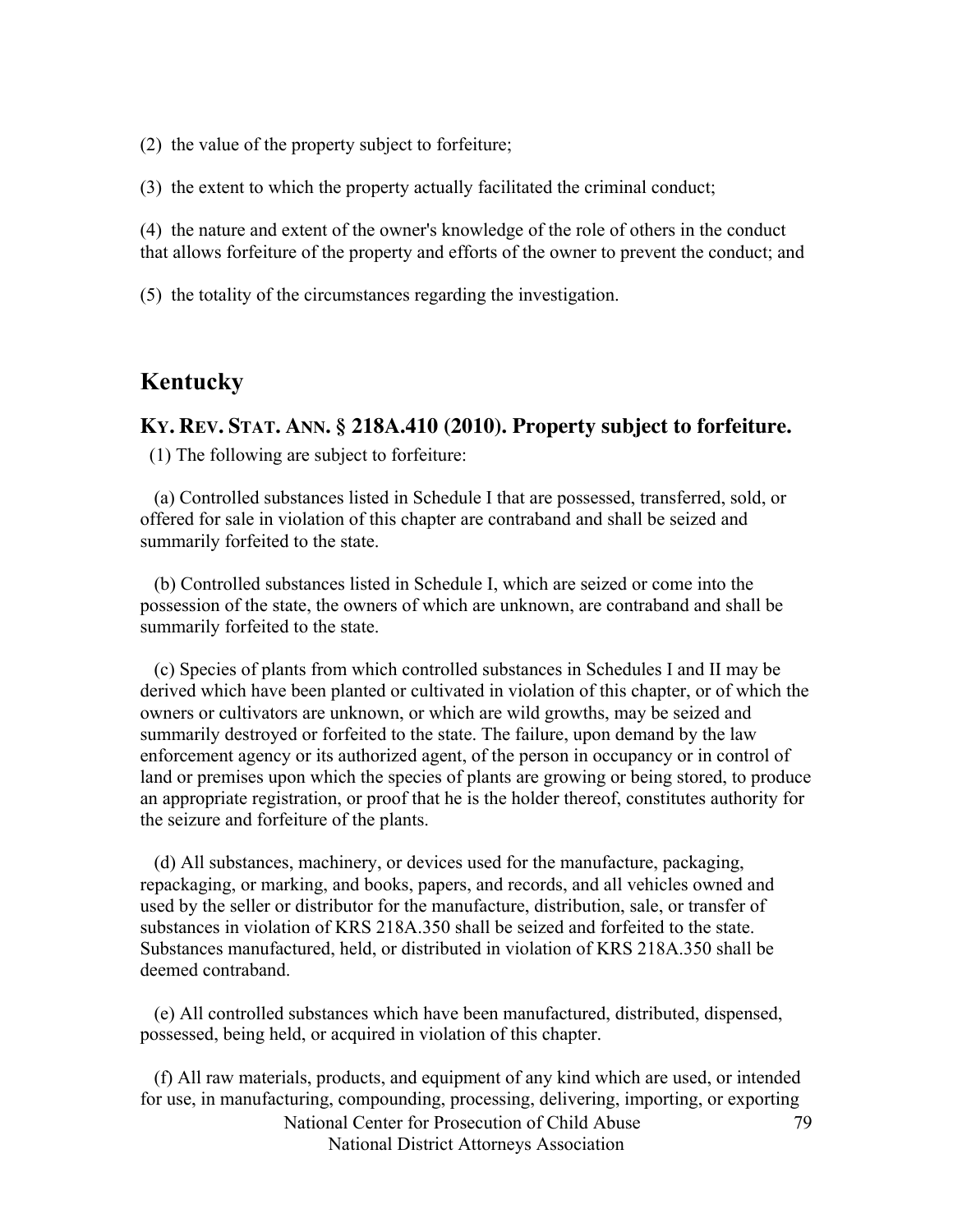any controlled substance in violation of this chapter.

 (g) All property which is used, or intended for use, as a container for property described in paragraph (e) or (f) of this subsection.

 (h) All conveyances, including aircraft, vehicles, or vessels, which are used, or intended for use, to transport, or in any manner to facilitate the transportation, for the purpose of sale or receipt of property described in paragraph (e) or (f) of this subsection, but:

 1. No conveyance used by any person as a common carrier in the transaction of business as a common carrier is subject to forfeiture under this section unless it is proven beyond a reasonable doubt that the owner or other person in charge of the conveyance is a consenting party or privy to a violation of this chapter;

 2. No conveyance is subject to forfeiture under this section by reason of any act or omission established by the owner thereof to have been committed or omitted without his knowledge or consent;

 3. A forfeiture of a conveyance encumbered by a bona fide security interest is subject to the interest of the secured party if he neither had knowledge of nor consented to the act or omission;

 4. The forfeiture provisions of this paragraph shall not apply to any misdemeanor offense relating to marijuana.

 (i) All books, records, and research products and materials, including formulas, microfilm, tapes, and data which are used, or intended for use, in violation of this chapter.

 (j) Everything of value furnished, or intended to be furnished, in exchange for a controlled substance in violation of this chapter, all proceeds, including real and personal property, traceable to the exchange, and all moneys, negotiable instruments, and securities used, or intended to be used, to facilitate any violation of this chapter; except that no property shall be forfeited under this paragraph, to the extent of the interest of an owner, by reason of any act or omission established by him to have been committed or omitted without his knowledge or consent. It shall be a rebuttable presumption that all moneys, coin, and currency found in close proximity to controlled substances, to drug manufacturing or distributing paraphernalia, or to records of the importation, manufacture, or distribution of controlled substances, are presumed to be forfeitable under this paragraph. The burden of proof shall be upon claimants of personal property to rebut this presumption by clear and convincing evidence. The burden of proof shall be upon the law enforcement agency to prove by clear and convincing evidence that real property is forfeitable under this paragraph.

 (k) All real property, including any right, title, and interest in the whole of any lot or tract of land and any appurtenances or improvements, which is used or intended to be used, in any manner or part, to commit, or to facilitate the commission of, a violation of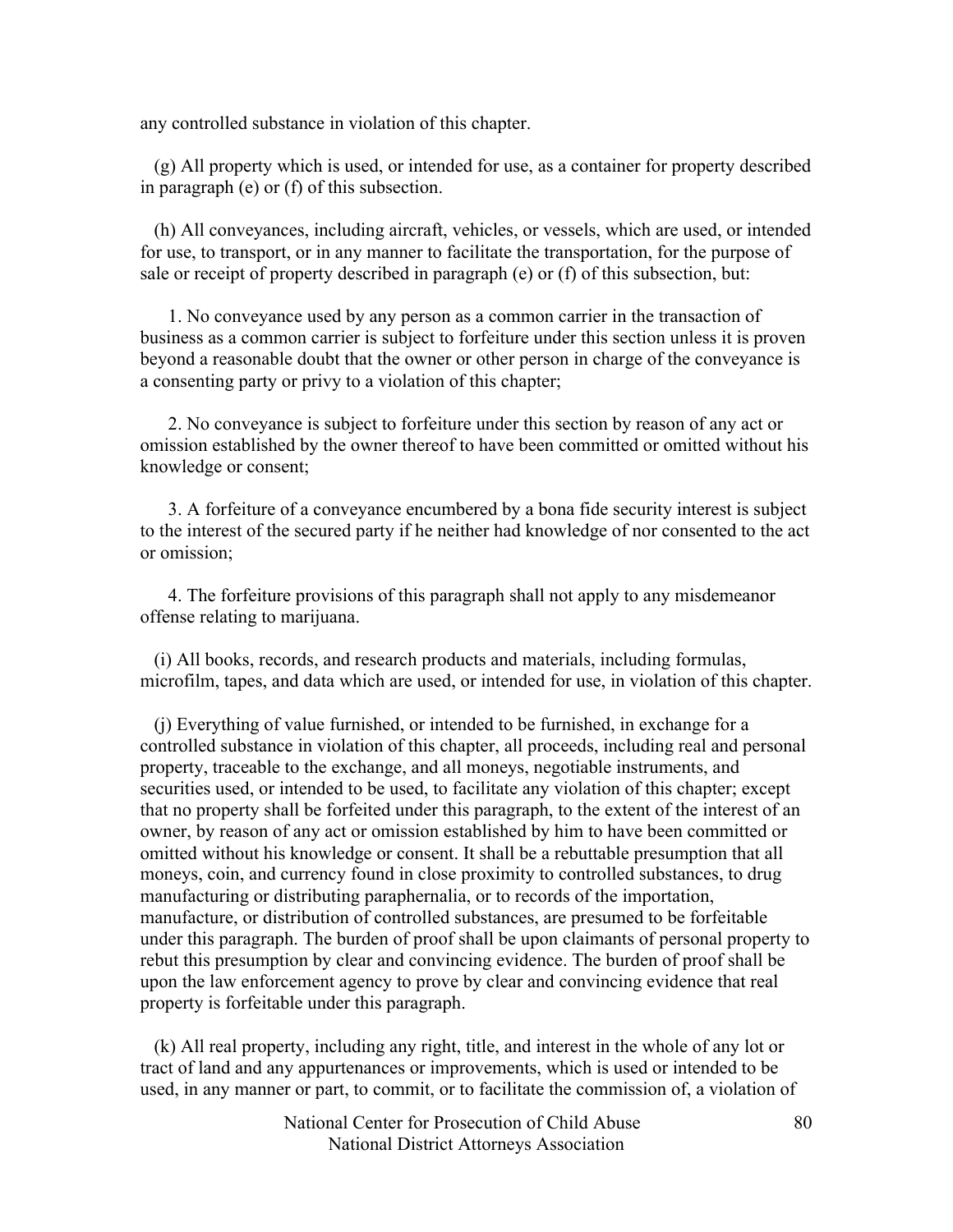this chapter excluding any misdemeanor offense relating to marijuana, except that property shall be forfeited under this paragraph, to the extent of an interest of an owner, by reason of any act or omission established by the Commonwealth to have been committed or omitted with the knowledge or consent of the owner.

(2) Title to all property, including all interests in the property, forfeit under this section vests in the Commonwealth on the commission of the act or omission giving rise to forfeiture under this section together with the proceeds of the property after the time. Any property or proceeds subsequently transferred to any person shall be subject to forfeiture and thereafter shall be ordered forfeited, unless the transferee establishes in the forfeiture proceeding that he is a subsequent bona fide purchaser for value without actual or constructive notice of the act or omission giving rise to the forfeiture.

(3) If any of the property described in this section cannot be located; has been transferred to, sold to, or deposited with a third party; has been placed beyond the jurisdiction of the court; has been substantially diminished in value by any act or omission of the defendant; or, has been commingled with any property which cannot be divided without difficulty, the court shall order the forfeiture of any other property of the defendant up to the value of any property subject to forfeiture under this section.

## **Louisiana**

#### **LA. REV. STAT. ANN. § 14:54.4 (2010). Forfeitures.**

A. The following contraband shall be subject to seizure and forfeiture and no property right shall exist therein:

 (1) Any instrument, device, chemical or explosive substance which is arranged, manufactured, mixed or so made up as to be a device or substance which, when exposed to heat, humidity, air or foreign elements will after prolongation of time burst into flame, ignite, cause to be ignited or explode, or raw materials used or intended to be used in the manufacture of such instrument, device, chemical or explosive substance;

(2) Any bomb as proscribed and defined in R.S. 14:54.3;

 (3) All property which is used, or intended for use as a container for property described in Paragraphs (1) and (2) of this Subsection;

 (4) All conveyances including aircraft, vehicles, or vessels, which are used or intended for use, to transport, or in any manner to facilitate the transportation, possession, production, manufacture, dispensation or concealment of property described in Paragraphs (1) and (2) of this Subsection, except that:

National Center for Prosecution of Child Abuse National District Attorneys Association 81 (a) No conveyance used by any person as a common carrier in transaction of business as a common carrier shall be seized or forfeited under the provisions of this Section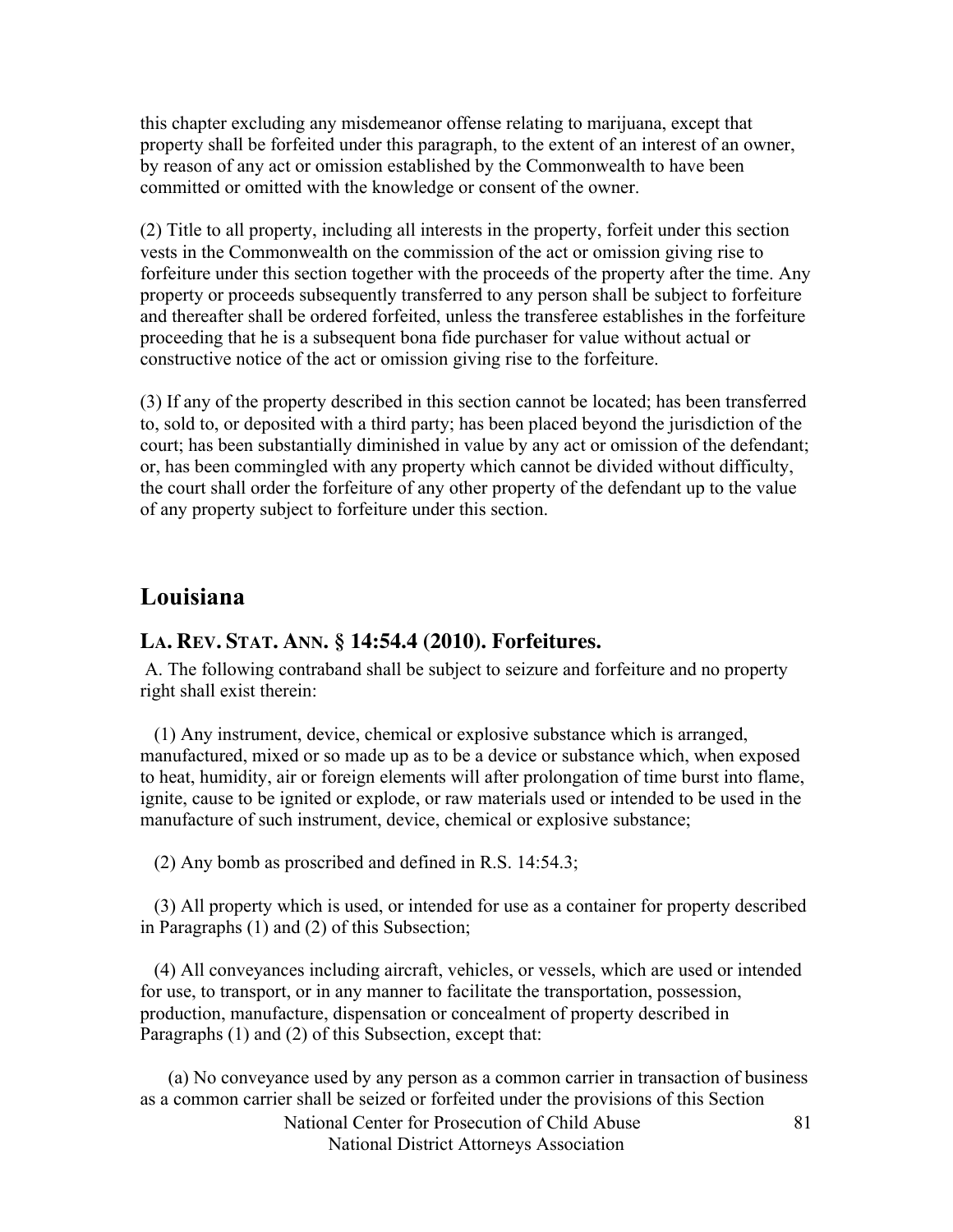unless it shall appear that the owner or other person in charge of such conveyance was knowingly and intentionally a consenting party or privy to a violation of R.S. 14:54.2 and 54.3; and

 (b) No vessel, vehicle or aircraft shall be seized or forfeited under the provisions of this Section by reason of any act or omission established by the owner thereof to have been committed or omitted, without the owner's knowledge, consent, or permission by any person other than such owner while such vessel, vehicle or aircraft was in the possession of such person.

B. Any property subject to forfeiture under this Section may be seized under process issued by any court of record having jurisdiction over the property except that seizure without such process may be made when:

 (1) The seizure is incident to an arrest with probable cause or a search under a valid search warrant or with probable cause or an inspection under valid administrative inspection warrant;

 (2) The property subject to seizure has been the subject of a prior judgment in favor of the state in a criminal injunction or forfeiture proceeding under this Section.

C. After seizure, all conveyances taken or detained under this Section shall be immediately returned to the owner when the charges of violating R.S. 14:54.2 and 54.3 in which the conveyance was involved are dismissed by the district attorney or dismissed by the district court, on the basis of a preliminary hearing or other preliminary proceedings, or when the accused is acquitted following a trial in the district court of the parish in which the violation is alleged to have occurred. Vehicles seized under this Section shall be forfeited upon:

 (1) A showing by the district attorney of a conviction for a violation under which seizure is authorized by this Section; and

 (2) A showing by the district attorney that the seizure was made incident to an arrest with probable cause or a search under a valid search warrant or with probable cause or an inspection under a valid administrative inspection warrant; and

 (3) A showing by the district attorney that the owner of the conveyance was knowingly and intentionally a consent party or privy to a violation of R.S. 14:54.2 or R.S. 14:54.3.

D. Property taken or detained under this Section shall not be repleviable, but shall be deemed to be in the custody of the law enforcement agency making the seizure subject only to the orders and decrees of the court of record having jurisdiction thereof. Whenever property is seized under the provisions of this Section, the law enforcement officer or employee making the seizure shall:

(1) Place the property under seal;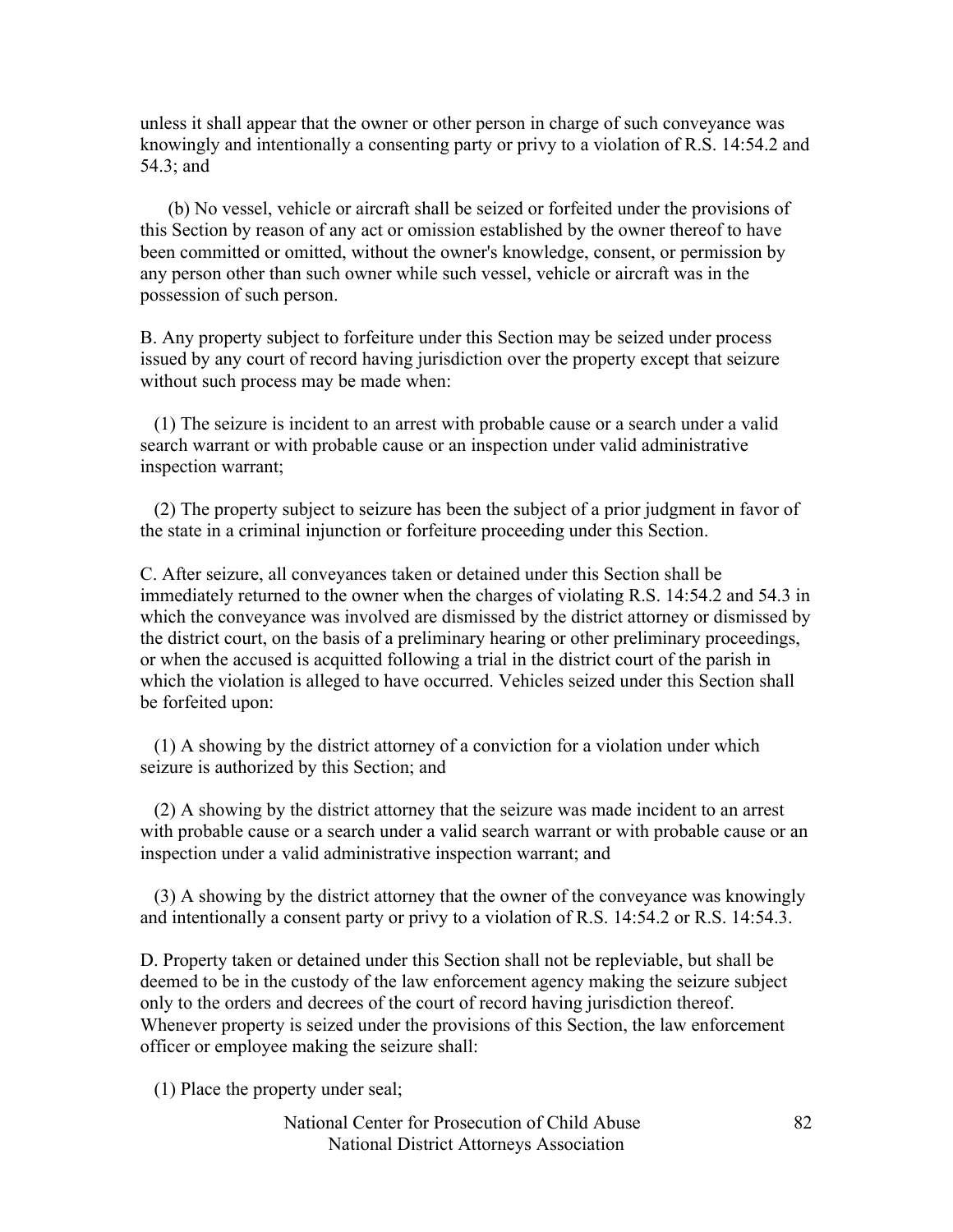(2) Remove the property to a place designated by the valid warrant under which such property was seized; or

 (3) Request that the Department of Public Safety take custody of the property and remove it to an appropriate location for disposition in accordance with law.

E. Whenever property is forfeited under this Section, the law enforcement agency making the seizure may:

 (1) Retain the property for official use except the conveyances described in R.S.  $14:54.4(A)(4)$ ; or

 (2) Sell any forfeited property, which is not required to be destroyed by law and which is not harmful to the public, provided that the proceeds be used for payment of all costs of the proceedings for forfeiture and sale including expenses of seizure, maintenance of custody, advertising, and court costs; or

 (3) Request that the Department of Public Safety take custody of the property and remove it for disposition in accordance with law.

F. Any law enforcement agency is empowered to authorize, or designate officers, agents, or other persons to carry out the seizure provisions of this Section.

G. The district attorney within whose jurisdiction the vessel, vehicle, or aircraft or other property has been seized because of its use, attempted use in violation of R.S. 14:54.2 or R.S. 14:54.3, shall proceed against the vessel, vehicle, or aircraft or other property as provided in Subsection C in the district court having jurisdiction over the offense and have it forfeited to the use of or the sale by the law enforcement agency making the seizure.

H. Where it appears by affidavit that the residence of the owner of the vessel, vehicle, aircraft or other property is out of state or is unknown to the district attorney, the court shall appoint an attorney at law to represent the absent owner, against whom the rule shall be tried contradictorily within ten days after its filing. This affidavit may be made by the district attorney or one of his assistants. The attorney so appointed may waive service and citation of the petition or rule but shall not waive time nor any legal defenses.

I. Whenever the head of the law enforcement agency effecting the forfeiture deems it necessary or expedient to sell the property forfeited, rather than retain it for the use of the law enforcement agency, he shall cause an advertisement to be inserted in the official journal of the parish where the seizure was made, and after ten days, shall dispose of said property at public auction to the highest bidder, for cash and without appraisal.

J. The proceeds of all funds collected from any such sale, except as provided in R.S.  $14:54.4(E)(2)$ , shall be paid into the state treasury.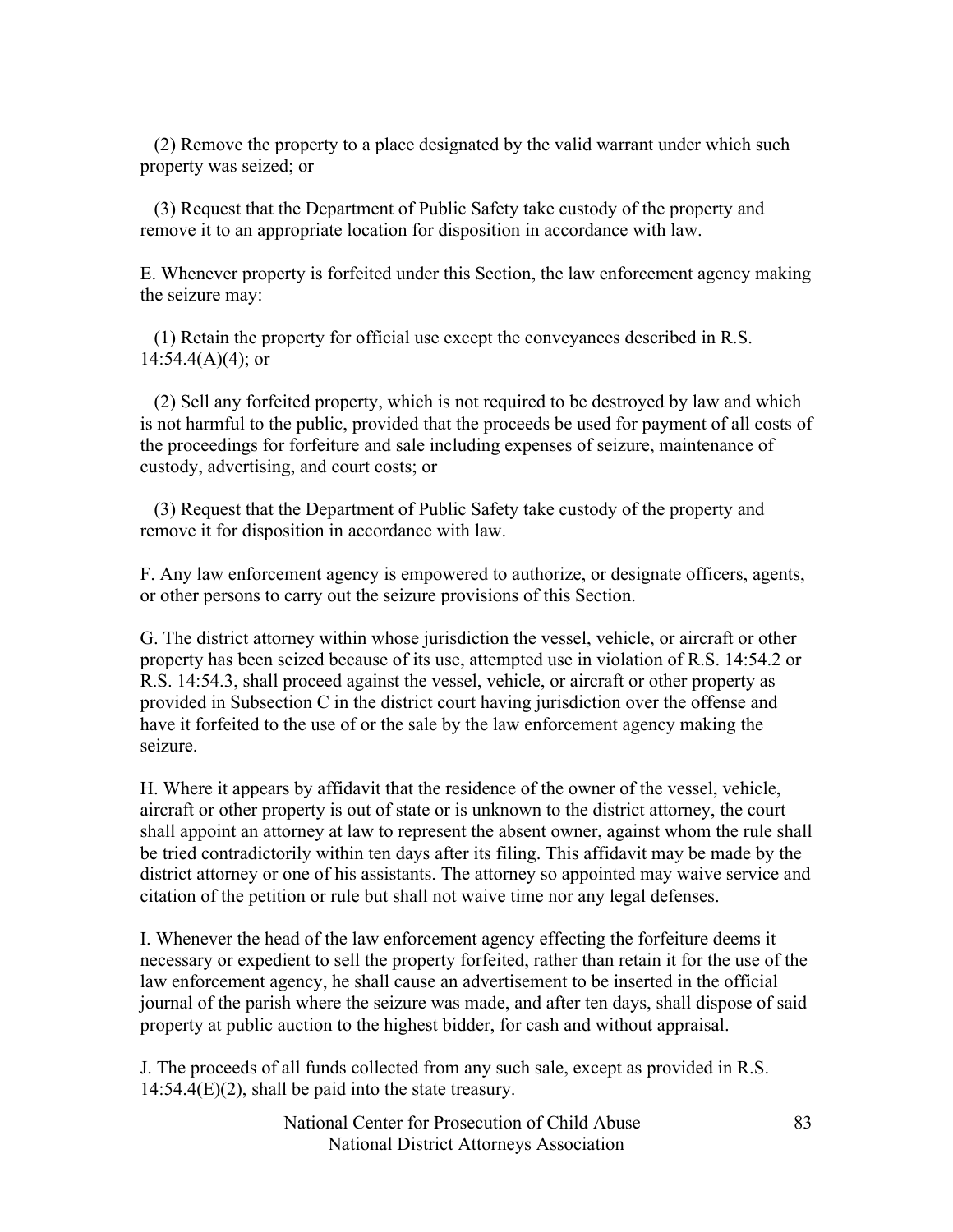K. The rights of any mortgage or lien holder or holder of a vendor's privilege on the property seized shall not be affected by the seizure.

#### **LA. REV. STAT. ANN. § 40:2604 (2010). Property subject to forfeiture.**

 The following property is subject to seizure and forfeiture as contraband, derivative contraband, or property related to contraband under the provision of Section 4 of Article I of the Constitution of Louisiana:

 (1) All controlled substances, raw materials, or controlled substance analogues that have been manufactured, distributed, dispensed, possessed, or acquired in violation of R.S. 40:961 et seq.

(2) All property that is either:

 (a) Furnished or intended to be furnished by any person in exchange for a controlled substance in violation of R.S. 40:961 et seq.

 (b) Used or intended to be used in any manner to facilitate conduct giving rise to forfeiture, provided that a conveyance subject to forfeiture solely in connection with conduct in violation of R.S. 40:961 et seq. may be forfeited only pursuant to the provisions of this Chapter.

(3) Proceeds of any conduct giving rise to forfeiture.

 (4) All weapons possessed, used, or available for use in any manner to facilitate conduct giving rise to forfeiture.

 (5) Any interest or security in, claim against, or property or contractual right of any kind affording a source of control over any enterprise that a person has established, operated, controlled, conducted, or participated in the conduct of through conduct giving rise to forfeiture.

# **Maine**

#### **ME. REV. STAT. ANN. TIT. 15, § 5821 (2009). Subject Property.**

 Except as provided in section 5821-A, the following are subject to forfeiture to the State and no property right may exist in them:

 1. SCHEDULED DRUGS. All scheduled drugs which have been manufactured, made, created, grown, cultivated, sold, bartered, traded, furnished for consideration, furnished, distributed, dispensed, possessed or otherwise acquired in violation of any law of this State, any other state or of the United States;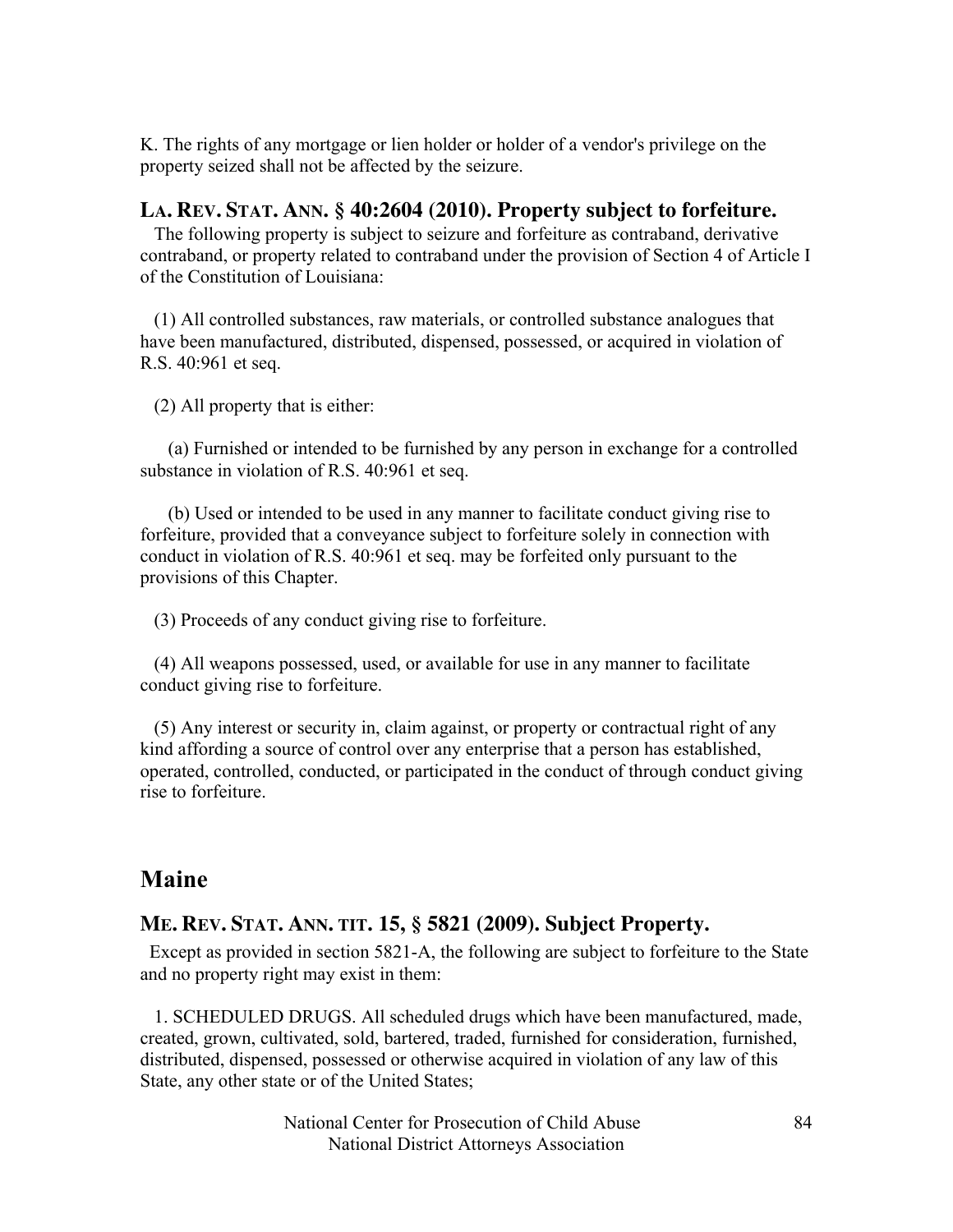2. MATERIALS RELATED TO SCHEDULED DRUGS. All raw materials, products and equipment of any kind which are used or intended for use in manufacturing, compounding, processing, delivering, cultivating, growing or otherwise creating any scheduled drug in violation of any law of this State, any other state or the United States;

 3. OTHER PROPERTY. All property which is used or intended for use as a container for property described in subsection 1 or 2, and all property which is used or intended for use to defend, protect, guard or secure any property or items described in subsection 1 or  $2:$ 

 3-A. FIREARMS AND OTHER WEAPONS. Law enforcement officers may seize all firearms and dangerous weapons that they may find in any lawful search for scheduled drugs in which scheduled drugs are found. Except for those seized weapons listed in a petition filed in the Superior Court pursuant to section 5822, all weapons seized, after notice and opportunity for hearing must be forfeited to the State by the District Court 90 days after a list of the weapons and drugs seized is filed in the District Court in the district in which the weapons and drugs were seized. A weapon need not be forfeited if the owner appears prior to the declaration of forfeiture and satisfies the court, by a preponderance of evidence, of all of the following:

 A. That the owner had a possessory interest in the weapon at the time of the seizure sufficient to exclude every person involved with the seized drugs or every person at the site of the seizure;

 B. That the owner had no knowledge of or involvement with the drugs and was not at the site of the seizure; and

 C. That the owner had not given any involved person permission to possess or use the weapon.

Post-hearing procedures are as provided in section 5822.

A confiscated or forfeited handgun that was confiscated or forfeited because it was used to commit a homicide must be destroyed by the State unless the handgun was stolen and the rightful owner was not the person who committed the homicide, in which case the handgun must be returned to the owner if ascertainable. For purposes of this subsection, "handgun" means a firearm, including a pistol or revolver, designed to be fired by use of a single hand.

 4. CONVEYANCES. All conveyances, including aircraft, vehicles or vessels, which are used or are intended for use to transport or in any manner to facilitate the transportation, sale, trafficking, furnishing, receipt, possession or concealment of property described in subsection 1 or 2, except that:

A. No conveyance used by any person as a common carrier in the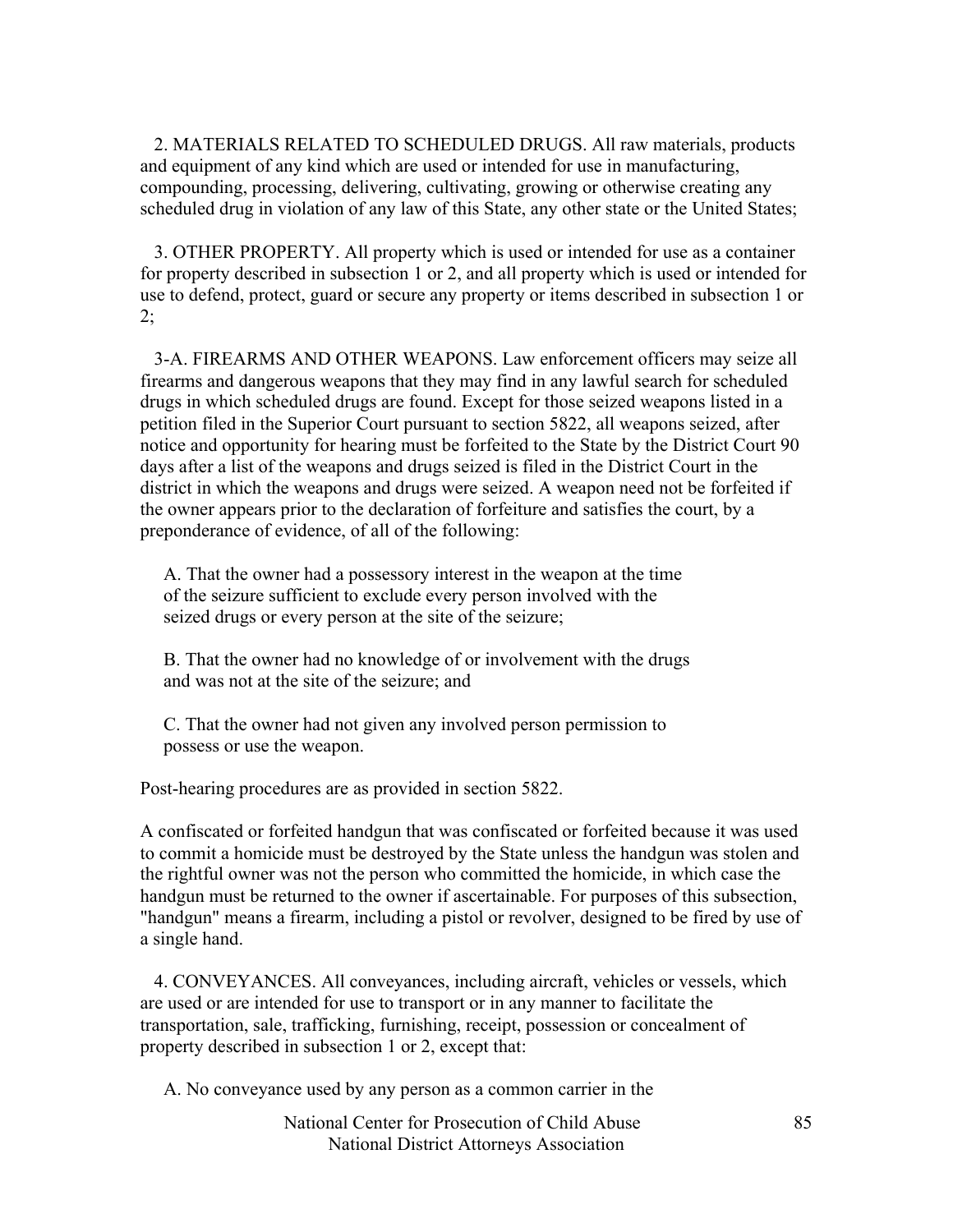transaction of business as a common carrier may be forfeited under this section, unless it appears that the owner or other person in charge of the conveyance was a consenting party or had knowledge of that violation of law; and

 B. No conveyance may be forfeited under this section by reason of any act or omission established by the owner of the conveyance to have been committed or omitted by any person other than the owner while the conveyance was unlawfully in the possession of a person other than the owner in violation of the criminal laws of this State, any other state or of the United States;

 4-A. CONVEYANCES USED IN VIOLATION OF LITTER LAWS. All conveyances, including aircraft, watercraft, vehicles, vessels, containers or cranes that are used, or attempted to be used, to dump more than 500 pounds or more than 100 cubic feet of litter in violation of Title 17, section 2264-A;

 5. RECORDS. All books, records and research, including formulas, microfilm, tapes and data, which are used or intended for use in violation of Title 17-A, chapter 45;

 6. MONEY INSTRUMENTS. Except as provided in paragraph A, all money, negotiable instruments, securities or other things of value furnished or intended to be furnished by any person in exchange for a scheduled drug in violation of Title 17-A, chapter 45; all proceeds traceable to such an exchange and all money, negotiable instruments and securities used or intended to be used to facilitate any violation of Title 17-A, chapter 45;

 A . No property may be forfeited under this subsection, to the extent of the interest of an owner, by reason of any act or omission established by that owner to have been committed or omitted without the knowledge or consent of that owner;

 7. REAL PROPERTY. Except as provided in paragraph A, all real property, including any right, title or interest in the whole of any lot or tract of land and any appurtenances or improvements, that is used or intended for use, in any manner or part, to commit or to facilitate the commission of a violation of Title 17-A, section 1103, 1105-A, 1105-B or 1105-C, which is a Class A, Class B or Class C crime, with the exception of offenses involving marijuana.

 A. Property may not be forfeited under this subsection, to the extent of an interest of an owner, by reason of an act or omission established by that owner to have been committed or omitted without the knowledge or consent of that owner. When an owner of property that is that person's primary residence proves by a preponderance of the evidence that the owner is the spouse or minor child of the coowner of the primary residence who has used or intended to use the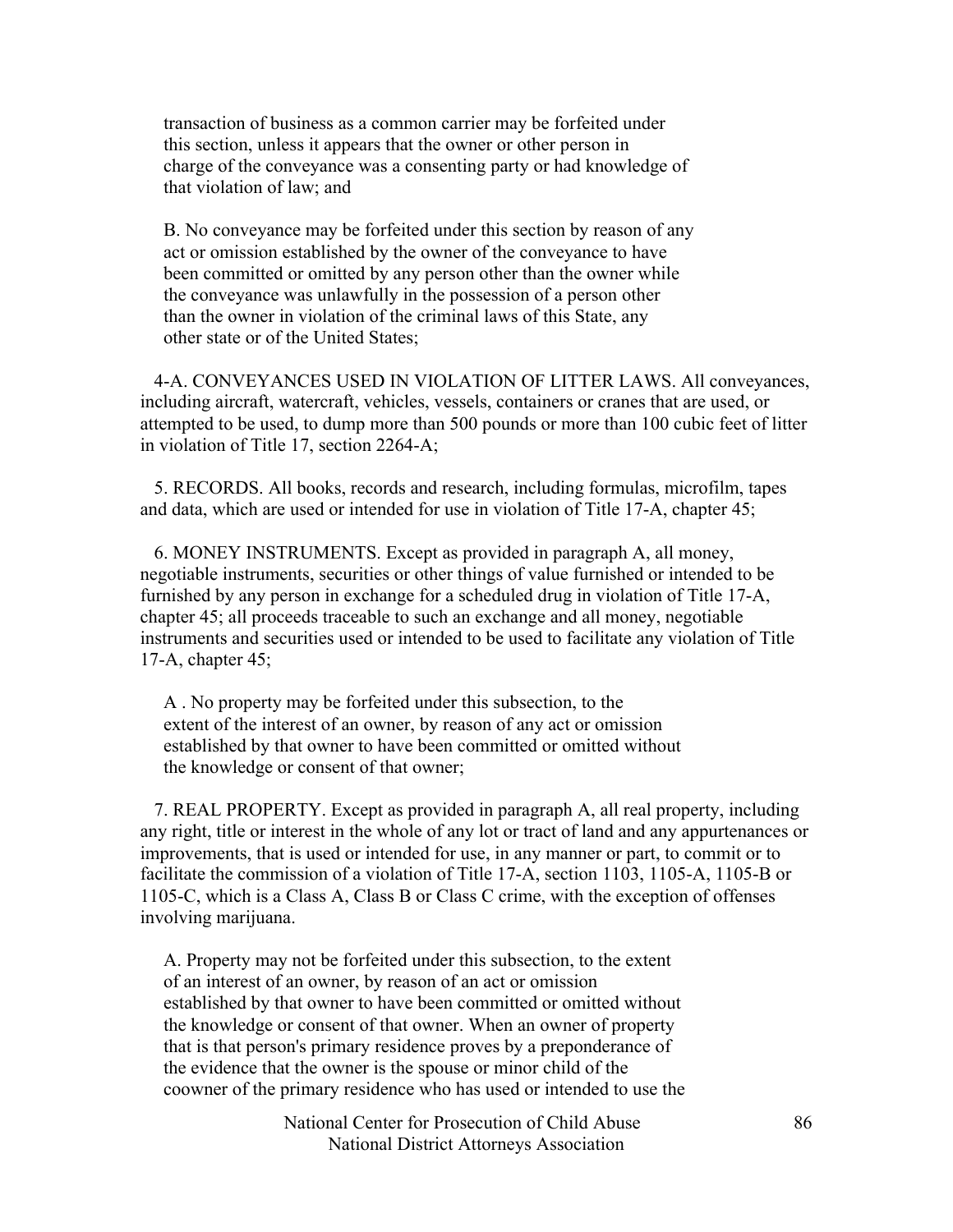residence, in any manner or part, to commit or facilitate the commission of a violation of Title 17-A, section 1103, 1105-A, 1105-B or 1105-C, the State shall bear the burden of proving knowledge or consent of the spouse or minor child by a preponderance of the evidence;

 7-A. COMPUTERS. Except as provided in paragraph A, all computers, as defined in Title 17-A, section 431, subsection 2, and computer equipment, including, but not limited to, printers and scanners, that are used or are attempted to be used in violation of Title 17- A, section 259.

 A. Property may not be forfeited under this subsection, to the extent of the interest of an owner, by reason of an act or omission established by that owner to have been committed or omitted without the knowledge or consent of the owner; and

8. REPEALED. Laws 2007, c. 684, § C-1, eff. Jan. 1, 2009.

 9. ASSETS IN HUMAN TRAFFICKING OFFENSES. All assets, including money instruments, personal property and real property, used or intended for use in or traceable to a human trafficking offense as defined in Title 5, section 4701, subsection 1, paragraph C.

 A forfeiture under this section of property encumbered by a perfected bona fide security interest is subject to the interest of the secured party if the party neither had knowledge of nor consented to the act or omission upon which the right of forfeiture is based.

### **Maryland**

### **MD. CODE ANN., CRIM. PROC. § 12-102 (2010). Property subject to forfeiture.**

(a) In general. -- The following are subject to forfeiture:

 (1) controlled dangerous substances manufactured, distributed, dispensed, acquired, or possessed in violation of the Controlled Dangerous Substances law;

 (2) raw materials, products, and equipment used, or intended for use, in manufacturing, compounding, processing, delivering, importing, or exporting a controlled dangerous substance in violation of the Controlled Dangerous Substances law;

 (3) property used or intended for use as a container for property described in item (1) or (2) of this subsection;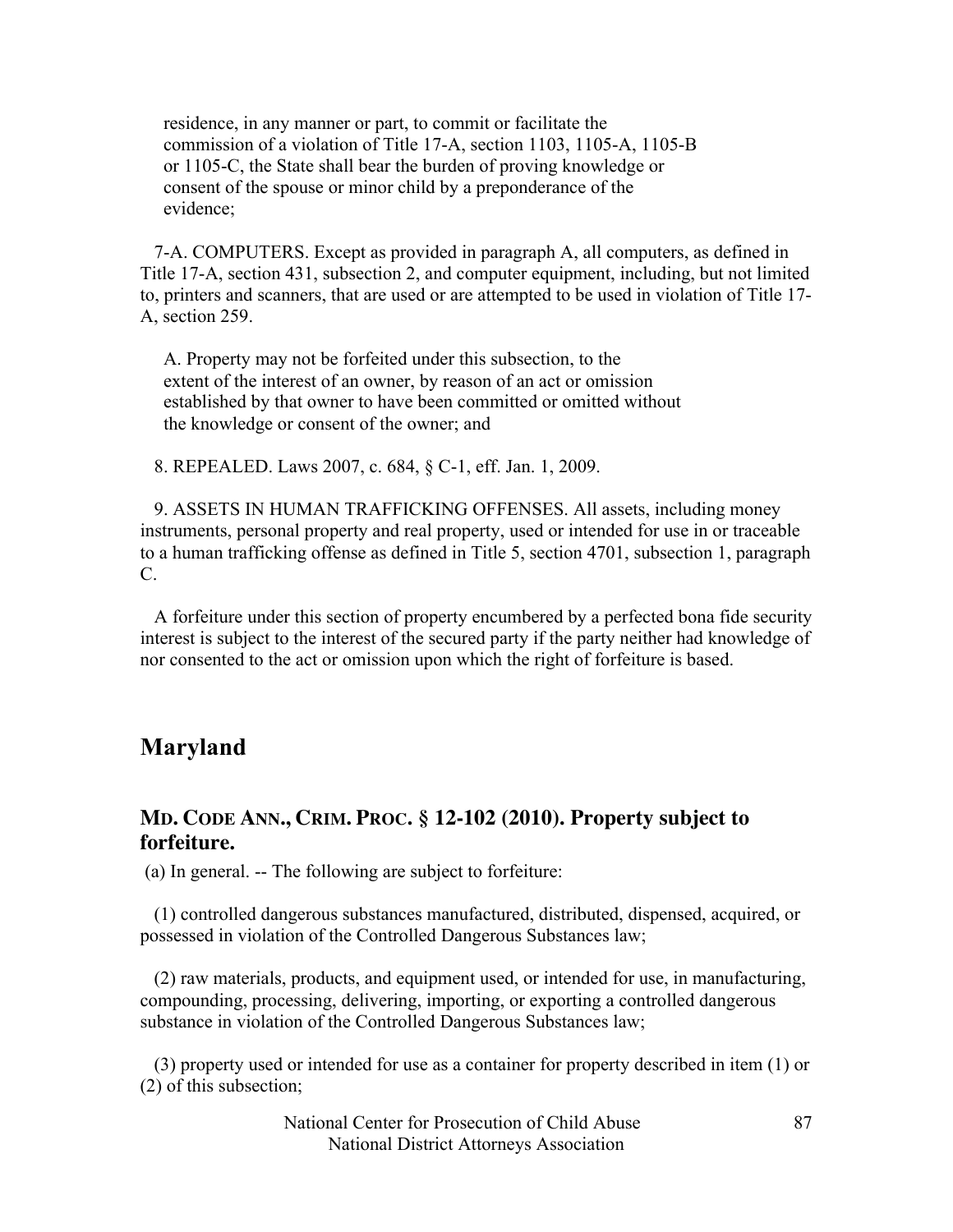(4) except as provided in § 12-103 of this subtitle, conveyances, including aircraft, vehicles, or vessels used or intended to be used to transport, or facilitate the transportation, sale, receipt, possession, or concealment of property described in item (1) or (2) of this subsection;

 (5) books, records, and research, including formulas, microfilm, tapes, and data used or intended for use in violation of the Controlled Dangerous Substances law;

 (6) subject to subsection (b) of this section, money or weapons used or intended to be used in connection with the unlawful manufacture, distribution, dispensing, or possession of a controlled dangerous substance or controlled paraphernalia;

(7) drug paraphernalia under § 5-619 of the Criminal Law Article;

(8) controlled paraphernalia under § 5-620 of the Criminal Law Article;

 (9) except as provided in § 12-103 of this subtitle, the remaining balance of the proceeds of a sale by a holder of an installment sale agreement under § 12-626 of the Commercial Law Article of goods seized under this subtitle;

(10) except as provided in § 12-103 of this subtitle, real property; and

 (11) everything of value furnished, or intended to be furnished, in exchange for a controlled dangerous substance in violation of the Controlled Dangerous Substances law, all proceeds traceable to the exchange, and all negotiable instruments and securities used, or intended to be used, to facilitate any violation of the Controlled Dangerous Substances law.

(b) Money and weapons. --

 (1) (i) Money or weapons that are found in close proximity to a contraband controlled dangerous substance, controlled paraphernalia, or forfeitable records of the importation, manufacture, or distribution of controlled dangerous substances are contraband and presumed to be forfeitable.

(ii) A claimant of money or weapons has the burden to rebut the presumption.

 (2) All rights in, title to, and interest in the money or weapons immediately shall vest in:

(i) the State, if the seizing authority was a State unit;

 (ii) the county in which the money or weapons were seized, if the seizing authority was a county law enforcement unit, including a sheriff's office; or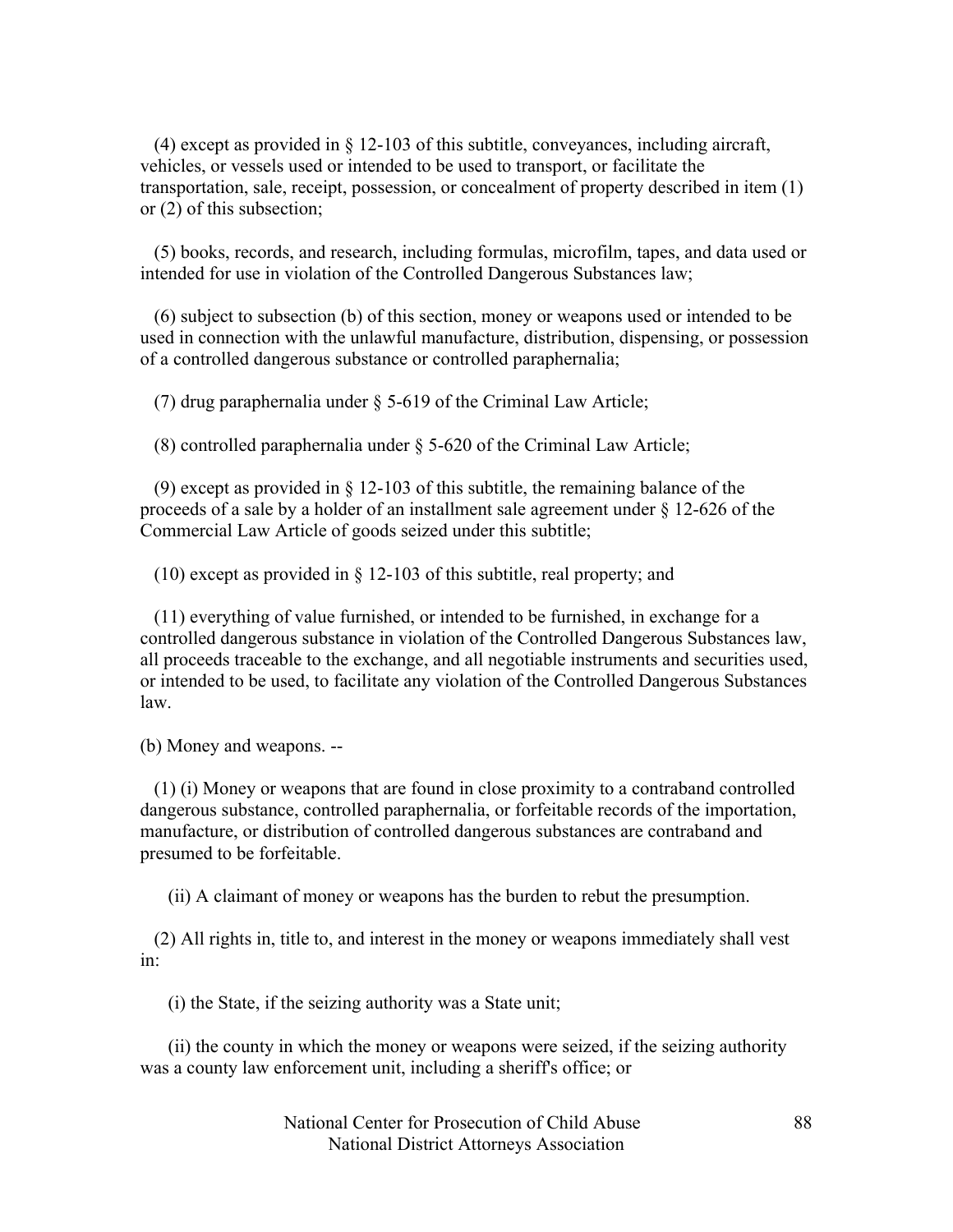(iii) the municipal corporation in which the money or weapons were seized, if the seizing authority was a law enforcement unit of a municipal corporation.

(3) The money or weapons may be returned to the claimant only as this title provides.

### **MD. CODE ANN., CRIM. PROC. § 12-103 (2010). Conditions excluding property from forfeiture.**

(a) No knowledge of violation. -- Property or an interest in property described in § 12-  $102(a)(4)$ ,  $(10)$ , and  $(11)$  of this subtitle may not be forfeited if the owner establishes by a preponderance of the evidence that the violation of the Controlled Dangerous Substances law was committed without the owner's actual knowledge.

(b) No consent or privity to violation. --

 (1) A conveyance used as a common carrier or vehicle for hire in the transaction of business as a common carrier or vehicle for hire may not be seized or forfeited under this title unless it appears that the owner or other person in charge of the conveyance was a consenting party or privy to a violation of the Controlled Dangerous Substances law.

 (2) A conveyance may not be forfeited under this title for an act or omission that the owner shows was committed or omitted by a person other than the owner while the person other than the owner possessed the conveyance in criminal violation of federal law or the law of any state.

(c) No forfeiture of real property for drug or drug paraphernalia violation. -- An owner's interest in real property may not be forfeited for a violation of § 5-601, § 5-619, or § 5- 620 of the Criminal Law Article.

(d) Principal family residence -- In general. --

 (1) Except as provided in paragraph (2) of this subsection, real property used as the principal family residence may not be forfeited under this subtitle unless one of the owners of the real property was convicted of a violation of §§ 5-602 through 5-609, §§ 5- 612 through 5-614, § 5-617, § 5-618, or § 5-628 of the Criminal Law Article or of an attempt or conspiracy to violate Title 5 of the Criminal Law Article.

 (2) Without a conviction, a court may order a forfeiture of real property used as the principal family residence if the owner of the family residence:

(i) fails to appear for a required court appearance; and

 (ii) fails to surrender to the jurisdiction of the court within 180 days after the required court appearance.

National Center for Prosecution of Child Abuse National District Attorneys Association 89 (e) Principal family residence -- Use by spouses. -- Real property used as the principal family residence by a husband and wife and held by the husband and wife as tenants by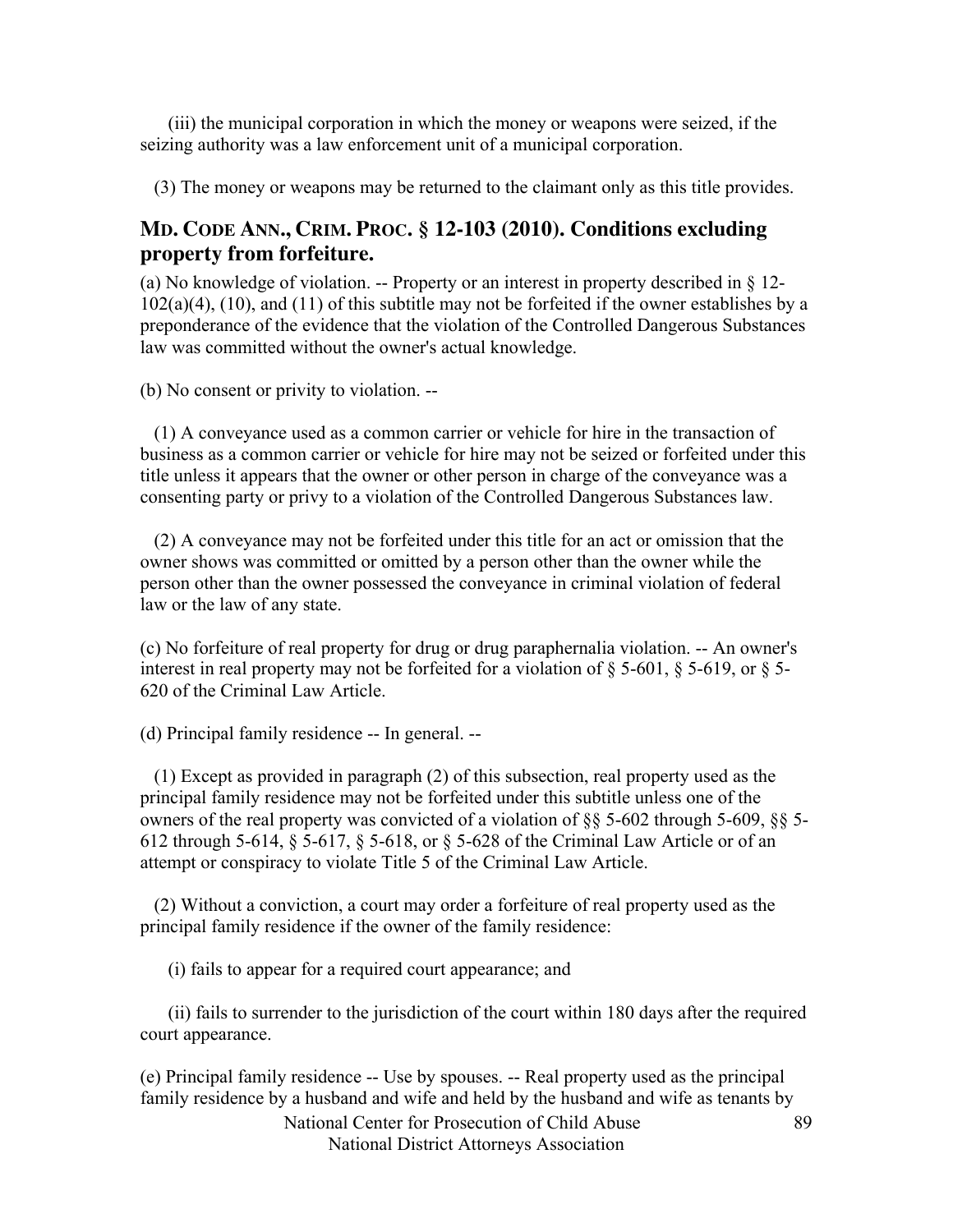the entirety may not be forfeited unless:

 (1) the property was used in connection with a violation of §§ 5-602 through 5-609, §§ 5-612 through 5-614, § 5-617, § 5-618, or § 5-628 of the Criminal Law Article or with an attempt or conspiracy to violate Title 5 of the Criminal Law Article; and

 (2) both the husband and wife are convicted of a violation of §§ 5-602 through 5-609, §§ 5-612 through 5-614, § 5-617, § 5-618, or § 5-628 of the Criminal Law Article or of an attempt or conspiracy to violate Title 5 of the Criminal Law Article.

## **Massachusetts**

#### **MASS. ANN. LAWS CH. 94C, § 47 (2010). Forfeitures.**

(a) The following property shall be subject to forfeiture to the commonwealth and all property rights therein shall be in the commonwealth:

 (1) All controlled substances which have been manufactured, delivered, distributed, dispensed or acquired in violation of this chapter.

 (2) All materials, products, and equipment of any kind which are used, or intended for use, in manufacturing, compounding, processing, delivering, dispensing, distributing, importing, or exporting any controlled substance in violation of this chapter.

 (3) All conveyances, including aircraft, vehicles or vessels used, or intended for use, to transport, conceal, or otherwise facilitate the manufacture, dispensing, distribution of or possession with intent to manufacture, dispense or distribute, a controlled substance in violation of any provision of section thirty-two, thirty-two A, thirty-two B, thirty-two C, thirty-two D, thirty-two E, thirty-two F, thirty-two G, thirty-two I, thirty-two J, or forty.

 (4) All books, records, and research, including formulas, microfilm, tapes and data which are used, or intended for use, in violation of this chapter.

 (5) All moneys, negotiable instruments, securities or other things of value furnished or intended to be furnished by any person in exchange for a controlled substance in violation of this chapter, all proceeds traceable to such an exchange, including real estate and any other thing of value, and all moneys, negotiable instruments, and securities used or intended to be used to facilitate any violation of any provision of section thirty-two, thirty-two A, thirty-two B, thirty-two C, thirty-two D, thirty-two E, thirty-two F, thirtytwo G, thirty-two I, thirty-two J, or forty.

(6) All drug paraphernalia.

(6A) [Stricken]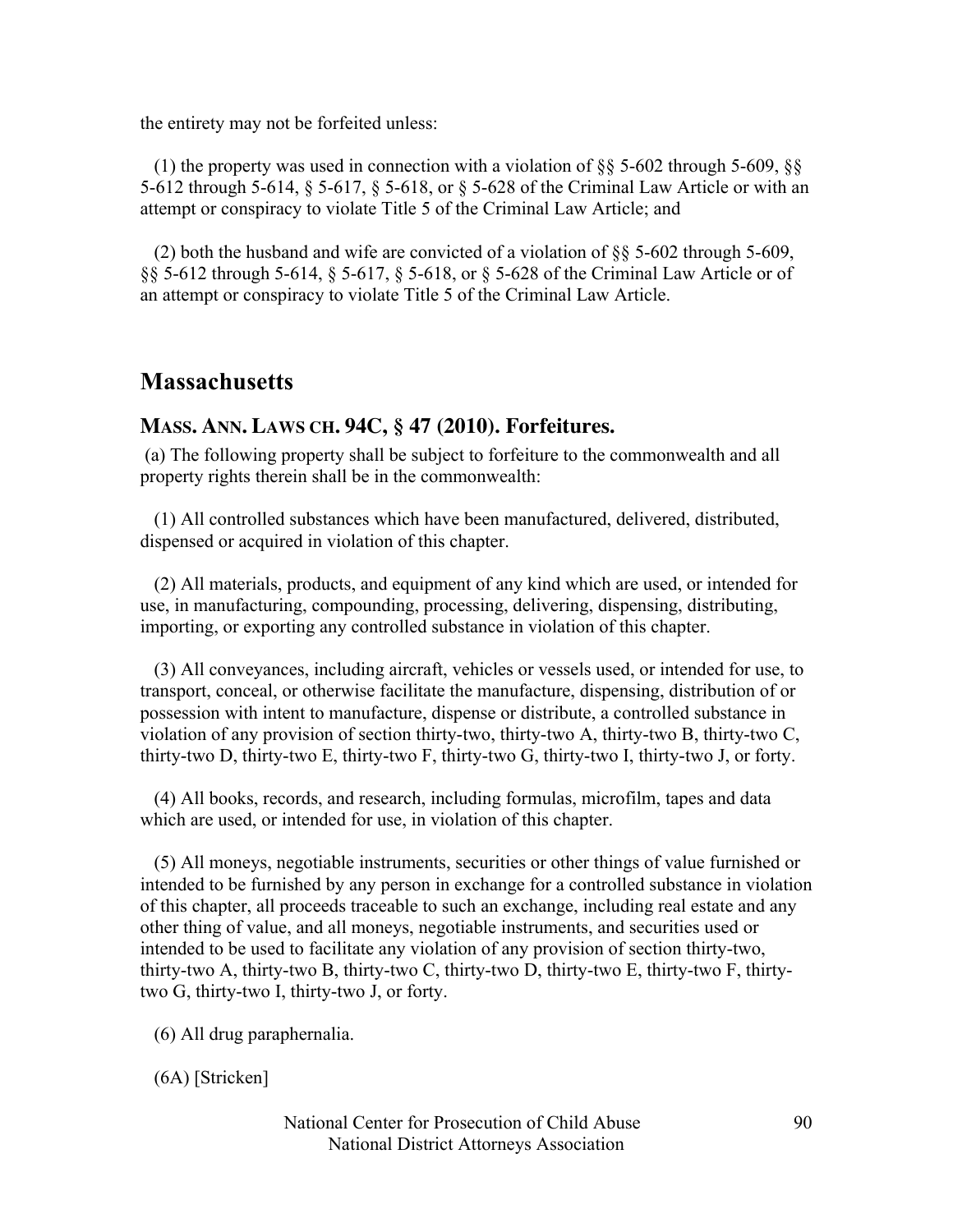(7) All real property, including any right, title, and interest in the whole of any lot or tract of land and any appurtenances or improvements thereto, which is used in any manner or part, to commit or to facilitate the commission of a violation of any provision of section thirty-two, thirty-two A, thirty-two B, thirty-two C, thirty-two D, thirty-two E, thirty-two F, thirty-two G, thirty-two I, thirty-two J or forty.

 (8) All property which is used, or intended for use, as a container for property described in subparagraph (1) or (2).

 (9) No forfeiture under this section shall extinguish a perfected security interest held by a creditor in a conveyance or in any real property at the time of the filing of the forfeiture action.

(b) Property subject to forfeiture under subparagraphs  $(1)$ ,  $(2)$ ,  $(4)$ ,  $(5)$ ,  $(6)$ ,  $(7)$  and  $(8)$  of subsection (a) shall, upon motion of the attorney general or district attorney, be declared forfeit by any court having jurisdiction over said property or having final jurisdiction over any related criminal proceeding brought under any provision of this chapter. Property subject to forfeiture under subparagraph (1) of subsection (a) shall be destroyed, regardless of the final disposition of such related criminal proceeding, if any, unless the court for good cause shown orders otherwise.

(c) The court shall order forfeiture of all conveyances subject to the provisions of subparagraph (3) and of all real property subject to the provisions of subparagraph (7) of subsection (a) of this section, except as follows:

 (1) No conveyance used by any person as a common carrier in the transaction of business as a common carrier shall be forfeited unless it shall appear that the owner or other person in charge of such conveyance was a consenting party of privy to a violation of this chapter.

 (2) No conveyance shall be forfeited by reason of any act or omission established by the owner thereof to have been committed or omitted by any person other than such owner while such conveyance was unlawfully in the possession of a person other than the owner in violation of the criminal laws of the United States, or of the commonwealth, or of any state.

 (3) No conveyance or real property shall be subject to forfeiture unless the owner thereof knew or should have known that such conveyance or real property was used in and for the business of unlawfully manufacturing, dispensing, or distributing controlled substances. Proof that the conveyance or real property was used to facilitate the unlawful dispensing, manufacturing, or distribution of, or possession with intent unlawfully to manufacture, dispense or distribute, controlled substances on three or more different dates shall be prima facie evidence that the conveyance or real property was used in and for the business of unlawfully manufacturing, dispensing, or distributing controlled substances.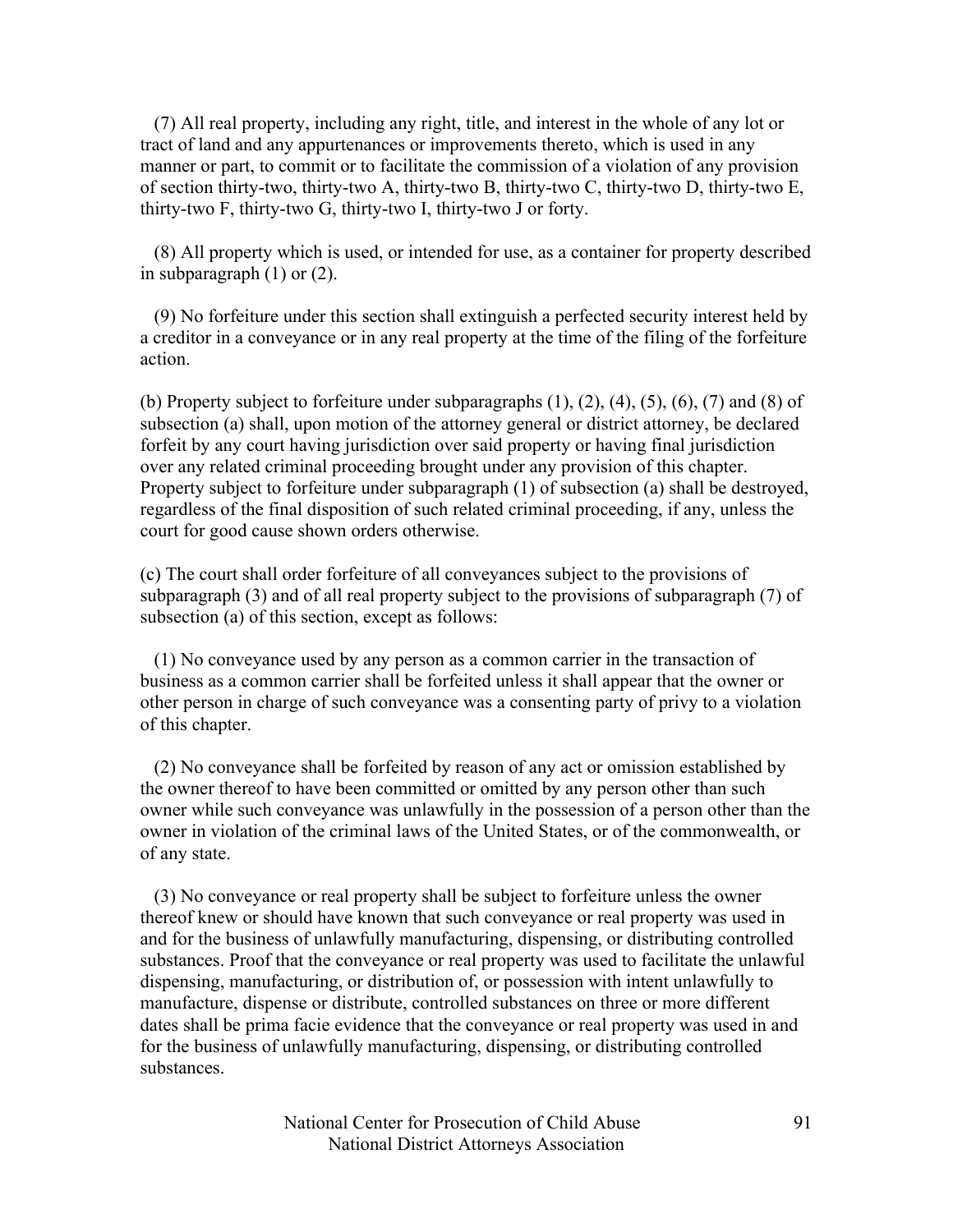(4) No conveyance or real property used to facilitate the unlawful manufacturing, dispensing, or distribution of, or the possession with intent unlawfully to manufacture, dispense, or distribute marihuana or a substance, not itself a controlled substance, containing any marihuana shall be forfeited if the net weight of the substance so manufactured, dispensed, or distributed or possessed with intent to manufacture, dispense or distribute, is less than ten pounds in the aggregate.

(d) A district attorney or the attorney general may petition the superior court in the name of the commonwealth in the nature of a proceeding in rem to order forfeiture of a conveyance, real property, moneys or other things of value subject to forfeiture under the provisions of subparagraphs (3), (5), and (7) of subsection (a). Such petition shall be filed in the court having jurisdiction over said conveyance, real property, monies or other things of value or having final jurisdiction over any related criminal proceeding brought under any provision of this chapter. In all such suits where the property is claimed by any person, other than the commonwealth, the commonwealth shall have the burden of proving to the court the existence of probable cause to institute the action, and any such claimant shall then have the burden of proving that the property is not forfeitable pursuant to subparagraph (3), (5), or (7) of said subsection (a). The owner of said conveyance or real property, or other person claiming thereunder shall have the burden of proof as to all exceptions set forth in subsections (c) and (i). The court shall order the commonwealth to give notice by certified or registered mail to the owner of said conveyance, real property, moneys or other things of value and to such other persons as appear to have an interest therein, and the court shall promptly, but not less than two weeks after notice, hold a hearing on the petition. Upon the motion of the owner of said conveyance, real property, moneys or other things of value, the court may continue the hearing on the petition pending the outcome of any criminal trial related to the violation of this chapter. At such hearing the court shall hear evidence and make conclusions of law, and shall thereupon issue a final order, from which the parties shall have a right of appeal. In all such suits where a final order results in a forfeiture, said final order shall provide for disposition of said conveyance, real property, moneys or any other thing of value by the commonwealth or any subdivision thereof in any manner not prohibited by law, including official use by an authorized law enforcement or other public agency, or sale at public auction or by competitive bidding. The proceeds of any such sale shall be used to pay the reasonable expenses of the forfeiture proceedings, seizure, storage, maintenance of custody, advertising, and notice, and the balance thereof shall be distributed as further provided in this section.

The final order of the court shall provide that said moneys and the proceeds of any such sale shall be distributed equally between the prosecuting district attorney or attorney general and the city, town or state police department involved in the seizure. If more than one department was substantially involved in the seizure, the court having jurisdiction over the forfeiture proceeding shall distribute the fifty percent equitably among these departments.

There shall be established within the office of the state treasurer separate special law enforcement trust funds for each district attorney and for the attorney general. All such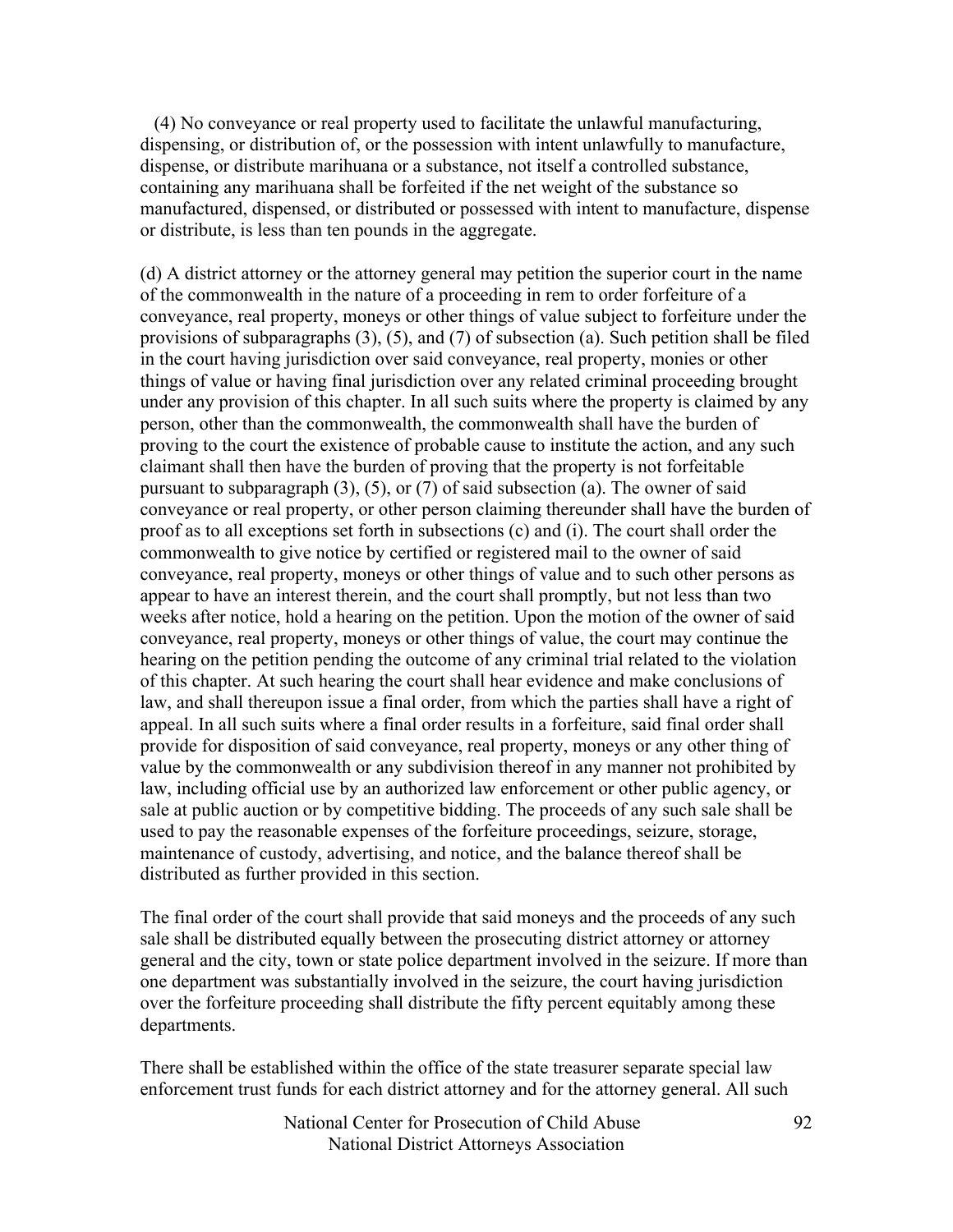monies and proceeds received by any prosecuting district attorney or attorney general shall be deposited in such a trust fund and shall then be expended without further appropriation to defray the costs of protracted investigations, to provide additional technical equipment or expertise, to provide matching funds to obtain federal grants, or such other law enforcement purposes as the district attorney or attorney general deems appropriate. The district attorney or attorney general may expend up to ten percent of the monies and proceeds for drug rehabilitation, drug education and other anti-drug or neighborhood crime watch programs which further law enforcement purposes. Any program seeking to be an eligible recipient of said funds shall file an annual audit report with the local district attorney and attorney general. Such report shall include, but not be limited to, a listing of the assets, liabilities, itemized expenditures, and board of directors of such program. Within ninety days of the close of the fiscal year, each district attorney and the attorney general shall file an annual report with the house and senate committees on ways and means on the use of the monies in the trust fund for the purposes of drug rehabilitation, drug education, and other anti-drug or neighborhood crime watch programs.

All such moneys and proceeds received by any police department shall be deposited in a special law enforcement trust fund and shall be expended without further appropriation to defray the costs of protracted investigations, to provide additional technical equipment or expertise, to provide matching funds to obtain federal grants, or to accomplish such other law enforcement purposes as the chief of police of such city or town, or the colonel of state police deems appropriate, but such funds shall not be considered a source of revenue to meet the operating needs of such department.

(e) Any officer, department, or agency having custody of any property subject to forfeiture under this chapter or having disposed of said property shall keep and maintain full and complete records showing from whom it received said property, under what authority it held or received or disposed of said property, to whom it delivered said property, the date and manner of destruction or disposition of said property, and the exact kinds, quantities and forms of said property. Said records shall be open to inspection by all federal and state officers charged with enforcement of federal and state drug control laws. Persons making final disposition or destruction of said property under court order shall report, under oath, to the court the exact circumstances of said disposition or destruction.

(f) (1) During the pendency of the proceedings the court may issue at the request of the commonwealth ex parte any preliminary order or process as is necessary to seize or secure the property for which forfeiture is sought and to provide for its custody, including but not limited to an order that the commonwealth remove the property if possible, and safeguard it in a secure location in a reasonable fashion; that monies be deposited in an interest-bearing escrow account; and, that a substitute custodian be appointed to manage such property or a business enterprise. Property taken or detained under this section shall not be repleviable, but once seized shall be deemed to be lawfully in the custody of the commonwealth pending forfeiture, subject only to the orders and decrees of the court having jurisdiction thereof. Process for seizure of said property shall issue only upon a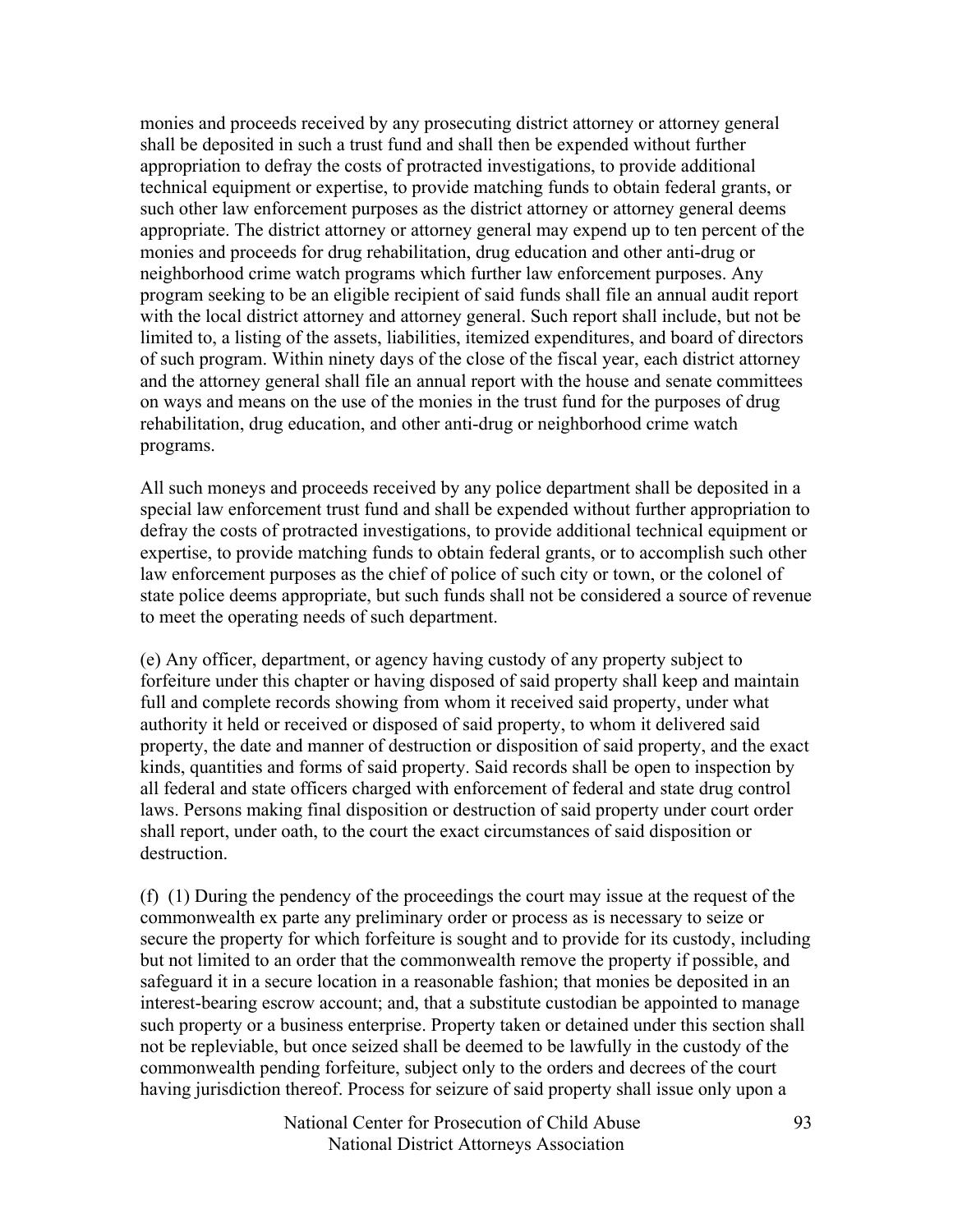showing of probable cause, and the application therefor and the issuance, execution, and return thereof shall be subject to the provisions of chapter two hundred and seventy-six, so far as applicable.

 (2) There shall be created within the division of capital asset management and maintenance an office of seized property management to which a district attorney or the attorney general may refer any real property, and any furnishings, equipment and related personal property located therein, for which seizure is sought. The office of seized property management shall be authorized to preserve and manage such property in a reasonable fashion and to dispose of such property upon a judgment ordering forfeiture issued pursuant to the provisions of subsection (d), and to enter into contracts to preserve, manage and dispose of such property. The office of seized property management may receive initial funding from the special law enforcement trust funds of the attorney general and each district attorney established pursuant to subsection (d) and shall subsequently be funded by a portion of the proceeds of each sale of such managed property to the extent provided as payment of reasonable expenses in subsection (d).

(g) Species of plants from which controlled substances in Schedules I and II may be derived which have been planted or cultivated in violation of this chapter, or of which the owners or cultivators are unknown, or which are wild growths may be seized by any police officer and summarily forfeited to the commonwealth.

(h) The failure, upon demand by a police officer of the person in occupancy or in control of land or premises upon which the species of plants are growing to produce an appropriate registration, or proof that he is a holder thereof, constitutes authority for the seizure and forfeiture of the plants.

(i) The owner of any real property which is the principal domicile of the immediate family of the owner and which is subject to forfeiture under this section may file a petition for homestead exemption with the court having jurisdiction over such forfeiture. The court may, in its discretion, allow the petition exempting from forfeiture an amount allowed under section one of chapter one hundred and eighty-eight. The value of the balance of said principal domicile, if any, shall be forfeited as provided in this section. Such homestead exemption may be acquired on only one principal domicile for the benefit of the immediate family of the owner.

(j) A forfeiture proceeding affecting the title to real property or the use and occupation thereof or the buildings thereon shall not have any effect except against the parties thereto and persons having actual notice thereof, until a memorandum containing the names of the parties to such proceeding, the name of the town where the affected real property lies, and a description of such real property sufficiently accurate for identification is recorded in the registry of deeds for the county or district where the real property lies. At any time after a judgment on the merits, or after the discontinuance, dismissal or other final disposition is recorded by the court having jurisdiction over such matter, the clerk of such court shall issue a certificate of the fact of such judgment, discontinuance, dismissal or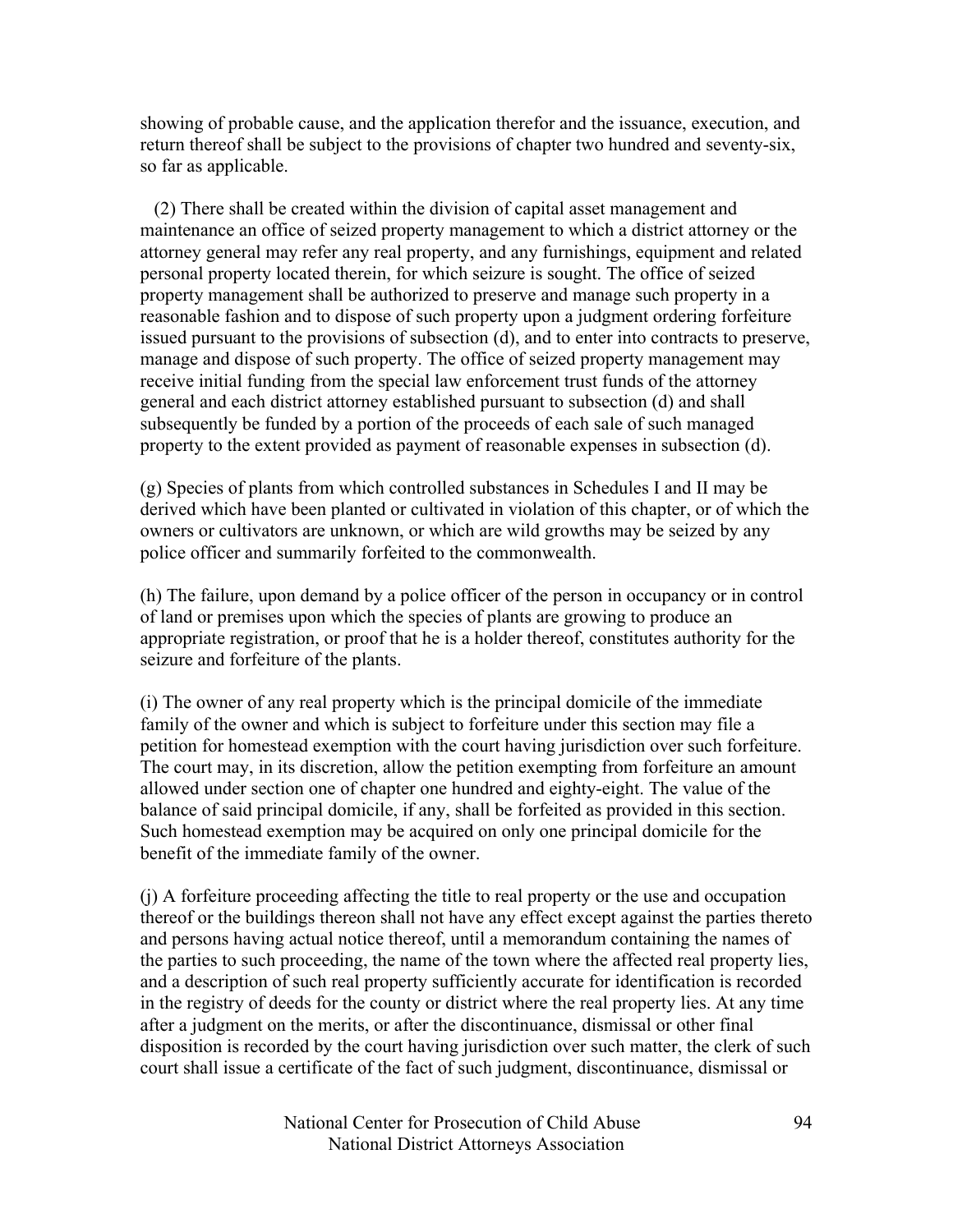other final disposition, and such certificate shall be recorded in the registry in which the original memorandum recorded pursuant to this section was filed.

## **Michigan**

#### **MICH. COMP. LAWS SERV. § 333.7521 (2010). Property subject to forfeiture; "imitation controlled substance" defined.**

Sec. 7521. (1) The following property is subject to forfeiture:

 (a) A prescription form, controlled substance, an imitation controlled substance, a controlled substance analogue, or other drug that has been manufactured, distributed, dispensed, used, possessed, or acquired in violation of this article.

 (b) A raw material, product, or equipment of any kind that is used, or intended for use, in manufacturing, compounding, processing, delivering, importing, or exporting a controlled substance, a controlled substance analogue, or other drug in violation of this article; or a raw material, product, or equipment of any kind that is intended for use in manufacturing, compounding, processing, delivering, importing, or exporting an imitation controlled substance in violation of section 7341.

 (c) Property that is used, or intended for use, as a container for property described in subdivision (a) or (b).

 (d) Except as provided in subparagraphs (i) to (iv), a conveyance, including an aircraft, vehicle, or vessel used or intended for use, to transport, or in any manner to facilitate the transportation, for the purpose of sale or receipt of property described in subdivision (a) or  $(b)$ :

 (i) A conveyance used by a person as a common carrier in the transaction of business as a common carrier is not subject to forfeiture unless it appears that the owner or other person in charge of the conveyance is a consenting party or privy to a violation of this article.

 (ii) A conveyance is not subject to forfeiture by reason of any act or omission established by the owner of that conveyance to have been committed or omitted without the owner's knowledge or consent.

(iii) A conveyance is not subject to forfeiture for a violation of section  $7403(2)(c)$  or (d), section 7404, or section 7341(4).

 (iv) A forfeiture of a conveyance encumbered by a bona fide security interest is subject to the interest of the secured party who neither had knowledge of nor consented to the act or omission.

 (e) Books, records, and research products and materials, including formulas, microfilm, tapes, and data used, or intended for use, in violation of this article.

 (f) Any thing of value that is furnished or intended to be furnished in exchange for a controlled substance, an imitation controlled substance, or other drug in violation of this article that is traceable to an exchange for a controlled substance, an imitation controlled substance, or other drug in violation of this article or that is used or intended to be used to facilitate any violation of this article including, but not limited to, money, negotiable instruments, or securities. To the extent of the interest of an owner, a thing of value is not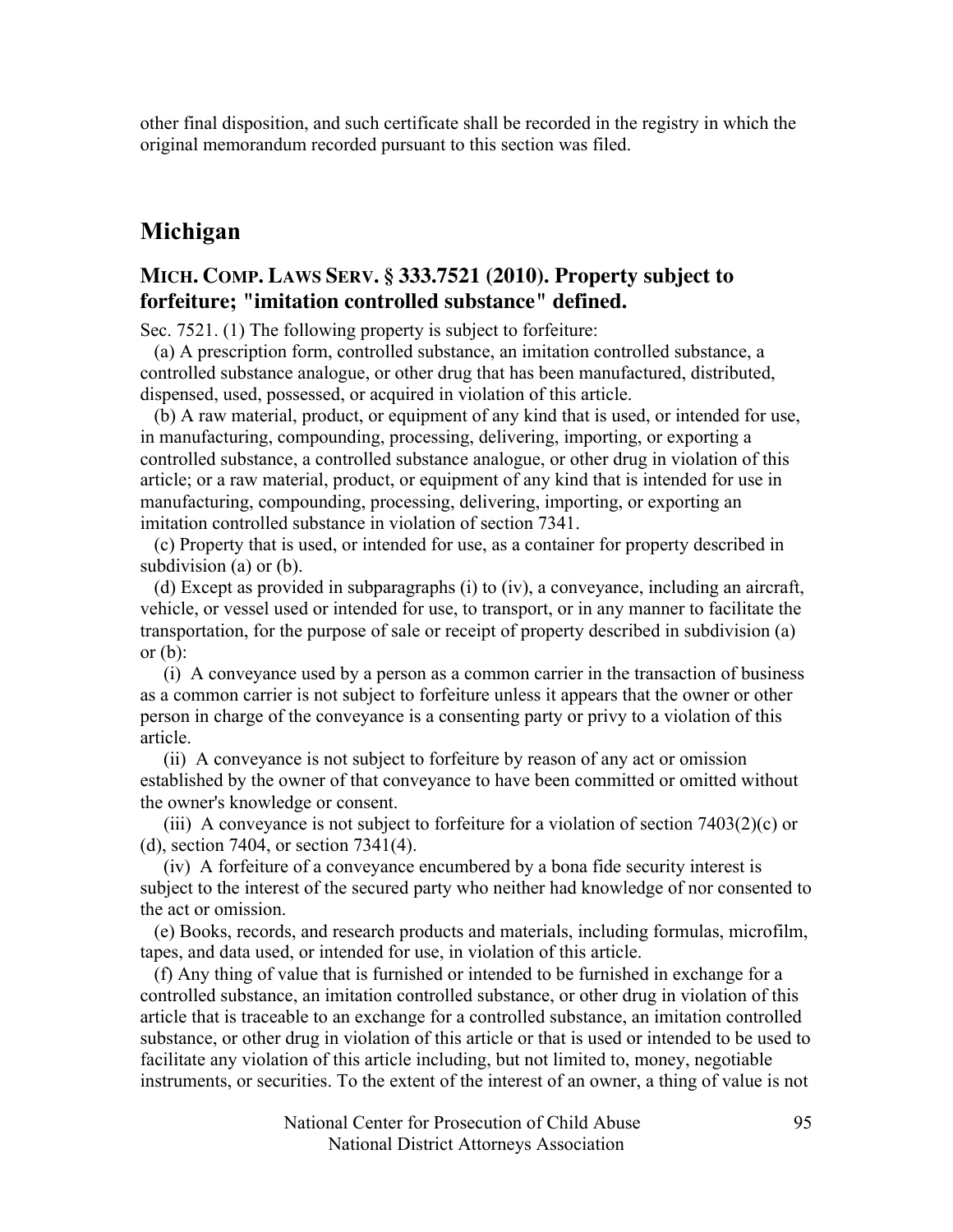subject to forfeiture under this subdivision by reason of any act or omission that is established by the owner of the item to have been committed or omitted without the owner's knowledge or consent. Any money that is found in close proximity to any property that is subject to forfeiture under subdivision (a), (b), (c), (d), or (e) is presumed to be subject to forfeiture under this subdivision. This presumption may be rebutted by clear and convincing evidence.

(g) Any other drug paraphernalia not described in subdivision (b) or (c).

 (2) As used in this section, "imitation controlled substance" means that term as defined in section 7341.

### **Minnesota**

#### **MINN. STAT. ANN. § 609.5311 (2009). Forfeiture of property associated with controlled substances.**

Subdivision 1. Controlled substances.

All controlled substances that were manufactured, distributed, dispensed, or acquired in violation of chapter 152 are subject to forfeiture under this section, except as provided in subdivision 3 and section 609.5316.

Subd. 2. Associated property.

(a) All property, real and personal, that has been used, or is intended for use, or has in any way facilitated, in whole or in part, the manufacturing, compounding, processing, delivering, importing, cultivating, exporting, transporting, or exchanging of contraband or a controlled substance that has not been lawfully manufactured, distributed, dispensed, and acquired is subject to forfeiture under this section, except as provided in subdivision 3.

(b) The Department of Corrections Fugitive Apprehension Unit shall not seize real property for the purposes of forfeiture under paragraph (a).

Subd. 3. Limitations on forfeiture of certain property associated with controlled substances.

(a) A conveyance device is subject to forfeiture under this section only if the retail value of the controlled substance is \$25 or more and the conveyance device is associated with a felony-level controlled substance crime.

(b) Real property is subject to forfeiture under this section only if the retail value of the controlled substance or contraband is \$1,000 or more.

(c) Property used by any person as a common carrier in the transaction of business as a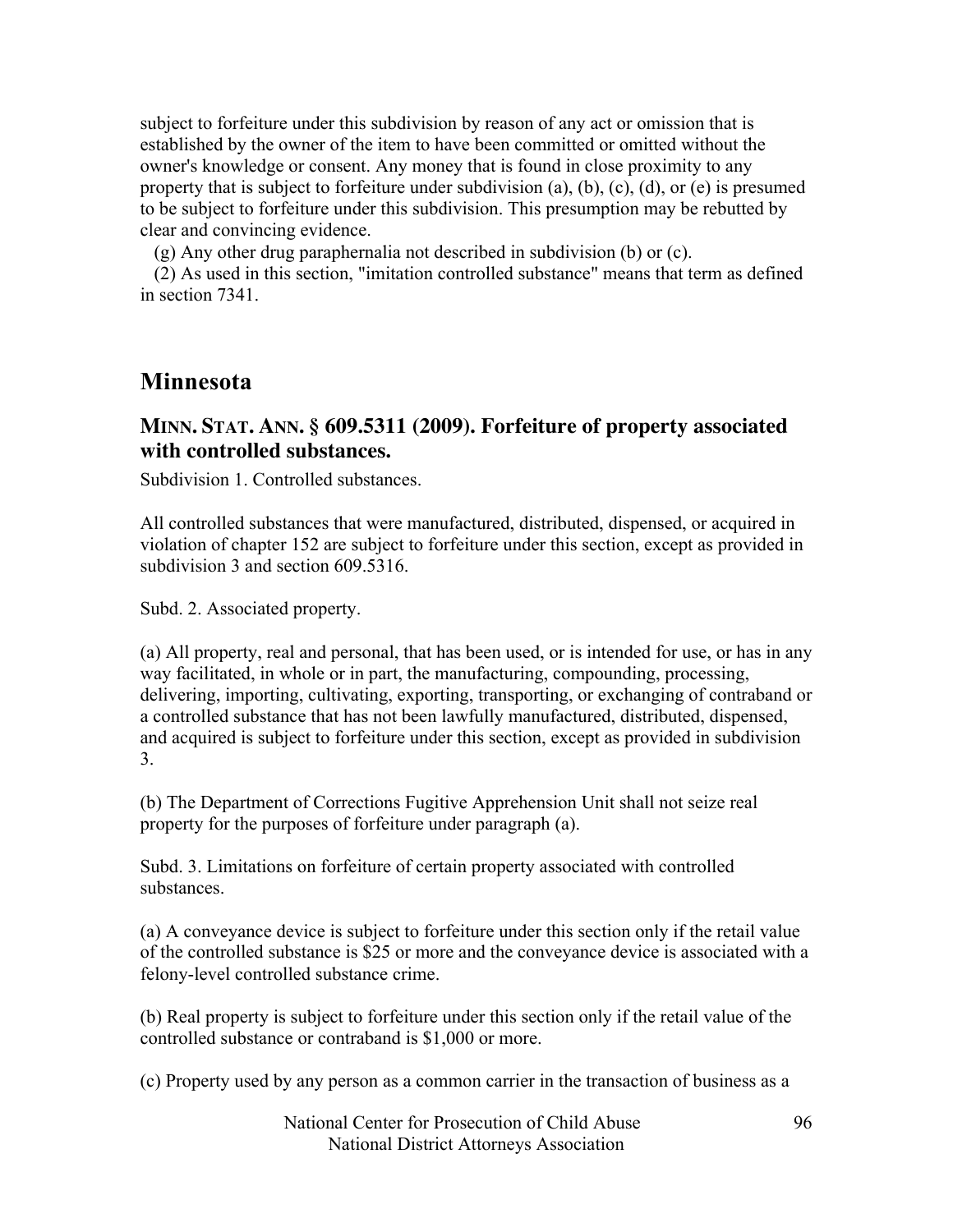common carrier is subject to forfeiture under this section only if the owner of the property is a consenting party to, or is privy to, the use or intended use of the property as described in subdivision 2.

(d) Property is subject to forfeiture under this section only if its owner was privy to the use or intended use described in subdivision 2, or the unlawful use or intended use of the property otherwise occurred with the owner's knowledge or consent.

(e) Forfeiture under this section of a conveyance device or real property encumbered by a bona fide security interest is subject to the interest of the secured party unless the secured party had knowledge of or consented to the act or omission upon which the forfeiture is based. A person claiming a security interest bears the burden of establishing that interest by clear and convincing evidence.

(f) Forfeiture under this section of real property is subject to the interests of a good faith purchaser for value unless the purchaser had knowledge of or consented to the act or omission upon which the forfeiture is based.

(g) Notwithstanding paragraphs (d), (e), and (f), property is not subject to forfeiture based solely on the owner's or secured party's knowledge of the unlawful use or intended use of the property if: (1) the owner or secured party took reasonable steps to terminate use of the property by the offender; or (2) the property is real property owned by the parent of the offender, unless the parent actively participated in, or knowingly acquiesced to, a violation of chapter 152, or the real property constitutes proceeds derived from or traceable to a use described in subdivision 2.

(h) The Department of Corrections Fugitive Apprehension Unit shall not seize a conveyance device or real property, for the purposes of forfeiture under paragraphs (a) to (g).

Subd. 4. Records; proceeds.

(a) All books, records, and research products and materials, including formulas, microfilm, tapes, and data that are used, or intended for use in the manner described in subdivision 2 are subject to forfeiture.

(b) All property, real and personal, that represents proceeds derived from or traceable to a use described in subdivision 2 is subject to forfeiture.

### **MINN. STAT. ANN. § 609.5312 (2009). Forfeiture of property associated with designated offenses.**

Subdivision 1. Property subject to forfeiture.

National Center for Prosecution of Child Abuse (a) All personal property is subject to forfeiture if it was used or intended for use to commit or facilitate the commission of a designated offense. All money and other property, real and personal, that represent proceeds of a designated offense, and all

National District Attorneys Association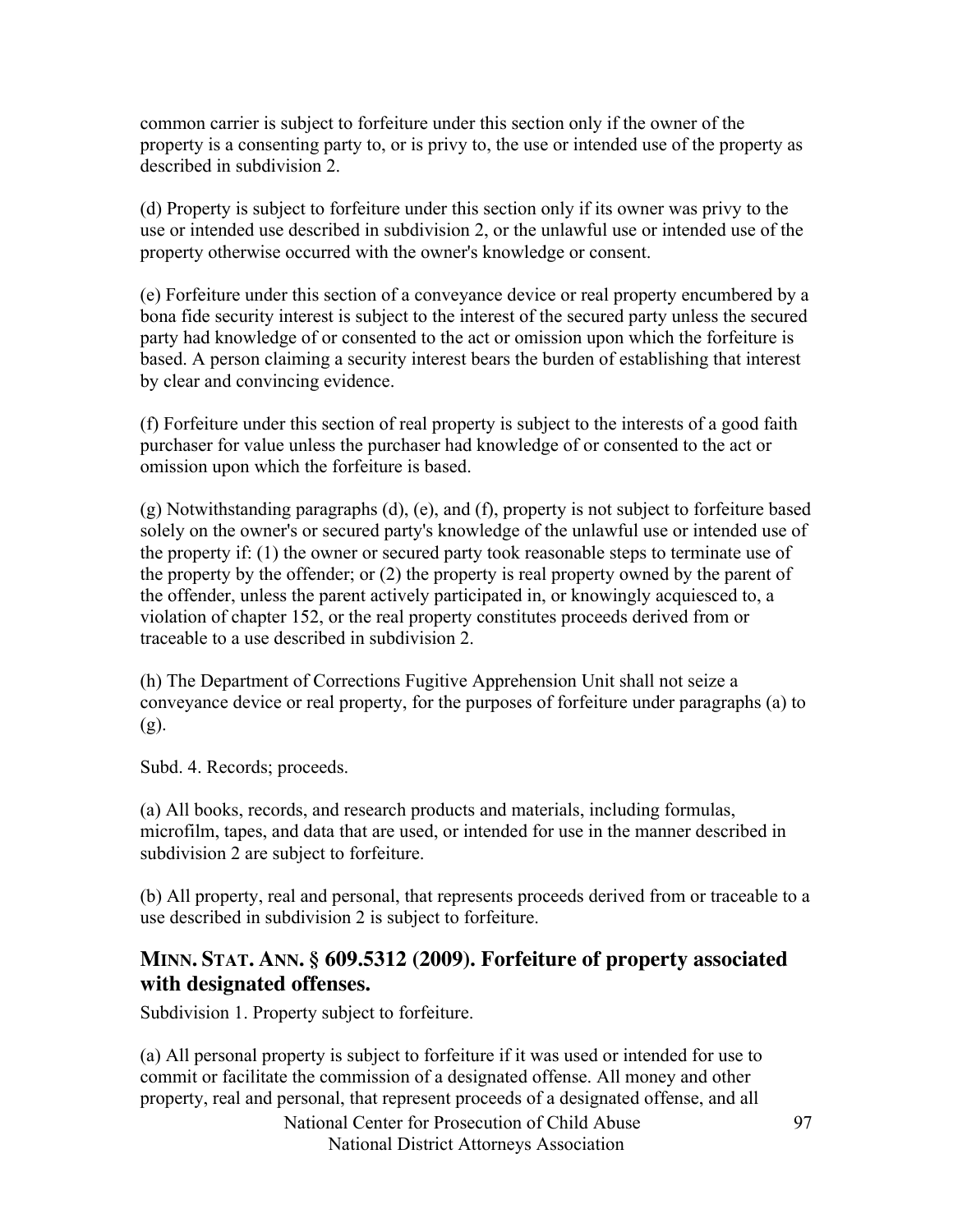contraband property, are subject to forfeiture, except as provided in this section.

(b) The Department of Corrections Fugitive Apprehension Unit shall not seize real property for the purposes of forfeiture under paragraph (a).

Subd. 1a. Computers and related property subject to forfeiture.

(a) As used in this subdivision, "property" has the meaning given in section 609. 87, subdivision 6

(b) When a computer or a component part of a computer is used or intended for use to commit or facilitate the commission of a designated offense, the computer and all software, data, and other property contained in the computer are subject to forfeiture unless prohibited by the Privacy Protection Act, United States Code, title 42, sections 2000aa to 2000aa-12, or other state or federal law.

(c) Regardless of whether a forfeiture action is initiated following the lawful seizure of a computer and related property, if the appropriate agency returns hardware, software, data, or other property to the owner, the agency may charge the owner for the cost of separating contraband from the computer or other property returned, including salary and contract costs. The agency may not charge these costs to an owner of a computer or related property who was not privy to the act or omission upon which the seizure was based, or who did not have knowledge of or consent to the act or omission, if the owner:

(1) requests from the agency copies of specified legitimate data files and provides sufficient storage media; or

(2) requests the return of a computer or other property less data storage devices on which contraband resides.

Subd. 2. Limitations on forfeiture of property associated with designated offenses.

(a) Property used by a person as a common carrier in the transaction of business as a common carrier is subject to forfeiture under this section only if the owner of the property is a consenting party to, or is privy to, the commission of a designated offense.

(b) Property is subject to forfeiture under this section only if the owner was privy to the act or omission upon which the forfeiture is based, or the act or omission occurred with the owner's knowledge or consent.

(c) Property encumbered by a bona fide security interest is subject to the interest of the secured party unless the party had knowledge of or consented to the act or omission upon which the forfeiture is based. A person claiming a security interest bears the burden of establishing that interest by clear and convincing evidence.

(d) Notwithstanding paragraphs (b) and (c), property is not subject to forfeiture based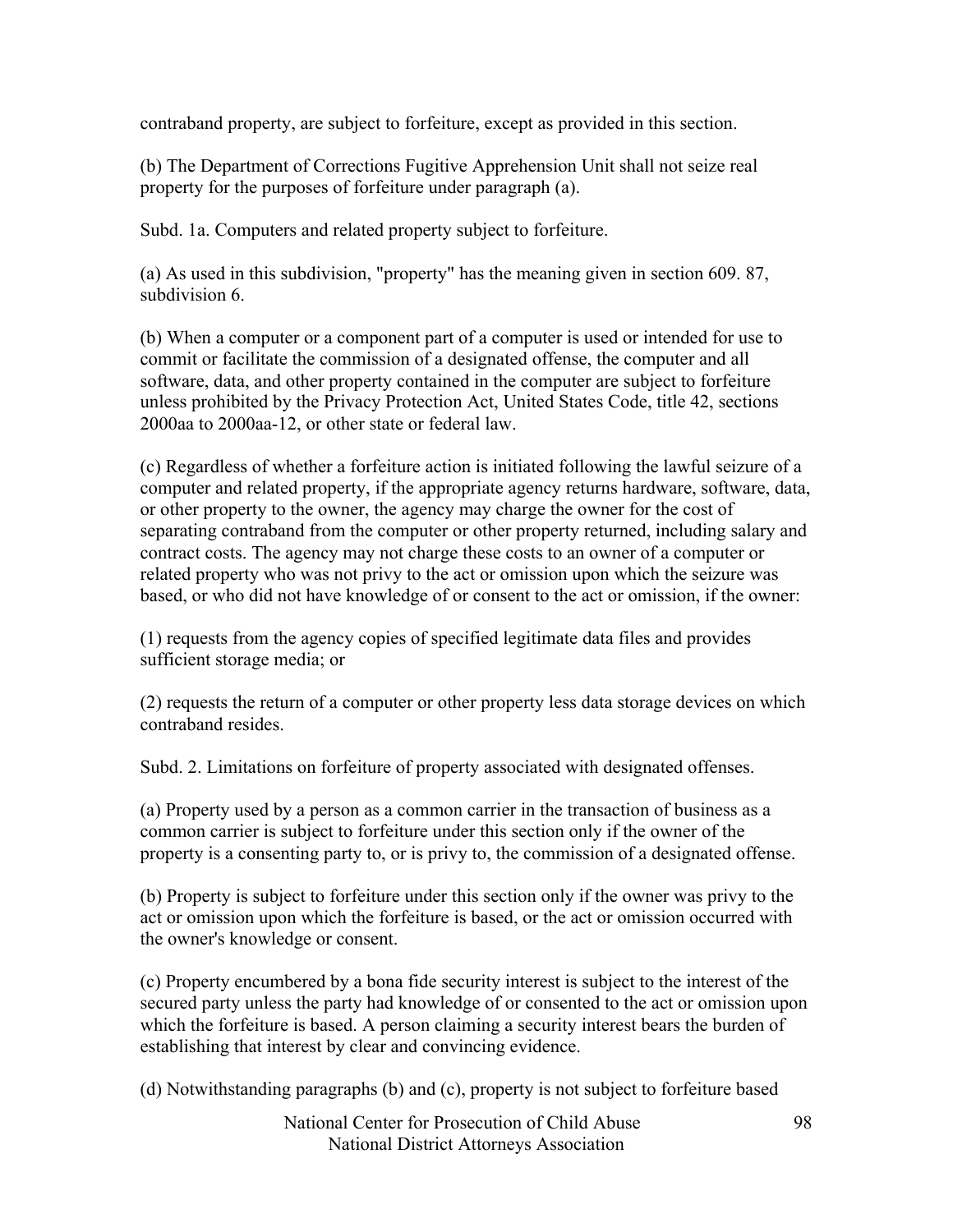solely on the owner's or secured party's knowledge of the act or omission upon which the forfeiture is based if the owner or secured party took reasonable steps to terminate use of the property by the offender.

Subd. 3. Vehicle forfeiture for prostitution offenses.

(a) A motor vehicle is subject to forfeiture under this subdivision if it was used to commit or facilitate, or used during the commission of, a violation of section 609.324 or a violation of a local ordinance substantially similar to section 609.324. A motor vehicle is subject to forfeiture under this subdivision only if the offense is established by proof of a criminal conviction for the offense. Except as otherwise provided in this subdivision, a forfeiture under this subdivision is governed by sections 609.531, 609.5312, and 609.5313.

(b) When a motor vehicle subject to forfeiture under this subdivision is seized in advance of a judicial forfeiture order, a hearing before a judge or referee must be held within 96 hours of the seizure. Notice of the hearing must be given to the registered owner within 48 hours of the seizure. The prosecuting authority shall certify to the court, at or in advance of the hearing, that it has filed or intends to file charges against the alleged violator for violating section 609.324 or a local ordinance substantially similar to section 609.324. After conducting the hearing, the court shall order that the motor vehicle be returned to the owner if:

(1) the prosecutor has failed to make the certification required by paragraph (b);

(2) the owner of the motor vehicle has demonstrated to the court's satisfaction that the owner has a defense to the forfeiture, including but not limited to the defenses contained in subdivision 2; or

(3) the court determines that seizure of the vehicle creates or would create an undue hardship for members of the owner's family.

(c) If the defendant is acquitted or prostitution charges against the defendant are dismissed, neither the owner nor the defendant is responsible for paying any costs associated with the seizure or storage of the vehicle.

(d) A vehicle leased or rented under section 168.27, subdivision 4, for a period of 180 days or less is not subject to forfeiture under this subdivision.

(e) For purposes of this subdivision, seizure occurs either:

(1) at the date at which personal service of process upon the registered owner is made; or

(2) at the date when the registered owner has been notified by certified mail at the address listed in the Minnesota Department of Public Safety computerized motor vehicle registration records.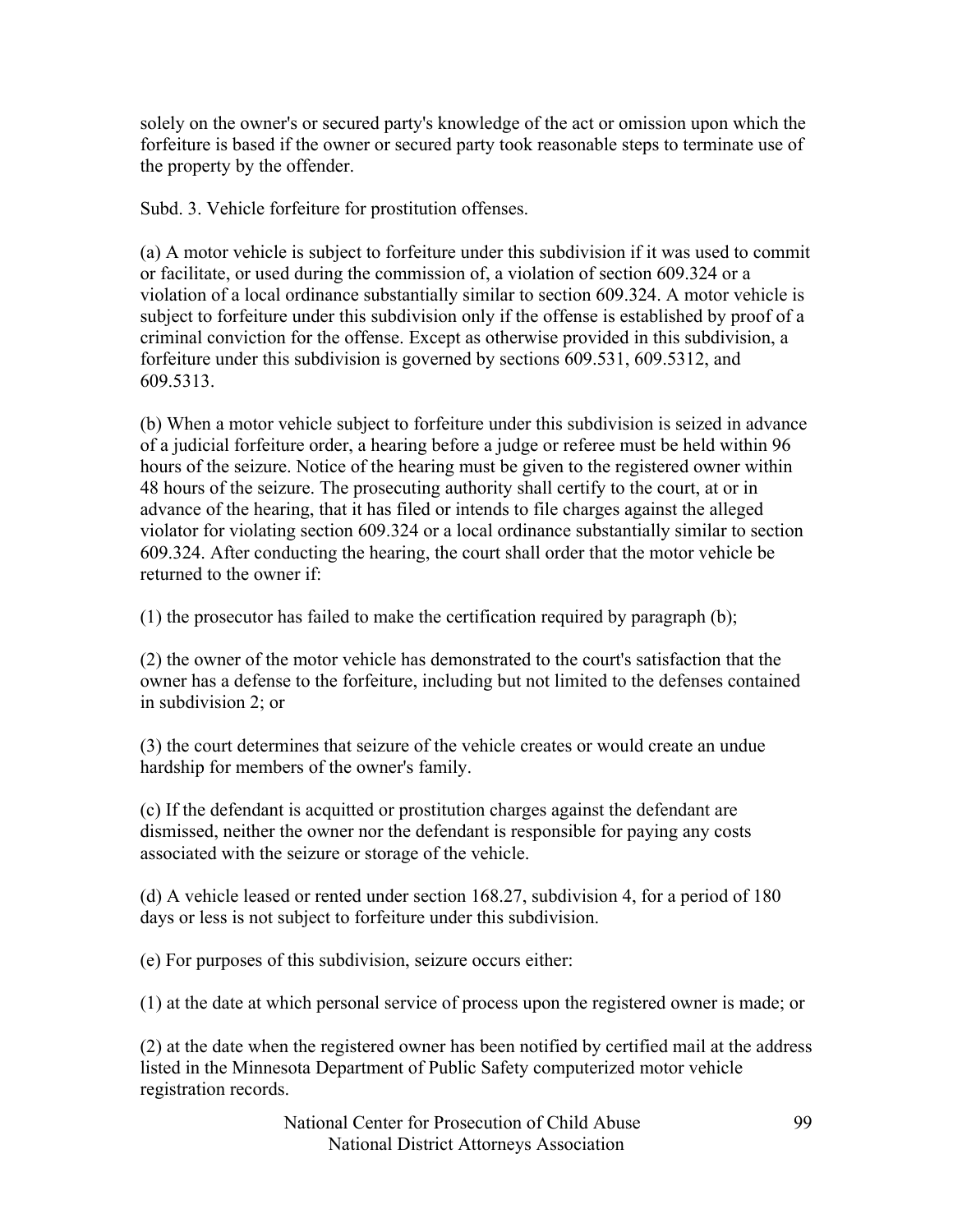(f) The Department of Corrections Fugitive Apprehension Unit shall not participate in paragraphs (a) to (e).

Subd. 4. Vehicle forfeiture for fleeing peace officer.

(a) A motor vehicle is subject to forfeiture under this subdivision if it was used to commit a violation of section 609.487 and endanger life or property. A motor vehicle is subject to forfeiture under this subdivision only if the offense is established by proof of a criminal conviction for the offense. Except as otherwise provided in this subdivision, a forfeiture under this subdivision is governed by sections 609.531, 609.5312, 609.5313, and 609.5315, subdivision 6.

(b) When a motor vehicle subject to forfeiture under this subdivision is seized in advance of a judicial forfeiture order, a hearing before a judge or referee must be held within 96 hours of the seizure. Notice of the hearing must be given to the registered owner within 48 hours of the seizure. The prosecuting authority shall certify to the court, at or in advance of the hearing, that it has filed or intends to file charges against the alleged violator for violating section 609.487. After conducting the hearing, the court shall order that the motor vehicle be returned to the owner if:

(1) the prosecutor has failed to make the certification required by this paragraph;

(2) the owner of the motor vehicle has demonstrated to the court's satisfaction that the owner has a defense to the forfeiture, including but not limited to the defenses contained in subdivision 2; or

(3) the court determines that seizure of the vehicle creates or would create an undue hardship for members of the owner's family.

(c) If the defendant is acquitted or the charges against the defendant are dismissed, neither the owner nor the defendant is responsible for paying any costs associated with the seizure or storage of the vehicle.

(d) A vehicle leased or rented under section 168.27, subdivision 4, for a period of 180 days or less is not subject to forfeiture under this subdivision.

(e) A motor vehicle that is an off-road recreational vehicle as defined in section 169A.03, subdivision 16, or a motorboat as defined in section 169A.03, subdivision 13, is not subject to paragraph (b).

(f) For purposes of this subdivision, seizure occurs either:

(1) at the date at which personal service of process upon the registered owner is made; or

(2) at the date when the registered owner has been notified by certified mail at the address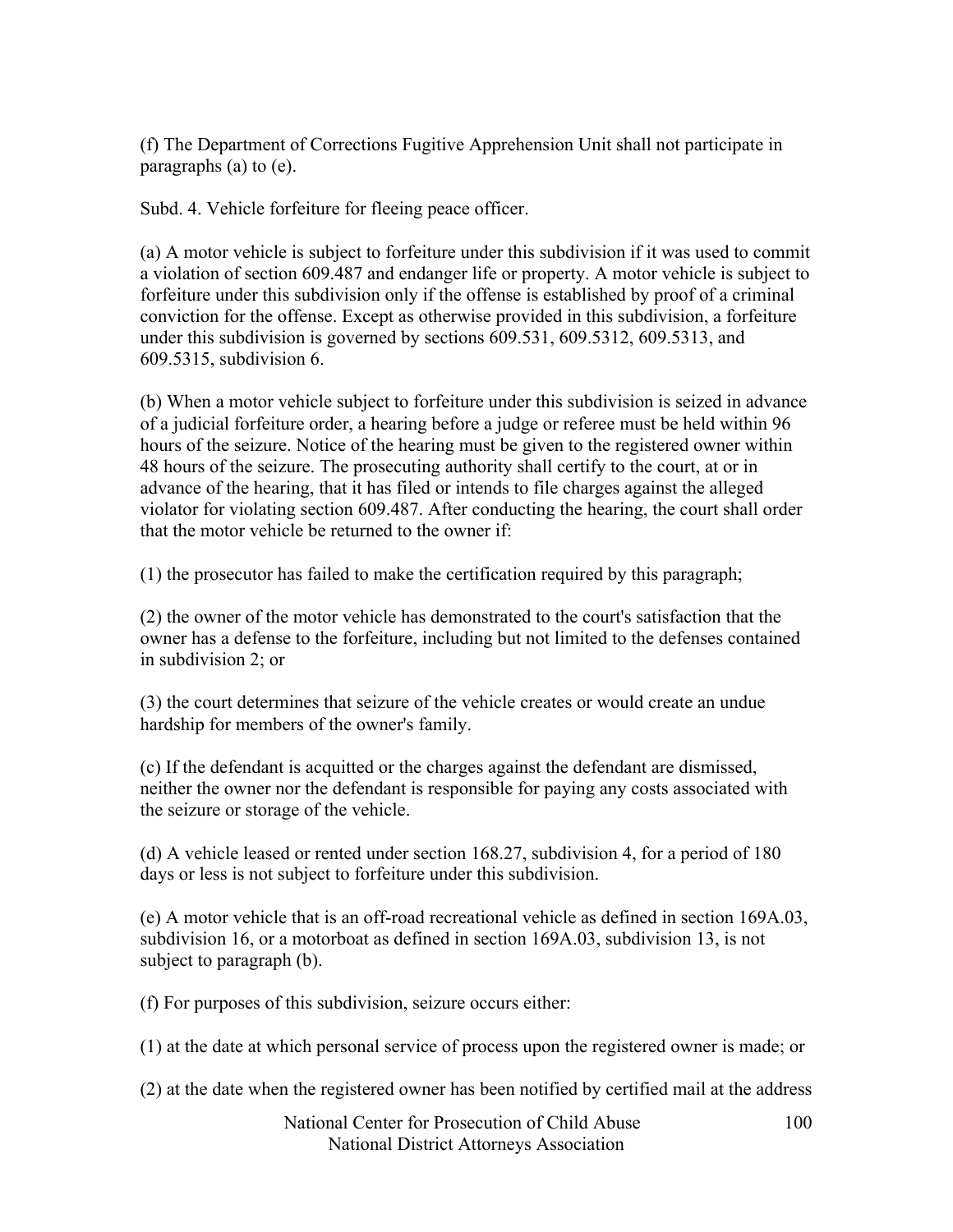listed in the Minnesota Department of Public Safety computerized motor vehicle registration records.

(g) The Department of Corrections Fugitive Apprehension Unit shall not seize a motor vehicle for the purposes of forfeiture under paragraphs (a) to (f).

# **Mississippi**

### **MISS. CODE ANN. § 41-29-153 (2010). Forfeitures.**

(a) The following are subject to forfeiture:

 (1) All controlled substances which have been manufactured, distributed, dispensed or acquired in violation of this article or in violation of Article 5 of this chapter;

 (2) All raw materials, products and equipment of any kind which are used, or intended for use, in manufacturing, compounding, processing, delivering, importing, or exporting any controlled substance in violation of this article or in violation of Article 5 of this chapter;

 (3) All property which is used, or intended for use, as a container for property described in paragraph (1) or (2) of this subsection;

 (4) All conveyances, including aircraft, vehicles or vessels, which are used, or intended for use, to transport, or in any manner to facilitate the transportation, sale, receipt, possession or concealment of property described in paragraph (1) or (2) of this subsection, however:

 A. No conveyance used by any person as a common carrier in the transaction of business as a common carrier is subject to forfeiture under this section unless it appears that the owner or other person in charge of the conveyance is a consenting party or privy to a violation of this article;

 B. No conveyance is subject to forfeiture under this section by reason of any act or omission proved by the owner thereof to have been committed or omitted without his knowledge or consent; if the confiscating authority has reason to believe that the conveyance is a leased or rented conveyance, then the confiscating authority shall notify the owner of the conveyance within five (5) days of the confiscation;

 C. A forfeiture of a conveyance encumbered by a bona fide security interest is subject to the interest of the secured party if he neither had knowledge of nor consented to the act or omission;

 D. A conveyance is not subject to forfeiture for a violation of Section 41-29-  $139(c)(2)(A)$ , (B) or (C);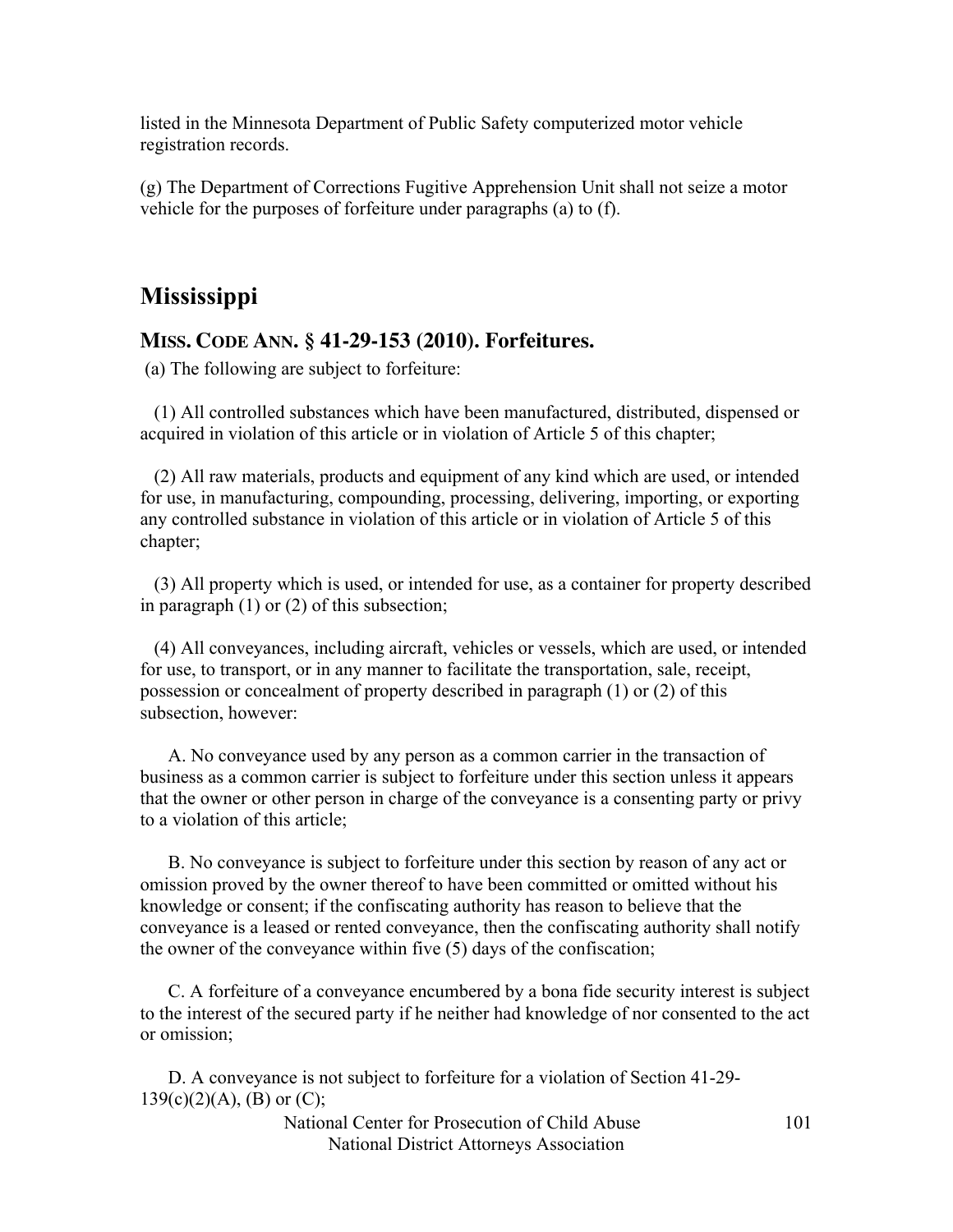(5) All money, deadly weapons, books, records, and research products and materials, including formulas, microfilm, tapes and data which are used, or intended for use, in violation of this article or in violation of Article 5 of this chapter;

(6) All drug paraphernalia as defined in Section 41-29-105(v); and

 (7) Everything of value, including real estate, furnished, or intended to be furnished, in exchange for a controlled substance in violation of this article, all proceeds traceable to such an exchange, and all monies, negotiable instruments, businesses or business investments, securities, and other things of value used, or intended to be used, to facilitate any violation of this article. All monies, coin and currency found in close proximity to forfeitable controlled substances, to forfeitable drug manufacturing or distributing paraphernalia, or to forfeitable records of the importation, manufacture or distribution of controlled substances are presumed to be forfeitable under this paragraph; the burden of proof is upon claimants of the property to rebut this presumption.

 A. No property shall be forfeited under the provisions of subsection (a)(7) of this section, to the extent of the interest of an owner, by reason of any act or omission established by him to have been committed or omitted without his knowledge or consent.

 B. Neither personal property encumbered by a bona fide security interest nor real estate encumbered by a bona fide mortgage, deed of trust, lien or encumbrance shall be forfeited under the provisions of subsection (a)(7) of this section, to the extent of the interest of the secured party or the interest of the mortgagee, holder of a deed of trust, lien or encumbrance by reason of any act or omission established by him to have been committed or omitted without his knowledge or consent.

(b) Property subject to forfeiture may be seized by the bureau, local law enforcement officers, enforcement officers of the Mississippi Department of Transportation, highway patrolmen, the board, or the State Board of Pharmacy upon process issued by any appropriate court having jurisdiction over the property. Seizure without process may be made if:

 (1) The seizure is incident to an arrest or a search under a search warrant or an inspection under an administrative inspection warrant;

 (2) The property subject to seizure has been the subject of a prior judgment in favor of the state in a criminal injunction or forfeiture proceeding based upon this article;

 (3) The bureau, the board, local law enforcement officers, enforcement officers of the Mississippi Department of Transportation, or highway patrolmen, or the State Board of Pharmacy have probable cause to believe that the property is directly or indirectly dangerous to health or safety; or

(4) The bureau, local law enforcement officers, enforcement officers of the Mississippi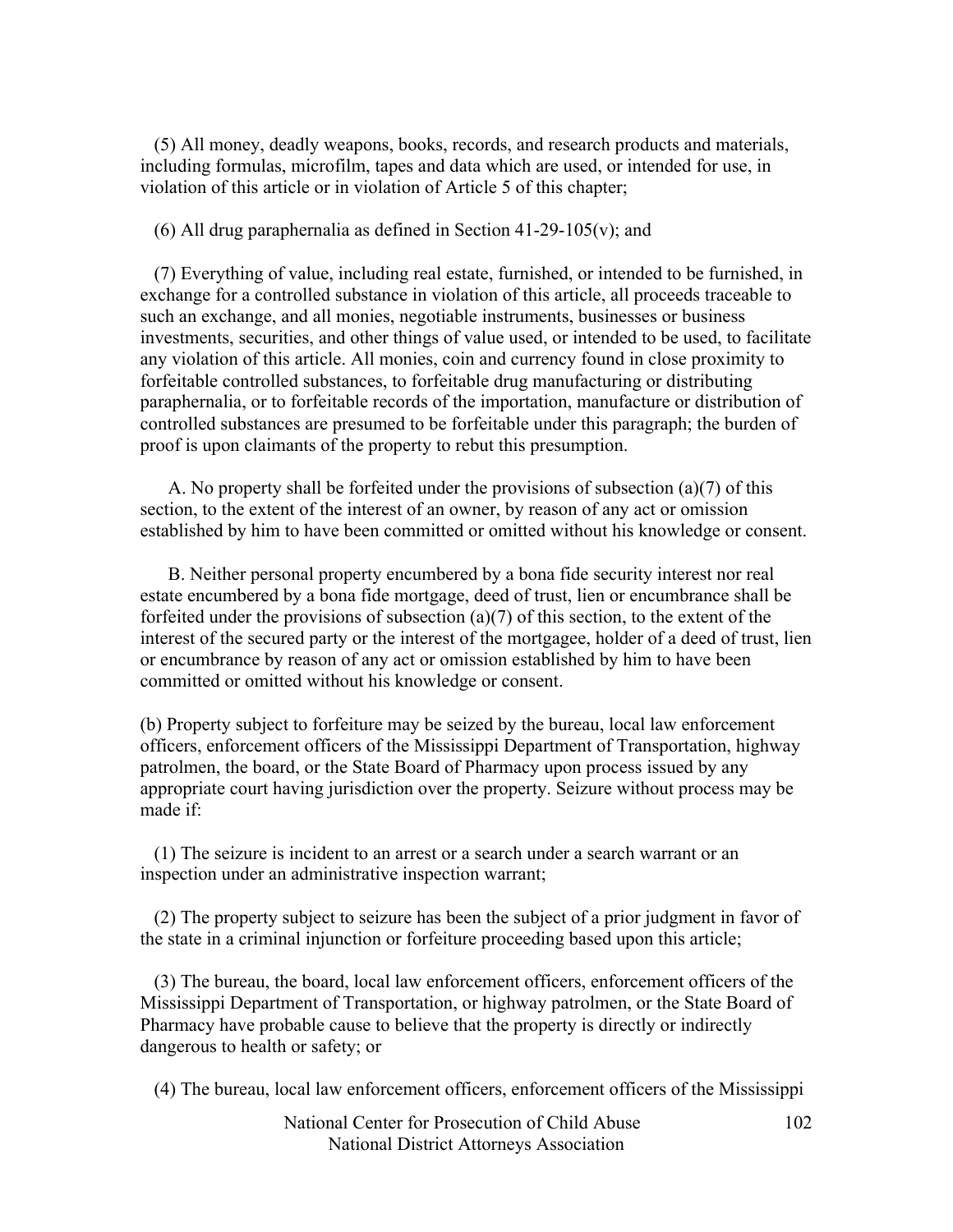Department of Transportation, highway patrolmen, the board, or the State Board of Pharmacy have probable cause to believe that the property was used or is intended to be used in violation of this article.

(c) Controlled substances listed in Schedule I of Section 41-29-113 that are possessed, transferred, sold, or offered for sale in violation of this article are contraband and shall be seized and summarily forfeited to the state. Controlled substances listed in the said Schedule I, which are seized or come into the possession of the state, the owners of which are unknown, are contraband and shall be summarily forfeited to the state.

(d) Species of plants from which controlled substances in Schedules I and II of Sections 41-29-113 and 41-29-115 may be derived which have been planted or cultivated in violation of this article, or of which the owners or cultivators are unknown, or which are wild growths, may be seized and summarily forfeited to the state.

(e) The failure, upon demand by the bureau and/or local law enforcement officers, or their authorized agents, or highway patrolmen designated by the bureau, the board, or the State Board of Pharmacy, of the person in occupancy or in control of land or premises upon which the species of plants are growing or being stored, to produce an appropriate registration, or proof that he is the holder thereof, constitutes authority for the seizure and forfeiture of the plants.

## **MISS. CODE ANN. § 41-29-153 (2010). Forfeiture of vehicles used in drive-by shootings or bombings.**

(1) All vehicles which are used in any manner to facilitate the discharging of a firearm or the throwing or ejection of a bomb or explosive device in violation of Section 97-3-109 shall be subject to forfeiture, however:

 (a) No conveyance used by any person as a common carrier in the transaction of business as a common carrier is subject to forfeiture under this section unless it appears that the owner or other person in charge of the conveyance is a consenting party or privy to a violation of Section 97-3-109 and this section;

 (b) No conveyance is subject to forfeiture under this section by reason of any act or omission proved by the owner thereof to have been committed or omitted without his knowledge or consent; if the confiscating authority has reason to believe that the conveyance is a leased or rented conveyance, then the confiscating authority shall notify the owner of the conveyance within five (5) days of the confiscation;

 (c) A forfeiture of a conveyance encumbered by a bona fide security interest is subject to the interest of the secured party if he neither had knowledge of nor consented to the act or omission.

(2) Except as otherwise provided in subsection (16), when any property is seized pursuant to subsection (1), proceedings under this section shall be instituted promptly.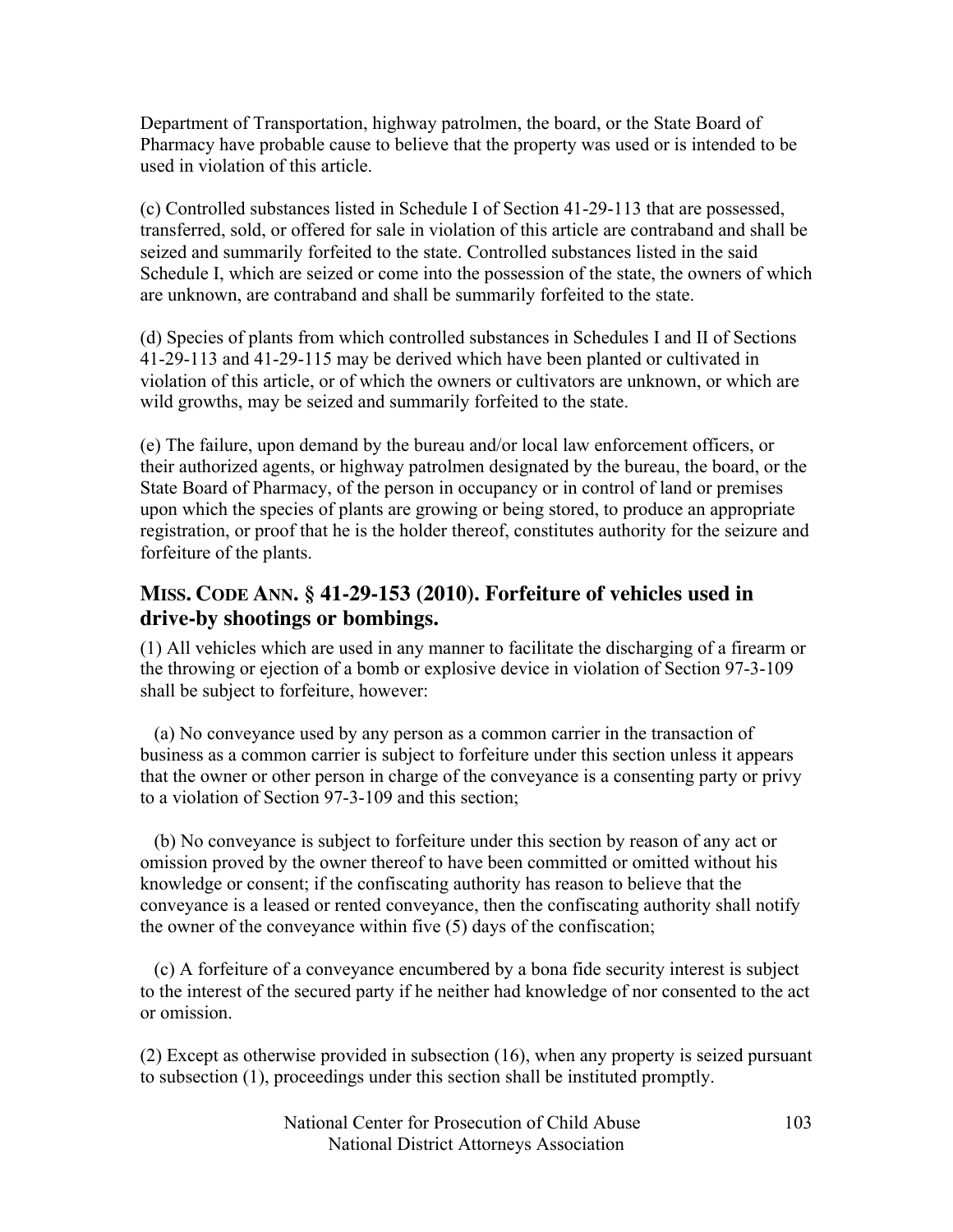(3) A petition for forfeiture shall be filed promptly in the name of the State of Mississippi, the county or the municipality and may be filed in the county in which the seizure is made, the county in which the criminal prosecution is brought or the county in which the owner of the seized property is found. Forfeiture proceedings may be brought in (a) the circuit court, or (b) the county court if a county court exists in the county and the value of the seized property is within the jurisdictional limits of the county court as set forth in Section 9-9-21, Mississippi Code of 1972, or (c) the youth court in the case of a person adjudicated delinquent where the underlying basis for the delinquency is a violation of Section 97-3-109, Mississippi Code of 1972. A copy of such petition shall be served upon the following persons by service of process in the same manner as in civil cases:

(a) The owner of the property, if address is known;

 (b) Any secured party who has registered his lien or filed a financing statement as provided by law, if the identity of such secured party can be ascertained by the local law enforcement agency by making a good faith effort to ascertain the identity of such secured party as described in subsections  $(4)$ ,  $(5)$ ,  $(6)$ ,  $(7)$  and  $(8)$  of this section;

 (c) Any other bona fide lienholder or secured party or other person holding an interest in the property in the nature of a security interest of whom the local law enforcement agency has actual knowledge; and

 (d) Any person in possession of property subject to forfeiture at the time that it was seized.

(4) If the property is a motor vehicle susceptible of titling under the Mississippi Motor Vehicle Title Law and if there is any reasonable cause to believe that the vehicle has been titled, the local law enforcement agency shall make inquiry of the State Tax Commission as to what the records of the State Tax Commission show as to who is the record owner of the vehicle and who, if anyone, holds any lien or security interest which affects the vehicle.

(5) If the property is a motor vehicle and is not titled in the State of Mississippi, then the local law enforcement agency shall attempt to ascertain the name and address of the person in whose name the vehicle is licensed, and if the vehicle is licensed in a state which has in effect a certificate of title law, the local law enforcement agency shall make inquiry of the appropriate agency of that state as to what the records of the agency show as to who is the record owner of the vehicle and who, if anyone, holds any lien, security interest or other instrument in the nature of a security device which affects the vehicle.

(6) In the event the answer to an inquiry states that the record owner of the property is any person other than the person who was in possession of it when it was seized, or states that any person holds any lien, encumbrance, security interest or other interest which affects the property, the local law enforcement agency shall cause any record owner and also any lienholder, secured party or other person who holds an interest in the property in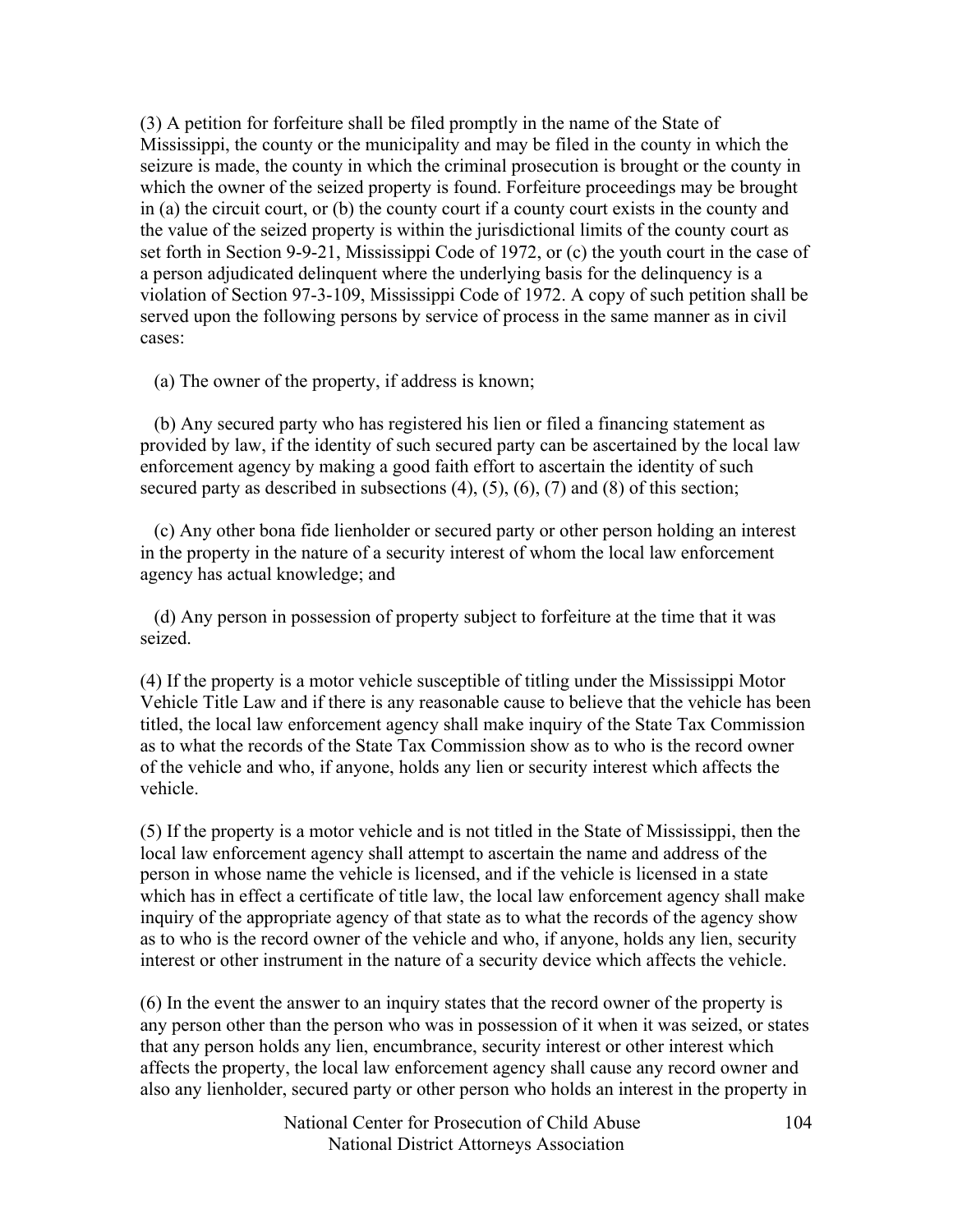the nature of a security interest which affects the property to be named in the petition of forfeiture and to be served with process in the same manner as in civil cases.

(7) If the owner of the property cannot be found and served with a copy of the petition of forfeiture, or if no person was in possession of the property subject to forfeiture at the time that it was seized and the owner of the property is unknown, the local law enforcement agency shall file with the clerk of the court in which the proceeding is pending an affidavit to such effect, whereupon the clerk of the court shall publish notice of the hearing addressed to "the Unknown Owner of ", filling in the blank space with a reasonably detailed description of the property subject to forfeiture. Service by publication shall contain the other requisites prescribed in Section 11-33-41, Mississippi Code of 1972, and shall be served as provided in Section 11-33-37, Mississippi Code of 1972, for publication of notice for attachments at law.

(8) No proceedings instituted pursuant to the provisions of this section shall proceed to hearing unless the judge conducting the hearing is satisfied that this section has been complied with. Any answer received from an inquiry required by subsections (4) through (5) of this section shall be introduced into evidence at the hearing.

(9) Except as otherwise provided in subsection (16), an owner of property that has been seized pursuant to subsection (1) shall file an answer within thirty (30) days after the completion of service of process. If an answer is not filed, the court shall hear evidence that the property is subject to forfeiture and forfeit the property to the local law enforcement agency. If an answer is filed, a time for hearing on forfeiture shall be set within thirty (30) days of filing the answer or at the succeeding term of court, if court would not be in progress within thirty (30) days after filing the answer. Provided, however, that upon request by the local law enforcement agency or the owner of the property, the court may postpone said forfeiture hearing to a date past the time any criminal action is pending against said owner.

(10) If the owner of the property has filed an answer denying that the property is subject to forfeiture, then the burden is on the petitioner to prove that the property is subject to forfeiture. However, if an answer has not been filed by the owner of the property, the petition for forfeiture may be introduced into evidence and is prima facie evidence that the property is subject to forfeiture. The standard of proof placed upon the petitioner in regard to property forfeited under the provisions of Section 97-3-109 and this section shall be by a preponderance of the evidence.

(11) At the hearing any claimant of any right, title or interest in the property may prove his lien, encumbrance, security interest or other interest in the nature of a security interest to be bona fide and created without knowledge or consent that the property was to be used so as to cause the property to be subject to forfeiture.

(12) If it is found that the property is subject to forfeiture, then the judge shall forfeit the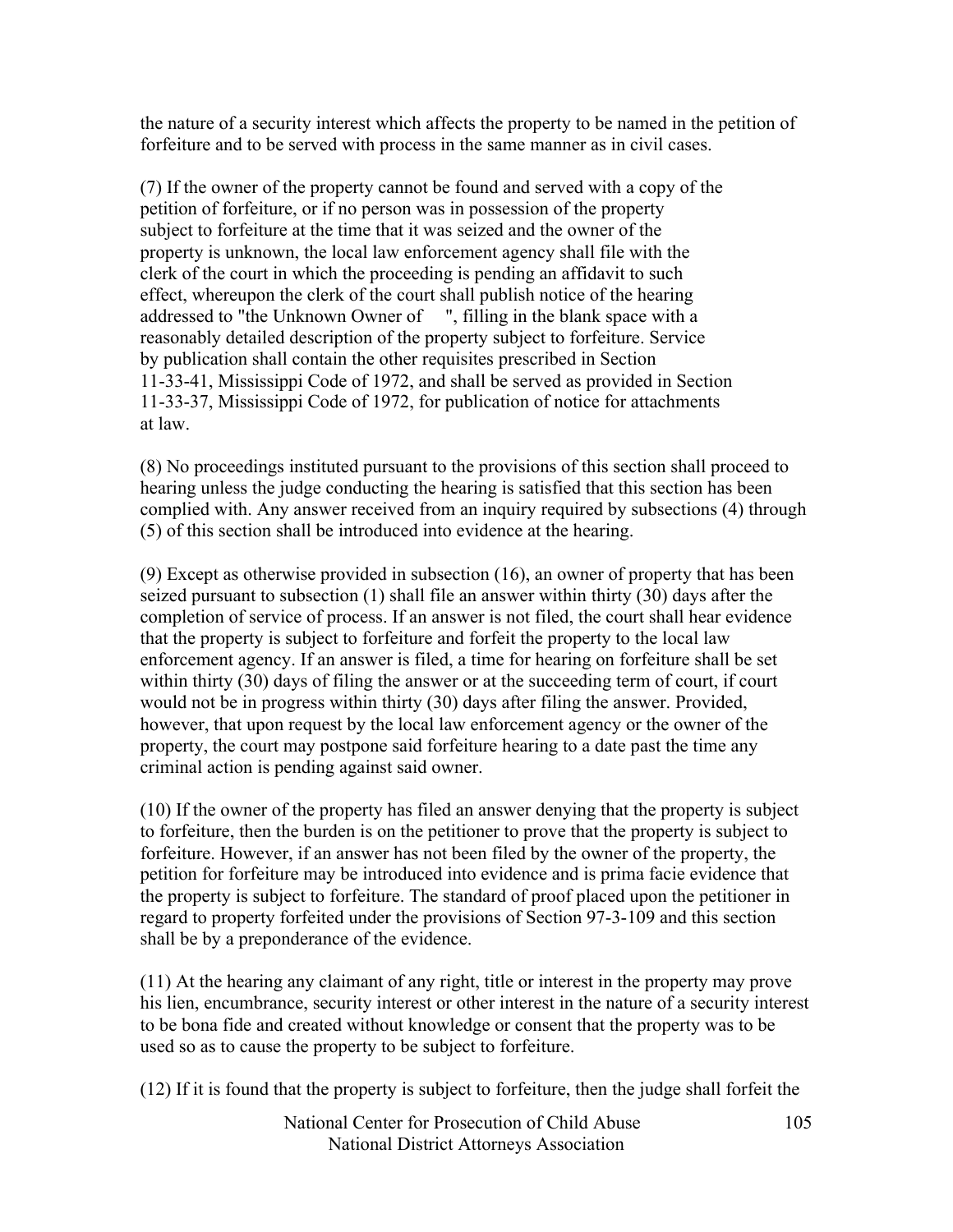property to the local law enforcement agency. However, if proof at the hearing discloses that the interest of any bona fide lienholder, secured party or other person holding an interest in the property in the nature of a security interest is greater than or equal to the present value of the property, the court shall order the property released to him. If such interest is less than the present value of the property and if the proof shows that the property is subject to forfeiture, the court shall order the property forfeited to the local law enforcement agency.

(13) All other property which is forfeited under this section shall be liquidated and, after deduction of court costs and the expenses of liquidation, the proceeds shall be divided and deposited as follows:

 (a) In the event only one (1) law enforcement agency participates in the underlying criminal case out of which the forfeiture arises, fifty percent (50%) of the proceeds shall be forwarded to the State Treasurer and deposited in the General Fund of the state and fifty percent (50%) of the proceeds shall be deposited and credited to the budget of the participating law enforcement agency.

 (b) In the event more than one (1) law enforcement agency participates in the underlying criminal case out of which the forfeiture arises, fifty percent (50%) of the proceeds shall be deposited and credited to the budget of the law enforcement agency whose officers initiated the criminal case and fifty percent (50%) shall be divided equitably between or among the other participating law enforcement agencies, and shall be deposited and credited to the budgets of the participating law enforcement agencies. In the event that the other participating law enforcement agencies cannot agree on the division of their fifty percent (50%), a petition shall be filed by any one (1) of them in the court in which the civil forfeiture case is brought and the court shall make an equitable division.

(14) All other property that has been forfeited shall, except as otherwise provided, be sold at a public auction for cash by the chief law enforcement officer of the initiating law enforcement agency, or his designee, to the highest and best bidder after advertising the sale for at least once each week for three (3) consecutive weeks, the last notice to appear not more than ten (10) days nor less than five (5) days prior to such sale, in a newspaper having a general circulation in the jurisdiction in which said law enforcement agency is located. Such notices shall contain a description of the property to be sold and a statement of the time and place of sale. It shall not be necessary to the validity of such sale either to have the property present at the place of sale or to have the name of the owner thereof stated in such notice. The proceeds of the sale shall be disposed of as follows:

 (a) To any bona fide lienholder, secured party or other party holding an interest in the property in the nature of a security interest, to the extent of his interest; and

 (b) The balance, if any, remaining after deduction of all storage, court costs and expenses of liquidation shall be divided, forwarded and deposited in the same manner set out in subsection (13) of this section.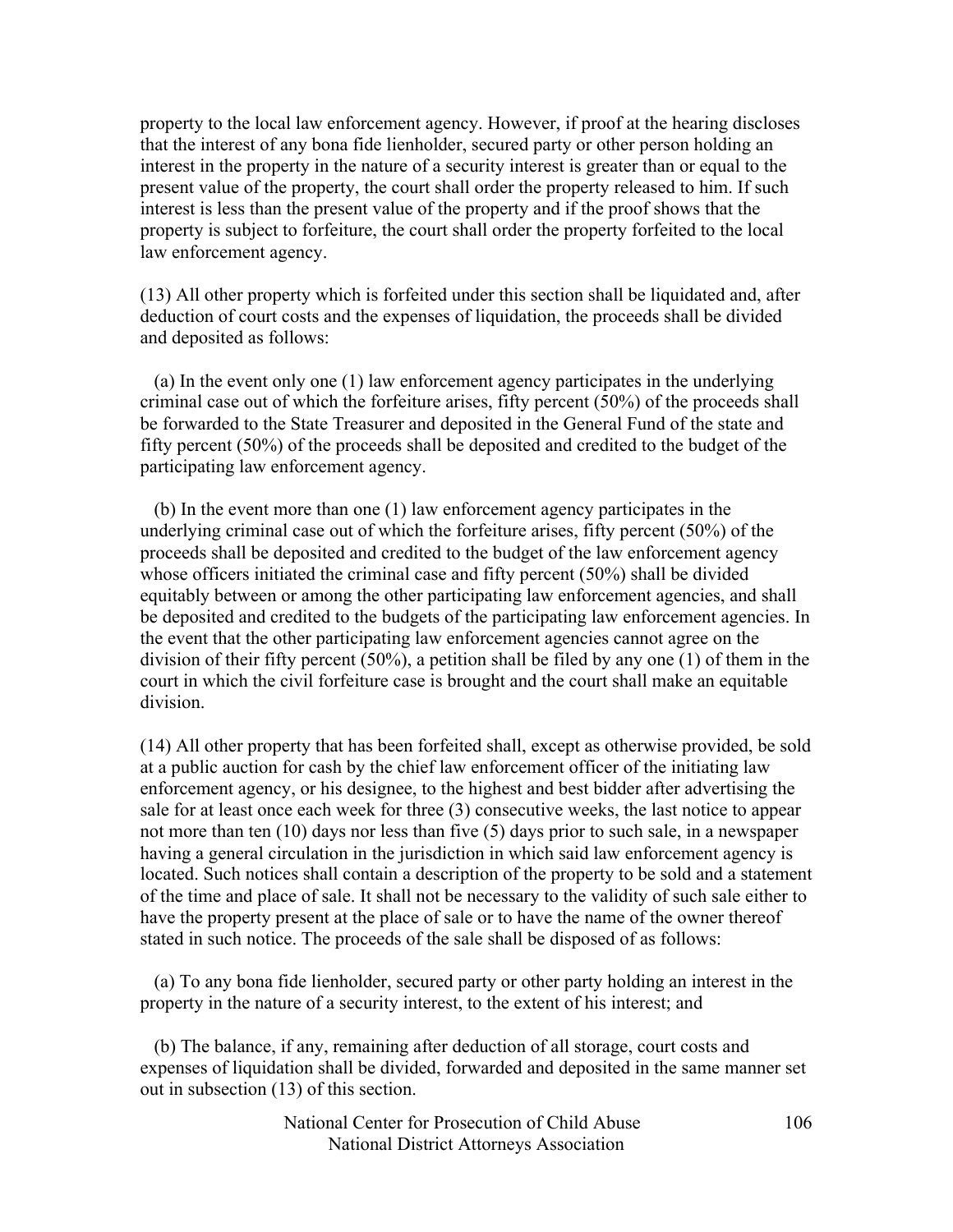(15) The State Tax Commission shall issue a certificate of title to any person who purchases property under the provisions of this section when a certificate of title is required under the laws of this state.

(16) When any property the value of which does not exceed Five Thousand Dollars (\$ 5,000.00) is seized pursuant to subsection (1), the property may be forfeited by the administrative forfeiture procedures provided for in subsections (16) through (22).

(17) The attorney for the seizing law enforcement agency shall provide notice of intention to forfeit the seized property administratively, by certified mail, return receipt requested, to all persons who are required to be notified.

(18) In the event that notice of intention to forfeit the seized property administratively cannot be given as provided in subsection (17) of this section because of refusal, failure to claim, insufficient address or any other reason, the attorney for the seizing law enforcement agency shall provide notice by publication in a newspaper of general circulation in the county in which the seizure occurred for once a week for three (3) consecutive weeks.

(19) Notice pursuant to subsections (17) and (18) of this section shall include the following information:

- (a) A description of the property;
- (b) The approximate value of the property;
- (c) The date and place of the seizure;
- (d) The connection between the property and the violation of Section 97-3-109;
- (e) The instructions for filing a request for judicial review; and

 (f) A statement that the property will be forfeited to the seizing law enforcement agency if a request for judicial review is not timely filed.

(20) Persons claiming an interest in the seized property may initiate judicial review of the seizure and proposed forfeiture by filing a request for judicial review with the attorney for the seizing law enforcement agency, within thirty (30) days after receipt of the certified letter or within thirty (30) days after the first publication of notice, whichever is applicable.

(21) If no request for judicial review is timely filed, the attorney for the seizing law enforcement agency shall prepare a written declaration of forfeiture of the subject property and the forfeited property shall be used, distributed or disposed of in accordance with the provisions of this section.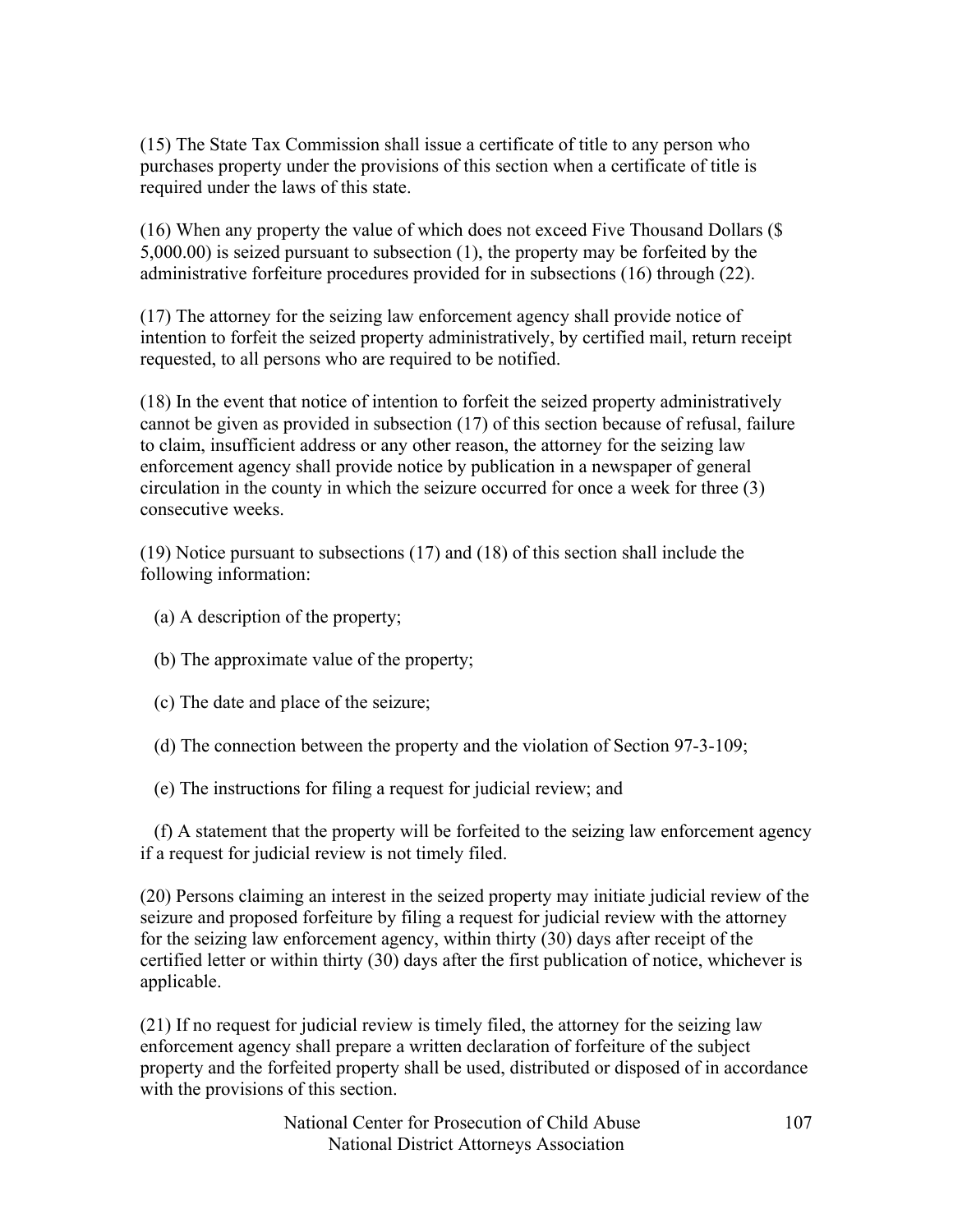(22) Upon receipt of a timely request for judicial review, the attorney for the seizing law enforcement agency shall promptly file a petition for forfeiture and proceed as provided in subsections (3) through (15).

# **Missouri**

## **MO. ANN. STAT. § 513.607 (2009). Property subject to forfeiture - procedure -- report required, when, contents -- annual state auditor's report, contents -- violations, penalty.**

1. All property of every kind, including cash or other negotiable instruments, used or intended for use in the course of, derived from, or realized through criminal activity is subject to civil forfeiture. Civil forfeiture shall be had by a civil procedure known as a CAFA forfeiture proceeding.

2. A CAFA forfeiture proceeding shall be governed by the Missouri rules of court, rules of civil procedure, except to the extent that special rules of procedure are stated herein.

3. Any property seized by a law enforcement officer or agent shall not be disposed of pursuant to section 542.301, RSMo, or by the uniform disposition of unclaimed property act, sections 447.500 through 447.595, RSMo, unless the CAFA proceeding involving the seized property does not result in a judgment of forfeiture.

4. In cases where the property is abandoned or unclaimed, an in rem CAFA forfeiture proceeding may be instituted by petition by the prosecuting attorney of the county in which the property is located or seized by the attorney general's office. The proceeding may be commenced before or after seizure of the property.

5. In lieu of, or in addition to, an in rem proceeding under subsection 4 of this section, the prosecuting attorney or attorney general may bring an in personam action for the forfeiture of property, which may be commenced by petition before or after the seizure of property.

6. (1) If the petition is filed before seizure, it shall state what property is sought to be forfeited, that the property is within the jurisdiction of the court, the grounds for forfeiture, and the names of all persons known to have or claim an interest in the property. The court shall determine ex parte whether there is reasonable cause to believe that the property is subject to forfeiture and that notice to those persons having or claiming an interest in the property prior to seizure would cause the loss or destruction of the property. If the court finds that reasonable cause does not exist to believe the property is subject to forfeiture, it shall dismiss the proceeding. If the court finds that reasonable cause does exist to believe the property is subject to forfeiture but there is not reasonable cause to believe that prior notice would result in loss or destruction, it shall order service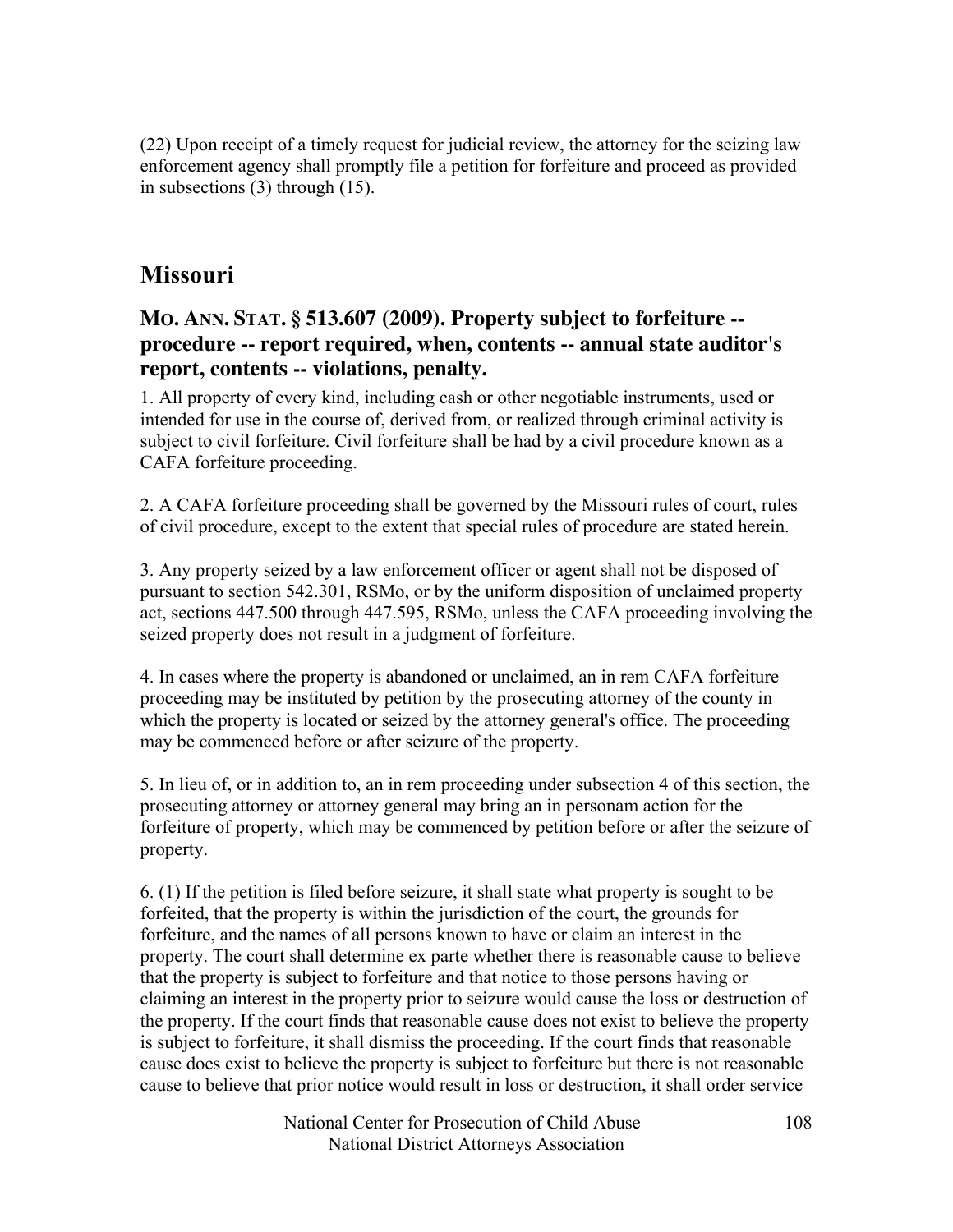on all persons known to have or claim an interest in the property prior to a further hearing on whether a writ of seizure should issue. If the court finds that there is reasonable cause to believe that the property is subject to forfeiture and to believe that prior notice would cause loss or destruction, it shall without any further hearing or notice issue a writ of seizure directing the sheriff of the county or other authorized law enforcement agency where the property is found to seize it.

 (2) Seizure may be effected by a law enforcement officer authorized to enforce the criminal laws of this state prior to the filing of the petition and without a writ of seizure if the seizure is incident to a lawful arrest, search, or inspection and the officer has probable cause to believe the property is subject to forfeiture and will be lost or destroyed if not seized. Within four days of the date of seizure, such seizure shall be reported by said officer to the prosecuting attorney of the county in which the seizure is effected or the attorney general; and if in the opinion of the prosecuting attorney or attorney general forfeiture is warranted, the prosecuting attorney or attorney general shall, within ten days after receiving notice of seizure, file a petition for forfeiture. The petition shall state, in addition to the information required in subdivision (1) of this subsection, the date and place of seizure. The burden of proof will be on the investigative agency to prove all allegations contained in the petition.

7. After the petition is filed or the seizure effected, whichever is later, every person known to have or claim an interest in the property shall be served, if not previously served, with a copy of the petition and a notice of seizure in the manner provided by the Missouri rules of court and rules of civil procedure. Service by publication may be ordered upon any party whose whereabouts cannot be determined or if there be unknown parties.

8. The prosecuting attorney or attorney general to whom the seizure is reported shall report annually by January thirty-first for the previous calendar year all seizures. Such report shall include the date, time, and place of seizure, the property seized, the estimated value of the property seized, the person or persons from whom the property was seized, the criminal charges filed, and the disposition of the seizure, forfeiture and criminal actions. The report shall be made to the director of the Missouri department of public safety and shall be considered an open record. The prosecuting attorney or attorney general shall submit a copy of the report to the state auditor at the time the report is made to the director of the department of public safety.

9. The state auditor shall make an annual report compiling the data received from law enforcement, prosecuting attorneys and the attorney general, and shall submit the report regarding seizures for the previous calendar year to the general assembly annually by February twenty-eighth.

10. Intentional or knowing failure to comply with any reporting requirement contained in this section shall be a class A misdemeanor, punishable by a fine of up to one thousand dollars.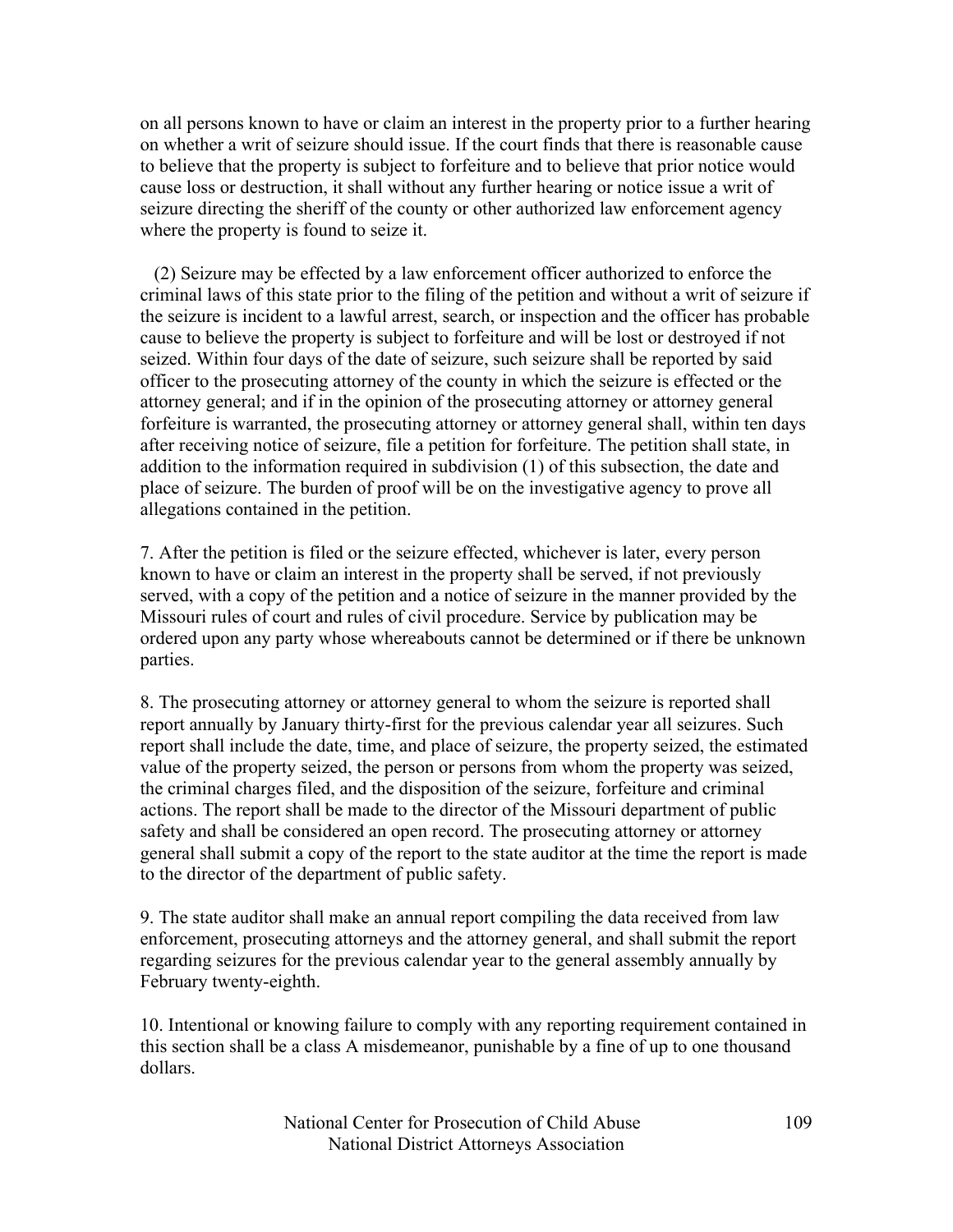# **Montana**

### **MONT. CODE ANN. § 44-12-102 (2009). Things subject to forfeiture.**

(1) The following are subject to forfeiture:

(a) all controlled substances that have been manufactured, distributed, prepared, cultivated, compounded, processed, or possessed in violation of Title 45, chapter 9;

(b) all money, raw materials, products, and equipment of any kind that are used or intended for use in manufacturing, preparing, cultivating, compounding, processing, delivering, importing, or exporting any controlled substance in violation of Title 45, chapter 9, except items used or intended for use in connection with quantities of marijuana in amounts less than 60 grams;

(c) except as provided in subsection  $(2)(d)$ , all property that is used or intended for use as a container for anything enumerated in subsection  $(1)(a)$  or  $(1)(b)$ ;

(d) except as provided in subsection (2), all conveyances, including aircraft, vehicles, and vessels, that are used or intended for use in any manner to facilitate the commission of a violation of Title 45, chapter 9;

(e) all books, records, and research products and materials, including formulas, microfilm, tapes, and data, that are used or intended for use in violation of Title 45, chapter 9;

(f) all drug paraphernalia as defined in 45-10-101;

(g) everything of value furnished or intended to be furnished in exchange for a controlled substance in violation of Title 45, chapter 9, all proceeds traceable to an exchange, and all money, negotiable instruments, and securities used or intended to be used to facilitate a violation of Title 45, chapter 9;

(h) any personal property constituting or derived from proceeds obtained directly or indirectly from a violation of Title 45, chapter 9, that is punishable by more than 5 years in prison; and

(i) real property, including any right, title, and interest in any lot or tract of land and any appurtenances or improvements, that is directly used or intended to be used in any manner or part to commit or facilitate the commission of or that is derived from or maintained by the proceeds resulting from a violation of Title 45, chapter 9, that is punishable by more than 5 years in prison. An owner's interest in real property is not subject to forfeit by reason of any act or omission unless it is proved that the act or omission was the owner's or was with the owner's actual knowledge or express consent.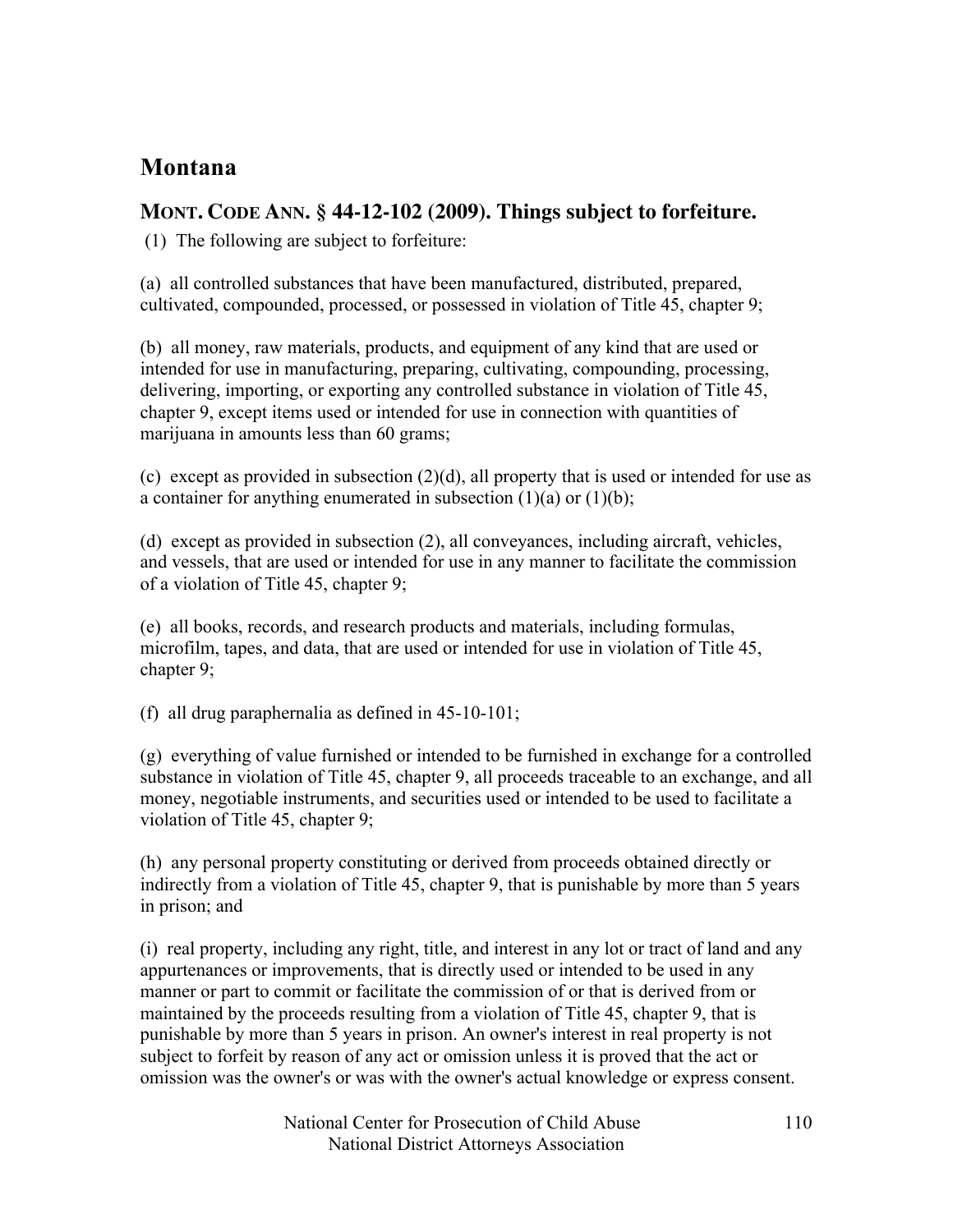(2) (a) A conveyance used by a person as a common carrier in the transaction of business as a common carrier is not subject to forfeiture under this section unless it appears that the owner or other person in charge of the conveyance is a consenting party or privy to a violation of Title 45, chapter 9.

(b) A conveyance is not subject to forfeiture under this section because of any act or omission established by the owner of the conveyance to have been committed or omitted without the owner's knowledge or consent.

(c) A forfeiture of a conveyance encumbered by a bona fide security interest is subject to the interest of the secured party if the secured party neither had knowledge of nor consented to any violation of Title 45, chapter 9.

(d) A conveyance or container is not subject to forfeiture under this section if it was used or intended for use in transporting less than 60 grams of marijuana.

# **Nebraska**

### **NEB. REV. STAT. ANN. § 28-431 (2010). Seized without warrant; subject to forfeitures; disposition; manner; when; accepted as evidence; court costs and expenses.**

(1) The following shall be seized without warrant by an officer of the Division of Drug Control or by any peace officer and the same shall be subject to forfeiture: (a) All controlled substances which have been manufactured, distributed, dispensed, acquired, or possessed in violation of the Uniform Controlled Substances Act; (b) all raw materials, products, and equipment of any kind which are used, or intended for use, in manufacturing, compounding, processing, administering, delivering, importing, or exporting any controlled substance in violation of the act; (c) all property which is used, or is intended for use, as a container for property described in subdivisions (a) and (b) of this subsection; (d) all drug paraphernalia defined in section 28-439; (e) all books, records, and research, including, but not limited to, formulas, microfilm, tapes, and data, which are used, or intended for use, in violation of the act; (f) all conveyances including, but not limited to, aircraft, vehicles, or vessels which are used, or intended for use, in transporting any controlled substance with intent to manufacture, distribute, deliver, dispense, export, or import such controlled substance in violation of the act; and (g) all money used, or intended to be used, to facilitate a violation of the act.

(2) Any property described in subdivision (1)(f) of this section which is used, or intended for use, to transport any property described in subdivision  $(1)(a)$  or  $(b)$  of this section is hereby declared to be a common nuisance, and any peace officer having probable cause to believe that such property is so used, or intended for such use, shall make a search thereof with or without a warrant.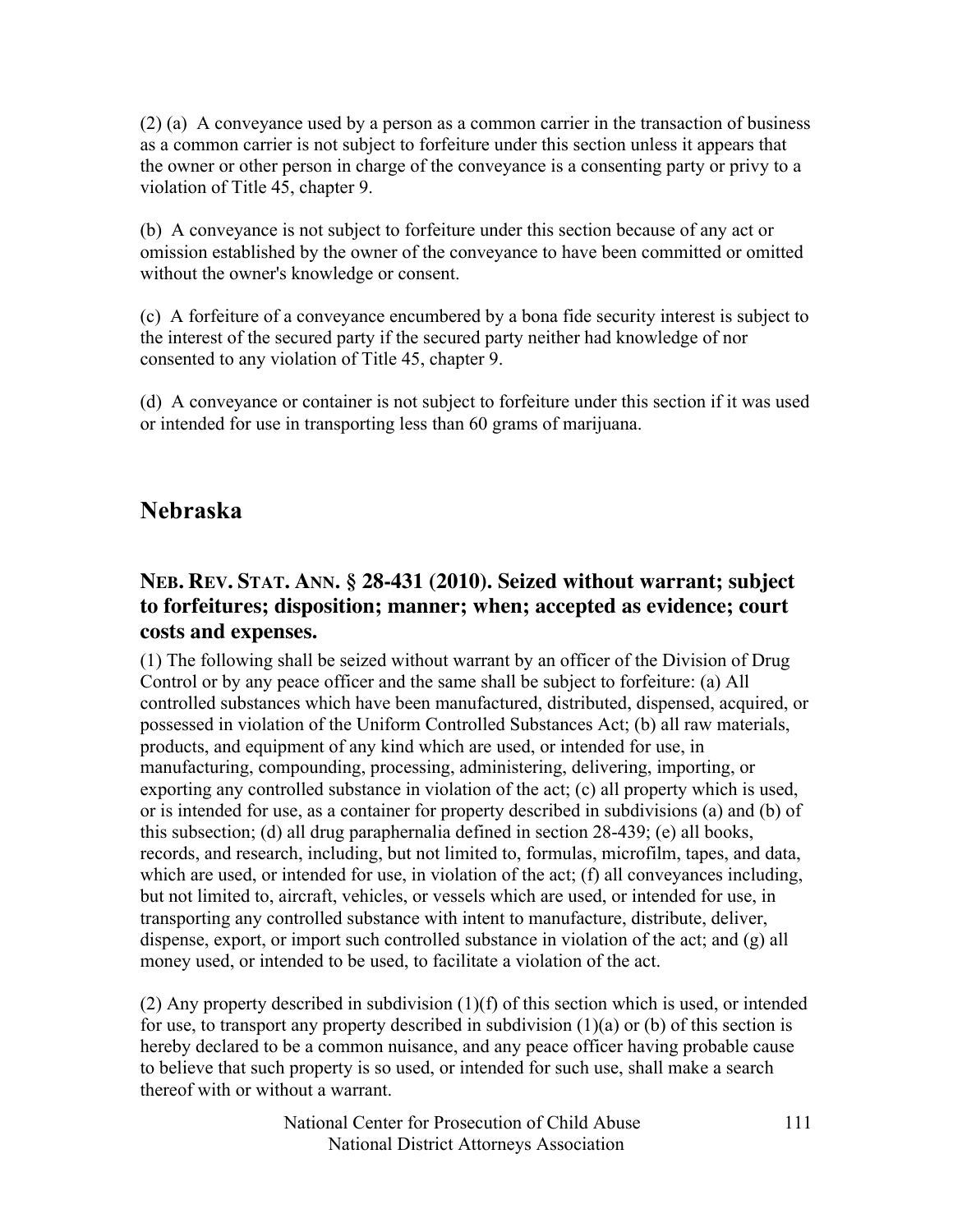(3) All money that a law enforcement agency proves was furnished by such agency shall be returned to the agency. All property seized without a search warrant shall not be subject to a replevin action and: (a) All property described in subdivisions  $(1)(a)$  to  $(1)(e)$ of this section shall be kept by the property division of the law enforcement agency which employs the officer who seized such property for so long as it is needed as evidence in any trial; and (b) when no longer required as evidence, all property described in subdivision (1)(e) of this section shall be disposed of on order of a court of record of this state in such manner as the court in its sound discretion shall direct, and all property described in subdivisions  $(1)(a)$ ,  $(b)$ ,  $(c)$ , and  $(d)$  of this section, that has been used or is intended to be used in violation of the act, when no longer needed as evidence shall be destroyed by the law enforcement agency holding the same or turned over to the department for custody or destruction, except that a law enforcement agency may keep a small quantity of the property described in subdivisions  $(1)(a)$ ,  $(b)$ ,  $(c)$ , and  $(d)$  of this section for training purposes or use in investigations. Any large quantity of property described in subdivisions  $(1)(a)$ ,  $(b)$ ,  $(c)$ , and  $(d)$  of this section, whether seized under a search warrant or validly seized without a warrant, may be disposed of on order of a court of record of this state in such manner as the court in its sound discretion shall direct. Such an order may be given only after a proper laboratory examination and report of such property has been completed and after a hearing has been held by the court after notice to the defendant of the proposed disposition of the property. The findings in such court order as to the nature, kind, and quantity of the property so disposed of may be accepted as evidence at subsequent court proceedings in lieu of the property ordered destroyed by the court order.

(4) When any property described in subdivision  $(1)(f)$  or  $(g)$  of this section is seized, the person seizing the same shall cause to be filed, within ten days thereafter, in the district court of the county in which seizure was made, petition for disposition of such property. The proceedings shall be brought in the name of the state by the county attorney of the county in which such property was seized. The petition shall describe the property, state the name of the owner if known, allege the essential elements of the violation which is claimed to exist, and conclude with a prayer for disposition. The county attorney shall have a copy of the petition served upon the owner of or any person having an interest in the property, if known, in person or by registered or certified mail at his or her lastknown address. If the owner is unknown or there is a reasonable probability that there are unknown persons with interests in the property, the county attorney shall provide notice of the seizure and petition for disposition by publication once a week for four consecutive weeks in a newspaper of general circulation in the county of the seizure. At least five days shall elapse between each publication of notice.

At any time after seizure and prior to court disposition, the owner of record of such property may petition the district court of the county in which seizure was made to release such property, and the court shall order the release of the property upon a showing by the owner that he or she had no knowledge that such property was being used in violation of the Uniform Controlled Substances Act.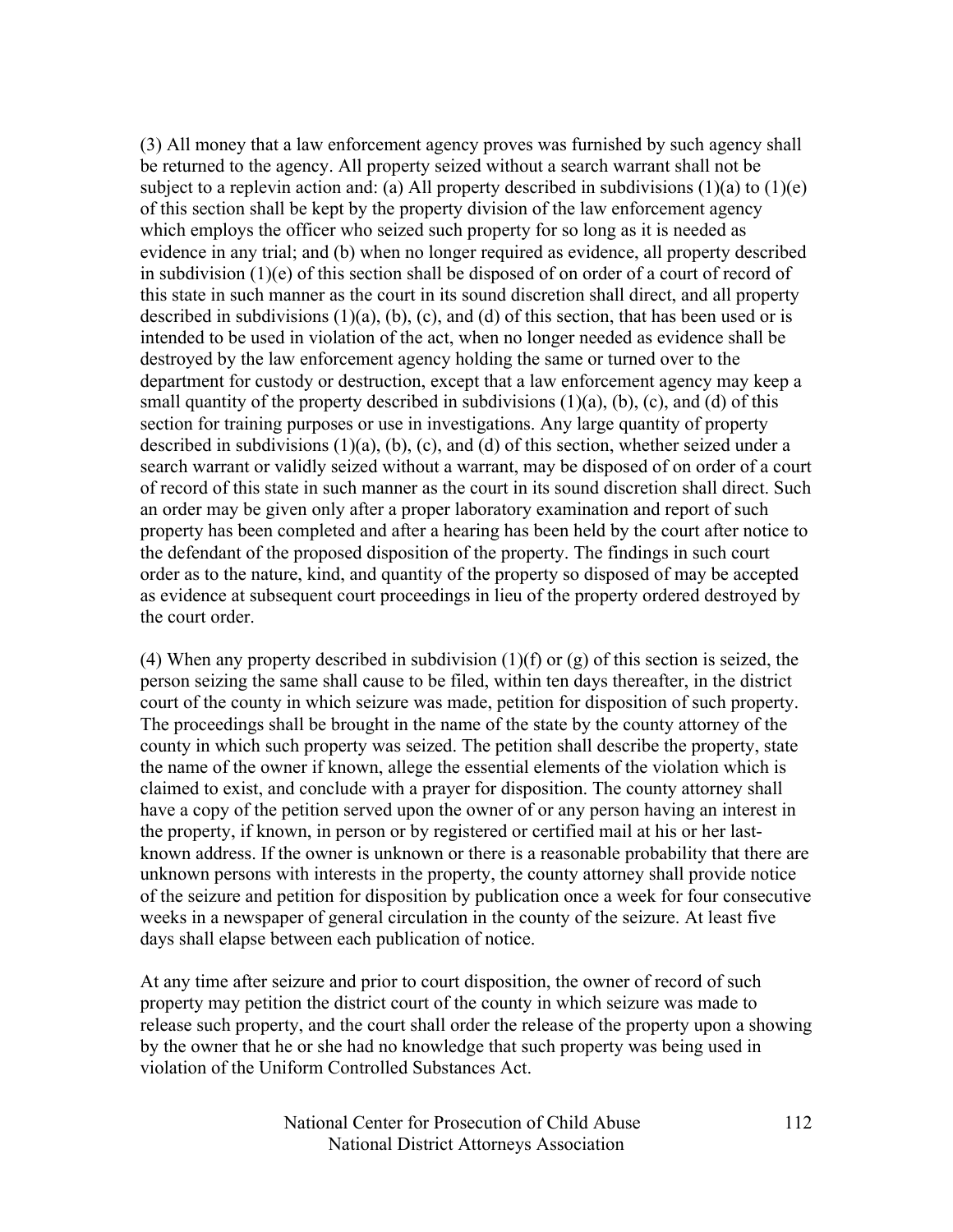Any person having an interest in the property proceeded against or any person against whom civil or criminal liability would exist if such property is in violation of the act may, within thirty days after seizure, appear and file an answer or demurrer to the petition. The answer or demurrer shall allege the claimant's interest in or liability involving such property. At least thirty but not more than ninety days after seizure, there shall be a hearing before the court. If the claimant proves by a preponderance of the evidence that he or she (a) has not used or intended to use the property to facilitate an offense in violation of the act, (b) has an interest in such property as owner or lienor or otherwise, acquired by him or her in good faith, and (c) at no time had any knowledge that such property was being or would be used in, or to facilitate, the violation of the act, the court shall order that such property or the value of the claimant's interest in such property be returned to the claimant. If there are no claims, if all claims are denied, or if the value of the property exceeds all claims granted and it is shown beyond a reasonable doubt that such property was used in violation of the act, the court shall order disposition of such property at such time as the property is no longer required as evidence in any criminal proceeding. The court may order that property described in subdivision (1)(f) of this section be sold or put to official use by the confiscating agency for a period of not more than one year and that when such property is no longer necessary for official use or at the end of two years, whichever comes first, such property shall be sold. Proceeds from the sale of the property and any money described in subdivision  $(1)(g)$  of this section shall be distributed pursuant to section 28-1439.02. Official use shall mean use directly in connection with enforcement of the act.

Any court costs and fees and storage and other proper expenses shall be charged against any person intervening as claimant or owner of the property unless such person shall establish his or her claim. If a sale is ordered, the officer holding the sale shall make a return to the court showing to whom the property was sold and for what price. This return together with the court order shall authorize the county clerk to issue a title to the purchaser of the property if such title is required under the laws of this state.

#### **Nevada**

#### **NEV. REV. STAT. ANN. § 453.301 (2009). Property subject to forfeiture.**

The following are subject to forfeiture pursuant to NRS 179.1156 to 179.119, inclusive:

 1. All controlled substances which have been manufactured, distributed, dispensed or acquired in violation of the provisions of NRS 453.011 to 453.552, inclusive, or a law of any other jurisdiction which prohibits the same or similar conduct.

 2. All raw materials, products and equipment of any kind which are used, or intended for use, in manufacturing, compounding, processing, delivering, importing or exporting any controlled substance in violation of the provisions of NRS 453.011 to 453.552, inclusive, or a law of any other jurisdiction which prohibits the same or similar conduct.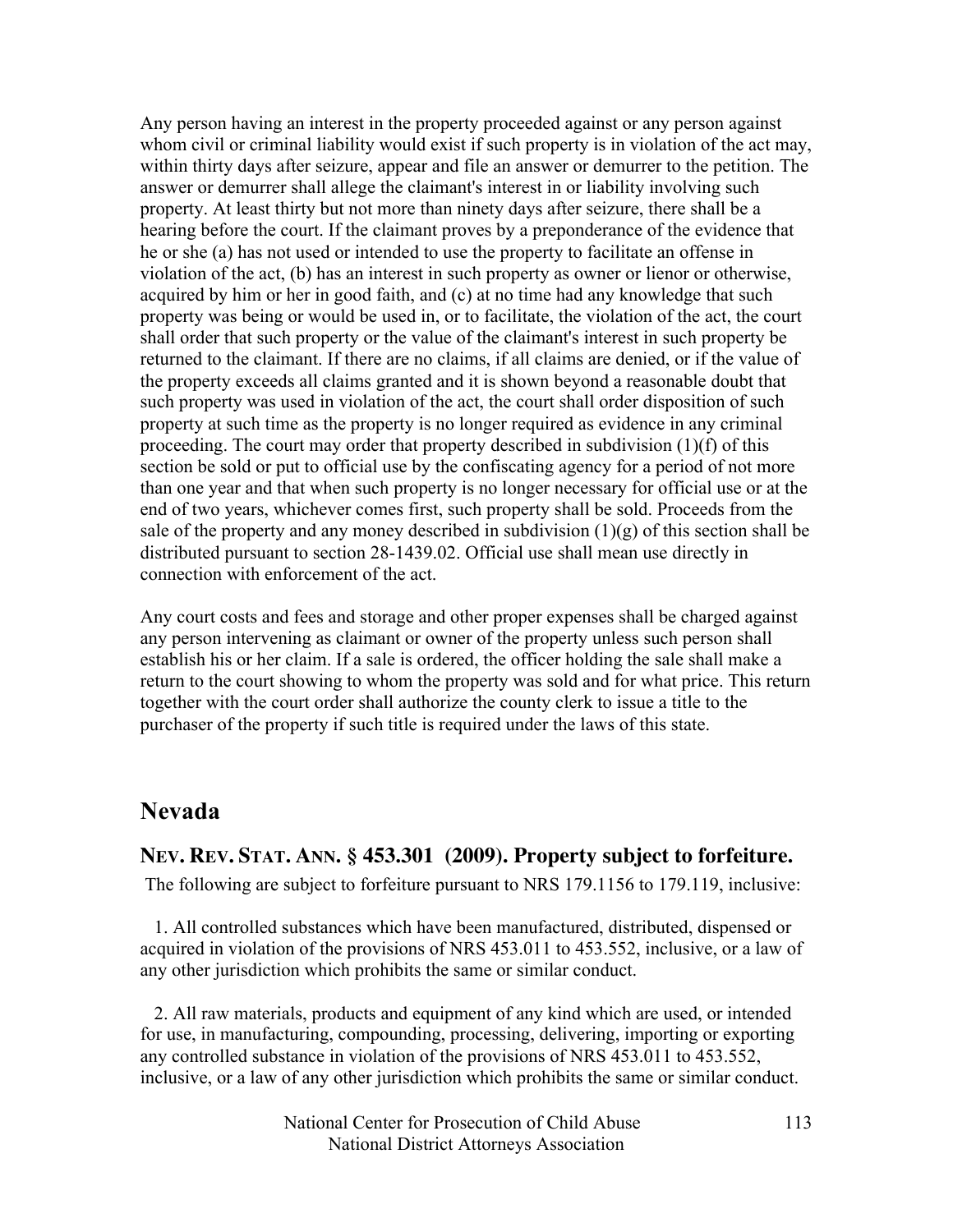3. All property which is used, or intended for use, as a container for property described in subsections 1 and 2.

 4. All books, records and research products and materials, including formulas, microfilm, tapes and data, which are used, or intended for use, in violation of the provisions of NRS 453.011 to 453.552, inclusive, or a law of any other jurisdiction which prohibits the same or similar conduct.

 5. All conveyances, including aircraft, vehicles or vessels, which are used, or intended for use, to transport, or in any manner to facilitate the transportation, concealment, manufacture or protection, for the purpose of sale, possession for sale or receipt of property described in subsection 1 or 2.

 6. All drug paraphernalia as defined by NRS 453.554 which are used in violation of NRS 453.560; , 453.562; or 453.566 or a law of any other jurisdiction which prohibits the same or similar conduct, or of an injunction issued pursuant to NRS 453.558.

 **7.** All imitation controlled substances which have been manufactured, distributed or dispensed in violation of the provisions of NRS 453.332; or 453.3611 to 453.3648, inclusive, or a law of any other jurisdiction which prohibits the same or similar conduct.

 8. All real property and mobile homes used or intended to be used by any owner or tenant of the property or mobile home to facilitate a violation of the provisions of NRS 453.011 to 453.552, inclusive, except NRS 453.336, or used or intended to be used to facilitate a violation of a law of any other jurisdiction which prohibits the same or similar conduct as prohibited in NRS 453.011 to 453.552, inclusive, except NRS 453.336. As used in this subsection, "tenant" means any person entitled, under a written or oral rental agreement, to occupy real property or a mobile home to the exclusion of others.

 9. Everything of value furnished or intended to be furnished in exchange for a controlled substance in violation of the provisions of NRS 453.011 to 453.552, inclusive, or a law of any other jurisdiction which prohibits the same or similar conduct, all proceeds traceable to such an exchange, and all other property used or intended to be used to facilitate a violation of the provisions of NRS 453.011 to 453.552, inclusive, except NRS 453.336, or used or intended to be used to facilitate a violation of a law of any other jurisdiction which prohibits the same or similar conduct as prohibited in NRS 453.011 to 453.552, inclusive, except NRS 453.336. If an amount of cash which exceeds \$300 is found in the possession of a person who is arrested for a violation of NRS 453.337; or 453.338, then there is a rebuttable presumption that the cash is traceable to an exchange for a controlled substance and is subject to forfeiture pursuant to this subsection.

 10. All firearms, as defined by NRS 202.253, which are in the actual or constructive possession of a person who possesses or is consuming, manufacturing, transporting, selling or under the influence of any controlled substance in violation of the provisions of NRS 453.011 to 453.552, inclusive, or a law of any other jurisdiction which prohibits the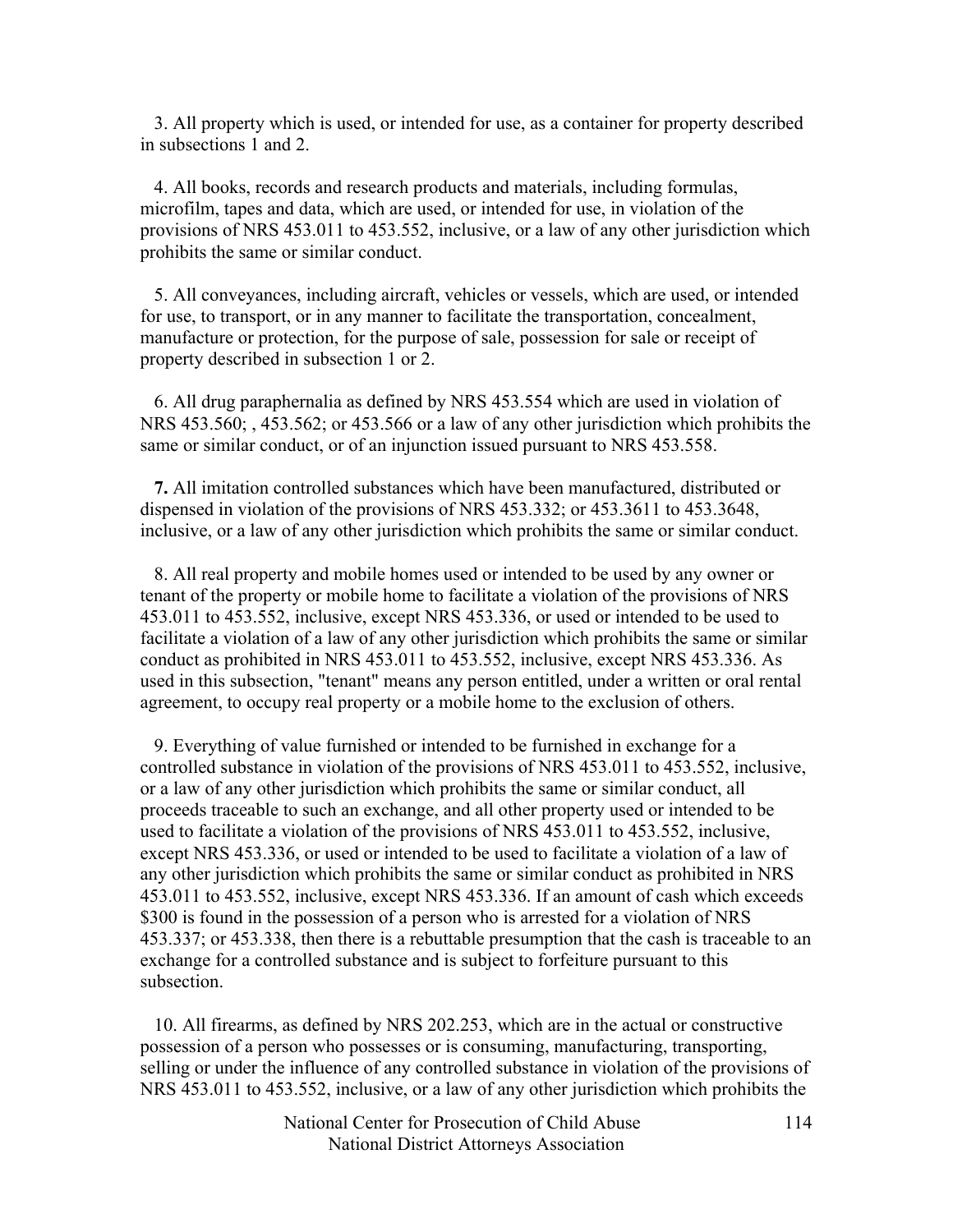same or similar conduct.

 11. All computer hardware, equipment, accessories, software and programs that are in the actual or constructive possession of a person who owns, operates, controls, profits from or is employed or paid by an illegal Internet pharmacy and who violates the provisions of NRS 453.3611 to 453.3648, inclusive, or a law of any other jurisdiction which prohibits the same or similar conduct.

# **New Hampshire**

### **N.H. REV. STAT. ANN. § 318-B:17-b (2010)l Forfeiture of Items Used in Connection with Drug Offense.**

I. Interests in the following property, upon petition of the attorney general, shall be subject to forfeiture to the state and said property interest shall be vested in the state:

 (a) All materials, products and equipment of any kind, including, but not limited to, firearms, scales, packaging equipment, surveillance equipment and grow lights, which are used or intended for use in procurement, manufacture, compounding, processing, concealing, trafficking, delivery or distribution of a controlled drug in felonious violation of this chapter.

 (b) Property interest in any conveyance, including but not limited to aircraft, vehicles, or vessels, which is used or intended for use in the procurement, manufacture, compounding, processing, concealing, trafficking, delivery or distribution of a controlled drug in felonious violation of this chapter.

 (c) Any moneys, coin, currency, negotiable instruments, securities or other investments knowingly used or intended for use in the procurement, manufacture, compounding, processing, concealing, trafficking, delivery or distribution of a controlled drug in felonious violation of this chapter and all proceeds, including moneys, coin, currency, negotiable instruments, securities or other investments, and any real or personal property, traceable thereto. All moneys, coin, currency, negotiable instruments, securities and other investments found in proximity to controlled substances are presumed to be forfeitable under this paragraph. The claimant of the property shall bear the burden of rebutting this presumption.

 (d) Any books, records, ledgers and research material, including formulae, microfilm, tapes and any other data which are used or intended for use in felonious violation of this chapter.

 (e) Any real property, including any right, title, leasehold interest, and other interest in the whole of any lot or tract of land and any appurtenances or improvements, which real property is knowingly used or intended for use, in any manner or part, in the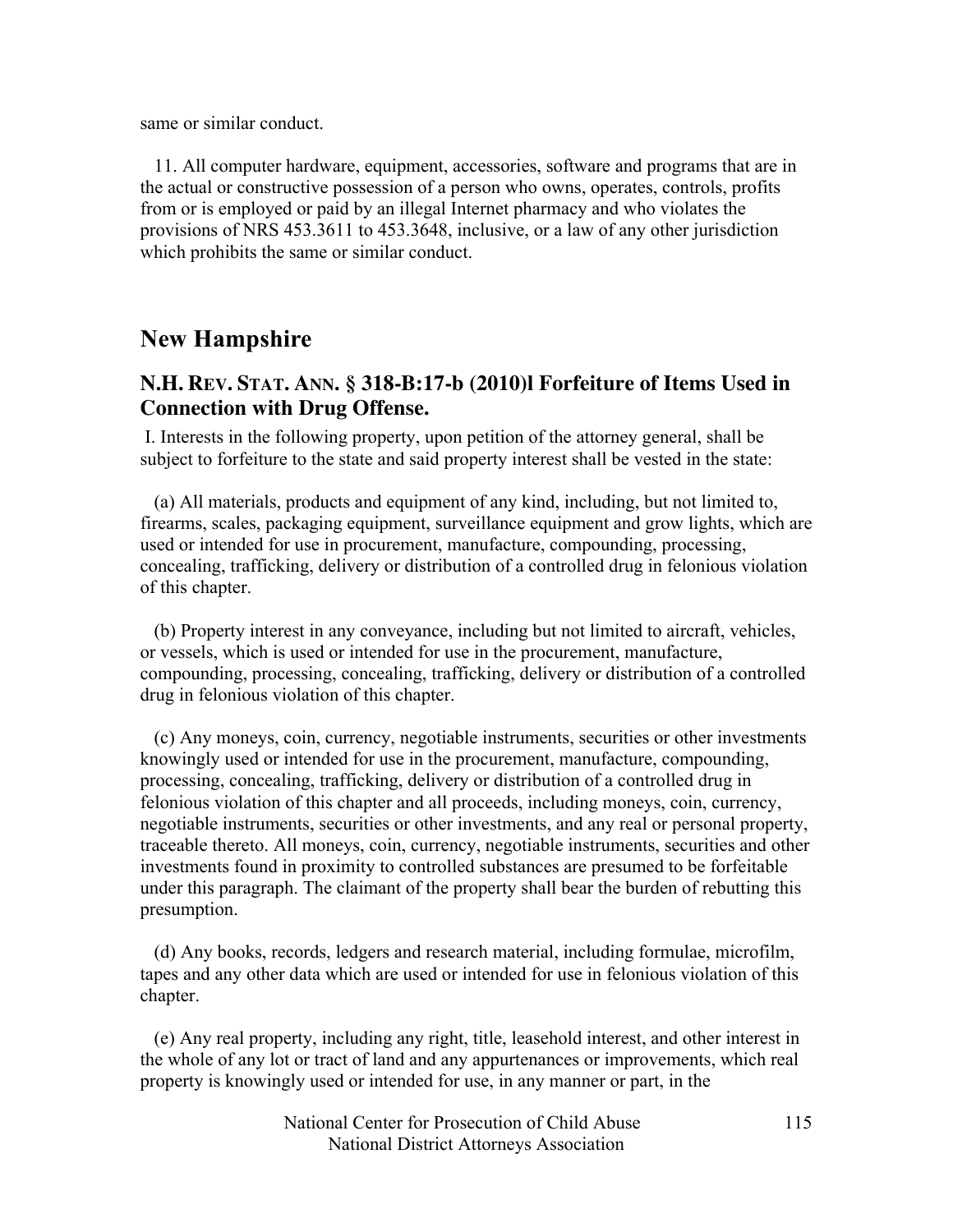procurement, manufacture, compounding, processing, concealing, trafficking, delivery or distribution of a controlled drug in felonious violation of this chapter.

I-a. The state shall have a lien on any property subject to forfeiture under this section upon seizure thereof. Upon forfeiture, the state's title to the property relates back to the date of seizure.

I-b. Property may be seized for forfeiture by any law enforcement agency designated by the department of justice, as follows:

 (a) Upon process issued by any justice, associate justice or special justice of the municipal, district or superior court. The court may issue a seizure warrant on an affidavit under oath demonstrating that probable cause exists for its forfeiture or that the property has been the subject of a previous final judgment of forfeiture in the courts of any state or of the United States. The application for process and the issuance, execution and return of process shall be subject to applicable state law. The court may order that the property be seized and secured on such terms and conditions as are reasonable in the discretion of the court. Such order may include an order to a financial institution or to any fiduciary or bailee to require the entity to impound any property in its possession or control and not to release it except upon further order of the court. The order may be made on or in connection with a search warrant;

 (b) Physically, without process on probable cause to believe that the property is subject to forfeiture under this chapter; or

 (c) Constructively, without process on probable cause to believe that the property is subject to forfeiture under this chapter, by recording a notice of pending forfeiture in the registry of deeds in the county where the real property is located or at the town clerk's office where the personal property is located stating that the state intends to seek forfeiture of the identified property pursuant to this chapter.

 (d) A seizure for forfeiture without process under subparagraph (b) or (c) is reasonable if made under circumstances in which a warrantless seizure or arrest would be valid in accordance with state law.

I-c. Upon seizure of any items or property interests the property shall not be subject to alienation, sequestration or attachment but is deemed to be in the custody of the department of justice subject only to the order of the court.

II. (a) Upon the seizure of any personal property under paragraph I, the person making or directing such seizure shall inventory the items or property interests and issue a copy of the resulting report to any person or persons having a recorded interest, or claiming an equitable interest in the item within 7 days of said seizure.

 (b) Upon seizure of any real property under paragraph I, the person making or directing such seizure shall notify any person having a recorded interest or claiming an equitable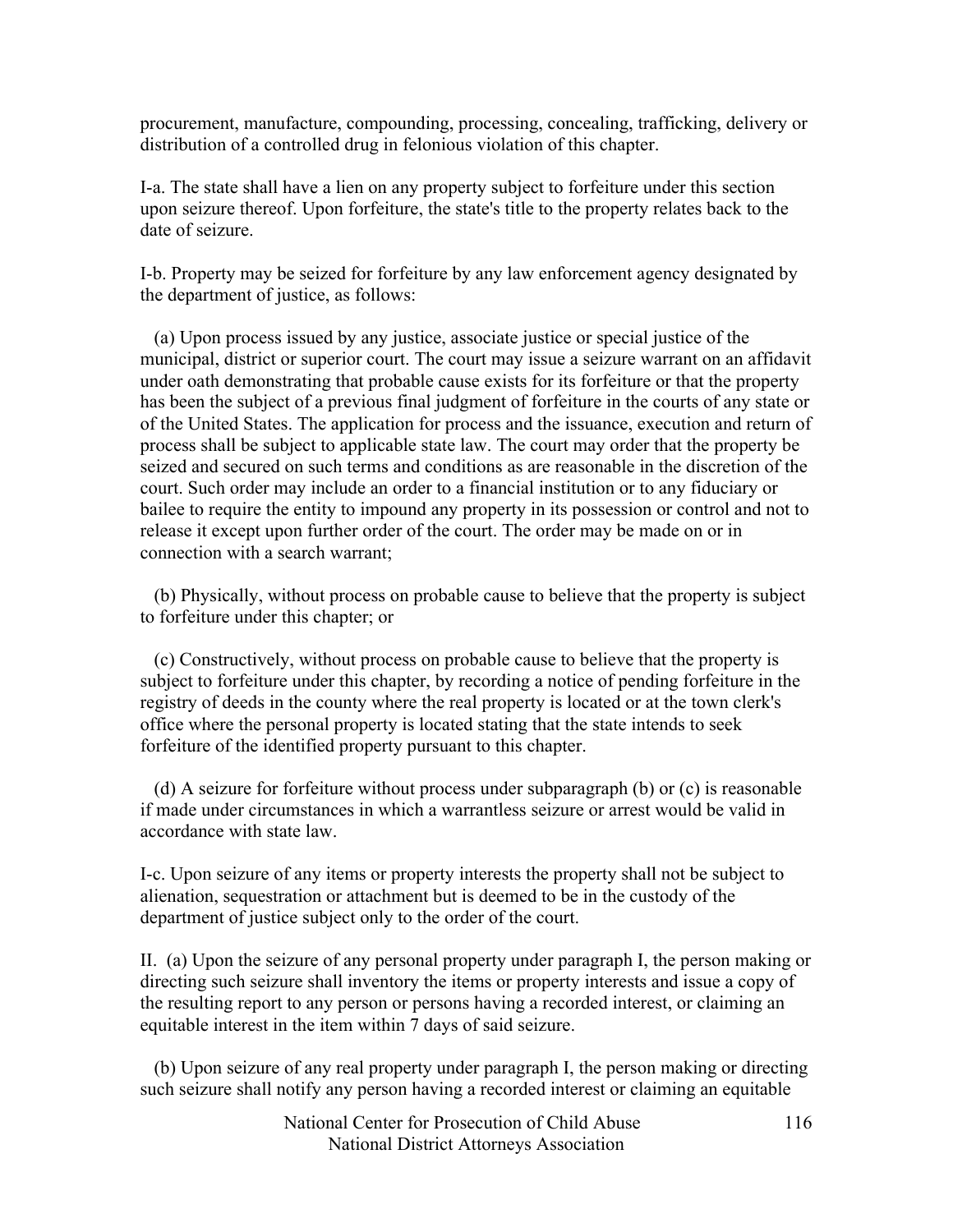interest in the property within 7 days of said seizure.

 (c) The seizing agency shall cause an appraisal to be made of the property as soon as possible and shall promptly send to the department of justice a written request for forfeiture. This request shall include a statement of all facts and circumstances supporting forfeiture of the property, including the names of all witnesses then known, and the appraised value of the property.

 (d) The department of justice shall examine the facts and applicable law of the cases referred pursuant to subparagraph (c), and if it is probable that the property is subject to forfeiture, shall cause the initiation of administrative or judicial proceedings against the property. If upon inquiry and examination, the department of justice determines that such proceedings probably cannot be sustained or that the ends of justice do not require the institution of such proceedings, the department shall make a written report of such findings and send a copy to the seizing agency, and, if appropriate, shall also authorize and direct the release of the property.

 (e) The department of justice shall, within 60 days of the seizure, either file a petition in the superior court having jurisdiction under this section or seek administrative forfeiture pursuant to RSA 318-B:17-d. If no such petition is filed or administrative procedure initiated within 60 days, the items or property interest seized shall be released or returned to the owners.

II-a. Pending forfeiture and final disposition, the law enforcement agency making the seizure shall:

- (a) Place the property under seal; or
- (b) Remove the property to a storage area for safekeeping; or
- (c) Remove the property to a place designated by the court; or

 (d) Request another agency to take custody of the property and remove it to an appropriate location within the state; or

 (e) In the case of moneys, file a motion for transfer of evidence under RSA 595-A:6. Upon the court's granting of the motion the moneys shall be immediately forwarded to an interest-bearing seized asset escrow account to be administered by the attorney general. Upon resolution of the forfeiture proceeding the moneys deposited shall be transferred to the drug forfeiture fund or returned to the owners thereof as directed by the court. Unless otherwise ordered by a court in a specific case, interest on all moneys deposited in the seized asset escrow account shall be deposited annually into the drug forfeiture fund established under RSA 318-B:17-c.

III. The court may order forfeiture of all items or property interests subject to the provisions of paragraph I, except as follows: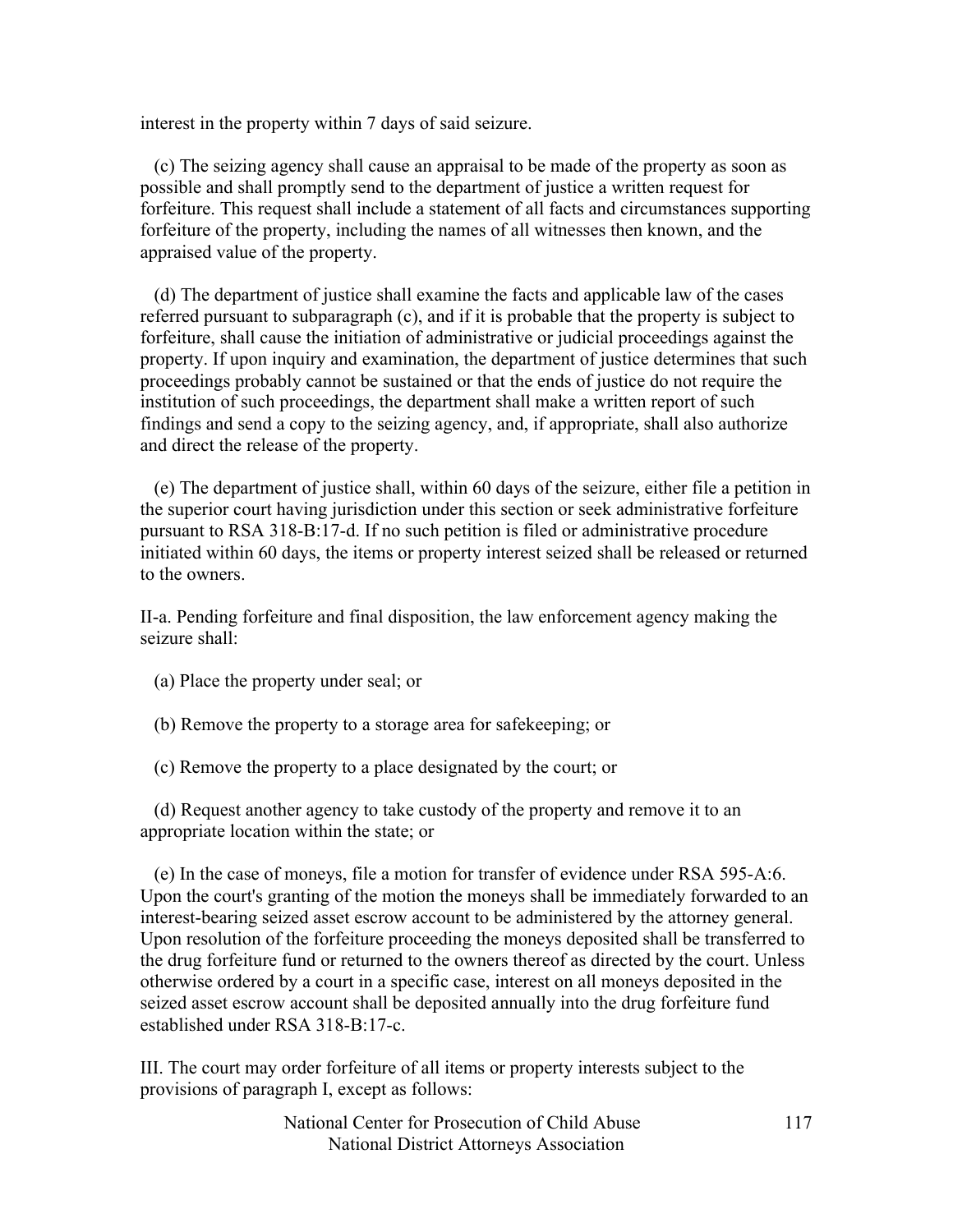(a) No item or property interest shall be subject to forfeiture unless the owner or owners thereof were consenting parties to a felonious violation of this chapter and had knowledge thereof.

 (b) No items or property interests shall be subject to forfeiture unless involved in an offense which may be charged as a felony.

IV. (a) The department of justice may petition the superior court in the name of the state in the nature of a proceeding in rem to order forfeiture of items or property interests subject to forfeiture under the provisions of this section. Such petition shall be filed in the court having jurisdiction over any related criminal proceedings which could be brought under this chapter.

 (b) Such proceeding shall be deemed a civil suit in equity in which the state shall have the burden of proving all material facts by a preponderance of the evidence and in which the owners or other persons claiming an exception pursuant to paragraph III shall have the burden of proving such exception.

 (c) The court shall issue orders of notice to all persons who have a recorded interest or claim an equitable interest in said items or property interests seized under this chapter and shall schedule a hearing on the petition to be held within 90 days of the return date on said petition.

 (d) At the request of any party to the forfeiture proceeding, the court may grant a continuance until the final resolution of any criminal proceedings which were brought against a party under this chapter and which arose from the transaction which gave rise to the forfeiture proceeding. No asset forfeiture may be maintained against a person's interest in property if that person has been found not guilty of the underlying felonious charge.

 (e) At the hearing, the court shall hear evidence and make findings of fact and rulings of law as to whether the property is subject to forfeiture under this chapter. Except in the case of proceeds, upon a finding that the property is subject to forfeiture the court shall determine whether the forfeiture of the property is not excessive in relation to the underlying criminal offense. In making this determination the court shall consider whether in addition to any other pertinent considerations:

 (1) There is a substantial connection between the property to be forfeited and the underlying drug offense;

 (2) Criminal activities conducted by or through the use of the property were extensive; and

 (3) The value of the property to be forfeited greatly outweighs the value of the drugs that were or would have been likely to be distributed, the costs of the investigation and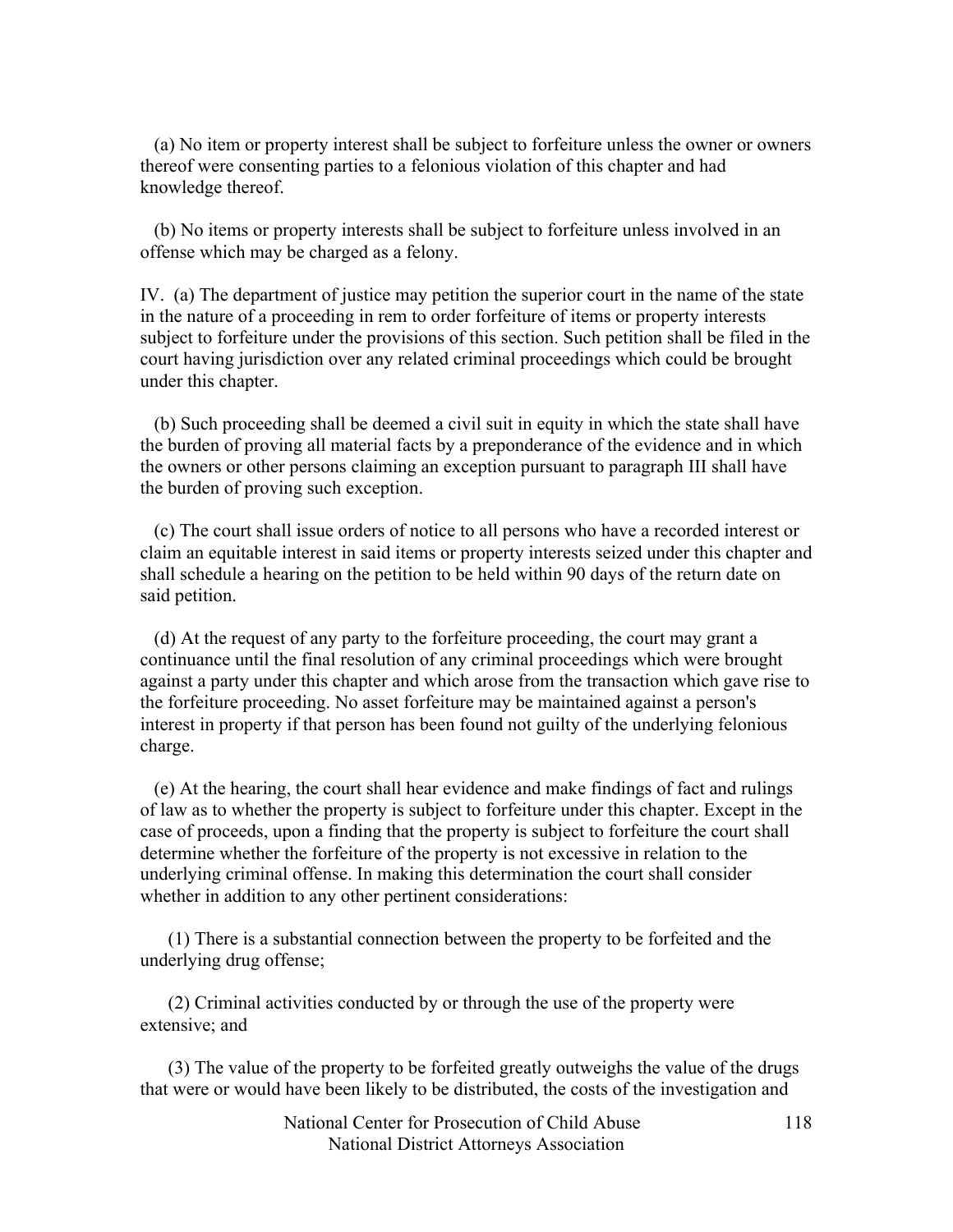prosecution, and the harm caused by the criminal conduct.

 The court shall, thereupon, make a final order, from which all parties shall have a right of appeal.

V. Final orders for forfeiture of property under this section or under RSA 318-B:17-d shall be implemented by the department of justice and shall provide for disposition of the items or property interests by the state in any manner not prohibited by law, including retention for official use by law enforcement or other public agencies or sale at public auction. The department of justice shall pay the reasonable expenses of the forfeiture proceeding, seizure, storage, maintenance of custody, advertising, court costs and notice of sale from any money forfeited and from the proceeds of any sale or public auction of forfeited items. All outstanding recorded liens on said items or property interests seized shall be paid in full upon conclusion of the court proceedings from the proceeds of any sale or public auction of forfeited items. The balance remaining shall be distributed by the department of justice as follows:

(a) Of the first \$500,000:

 (1) Forty-five percent shall be returned to the fiscal officer or officers of the municipal, county, state, or federal government which provided the law enforcement agency or agencies responsible for the seizure. Moneys returned to each fiscal officer shall be deposited in a special account and shall be used primarily for meeting expenses incurred by law enforcement agencies in connection with drug-related investigations. Except as provided in RSA 31:95-b, such funds shall be available for expenditure without further appropriation by the legislative body of the municipal, county, state or federal government, and shall not be transferred or expended for any other purpose. Moneys returned to a state law enforcement agency shall be deposited in a special nonlapsing account established within the office of the state treasurer and shall be in addition to all other state appropriations to such agency;

 (2) Ten percent shall be deposited into a special nonlapsing account established within the office of the state treasurer for the department of health and human services; and

 (3) Forty-five percent shall be deposited in a revolving drug forfeiture fund, administered by the department of justice pursuant to RSA 318-B:17-c; and

(b) Of any balance remaining:

(1) Ten percent shall be deposited in the manner prescribed in subparagraph  $V(a)(2)$ of this section; and

 (2) Ninety percent shall be deposited in the manner prescribed in subparagraph V(a)(3) of this section.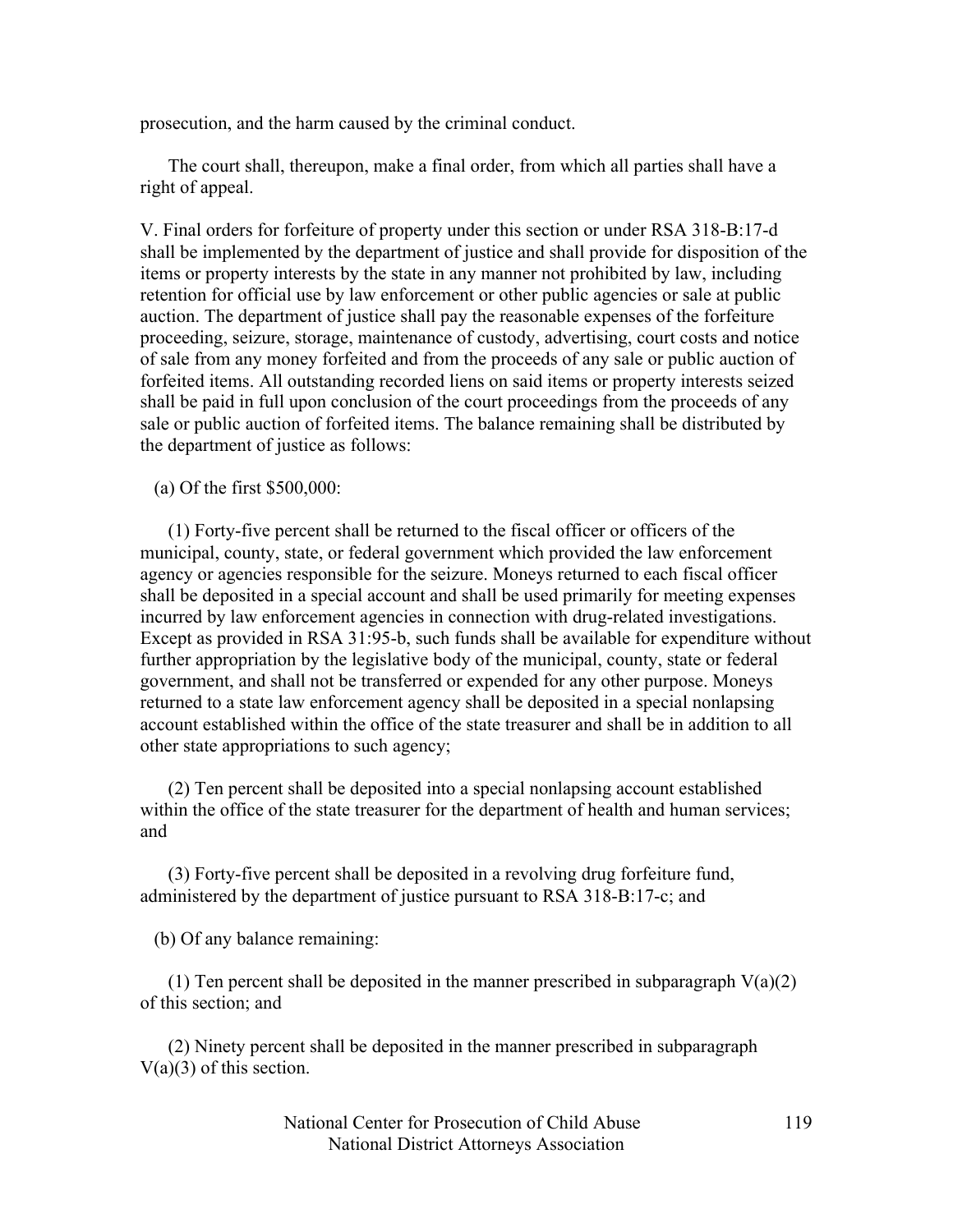The total amount of payments made to the special account for the department of health and human services pursuant to subparagraphs  $V(a)(2)$  and  $V(b)(1)$  of this section shall not exceed \$400,000 in any fiscal year and any excess over \$400,000 which would otherwise be paid to such special account under this section shall be deposited in the general fund. The revolving drug forfeiture fund shall at no time exceed \$1,000,000. All sums in the revolving drug forfeiture fund in excess of \$1,000,000 shall be credited to the general fund.

#### **N.H. REV. STAT. ANN. § 633:8 Forfeiture of Items Used in Connection with Trafficking in Persons.**

I. All offenses under this section shall qualify as offenses for forfeiture and thereby upon petition of the attorney general, shall be subject to forfeiture to the state and said property interest shall be vested in the state:

(a) All materials, products, and equipment of any kind used in violation of this section.

 (b) Any property interest in any conveyance used in furtherance of an act which violates this section.

 (c) Any moneys, coin, currency, negotiable instruments, securities, or other investments knowingly used or intended for use in violation of this section.

 (d) Any books, records, ledgers, and research material, including formulae, microfilm, tapes, and any other data which are used or intended for use in felonious violation of this section.

 (e) Any real property, including any right, title, leasehold interest, and other interest in the whole of any lot or tract of land and any appurtenances or improvements, which real property is knowingly used or intended for use, in any manner or part, in felonious violation of this section.

II. The state shall have a lien on any property subject to forfeiture under this section upon seizure thereof. Upon forfeiture, the state's title to the property relates back to the date of seizure.

III. (a) Property may be seized for forfeiture by any law enforcement agency designated by the department of justice, as follows:

 (1) Upon process issued by any justice, associate justice, or special justice of the district or superior court. The court may issue a seizure warrant on an affidavit under oath demonstrating that probable cause exists for its forfeiture or that the property has been the subject of a previous final judgment of forfeiture in the courts of any state or of the United States. The application for process and the issuance, execution, and return of process shall be subject to applicable state law. The court may order that the property be seized and secured on such terms and conditions as are reasonable in the discretion of the court. Such order may include an order to a financial institution or to any fiduciary or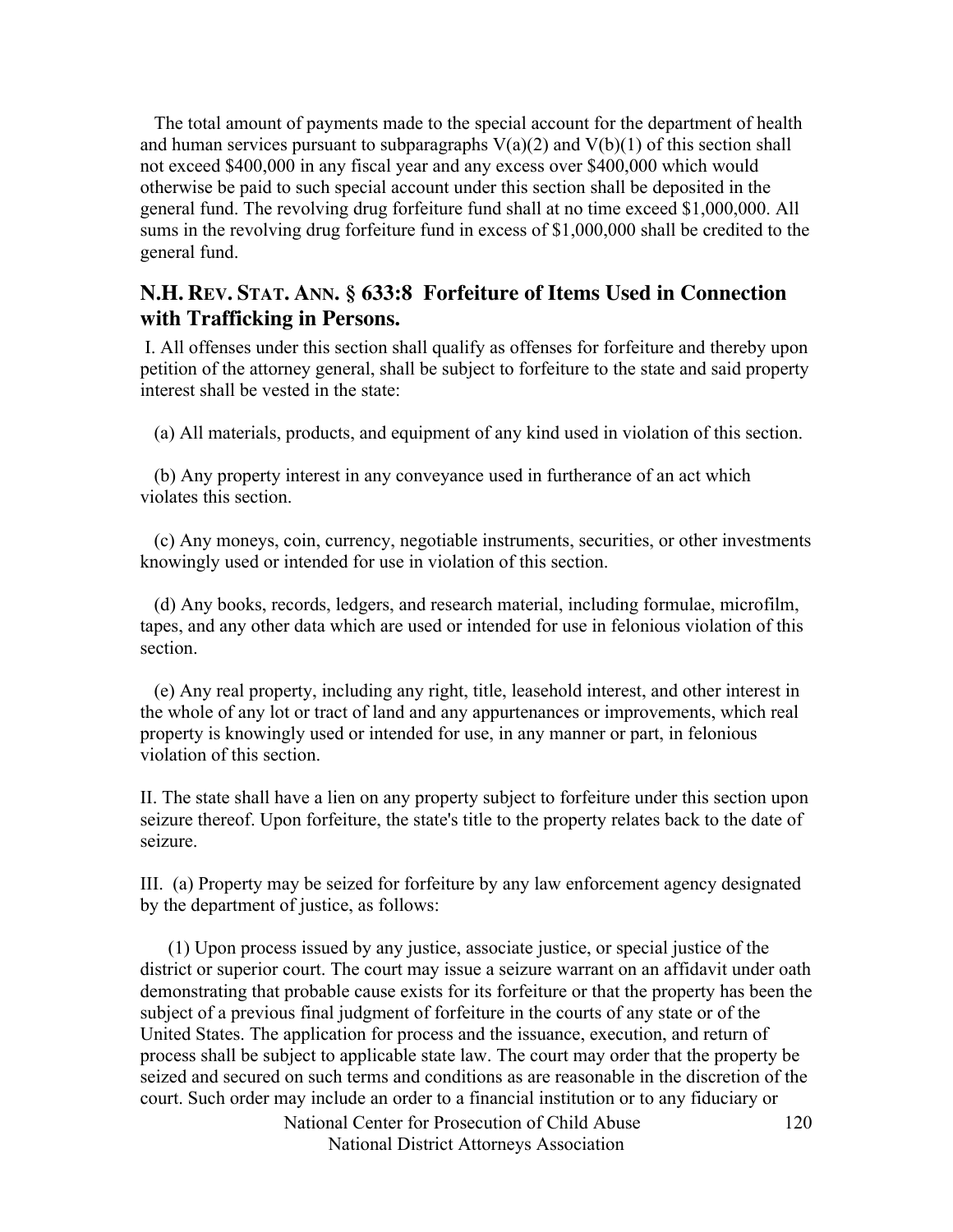bailee to require the entity to impound any property in its possession or control and not to release it except upon further order of the court. The order may be made on or in connection with a search warrant;

 (2) Physically, without process on probable cause to believe that the property is subject to forfeiture under this section; or

 (3) Constructively, without process on probable cause to believe that the property is subject to forfeiture under this section, by recording a notice of pending forfeiture in the registry of deeds in the county where the real property is located or at the town clerk's office where the personal property is located stating that the state intends to seek forfeiture of the identified property pursuant to this section.

(b) A seizure for forfeiture without process under subparagraph (a)(2) or (a)(3) shall be reasonable if made under circumstances in which a warrantless seizure or arrest would be valid in accordance with state law.

IV. Upon seizure of any items or property interests the property shall not be subject to alienation, sequestration, or attachment but is deemed to be in the custody of the department of justice subject only to the order of the court.

V. Upon the seizure of any personal property, the person making or directing such seizure shall inventory the items or property interests and issue a copy of the resulting report to any person or persons having a recorded interest, or claiming an equitable interest in the item within 7 days of the seizure.

VI. Upon seizure of any real property, the person making or directing such seizure shall notify any person having a recorded interest or claiming an equitable interest in the property within 7 days of the seizure.

VII. The seizing agency shall cause an appraisal to be made of the property as soon as possible and shall promptly send to the department of justice a written request for forfeiture. This request shall include a statement of all facts and circumstances supporting forfeiture of the property, including the names of all witnesses then known, and the appraised value of the property.

VIII. The department of justice shall examine the facts and applicable law of the cases referred pursuant to paragraph VII, and if it is probable that the property is subject to forfeiture, shall cause the initiation of administrative or judicial proceedings against the property. If upon inquiry and examination, the department of justice determines that such proceedings probably cannot be sustained or that the ends of justice do not require the institution of such proceedings, the department shall make a written report of such findings and send a copy to the seizing agency, and, if appropriate, shall also authorize and direct the release of the property.

IX. The department of justice shall, within 60 days of the seizure, file a petition in the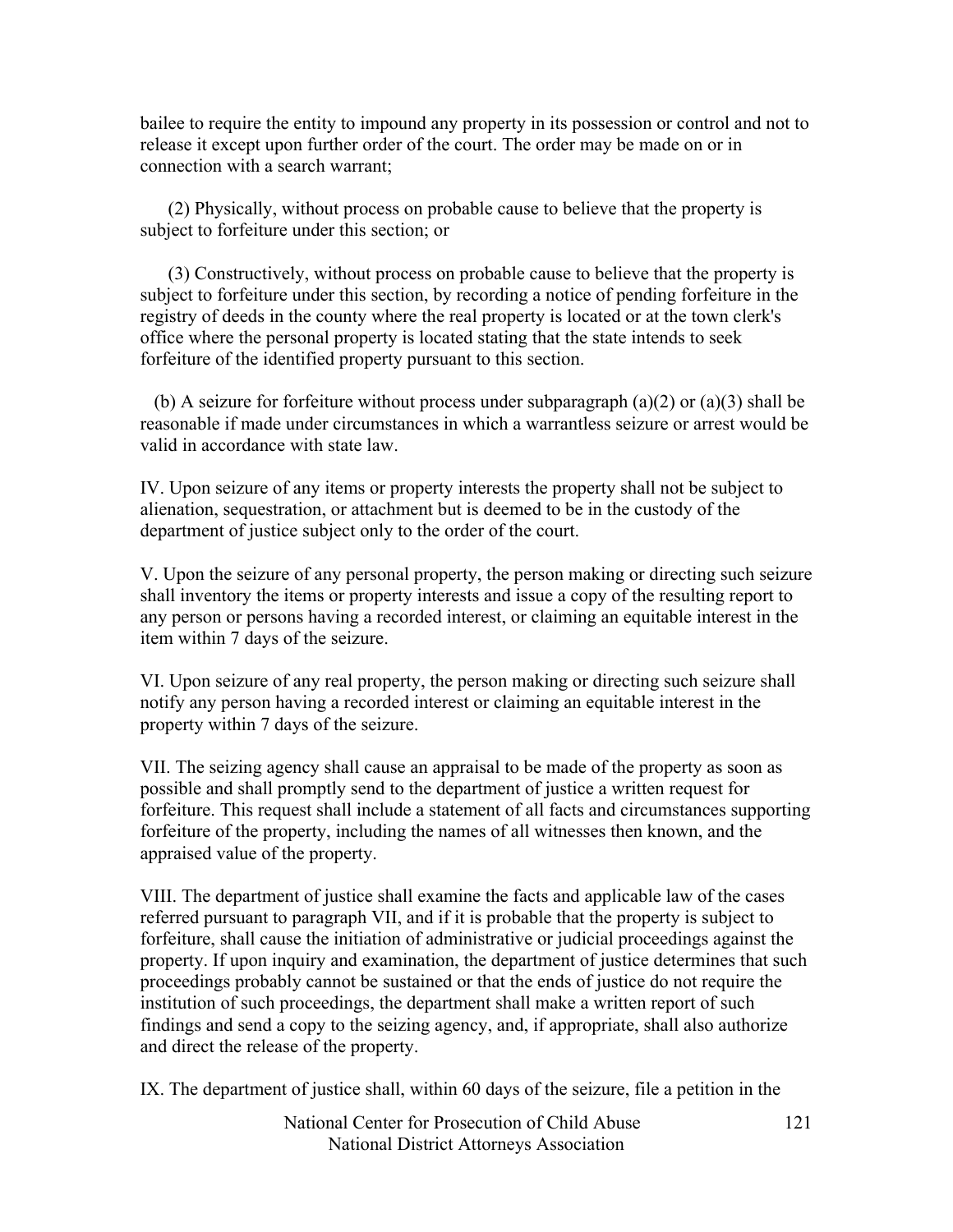superior court having jurisdiction under this section. If no such petition is filed within 60 days, the items or property interest seized shall be released or returned to the owners.

X. Pending forfeiture and final disposition, the law enforcement agency making the seizure shall:

- (a) Place the property under seal;
- (b) Remove the property to a storage area for safekeeping;
- (c) Remove the property to a place designated by the court;

 (d) Request another agency to take custody of the property and remove it to an appropriate location within the state, or in the case of moneys, file a motion for transfer of evidence under RSA 595-A:6. Upon the court's granting of the motion, the moneys shall be immediately forwarded to an interest-bearing seized asset escrow account to be administered by the attorney general.

XI. The court may order forfeiture of all items or property interests under this section, except no item or property interest shall be subject to forfeiture unless the owner or owners thereof were consenting parties to a felonious violation of this section and had knowledge thereof.

XII. The department of justice may petition the superior court in the name of the state in the nature of a proceeding in rem to order forfeiture of items or property interests subject to forfeiture under the provisions of this section. Such petition shall be filed in the court having jurisdiction over any related criminal proceedings which could be brought under this section. Such proceeding shall be deemed a civil suit in equity in which the state shall have the burden of proving all material facts by a preponderance of the evidence and in which the owners or other persons claiming an exception pursuant to paragraph XI shall have the burden of proving such exception.

XIII. The court shall issue orders of notice to all persons who have a recorded interest or claim an equitable interest in said items or property interests seized under this section and shall schedule a hearing on the petition to be held within 90 days of the return date on said petition.

XIV. At the request of any party to the forfeiture proceeding, the court shall grant a continuance until the final resolution of any criminal proceedings which were brought against a party under this section and which arose from the transaction which gave rise to the forfeiture proceeding. No party's interest in property shall be forfeited unless a party has been found guilty of the underlying felonious charge.

XV. At the hearing, the court shall hear evidence and make findings of fact and rulings of law as to whether the property is subject to forfeiture under this section. Except in the case of proceeds, upon a finding that the property is subject to forfeiture the court shall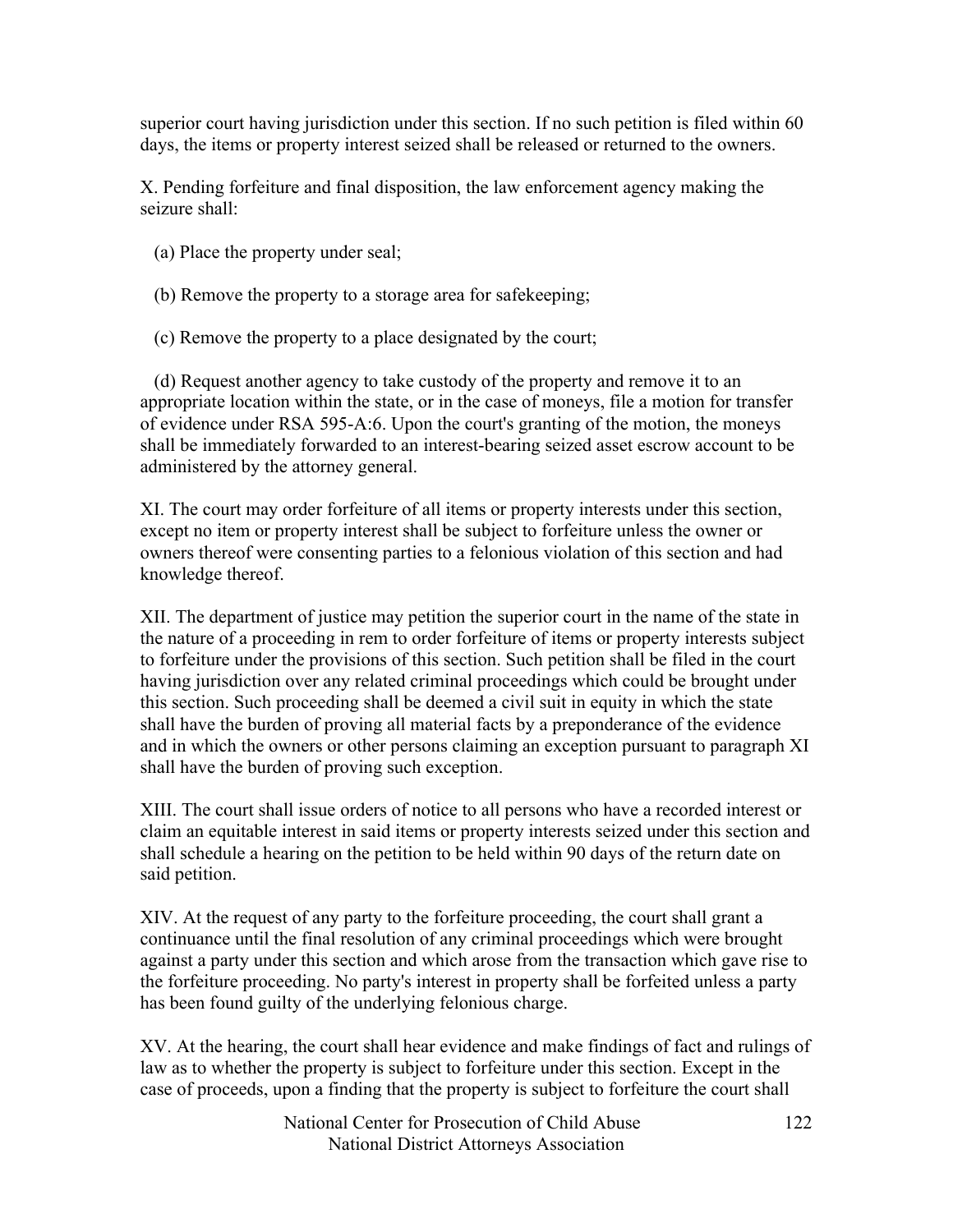determine whether the forfeiture of the property is not excessive in relation to the underlying criminal offense. In making this determination the court shall consider whether in addition to any other pertinent considerations:

 (a) There is a substantial connection between the property to be forfeited and the underlying offense;

 (b) Criminal activities conducted by or through the use of the property were extensive; and

 (c) The value of the property to be forfeited greatly outweighs the cost of prosecution and the harm caused by the criminal conduct.

XVI. The court shall, thereupon, make a final order, from which all parties shall have a right of appeal. Final orders for forfeiture of property under this section shall be implemented by the department of justice and shall provide for disposition of the items or property interests by the state in any manner not prohibited by law, including payment of restitution to a victim of trafficking or sale at public auction. The department of justice shall pay the reasonable expenses of the forfeiture proceeding, seizure, storage, maintenance of custody, advertising, court costs, and notice of sale from any money forfeited and from the proceeds of any sale or public auction of forfeited items. All outstanding recorded liens on said items or property interests seized shall be paid in full upon conclusion of the court proceedings from the proceeds of any sale or public auction of forfeited items.

XVII. Overseas assets of persons convicted of trafficking in persons shall also be subject to forfeiture to the extent they can be retrieved by the government.

XVIII. After payment of costs outlined in paragraph XVI, any forfeited money and the proceeds of any sale or public auction of forfeited items shall first be used to satisfy any order of restitution or compensation imposed by the court. Any remaining funds shall go to the victims' assistance fund as defined in RSA 21-M:8-i.

# **New Jersey**

## **N.J. STAT. ANN. § § 2C:64-1 (2010). Property subject to forfeiture.**

a. Any interest in the following shall be subject to forfeiture and no property right shall exist in them:

(1) Controlled dangerous substances, firearms which are unlawfully possessed, carried, acquired or used, illegally possessed gambling devices, untaxed cigarettes, untaxed special fuel, unlawful sound recordings and audiovisual works and items bearing a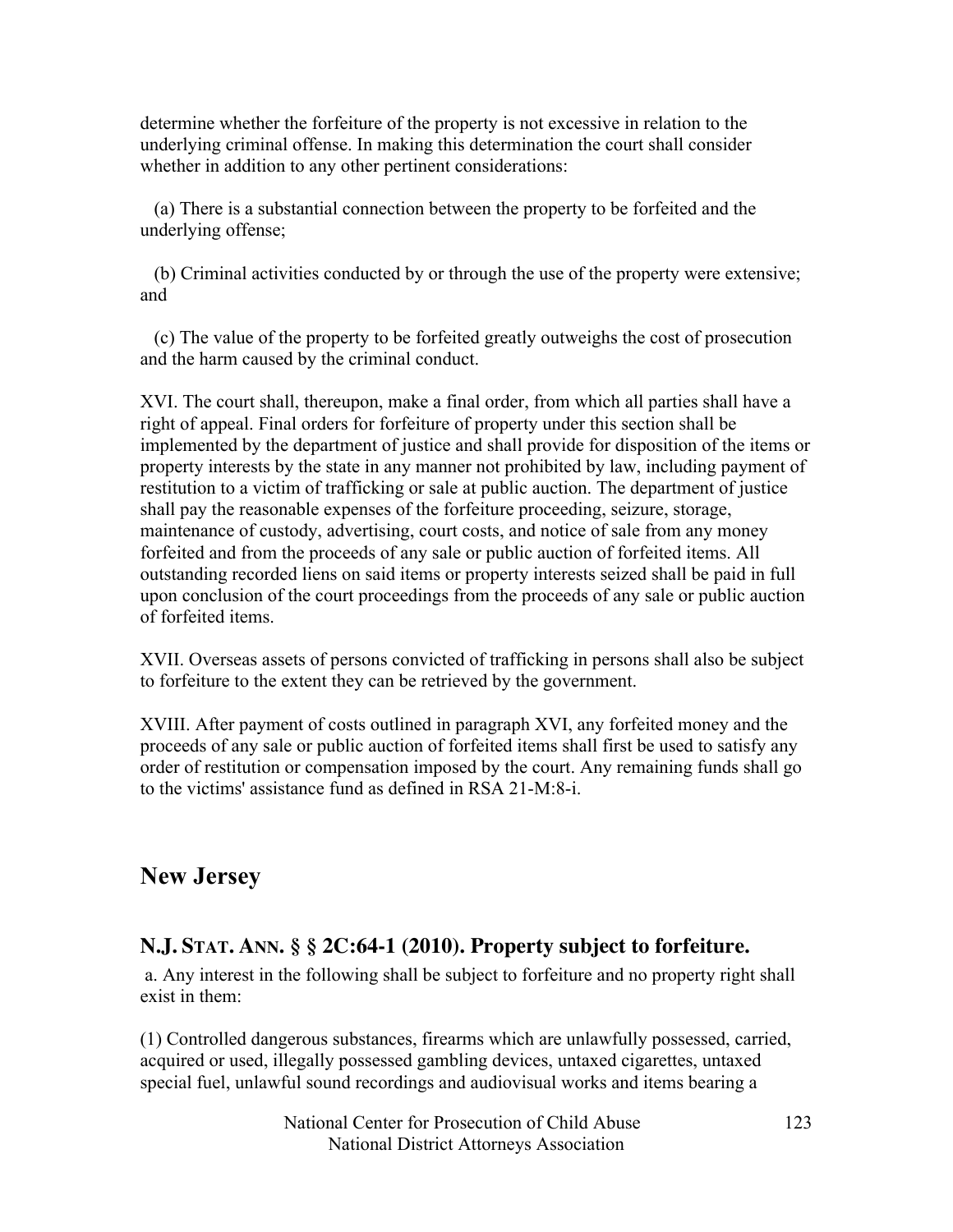counterfeit mark. These shall be designated prima facie contraband.

(2) All property which has been, or is intended to be, utilized in furtherance of an unlawful activity, including, but not limited to, conveyances intended to facilitate the perpetration of illegal acts, or buildings or premises maintained for the purpose of committing offenses against the State.

(3) Property which has become or is intended to become an integral part of illegal activity, including, but not limited to, money which is earmarked for use as financing for an illegal gambling enterprise.

(4) Proceeds of illegal activities, including, but not limited to, property or money obtained as a result of the sale of prima facie contraband as defined by subsection a. (1), proceeds of illegal gambling, prostitution, bribery and extortion.

b. Any article subject to forfeiture under this chapter may be seized by the State or any law enforcement officer as evidence pending a criminal prosecution pursuant to section 2C:64-4 or, when no criminal proceeding is instituted, upon process issued by any court of competent jurisdiction over the property, except that seizure without such process may be made when not inconsistent with the Constitution of this State or the United States, and when

(1) The article is prima facie contraband; or

(2) The property subject to seizure poses an immediate threat to the public health, safety or welfare.

c. For the purposes of this section:

"Items bearing a counterfeit mark" means items bearing a counterfeit mark as defined in N.J.S. 2C:21-32.

"Unlawful sound recordings and audiovisual works" means sound recordings and audiovisual works as those terms are defined in N.J.S. 2C:21-21 which were produced in violation of N.J.S. 2C:21-21.

"Untaxed special fuel" means diesel fuel, No. 2 fuel oil and kerosene on which the motor fuel tax imposed pursuant to R.S. 54:39-1 et seq. is not paid that is delivered, possessed, sold or transferred in this State in a manner not authorized pursuant to R.S. 54:39-1 et seq. or P.L. 1938, c. 163 (C. 56:6-1 et seq.).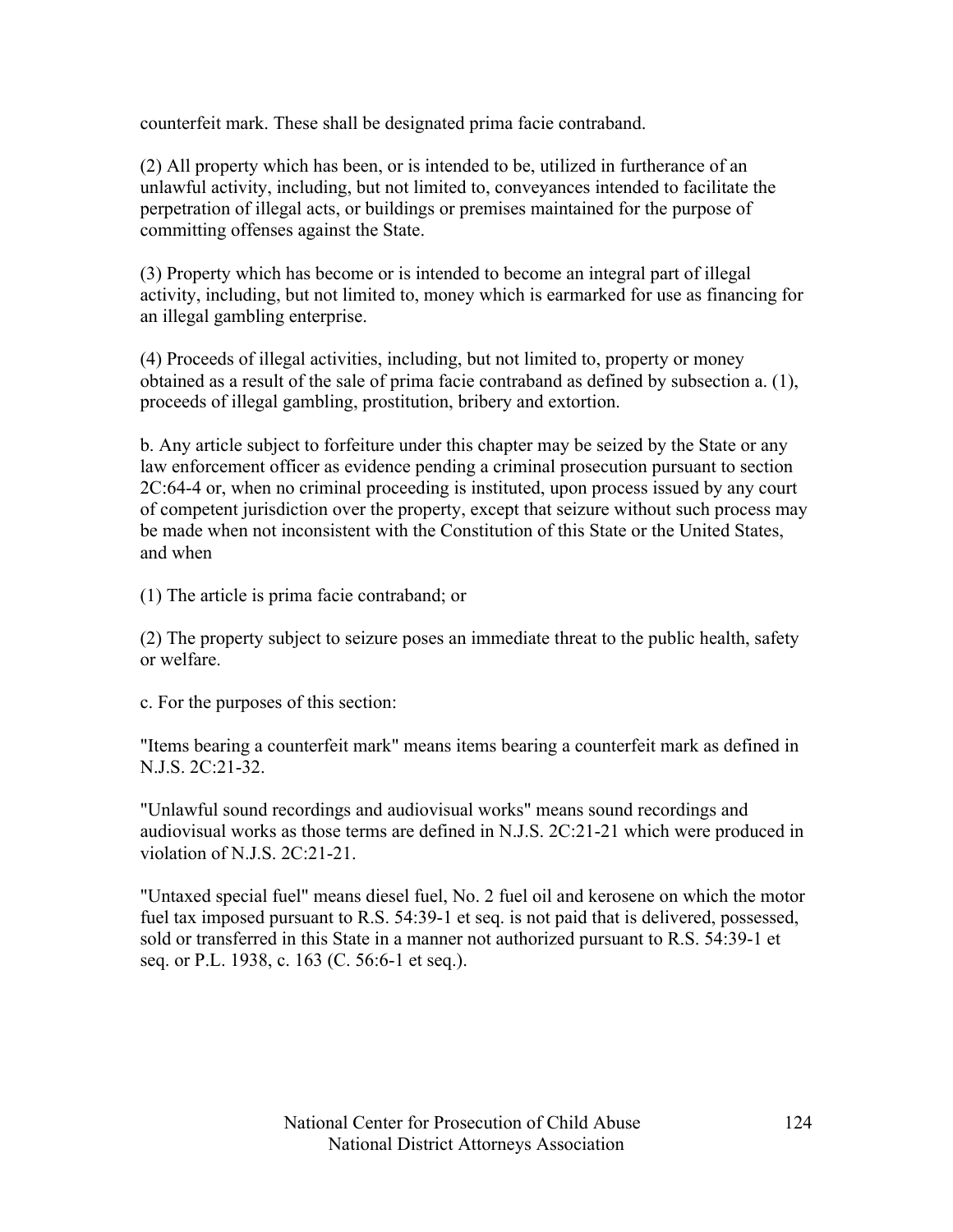# **New Mexico**

#### **N.M. STAT. ANN. § 30-45-7 (2009). Forfeiture of property**

A. The following are subject to forfeiture:

 (1) all computer property, equipment or products of any kind that have been used, manufactured, acquired or distributed in violation of the Computer Crimes Act [30-45-1 NMSA 1978];

 (2) all materials, products and equipment of any kind that are used or intended for use in manufacturing, using, accessing, altering, disrupting, copying, concealing, destroying, transferring, delivering, importing or exporting any computer property or computer service in violation of the Computer Crimes Act [30-45-1 NMSA 1978];

 (3) all books, records and research products and materials involving formulas, microfilm, tapes and data that are used or intended for use in violation of the Computer Crimes Act [30-45-1 NMSA 1978];

 (4) all conveyances, including aircraft, vehicles or vessels, that are used or intended for use to transport or in any manner to facilitate the transportation of property described in this subsection for the purpose of violating the Computer Crimes Act [30-45-1 NMSA 1978];

 (5) all property, real, personal or mixed, that has been used or intended for use, maintained or acquired in violation of the Computer Crimes Act [30-45-1 NMSA 1978]; and

 (6) all money or proceeds that constitute an instrumentality or derive from a violation of the Computer Crimes Act [30-45-1 NMSA 1978].

B. The provisions of the Forfeiture Act [31-27-1 NMSA 1978] apply to the seizure, forfeiture and disposal of property subject to forfeiture pursuant to Subsection A of this section.

#### **New York**

#### **N.Y. C.P.L.R. § 480.05 (Consol. 2010). Felony controlled substance offenses; forfeiture.**

1. When any person is convicted of a felony offense, the following property is subject to forfeiture pursuant to this article:

(a) any property constituting the proceeds or substituted proceeds of such offense, unless the forfeiture is disproportionate to the defendant's gain from or participation in the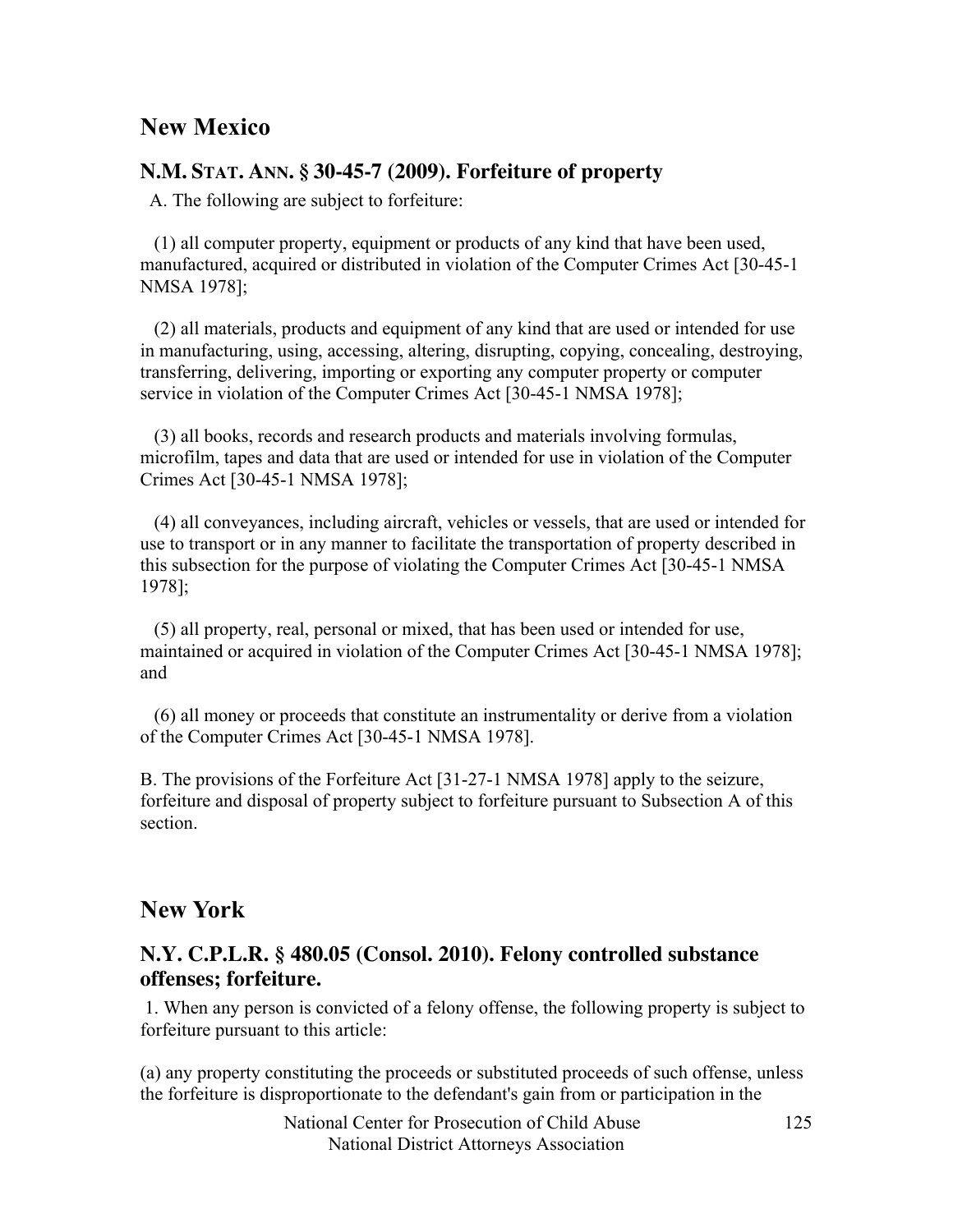offense, in which event the trier of fact may direct forfeiture of a portion thereof; and

(b) any property constituting an instrumentality of such offense, other than a real property instrumentality of a crime, unless such forfeiture is disproportionate to the defendant's gain from or participation in the offense, in which event the trier of fact may direct forfeiture of a portion thereof.

2. When any person is convicted of a specified offense, the real property instrumentality of such specified offense is subject to forfeiture pursuant to this article, unless such forfeiture is disproportionate to the defendant's gain from or participation in the offense, in which event the trier of fact may direct forfeiture of a portion thereof.

3. Property acquired in good faith by an attorney as payment for the reasonable and bona fide fees of legal services or reimbursement of reasonable and bona fide expenses related to the representation of a defendant in connection with a civil or criminal forfeiture proceeding or a related criminal matter, shall be exempt from a judgment of forfeiture. For purposes of this subdivision, "bona fide" means that the attorney who acquired such property had no reasonable basis to believe that the fee transaction was a fraudulent or sham transaction designed to shield property from forfeiture, hide its existence from governmental investigative agencies, or was conducted for any purpose other than legitimate.

## **N.Y. C.P.L.R. § 1310 (Consol. 2010). Definitions.**

In this article:

1. "Property" means and includes: real property, personal property, money, negotiable instruments, securities, or any thing of value or any interest in a thing of value.

2. "Proceeds of a crime" means any property obtained through the commission of a felony crime defined in subdivisions five and six hereof, and includes any appreciation in value of such property.

3. "Substituted proceeds of a crime" means any property obtained by the sale or exchange of proceeds of a crime, and any gain realized by such sale or exchange.

4. "Instrumentality of a crime" means any property, other than real property and any buildings, fixtures, appurtenances, and improvements thereon, whose use contributes directly and materially to the commission of a crime defined in subdivisions five and six hereof.

4-a. "Real property instrumentality of a crime" means an interest in real property the use of which contributes directly and materially to the commission of a specified felony offense.

4-b. "Specified felony offense" means: (a) a conviction of a person for a violation of section 220.18, 220.21, 220.41, or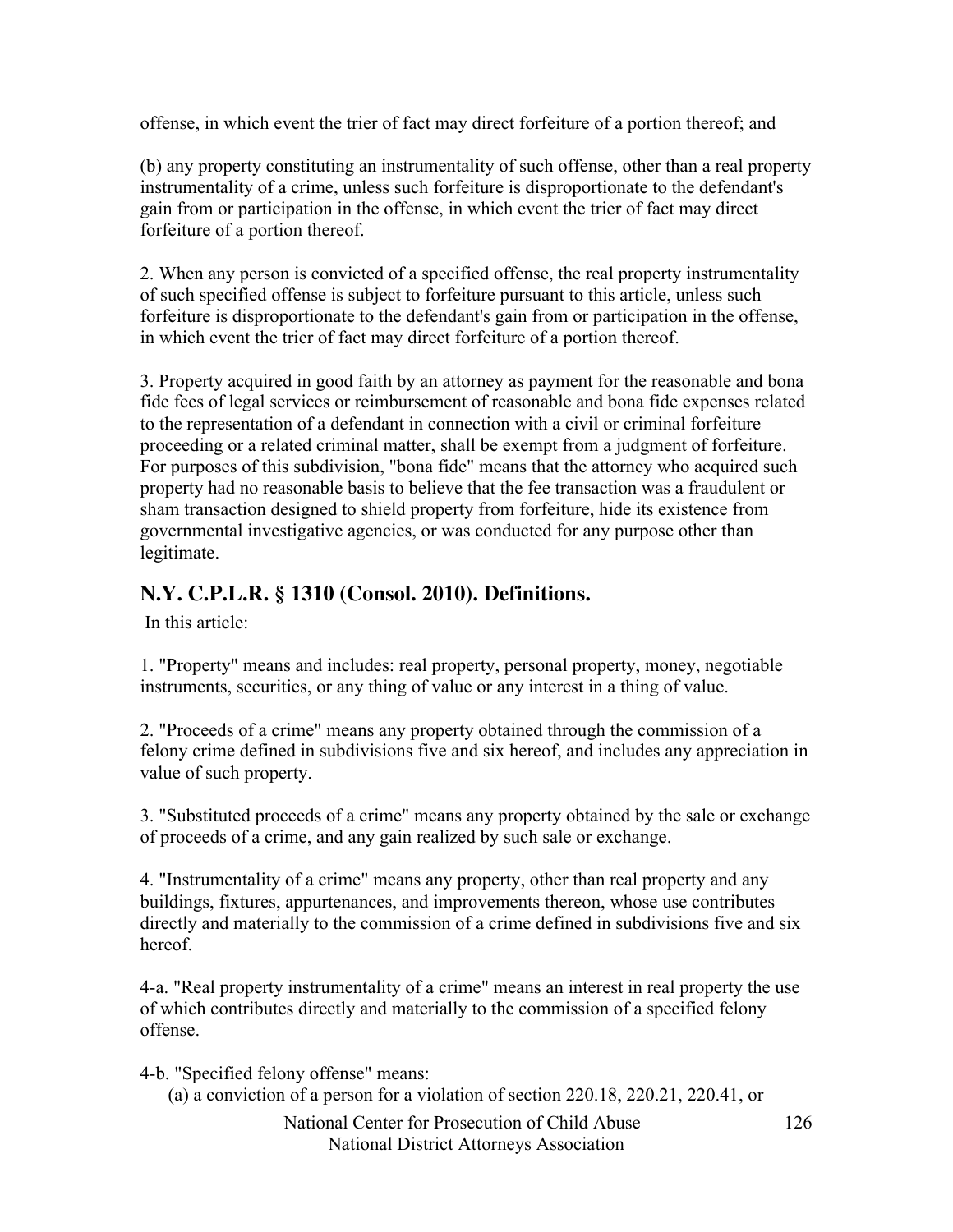220.43 of the penal law, or where the accusatory instrument charges one or more of such offenses, conviction upon a plea of guilty to any of the felonies for which such plea is otherwise authorized by law or a conviction of a person for conspiracy to commit a violation of section 220.18, 220.21, 220.41, or 220.43 of the penal law, where the controlled substances which are the object of the conspiracy are located in the real property which is the subject of the forfeiture action; or

 (b) on three or more occasions, engaging in conduct constituting a violation of any of the felonies defined in section 220.09, 220.16, 220.18, 220.21, 220.31, 220.34, 220.39, 220.41, 220.43 or 221.55 of the penal law, which violations do not constitute a single criminal offense as defined in subdivision one of section 40.10 of the criminal procedure law, or a single criminal transaction, as defined in paragraph (a) of subdivision two of section 40.10 of the criminal procedure law, and at least one of which resulted in a conviction of such offense, or where the accusatory instrument charges one or more of such felonies, conviction upon a plea of guilty to a felony for which such plea is otherwise authorized by law; or

 (c) a conviction of a person for a violation of section 220.09, 220.16, 220.34 or 220.39 of the penal law, or a conviction of a criminal defendant for a violation of section 221.30 of the penal law, or where the accusatory instrument charges any such felony, conviction upon a plea of guilty to a felony for which the plea is otherwise authorized by law, together with evidence which: (i) provides substantial indicia that the defendant used the real property to engage in a continual, ongoing course of conduct involving the unlawful mixing, compounding, manufacturing, warehousing, or packaging of controlled substances or where the conviction is for a violation of section 221.30 of the penal law, marijuana, as part of an illegal trade or business for gain; and (ii) establishes, where the conviction is for possession of a controlled substance or where the conviction is for a violation of section 221.30 of the penal law, marijuana, that such possession was with the intent to sell it.

5. "Post-conviction forfeiture crime" means any felony defined in the penal law or any other chapter of the consolidated laws of the state.

6. "Pre-conviction forfeiture crime" means only a felony defined in article two hundred twenty or section 221.30 or 221.55 of the penal law.

7. "Court" means a superior court.

8. "Defendant" means a person against whom a forfeiture action is commenced and includes a "criminal defendant" and a "non-criminal defendant".

9. "Criminal defendant" means a person who has criminal liability for a crime defined in subdivisions five and six hereof. For purposes of this article, a person has criminal liability when (a) he has been convicted of a post-conviction forfeiture crime, or (b) the claiming authority proves by clear and convincing evidence that such person has committed an act in violation of article two hundred twenty or section 221.30 or 221.55 of the penal law.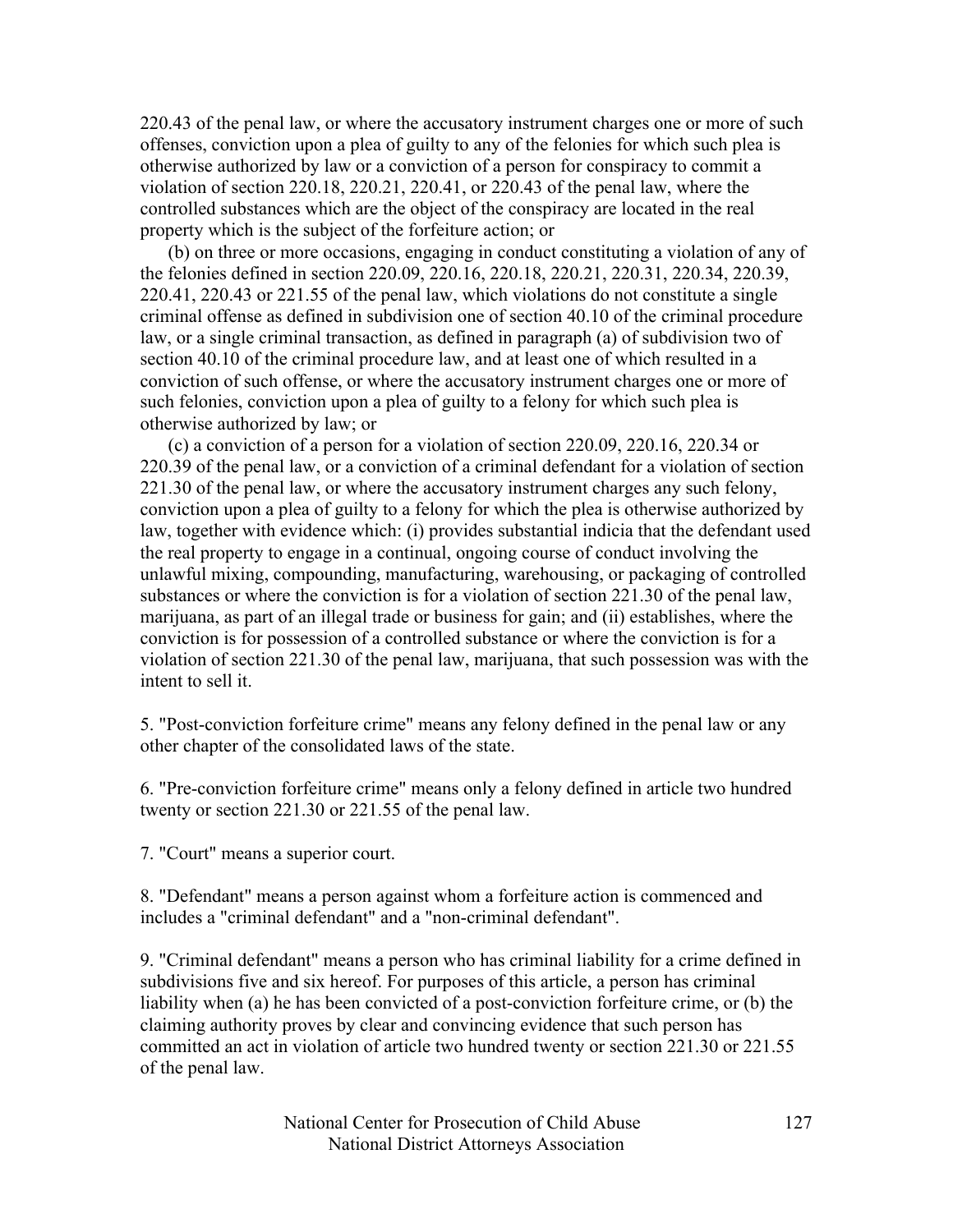10. "Non-criminal defendant" means a person, other than a criminal defendant, who possesses an interest in the proceeds of a crime, the substituted proceeds of a crime or an instrumentality of a crime.

11. "Claiming authority" means the district attorney having jurisdiction over the offense or the attorney general for purpose of those crimes for which the attorney general has criminal jurisdiction in a case where the underlying criminal charge has been, is being or is about to be brought by the attorney general, or the appropriate corporation counsel or county attorney, provided that the corporation counsel or county attorney may act as a claiming authority only with the consent of the district attorney or the attorney general, as appropriate.

12. "Claiming agent" means and shall include all persons described in subdivision thirtyfour of section 1.20 of the criminal procedure law, and sheriffs, undersheriffs and deputy sheriffs of counties within the city of New York.

13. "Fair consideration" means fair consideration is given for property, or obligation, (a) when in exchange for such property, or obligation, as a fair equivalent therefor, and in good faith, property is conveyed or an antecedent debt is satisfied, or (b) when such property, or obligation is received in good faith to secure a present advance or antecedent debt in amount not disproportionately small as compared with the value of the property, or obligation obtained.

14. "District attorney" means and shall include all persons described in subdivision thirtytwo of section 1.20 of the criminal procedure law and the special assistant district attorney in charge of the office of prosecution, special narcotics courts of the city of New York.

### **N.Y. C.P.L.R. § 1311 (Consol. 2010). Forfeiture actions.**

1. A civil action may be commenced by the appropriate claiming authority against a criminal defendant to recover the property which constitutes the proceeds of a crime, the substituted proceeds of a crime, an instrumentality of a crime or the real property instrumentality of a crime or to recover a money judgment in an amount equivalent in value to the property which constitutes the proceeds of a crime, the substituted proceeds of a crime, an instrumentality of a crime, or the real property instrumentality of a crime. A civil action may be commenced against a non-criminal defendant to recover the property which constitutes the proceeds of a crime, the substituted proceeds of a crime, an instrumentality of a crime, or the real property instrumentality of a crime provided, however, that a judgment of forfeiture predicated upon clause (A) of subparagraph (iv) of paragraph (b) of subdivision three hereof shall be limited to the amount of the proceeds of the crime. Any action under this article must be commenced within five years of the commission of the crime and shall be civil, remedial, and in personam in nature and shall not be deemed to be a penalty or criminal forfeiture for any purpose. Except as otherwise specially provided by statute, the proceedings under this article shall be governed by this chapter. An action under this article is not a criminal proceeding and may not be deemed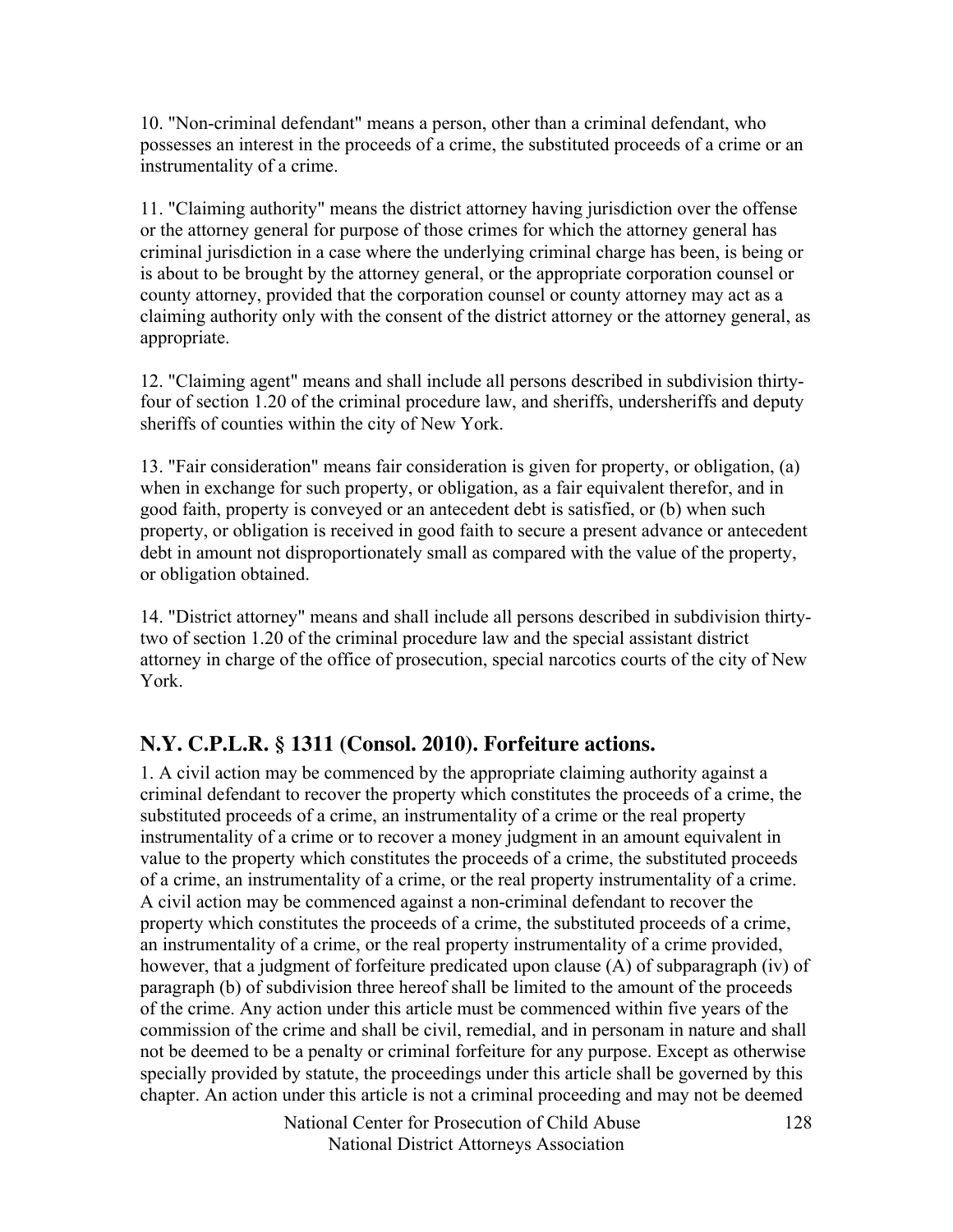to be a previous prosecution under article forty of the criminal procedure law.

(a) Actions relating to post-conviction forfeiture crimes. An action relating to a postconviction forfeiture crime must be grounded upon a conviction of a felony defined in subdivision five of section one thousand three hundred ten of this article, or upon criminal activity arising from a common scheme or plan of which such a conviction is a part, or upon a count of an indictment or information alleging a felony which was dismissed at the time of a plea of guilty to a felony in satisfaction of such count. A court may not grant forfeiture until such conviction has occurred. However, an action may be commenced, and a court may grant a provisional remedy provided under this article, prior to such conviction having occurred. An action under this paragraph must be dismissed at any time after sixty days of the commencement of the action unless the conviction upon which the action is grounded has occurred, or an indictment or information upon which the asserted conviction is to be based is pending in a superior court. An action under this paragraph shall be stayed during the pendency of a criminal action which is related to it; provided, however, that such stay shall not prevent the granting or continuance of any provisional remedy provided under this article or any other provisions of law.

(b) Actions relating to pre-conviction forfeiture crimes. An action relating to a preconviction forfeiture crime need not be grounded upon conviction of a pre-conviction forfeiture crime, provided, however, that if the action is not grounded upon such a conviction, it shall be necessary in the action for the claiming authority to prove the commission of a pre-conviction forfeiture crime by clear and convincing evidence. An action under this paragraph shall be stayed during the pendency of a criminal action which is related to it; provided, that upon motion of a defendant in the forfeiture action or the claiming authority, a court may, in the interest of justice and for good cause, and with the consent of all parties, order that the forfeiture action proceed despite the pending criminal action; and provided that such stay shall not prevent the granting or continuance of any provisional remedy provided under this article or any other provision of law.

2. All defendants in a forfeiture action brought pursuant to this article shall have the right to trial by jury on any issue of fact.

3. In a forfeiture action pursuant to this acticle the following burdens of proof shall apply:

(a) In a forfeiture action commenced by a claiming authority against a criminal defendant, except for those facts referred to in paragraph (b) of subdivision nine of section one thousand three hundred ten and paragaph [paragraph] [n1] (b) of subdivision one of this section which must be proven by clear and convincing evidence, the burden shall be upon the claiming authority to prove by a preponderance of the evidence the facts necessary to establish a claim for forfeiture.

(b) In a forfeiture action commenced by a claiming authority against a non-criminal defendant:

 (i) in an action relating to a pre-conviction forfeiture crime, the burden shall be upon the claiming authority to prove by clear and convincing evidence the commission of the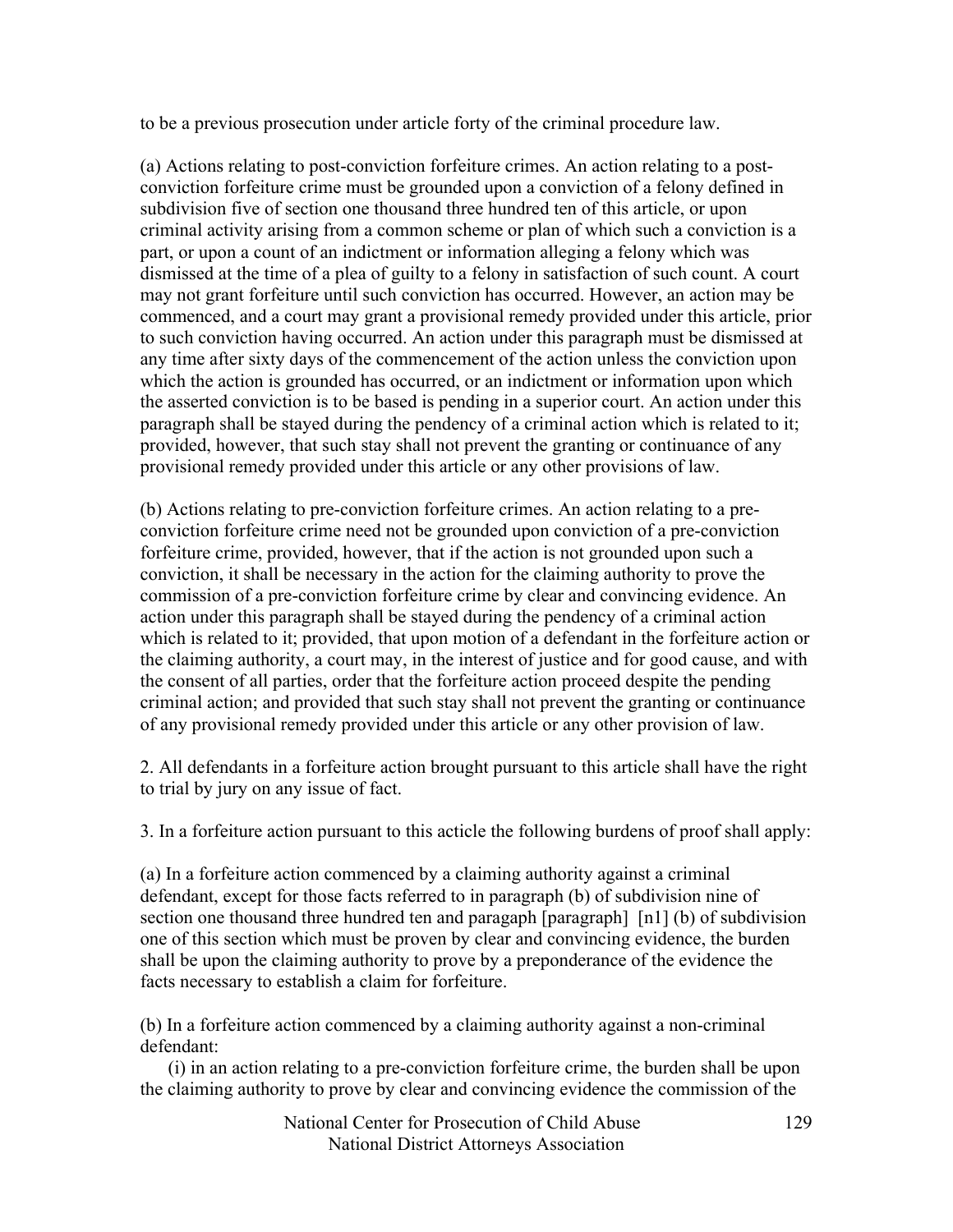crime by a person, provided, however, that it shall not be necessary to prove the identity of such person.

 (ii) if the action relates to the proceeds of a crime, except as provided in subparagraph (i) hereof, the burden shall be upon the claiming authority to prove by a preponderance of the evidence the facts necessary to establish a claim for forfeiture and that the noncriminal defendant either (A) knew or should have known that the proceeds were obtained through the commission of a crime, or (B) fraudulently obtained his or her interest in the proceeds to avoid forfeiture.

 (iii) if the action relates to the substituted proceeds of a crime, except as provided in subparagraph (i) hereof, the burden shall be upon the claiming authority to prove by a preponderance of the evidence the facts necessary to establish a claim for forfeiture and that the non-criminal defendant either (A) knew that the property sold or exchanged to obtain an interest in the substituted proceeds was obtained through the commission of a crime, or (B) fraudulently obtained his or her interest in the substituted proceeds to avoid forfeiture.

 (iv) if the action relates to an instrumentality of a crime, except as provided for in subparagraph (i) hereof, the burden shall be upon the claiming authority to prove by a preponderance of the evidence the facts necessary to establish a claim for forfeiture and that the non-criminal defendant either (A) knew that the instrumentality was or would be used in the commission of a crime or (B) knowingly obtained his or her interest in the instrumentality to avoid forfeiture.

 (v) if the action relates to a real property instrumentality of a crime, the burden shall be upon the claiming authority to prove those facts referred to in subdivision four-b of section thirteen hundred ten of this article by clear and convincing evidence. The claiming authority shall also prove by a clear and convincing evidence that the noncriminal defendant knew that such property was or would be used for the commission of specified felony offenses, and either (A) knowingly and unlawfully benefitted from such conduct or (B) voluntarily agreed to the use of such property for the commission of such offenses by consent freely given. For purposes of this subparagraph, a non-criminal defendant knowingly and unlawfully benefits from the commission of a specified felony offense when he derives in exchange for permitting the use or occupancy of such real property by a person or persons committing such specified offense a substantial benefit that would otherwise not accrue as a result of the lawful use or occupancy of such real property. "Benefit" means benefit as defined in subdivision seventeen of section 10.00 of the penal law.

(c) In a forfeiture action commenced by a claiming authority against a non-criminal defendant the following rebuttable presumptions shall apply:

 (i) a non-criminal defendant who did not pay fair consideration for the proceeds of a crime, the substituted proceeds of a crime or the instrumentality of a crime shall be presumed to know that such property was the proceeds of a crime, the substituted proceeds of a crime, or an instrumentality of a crime.

 (ii) a non-criminal defendant who obtains an interest in the proceeds of a crime, substituted proceeds of a crime or an instrumentality of a crime with knowledge of an order of provisional remedy relating to said property issued pursuant to this article, shall be presumed to know that such property was the proceeds of a crime, substituted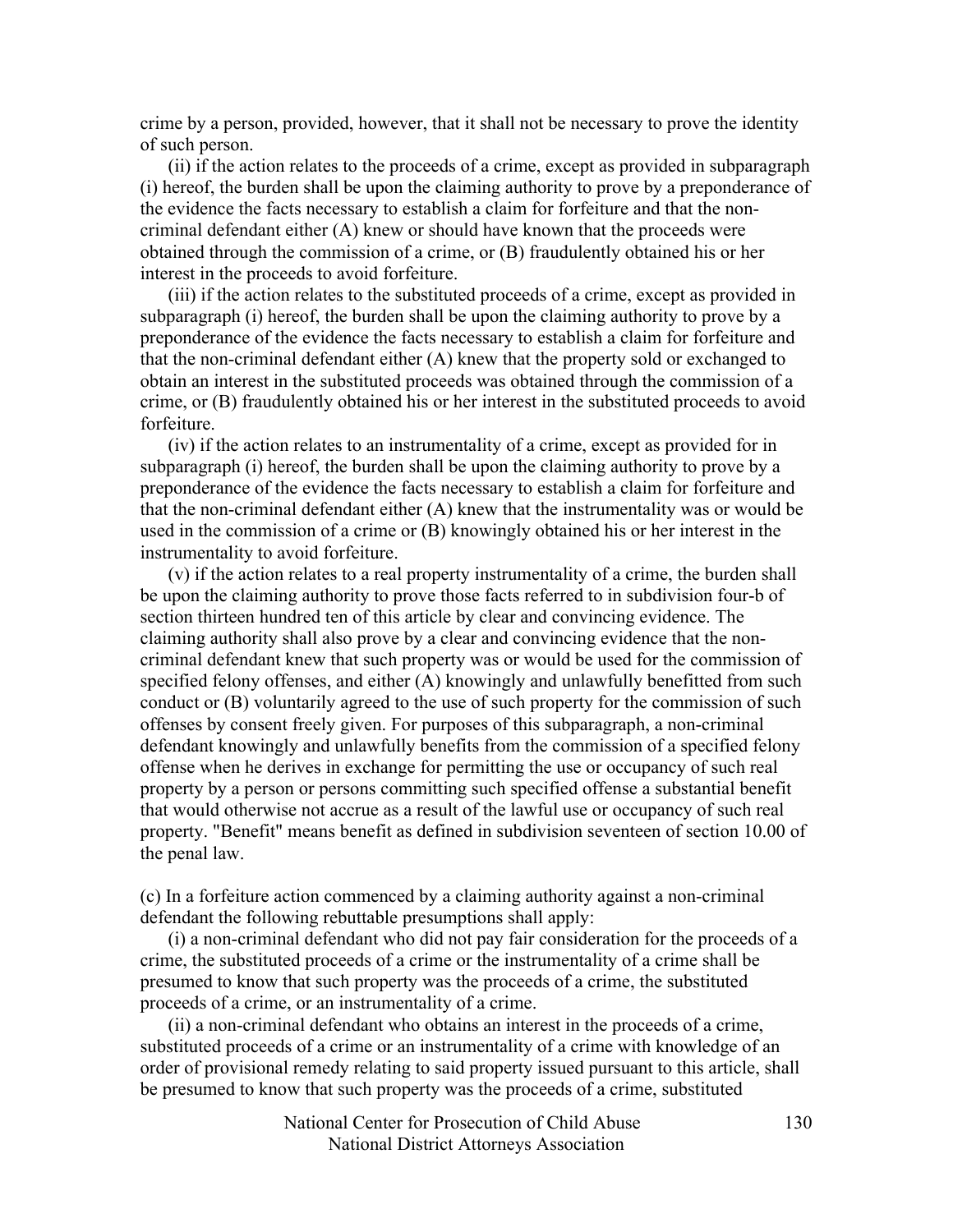proceeds of a crime, or an instrumentality of a crime.

 (iii) in an action relating to a post-conviction forfeiture crime, a non-criminal defendant who the claiming authority proves by clear and convincing evidence has criminal liability under section 20.00 of the penal law for the crime of conviction or for criminal activity arising from a common scheme or plan of which such crime is a part and who possesses an interest in the proceeds, the substituted proceeds, or an instrumentality of such criminal activity is presumed to know that such property was the proceeds of a crime, the substituted proceeds of a crime, or an instrumentality of a crime.

 (iv) a non-criminal defendant who participated in or was aware of a scheme to conceal or disguise the manner in which said non-criminal obtained his or her interest in the proceeds of a crime, substituted proceeds of a crime, or an instrumentality of a crime is presumed to know that such property was the proceeds of a crime, the substituted proceeds of a crime, or an instrumentality of a crime.

(d) In a forfeiture action commenced by a claiming authority against a defendant, the following rebuttable presumption shall apply: all currency or negotiable instruments payable to the bearer shall be presumed to be the proceeds of a pre-conviction forfeiture crime when such currency or negotiable instruments are (i) found in close proximity to a controlled substance unlawfully possessed by the defendant in an amount sufficient to constitute a violation of section 220.18 or 220.21 of the penal law, or (ii) found in close proximity to any quantity of a controlled substance or marihuana unlawfully possessed by such defendant in a room, other than a public place, under circumstances evincing an intent to unlawfully mix, compound, distribute, package or otherwise prepare for sale such controlled substance or marihuana.

(e) The presumption set forth pursuant to paragraph (d) of this subdivision shall be rebutted by credible and reliable evidence which tends to show that such currency or negotiable instrument payable to the bearer is not the proceeds of a preconviction forfeiture crime. In an action tried before a jury, the jury shall be so instructed. Any sworn testimony of a defendant offered to rebut the presumption and any other evidence which is obtained as a result of such testimony, shall be inadmissible in any subsequent proceeding relating to the forfeiture action, or in any other civil or criminal action, except in a prosecution for a violation of article two hundred ten of the penal law. In an action tried before a jury, at the commencement of the trial, or at such other time as the court reasonably directs, the claiming authority shall provide notice to the court and to the defendant of its intent to request that the court charge such presumption.

3-a. Conviction of a person in a criminal action upon an accusatory instrument which includes one or more of the felonies specified in subdivision four-b of section thirteen hundred ten of this article, of any felony other than such felonies, shall not preclude a defendant, in any subsequent proceeding under this article where that conviction is at issue, from adducing evidence that the conduct underlying the conviction would not establish the elements of any of the felonies specified in such subdivision other than the one to which the criminal defendant pled guilty. If the defendant does adduce such evidence, the burden shall be upon the claiming authority to prove, by clear and convincing evidence, that the conduct underlying the criminal conviction would establish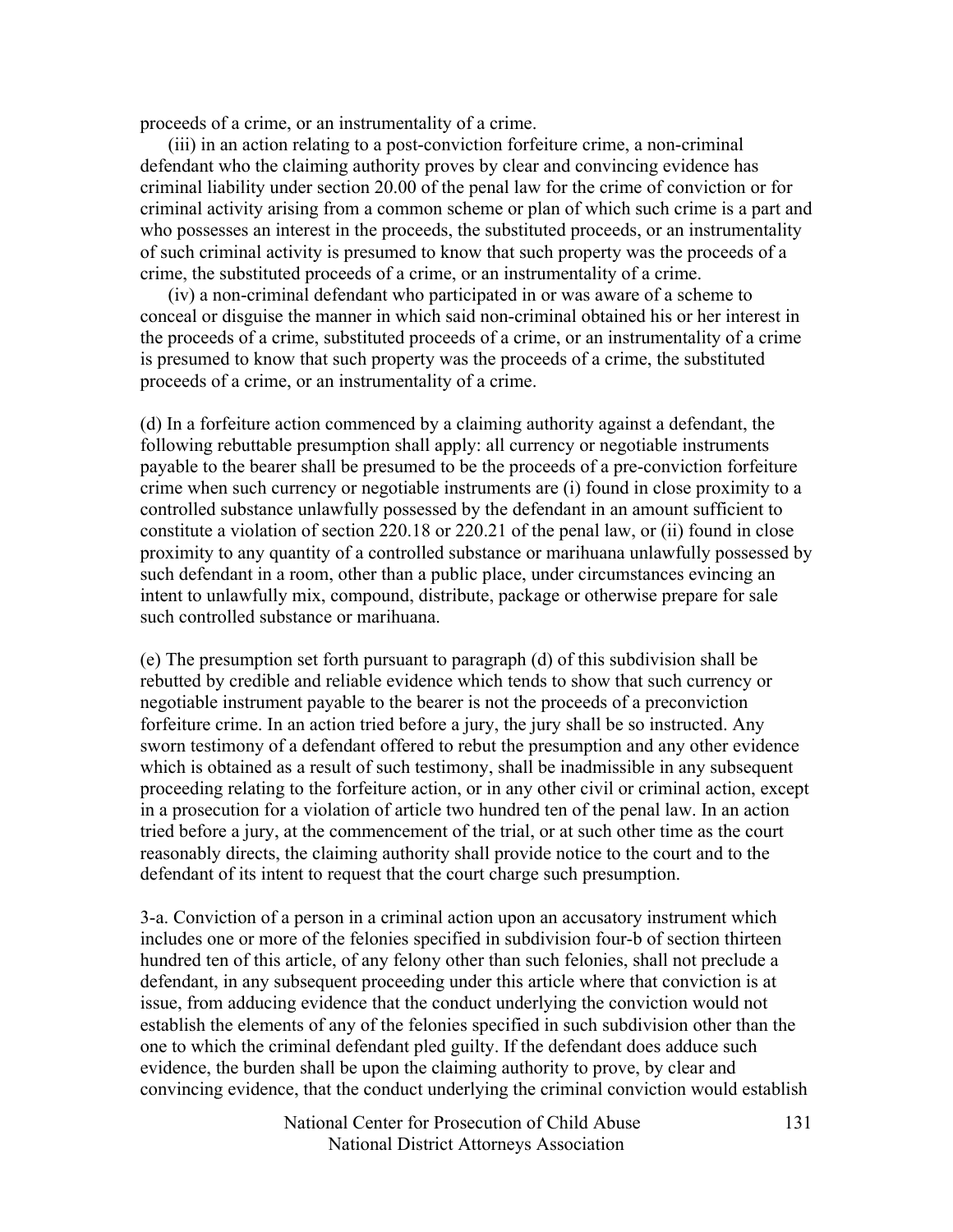the elements of the felony specified in such subdivision. Nothing contained in this subdivision shall affect the validity of a settlement of any forfeiture action negotiated between the claiming authority and a criminal defendant contemporaneously with the taking of a plea of guilty in a criminal action to any felony defined in article two hundred twenty or section 221.30 or 221.55 of the penal law, or to a felony conspiracy to commit the same.

4. The court in which a forfeiture action is pending may dismiss said action in the interests of justice upon its own motion or upon an application as provided for herein.

(a) At any time during the pendency of a forfeiture action, the claiming authority who instituted the action, or a defendant may (i) apply for an order dismissing the complaint and terminating the forfeiture action in the interest of justice, or (ii) may apply for an order limiting the forfeiture to an amount equivalent in value to the value of property constituting the proceeds or substituted proceeds of a crime in the interest of justice.

(b) Such application for the relief provided in paragraph (a) hereof must be made in writing and upon notice to all parties. The court may, in its discretion, direct that notice be given to any other person having an interest in the property.

(c) An application for the relief provided for in paragraph (a) hereof must be brought exclusively in the superior court in which the forfeiture action is pending.

(d) The court may grant the relief provided in paragraph (a) hereof if it finds that such relief is warranted by the existence of some compelling factor, consideration or circumstance demonstrating that forfeiture of the property of [or] [n2] any part thereof, would not serve the ends of justice. Among the factors, considerations and circumstances the court may consider, among others, are:

 (i) the seriousness and circumstances of the crime to which the property is connected relative to the impact of forfeiture of property upon the person who committed the crime; or

(ii) the adverse impact of a forfeiture of property upon innocent persons; or

 (iii) the appropriateness of a judgment of forfeiture in an action relating to preconviction forfeiture crime where the criminal proceeding based on the crime to which the property is allegedly connected results in an acquittal of the criminal defendant or a dismissal of the accusatory instrument on the merits; or

 (iv) in the case of an action relating to an instrumentality, whether the value of the instrumentality substantially exceeds the value of the property constituting the proceeds or substituted proceeds of a crime.

(e) The court must issue a written decision stating the basis for an order issued pursuant to this subdivision.

4-a. (a) The court in which a forfeiture action relating to real property is pending may, upon its own motion or upon the motion of the claiming authority which instituted the action, the defendant, or any other person who has a lawful property interest in such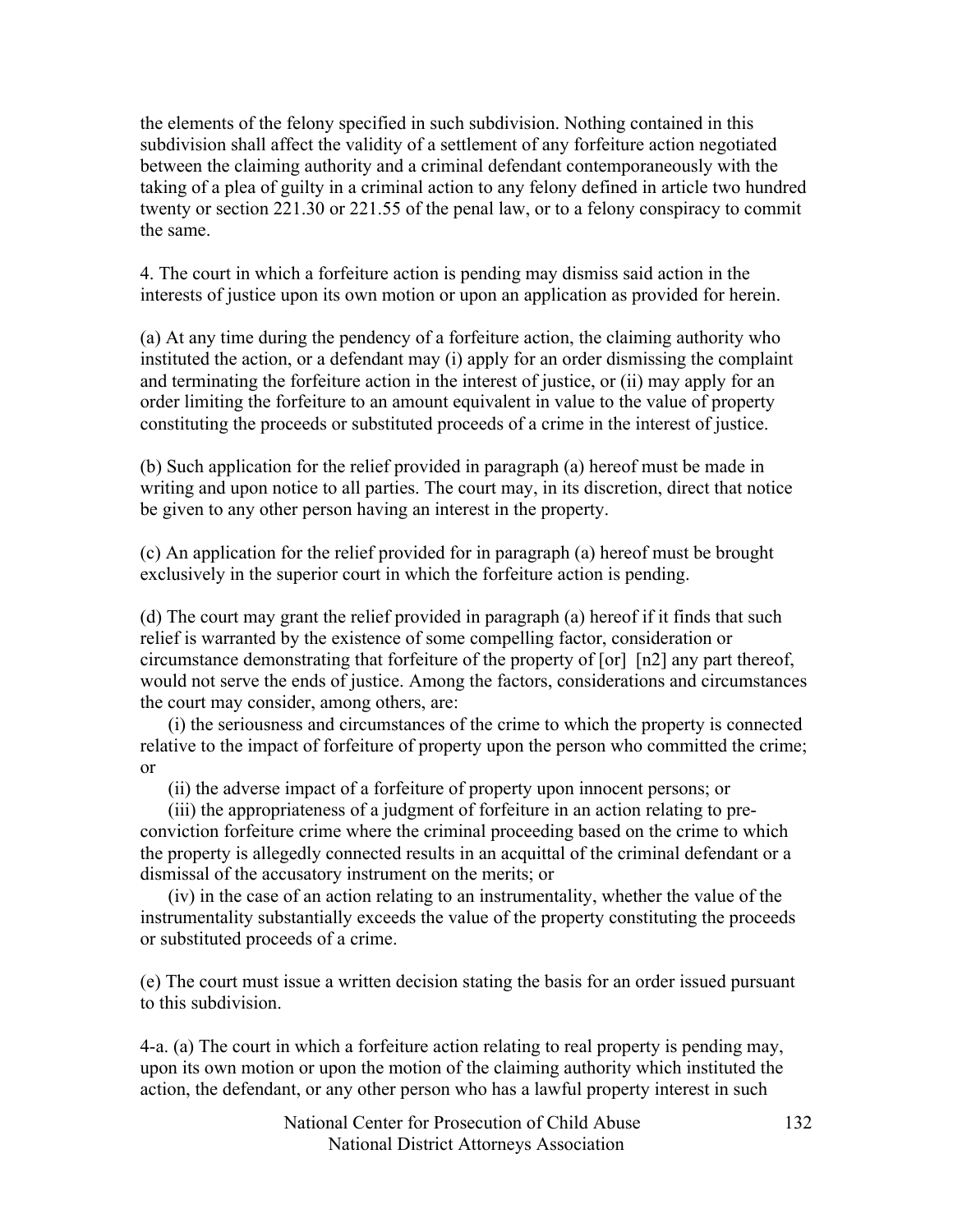property, enter an order:

 (i) appointing an administrator pursuant to section seven hundred seventy-eight of the real property actions and proceedings law when the owner of a dwelling is a defendant in such action, and when persons who are not defendants in such action lawfully occupy one or more units within such dwelling, in order to maintain and preserve the property on behalf of such persons or any other person or entity who has a lawful property interest in such property, or in order to remedy any other condition which is dangerous to life, health or safety; or

 (ii) otherwise limiting, modifying or dismissing the forfeiture action in order to preserve or protect the lawful property interest of any non-criminal defendant or any other person who is not a criminal defendant, or the lawful property interest of a defendant which is not subject to forfeiture; or

 (iii) where such action involves interest in a residential leasehold or a statutory tenancy, directing that upon entry of a judgment of forfeiture, the lease or statutory tenancy will be modified as a matter of law to terminate only the interest of the defendant or defendants, and to continue the occupancy or tenancy of any other person or persons who lawfully reside in such demised premises, with such rights as such parties would otherwise have had if the defendant's interest had not been forfeited pursuant to this article.

(b) For purposes of this subdivision the term "owner" has the same meaning as prescribed for that term in section seven hundred eighty-one of the real property actions and proceedings law and the term "dwelling" shall mean any building or structure or portion thereof which is principally occupied in whole or part as the home, residence or sleeping place of one or more human beings.

5. An action for forfeiture shall be commenced by service pursuant to this chapter of a summons with notice or summons and verified complaint. No person shall forfeit any right, title, or interest in any property who is not a defendant in the action. The claiming authority shall also file a copy of such papers with the state division of criminal justice services; provided, however, failure to file such papers shall not be grounds for any relief by a defendant in this section.

6. On the motion of any party to the forfeiture action, and for good cause shown, a court may seal any papers, including those pertaining to any provisional remedy, which relate to the forfeiture action until such time as the property which is the subject of the forfeiture action has been levied upon. A motion to seal such papers may be made ex parte and in camera.

7. Remission. In addition to any other relief provided under this chapter, at any time within one year after the entry of a judgment of forfeiture, any person, claiming an interest in the property subject to forfeiture who did not receive actual notice of the forfeiture action may petition the judge before whom the forfeiture action was held for a remission or mitigation of the forfeiture and restoration of the property or the proceeds of any sale resulting from the forfeiture, or such part thereof, as may be claimed by him. The court may restore said property upon such terms and conditions as it deems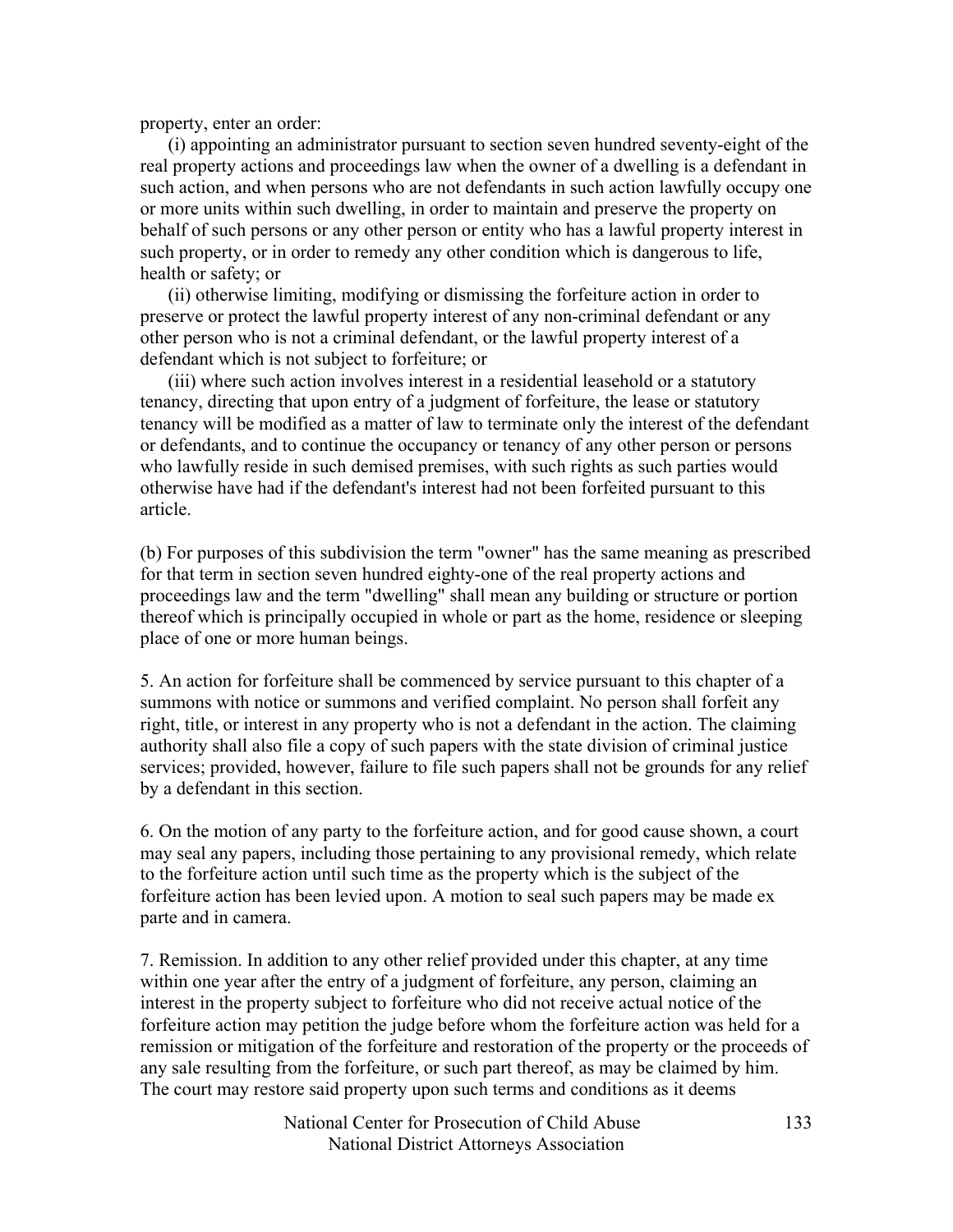reasonable and just if (i) the petitioner establishes that he or she was without actual knowledge of the forfeiture action or any related proceeding for a provisional remedy and did not know or should not have known that the forfeited property was connected to a crime or fraudulently conveyed and (ii) the court determines that restoration of the property would serve the ends of justice.

8. The total amount that may be recovered by the claiming authority against all criminal defendants in a forfeiture action or actions involving the same crime shall not exceed the value of the proceeds of the crime or substituted proceeds of the crime, whichever amount is greater, and, in addition, the value of any forfeited instrumentality used in the crime. Any such recovery against criminal defendants for the value of the proceeds of the crime or substituted proceeds of the crime shall be reduced by an amount which equals the value of the same proceeds of the same crime or the same substituted proceeds of the same crime recovered against all non-criminal defendants. Any such recovery for the value of an instrumentality of a crime shall be reduced by an amount which equals the value of the same instrumentality recovered against any non-criminal defendant.

The total amount that may be recovered against all non-criminal defendants in a forfeiture action or actions involving the same crime shall not exceed the value of the proceeds of the crime or the substituted proceeds of the crime, whichever amount is greater, and, in addition, the value of any forfeited instrumentality used in the crime. Any such recovery against non-criminal defendants for the value of the proceeds of the crime or substituted proceeds of the crime shall be reduced by an amount which equals the value of the proceeds of the crime or substituted proceeds of the crime recovered against all criminal defendants. A judgment against a non-criminal defendant pursuant to clause (A) of subparagraph (iv) of paragraph (b) of subdivision three of this section shall be limited to the amount of the proceeds of the crime. Any recovery for the value of an instrumentality of the crime shall be reduced by an amount equal to the value of the same instrumentality recovered against any criminal defendant.

9. Any defendant in a forfeiture action who knowingly and intentionally conceals, destroys, dissipates, alters, removes from the jurisdiction, or otherwise disposes of, property specified in a provisional remedy ordered by the court or in a judgment of forfeiture in knowing contempt of said order or judgment shall be subject to criminal liability and sanctions under sections 80.05 and 215.80 of the penal law.

10. The proper venue for trial of an action for forfeiture is:

(a) In the case of an action for post-conviction forfeiture commenced after conviction, the county where the conviction occurred.

(b) In all other cases, the county where a criminal prosecution could be commenced under article twenty of the criminal procedure law, or, in the case of an action commenced by the office of prosecution, special narcotics courts of the city of New York, under section one hundred seventy-seven-b of the judiciary law.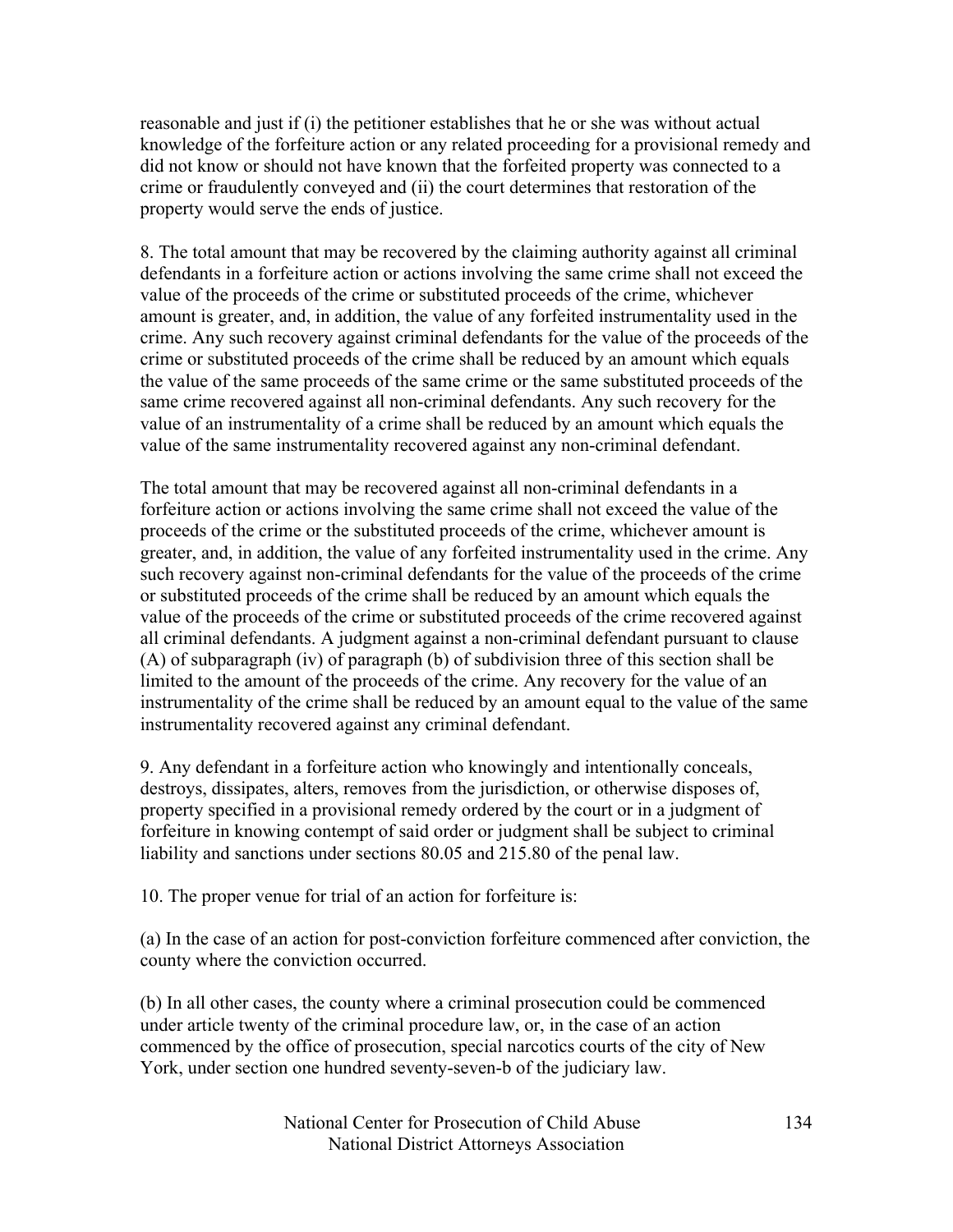11. (a) Any stipulation or settlement agreement between the parties to a forfeiture action shall be filed with the clerk of the court in which the forfeiture action is pending. No stipulation or settlement agreement shall be accepted for filing unless it is accompanied by an affidavit from the claiming authority that written notice of the stipulation or settlement agreement, including the terms of such, has been given to the state crime victims board, the state division of criminal justice services, and in the case of a forfeiture based on a felony defined in article two hundred twenty or section 221.30 or 221.55 of the penal law, to the state division of substance abuse services.

(b) No judgment or order of forfeiture shall be accepted for filing unless it is accompanied by an affidavit from the claiming authority that written notice of judgment or order, including the terms of such, has been given to the state crime victims board, the state division of criminal justice services, and in the case of a forfeiture based on a felony defined in article two hundred twenty or section 221.30 or 221.55 of the penal law, to the state division of substance abuse services.

(c) Any claiming authority or claiming agent which receives any property pursuant to chapter thirteen of the food and drug laws (21 U.S.C. § 801 et seq.) of the United States and/or chapter four of the customs duties laws (19 U.S.C. § 1301 et seq.) of the United States and/or chapter 96 of the crimes and criminal procedure laws (18 U.S.C. § 1961 et seq.) of the United States shall provide an affidavit to the commissioner of the division of criminal justice services stating the estimated present value of the property received.

12. Property acquired in good faith by an attorney as payment for the reasonable and bona fide fees of legal services or reimbursement of reasonable and bona fide expenses related to the representation of a defendant in connection with a civil or criminal forfeiture proceeding or a related criminal matter, shall be exempt from a judgment of forfeiture. For purposes of this subdivision and subdivision four of section one thousand three hundred twelve of this article, "bona fide" means that the attorney who acquired such property had no reasonable basis to believe that the fee transaction was a fraudulent or sham transaction designed to shield property from forfeiture, hide its existence from governmental investigative agencies, or was conducted for any purpose other than for legitimate legal representation.

# **North Carolina**

### **N.C. GEN. STAT. ANN. § 90-112 (2010). Forfeitures.**

(a) The following shall be subject to forfeiture:

 (1) All controlled substances which have been manufactured, distributed, dispensed, or acquired in violation of the provisions of this Article;

(2) All money, raw material, products, and equipment of any kind which are acquired,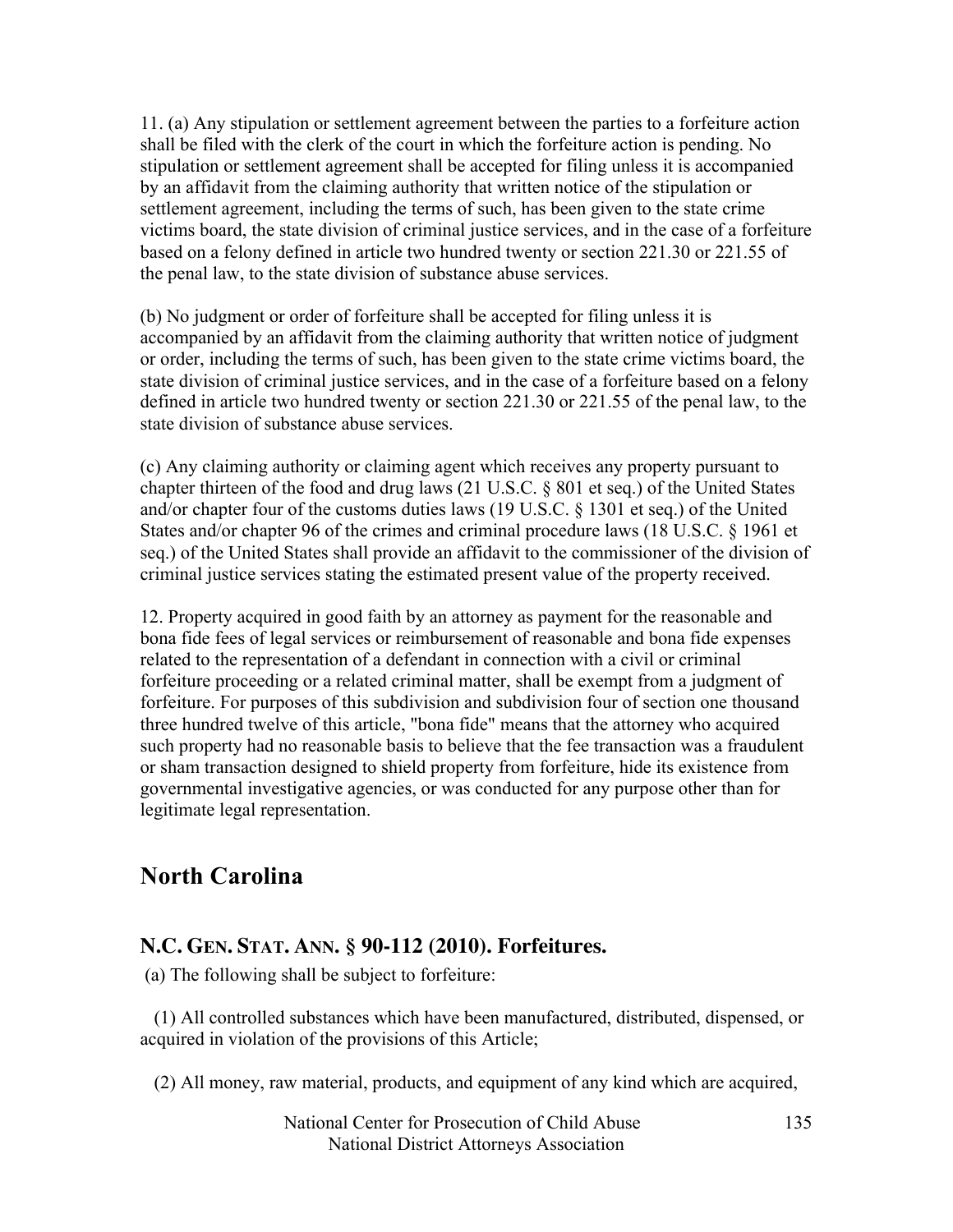used, or intended for use, in selling, purchasing, manufacturing, compounding, processing, delivering, importing, or exporting a controlled substance in violation of the provisions of this Article;

 (3) All property which is used, or intended for use, as a container for property described in subdivisions (1) and (2);

 (4) All conveyances, including vehicles, vessels, or aircraft, which are used or intended for use to unlawfully conceal, convey, or transport, or in any manner to facilitate the unlawful concealment, conveyance, or transportation of property described in (1) or (2), except that

 a. No conveyance used by any person as a common carrier in the transaction of business as a common carrier shall be forfeited under the provisions of this Article unless it shall appear that the owner or other person in charge of such conveyance was a consenting party or privy to a violation of this Article;

 b. No conveyance shall be forfeited under the provisions of this section by reason of any act or omission, committed or omitted while such conveyance was unlawfully in the possession of a person other than the owner in violation of the criminal laws of the United States, or of any state;

 c. No conveyance shall be forfeited unless the violation involved is a felony under this Article;

 d. A forfeiture of a conveyance encumbered by a bona fide security interest is subject to the interest of the secured party who had no knowledge of or consented to the act or omission.

 (5) All books, records, and research, including formulas, microfilm, tapes, and data which are used, or intended for use, in violation of this Article.

(b) Any property subject to forfeiture under this Article may be seized by any lawenforcement officer upon process issued by any district or superior court having jurisdiction over the property except that seizure without such process may be made when:

(1) The seizure is incident to an arrest or a search under a search warrant;

 (2) The property subject to seizure has been the subject of a prior judgment in favor of the State in a criminal injunction or forfeiture proceeding under this Article.

(c) Property taken or detained under this section shall not be repleviable, but shall be deemed to be in custody of the law-enforcement agency seizing it, which may:

(1) Place the property under seal; or,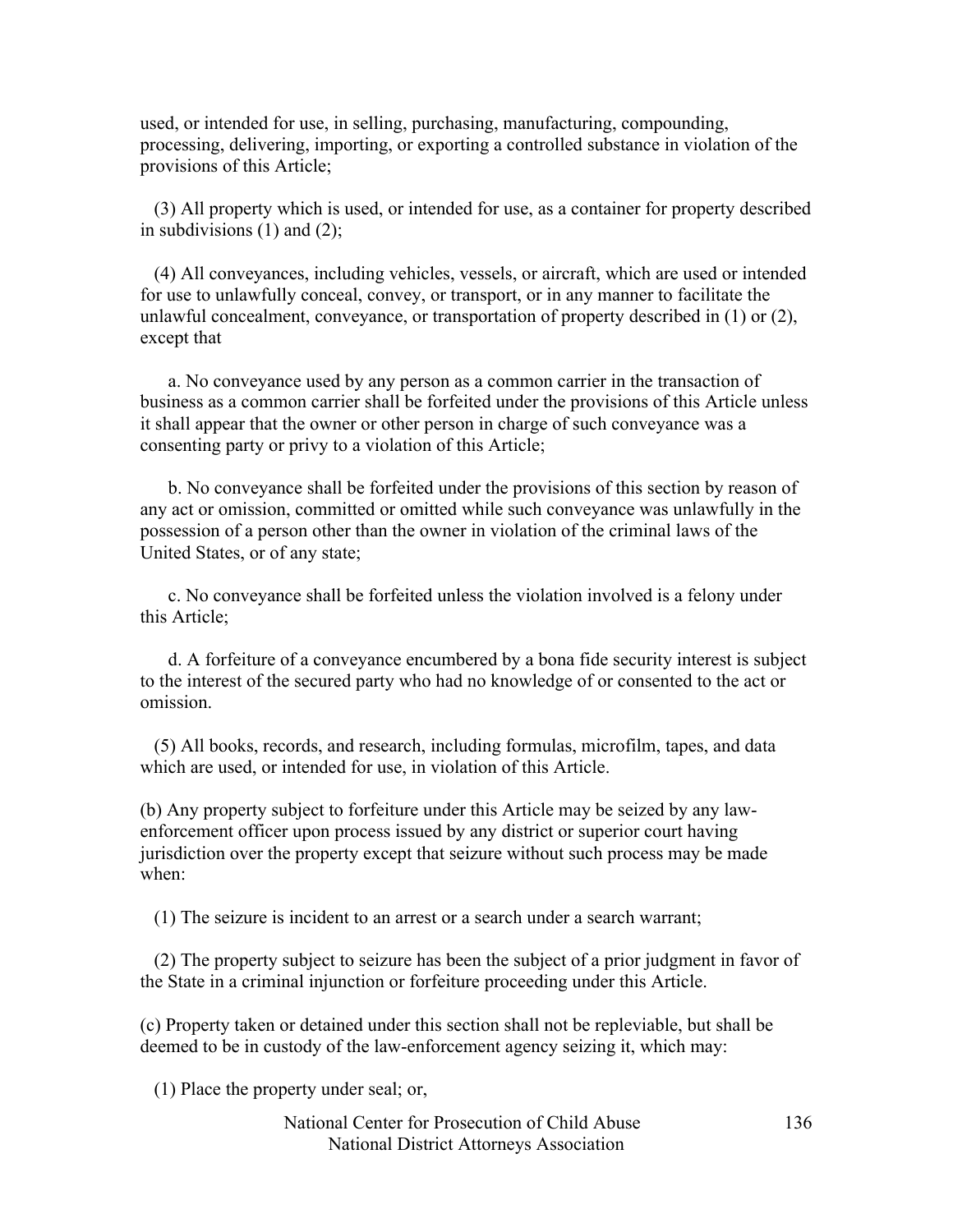(2) Remove the property to a place designated by it; or,

 (3) Request that the North Carolina Department of Justice take custody of the property and remove it to an appropriate location for disposition in accordance with law.

Any property seized by a State, local, or county law enforcement officer shall be held in safekeeping as provided in this subsection until an order of disposition is properly entered by the judge.

(d) Whenever property is forfeited under this Article, the law-enforcement agency having custody of it may:

(1) Retain the property for official use; or

 (2) Sell any forfeited property which is not required to be destroyed by law and which is not harmful to the public, provided that the proceeds be disposed of for payment of all proper expenses of the proceedings for forfeiture and sale including expense of seizure, maintenance of custody, advertising, and court costs; or

 (3) Transfer any conveyance including vehicles, vessels, or aircraft which are forfeited under the provisions of this Article to the North Carolina Department of Justice when, in the discretion of the presiding judge and upon application of the North Carolina Department of Justice, said conveyance may be of official use to the North Carolina Department of Justice;

 (4) Upon determination by the director of any law-enforcement agency that a vehicle, vessel or aircraft transferred pursuant to the provisions of this Article is of no further use to said agency for use in official investigations, such vehicle, vessel or aircraft may be sold as surplus property in the same manner as other vehicles owned by the lawenforcement agency and the proceeds from such sale after deducting the cost of sale shall be paid to the treasurer or proper officer authorized to receive fines and forfeitures to be used for the school fund of the county in the county in which said vehicle, vessel or aircraft was seized; provided, that any vehicle transferred to any law-enforcement agency under the provisions of this Article which has been modified to increase speed shall be used in the performance of official duties only and not for resale, transfer or disposition other than as junk.

(d1) Notwithstanding the provisions of subsection (d), the law-enforcement agency having custody of money that is forfeited pursuant to this section shall pay it to the treasurer or proper officer authorized to receive fines and forfeitures to be used for the school fund of the county in which the money was seized.

(e) All substances included in Schedules I through VI that are possessed, transferred, sold, or offered for sale in violation of the provisions of this Article shall be deemed contraband and seized and summarily forfeited to the State. All substances included in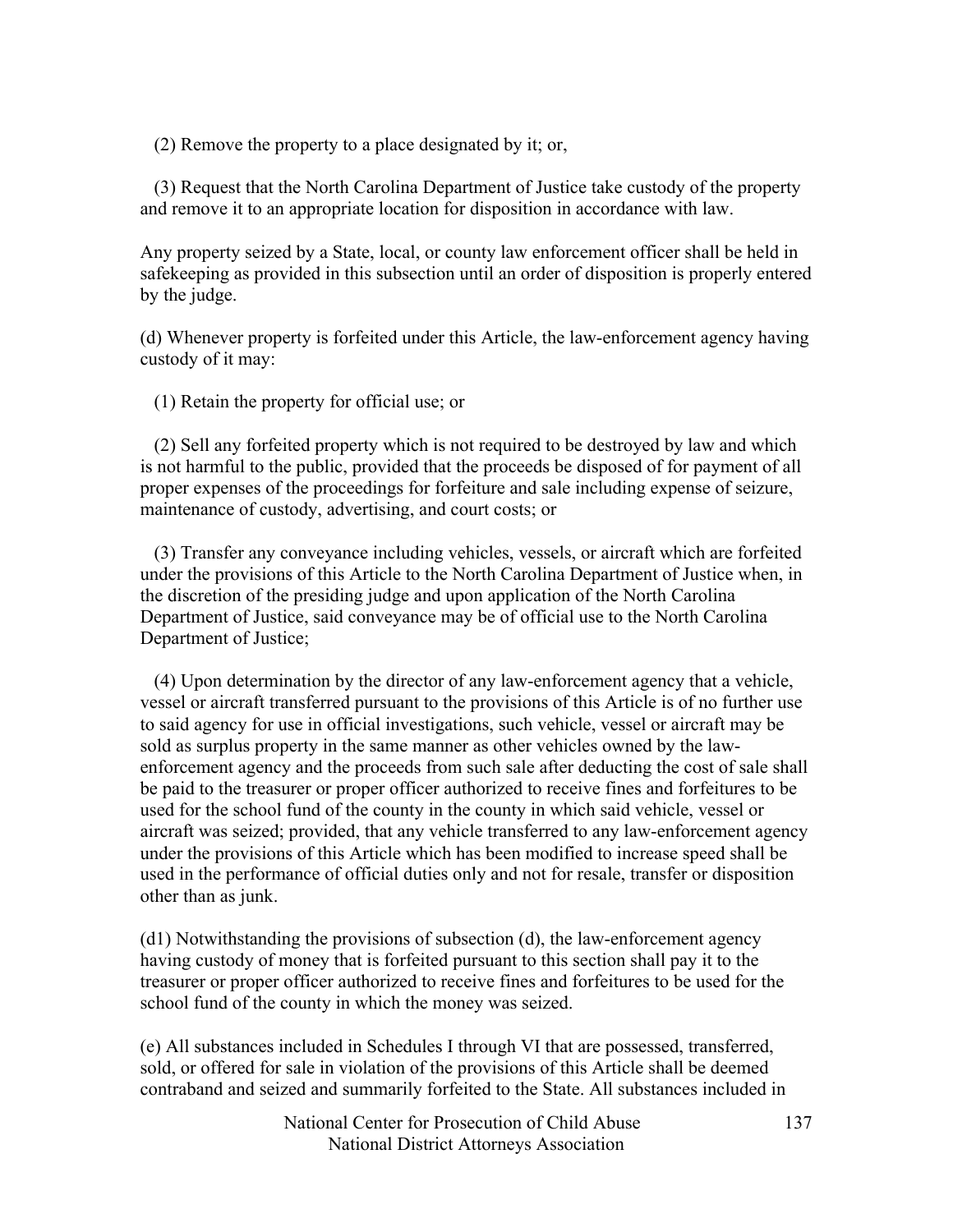Schedules I through VI of this Article which are seized or come into the possession of the State, the owners of which are unknown, shall be deemed contraband and summarily forfeited to the State according to rules and regulations of the North Carolina Department of Justice.

All species of plants from which controlled substances included in Schedules I, II and VI of this Article may be derived, which have been planted or cultivated in violation of this Article, or of which the owners or cultivators are unknown, or which are wild growths, may be seized and summarily forfeited to the State.

The failure, upon demand by the Attorney General of North Carolina, or his duly authorized agent, of the person in occupancy or in control of land or premises upon which such species of plants are growing or being stored, to produce an appropriate registration, or proof that he is the holder thereof, shall constitute authority for the seizure and forfeiture.

(f) All other property subject to forfeiture under the provisions of this Article shall be forfeited as in the case of conveyances used to conceal, convey, or transport intoxicating beverages.

# **North Dakota**

### **N.D. CENT. CODE § 19-03.1-36. Forfeitures.**

1. The following are subject to forfeiture:

 a. All controlled substances which have been manufactured, distributed, dispensed, or acquired in violation of this chapter.

 b. All imitation controlled substances as defined by sections 19-03.2-01 and 19-03.2- 02.

 c. All raw materials, products, and equipment of any kind which are used, or intended for use, in manufacturing, compounding, processing, delivering, importing, or exporting any controlled substance in violation of this chapter.

 d. All property which is used, or intended for use, as a container for property described in subdivision a, b, or c.

 e. All conveyances, including aircraft, vehicles, or vessels, which are used, or intended for use, to transport, or in any manner to facilitate the transportation, for the purpose of sale or receipt of property described in subdivision a, b, or c, but:

National Center for Prosecution of Child Abuse National District Attorneys Association 138 (1) No conveyance used by any person as a common carrier in the transaction of business as a common carrier is subject to forfeiture under this section unless it appears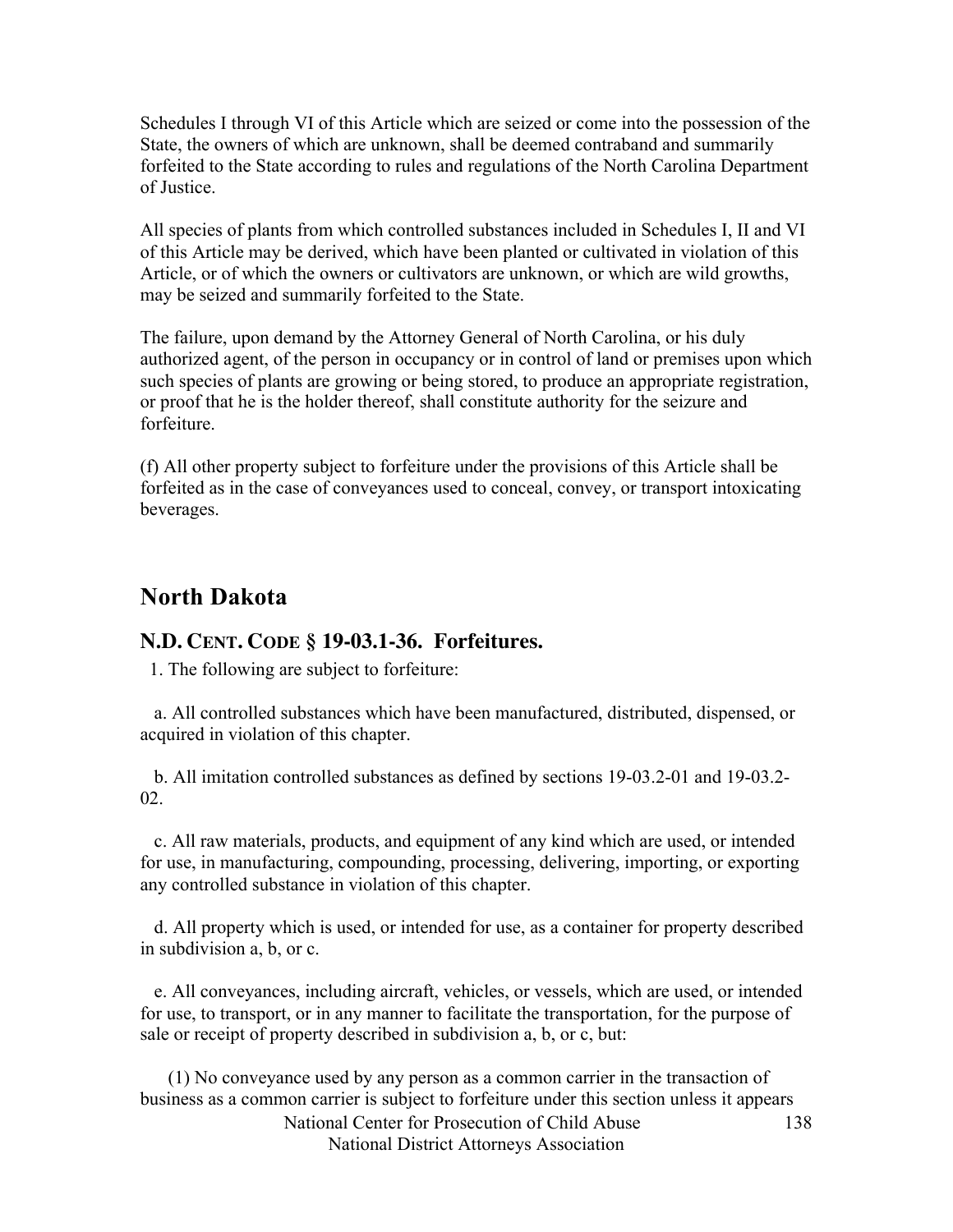that the owner or other person in charge of the conveyance is a consenting party or privy to a violation of this chapter.

 (2) No conveyance is subject to forfeiture under this section by reason of any act or omission established by the owner thereof to have been committed or omitted without the owner's knowledge or consent.

 (3) A conveyance is not subject to forfeiture for a violation of subsection 6 of section 19-03.1-23 or subsection 3 of section 19-03.2-03.

 (4) A forfeiture of a conveyance encumbered by a bona fide security interest is subject to the interest of the secured party if the secured party neither had knowledge of nor consented to the act or omission.

 f. All books, records, and research products and materials, including formulas, microfilm, tapes, and data which are used, or intended for use, in violation of this chapter.

g. All drug paraphernalia as defined in chapter 19-03.4.

 h. All money, coin, currency, and everything of value furnished, or intended to be furnished, in exchange for a controlled substance in violation of this chapter or an imitation controlled substance in violation of chapter 19-03.2, and all real and personal property, assets, profits, income, proceeds, or an interest therein, acquired or derived from the unlawful purchase, attempted purchase, delivery, attempted delivery, manufacturing, or attempted manufacturing of any controlled substance or imitation controlled substance.

2. Property subject to forfeiture under this chapter, except conveyances, may be seized by the board upon process issued by any district court having jurisdiction over the property. A conveyance subject to forfeiture under this chapter may be seized by a state, county, or city law enforcement agency upon process issued by any district court having jurisdiction over the conveyance. Seizure without process may be made if:

 a. The seizure is incident to an arrest or a search under a search warrant or an inspection under an administrative inspection warrant.

 b. The property subject to seizure has been the subject of a prior judgment in favor of the state in a criminal injunction or forfeiture proceedings based upon this chapter.

 c. The board or a law enforcement agency has probable cause to believe that the property is directly or indirectly dangerous to health or safety.

 d. The board or a law enforcement agency has probable cause to believe that the property was used or is intended to be used in violation of this chapter.

3. In the event of seizure pursuant to subsection 2, proceedings under subsection 4 must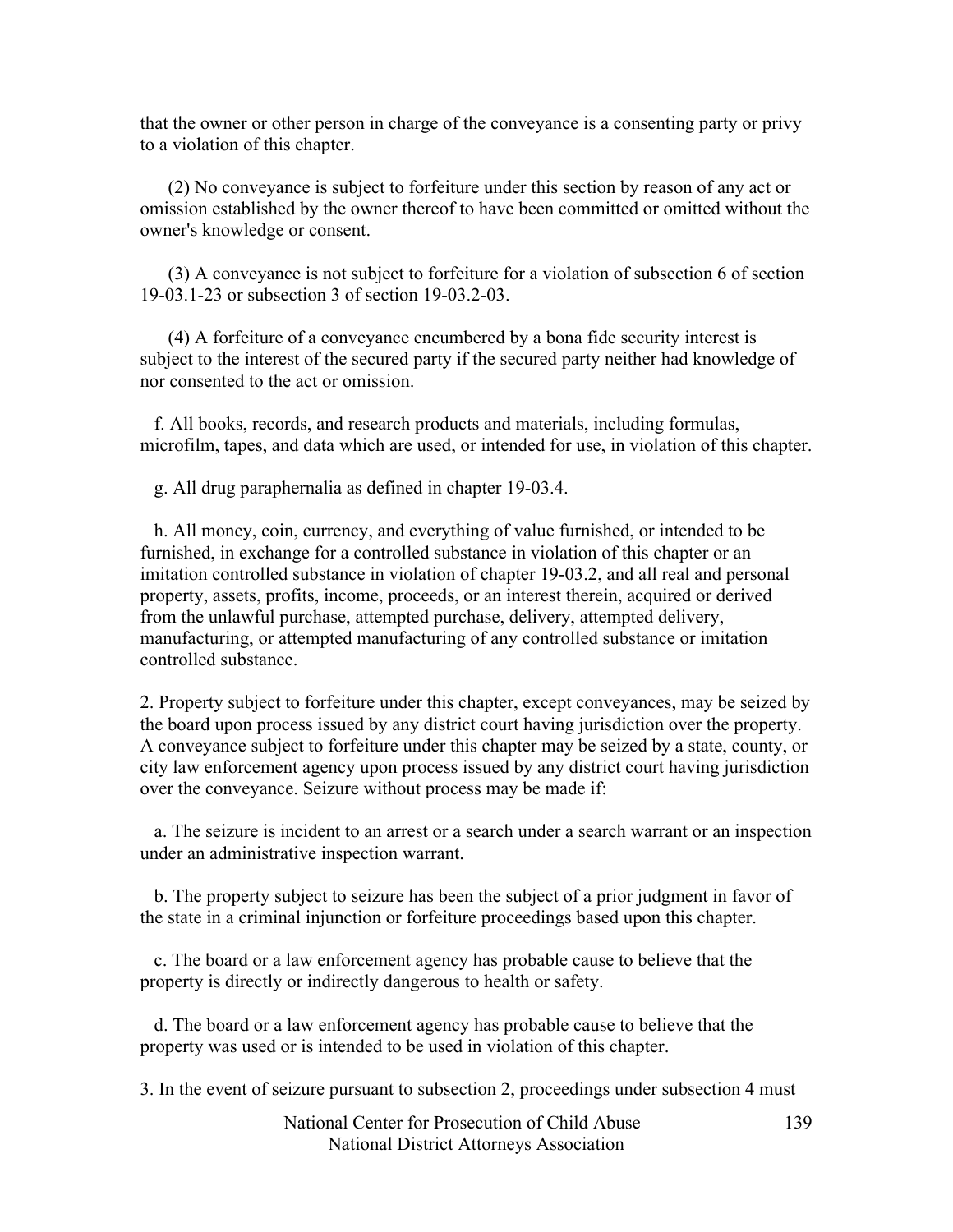be instituted promptly.

4. Property taken or detained under this section is not subject to replevin, but is deemed to be in custody of the board or a law enforcement agency subject only to the orders and decrees of the district court having jurisdiction over the forfeiture proceedings as set out in subsection 2. When property is seized under this chapter, the board or a law enforcement agency may:

a. Place the property under seal.

b. Remove the property to a place designated by it.

 c. Require the attorney general to take custody of the property and remove it to an appropriate location for disposition in accordance with law.

5. When property is forfeited under this chapter, the board or a law enforcement agency may:

 a. Retain it for official use or transfer the custody or ownership of any forfeited property to any federal, state, or local agency. The board shall ensure the equitable transfer of any forfeited property to the appropriate federal, state, or local law enforcement agency so as to reflect generally the contribution of that agency participating directly in any of the acts that led to the seizure or forfeiture of the property. A decision to transfer the property is not subject to review.

 b. Sell that which is not required to be destroyed by law and which is not harmful to the public. The proceeds must be used for payment of all proper expenses of the proceedings for forfeiture and sale, including expenses of seizure, maintenance of custody, advertising, and court costs, with any remaining proceeds to be deposited, subject to section 54-12-14, in the appropriate state, county, or city general fund. When two or more law enforcement agencies are involved in seizing a conveyance, the remaining proceeds may be divided proportionately.

 c. Require the attorney general to take custody of property and remove it for disposition in accordance with law.

d. Forward it to the bureau for disposition.

 e. Use the property, including controlled substances, imitation controlled substances, and plants forfeited under subsections 6 and 7, in enforcement of this chapter. However, in a case involving the delivery of a forfeited controlled substance by a law enforcement officer or a person acting as an agent of a law enforcement officer, no prosecution or conviction for simple possession of a controlled substance under subsection 6 of section 19-03.1-23 may be based upon the forfeited controlled substances supplied by the law enforcement officer or the officer's agent.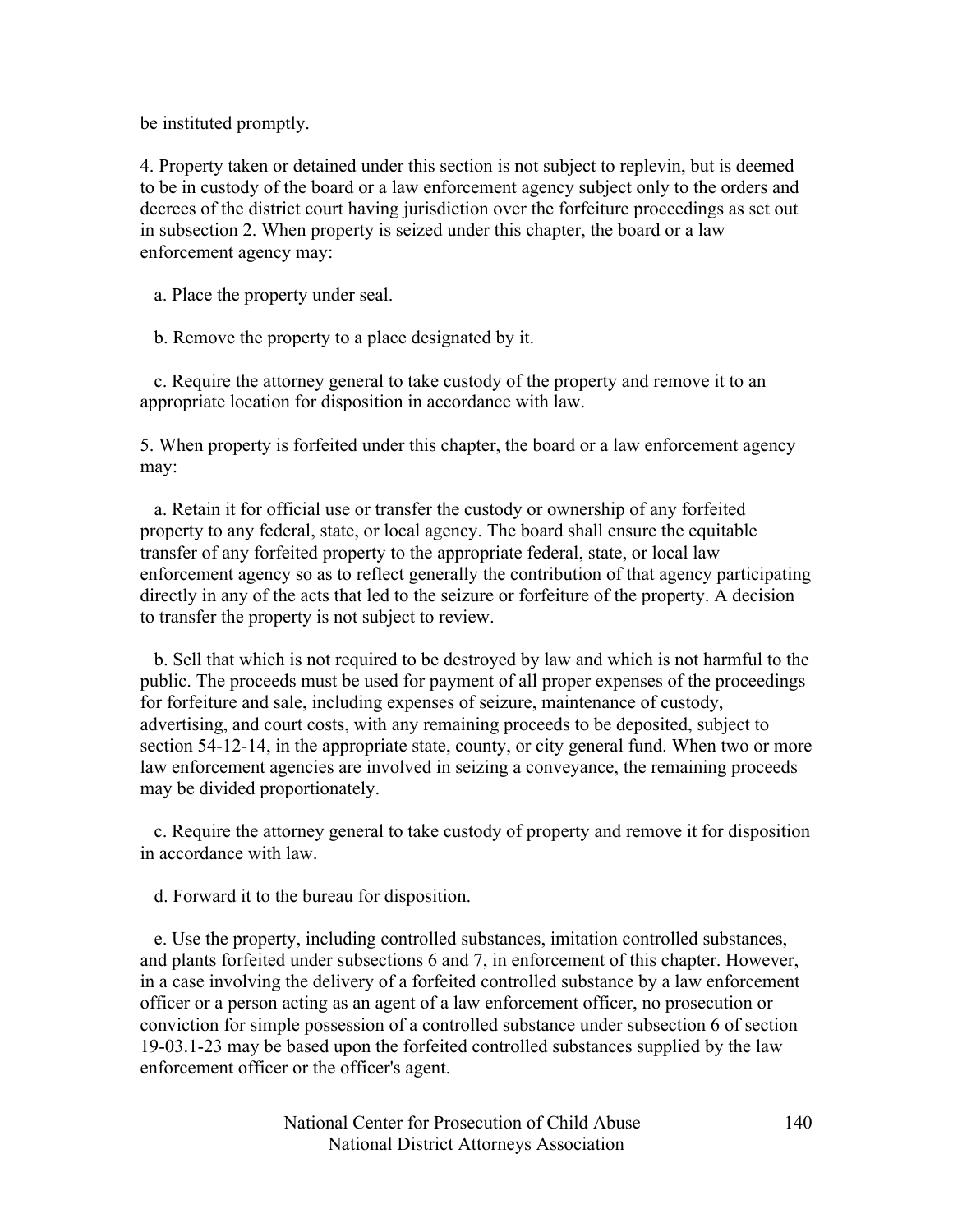6. Controlled substances as defined in this chapter and imitation controlled substances as defined in chapter 19-03.2 that are possessed, transferred, sold, or offered for sale in violation of this chapter and drug paraphernalia as defined in chapter 19-03.4 are contraband and must be seized and summarily forfeited to the state. Controlled substances as defined in this chapter and imitation controlled substances as defined in chapter 19-03.2, which are seized or come into the possession of the state and drug paraphernalia as defined in chapter 19-03.4, the owners of which are unknown, are contraband and must be summarily forfeited to the state.

7. Species of plants from which controlled substances in schedules I and II may be derived which have been planted or cultivated in violation of this chapter, or of which the owners or cultivators are unknown, or which are wild growths, may be seized and summarily forfeited to the state.

8. The failure, upon demand by the board, or its authorized agent, of the person in occupancy or in control of land or premises upon which the species of plants are growing or being stored to produce an appropriate registration, or proof that the person is the holder thereof, constitutes authority for the seizure and forfeiture of the plants.

## **Ohio**

#### **OHIO REV. CODE ANN. § 2981.02 (2010). Property subject to forfeiture; determination of use or intended use of instrumentality; motor vehicle law exclusion.**

(A) The following property is subject to forfeiture to the state or a political subdivision under either the criminal or delinquency process in section 2981.04 of the Revised Code or the civil process in section 2981.05 of the Revised Code:

(1) Contraband involved in an offense;

(2) Proceeds derived from or acquired through the commission of an offense;

 (3) An instrumentality that is used in or intended to be used in the commission or facilitation of any of the following offenses when the use or intended use, consistent with division (B) of this section, is sufficient to warrant forfeiture under this chapter:

(a) A felony;

 (b) A misdemeanor, when forfeiture is specifically authorized by a section of the Revised Code or by a municipal ordinance that creates the offense or sets forth its penalties;

(c) An attempt to commit, complicity in committing, or a conspiracy to commit an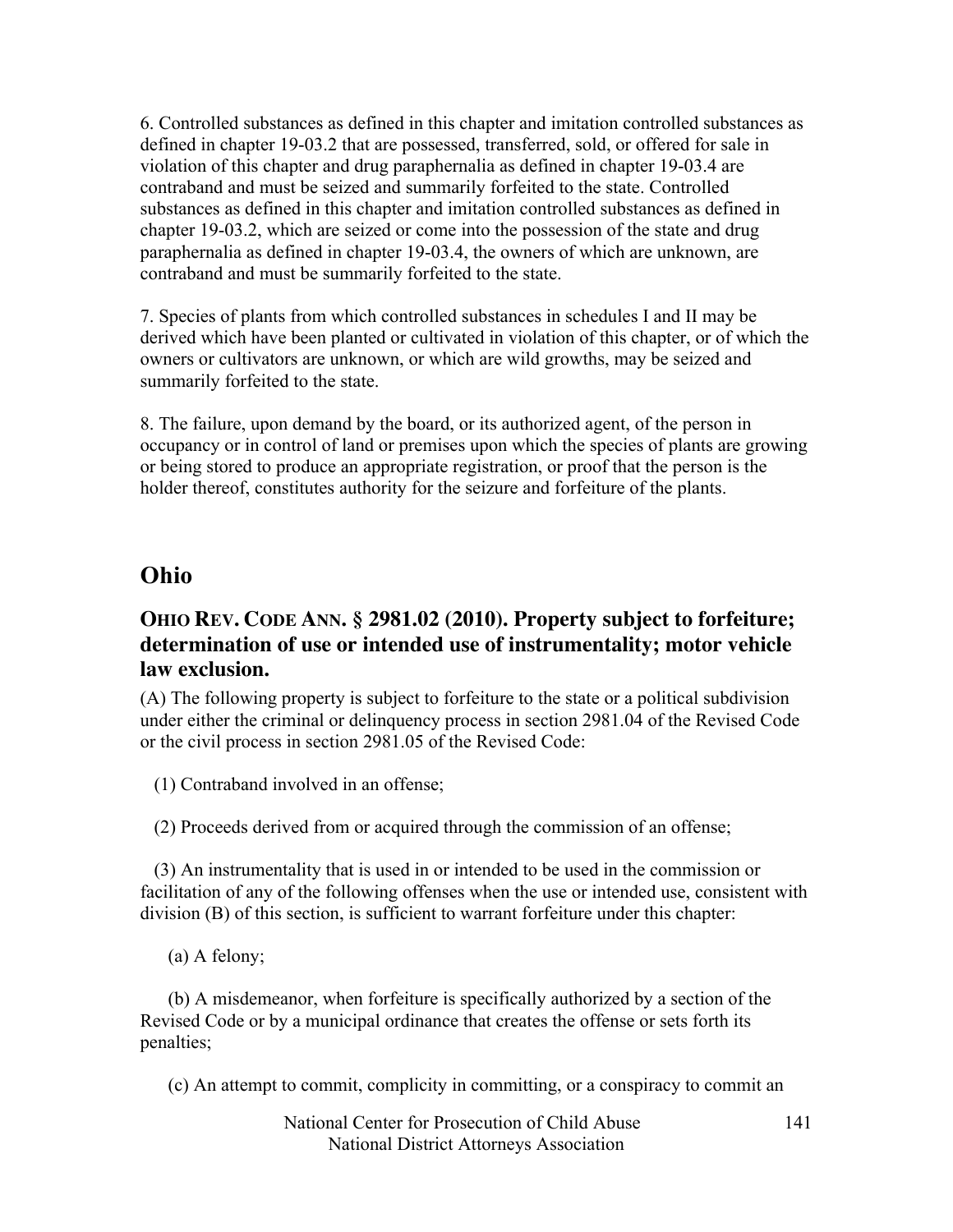offense of the type described in divisions  $(A)(3)(a)$  and (b) of this section.

(B) In determining whether an alleged instrumentality was used in or was intended to be used in the commission or facilitation of an offense or an attempt, complicity, or conspiracy to commit an offense in a manner sufficient to warrant its forfeiture, the trier of fact shall consider the following factors the trier of fact determines are relevant:

 (1) Whether the offense could not have been committed or attempted but for the presence of the instrumentality;

 (2) Whether the primary purpose in using the instrumentality was to commit or attempt to commit the offense;

 (3) The extent to which the instrumentality furthered the commission of, or attempt to commit, the offense.

(C) This chapter does not apply to or limit forfeitures under Title XLV of the Revised Code, including forfeitures relating to section 2903.06 or 2903.08 of the Revised Code.

## **Oklahoma**

#### **OKLA. STAT. ANN. TIT. 21, § 1738 (2009). Seizure and forfeiture proceedings--Vehicles, airplanes, vessels, etc. used in attempt or commission of certain crimes.**

A. Any commissioned peace officer of this state is authorized to seize any vehicle owned by or registered to the defendant used in the commission of any armed robbery offense defined in Section 801 of this title, or any vehicle owned by or registered to the defendant when such vehicle is used to facilitate the intentional discharge of any kind of firearm in violation of Section 652 of this title, or any vehicle, airplane, vessel, vehicles or parts of vehicles whose numbers have been removed, altered or obliterated so as to prevent determination of the true identity or ownership of said property and parts of vehicles which probable cause indicates are stolen but whose true ownership cannot be determined, or any vehicle owned by or registered to the defendant used in violation of the Trademark Anti-Counterfeiting Act, or any equipment owned by or registered to the defendant which is used in the attempt or commission of any act of burglary in the first or second degree, motor vehicle theft, unauthorized use of a vehicle, obliteration of distinguishing numbers on vehicles or criminal possession of vehicles with altered, removed or obliterated numbers as defined by Sections 1431, 1435, 1716, 1719 and 1720 of this title or Sections 4-104 and 4-107 of Title 47 of the Oklahoma Statutes, or any equipment owned by or registered to the defendant used in violation of the Trademark Anti-Counterfeiting Act, or any vehicle, airplane, vessel or equipment owned by or registered to the defendant used in the commission of any arson offense defined in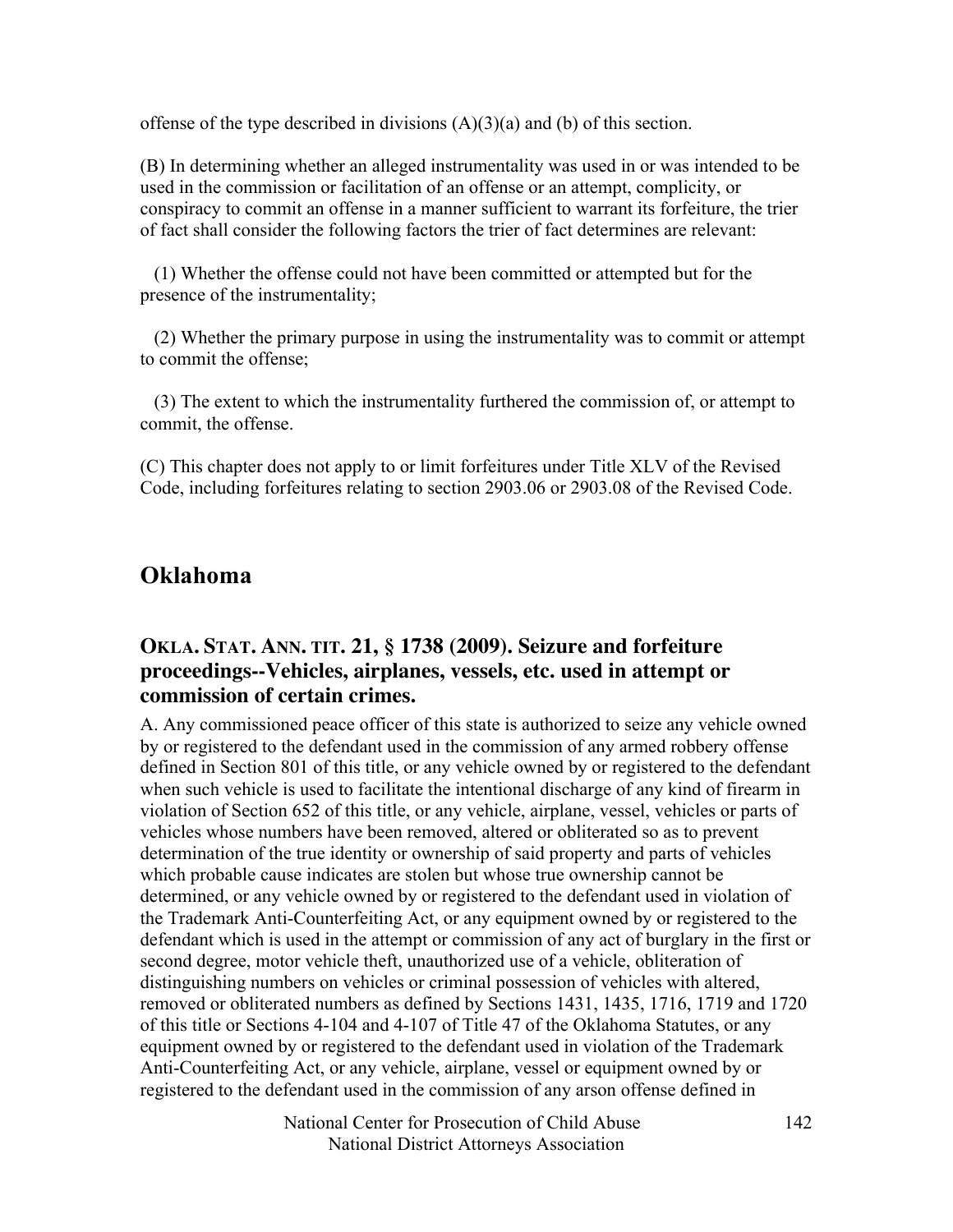Section 1401, 1402, 1403, 1404 or 1405 of this title. Said property may be held as evidence until a forfeiture has been declared or a release ordered. Forfeiture actions under this section may be brought by the district attorney in the proper county of venue as petitioner; provided, in the event the district attorney elects not to file such action, or fails to file such action within ninety (90) days of the date of the seizure of such equipment, the property shall be returned to the owner.

 B. In addition to the property described in subsection A of this section, the following property is also subject to forfeiture pursuant to this section:

 1. Property used in the commission of theft of livestock or in any manner to facilitate the theft of livestock;

2. The proceeds gained from the commission of theft of livestock;

 3. Personal property acquired with proceeds gained from the commission of theft of livestock;

 4. All conveyances, including aircraft, vehicles or vessels, and horses or dogs which are used to transport or in any manner to facilitate the transportation for the purpose of the commission of theft of livestock;

 5. Any items having a counterfeit mark and all property that is owned by or registered to the defendant that is employed or used in connection with any violation of the Trademark Anti-Counterfeiting Act;

 6. Any weapon possessed, used or available for use in any manner during the commission of a felony within the State of Oklahoma, or any firearm that is possessed by a convicted felon;

7. Any police scanner used in violation of Section 1214 of this title;

 8. Any computer and its components and peripherals, including but not limited to the central processing unit, monitor, keyboard, printers, scanners, software, and hardware, when it is used in the commission of any crime in this state;

 9. All property used in the commission of, or in any manner to facilitate, a violation of Section 2 of this act;

 10. All conveyances, including aircraft, vehicles or vessels, monies, coins and currency, or other instrumentality used or intended to be used, in any manner or part, to commit a violation of paragraph 1 of subsection A of Section 1021 of this title, where the victim of the crime is a minor child, subsection B of Section 1021 of this title, Section 1021.2 of this title, paragraph 1 of subsection A of Section 1111 of this title, or paragraphs 2 and 3 of subsection A of Section 1123 of this title; and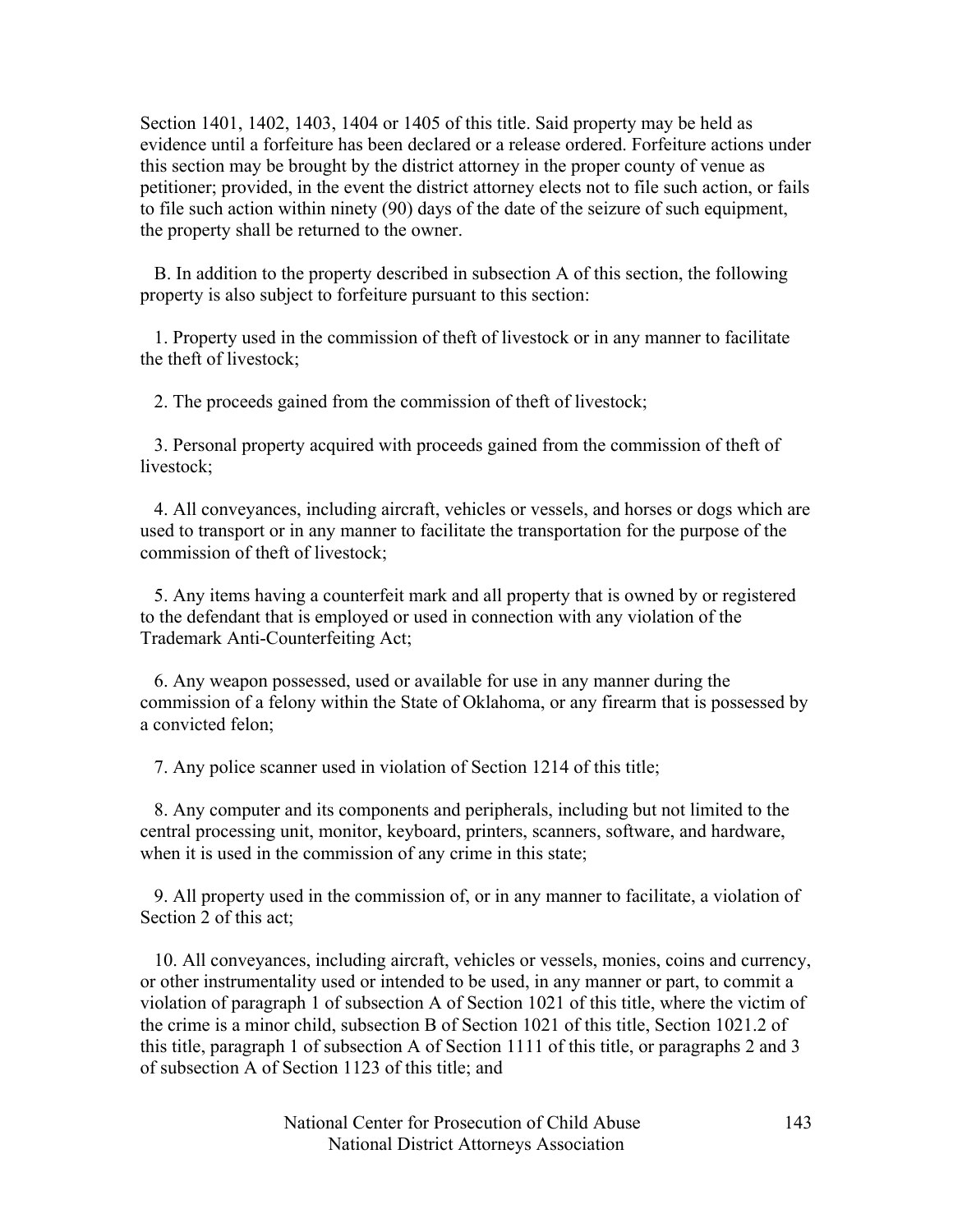11. All conveyances, including aircraft, vehicles or vessels, monies, coins and currency, or other instrumentality used in any manner or part, to commit any violation of the provisions set forth in Section 748 of this title.

 C. Notice of seizure and intended forfeiture proceeding shall be filed in the office of the clerk of the district court for the county wherein such property is seized and shall be given all owners and parties in interest.

D. Notice shall be given according to one of the following methods:

 1. Upon each owner or party in interest whose right, title, or interest is of record in the Oklahoma Tax Commission or with the county clerk for filings under the Uniform Commercial Code, served in the manner of service of process in civil cases prescribed by Section 2004 of Title 12 of the Oklahoma Statutes;

 2. Upon each owner or party in interest whose name and address is known, served in the manner of service of process in civil cases prescribed by Section 2004 of Title 12 of the Oklahoma Statutes; or

 3. Upon all other owners, whose addresses are unknown, but who are believed to have an interest in the property by one publication in a newspaper of general circulation in the county where the seizure was made.

 E. Within sixty (60) days after the mailing or publication of the notice, the owner of the property and any other party in interest or claimant may file a verified answer and claim to the property described in the notice of seizure and of the intended forfeiture proceeding.

 F. If at the end of sixty (60) days after the notice has been mailed or published there is no verified answer on file, the court shall hear evidence upon the fact of the unlawful use and may order the property forfeited to the state, if such fact is proven.

G. If a verified answer is filed, the forfeiture proceeding shall be set for hearing.

 H. At the hearing the petitioner shall prove by clear and convincing evidence that property was used in the attempt or commission of an act specified in subsection A of this section or is property described in subsection B of this section with knowledge by the owner of the property.

 I. The claimant of any right, title, or interest in the property may prove the lien, mortgage, or conditional sales contract to be bona fide and that the right, title, or interest created by the document was created without any knowledge or reason to believe that the property was being, or was to be, used for the purpose charged.

 J. In the event of such proof, the court may order the property released to the bona fide or innocent owner, lien holder, mortgagee, or vendor if the amount due such person is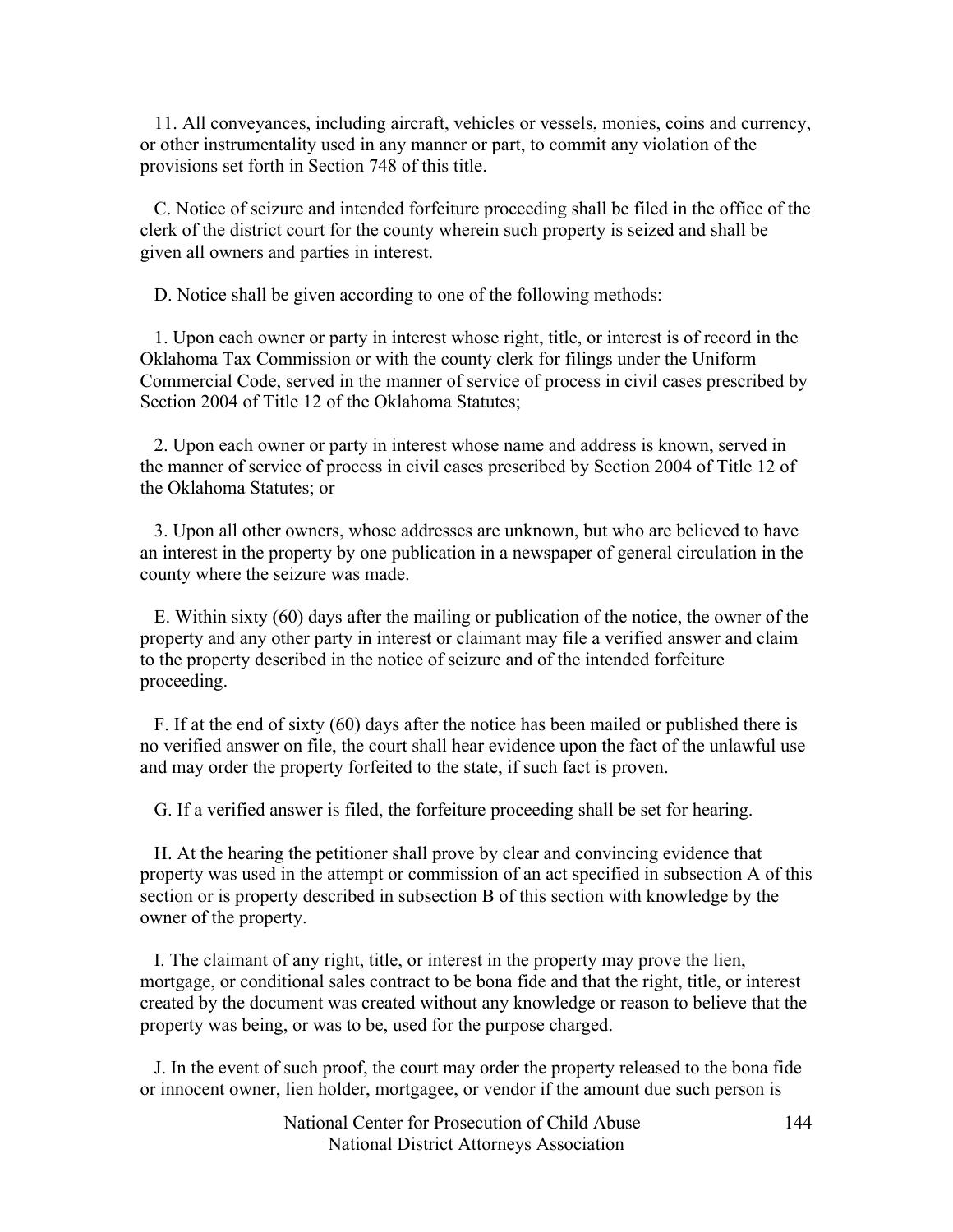equal to, or in excess of, the value of the property as of the date of the seizure, it being the intention of this section to forfeit only the right, title, or interest of the purchaser, except for items bearing a counterfeit mark or used exclusively to manufacture a counterfeit mark.

 K. If the amount due to such person is less than the value of the property, or if no bona fide claim is established, the property may be forfeited to the state and may be sold pursuant to judgment of the court, as on sale upon execution, and as provided in Section 2-508 of Title 63 of the Oklahoma Statutes, except as otherwise provided for by law and for property bearing a counterfeit mark which shall be destroyed.

 L. Property taken or detained pursuant to this section shall not be repleviable, but shall be deemed to be in the custody of the petitioner or in the custody of the law enforcement agency as provided in the Trademark Anti-Counterfeiting Act. Except for property required to be destroyed pursuant to the Trademark Anti-Counterfeiting Act, the petitioner shall release said property to the owner of the property if it is determined that the owner had no knowledge of the illegal use of the property or if there is insufficient evidence to sustain the burden of showing illegal use of such property. If the owner of the property stipulates to the forfeiture and waives the hearing, the petitioner may determine if the value of the property is equal to or less than the outstanding lien. If such lien exceeds the value of the property, the property may be released to the lien holder. Property which has not been released by the petitioner shall be subject to the orders and decrees of the court or the official having jurisdiction thereof.

 M. The petitioner, or the law enforcement agency holding property pursuant to the Trademark Anti-Counterfeiting Act, shall not be held civilly liable for having custody of the seized property or proceeding with a forfeiture action as provided for in this section.

 N. Attorney fees shall not be assessed against the state or the petitioner for any actions or proceeding pursuant to Section 1701 et seq. of this title.

 O. The proceeds of the sale of any property shall be distributed as follows, in the order indicated:

 1. To the bona fide or innocent purchaser, conditional sales vendor, or mortgagee of the property, if any, up to the amount of such person's interest in the property, when the court declaring the forfeiture orders a distribution to such person;

2. To the payment of the actual reasonable expenses of preserving the property;

 3. To the victim of the crime to compensate said victim for any loss incurred as a result of the act for which such property was forfeited; and

 4. The balance to a revolving fund in the office of the county treasurer of the county wherein the property was seized, to be distributed as follows: one-third (1/3) to the investigating law enforcement agency; one-third (1/3) of said fund to be used and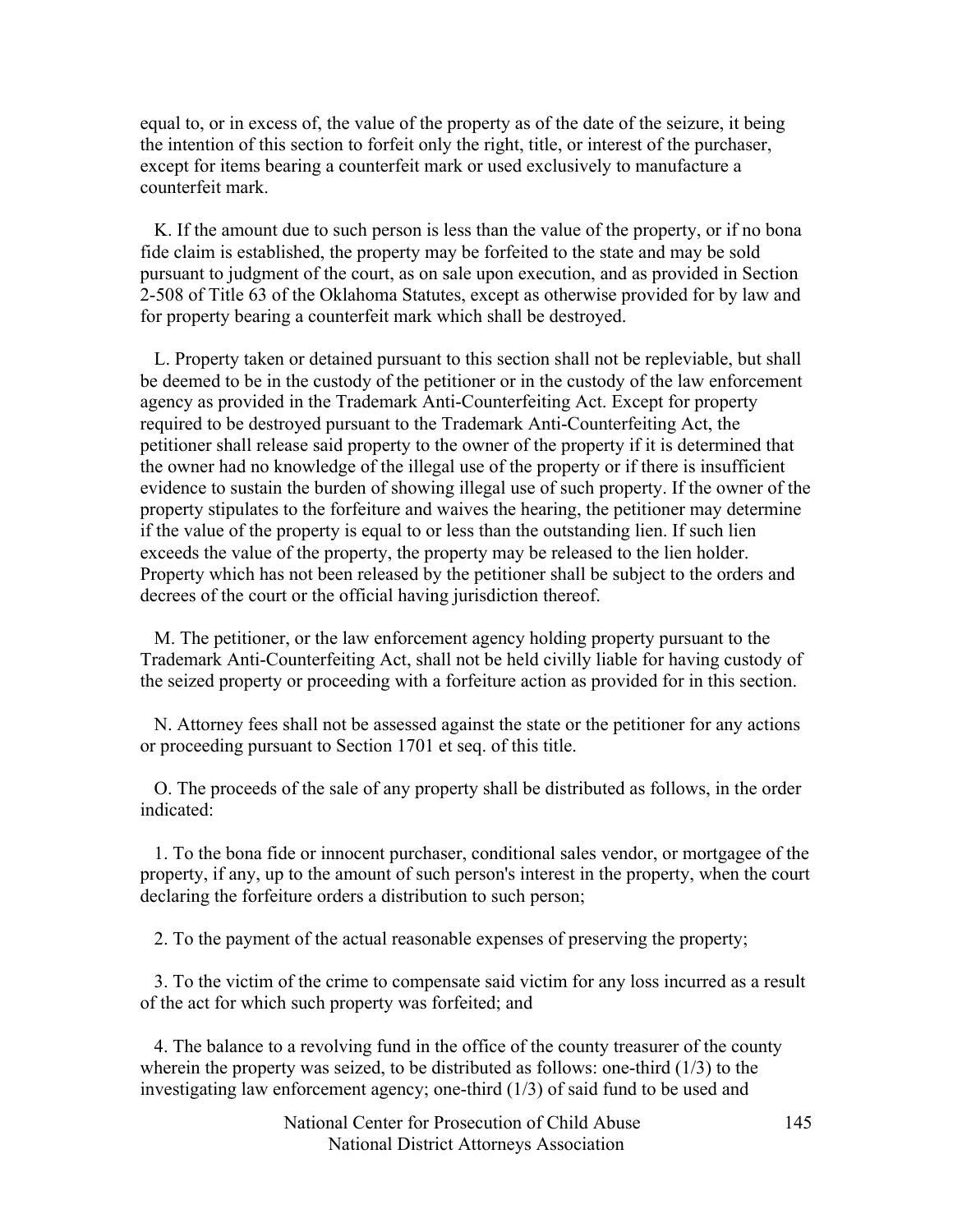maintained as a revolving fund by the district attorney for the victim-witness fund, a reward fund or the evidence fund; and one-third (1/3) to go to the jail maintenance fund, with a yearly accounting to the board of county commissioners in whose county the fund is established. If the petitioner is not the district attorney, then the one-third  $(1/3)$  which would have been designated to that office shall be distributed to the petitioner. Monies distributed to the jail maintenance fund shall be used to pay costs for the storage of such property if such property is ordered released to a bona fide or innocent owner, lien holder, mortgagee, or vendor and if such funds are available in said fund.

 P. Monies distributed into the revolving fund in the office of the county treasurer from forfeitures initiated under this section by the district attorney shall be limited to One Hundred Thousand Dollars (\$ 100,000.00) at any one time in counties with population in excess of three hundred thousand (300,000) and Twenty-five Thousand Dollars (\$ 25,000.00) at any one time in counties with population less than three hundred thousand (300,000). Any amount in excess of these figures shall be placed in the general fund of the county.

 Q. If the court finds that the property was not used in the attempt or commission of an act specified in subsection A of this section and was not property subject to forfeiture pursuant to subsection B of this section and is not property bearing a counterfeit mark, the court shall order the property released to the owner as the right, title, or interest appears on record in the Tax Commission as of the seizure.

 R. No vehicle, airplane, or vessel used by a person as a common carrier in the transaction of business as a common carrier shall be forfeited pursuant to the provisions of this section unless it shall be proven that the owner or other person in charge of such conveyance was a consenting party or privy to the attempt or commission of an act specified in subsection A or B of this section. No property shall be forfeited pursuant to the provisions of this section by reason of any act or omission established by the owner thereof to have been committed or omitted without the knowledge or consent of such owner, and by any person other than such owner while such property was unlawfully in the possession of a person other than the owner in violation of the criminal laws of the United States or of any state.

 S. Whenever any property is forfeited pursuant to this section, the district court having jurisdiction of the proceeding may order that the forfeited property may be retained for its official use by the state, county, or municipal law enforcement agency which seized the property.

#### **OKLA. STAT. ANN. TIT. 63, § 2-503 (2009). Property subject to forfeiture.**

A. The following shall be subject to forfeiture:

 1. All controlled dangerous substances which have been manufactured, distributed, dispensed, acquired, concealed or possessed in violation of the Uniform Controlled Dangerous Substances Act;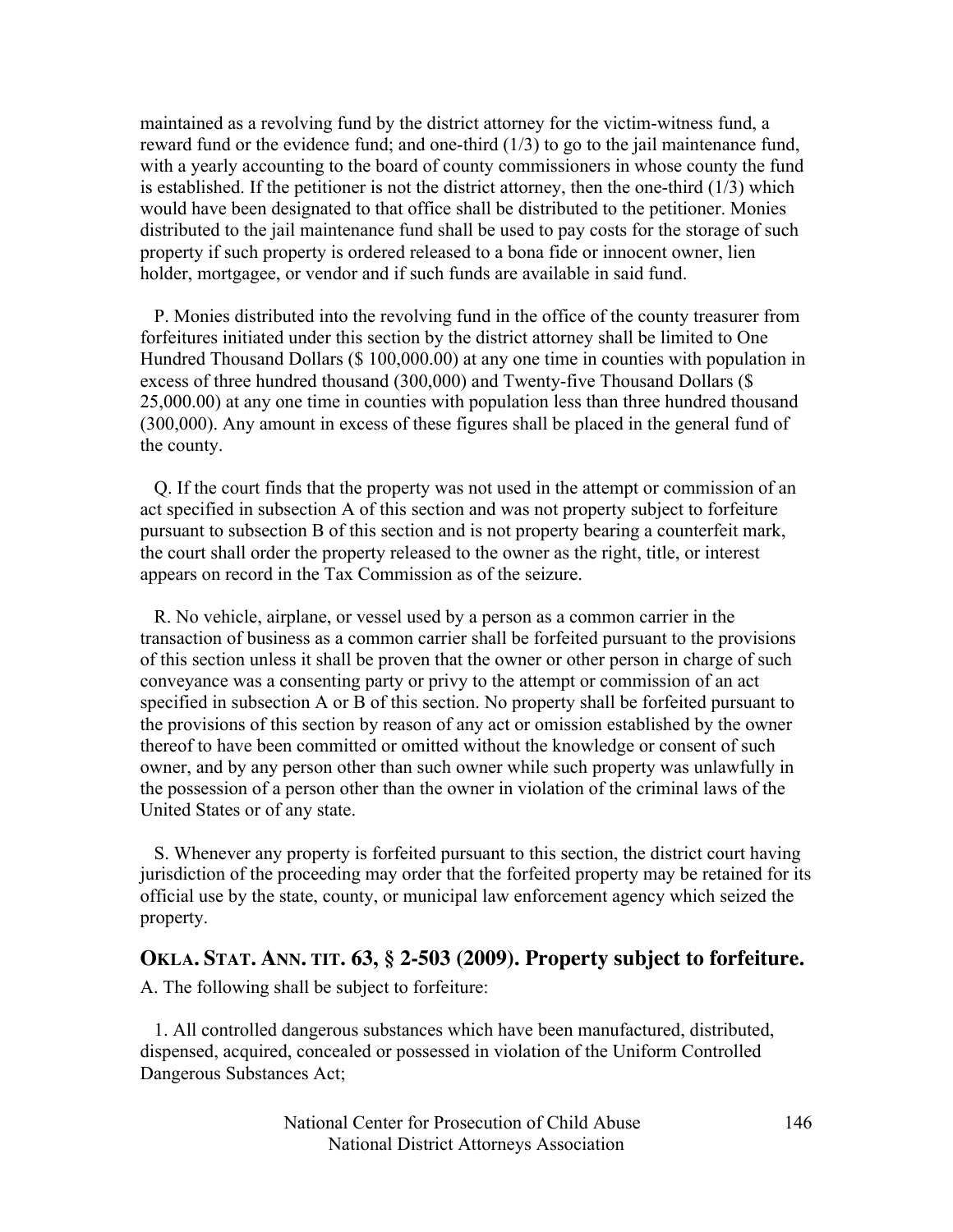2. All raw materials, products and equipment of any kind and all drug paraphernalia as defined by the Uniform Controlled Dangerous Substances Act, which are used, or intended for use, in manufacturing, compounding, processing, delivering, importing or exporting, injecting, ingesting, inhaling, or otherwise introducing into the human body any controlled dangerous substance in violation of the provisions of the Uniform Controlled Dangerous Substances Act;

 3. All property which is used, or intended for use, as a container for property described in paragraphs 1, 2, 5 and 6 of this subsection;

 4. All conveyances, including aircraft, vehicles, vessels, or farm implements which are used to transport, conceal, or cultivate for the purpose of distribution as defined in the Uniform Controlled Dangerous Substances Act, or which are used in any manner to facilitate the transportation or cultivation for the purpose of sale or receipt of property described in paragraphs 1 or 2 of this subsection or when the property described in paragraphs 1 or 2 of this subsection is unlawfully possessed by an occupant thereof, except that:

 a. no conveyance used by a person as a common carrier in the transaction of business as a common carrier shall be forfeited under the provisions of the Uniform Controlled Dangerous Substances Act unless it shall appear that the owner or other person in charge of such conveyance was a consenting party or privy to a violation of the Uniform Controlled Dangerous Substances Act, and

 b. no conveyance shall be forfeited under the provisions of this section by reason of any act or omission established by the owner thereof to have been committed or omitted without the knowledge or consent of such owner, and if the act is committed by any person other than such owner the owner shall establish further that the conveyance was unlawfully in the possession of a person other than the owner in violation of the criminal laws of the United States, or of any state;

 5. All books, records and research, including formulas, microfilm, tapes and data which are used in violation of the Uniform Controlled Dangerous Substances Act;

 6. All things of value furnished, or intended to be furnished, in exchange for a controlled dangerous substance in violation of the Uniform Controlled Dangerous Substances Act, all proceeds traceable to such an exchange, and all monies, negotiable instruments, and securities used, or intended to be used, to facilitate any violation of the Uniform Controlled Dangerous Substances Act;

 7. All monies, coin and currency found in close proximity to any amount of forfeitable substances, to forfeitable drug manufacturing or distribution paraphernalia or to forfeitable records of the importation, manufacture or distribution of substances, which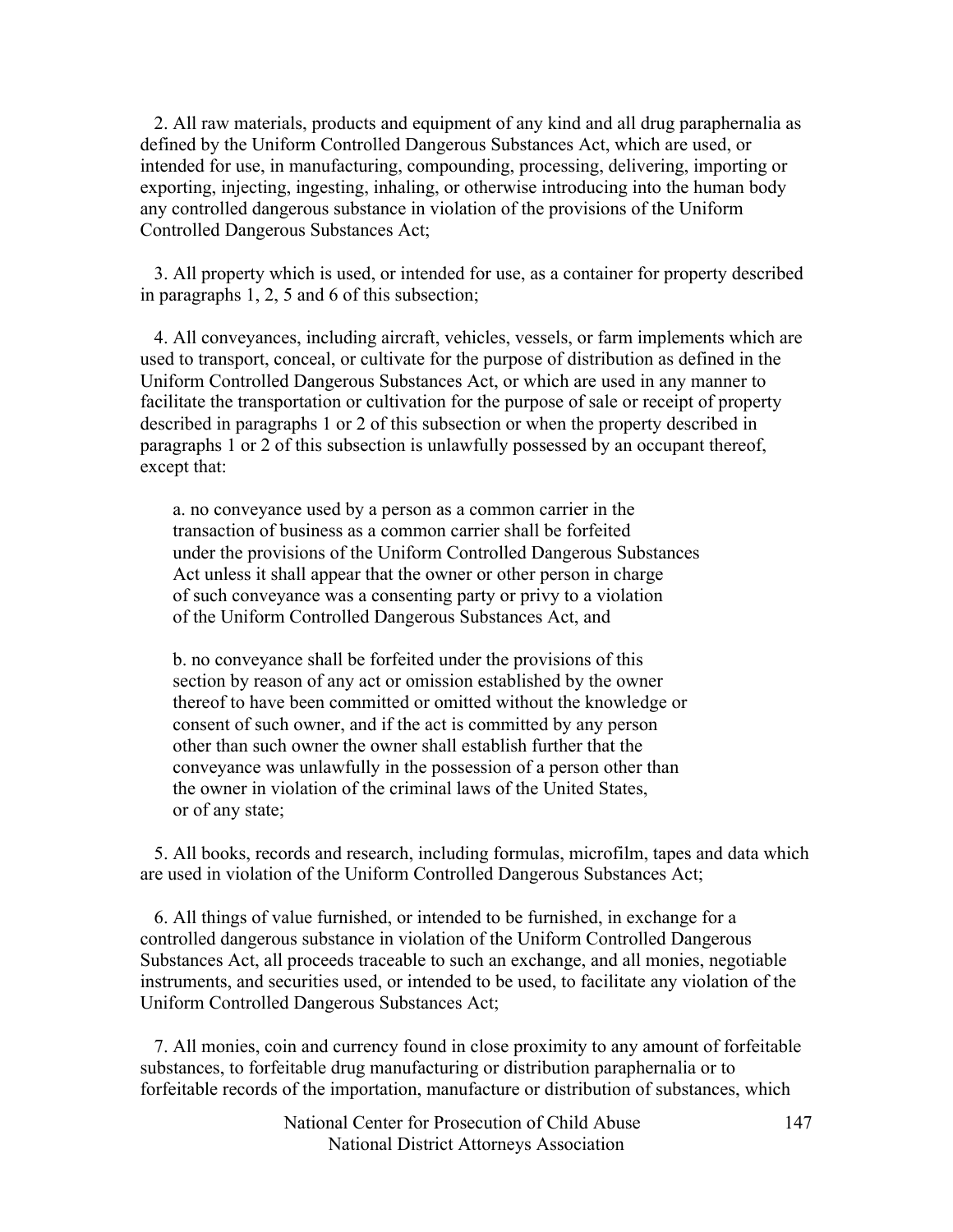are rebuttably presumed to be forfeitable under the Uniform Controlled Dangerous Substances Act. The burden of proof is upon claimants of the property to rebut this presumption;

 8. All real property, including any right, title, and interest in the whole of any lot or tract of land and any appurtenance or improvement thereto, which is used, or intended to be used, in any manner or part, to commit, or to facilitate the commission of, a violation of the Uniform Controlled Dangerous Substances Act which is punishable by imprisonment for more than one (1) year, except that no property right, title or interest shall be forfeited pursuant to this paragraph, by reason of any act or omission established by the owner thereof to have been committed or omitted without the knowledge or consent of that owner; and

 9. All weapons possessed, used or available for use in any manner to facilitate a violation of the Uniform Controlled Dangerous Substances Act.

 B. Any property or thing of value of a person is subject to forfeiture if it is established by a preponderance of the evidence that such property or thing of value was acquired by such person during the period of the violation of the Uniform Controlled Dangerous Substances Act or within a reasonable time after such period and there was no likely source for such property or thing of value other than the violation of the Uniform Controlled Dangerous Substances Act.

 C. Any property or thing of value of a person is subject to forfeiture if it is established by a preponderance of the evidence that the person has not paid all or part of a fine imposed pursuant to the provisions of Section 2-415 of this title.

 D. All items forfeited in this section shall be forfeited under the procedures established in Section 2-506 of this title. Whenever any item is forfeited pursuant to this section except for items confiscated by the Oklahoma State Bureau of Narcotics and Dangerous Drugs Control, the Department of Public Safety, the Oklahoma State Bureau of Investigation, the Alcoholic Beverage Laws Enforcement Commission, the Department of Corrections, or the Office of the Attorney General, the district court of the district shall order that such item, money, or monies derived from the sale of such item be deposited by the state, county or city law enforcement agency which seized the item in the revolving fund provided for in Section 2-506 of this title; provided, such item, money or monies derived from the sale of such item forfeited due to nonpayment of a fine imposed pursuant to the provisions of Section 2-415 of this title shall be apportioned as provided in Section 2-416 of this title. Items, money or monies seized pursuant to subsections A and B of this section shall not be applied or considered toward satisfaction of the fine imposed by Section 2-415 of this title. All raw materials used or intended to be used by persons to unlawfully manufacture or attempt to manufacture any controlled dangerous substance in violation of the Uniform Controlled Dangerous Substances Act shall be summarily forfeited pursuant to the provisions of Section 2-505 of this title.

E. All property taken or detained under this section by the Oklahoma State Bureau of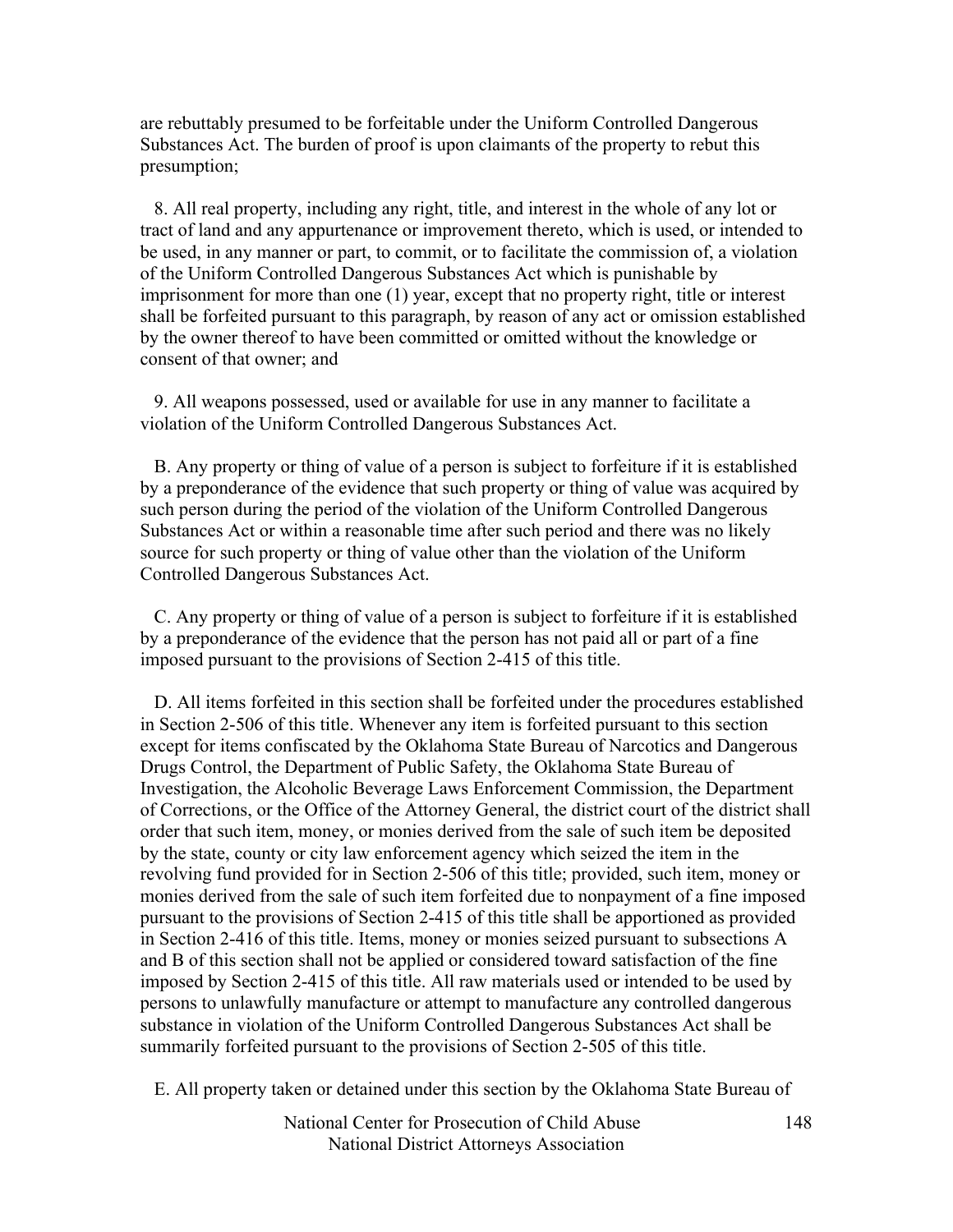Narcotics and Dangerous Drugs Control, the Department of Public Safety, the Oklahoma State Bureau of Investigation, the Alcoholic Beverage Laws Enforcement Commission, the Department of Corrections, or the Office of the Attorney General, shall not be repleviable, but shall remain in the custody of the Bureaus, Departments, Commission, or Office, respectively, subject only to the orders and decrees of a court of competent jurisdiction. The Director of the Oklahoma State Bureau of Narcotics and Dangerous Drugs Control, the Commissioner of Public Safety, the Director of the Oklahoma State Bureau of Investigation, the Director of the Alcoholic Beverage Laws Enforcement Commission, the Director of the Department of Corrections, and the Attorney General shall follow the procedures outlined in Section 2-506 of this title dealing with notification of seizure, intent of forfeiture, final disposition procedures, and release to innocent claimants with regard to all property included in this section detained by the Department of Public Safety, the Oklahoma State Bureau of Investigation, the Alcoholic Beverage Laws Enforcement Commission, the Department of Corrections, or the Office of the Attorney General. Property taken or detained by the Oklahoma State Bureau of Narcotics and Dangerous Drugs Control, the Department of Public Safety, the Oklahoma State Bureau of Investigation, the Alcoholic Beverage Laws Enforcement Commission, the Department of Corrections, or the Office of the Attorney General shall be disposed of or sold pursuant to the provisions of Section 2-508 of this title. Any money, coins, and currency, taken or detained pursuant to this section may be deposited in an interest bearing account by or at the direction of the State Treasurer if the seizing agency determines the currency is not to be held as evidence. All interest earned on such monies shall be returned to the claimant or forfeited with the money, coins, and currency which was taken or detained as provided by law.

 F. The proceeds of any forfeiture of items seized by the Oklahoma State Bureau of Narcotics and Dangerous Drugs Control shall be distributed as follows:

 1. To the bona fide or innocent purchaser, conditional sales vendor or mortgagee of the property, if any, up to the amount of his interest in the property, when the court declaring a forfeiture orders a distribution to such person; and

 2. The balance to the Bureau of Narcotics Revolving Fund established pursuant to Section 2-107 of this title, provided the Bureau may enter into agreements with municipal, tribal, county, state or federal law enforcement agencies, or other state agencies with CLEET-certified law enforcement officers, assisting in the forfeiture or underlying criminal investigation, to return to such an agency a percentage of said proceeds.

 G. Any agency that acquires seized or forfeited property or money shall maintain a true and accurate inventory and record of all such property seized pursuant to this section.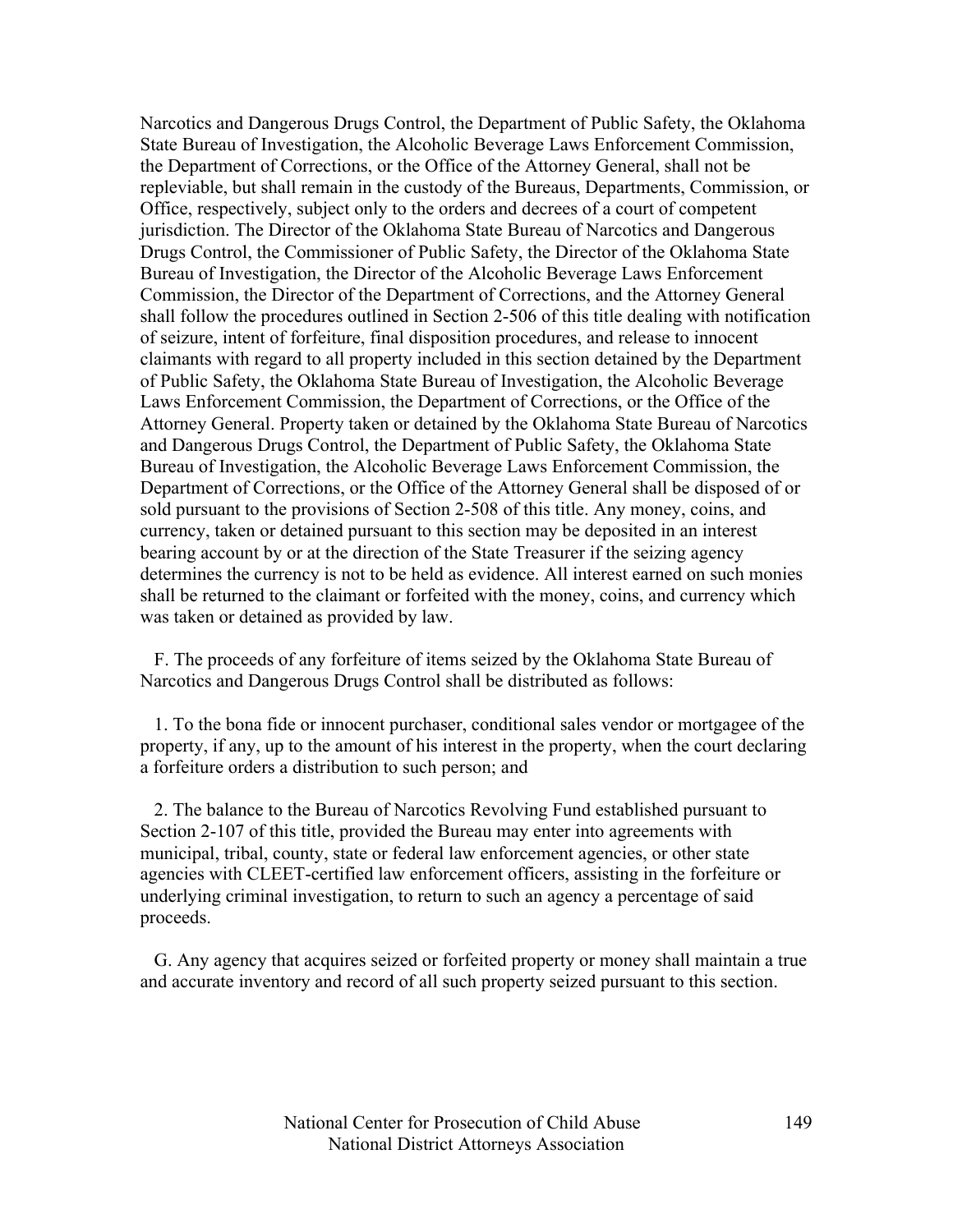# **Oregon**

# **OR. REV. STAT. § 131.558 (2007). Property subject to forfeiture.**

The following are subject to criminal forfeiture:

(1) All controlled substances that have been manufactured, distributed, dispensed, possessed or acquired in the course of prohibited conduct;

(2) All raw materials, products and equipment of any kind that are used, or intended for use, in providing, manufacturing, compounding, processing, delivering, importing or exporting any service or substance in the course of prohibited conduct;

(3) All property that is used, or intended for use, as a container for property described in subsection (1) or (2) of this section;

(4) All conveyances, including aircraft, vehicles and vessels, that are used, or are intended for use, to transport or facilitate the transportation, sale, receipt, possession or concealment of property described in subsection (1) or (2) of this section, and all conveyances, including aircraft, vehicles and vessels, that are used or intended for use in prohibited conduct or to facilitate prohibited conduct, except that:

(a) No conveyance used by any person as a common carrier in the transaction of business as a common carrier is subject to criminal forfeiture under the provisions of this section unless the owner or other person in charge of such conveyance was a consenting party or knew of and acquiesced in the prohibited conduct; and

(b) No conveyance is subject to criminal forfeiture under the provisions of this section by reason of any act or omission established by the owner thereof to have been committed or omitted by any person other than such owner while such conveyance was unlawfully in the possession of a person other than the owner in violation of the criminal laws of the United States or of any state;

(5) All books, records, computers and research, including formulae, microfilm, tapes and data that are used or intended for use to facilitate prohibited conduct;

(6) All moneys, negotiable instruments, balances in deposit or other accounts, securities or other things of value furnished or intended to be furnished by any person in the course of prohibited conduct, all proceeds of or from prohibited conduct, and all moneys, negotiable instruments, balances in deposit and other accounts and securities used or intended to be used to facilitate any prohibited conduct;

(7) All real property, including any right, title and interest in the whole of any lot or tract of land and any appurtenances or improvements, that is used or intended to be used to commit or facilitate the commission of prohibited conduct;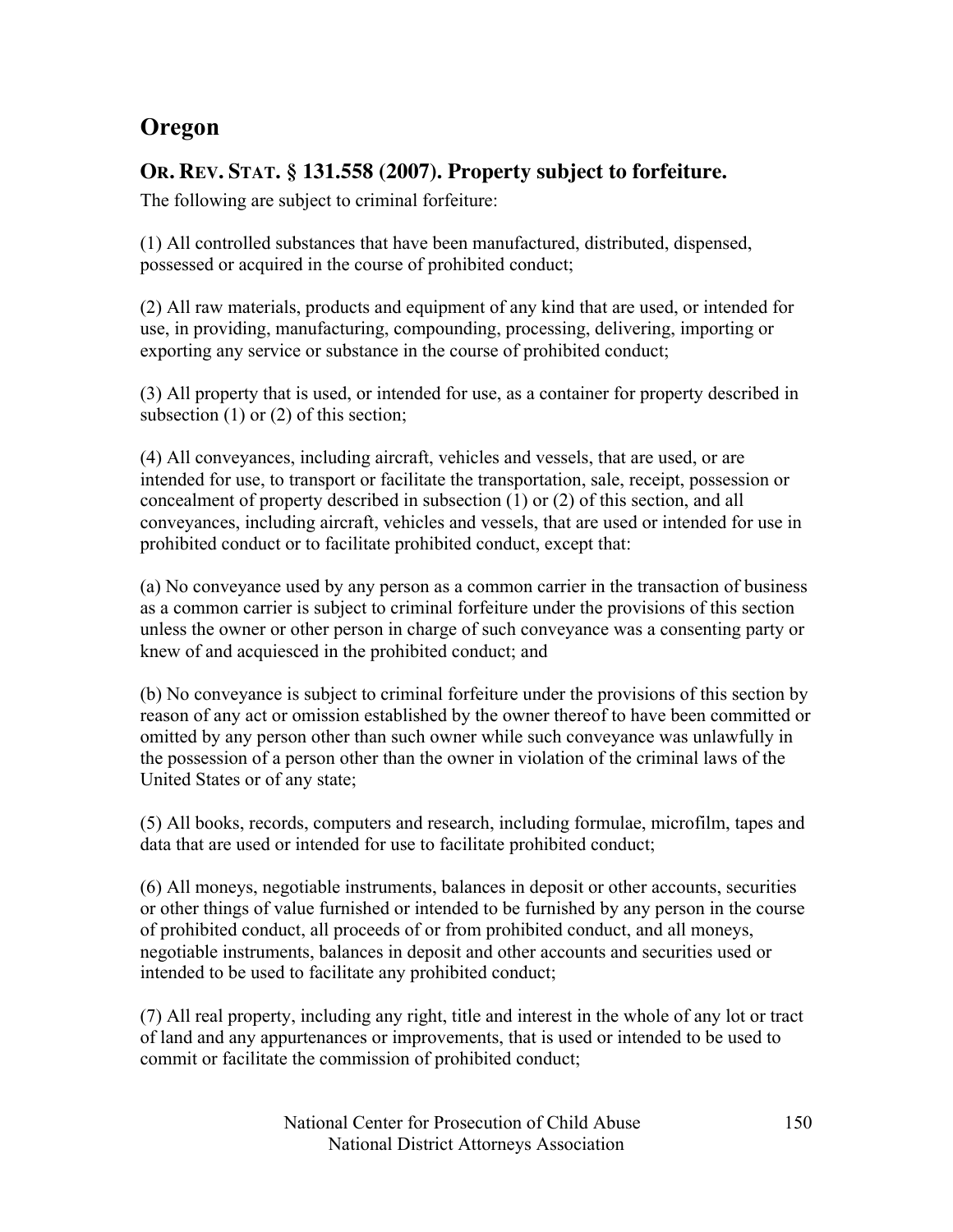(8) All weapons possessed, used or available for use to facilitate conduct giving rise to criminal forfeiture;

(9) All property described in this section that is intended for use in committing or facilitating an attempt to commit a crime as described in ORS 161.405, a solicitation as described in ORS 161.435 or a conspiracy as described in ORS 161.450; and

(10) All personal property that is used or intended to be used to commit or facilitate prohibited conduct.

# **Pennsylvania**

## **18 PA. CONST. STAT. § 3004 (2009). Forfeiture.**

(a) GENERAL RULE.-- The following shall be subject to forfeitures to the Commonwealth, and no property right shall exist in them:

(1) All assets, foreign or domestic:

 (i) Of an individual, entity or organization engaged in planning or perpetrating an act in this Commonwealth which violates section 3002 (relating to trafficking of persons) and all assets, foreign or domestic, affording a person a source of influence over such individual, entity or organization.

 (ii) Acquired or maintained by a person with the intent and for the purpose of supporting, planning, conducting or concealing an act in this Commonwealth which violates section 3002.

 (iii) Derived from, involved in or used or intended to be used to commit an act in this Commonwealth which violates section 3002.

(2) All assets within this Commonwealth:

 (i) Of an individual, entity or organization engaged in planning or perpetrating an act which violates section 3002.

 (ii) Acquired or maintained with the intent and for the purpose of supporting, planning, conducting or concealing an act which violates section 3002.

 (iii) Derived from, involved in or used or intended to be used to commit an act which violates section 3002.

National Center for Prosecution of Child Abuse National District Attorneys Association 151 (b) PROCESS AND SEIZURES.-- Property subject to forfeiture under this section may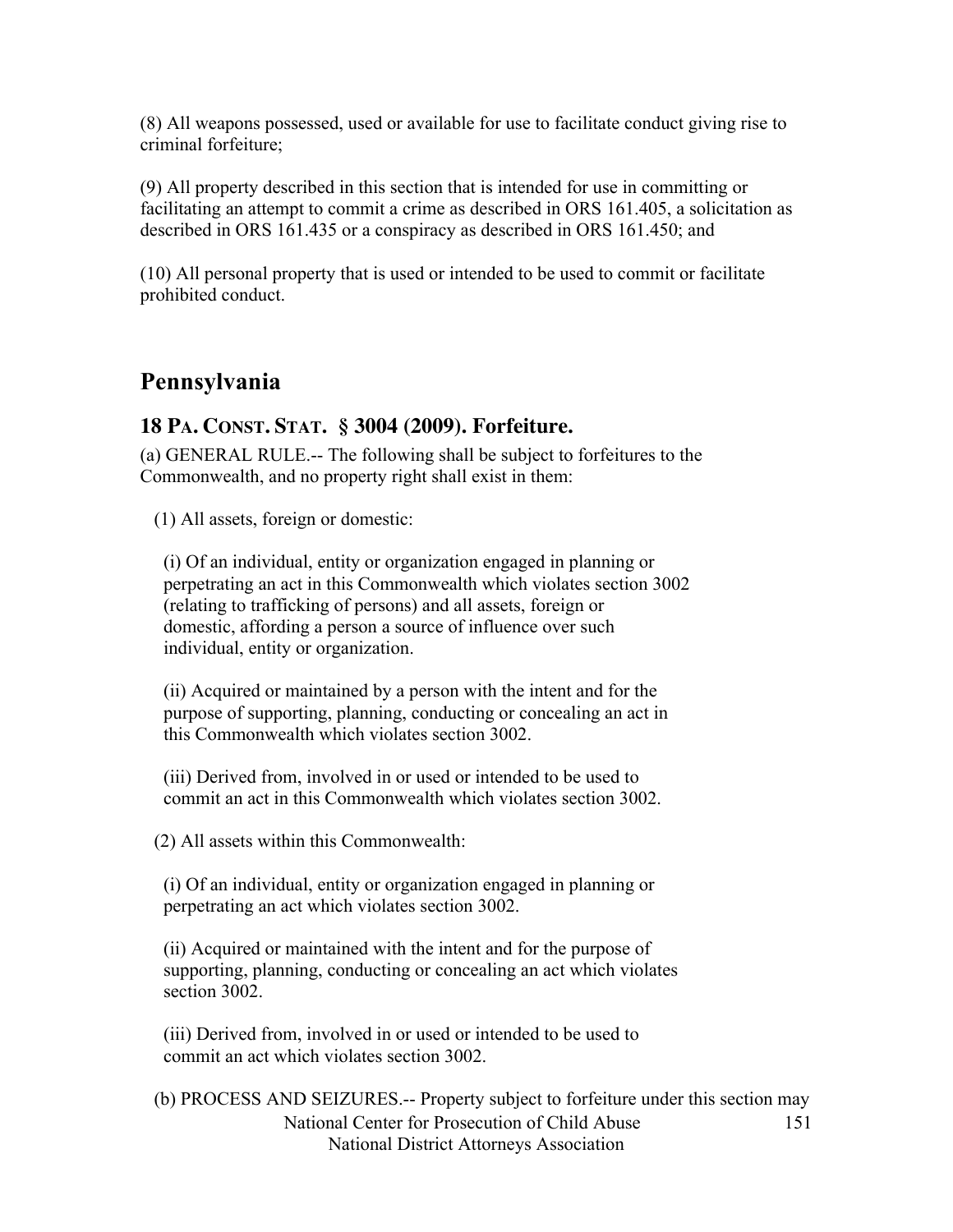be seized by the law enforcement authority upon process issued by any court of common pleas having jurisdiction over the property.

(c) CUSTODY OF PROPERTY.--

 (1) Property taken or detained under this section shall not be subject to replevin but is deemed to be in the custody of the law enforcement authority subject only to the orders and decrees of the court of common pleas having jurisdiction over the forfeiture proceedings and of the district attorney.

 (2) When property is seized under this section, the law enforcement authority shall place the property under seal and either:

(i) remove the property to a place designated by it; or

 (ii) require that the district attorney take custody of the property and remove it to an appropriate location for disposition in accordance with law.

 (d) TRANSFER OF PROPERTY.-- Whenever property is forfeited under this section, the property shall be transferred to the custody of the district attorney. The district attorney, where appropriate, may retain the property for official use or sell the property, but the proceeds from any such sale shall be used to pay all proper expenses of the proceedings for forfeiture and sale, including expenses of seizure, maintenance of custody, advertising and court costs. The balance of the proceeds shall be used for the enforcement of the criminal laws of Pennsylvania.

 (e) PROCEEDINGS AND PETITION.-- The proceedings for the forfeiture or condemnation of property, the retention or sale of which is provided for in this section, shall be in rem, in which the Commonwealth shall be the plaintiff and the property the defendant. A petition shall be filed in the court of common pleas of the judicial district where the property is located, verified by oath or affirmation of an officer or citizen, containing the following:

(1) A description of the property seized.

(2) A statement of the time and place where seized.

(3) The owner, if known.

(4) The person or persons in possession, if known.

 (5) An allegation that the property is subject to forfeiture pursuant to this section and an averment of material facts upon which forfeiture action is based.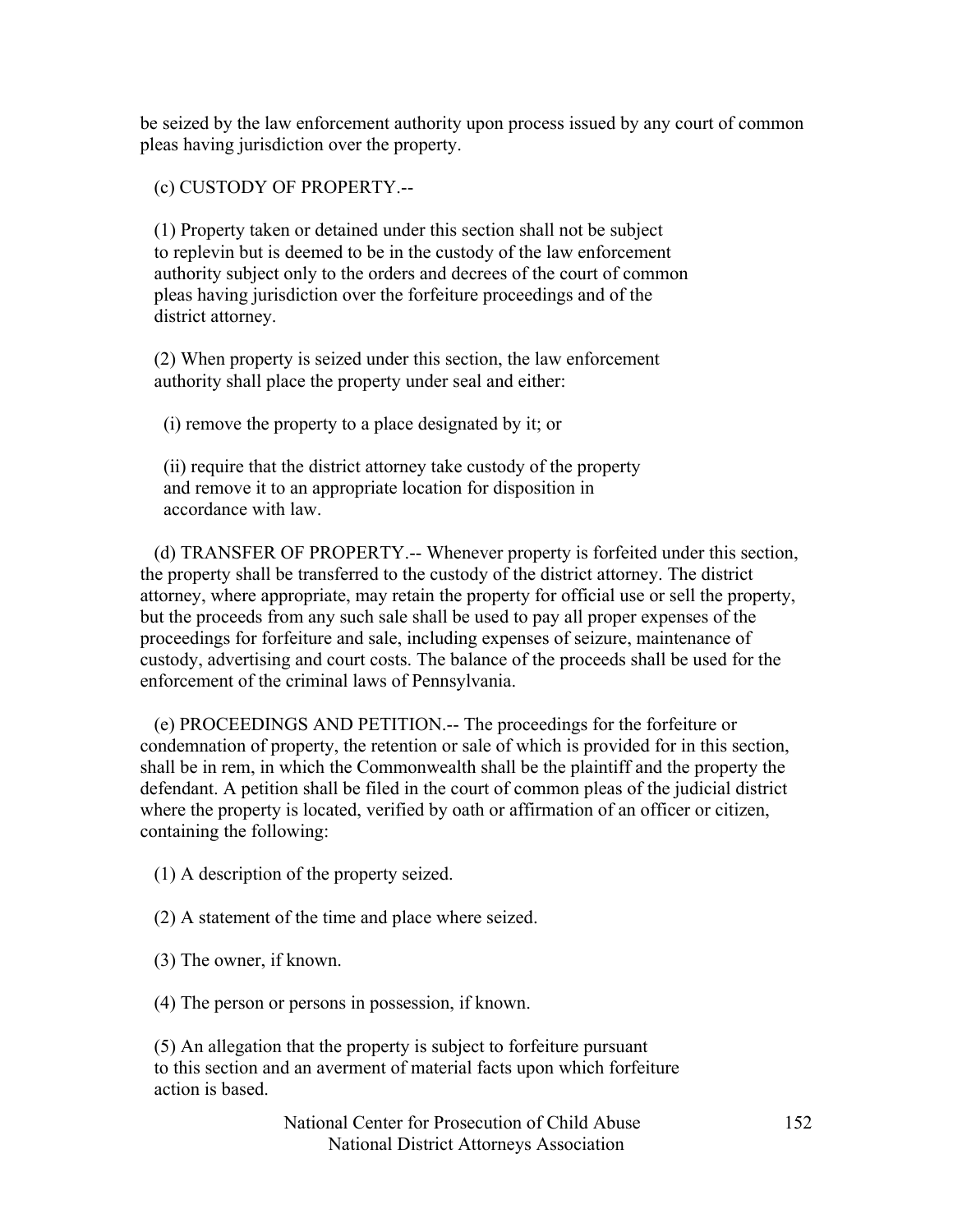(6) A prayer for an order of forfeiture that the property be adjudged forfeited to the Commonwealth and condemned unless cause be shown to the contrary.

 (f) SERVICE.-- A copy of the petition required under subsection (e) shall be served personally or by certified mail on the owner or the person or persons in possession at the time of the seizure. The copy shall have endorsed a notice as follows:

To the claimant of within described property:

 You are required to file an answer to this petition, setting forth your title in and right to possession of the property within 30 days from the service of this notice. You are also notified that, if you fail to file the answer, a decree of forfeiture and condemnation will be entered against the property.

The notice shall be signed by the district attorney, deputy district attorney or assistant district attorney.

 $(g)$  NOTICE.--

 (1) If the owner of the property is unknown or there was no person in possession of the property when seized or if the owner or such person or persons in possession at the time of the seizure cannot be personally served or located within the jurisdiction of the court, notice of the petition shall be given by the Commonwealth through an advertisement in only one newspaper of general circulation published in the county where the property shall have been seized, once a week for two successive weeks. No other advertisement of any sort shall be necessary, any other law to the contrary notwithstanding.

 (2) The notice shall contain a statement of the seizure of the property with a description of the property and the place and date of seizure and shall direct any claimants to the property to file a claim on or before a date given in the notice, which date shall not be less than 30 days from the date of the first publication.

 (3) If no claims are filed within 30 days of publication, the property shall summarily forfeit to the Commonwealth.

 (h) UNKNOWN OWNER.-- For purposes of this section, the owner or other such person cannot be found in the jurisdiction of the court if:

(1) a copy of the petition is mailed to the last known address by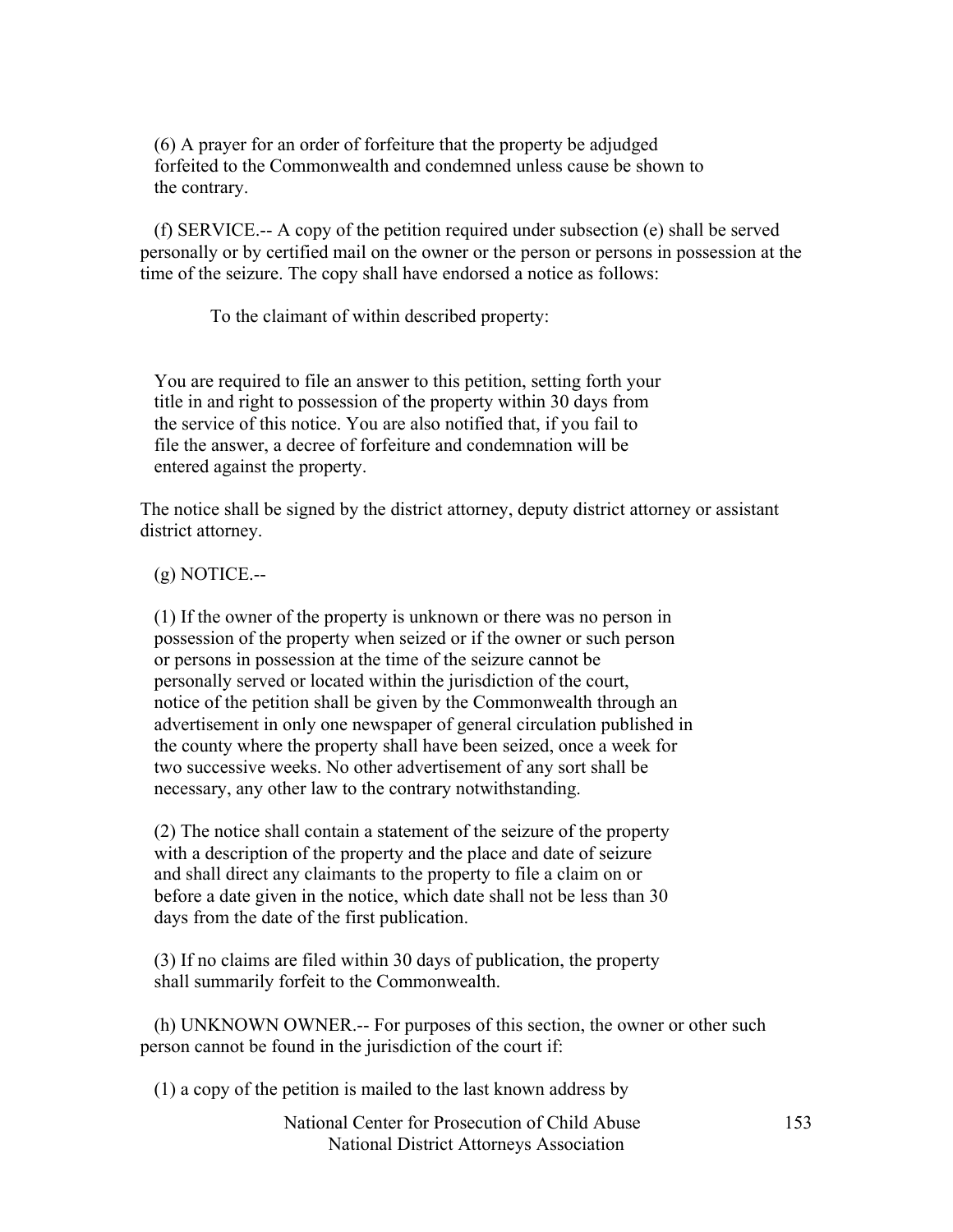certified mail and is returned without delivery;

 (2) personal service is attempted once but cannot be made at the last known address; and

(3) a copy of the petition is left at the last known address.

 (i) WAIVER OF NOTICE.-- The notice provisions of this section are automatically waived if the owner, without good cause, fails to appear in court in response to a subpoena on the underlying criminal charges. Forty-five days after such a failure to appear, if good cause has not been demonstrated, the property shall summarily forfeit to the Commonwealth.

 (j) HEARING DATE.-- Upon the filing of a claim for the property setting forth a right of possession, the case shall be deemed at issue, and a date and time shall be fixed for the hearing.

 (k) BURDEN OF PROOF.-- At the hearing, if the Commonwealth produces evidence that the property in question was unlawfully used, possessed or otherwise subject to forfeiture under this section, the burden shall be upon the claimant to show by a preponderance of the evidence:

 (1) That the claimant is the owner of the property or the holder of a chattel mortgage or contract of conditional sale thereon.

(2) That the claimant lawfully acquired the property.

 (3) That the property was not unlawfully used or possessed by the claimant. If it appears that the property was unlawfully used or possessed by a person other than the claimant, then the claimant shall show that the unlawful use or possession was without his knowledge or consent. Such absence of knowledge or consent must be reasonable under the circumstances presented.

 (l) CLAIMS OF OWNERSHIP.-- If a person claiming the ownership of or right of possession to or claiming to be the holder of a chattel mortgage or contract of conditional sale upon the property, the disposition of which is provided for in this section, prior to the sale presents a petition to the court alleging lawful ownership, right of possession, a lien or reservation of title to the property and if, on public hearing, due notice of which having been given to the district attorney, the claimant shall prove by a preponderance of the evidence that the property was lawfully acquired, possessed and used by him or, it appearing that the property was unlawfully used by a person other than the claimant, that the unlawful use was without the claimant's knowledge or consent, then the court may order the property returned or delivered to the claimant. Such absence of knowledge or consent must be reasonable under the circumstances presented. Otherwise, it shall be retained for official use or sold in accordance with this section.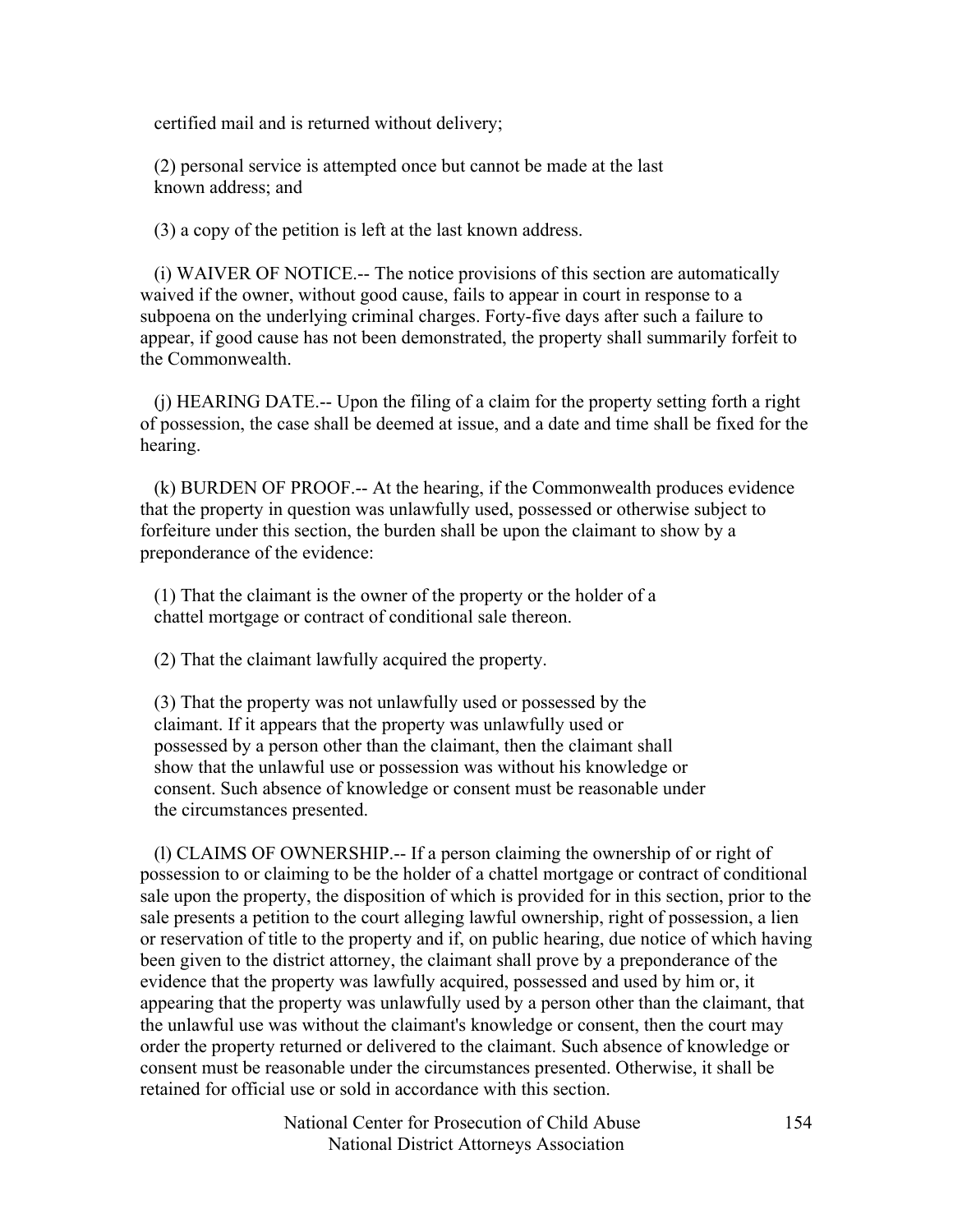## **42 PA. CONST. STAT. § 6801 (2009). Controlled Substances Forfeiture.**

(a) FORFEITURES GENERALLY.-- The following shall be subject to forfeiture to the Commonwealth and no property right shall exist in them:

 (1) All drug paraphernalia, controlled substances or other drugs which have been manufactured, distributed, dispensed or acquired in violation of the act of April 14, 1972 (P.L. 233, No. 64), known as The Controlled Substance, Drug, Device and Cosmetic Act.

 (2) All raw materials, products and equipment of any kind which are used, or intended for use, in manufacturing, compounding, processing, delivering, importing or exporting any controlled substance or other drug in violation of The Controlled Substance, Drug, Device and Cosmetic Act.

 (3) All property which is used, or intended for use, as a container for property described in paragraph (1) or (2).

 (4) All conveyances, including aircraft, vehicles or vessels, which are used or are intended for use to transport, or in any manner to facilitate the transportation, sale, receipt, possession or concealment of, property described in paragraph (1) or (2), except that:

 (i) no conveyance used by any person as a common carrier in the transaction of business as a common carrier shall be forfeited under the provisions of this section unless it shall appear that the owner or other person in charge of such conveyance was a consenting party or privy to a violation of The Controlled Substance, Drug, Device and Cosmetic Act;

 (ii) no conveyance shall be forfeited under the provisions of this section by reason of any act or omission established by the owner thereof to have been committed or omitted without his knowledge or consent, which absence of knowledge or consent must be reasonable under the circumstances presented;

 (iii) no bona fide security interest retained or acquired under 13 Pa.C.S. (relating to commercial code) by any merchant dealing in new or used aircraft, vehicles or vessels, or retained or acquired by any licensed or regulated finance company, bank or lending institution, or by any other business regularly engaged in the financing of, or lending on the security of, such aircraft, vehicles or vessels, shall be subject to forfeiture or impairment; and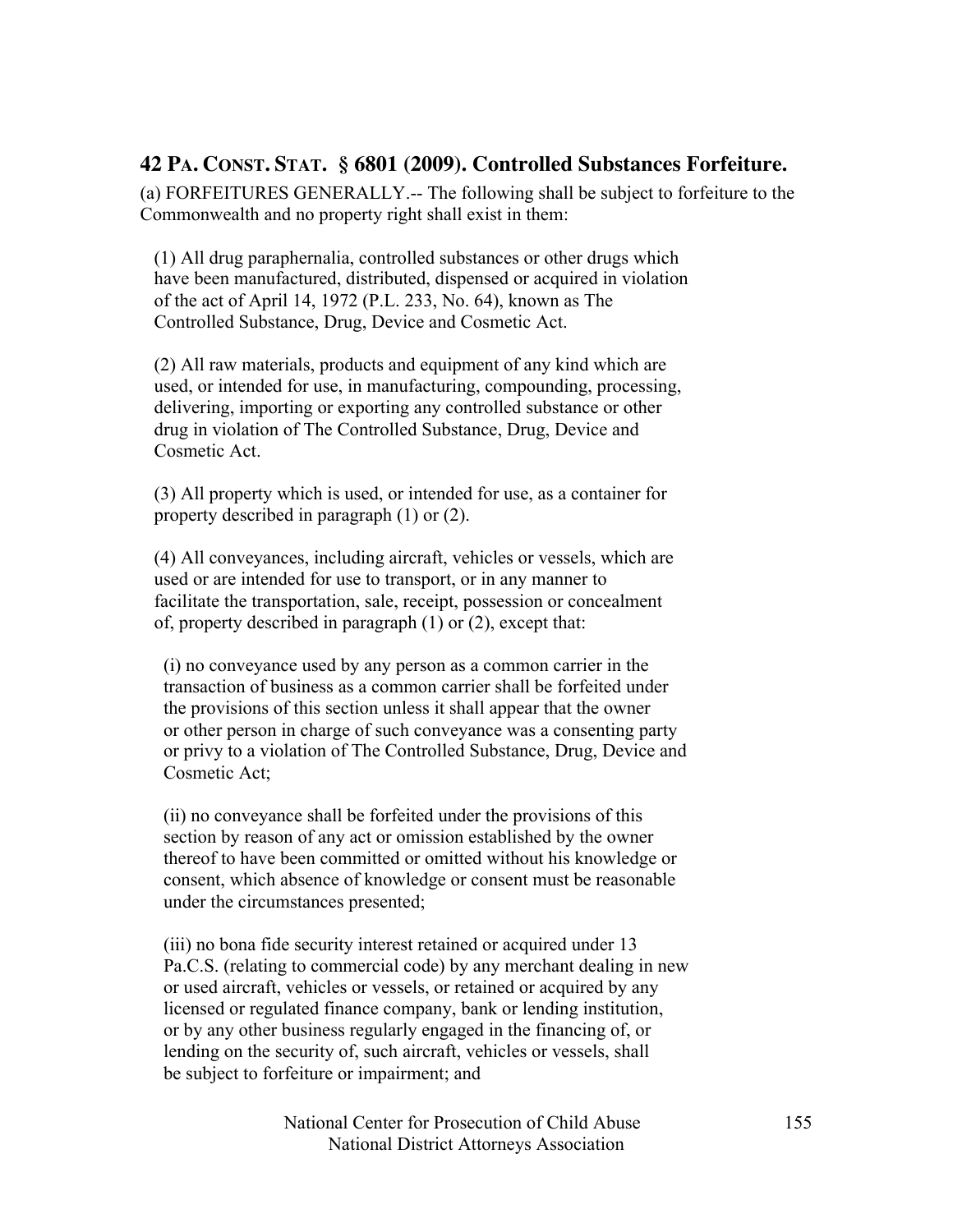(iv) no conveyance shall be forfeited under this section for violation of section 13(a)(31) of The Controlled Substance, Drug, Device and Cosmetic Act.

 (5) All books, records and research, including formulas, microfilm, tapes and data, which are used or intended for use in violation of The Controlled Substance, Drug, Device and Cosmetic Act.

(6) (i) All of the following:

 (A) Money, negotiable instruments, securities or other things of value furnished or intended to be furnished by any person in exchange for a controlled substance in violation of The Controlled Substance, Drug, Device and Cosmetic Act, and all proceeds traceable to such an exchange.

 (B) Money, negotiable instruments, securities or other things of value used or intended to be used to facilitate any violation of The Controlled Substance, Drug, Device and Cosmetic Act.

 (C) Real property used or intended to be used to facilitate any violation of The Controlled Substance, Drug, Device and Cosmetic Act, including structures or other improvements thereon, and including any right, title and interest in the whole or any lot or tract of land and any appurtenances or improvements, which is used, or intended to be used, in any manner or part, to commit, or to facilitate the commission of, a violation of The Controlled Substance, Drug, Device and Cosmetic Act, and things growing on, affixed to and found in the land.

 (ii) No property shall be forfeited under this paragraph, to the extent of the interest of an owner, by reason of any act or omission established by the owner to have been committed or omitted without the knowledge or consent of that owner. Such money and negotiable instruments found in close proximity to controlled substances possessed in violation of The Controlled Substance, Drug, Device and Cosmetic Act shall be rebuttably presumed to be proceeds derived from the selling of a controlled substance in violation of The Controlled Substance, Drug, Device and Cosmetic Act.

 (iii) No valid lien or encumbrance on real property shall be subject to forfeiture or impairment under this paragraph. A lien which is fraudulent or intended to avoid forfeiture under this section shall be invalid.

(7) Any firearms, including, but not limited to, rifles, shotguns,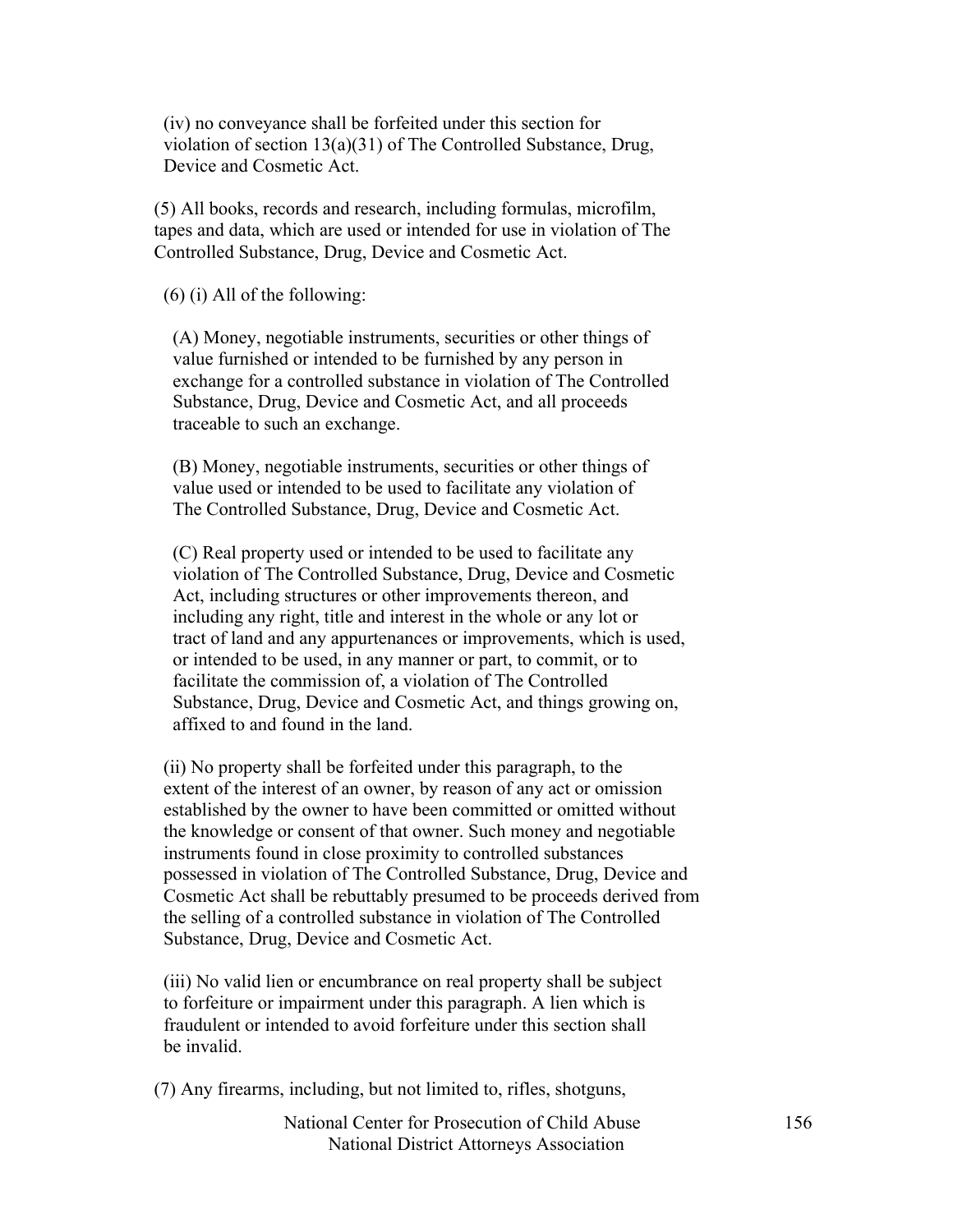pistols, revolvers, machine guns, zip guns or any type of prohibited offensive weapon, as that term is defined in 18 Pa.C.S. (relating to crimes and offenses), which are used or intended for use to facilitate a violation of The Controlled Substance, Drug, Device and Cosmetic Act. Such operable firearms as are found in close proximity to illegally possessed controlled substances shall be rebuttably presumed to be used or intended for use to facilitate a violation of The Controlled Substance, Drug, Device and Cosmetic Act. All weapons forfeited under this section shall be immediately destroyed by the receiving law enforcement agency.

 (b) PROCESS AND SEIZURE.-- Property subject to forfeiture under this chapter may be seized by the law enforcement authority upon process issued by any court of common pleas having jurisdiction over the property. Seizure without process may be made if:

 (1) the seizure is incident to an arrest or a search under a search warrant or inspection under an administrative inspection warrant;

 (2) the property subject to seizure has been the subject of a prior judgment in favor of the Commonwealth in a criminal injunction or forfeiture proceeding under this chapter;

 (3) there is probable cause to believe that the property is dangerous to health or safety; or

 (4) there is probable cause to believe that the property has been used or is intended to be used in violation of The Controlled Substance, Drug, Device and Cosmetic Act.

 (c) SEIZURE WITHOUT PROCESS.-- In the event seizure without process occurs, as provided herein, proceedings for the issuance thereof shall be instituted forthwith.

 (d) CUSTODY OF PROPERTY.-- Property taken or detained under this section shall not be subject to replevin, but is deemed to be in the custody of the law enforcement authority subject only to the orders and decrees of the court of common pleas having jurisdiction over the forfeiture proceedings and of the district attorney or the Attorney General. When property is seized under this chapter, the law enforcement authority shall place the property under seal and either:

(1) remove the property to a place designated by it; or

 (2) require that the district attorney or Attorney General take custody of the property and remove it to an appropriate location for disposition in accordance with law.

(e) USE OF PROPERTY HELD IN CUSTODY.-- Whenever property is forfeited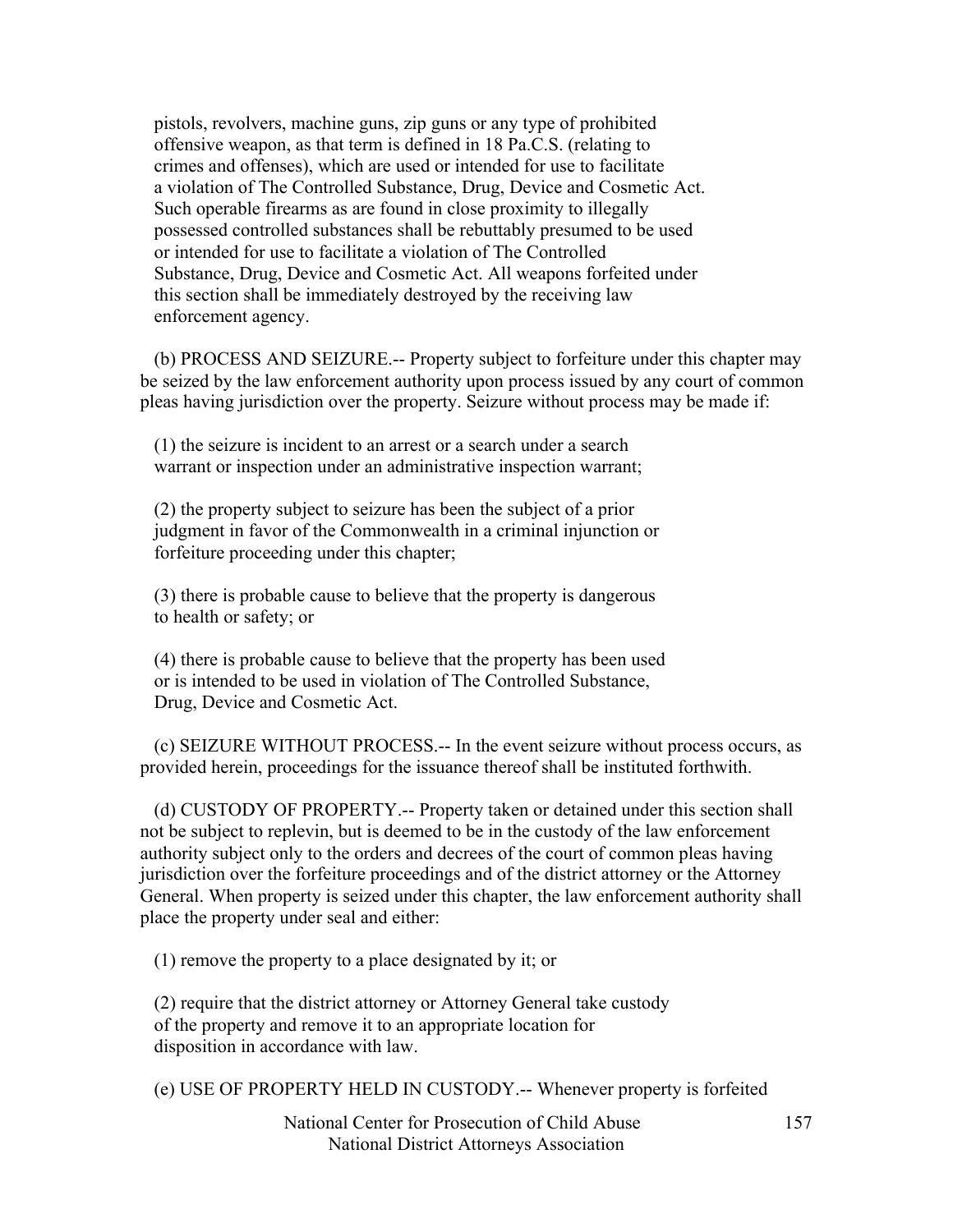under this chapter, the property shall be transferred to the custody of the district attorney, if the law enforcement authority seizing the property has local or county jurisdiction, or the Attorney General, if the law enforcement authority seizing the property has Statewide jurisdiction. The district attorney or the Attorney General, where appropriate, may:

(1) Retain the property for official use.

 (2) Sell any forfeited property which is not required to be destroyed by law and which is not harmful to the public, but the proceeds from any such sale shall be used to pay all proper expenses of the proceedings for forfeiture and sale, including expenses of seizure, maintenance of custody, advertising and court costs. The balance of the proceeds shall be dealt with in accordance with subsections (f) and (g).

 (f) USE OF CASH OR PROCEEDS OF PROPERTY.-- Cash or proceeds of forfeited property transferred to the custody of the district attorney pursuant to subsection (e) shall be placed in the operating fund of the county in which the district attorney is elected. The appropriate county authority shall immediately release from the operating fund, without restriction, a like amount for the use of the district attorney enforcing the provisions of The Controlled Substance, Drug, Device and Cosmetic Act. The entity having budgetary control shall not anticipate future forfeitures or proceeds therefrom in adoption and approval of the budget for the district attorney.

 (g) DISTRIBUTION OF PROPERTY AMONG LAW ENFORCEMENT AUTHORITIES.-- If both municipal and State law enforcement authorities were substantially involved in effecting the seizure, the court having jurisdiction over the forfeiture proceedings shall equitably distribute the property between the district attorney and the Attorney General.

 (h) AUTHORIZATION TO UTILIZE PROPERTY.-- The district attorney and the Attorney General shall utilize forfeited property or proceeds thereof for the purpose of enforcing the provisions of The Controlled Substance, Drug, Device and Cosmetic Act. In appropriate cases, the district attorney and the Attorney General may designate proceeds from forfeited property to be utilized by community-based drug and crimefighting programs and for relocation and protection of witnesses in criminal cases.

 (i) ANNUAL AUDIT OF FORFEITED PROPERTY.-- It shall be the responsibility of every county in this Commonwealth to provide, through the controller, board of auditors or other appropriate auditor and the district attorney, an annual audit of all forfeited property and proceeds obtained under this section. The audit shall not be made public but shall be submitted to the Office of Attorney General. The county shall report all forfeited property and proceeds obtained under this section and the disposition thereof to the Attorney General by September 30 of each year.

(j) ANNUAL REPORT; CONFIDENTIAL INFORMATION REGARDING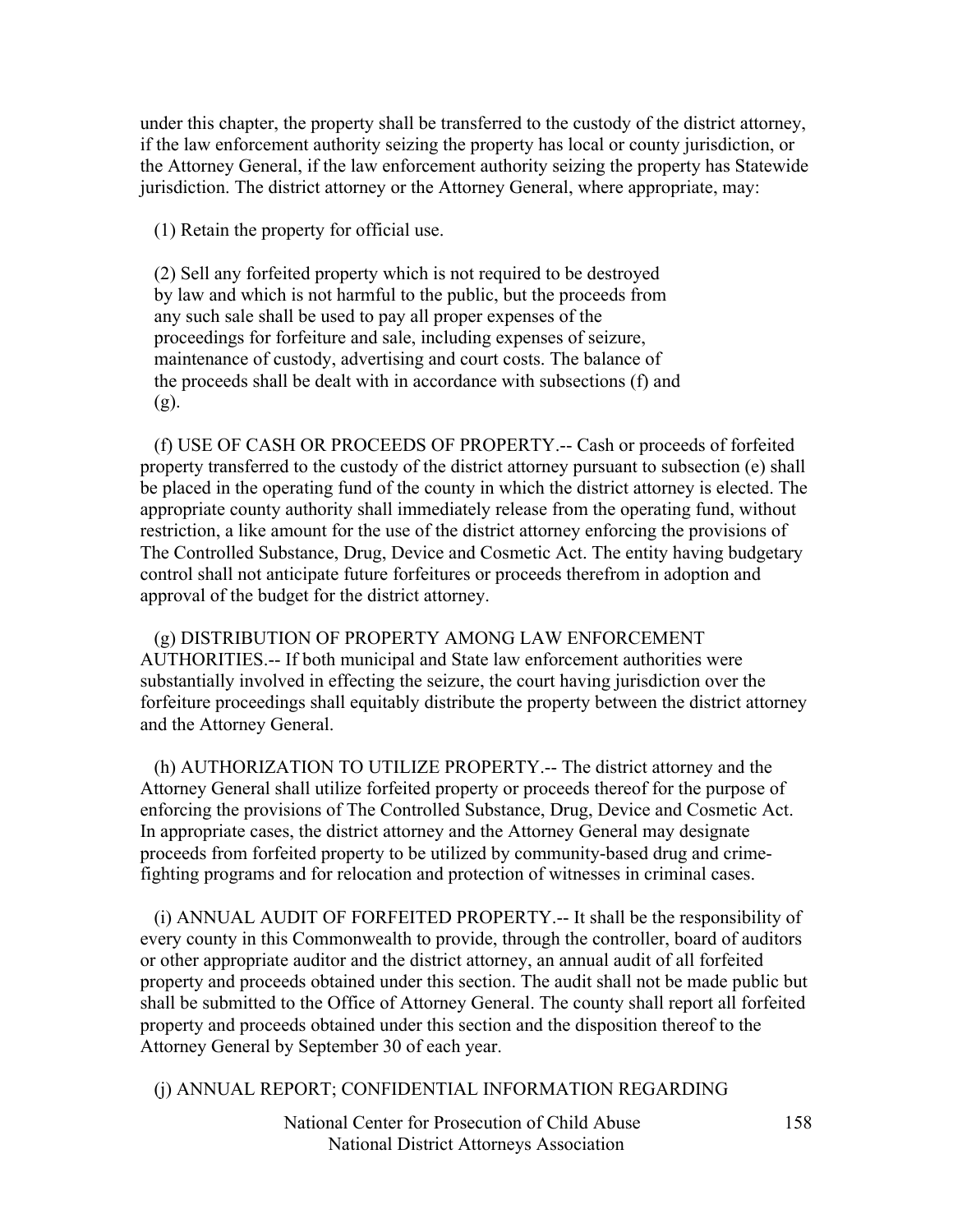PROPERTY.-- The Attorney General shall annually submit a report, to the Appropriations and Judiciary Committees of the Senate and to the Appropriations and Judiciary Committees of the House of Representatives, specifying the forfeited property or proceeds thereof obtained under this section. The report shall give an accounting of all proceeds derived from the sale of forfeited property and the use made of unsold forfeited property. The Attorney General shall adopt procedures and guidelines governing the release of information by the district attorney to protect the confidentiality of forfeited property or proceeds used in ongoing drug enforcement activities.

 (k) PROCEEDS AND APPROPRIATIONS.-- The proceeds or future proceeds from forfeited property under this chapter shall be in addition to any appropriation made to the Office of Attorney General.

# **Rhode Island**

## **R.I. GEN. LAWS § 21-28-5.04 (2010). Forfeiture of property and money.**

(a) Any property, real or personal, including, but not limited to, vessels, vehicles, or aircraft, and money or negotiable instruments, securities, or other things of value or any property constituting, or derived from any proceeds, furnished or intended to be furnished by any person for the transportation of or in exchange for a controlled substance and which has been or is being used in violation of  $\S 21-28-4.01(a)$  or (b) or in, upon or by means of which any violation of § 21-28-4.01(a) or (b) or § 21-28-4.01.1 or 21-28-4.01.2 has taken or is taking place, and all real property including any right, title, and interest in the whole of any lot or tract of land and any appurtenances or improvements which is used in the commission of a violation of  $\S 21-28-4.01(a)$  or (b) or  $\S 21-28-4.01.1$  or 21-28-4.01.2, or which was purchased with funds obtained as a result of the commission of a violation of § 21-28-4.01(a) or (b) or § 21-28-4.01.1 or 21-28-4.01.2, shall be seized and forfeited; provided that no property or money, as enumerated in this subsection, used by any person shall be forfeited under the provisions of this chapter unless it shall appear that the owner of the property or money had knowledge, actual or constructive, and was a consenting party to the alleged illegal act. All moneys, coin and currency, found in close proximity to forfeitable controlled substances, to forfeitable drug manufacturing or distributing paraphernalia, or to forfeitable records of the importation, manufacture, or distribution of controlled substances, are presumed to be unlawfully furnished in exchange for a controlled substance or used in violation of this chapter. The burden of proof is upon claimants of the property to rebut this presumption.

(b) Property taken or detained under this section shall not be repleviable, but shall be deemed to be in the custody of the law enforcement agency making the seizure and whenever property or money is forfeited under this chapter it shall be utilized as follows:

National Center for Prosecution of Child Abuse National District Attorneys Association 159 (1) Where the seized property is a vessel, vehicle, aircraft, or other personal property it may be retained and used by the law enforcement agency that seized the property where the use of the property is reasonably related to the law enforcement duties of the seizing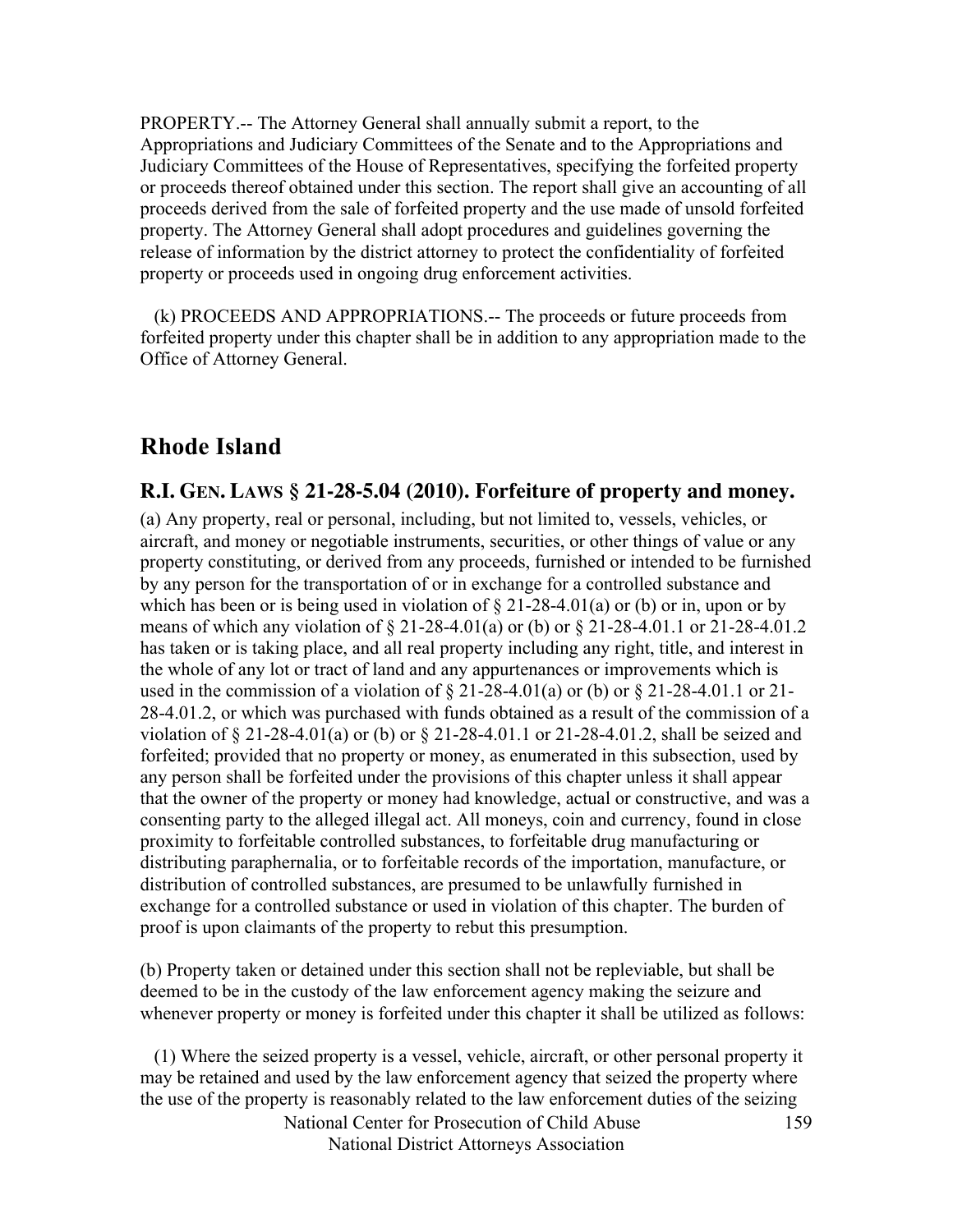agency. If the seized property is a motor vehicle that is inappropriate for use by the law enforcement agency due to style, size, or color, the seizing agency shall be allowed to apply the proceeds of sale or the trade in value of the vehicle towards the purchase of an appropriate vehicle for use for activities reasonably related to law enforcement duties.

 (2) The law enforcement agency may sell any forfeited property, which is not required by this chapter to be destroyed and which is not harmful to the public. The proceeds from the sale are to be distributed in accordance with subdivision (3) of this subsection.

 (3) As to the proceeds from the sale of seized property as referred to in subdivision (2) of this subsection and as to moneys, coin and currency, negotiable instruments, securities, or other things of value as referred to in subsection (a) of this section, the distribution shall be as follows:

 (i) (A) All proceeds of the forfeiture of real or personal property shall be distributed as follows: All costs of advertising administrative forfeitures shall first be deducted from the amount forfeited. Of the remainder, twenty percent (20%) of the proceeds shall be provided to the attorney general's department to be used for further drug-related law enforcement activities including, but not limited to, investigations, prosecutions and the administration of this chapter; seventy percent (70%) of the proceeds shall be divided among the state and local law enforcement agencies proportionately based upon their contribution to the investigation of the criminal activity related to the asset being forfeited; and ten percent (10%) of the proceeds shall be provided to the department of health for distribution to substance abuse treatment programs.

 (B) The law enforcement agencies involved in the investigation with the assistance of the attorney general shall by agreement determine the respective proportionate share to be received by each agency. If the agencies are unable to reach agreement, application shall be made by one or more of the agencies involved to the presiding justice of the superior court, who shall determine the respective proportionate share attributable to each law enforcement agency. The proceeds from all forfeitures shall be held by the general treasurer in a separate account until such time as an allocation is determined by agreement of the agencies or by the presiding justice. It shall be the duty and responsibility of the general treasurer to disburse the allocated funds from the separate account to the respective law enforcement agencies.

 (ii) Each state or local law enforcement agency shall be entitled to keep the forfeited money or the proceeds from sales of forfeited property. The funds shall be used for law enforcement purposes and investigations of violations of this chapter. The funds received by a state law enforcement agency shall be maintained in a separate account by the general treasurer. The funds received by a local law enforcement agency shall be maintained in a separate account by the local agency's city or town treasurer.

(c) (1) There is established in the state's treasury a special fund to be known as the asset forfeiture fund in which shall be deposited the excess proceeds of forfeitures arising out of criminal acts occurring before July 1, 1987. The asset forfeiture fund shall be used to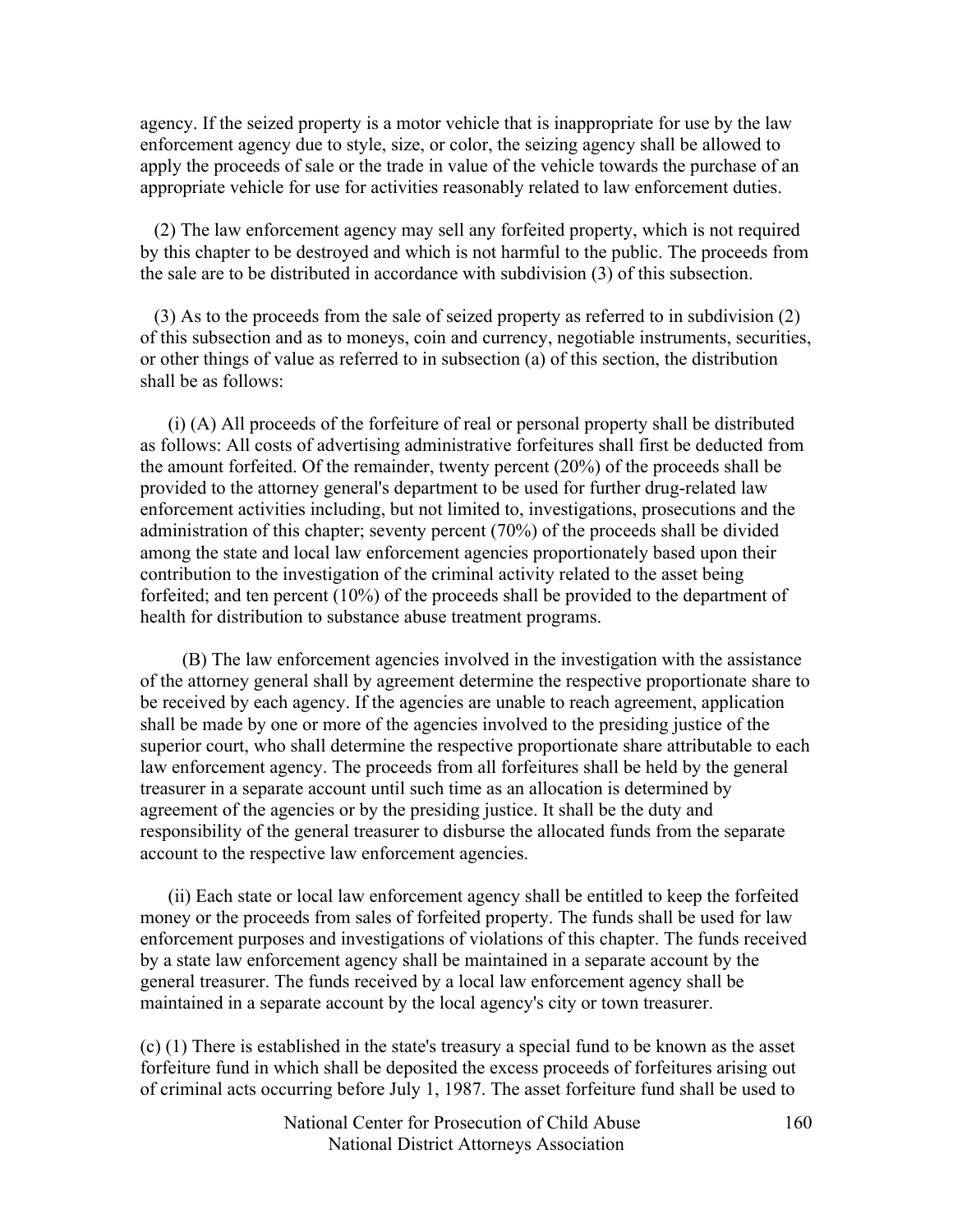fund drug-related law enforcement activity and the treatment and rehabilitation of victims of drug abuse. The fund shall be administered through the office of the general treasurer. The presiding justice of the superior court shall have the authority to determine the feasibility and amount of disbursement to those state or local law enforcement agencies which have made application.

 (2) Upon the application of any law enforcement agency of the state of Rhode Island when a special need exists concerning the enforcement of the provisions of this chapter, the attorney general or his or her designee may apply to the presiding justice of the superior court for the release from the general treasury of sums of money. When the presiding justice upon consideration of the reasons set forth by that agency deems them to be reasonable and necessary to the accomplishment of a goal within the powers and duties of that law enforcement agency, he or she may issue an order ex parte providing for the release of the funds.

(d) Each law enforcement agency making any seizure(s) which result(s) in a forfeiture pursuant to this section shall certify and file with the state treasurer between January 1 and January 30 an annual report detailing the property or money forfeited during the previous calendar year and the use or disposition of the property or money. The report shall be made in the form and manner as may be provided or specified by the treasurer and these annual law enforcement agency reports shall be provided to the local governmental body governing the agency and to the house and senate judiciary committees.

(e) Any law enforcement agency whose duty it is to enforce the laws of this state relating to controlled substances is empowered to authorize designated officers or agents to carry out the seizure provisions of this chapter. It shall be the duty of any officer or agent authorized or designated or authorized by law, whenever he or she shall discover any property or monies which have been or are being used in violation of any of the provisions of this chapter, or in, upon or by means of which any violation of this chapter has taken or is taking place, to seize the property or monies and to place it in the custody of the person as may be authorized or designated for that purpose by the respective law enforcement agency pursuant to those provisions.

## **R.I. GEN. LAWS § 21-28-5.05 (2010). Forfeiture of controlled substances, related materials and other property, equipment and records.**

(a) The following shall be subject to forfeiture to the state and no property right shall exist in them:

 (1) All controlled substances manufactured, distributed, dispensed, or acquired in violation of this chapter.

 (2) All raw materials, products, and equipment of any kind used, or intended for use, in manufacturing, compounding, processing, delivering, importing, or exporting any controlled substance in violation of this chapter.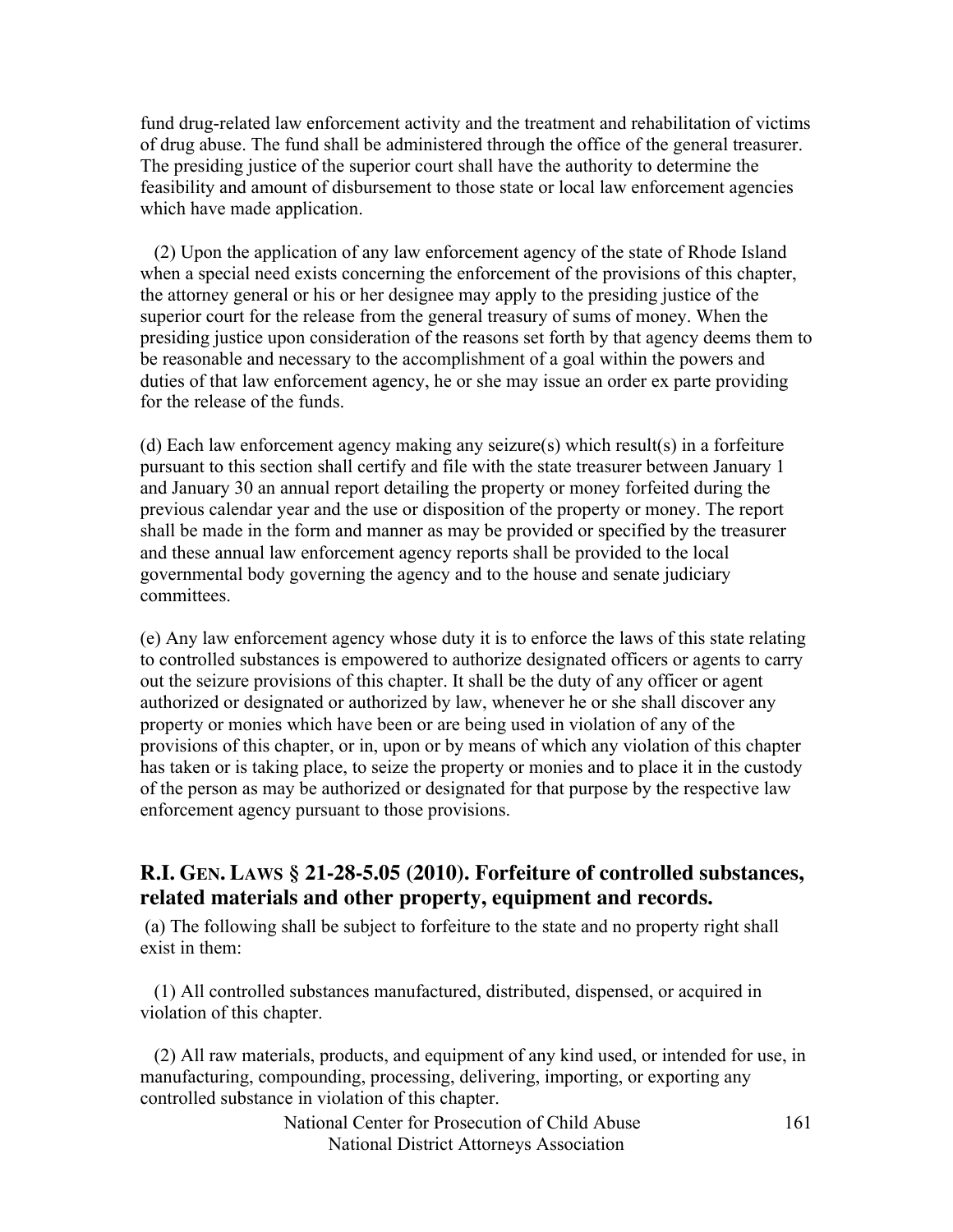(3) All property used, or intended for use, as a container for property described in subdivision (1) or (2) of this subsection, subject to the limitations of  $\S$  21-28-5.04.

 (4) All books, records and research, including formulas, microfilm, tapes, and data used, or intended for use, in violation of this chapter.

 (5) All imitation controlled substances manufactured, distributed, or acquired in violation of this chapter.

(b) Property taken or detained under this section shall not be repleviable, but shall be deemed to be in the custody of the law enforcement agency making the seizure. Whenever property is forfeited under this chapter the law enforcement agency may:

(1) Retain the property for official use;

 (2) Sell any forfeited property which is not required by this chapter to be destroyed and which is not harmful to the public, but the proceeds of the sale, after first deducting an amount sufficient for all proper expenses of the proceedings for forfeiture and sale, including expenses of seizure, maintenance of custody, advertising, and court costs, shall be paid to the general treasurer for the use of the state.

# **South Carolina**

#### **S.C. Code Ann. § 44-53-520 (2009). Forfeitures.**

(a) The following are subject to forfeiture:

(1) all controlled substances which have been manufactured, distributed, dispensed, or acquired in violation of this article;

(2) all raw materials, products, and equipment of any kind which are used, or which have been positioned for use, in manufacturing, producing, compounding, processing, delivering, importing, or exporting any controlled substance in violation of this article;

(3) all property which is used, or which has been positioned for use, as a container for property described in items (1) or (2);

(4) All property, both real and personal, which in any manner is knowingly used to facilitate production, manufacturing, distribution, sale, importation, exportation, or trafficking in various controlled substances as defined in this article;

(5) all books, records, and research products and materials, including formulas, microfilm, tapes, and data which are used, or which have been positioned for use, in violation of this article;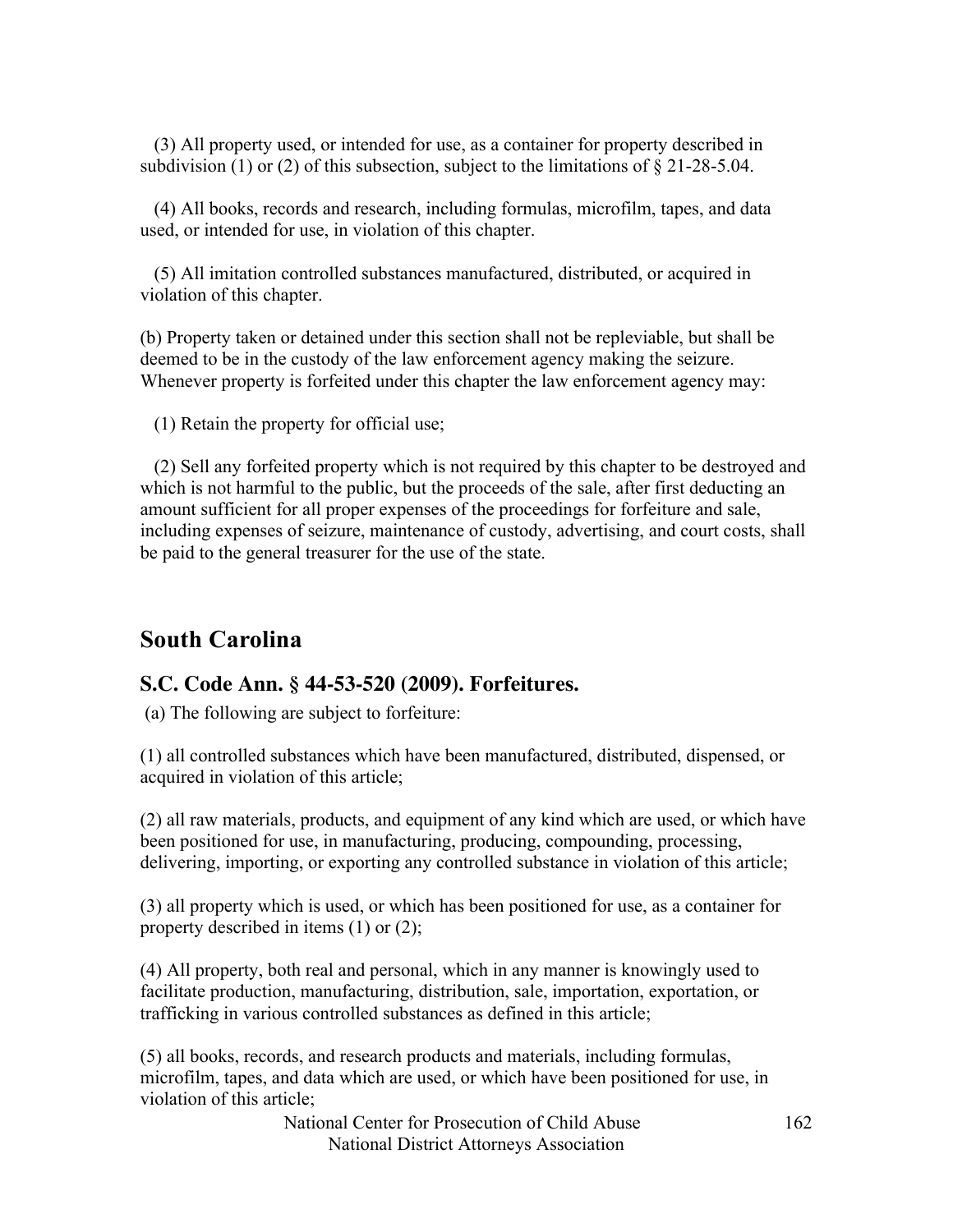(6) all conveyances including, but not limited to, trailers, aircraft, motor vehicles, and watergoing vessels which are used or intended for use unlawfully to conceal, contain, or transport or facilitate the unlawful concealment, possession, containment, manufacture, or transportation of controlled substances and their compounds, except as otherwise provided, must be forfeited to the State. No motor vehicle may be forfeited to the State under this item unless it is used, intended for use, or in any manner facilitates a violation of Section 44-53-370(a), involving at least one pound or more of marijuana, one pound or more of hashish, more than four grains of opium, more than two grains of heroin, more than four grains of morphine, more than ten grains of cocaine, more than fifty micrograms of lysergic acid diethylamide (LSD) or its compounds, more than ten grains of crack, or more than one gram of ice or crank, as defined in Section 44-53-110, or unless it is used, intended for use, or in any manner facilitates a violation of Section 44- 53-370(e) or fifteen tablets, capsules, dosage units, or the equivalent quantity of 3, 4 methylenedioxymethamphetamine (MDMA);

(7) all property including, but not limited to, monies, negotiable instruments, securities, or other things of value furnished or intended to be furnished by any person in exchange for a controlled substance, and all proceeds including, but not limited to, monies, and real and personal property traceable to any exchange;

(8) all monies seized in close proximity to forfeitable controlled substances, drug manufacturing, or distributing paraphernalia, or in close proximity to forfeitable records of the importation, manufacturing, or distribution of controlled substances and all monies seized at the time of arrest or search involving violation of this article. If the person from whom the monies were taken can establish to the satisfaction of a court of competent jurisdiction that the monies seized are not products of illegal acts, the monies must be returned pursuant to court order.

(b) Any property subject to forfeiture under this article may be seized by the department having authority upon warrant issued by any court having jurisdiction over the property. Seizure without process may be made if:

(1) the seizure is incident to an arrest or a search under a search warrant or an inspection under an administrative inspection warrant;

(2) the property subject to seizure has been the subject of a prior judgment in favor of the State in a criminal injunction or forfeiture proceeding based upon this article;

(3) the department has probable cause to believe that the property is directly or indirectly dangerous to health or safety; or

(4) the department has probable cause to believe that the property was used or is intended to be used in violation of this article.

(c) In the event of seizure pursuant to subsection (b), proceedings under § 44-53-530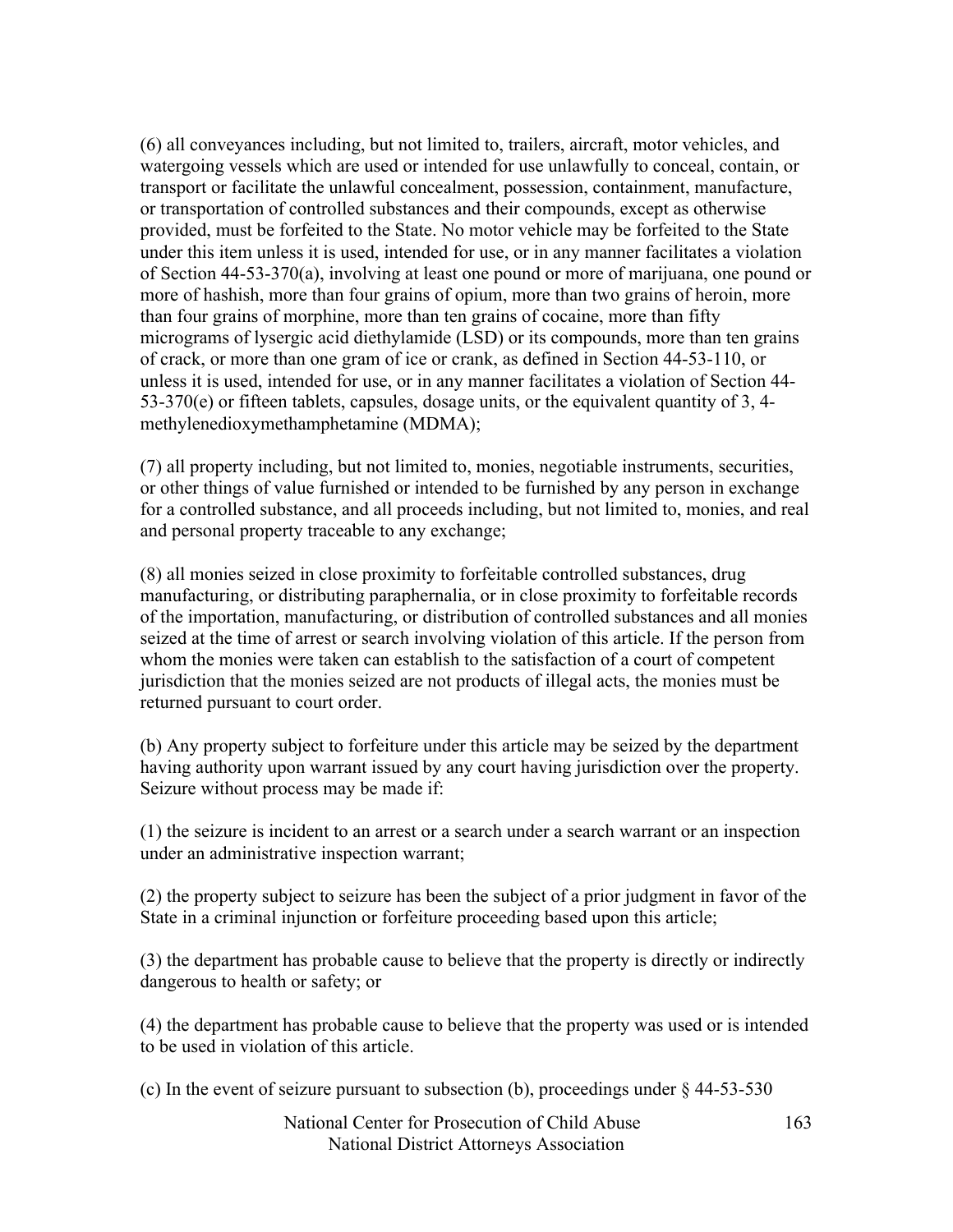regarding forfeiture and disposition must be instituted within a reasonable time.

(d) Any property taken or detained under this section is not subject to replevin but is considered to be in the custody of the department making the seizure subject only to the orders of the court having jurisdiction over the forfeiture proceedings. Property described in  $\S$  44-53-520(a) is forfeited and transferred to the government at the moment of illegal use. Seizure and forfeiture proceedings confirm the transfer.

(e) Controlled substances listed in Schedule I that are possessed, transferred, sold, or offered for sale in violation of this article are contraband and must be seized and summarily forfeited to the State. Controlled substances listed in Schedule I, which are seized or come into the possession of the State, the owners of which are unknown, are contraband and must be summarily forfeited to the State.

(f) Species of plants from which controlled substances in Schedules I and II may be derived which have been planted or cultivated in violation of this article, or of which the owners or cultivators are unknown, or which are wild growths, may be seized and summarily forfeited to the State.

(g) The failure, upon demand by the department having authority to make the demand, of the person in occupancy or in control of land or premises upon which the species of plants are growing or being stored to produce an appropriate registration, or proof that he is the holder thereof, constitutes authority for the seizure and forfeiture of the plants.

(h) For the purposes of this section, whenever the seizure of any property subject to seizure is accomplished as a result of a joint effort by more than one law enforcement agency, the law enforcement agency initiating the investigation is considered to be the agency making the seizure.

(i) Law enforcement agencies seizing property under this section shall take reasonable steps to maintain the property. Equipment and conveyances seized must be removed to an appropriate place for storage. Any monies seized must be deposited in an interest bearing account pending final disposition by the court unless the seizing agency determines the monies to be of an evidential nature and provides for security in another manner.

(j) When property and monies of any value as defined in this section or anything else of any value is seized, the law enforcement agency making the seizure, within ten days or a reasonable period of time after the seizure, shall submit a report to the appropriate prosecution agency.

(1) The report shall provide the following information with respect to the property seized:

(a) description;

(b) circumstances of seizure;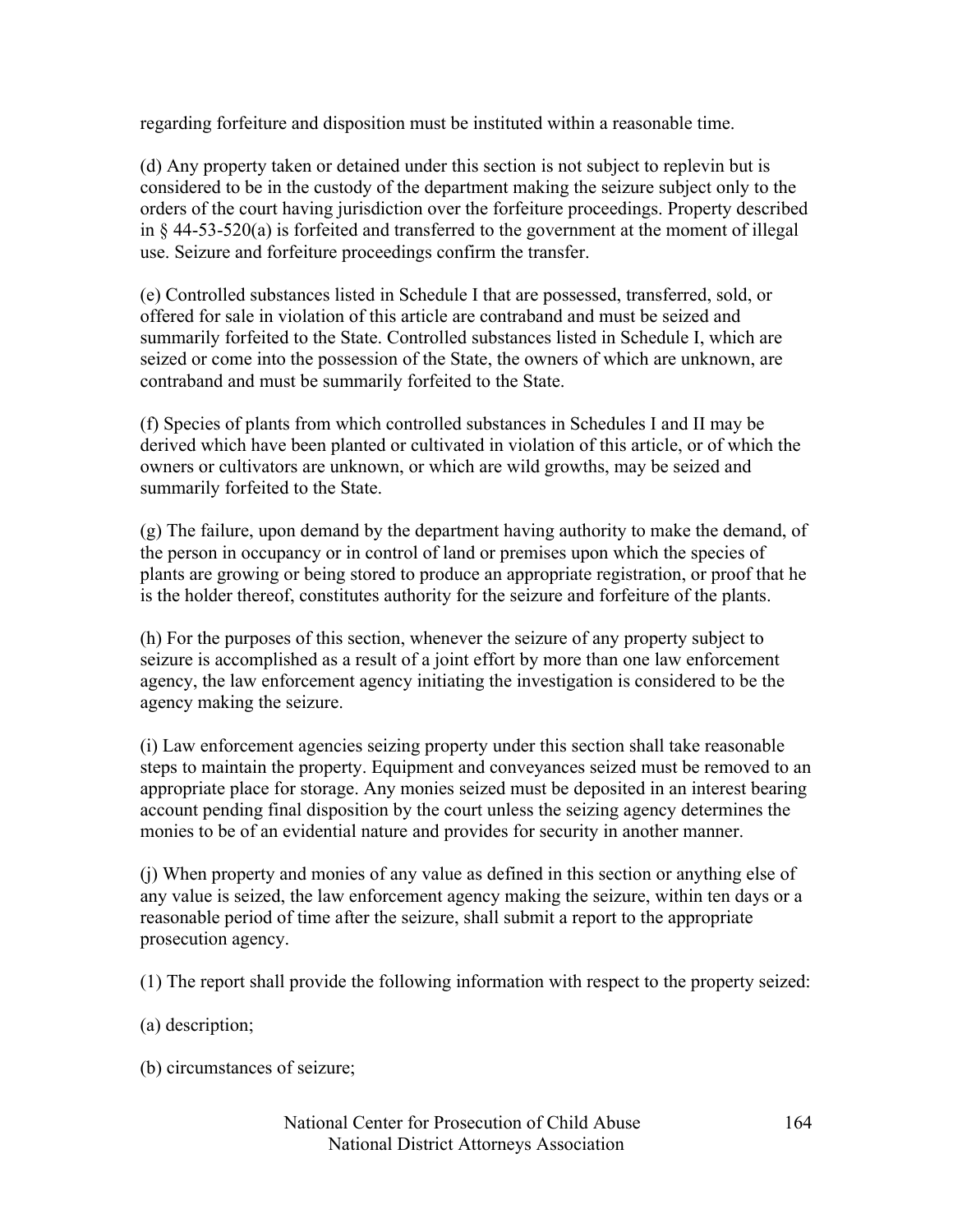(c) present custodian and where the property is being stored or its location;

(d) name of owner;

(e) name of lienholder, if any;

(f) seizing agency; and

(g) the type and quantity of the controlled substance involved.

(2) If the property is a conveyance, the report shall include the:

(a) make, model, serial number, and year of the conveyance;

(b) person in whose name the conveyance is registered; and

(c) name of any lienholders.

(3) In addition to the report provided for in items (1) and (2), the law enforcement agency shall prepare for dissemination to the public upon request a report providing the following information:

(a) a description of the quantity and nature of the property and money seized;

(b) the seizing agency;

(c) the type and quantity of the controlled substance involved;

(d) the make, model, and year of a conveyance; and

(e) the law enforcement agency responsible for the property or conveyance seized.

(k) Property or conveyances seized by a law enforcement agency or department must not be used by officers for personal purposes.

# **South Dakota**

# **S.D. CODIFIED LAWS § 34-20B-70 (2009). Property subject to forfeiture.**

The following are subject to forfeiture and no property right exists in them:

 (1) All controlled drugs and substances and marijuana which have been manufactured, distributed, dispensed or acquired in violation of the provisions of this chapter or chapter  $22 - 42$ ;

National Center for Prosecution of Child Abuse National District Attorneys Association 165 (2) All raw materials, products and equipment of any kind which are used or intended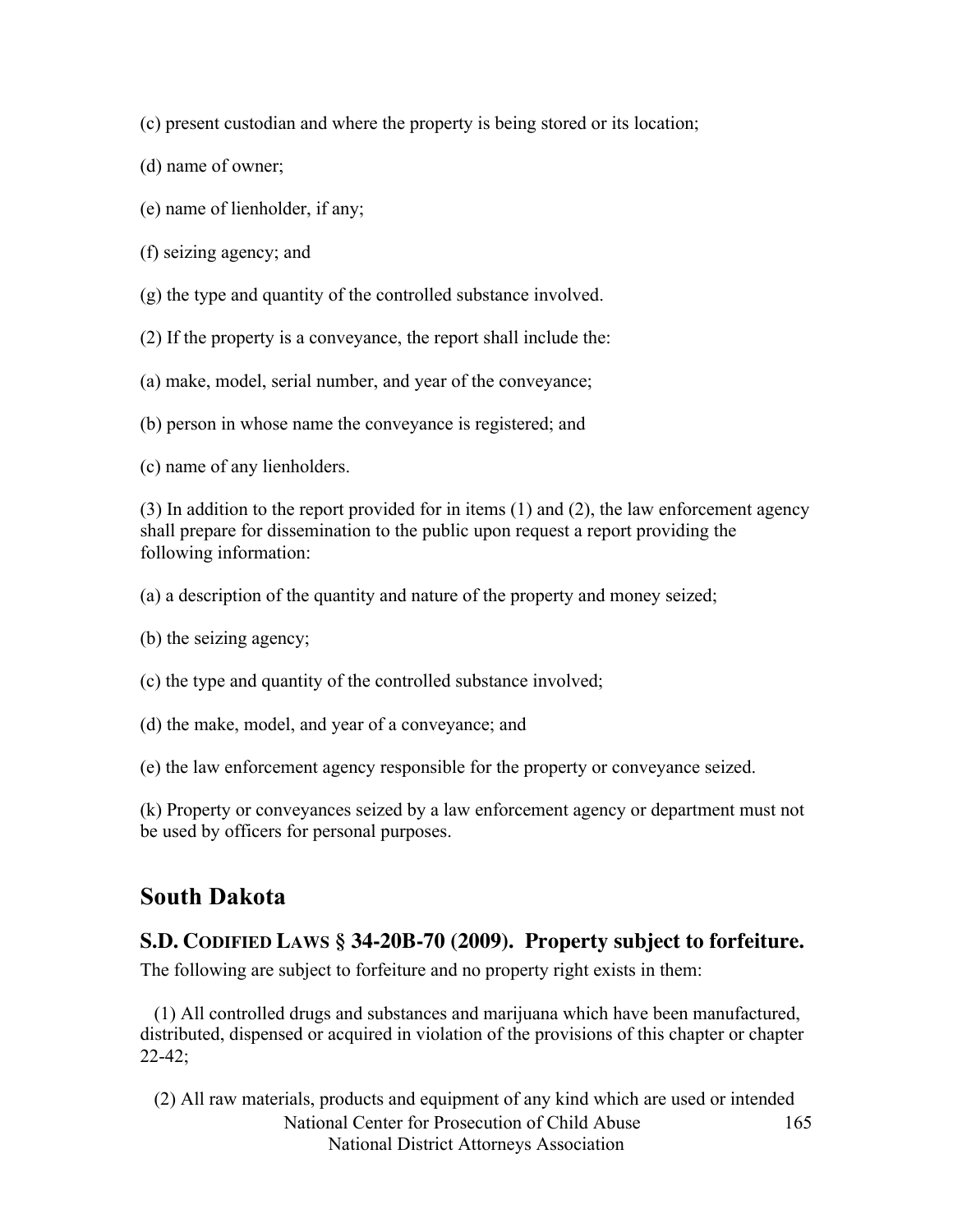for use, in manufacturing, compounding, processing, importing, or exporting any controlled drug or substance or marijuana in violation of the provisions of this chapter or chapter 22-42;

 (3) All property which is used, or intended for use, as a container for property described in subdivisions (1) and (2);

 (4) All conveyances including aircraft, vehicles, or vessels, which transport, possess or conceal, or which are used, or intended for use, to transport, or in any manner facilitate the transportation, sale, receipt, possession or concealment of marijuana in excess of onehalf pound or any quantity of any other property described in subdivision (1) or (2), except as provided in §§ 34-20B-71 to 34-20B-73, inclusive. This subdivision includes those instances in which a conveyance transports, possesses or conceals marijuana or a controlled substance as described herein without the necessity of showing that the conveyance is specifically being used to transport, possess or conceal or facilitate the transportation, possession or concealment of marijuana or a controlled substance in aid of any other offense;

 (5) All books, records, and research, including formulas, microfilm, tapes and data which are used, or intended for use, in violation of this chapter;

 (6) Any funds or other things of value used for the purposes of unlawfully purchasing, attempting to purchase, distributing or attempting to distribute any controlled drug or substance or marijuana;

 (7) Any assets, interest, profits, income and proceeds acquired or derived from the unlawful purchase, attempted purchase, distribution or attempted distribution of any controlled drug or substance or marijuana.

#### **Tennessee**

### **TENN. CODE ANN. § 53-11-451 (2010). Goods subject to forfeiture -- Seizure -- Disposition.**

(a) The following are subject to forfeiture:

 (1) All controlled substances that have been manufactured, distributed, dispensed or acquired in violation of part 3 of this chapter and this part, or title 39, chapter 17, part 4;

 (2) All raw materials, products and equipment of any kind that are used, or intended for use, in manufacturing, compounding, processing, delivering, importing or exporting any controlled substance in violation of part 3 of this chapter and this part, or title 39, chapter 17, part 4;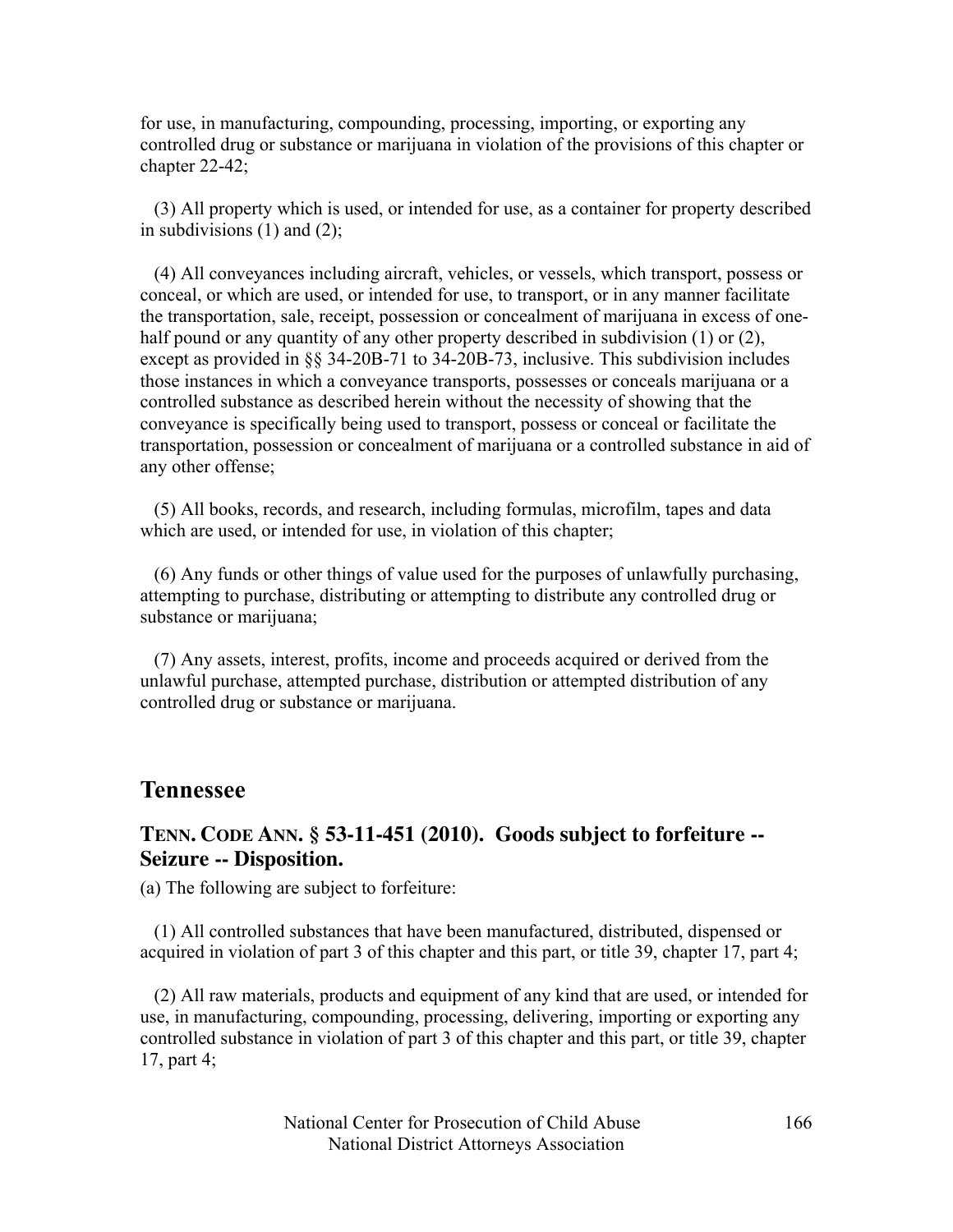(3) All property that is used, or intended for use, as a container for property described in subdivision (a)(1) or (a)(2);

 (4) All conveyances, including aircraft, vehicles or vessels that are used, or are intended for use, to transport, or in any manner to facilitate the transportation, sale or receipt of property described in subdivision (a)(1) or (a)(2), but:

 (A) No conveyance used by any person as a common carrier in the transaction of business as a common carrier is subject to forfeiture under this section, unless it appears that the owner or other person in charge of the conveyance is a consenting party or privy to a violation of part 3 of this chapter and this part, or title 39, chapter 17, part 4;

 (B) No conveyance is subject to forfeiture under this section by reason of any act or omission established by the owner of the conveyance to have been committed or omitted without the owner's knowledge or consent;

(C) A conveyance is not subject to forfeiture for a violation of  $\S 39-17-418(a)$  or (b) or § 39-17-425; and

 (D) A forfeiture of a conveyance encumbered by a bona fide security interest is subject to the interest of the secured party if the secured party neither had knowledge of nor consented to the act or omission;

 (5) All books, records, and research products and materials, including formulas, microfilm, tapes and data that are used, or intended for use, in violation of part 3 of this chapter and this part, or title 39, chapter 17, part 4;

 (6) (A) Everything of value furnished, or intended to be furnished, in exchange for a controlled substance in violation of the Tennessee Drug Control Act of 1989, compiled in part 3 of this chapter, this part and title 39, chapter 17, part 4, all proceeds traceable to the exchange, and all moneys, negotiable instruments, and securities used, or intended to be used, to facilitate any violation of the Tennessee Drug Control Act;

 (B) No property shall be forfeited under subdivision (a)(6)(A), to the extent of the interest of an owner, by reason of any act or omission established by the owner to have been committed or omitted without the owner's knowledge or consent; and

(7) All drug paraphernalia as defined by § 39-17-402.

(b) Property subject to forfeiture under part 3 of this chapter and this part, or title 39, chapter 17, part 4, may be seized by the director of the Tennessee bureau of investigation or the director's authorized representative, agent or employee, the commissioner of safety or the commissioner's authorized representative, agent or employee, or a sheriff, deputy sheriff, municipal law enforcement officer, campus police officer as defined in § 49-7- 118, or constable upon process issued by any circuit or criminal court having jurisdiction over the property. Seizure without process may be made if: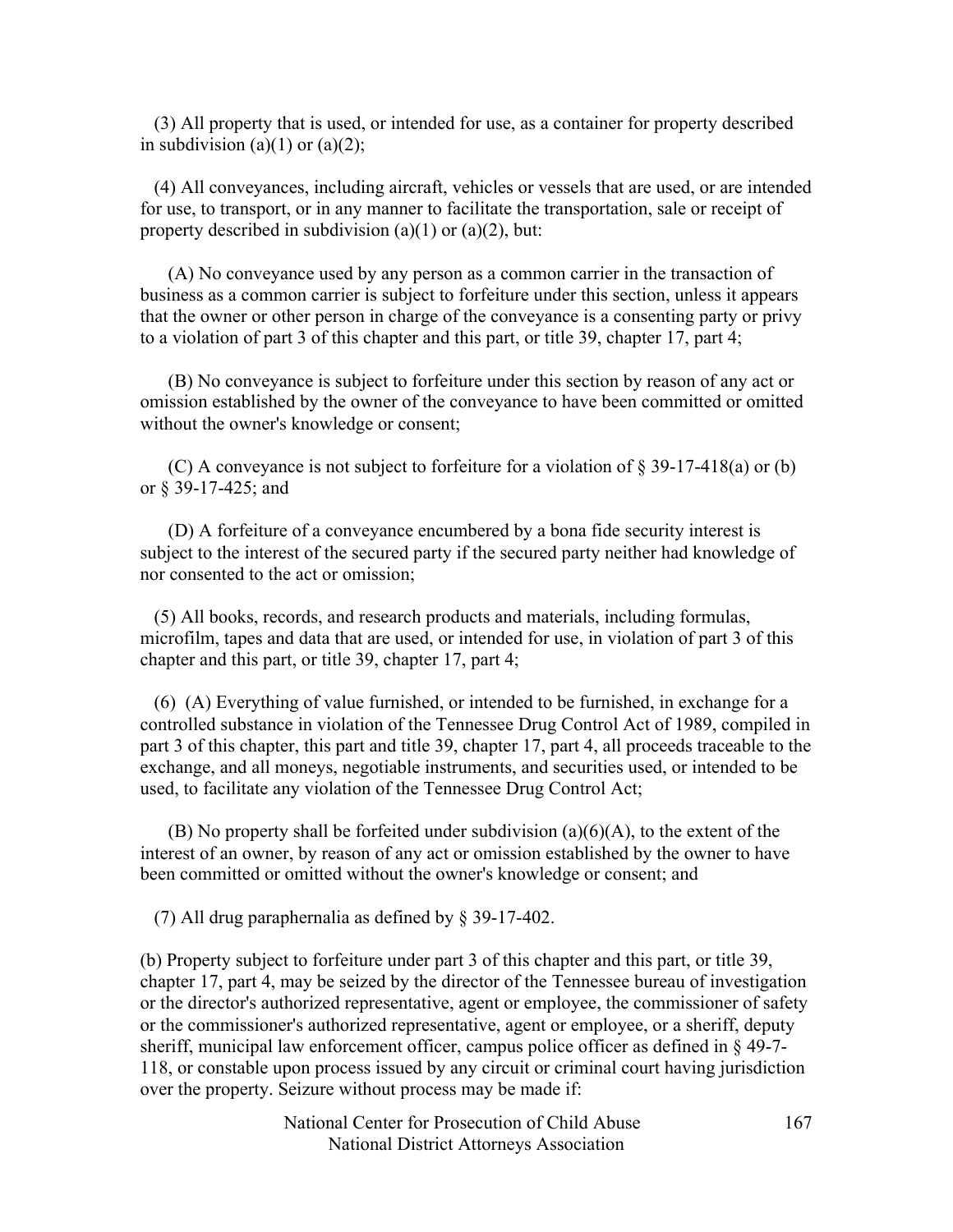(1) The seizure is incident to an arrest or a search under a search warrant or an inspection under an administrative inspection warrant;

 (2) The property subject to seizure has been the subject of a prior judgment in favor of the state in a criminal injunction or forfeiture proceeding based upon part 3 of this chapter and this part, or title 39, chapter 17, part 4;

 (3) The director or the director's authorized representative, agent or employee, the commissioner or the commissioner's authorized representative, agent or employee, or a sheriff, deputy sheriff, municipal law enforcement officer, campus police officer as defined in § 49-7-118, or constable has probable cause to believe that the property is directly or indirectly dangerous to health or safety; or

 (4) The director or the director's authorized representative, agent or employee, the commissioner or the commissioner's authorized representative, agent or employee, or a sheriff, deputy sheriff, municipal law enforcement officer, campus police officer as defined in § 49-7-118, or constable has probable cause to believe that the property was used or is intended to be used in violation of part 3 of this chapter and this part, or title 39, chapter 17, part 4.

(c) In the event of seizure pursuant to subsection (b), proceedings under subsection (d) shall be instituted promptly.

(d) Property taken or detained under this section shall not be subject to replevin, but is deemed to be in the custody of the director or the director's authorized representative, agent or employee, the commissioner or the commissioner's authorized representative, agent or employee, or a sheriff, deputy sheriff, municipal law enforcement officer, campus police officer as defined in § 49-7-118, or constable, subject only to the orders and decrees of the circuit or criminal court. When property is seized under parts 3 of this chapter and this part, or title 39, chapter 17, part 4, the seizing authority may:

(1) Place the property under seal;

(2) Remove the property to a place designated by the seizing authority;

 (3) Require the director or the director's authorized representative, agent or employee, the commissioner or the commissioner's authorized representative, agent or employee, or a sheriff, deputy sheriff, municipal law enforcement officer, campus police officer as defined in § 49-7-118, or constable to take custody of the property and remove it to an appropriate location for disposition in accordance with law; or

 (4) Regardless of any other method of disposition of property contained in this chapter, use of the property taken or detained, with permission of the court and under the terms and conditions approved by the court, for use in the drug enforcement program of the county in which the goods are seized, or, with approval of the court having jurisdiction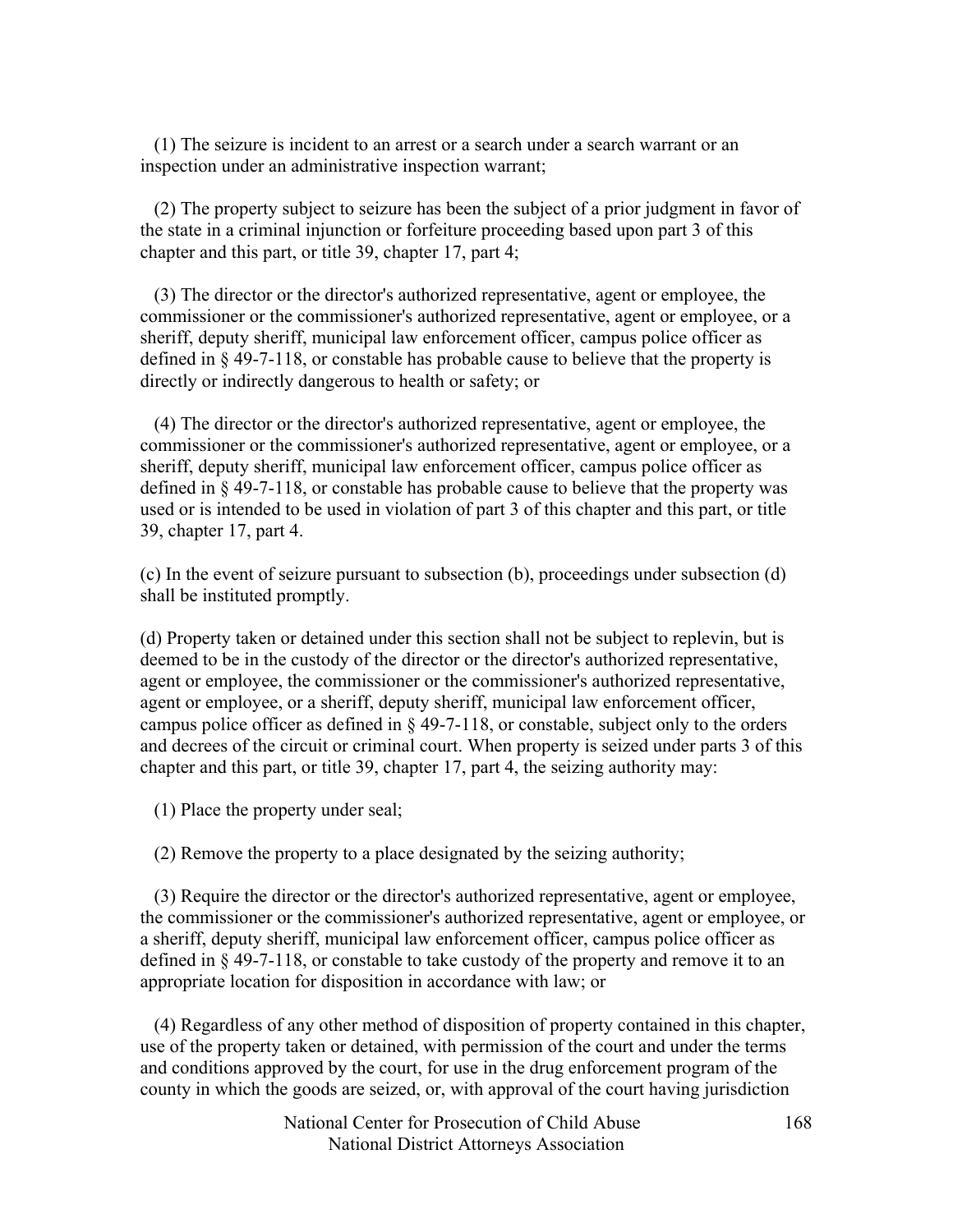over the property, sell the property and utilize the proceeds for the drug enforcement program of the county in which the property was seized, or both;

 (A) In the case of property seized by the Tennessee bureau of investigation, the director of the bureau is authorized to designate, in writing, any part of the property for use by the bureau for any period of time, subject to inventory, management and disposition as provided by law;

 (B) In the case of an aircraft seized by the bureau, the director is also authorized to designate, in writing, the property for transfer to and use by the department of general services subject to inventory, management and disposition as provided by law. If an aircraft is not sold, but is to be transferred to another state governmental entity, the transfer shall be approved by the commissioner of finance and administration;

 (C) The proceeds from any sale conducted under this chapter of forfeited property seized by the bureau and not designated for its use, or not transferred to the department of general services as provided in subdivision  $(d)(4)(B)$ , shall be paid to the state treasurer to be used only as appropriated by the general assembly.

(e) When property is forfeited under part 3 of this chapter and this part, or title 39, chapter 17, part 4, the director or the director's authorized representative, agent or employee, the commissioner of safety or the commissioner's authorized representative, agent or employee, or a sheriff, deputy sheriff, municipal law enforcement officer, campus police officer as defined in § 49-7-118, or constable shall remove it for disposition in accordance with law.

(f) Controlled substances listed in Schedule I that are possessed, transferred, sold, or offered for sale in violation of part 3 of this chapter and this part, or title 39, chapter 17, part 4, are contraband and shall be seized and summarily forfeited to the state. Controlled substances listed in Schedule I that are seized or come into the possession of the state, the owners of which are unknown, are contraband and shall be summarily forfeited to the state.

(g) Species of plants from which controlled substances in Schedules I, II and VI may be derived that have been planted or cultivated in violation of part 3 of this chapter and this part, or title 39, chapter 17, part 4, or of which the owners or cultivators are unknown, or that are wild growths, may be seized and summarily forfeited to the state.

(h) The failure, upon demand by the commissioner of safety, the commissioner's authorized representative, agent or employee, or a sheriff, deputy sheriff, municipal law enforcement officer, campus police officer as defined in § 49-7-118, or constable, of the person in occupancy or in control of land or premises upon which the species of plants are growing or being stored, to produce an appropriate registration, or proof that the person is the holder of appropriate registration, constitutes authority for the seizure and forfeiture of the plants.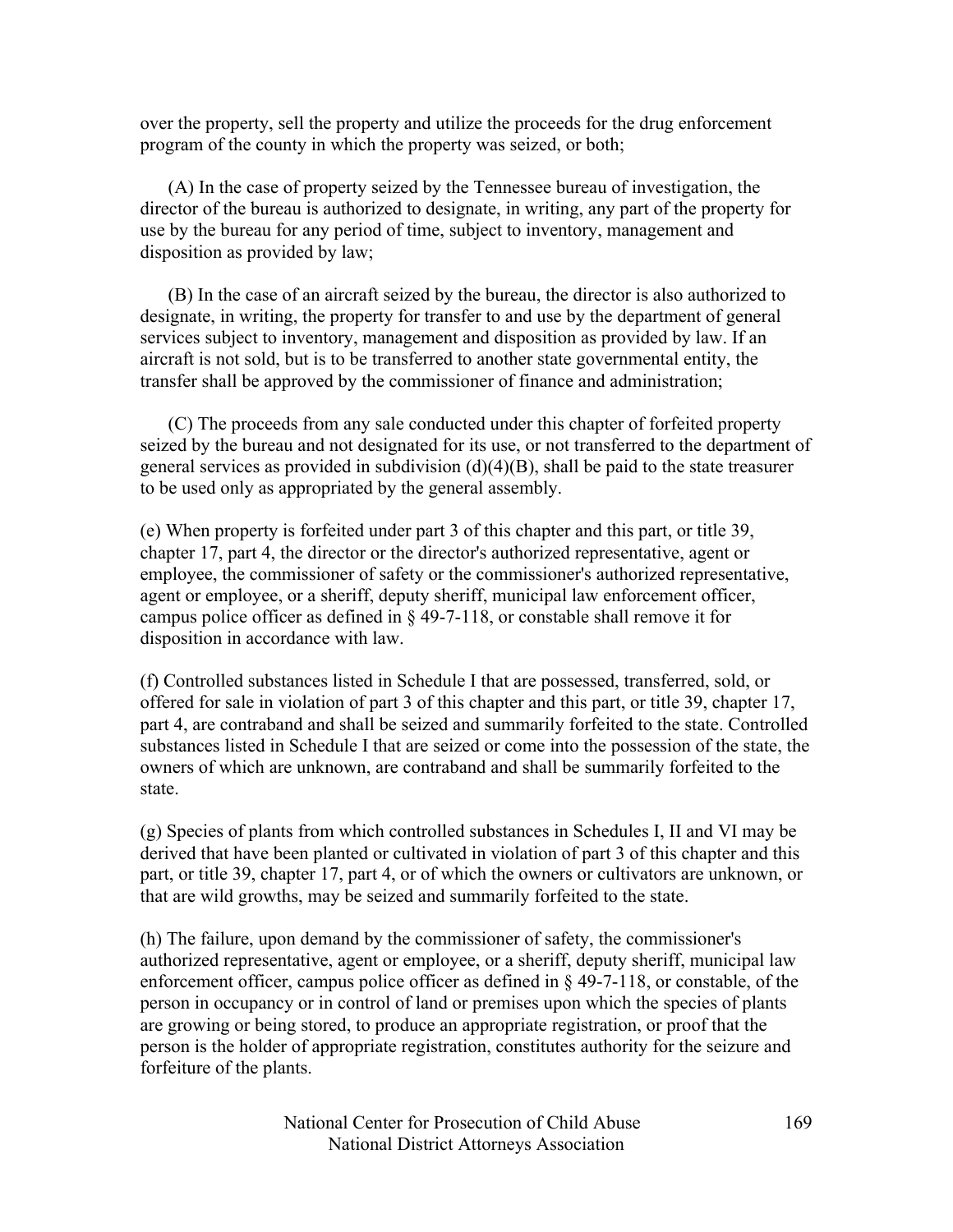(i) Confiscation proceedings under part 3 of this chapter and this part, or title 39, chapter 17, part 4, shall be conducted in accordance with part 2 of this chapter.

(i) Any property of the type set forth in subdivisions (a)(1) and (7) that is in the custody and possession of a clerk of any court of this state by virtue of the property having been held as evidence or exhibits in any criminal prosecution where all appeals or potential appeals of a judgment have ended, or when the case has been dismissed or otherwise brought to a conclusion, shall be disposed of as follows:

 (1) The clerk of the court having custody of the property to be disposed of shall, no less than once annually, inventory the property and prepare a list of the property proposed to be destroyed with references to the cases involved and the name of the case, the case number and date when the property was used;

 (2) The clerk shall submit the inventory list with a filed petition to the court and shall serve a copy of the petition upon the district attorney general. After determining that the listed property is not needed as evidence in any pending or potential judicial proceeding, the court shall order the property to be destroyed; and

 (3) The clerk, or a deputy clerk that the clerk may designate, shall completely destroy each item by cutting, crushing, burning or melting and shall file, together with the petition and order relating to the destroyed property, an affidavit concerning the destruction, showing a description of each item, the method of destruction, the date and place of destruction, and the names and addresses of all witnesses to the destruction.

# **Texas**

#### **Tex. Code Crim. Proc. Ann. art. 59.01 (2010). Definitions.**

In this chapter:

 (1) "Attorney representing the state" means the prosecutor with felony jurisdiction in the county in which a forfeiture proceeding is held under this chapter or, in a proceeding for forfeiture of contraband as defined under Subdivision  $(2)(B)(v)$  of this article, the city attorney of a municipality if the property is seized in that municipality by a peace officer employed by that municipality and the governing body of the municipality has approved procedures for the city attorney acting in a forfeiture proceeding. In a proceeding for forfeiture of contraband as defined under Subdivision (2)(B)(vii) of this article, the term includes the attorney general.

 (2) "Contraband" means property of any nature, including real, personal, tangible, or intangible, that is:

(A) used in the commission of: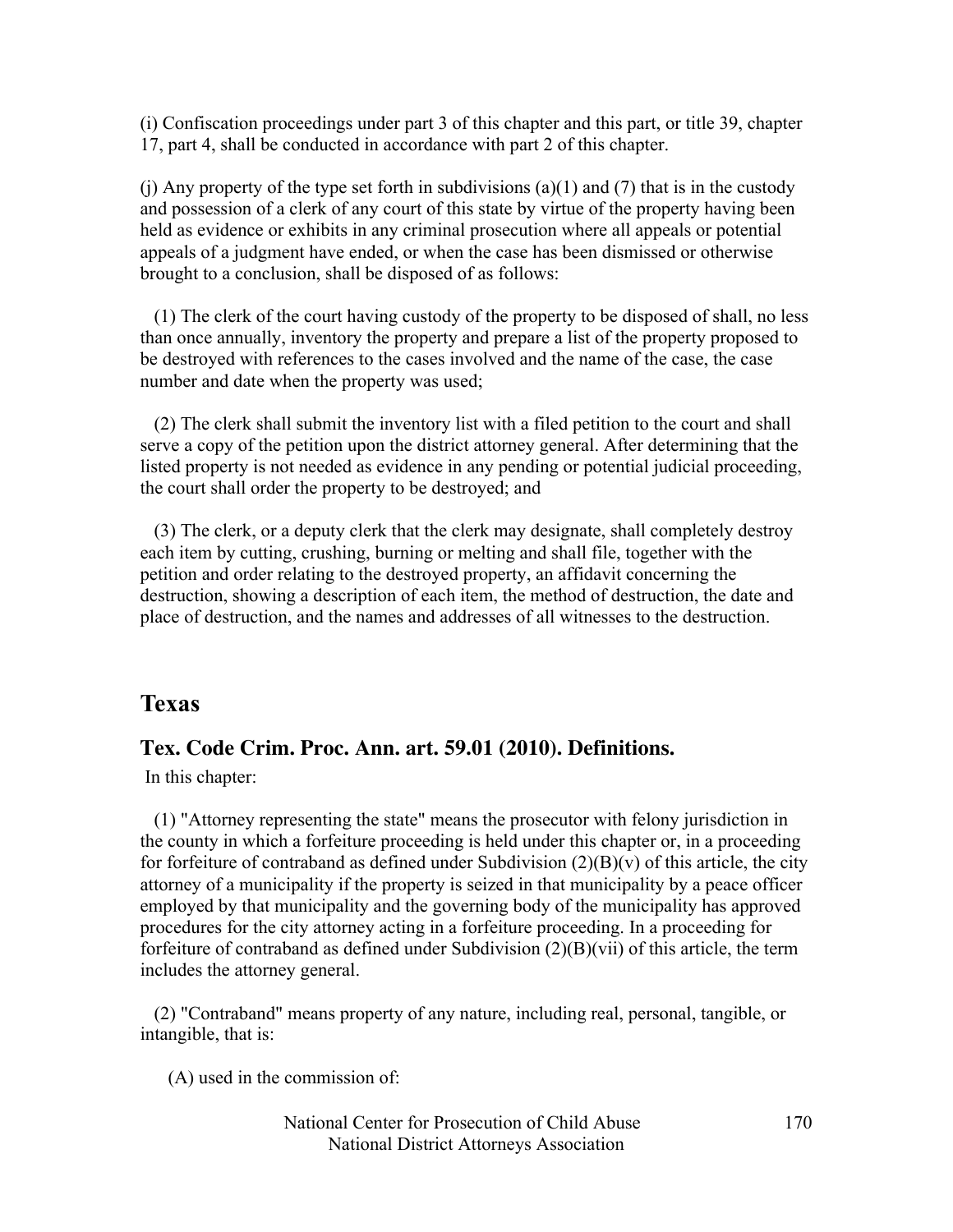(i) any first or second degree felony under the Penal Code;

 (ii) any felony under Section 15.031(b), 20.05, 21.11, 38.04, Subchapter B of Chapter 43, or Chapter 29, 30, 31, 32, 33, 33A, or 35, Penal Code;

 (iii) any felony under The Securities Act (Article 581-1 et seq., Vernon's Texas Civil Statutes); or

 (iv) any offense under Chapter 49, Penal Code, that is punishable as a felony of the third degree or state jail felony, if the defendant has been previously convicted three times of an offense under that chapter;

(B) used or intended to be used in the commission of:

 (i) any felony under Chapter 481, Health and Safety Code (Texas Controlled Substances Act);

(ii) any felony under Chapter 483, Health and Safety Code;

(iii) a felony under Chapter 153, Finance Code;

(iv) any felony under Chapter 34, Penal Code;

 (v) a Class A misdemeanor under Subchapter B, Chapter 365, Health and Safety Code, if the defendant has been previously convicted twice of an offense under that subchapter;

(vi) any felony under Chapter 152, Finance Code;

 (vii) any felony under Chapter 32, Human Resources Code, or Chapter 31, 32, 35A, or 37, Penal Code, that involves the state Medicaid program;

(viii) a Class B misdemeanor under Chapter 522, Business & Commerce Code;

 (ix) [2 Versions: As amended by Acts 2009, 81st Leg., ch. 87] a Class A misdemeanor under Section 306.051, Business & Commerce Code;

 (ix) [2 Versions: As amended by Acts 2009, 81st Leg., chs. 153, 1130 and 1357] a Class A misdemeanor under Section 35.153, Business & Commerce Code; or

 (x) [3 Versions: As added by Acts 2009, 81st Leg., ch. 153] any offense under Section 46.06(a)(1) or 46.14, Penal Code;

 (x) [3 Versions: As added by Acts 2009, 81st Leg., ch. 1130] any offense under Chapter 71, Penal Code;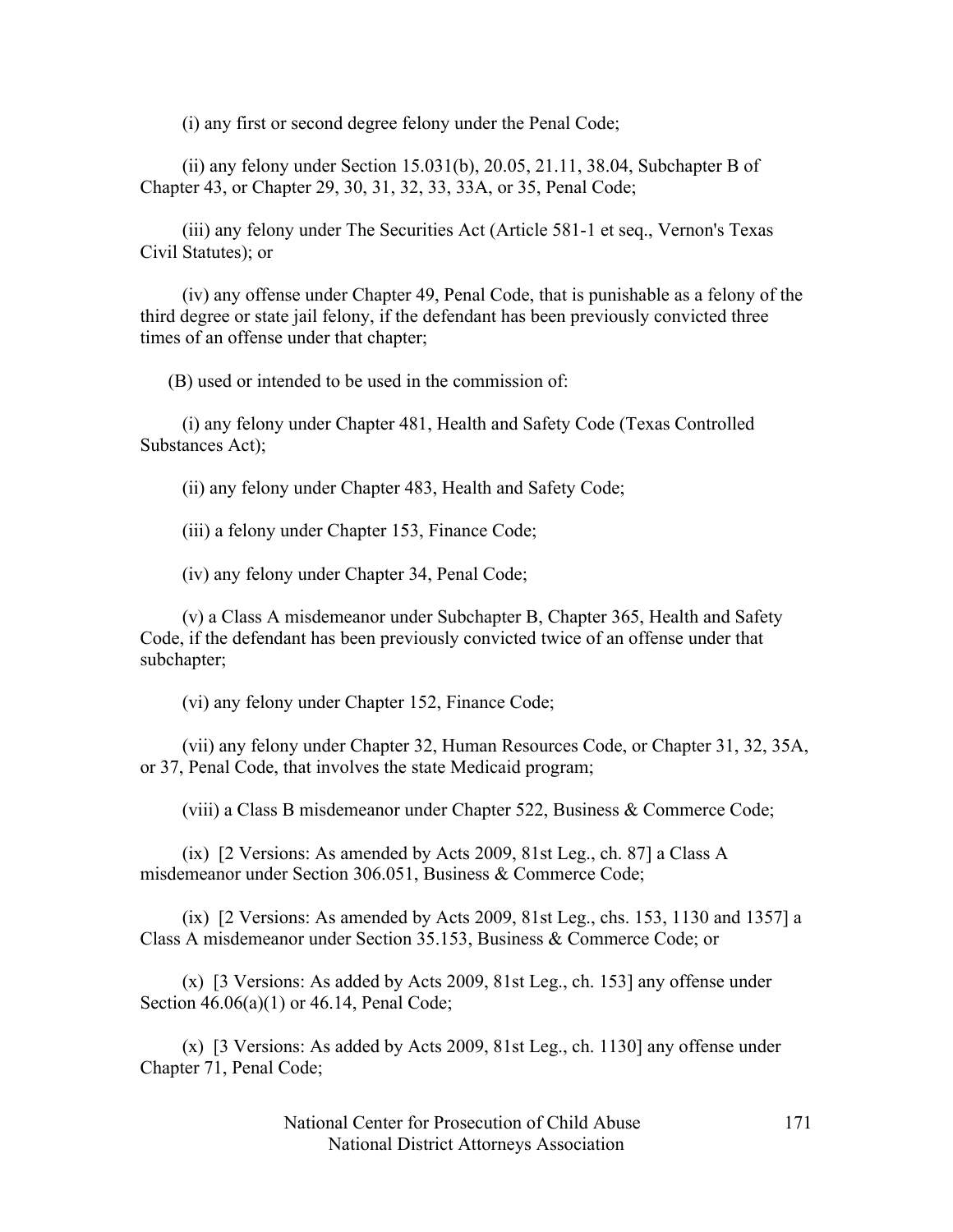(x) [3 Versions: As added by Acts 2009, 81st Leg., ch. 1357] any offense under Section 42.10, Penal Code;

 (C) the proceeds gained from the commission of a felony listed in Paragraph (A) or (B) of this subdivision, a misdemeanor listed in Paragraph (B)(viii) or (x) of this subdivision, or a crime of violence;

 (D) acquired with proceeds gained from the commission of a felony listed in Paragraph (A) or (B) of this subdivision, a misdemeanor listed in Paragraph (B)(viii) or (x) of this subdivision, or a crime of violence; or

 (E) used to facilitate or intended to be used to facilitate the commission of a felony under Section 15.031 or 43.25, Penal Code.

(3) "Crime of violence" means:

 (A) any criminal offense defined in the Penal Code or in a federal criminal law that results in a personal injury to a victim; or

 (B) an act that is not an offense under the Penal Code involving the operation of a motor vehicle, aircraft, or water vehicle that results in injury or death sustained in an accident caused by a driver in violation of Section 550.021, Transportation Code.

 (4) "Interest holder" means the bona fide holder of a perfected lien or a perfected security interest in property.

 (5) "Law enforcement agency" means an agency of the state or an agency of a political subdivision of the state authorized by law to employ peace officers.

 (6) "Owner" means a person who claims an equitable or legal ownership interest in property.

 (7) "Proceeds" includes income a person accused or convicted of a crime or the person's representative or assignee receives from:

 (A) a movie, book, magazine article, tape recording, phonographic record, radio or television presentation, telephone service, electronic media format, including an Internet website, or live entertainment in which the crime was reenacted; or

 (B) the sale of tangible property the value of which is increased by the notoriety gained from the conviction of an offense by the person accused or convicted of the crime.

 (8) "Seizure" means the restraint of property by a peace officer under Article 59.03(a) or (b) of this code, whether the officer restrains the property by physical force or by a display of the officer's authority, and includes the collection of property or the act of taking possession of property.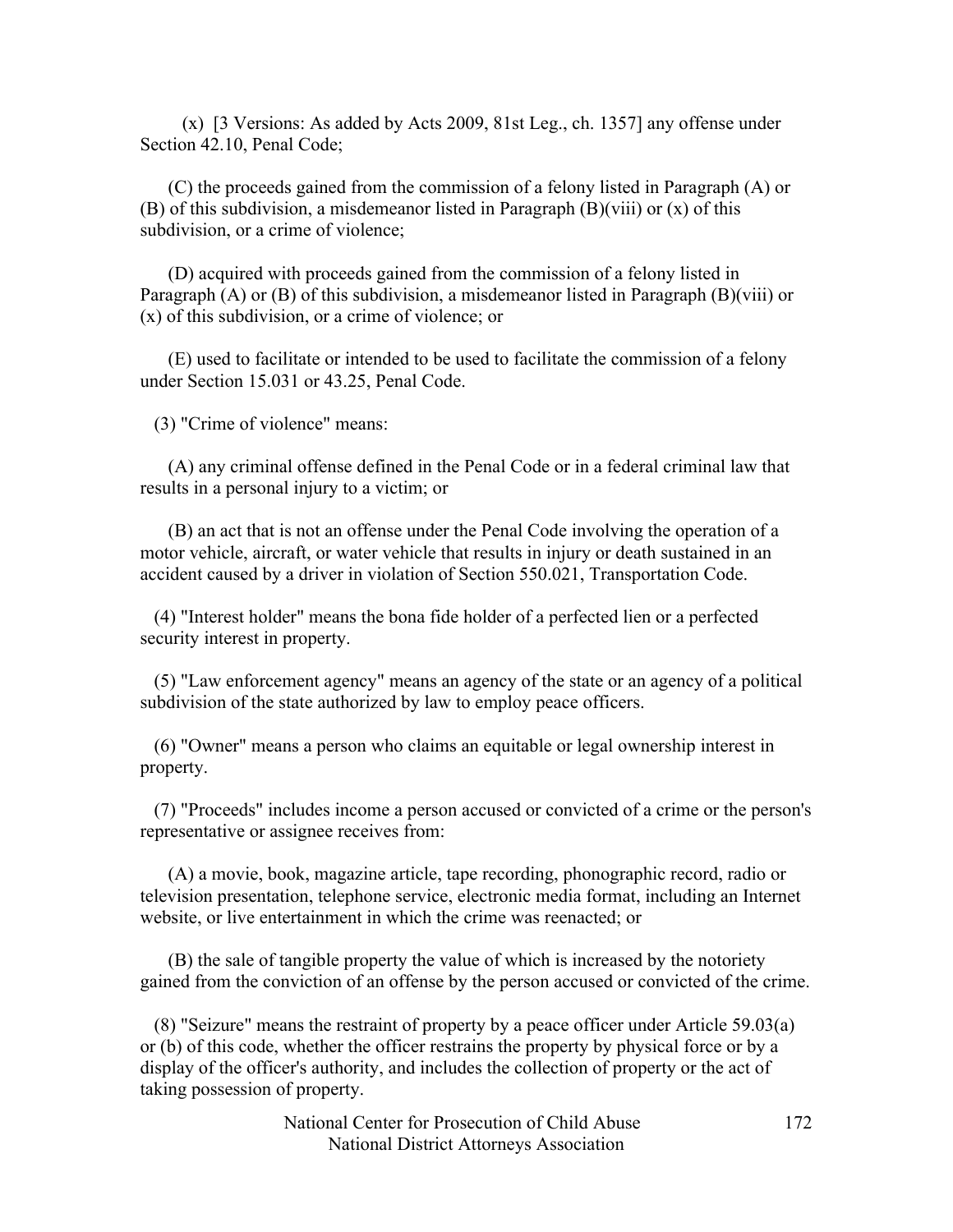(9) "Depository account" means the obligation of a regulated financial institution to pay the account owner under a written agreement, including a checking account, savings account, money market account, time deposit, NOW account, or certificate of deposit.

 (10) "Primary state or federal financial institution regulator" means the state or federal regulatory agency that chartered and comprehensively regulates a regulated financial institution.

 (11) "Regulated financial institution" means a depository institution chartered by a state or federal government, the deposits of which are insured by the Federal Deposit Insurance Corporation or the National Credit Union Administration.

### **Tex. Code Crim. Proc. Ann. art. 59.02 (2010). Forfeiture of contraband.**

(a) Property that is contraband is subject to seizure and forfeiture under this chapter.

(b) Any property that is contraband other than property held as evidence in a criminal investigation or a pending criminal case, money, a negotiable instrument, or a security that is seized under this chapter may be replevied by the owner or interest holder of the property, on execution of a good and valid bond with sufficient surety in a sum equal to the appraised value of the property replevied. The bond may be approved as to form and substance by the court after the court gives notice of the bond to the authority holding the seized property. The bond must be conditioned:

 (1) on return of the property to the custody of the state on the day of hearing of the forfeiture proceedings; and

 (2) that the interest holder or owner of the property will abide by the decision that may be made in the cause.

(c) An owner or interest holder's interest in property may not be forfeited under this chapter if the owner or interest holder proves by a preponderance of the evidence that the owner or interest holder acquired and perfected the interest:

 (1) before or during the act or omission giving rise to forfeiture or, if the property is real property, he acquired an ownership interest, security interest, or lien interest before a lis pendens notice was filed under Article 59.04(g) of this code and did not know or should not reasonably have known of the act or omission giving rise to the forfeiture or that it was likely to occur at or before the time of acquiring and perfecting the interest or, if the property is real property, at or before the time of acquiring the ownership interest, security interest, or lien interest; or

 (2) after the act or omission giving rise to the forfeiture, but before the seizure of the property, and only if the owner or interest holder:

(A) was, at the time that the interest in the property was acquired, an owner or interest

National Center for Prosecution of Child Abuse National District Attorneys Association

173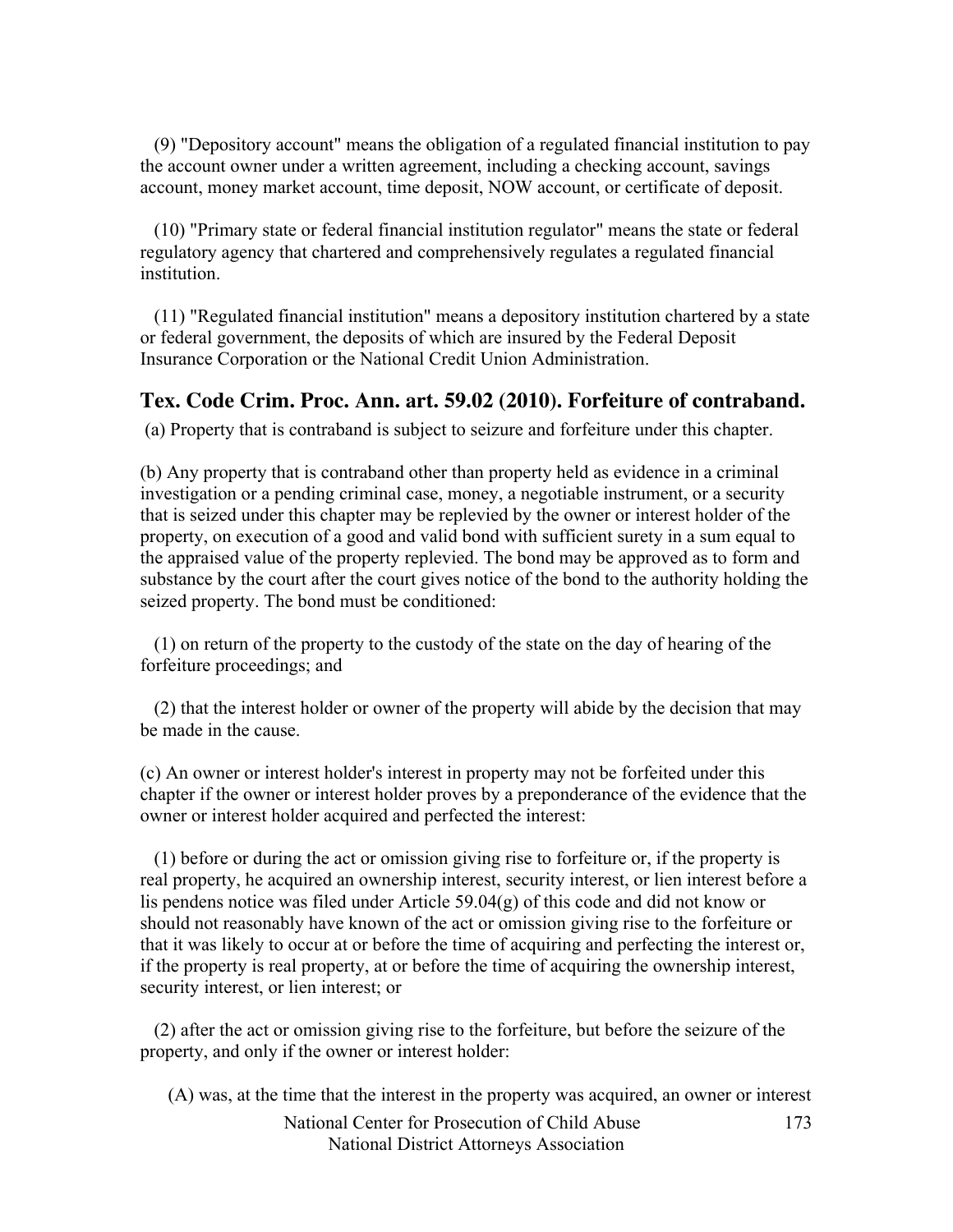holder for value; and

 (B) was without reasonable cause to believe that the property was contraband and did not purposefully avoid learning that the property was contraband.

(d) Notwithstanding any other law, if property is seized from the possession of an owner or interest holder who asserts an ownership interest, security interest, or lien interest in the property under applicable law, the owner or interest holder's rights remain in effect during the pendency of proceedings under this chapter as if possession of the property had remained with the owner or interest holder.

(e) On motion by any party or on the motion of the court, after notice in the manner provided by Article 59.04 of this code to all known owners and interest holders of property subject to forfeiture under this chapter, and after a hearing on the matter, the court may make appropriate orders to preserve and maintain the value of the property until a final disposition of the property is made under this chapter, including the sale of the property if that is the only method by which the value of the property may be preserved until final disposition.

(f) Any property that is contraband and has been seized by the Texas Department of Criminal Justice shall be forfeited to the department under the same rules and conditions as for other forfeitures.

(g) An individual, firm, corporation, or other entity insured under a policy of title insurance may not assert a claim or cause of action on or because of the policy if the claim or cause of action is based on forfeiture under this chapter and, at or before the time of acquiring the ownership of real property, security interest in real property, or lien interest against real property, the insured knew or reasonably should have known of the act or omission giving rise to the forfeiture or that the act or omission was likely to occur.

(h) (1) An owner or interest holder's interest in property may not be forfeited under this chapter if at the forfeiture hearing the owner or interest holder proves by a preponderance of the evidence that the owner or interest holder was not a party to the offense giving rise to the forfeiture and that the contraband:

 (A) was stolen from the owner or interest holder before being used in the commission of the offense giving rise to the forfeiture;

(B) was purchased with:

(i) money stolen from the owner or interest holder; or

(ii) proceeds from the sale of property stolen from the owner or interest holder; or

 (C) was used or intended to be used without the effective consent of the owner or interest holder in the commission of the offense giving rise to the forfeiture.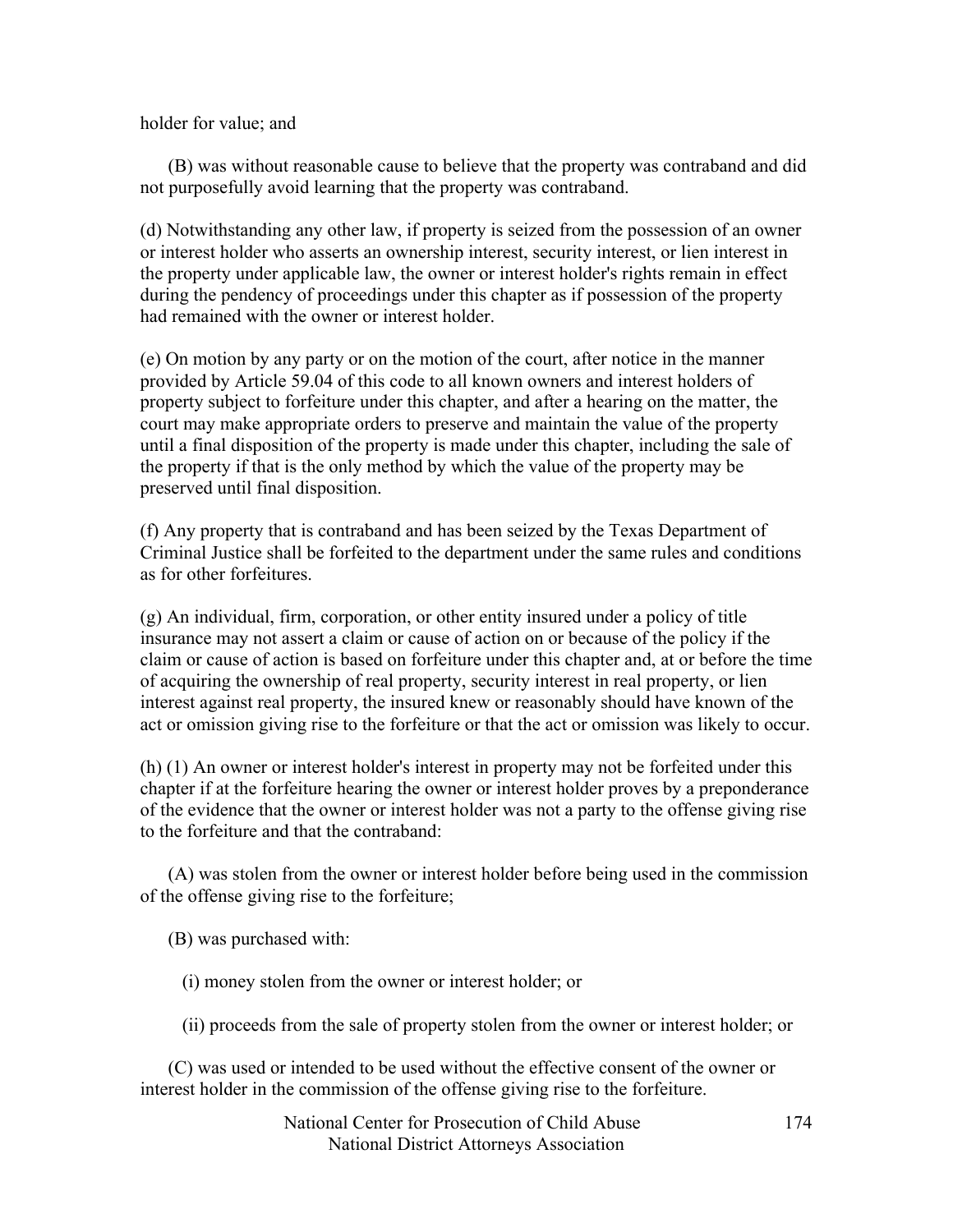(2) An attorney representing the state who has a reasonable belief that property subject to forfeiture is described by Subdivision (1) and who has a reasonable belief as to the identity of the rightful owner or interest holder of the property shall notify the owner or interest holder as provided by Article 59.04.

 (3) An attorney representing the state is not liable in an action for damages resulting from an act or omission in the performance of the duties imposed by Subdivision (2).

 (4) The exclusive remedy for failure by the attorney representing the state to provide the notice required under Subdivision (2) is submission of that failure as a ground for new trial in a motion for new trial or bill of review.

(i) The forfeiture provisions of this chapter apply to contraband as defined by Article  $59.01(2)(B)(v)$  of this code only in a municipality with a population of 250,000 or more.

## **Utah**

## **UTAH CODE ANN. § 58-37-13 (2009). Property subject to forfeiture -- Seizure – Procedure.**

(1) As used in this section:

(a) "Claimant" means:

(i) any owner as defined in this section; or

 (ii) any interest holder as defined in this section and any other person or entity who asserts a claim to any property seized for forfeiture under this section;

 (b) "Drug distributing paraphernalia" means any property used or designed to be used in the illegal transportation, storage, shipping, or circulation of a controlled substance. Property is considered "designed to be used" for one or more of the above-listed purposes if the property has been altered or modified to include a feature or device which would actually promote or conceal a violation of this chapter.

 (c) "Drug manufacturing equipment or supplies" includes any illegally possessed controlled substance precursor, or any chemical, laboratory equipment, or laboratory supplies possessed with intent to engage in clandestine laboratory operations as defined in Section 58-37d-3.

 (d) "Interest holder" means a secured party as defined in Section 70A-9a-102, a mortgagee, lien creditor, or the beneficiary of a security interest or encumbrance pertaining to an interest in property, whose interest would be perfected against a good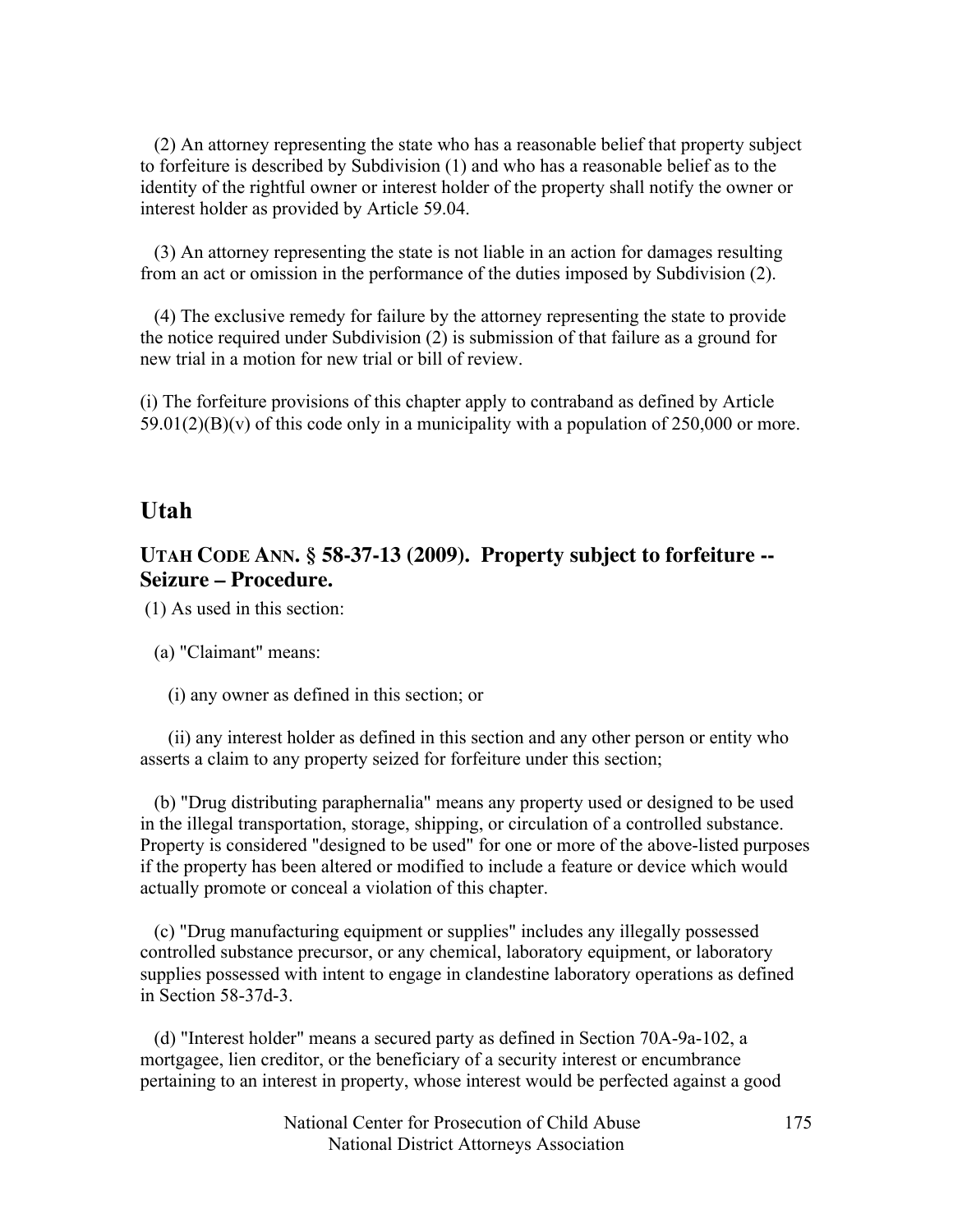faith purchaser for value. A person who holds property for the benefit of or as an agent or nominee for another, or who is not in substantial compliance with any statute requiring an interest in property to be recorded or reflected in public records in order to perfect the interest against a good faith purchaser for value, is not an interest holder.

 (e) "Owner" means an individual or entity who possesses a legal or equitable ownership in real or personal property.

 (f) "Proceeds" means property acquired directly or indirectly from, produced through, realized through, or caused by an act or omission and includes any property of any kind without reduction for expenses incurred in the acquisition, maintenance, or production of that property, or any other purpose.

(g) "Real Property" means:

(i) land; and

 (ii) any building, fixture, improvement, appurtenance, structure, or other development that is affixed permanently to land.

 (h) "Resolution of criminal charges" occurs at the time a claimant who is also charged with violations under Chapter 37, 37a, 37b, 37c, or 37d enters a plea, upon return of a jury verdict or court ruling in a criminal trial, or upon dismissal of the criminal charge.

 (i) "Violation of this chapter" means any conduct prohibited by Chapter 37, 37a, 37b, 37c, or 37d or any conduct occurring outside the state which would be a violation of the laws of the place where the conduct occurred and which would be a violation of Chapter 37, 37a, 37b, 37c, or 37d if the conduct had occurred in this state.

(2) The following are subject to criminal or civil forfeiture pursuant to Title 24, Chapter 1, Utah Uniform Forfeiture Procedures Act:

 (a) all controlled substances which have been manufactured, distributed, dispensed, or acquired in violation of this chapter;

 (b) all raw materials, products, and equipment of any kind used, or intended for use, in manufacturing, compounding, processing, delivering, importing, or exporting any controlled substance in violation of this chapter;

 (c) all property used or intended for use as a container for property described in Subsections  $(2)(a)$  and  $(2)(b)$ ;

 (d) all hypodermic needles, syringes, and other paraphernalia, not including capsules used with health food supplements and herbs, used or intended for use to administer controlled substances in violation of this chapter;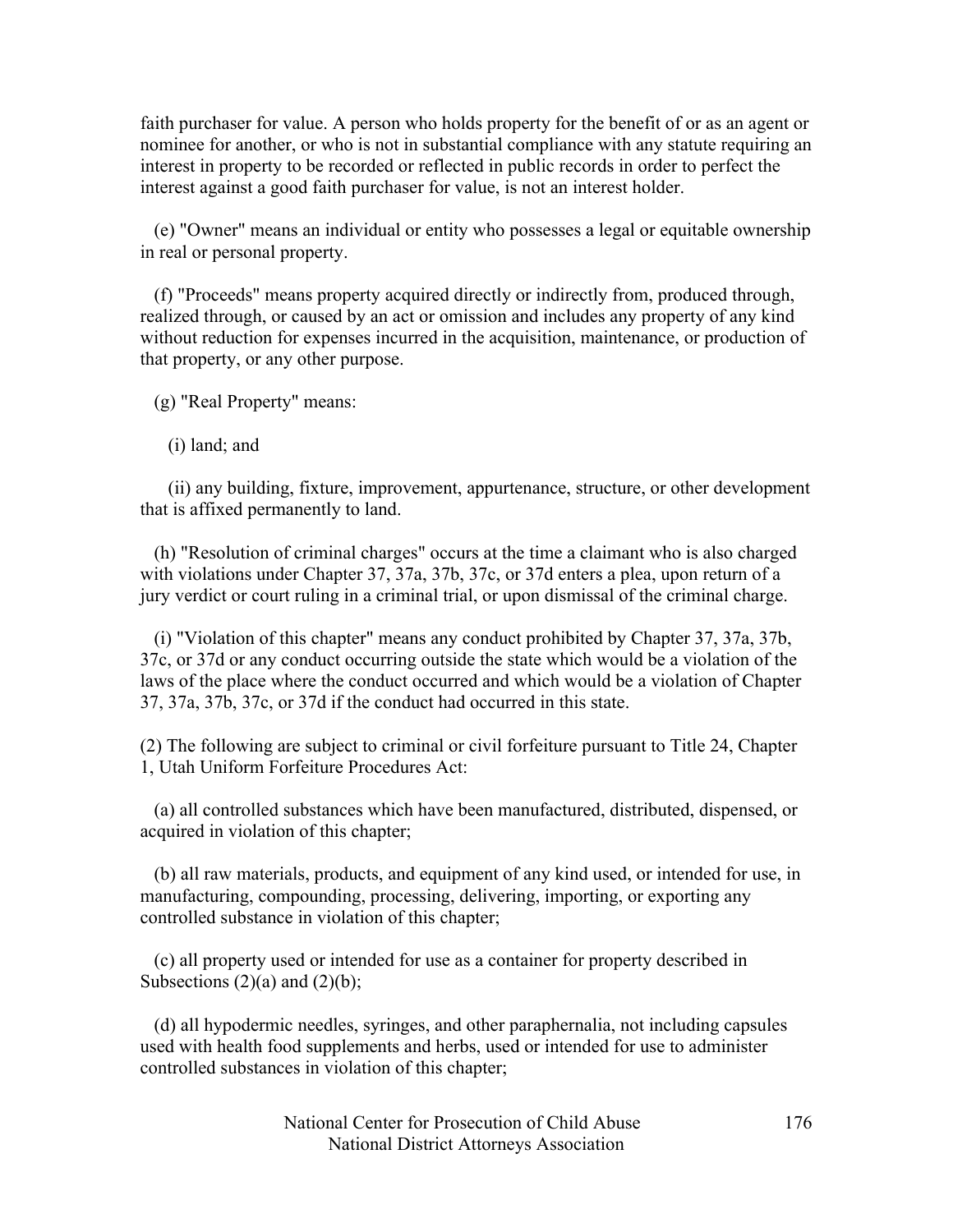(e) all conveyances including aircraft, vehicles, or vessels used or intended to be used to facilitate the distribution or possession with intent to distribute the property described in Subsections  $(2)(a)$  and  $(2)(b)$ ;

 (f) all books, records, and research, including formulas, microfilm, tapes, and data used or intended for use in violation of this chapter;

 (g) everything of value furnished or intended to be furnished in exchange for a controlled substance in violation of this chapter, and all moneys, negotiable instruments, and securities used or intended to be used to facilitate any violation of this chapter. An interest in property may not be civilly forfeited under this Subsection (2) unless it is proven by clear and convincing evidence that the owner or any interest holder knew of the conduct which made the property subject to forfeiture. The burden of presenting this evidence is on the state;

 (h) all imitation controlled substances as defined in Section 58-37b-2, Imitation Controlled Substances Act;

 (i) (i) all warehousing, housing, and storage facilities, or interest in real property of any kind used, or intended for use, in producing, cultivating, warehousing, storing, distributing or manufacturing any controlled substances in violation of this chapter but only if:

 (A) the cumulative sales of controlled substances on the property within a twomonth period total or exceed \$ 1,000; or

 (B) the street value of any controlled substances found on the premises at any given time totals or exceeds \$ 1,000, but only after the judge makes a specific finding of proportionality under Section 24-1-14, and subject to the condition that even if proportionality is found, the judge shall have discretion not to forfeit real property which is a primary residence.

 (ii) A narcotics officer experienced in controlled substances law enforcement may testify to establish the street value of the controlled substances for purposes of this Subsection  $(2)$ ;

 (j) any firearm, weapon, or ammunition carried or used in connection with a violation of this chapter or any firearm, weapon, or ammunition kept or located within the proximity of controlled substances;

(k) all proceeds traceable to any violation of this chapter.

(3) Property subject to forfeiture under this chapter may be seized by any peace officer of this state upon process issued by any court having jurisdiction over the property. However, seizure without process may be made when: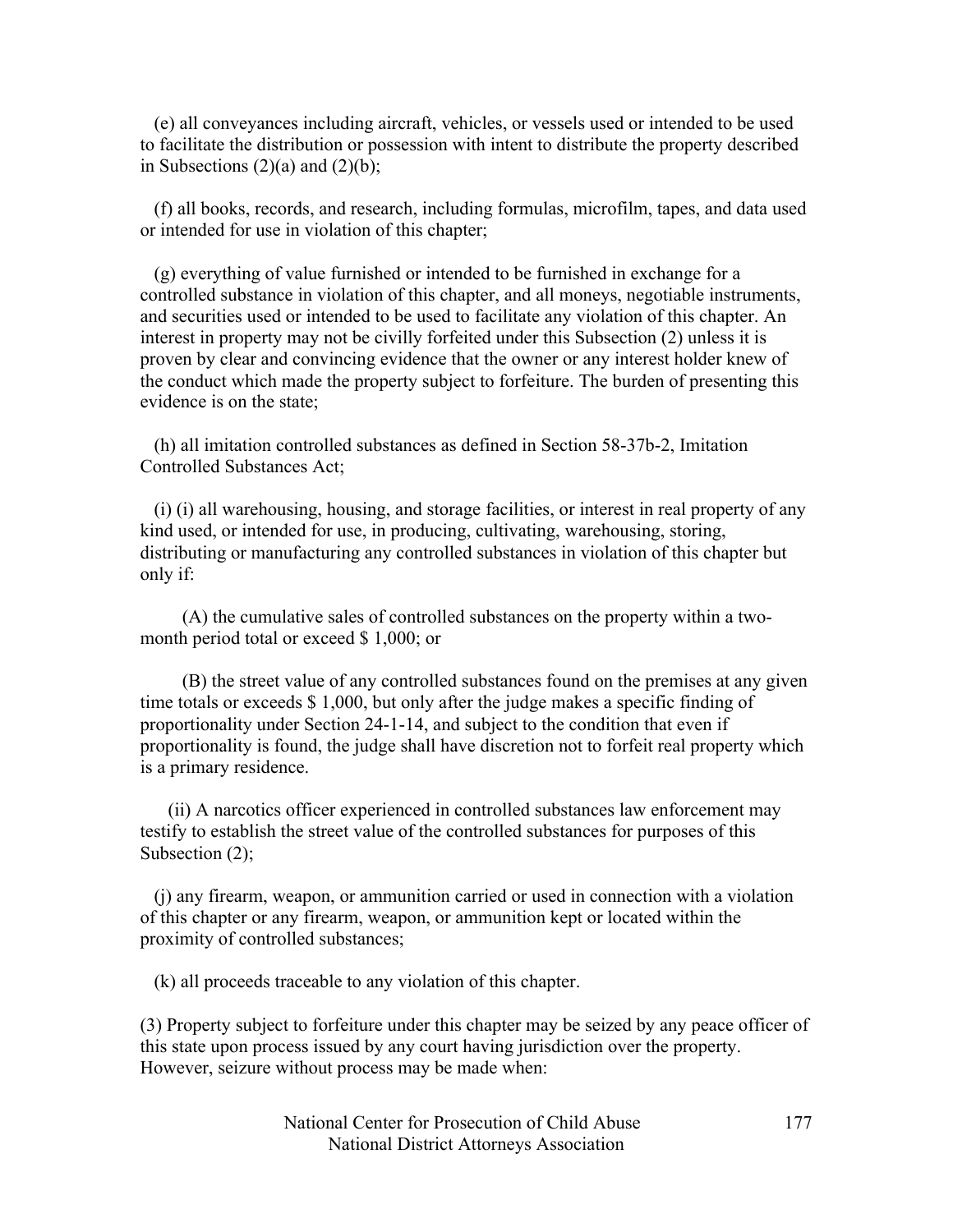(a) the seizure is incident to an arrest or search under a search warrant or an inspection under an administrative inspection warrant;

 (b) the property subject to seizure has been the subject of a prior judgment in favor of the state in a criminal injunction or forfeiture proceeding under this chapter;

 (c) the peace officer has probable cause to believe that the property is directly or indirectly dangerous to health or safety; or

 (d) the peace officer has probable cause to believe that the property has been used or intended to be used in violation of this chapter and has probable cause to believe the property will be damaged, intentionally diminished in value, destroyed, concealed, or removed from the state.

(4) Property taken or detained under this section is not repleviable but is in custody of the law enforcement agency making the seizure, subject only to the orders and decrees of the court or the official having jurisdiction. When property is seized under this chapter, the appropriate person or agency may:

(a) place the property under seal;

 (b) remove the property to a place designated by it or the warrant under which it was seized; or

 (c) take custody of the property and remove it to an appropriate location for disposition in accordance with law.

(5) All substances listed in Schedule I that are possessed, transferred, distributed, or offered for distribution in violation of this chapter are contraband and no property right shall exist in them. All substances listed in Schedule I which are seized or come into the possession of the state may be retained for any evidentiary or investigative purpose, including sampling or other preservation prior to disposal or destruction by the state.

(6) All marijuana or any species of plants from which controlled substances in Schedules I and II are derived which have been planted or cultivated in violation of this chapter, or of which the owners or cultivators are unknown, or are wild growths, may be seized and retained for any evidentiary or investigative purpose, including sampling or other preservation prior to disposal or destruction by the state. Failure, upon demand by the department or its authorized agent, of any person in occupancy or in control of land or premises upon which species of plants are growing or being stored, to produce an appropriate license or proof that he is the holder of a license, is authority for the seizure and forfeiture of the plants.

(7) Forfeiture proceedings shall conform with the procedures and substantive protections of Title 24, Chapter 1, Utah Uniform Forfeiture Procedures Act.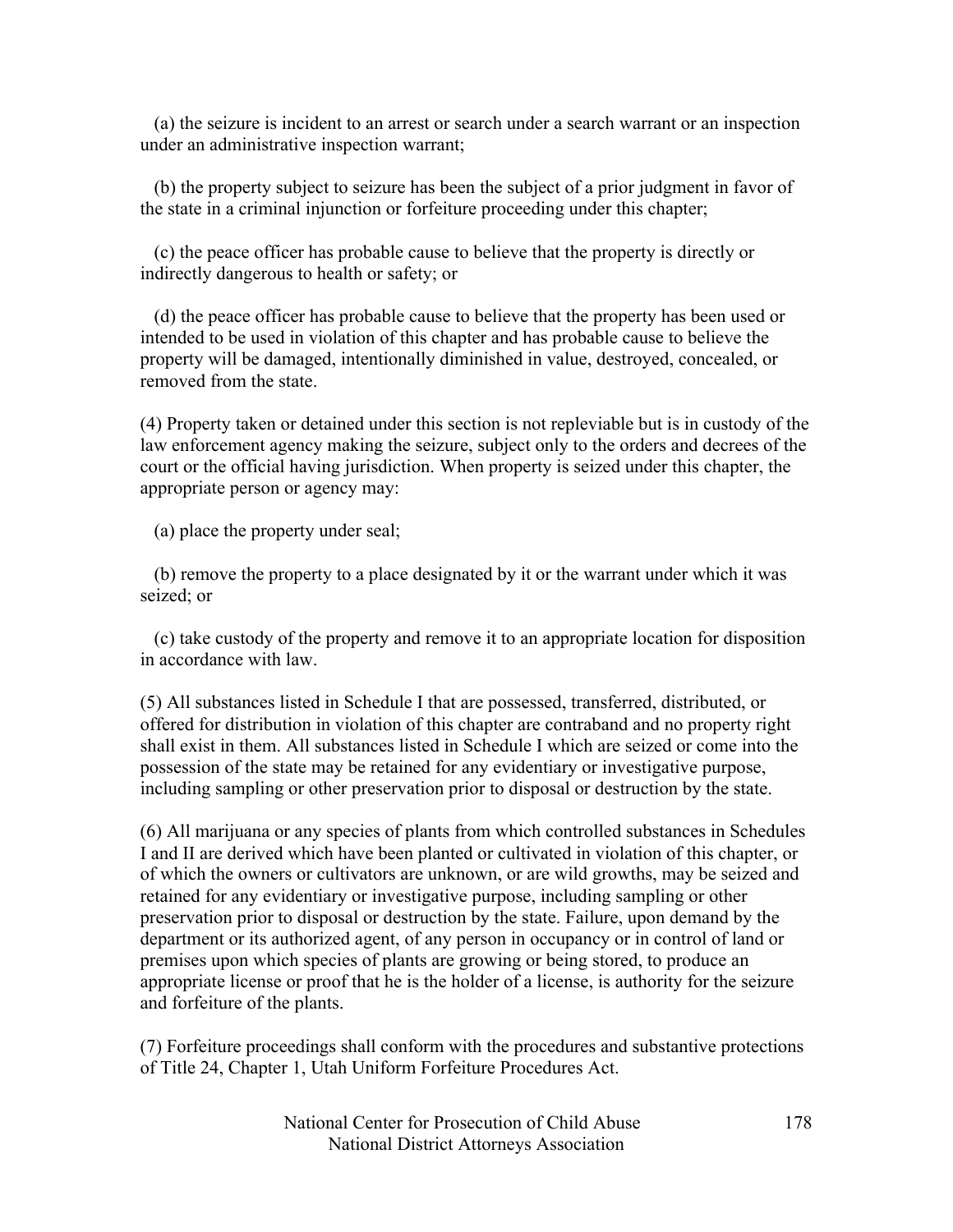## **Vermont**

#### **Vt. Stat. Ann. tit. 18, § 4241 (2010). Scope.**

(a) The following property shall be subject to this subchapter:

 (1) All regulated drugs which have been cultivated, manufactured, distributed, compounded, possessed, sold, prescribed, dispensed or delivered in violation of subchapter 1 of this chapter.

 (2) All raw materials, products, and equipment of any kind, which are used or intended for use in cultivating, manufacturing, compounding, dispensing, delivering, processing, importing or exporting any regulated drug in violation of subchapter 1 of this chapter.

 (3) All property which is used or intended for use as a container for property described in subdivisions (1) or (2) of this section.

 (4) All books, records, and research, including but not limited to formulas, microfilm, tapes, computers, software and data, which are used or intended for use in violation of subchapter 1 of this chapter.

 (5) Any consideration, including but not limited to monies, negotiable instruments and securities, used or intended for use in the cultivation, manufacture, compounding, distribution or delivery of any regulated drug in violation of subchapter 1 of this chapter and any proceeds or derivative proceeds of any dispensing or sale of any regulated drug in violation of subchapter 1 of this chapter, including but not limited to monies, negotiable instruments and securities. Such consideration, proceeds or derivative proceeds shall be forfeited to the extent of the interest of an owner, only by reason of an action or omission committed or omitted with the knowledge or consent of the owner. As used herein, "derivative proceeds" shall not include real property which is occupied as the primary residence of a person involved in the violation and a member or members of that person's family.

 (6) All conveyances, including aircraft, vehicles or vessels, which are used or are intended for use to transport, conceal or in any manner facilitate the cultivation, manufacture, compounding, dispensing, delivering, sale or possession of a regulated drug in violation of subchapter 1 of this chapter. No conveyance shall be forfeited:

 (A) which is used by any person as a common carrier in the transaction of business as a common carrier unless the owner or other person in charge of such conveyance was a consenting party or privy to a violation of subchapter 1 of this chapter;

National Center for Prosecution of Child Abuse National District Attorneys Association (B) by reason of any act or omission of any person other than the owner while the conveyance was unlawfully in the possession of a person other than the owner in violation of the criminal laws of the United States, this state or any other state; or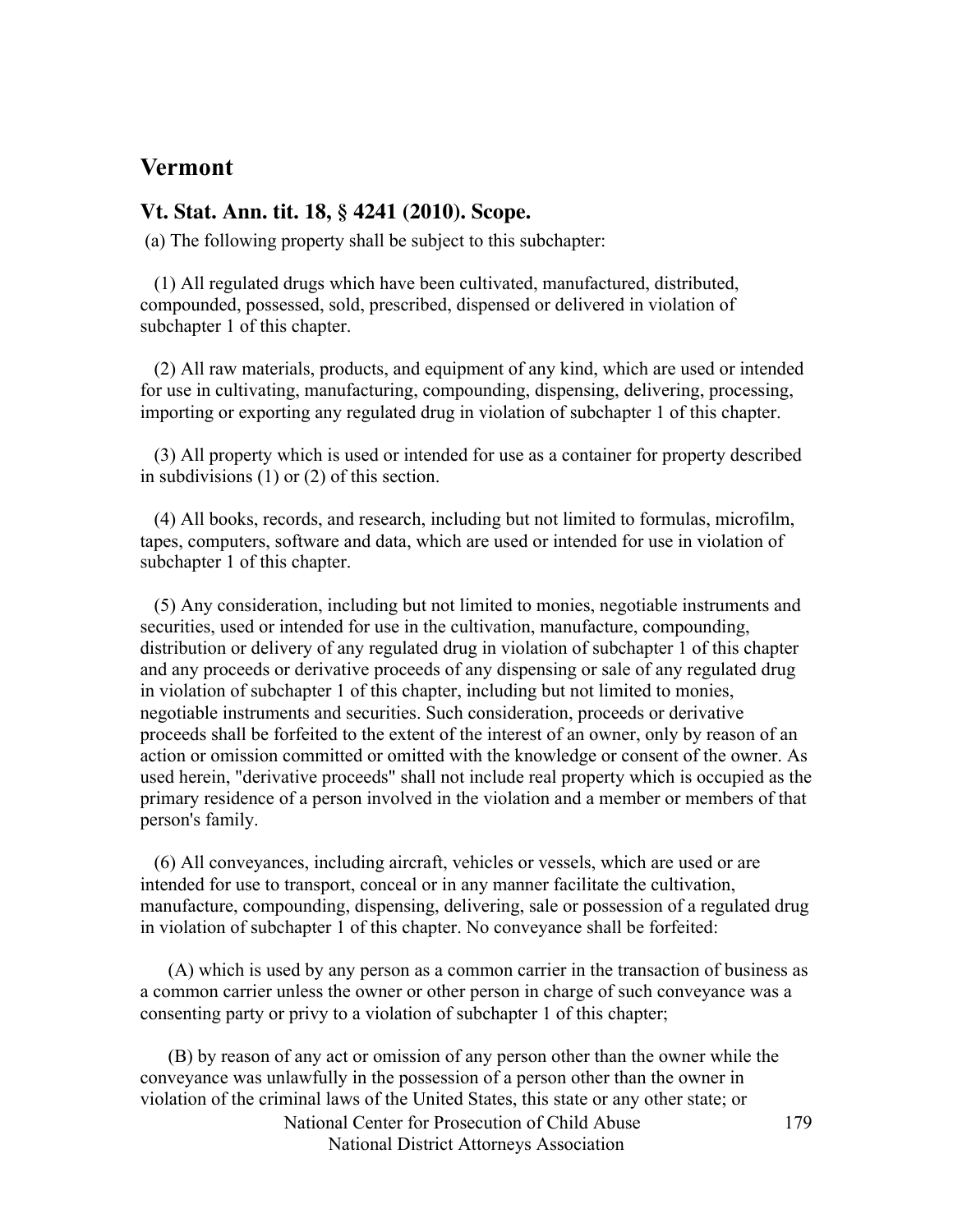(C) by reason of the use or intended use of the conveyance in violation of subchapter 1 of this chapter by a person other than the owner, unless the owner knew or had reason to believe that the conveyance was used in that manner.

(b) This subchapter shall not apply to any property used or intended for use in an offense involving two ounces or less of marijuana.

# **Virginia**

# **VA. CODE ANN. § 19.2-386.22 (2010). Seizure of property used in connection with or derived from illegal drug transactions.**

A. The following property shall be subject to lawful seizure by any officer charged with enforcing the provisions of Article 1 (§ 18.2-247 et seq.) of Chapter 7 of Title 18.2: (i) all money, medical equipment, office equipment, laboratory equipment, motor vehicles, and all other personal and real property of any kind or character, used in substantial connection with (a) the illegal manufacture, sale or distribution of controlled substances or possession with intent to sell or distribute controlled substances in violation of § 18.2- 248, (b) the sale or distribution of marijuana or possession with intent to distribute marijuana in violation of subdivisions (a) (2), (a) (3) and (c) of  $\S$  18.2-248.1, or (c) a drug-related offense in violation of § 18.2-474.1; (ii) everything of value furnished, or intended to be furnished, in exchange for a controlled substance in violation of § 18.2- 248 or for marijuana in violation of § 18.2-248.1 or for a controlled substance or marijuana in violation of § 18.2-474.1; and (iii) all moneys or other property, real or personal, traceable to such an exchange, together with any interest or profits derived from the investment of such money or other property. Under the provisions of clause (i), real property shall not be subject to lawful seizure unless the minimum prescribed punishment for the violation is a term of not less than five years.

B. All seizures and forfeitures under this section shall be governed by the procedures contained in Chapter 22.1 (§ 19.2-386.1 et seq.) of this title.

# **VA. CODE ANN. § 19.2-386.8 (2010). Exemptions.**

The following exemptions shall apply to property otherwise subject to forfeiture:

 1. No conveyance used by any person as a lawfully certified common carrier in the transaction of business as a common carrier may be forfeited under the provisions of this section unless the owner of the conveyance was a consenting party or privy to the conduct giving rise to forfeiture or knew or had reason to know of it.

 2. No conveyance may be forfeited under the provisions of this section for any conduct committed by a person other than the owner while the conveyance was unlawfully in the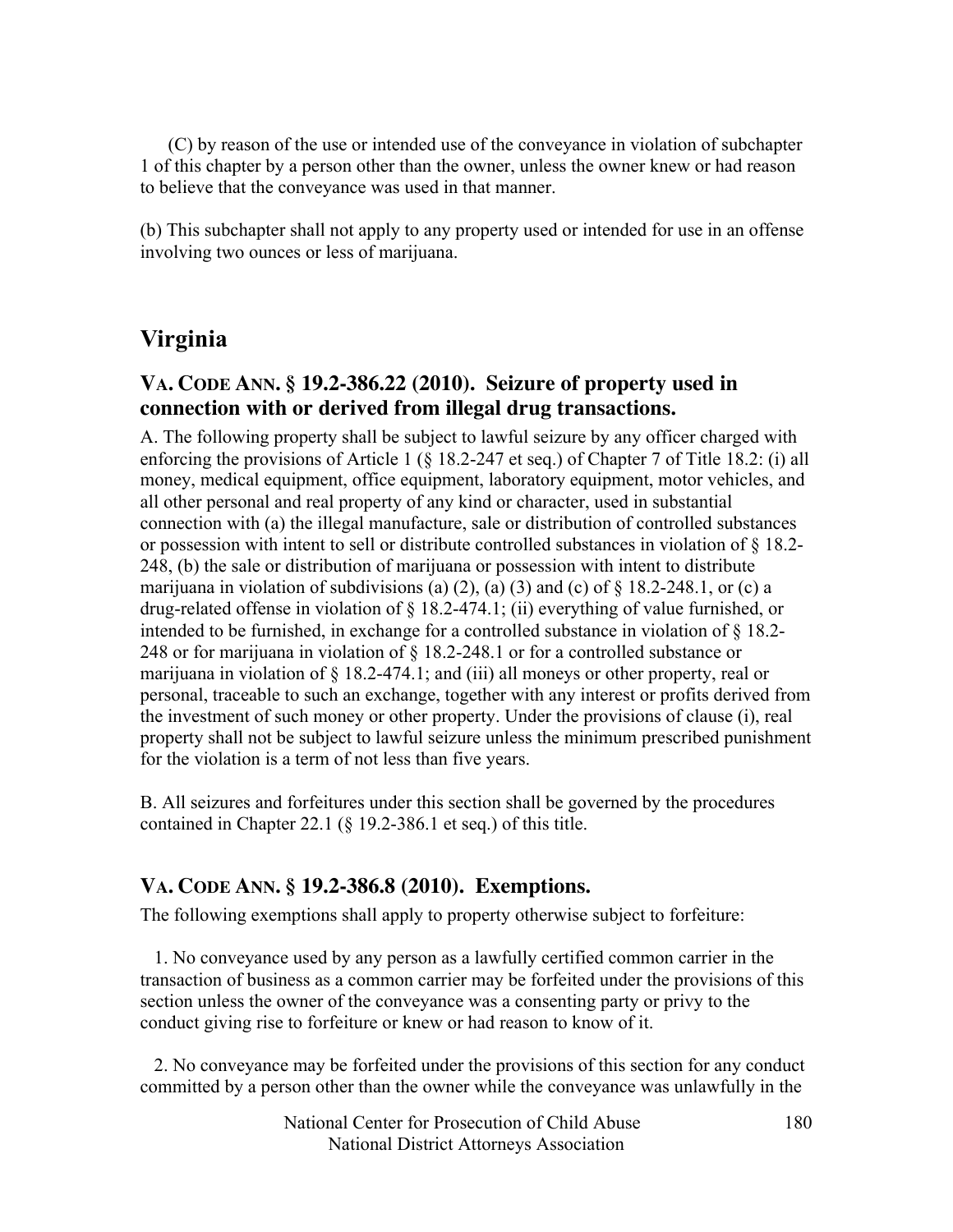possession of a person other than the owner in violation of the criminal laws of this Commonwealth, or any other state, the District of Columbia, the United States or any territory thereof.

3. No owner's interest may be forfeited under this chapter if the court finds that:

a. He did not know and had no reason to know of the conduct giving rise to forfeiture;

b. He was a bona fide purchaser for value without notice;

 c. The conduct giving rise to forfeiture occurred without his connivance or consent, express or implied; or

 d. The conduct giving rise to forfeiture was committed by a tenant of a residential or commercial property owned by a landlord, and the landlord did not know or have reason to know of the tenant's conduct.

4. No lien holder's interest may be forfeited under this chapter if the court finds that:

 a. The lien holder did not know of the conduct giving rise to forfeiture at the time the lien was granted;

 b. The lien holder held a bona fide lien on the property subject to forfeiture and had perfected the same in the manner prescribed by law prior to seizure of the property; and

 c. The conduct giving rise to forfeiture occurred without his connivance or consent, express or implied.

 In the event the interest has been sold to a bona fide purchaser for value in order to avoid the provisions of this chapter, the Commonwealth shall have a right of action against the seller of the property for the proceeds of the sale.

# **Washington**

#### **WASH. REV. CODE ANN. § 9.68A.120 (2010). Seizure and forfeiture of property.**

The following are subject to seizure and forfeiture:

 (1) All visual or printed matter that depicts a minor engaged in sexually explicit conduct.

 (2) All raw materials, equipment, and other tangible personal property of any kind used or intended to be used to manufacture or process any visual or printed matter that depicts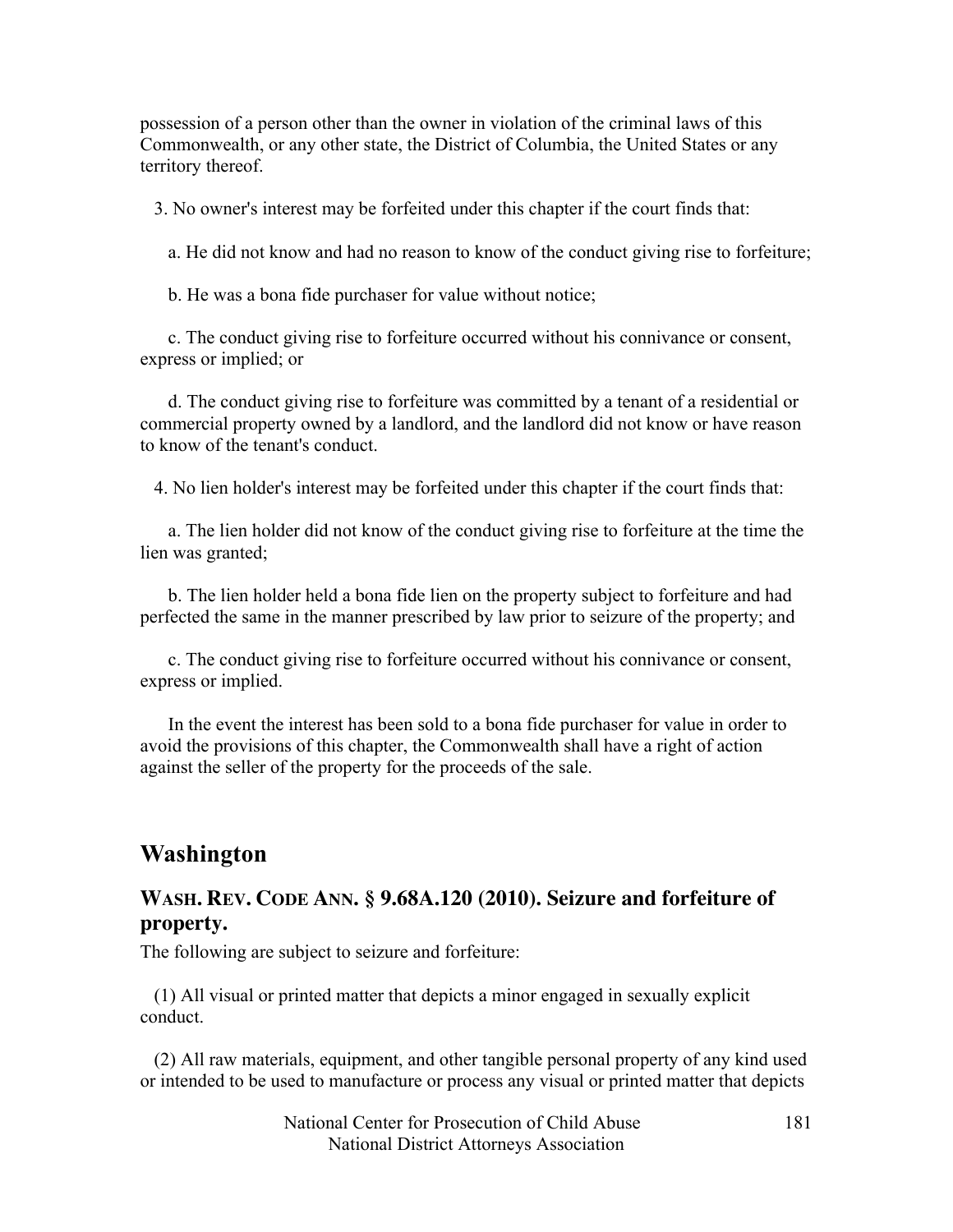a minor engaged in sexually explicit conduct, and all conveyances, including aircraft, vehicles, or vessels that are used or intended for use to transport, or in any manner to facilitate the transportation of, visual or printed matter in violation of RCW 9.68A.050 or 9.68A.060, but:

 (a) No conveyance used by any person as a common carrier in the transaction of business as a common carrier is subject to forfeiture under this section unless it appears that the owner or other person in charge of the conveyance is a consenting party or privy to a violation of this chapter;

 (b) No property is subject to forfeiture under this section by reason of any act or omission established by the owner of the property to have been committed or omitted without the owner's knowledge or consent;

 (c) A forfeiture of property encumbered by a bona fide security interest is subject to the interest of the secured party if the secured party neither had knowledge of nor consented to the act or omission; and

 (d) When the owner of a conveyance has been arrested under this chapter the conveyance may not be subject to forfeiture unless it is seized or process is issued for its seizure within ten days of the owner's arrest.

 (3) All personal property, moneys, negotiable instruments, securities, or other tangible or intangible property furnished or intended to be furnished by any person in exchange for visual or printed matter depicting a minor engaged in sexually explicit conduct, or constituting proceeds traceable to any violation of this chapter.

 (4) Property subject to forfeiture under this chapter may be seized by any law enforcement officer of this state upon process issued by any superior court having jurisdiction over the property. Seizure without process may be made if:

 (a) The seizure is incident to an arrest or a search under a search warrant or an inspection under an administrative inspection warrant;

 (b) The property subject to seizure has been the subject of a prior judgment in favor of the state in a criminal injunction or forfeiture proceeding based upon this chapter;

 (c) A law enforcement officer has probable cause to believe that the property is directly or indirectly dangerous to health or safety; or

 (d) The law enforcement officer has probable cause to believe that the property was used or is intended to be used in violation of this chapter.

 (5) In the event of seizure under subsection (4) of this section, proceedings for forfeiture shall be deemed commenced by the seizure. The law enforcement agency under whose authority the seizure was made shall cause notice to be served within fifteen days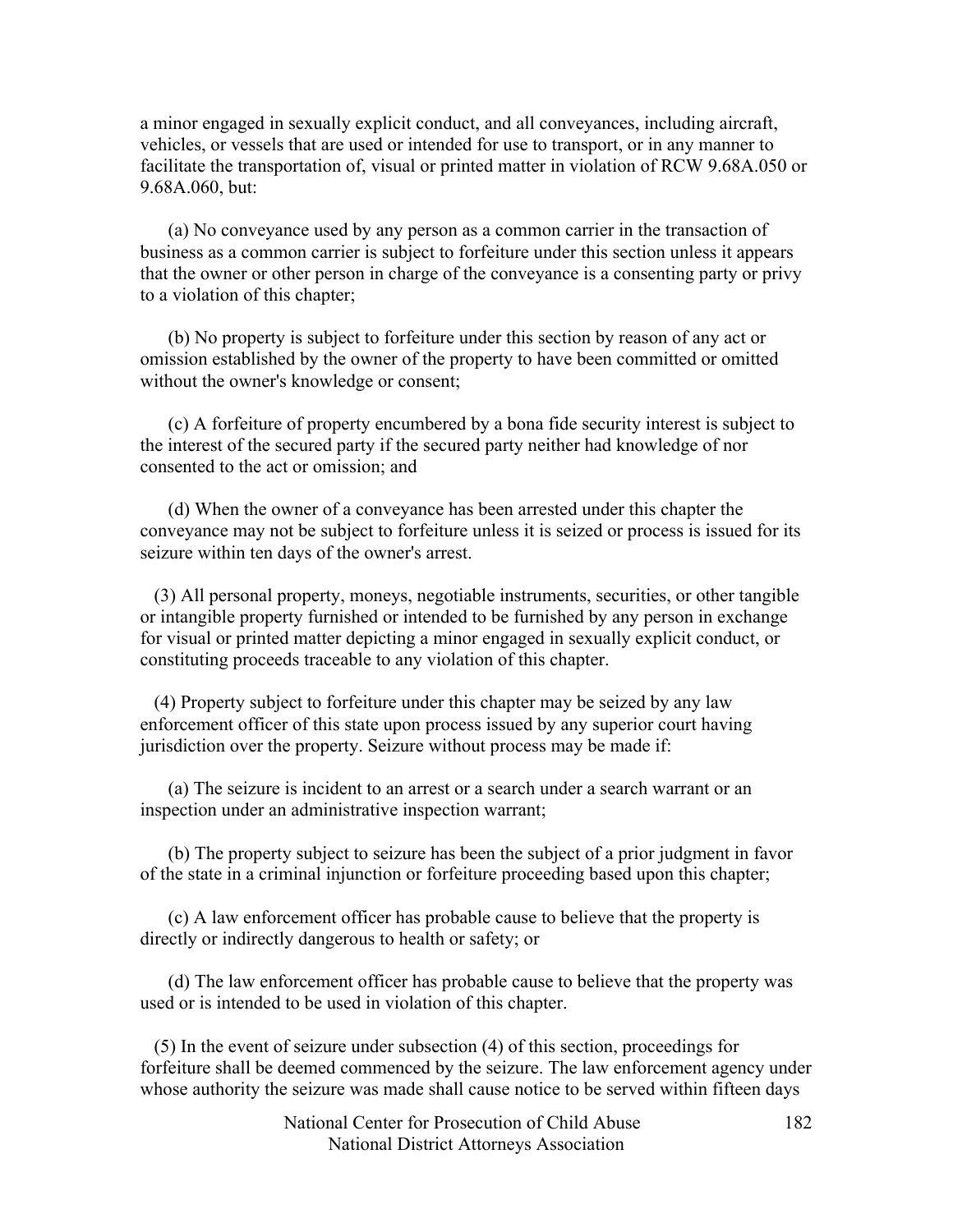following the seizure on the owner of the property seized and the person in charge thereof and any person having any known right or interest therein, of the seizure and intended forfeiture of the seized property. The notice may be served by any method authorized by law or court rule including but not limited to service by certified mail with return receipt requested. Service by mail shall be deemed complete upon mailing within the fifteen day period following the seizure.

 (6) If no person notifies the seizing law enforcement agency in writing of the person's claim of ownership or right to possession of seized items within forty-five days of the seizure, the item seized shall be deemed forfeited.

 (7) If any person notifies the seizing law enforcement agency in writing of the person's claim of ownership or right to possession of seized items within forty-five days of the seizure, the person or persons shall be afforded a reasonable opportunity to be heard as to the claim or right. The hearing shall be before an administrative law judge appointed under chapter 34.12 RCW, except that any person asserting a claim or right may remove the matter to a court of competent jurisdiction if the aggregate value of the article or articles involved is more than five hundred dollars. The hearing before an administrative law judge and any appeal therefrom shall be under Title 34 RCW. In a court hearing between two or more claimants to the article or articles involved, the prevailing party shall be entitled to a judgment for costs and reasonable attorney's fees. The burden of producing evidence shall be upon the person claiming to be the lawful owner or the person claiming to have the lawful right to possession of the seized items. The seizing law enforcement agency shall promptly return the article or articles to the claimant upon a determination by the administrative law judge or court that the claimant is lawfully entitled to possession thereof of the seized items.

 (8) If property is sought to be forfeited on the ground that it constitutes proceeds traceable to a violation of this chapter, the seizing law enforcement agency must prove by a preponderance of the evidence that the property constitutes proceeds traceable to a violation of this chapter.

 (9) When property is forfeited under this chapter the seizing law enforcement agency may:

 (a) Retain it for official use or upon application by any law enforcement agency of this state release the property to that agency for the exclusive use of enforcing this chapter;

 (b) Sell that which is not required to be destroyed by law and which is not harmful to the public. The proceeds and all moneys forfeited under this chapter shall be used for payment of all proper expenses of the investigation leading to the seizure, including any money delivered to the subject of the investigation by the law enforcement agency, and of the proceedings for forfeiture and sale, including expenses of seizure, maintenance of custody, advertising, actual costs of the prosecuting or city attorney, and court costs. Fifty percent of the money remaining after payment of these expenses shall be deposited in the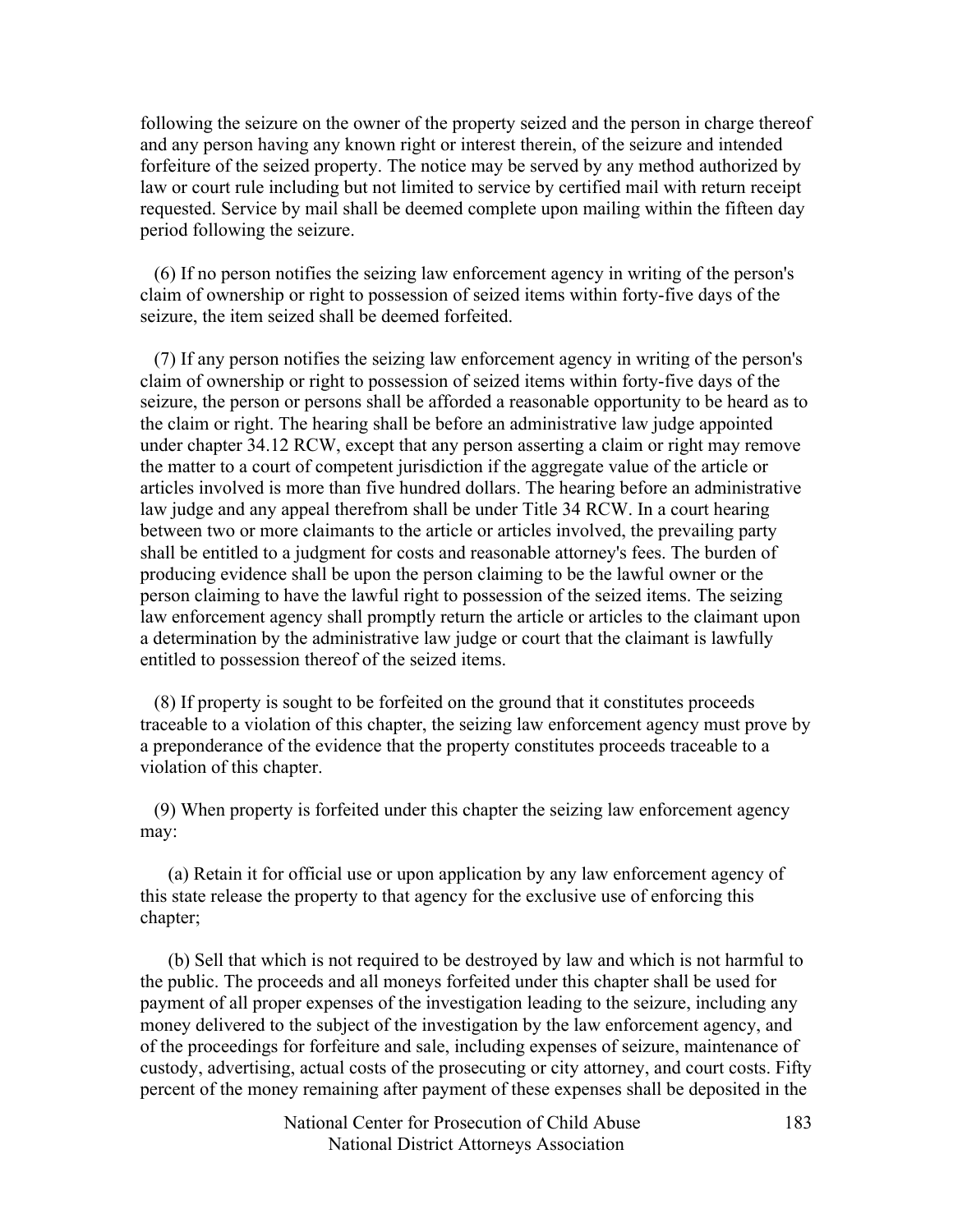state general fund and fifty percent shall be deposited in the general fund of the state, county, or city of the seizing law enforcement agency; or

 (c) Request the appropriate sheriff or director of public safety to take custody of the property and remove it for disposition in accordance with law.

#### **WASH. REV. CODE ANN. § 10.105.010 (2010). Seizure and forfeiture.**

(1) The following are subject to seizure and forfeiture and no property right exists in them: All personal property, including, but not limited to, any item, object, tool, substance, device, weapon, machine, vehicle of any kind, money, security, or negotiable instrument, which has been or was actually employed as an instrumentality in the commission of, or in aiding or abetting in the commission of any felony, or which was furnished or was intended to be furnished by any person in the commission of, as a result of, or as compensation for the commission of, any felony, or which was acquired in whole or in part with proceeds traceable to the commission of a felony. No property may be forfeited under this section until after there has been a superior court conviction of the owner of the property for the felony in connection with which the property was employed, furnished, or acquired.

A forfeiture of property encumbered by a bona fide security interest is subject to the interest of the secured party if at the time the security interest was created, the secured party neither had knowledge of nor consented to the commission of the felony.

(2) Personal property subject to forfeiture under this chapter may be seized by any law enforcement officer of this state upon process issued by any superior court having jurisdiction over the property. Seizure of personal property without process may be made if:

(a) The seizure is incident to an arrest or a search under a search warrant;

 (b) The property subject to seizure has been the subject of a prior judgment in favor of the state in a criminal injunction or forfeiture proceeding;

 (c) A law enforcement officer has probable cause to believe that the property is directly dangerous to health or safety; or

 (d) The law enforcement officer has probable cause to believe that the property was used or is intended to be used in the commission of a felony.

(3) In the event of seizure pursuant to this section, proceedings for forfeiture shall be deemed commenced by the seizure. The law enforcement agency under whose authority the seizure was made shall cause notice to be served within fifteen days following the seizure on the owner of the property seized and the person in charge thereof and any person having any known right or interest therein, including any community property interest, of the seizure and intended forfeiture of the seized property. The notice of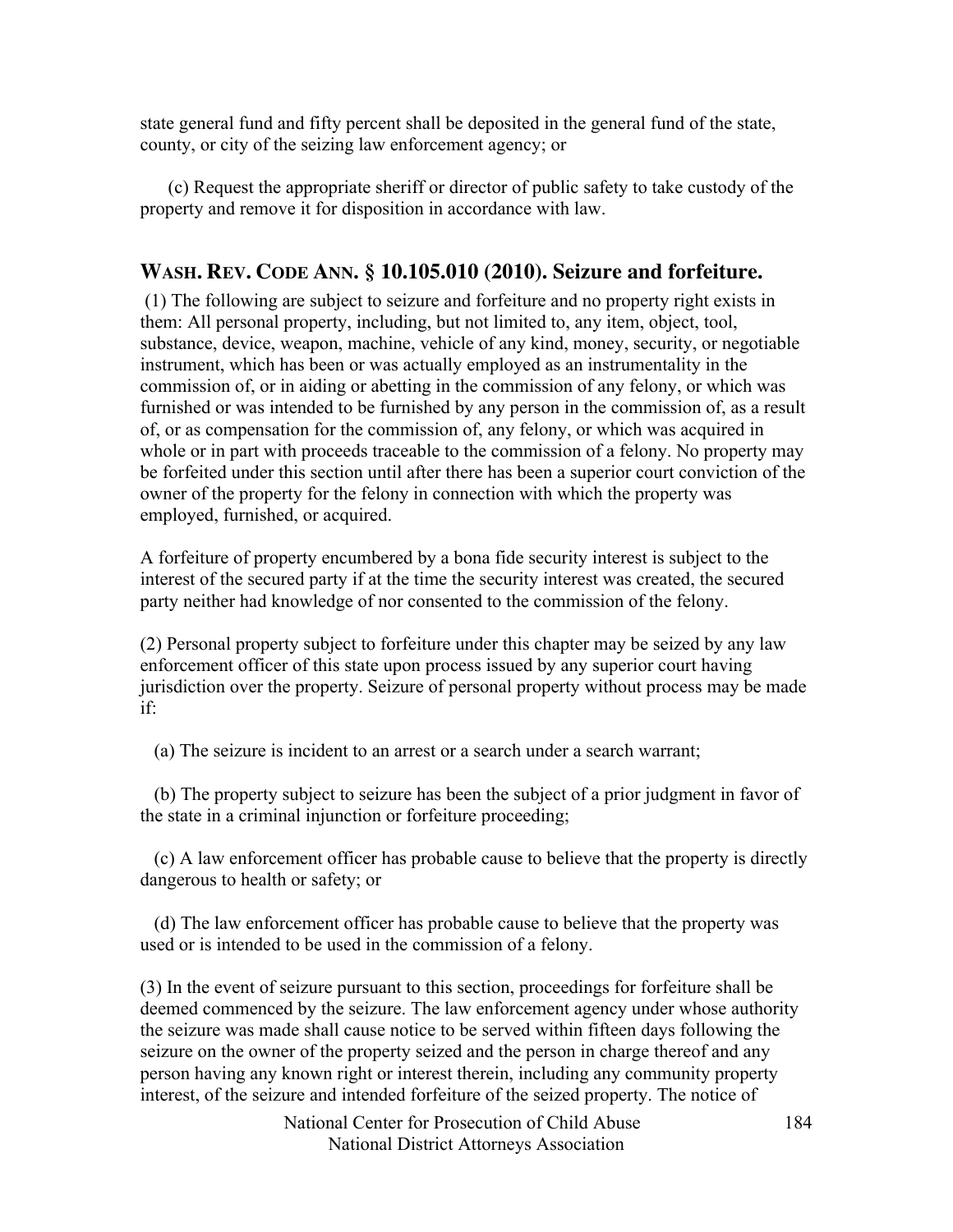seizure may be served by any method authorized by law or court rule including but not limited to service by certified mail with return receipt requested. Service by mail shall be deemed complete upon mailing within the fifteen day period following the seizure. Notice of seizure in the case of property subject to a security interest that has been perfected by filing a financing statement in accordance with chapter 62A.9A RCW, or a certificate of title shall be made by service upon the secured party or the secured party's assignee at the address shown on the financing statement or the certificate of title.

(4) If no person notifies the seizing law enforcement agency in writing of the person's claim of ownership or right to possession of items specified in subsection (1) of this section within forty-five days of the seizure, the item seized shall be deemed forfeited.

(5) If a person notifies the seizing law enforcement agency in writing of the person's claim of ownership or right to possession of the seized property within forty-five days of the seizure, the law enforcement agency shall give the person or persons a reasonable opportunity to be heard as to the claim or right. The hearing shall be before the chief law enforcement officer of the seizing agency or the chief law enforcement officer's designee, except where the seizing agency is a state agency as defined in RCW 34.12.020(4), the hearing shall be before the chief law enforcement officer of the seizing agency or an administrative law judge appointed under chapter 34.12 RCW, except that any person asserting a claim or right may remove the matter to a court of competent jurisdiction. Removal may only be accomplished according to the rules of civil procedure. The person seeking removal of the matter must serve process against the state, county, political subdivision, or municipality that operates the seizing agency, and any other party of interest, in accordance with RCW 4.28.080 or 4.92.020, within forty-five days after the person seeking removal has notified the seizing law enforcement agency of the person's claim of ownership or right to possession. The court to which the matter is to be removed shall be the district court when the aggregate value of the property is within the jurisdictional limit set forth in RCW 3.66.020. A hearing before the seizing agency and any appeal therefrom shall be under Title 34 RCW. In a court hearing between two or more claimants to the property involved, the prevailing party shall be entitled to a judgment for costs and reasonable attorney's fees. The burden of producing evidence shall be upon the person claiming to be the lawful owner or the person claiming to have the lawful right to possession of the property. The seizing law enforcement agency shall promptly return the property to the claimant upon a determination by the administrative law judge or court that the claimant is the present lawful owner or is lawfully entitled to possession of the property.

(6) When property is forfeited under this chapter, after satisfying any court-ordered victim restitution, the seizing law enforcement agency may:

 (a) Retain it for official use or upon application by any law enforcement agency of this state release such property to such agency for the exclusive use of enforcing the criminal law;

(b) Sell that which is not required to be destroyed by law and which is not harmful to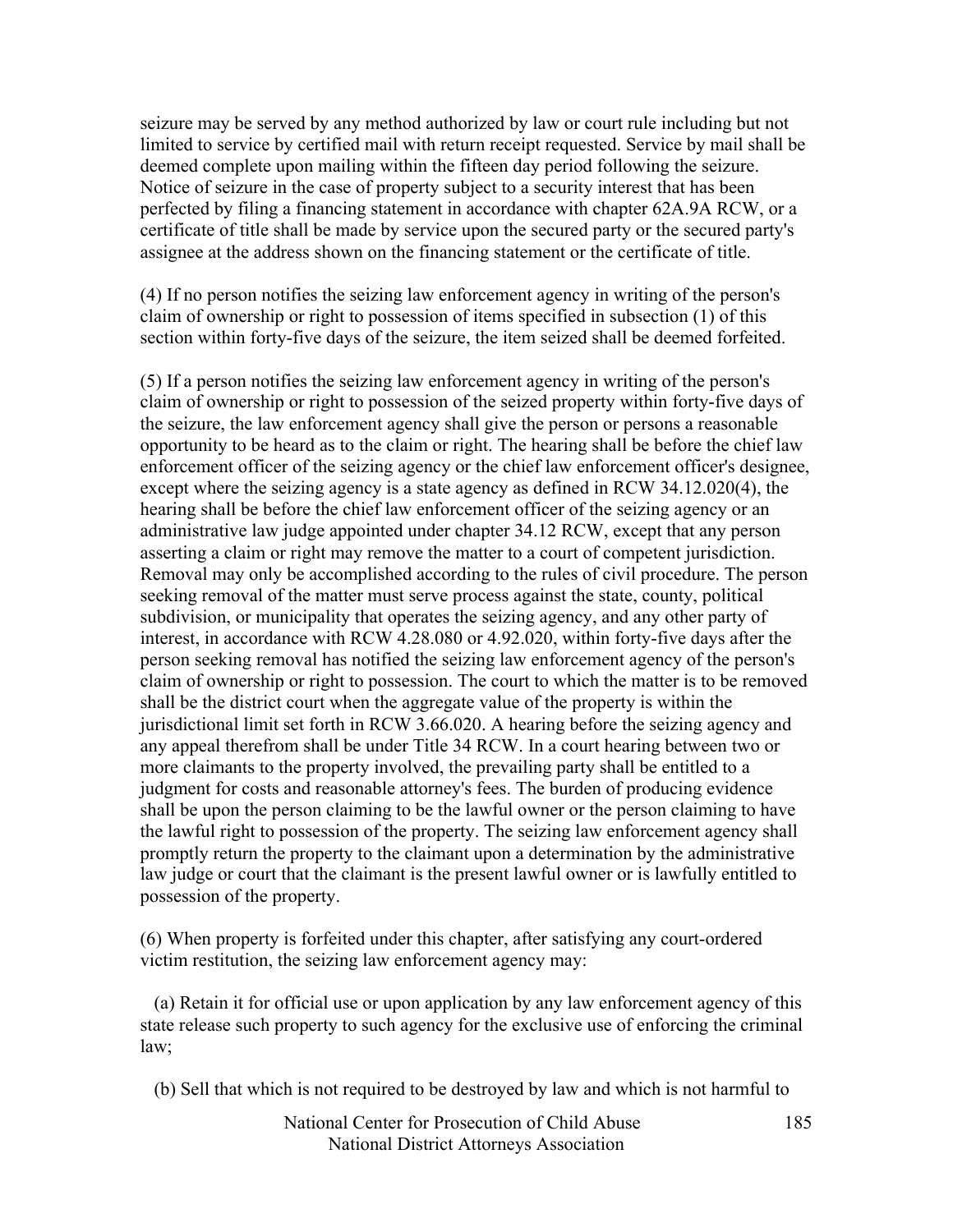the public.

(7) By January 31st of each year, each seizing agency shall remit to the state treasurer an amount equal to ten percent of the net proceeds of any property forfeited during the preceding calendar year. Money remitted shall be deposited in the state general fund.

 (a) The net proceeds of forfeited property is the value of the forfeitable interest in the property after deducting the cost of satisfying any bona fide security interest to which the property is subject at the time of seizure; and in the case of sold property, after deducting the cost of sale, including reasonable fees or commissions paid to independent selling agents.

 (b) The value of sold forfeited property is the sale price. The value of retained forfeited property is the fair market value of the property at the time of seizure, determined when possible by reference to an applicable commonly used index, such as the index used by the department of licensing for valuation of motor vehicles. A seizing agency may use, but need not use, an independent qualified appraiser to determine the value of retained property. If an appraiser is used, the value of the property appraised is net of the cost of the appraisal. The value of destroyed property and retained firearms or illegal property is zero.

 (c) Retained property and net proceeds not required to be paid to the state treasurer, or otherwise required to be spent under this section, shall be retained by the seizing law enforcement agency exclusively for the expansion and improvement of law enforcement activity. Money retained under this section may not be used to supplant preexisting funding sources.

#### **WASH. REV. CODE ANN. § 69.50.505 (2010). Seizure and forfeiture.**

(1) The following are subject to seizure and forfeiture and no property right exists in them:

 (a) All controlled substances which have been manufactured, distributed, dispensed, acquired, or possessed in violation of this chapter or chapter 69.41 or 69.52 RCW, and all hazardous chemicals, as defined in RCW 64.44.010, used or intended to be used in the manufacture of controlled substances;

 (b) All raw materials, products, and equipment of any kind which are used, or intended for use, in manufacturing, compounding, processing, delivering, importing, or exporting any controlled substance in violation of this chapter or chapter 69.41 or 69.52 RCW;

 (c) All property which is used, or intended for use, as a container for property described in (a) or (b) of this subsection;

(d) All conveyances, including aircraft, vehicles, or vessels, which are used, or intended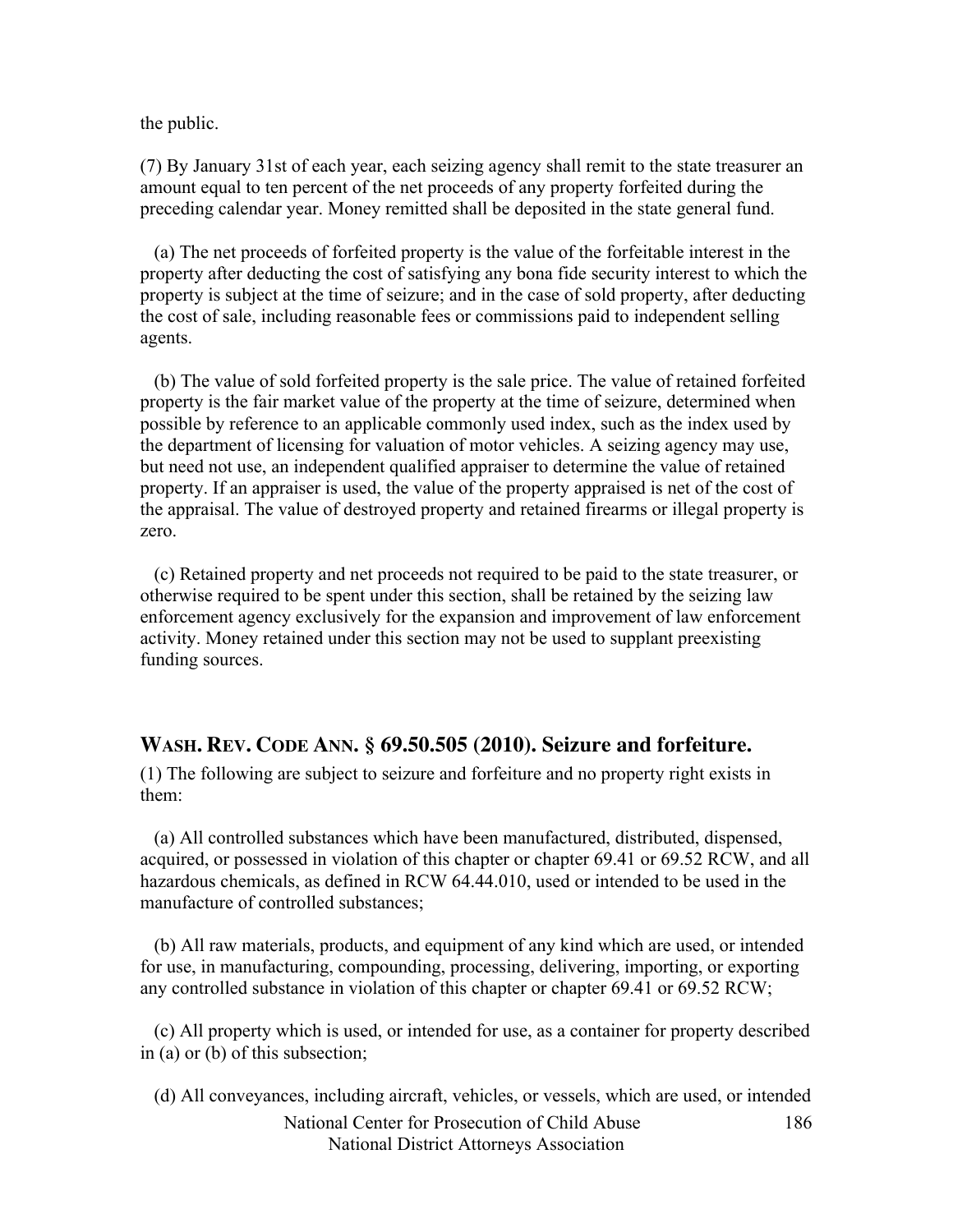for use, in any manner to facilitate the sale, delivery, or receipt of property described in (a) or (b) of this subsection, except that:

 (i) No conveyance used by any person as a common carrier in the transaction of business as a common carrier is subject to forfeiture under this section unless it appears that the owner or other person in charge of the conveyance is a consenting party or privy to a violation of this chapter or chapter 69.41 or 69.52 RCW;

 (ii) No conveyance is subject to forfeiture under this section by reason of any act or omission established by the owner thereof to have been committed or omitted without the owner's knowledge or consent;

 (iii) No conveyance is subject to forfeiture under this section if used in the receipt of only an amount of marijuana for which possession constitutes a misdemeanor under RCW 69.50.4014;

 (iv) A forfeiture of a conveyance encumbered by a bona fide security interest is subject to the interest of the secured party if the secured party neither had knowledge of nor consented to the act or omission; and

 (v) When the owner of a conveyance has been arrested under this chapter or chapter 69.41 or 69.52 RCW the conveyance in which the person is arrested may not be subject to forfeiture unless it is seized or process is issued for its seizure within ten days of the owner's arrest;

 (e) All books, records, and research products and materials, including formulas, microfilm, tapes, and data which are used, or intended for use, in violation of this chapter or chapter 69.41 or 69.52 RCW;

(f) All drug paraphernalia;

 (g) All moneys, negotiable instruments, securities, or other tangible or intangible property of value furnished or intended to be furnished by any person in exchange for a controlled substance in violation of this chapter or chapter 69.41 or 69.52 RCW, all tangible or intangible personal property, proceeds, or assets acquired in whole or in part with proceeds traceable to an exchange or series of exchanges in violation of this chapter or chapter 69.41 or 69.52 RCW, and all moneys, negotiable instruments, and securities used or intended to be used to facilitate any violation of this chapter or chapter 69.41 or 69.52 RCW. A forfeiture of money, negotiable instruments, securities, or other tangible or intangible property encumbered by a bona fide security interest is subject to the interest of the secured party if, at the time the security interest was created, the secured party neither had knowledge of nor consented to the act or omission. No personal property may be forfeited under this subsection  $(1)(g)$ , to the extent of the interest of an owner, by reason of any act or omission which that owner establishes was committed or omitted without the owner's knowledge or consent; and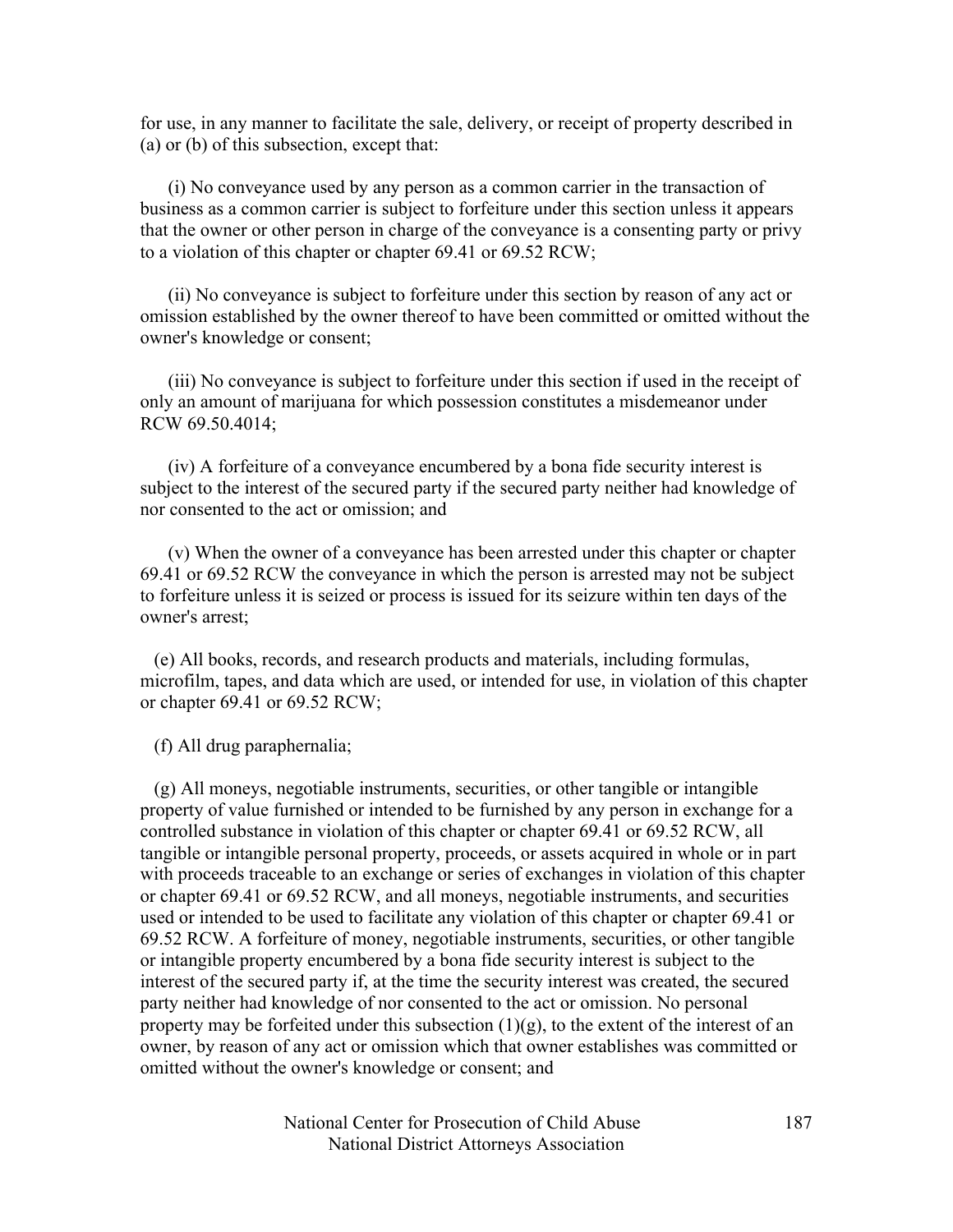(h) All real property, including any right, title, and interest in the whole of any lot or tract of land, and any appurtenances or improvements which are being used with the knowledge of the owner for the manufacturing, compounding, processing, delivery, importing, or exporting of any controlled substance, or which have been acquired in whole or in part with proceeds traceable to an exchange or series of exchanges in violation of this chapter or chapter 69.41 or 69.52 RCW, if such activity is not less than a class C felony and a substantial nexus exists between the commercial production or sale of the controlled substance and the real property. However:

 $(i)$  No property may be forfeited pursuant to this subsection  $(1)(h)$ , to the extent of the interest of an owner, by reason of any act or omission committed or omitted without the owner's knowledge or consent;

 (ii) The bona fide gift of a controlled substance, legend drug, or imitation controlled substance shall not result in the forfeiture of real property;

 (iii) The possession of marijuana shall not result in the forfeiture of real property unless the marijuana is possessed for commercial purposes, the amount possessed is five or more plants or one pound or more of marijuana, and a substantial nexus exists between the possession of marijuana and the real property. In such a case, the intent of the offender shall be determined by the preponderance of the evidence, including the offender's prior criminal history, the amount of marijuana possessed by the offender, the sophistication of the activity or equipment used by the offender, and other evidence which demonstrates the offender's intent to engage in commercial activity;

 (iv) The unlawful sale of marijuana or a legend drug shall not result in the forfeiture of real property unless the sale was forty grams or more in the case of marijuana or one hundred dollars or more in the case of a legend drug, and a substantial nexus exists between the unlawful sale and the real property; and

 (v) A forfeiture of real property encumbered by a bona fide security interest is subject to the interest of the secured party if the secured party, at the time the security interest was created, neither had knowledge of nor consented to the act or omission.

(2) Real or personal property subject to forfeiture under this chapter may be seized by any board inspector or law enforcement officer of this state upon process issued by any superior court having jurisdiction over the property. Seizure of real property shall include the filing of a lis pendens by the seizing agency. Real property seized under this section shall not be transferred or otherwise conveyed until ninety days after seizure or until a judgment of forfeiture is entered, whichever is later: PROVIDED, That real property seized under this section may be transferred or conveyed to any person or entity who acquires title by foreclosure or deed in lieu of foreclosure of a security interest. Seizure of personal property without process may be made if:

 (a) The seizure is incident to an arrest or a search under a search warrant or an inspection under an administrative inspection warrant;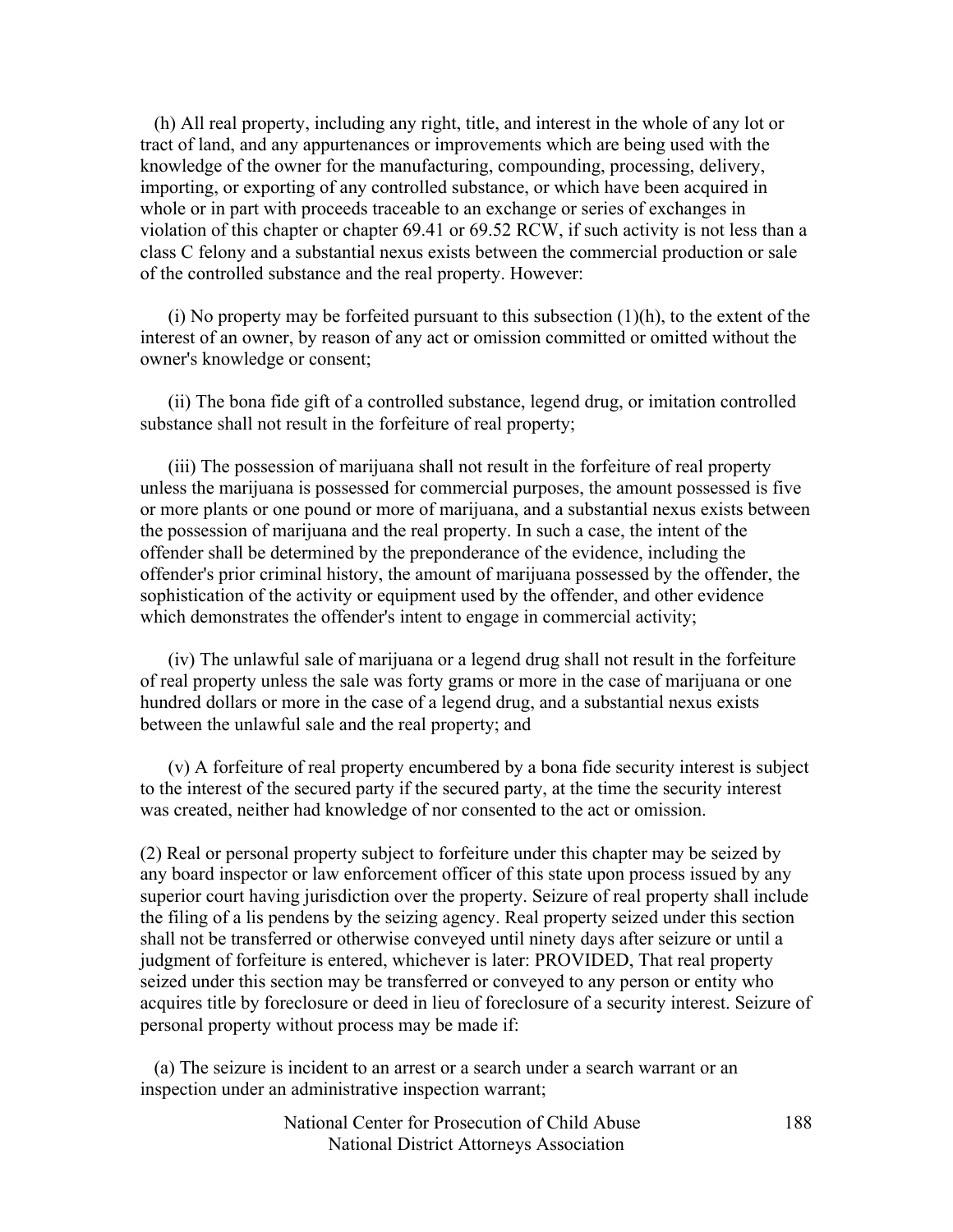(b) The property subject to seizure has been the subject of a prior judgment in favor of the state in a criminal injunction or forfeiture proceeding based upon this chapter;

 (c) A board inspector or law enforcement officer has probable cause to believe that the property is directly or indirectly dangerous to health or safety; or

 (d) The board inspector or law enforcement officer has probable cause to believe that the property was used or is intended to be used in violation of this chapter.

(3) In the event of seizure pursuant to subsection (2) of this section, proceedings for forfeiture shall be deemed commenced by the seizure. The law enforcement agency under whose authority the seizure was made shall cause notice to be served within fifteen days following the seizure on the owner of the property seized and the person in charge thereof and any person having any known right or interest therein, including any community property interest, of the seizure and intended forfeiture of the seized property. Service of notice of seizure of real property shall be made according to the rules of civil procedure. However, the state may not obtain a default judgment with respect to real property against a party who is served by substituted service absent an affidavit stating that a good faith effort has been made to ascertain if the defaulted party is incarcerated within the state, and that there is no present basis to believe that the party is incarcerated within the state. Notice of seizure in the case of property subject to a security interest that has been perfected by filing a financing statement in accordance with chapter 62A.9A RCW, or a certificate of title, shall be made by service upon the secured party or the secured party's assignee at the address shown on the financing statement or the certificate of title. The notice of seizure in other cases may be served by any method authorized by law or court rule including but not limited to service by certified mail with return receipt requested. Service by mail shall be deemed complete upon mailing within the fifteen day period following the seizure.

(4) If no person notifies the seizing law enforcement agency in writing of the person's claim of ownership or right to possession of items specified in subsection  $(1)(d)$ ,  $(g)$ , or (h) of this section within forty-five days of the service of notice from the seizing agency in the case of personal property and ninety days in the case of real property, the item seized shall be deemed forfeited. The community property interest in real property of a person whose spouse or domestic partner committed a violation giving rise to seizure of the real property may not be forfeited if the person did not participate in the violation.

(5) If any person notifies the seizing law enforcement agency in writing of the person's claim of ownership or right to possession of items specified in subsection (1)(b), (c), (d), (e), (f), (g), or (h) of this section within forty-five days of the service of notice from the seizing agency in the case of personal property and ninety days in the case of real property, the person or persons shall be afforded a reasonable opportunity to be heard as to the claim or right. The notice of claim may be served by any method authorized by law or court rule including, but not limited to, service by first-class mail. Service by mail shall be deemed complete upon mailing within the forty-five day period following service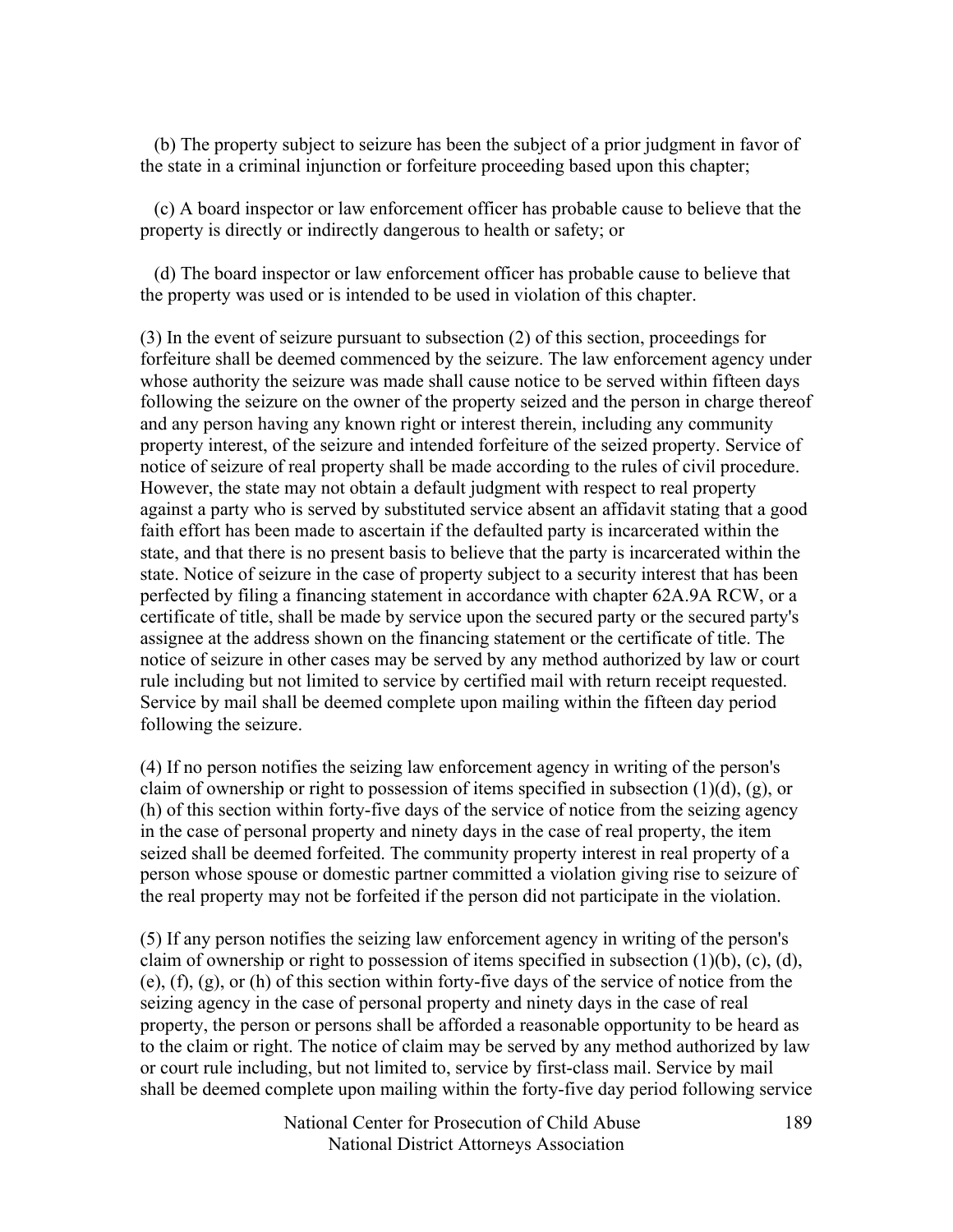of the notice of seizure in the case of personal property and within the ninety-day period following service of the notice of seizure in the case of real property. The hearing shall be before the chief law enforcement officer of the seizing agency or the chief law enforcement officer's designee, except where the seizing agency is a state agency as defined in RCW 34.12.020(4), the hearing shall be before the chief law enforcement officer of the seizing agency or an administrative law judge appointed under chapter 34.12 RCW, except that any person asserting a claim or right may remove the matter to a court of competent jurisdiction. Removal of any matter involving personal property may only be accomplished according to the rules of civil procedure. The person seeking removal of the matter must serve process against the state, county, political subdivision, or municipality that operates the seizing agency, and any other party of interest, in accordance with RCW 4.28.080 or 4.92.020, within forty-five days after the person seeking removal has notified the seizing law enforcement agency of the person's claim of ownership or right to possession. The court to which the matter is to be removed shall be the district court when the aggregate value of personal property is within the jurisdictional limit set forth in RCW 3.66.020. A hearing before the seizing agency and any appeal therefrom shall be under Title 34 RCW. In all cases, the burden of proof is upon the law enforcement agency to establish, by a preponderance of the evidence, that the property is subject to forfeiture.

The seizing law enforcement agency shall promptly return the article or articles to the claimant upon a determination by the administrative law judge or court that the claimant is the present lawful owner or is lawfully entitled to possession thereof of items specified in subsection  $(1)(b)$ ,  $(c)$ ,  $(d)$ ,  $(e)$ ,  $(f)$ ,  $(g)$ , or  $(h)$  of this section.

(6) In any proceeding to forfeit property under this title, where the claimant substantially prevails, the claimant is entitled to reasonable attorneys' fees reasonably incurred by the claimant. In addition, in a court hearing between two or more claimants to the article or articles involved, the prevailing party is entitled to a judgment for costs and reasonable attorneys' fees.

(7) When property is forfeited under this chapter the board or seizing law enforcement agency may:

 (a) Retain it for official use or upon application by any law enforcement agency of this state release such property to such agency for the exclusive use of enforcing the provisions of this chapter;

 (b) Sell that which is not required to be destroyed by law and which is not harmful to the public;

 (c) Request the appropriate sheriff or director of public safety to take custody of the property and remove it for disposition in accordance with law; or

(d) Forward it to the drug enforcement administration for disposition.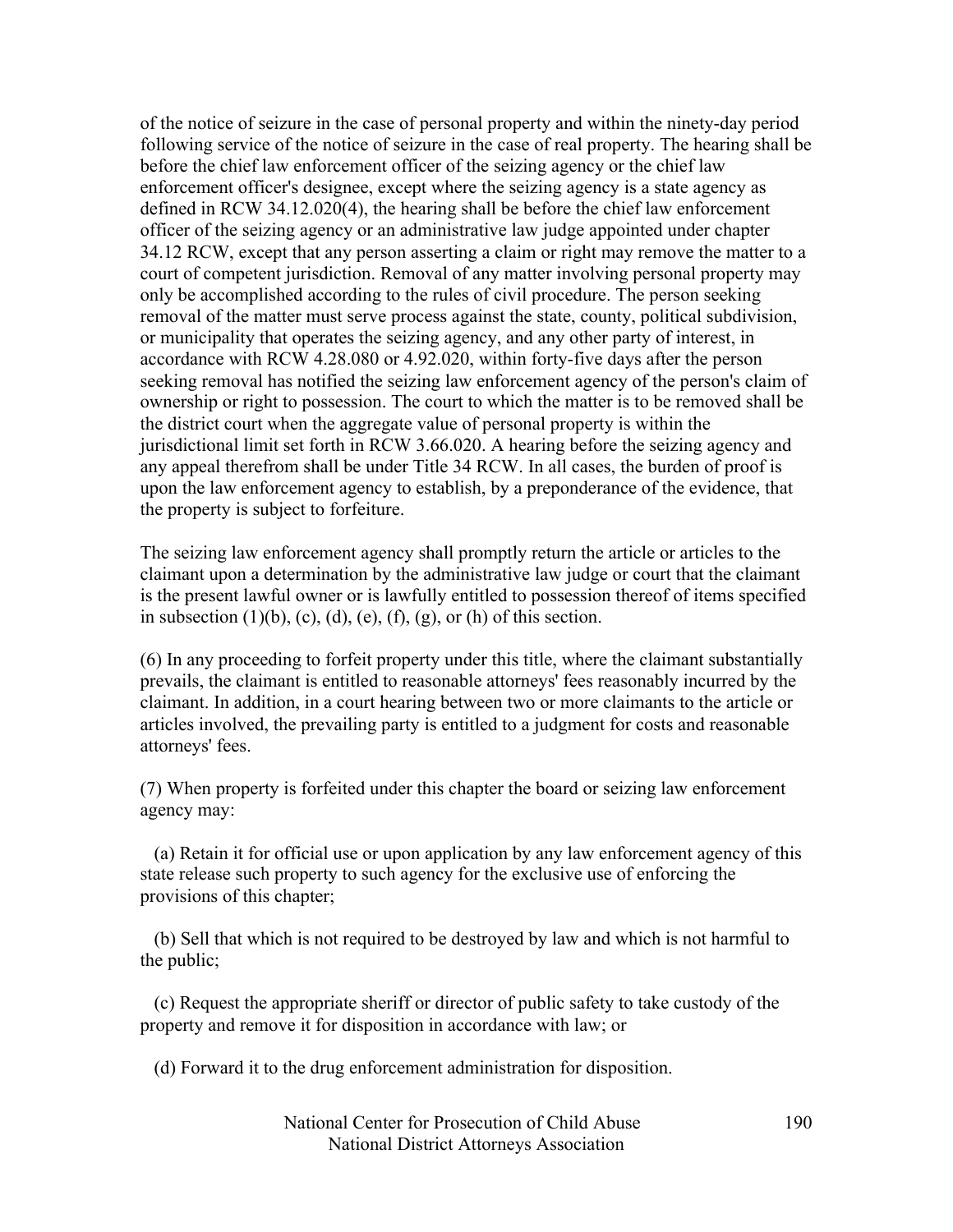(8) (a) When property is forfeited, the seizing agency shall keep a record indicating the identity of the prior owner, if known, a description of the property, the disposition of the property, the value of the property at the time of seizure, and the amount of proceeds realized from disposition of the property.

 (b) Each seizing agency shall retain records of forfeited property for at least seven years.

 (c) Each seizing agency shall file a report including a copy of the records of forfeited property with the state treasurer each calendar quarter.

 (d) The quarterly report need not include a record of forfeited property that is still being held for use as evidence during the investigation or prosecution of a case or during the appeal from a conviction.

(9) (a) By January 31st of each year, each seizing agency shall remit to the state treasurer an amount equal to ten percent of the net proceeds of any property forfeited during the preceding calendar year. Money remitted shall be deposited in the state general fund.

 (b) The net proceeds of forfeited property is the value of the forfeitable interest in the property after deducting the cost of satisfying any bona fide security interest to which the property is subject at the time of seizure; and in the case of sold property, after deducting the cost of sale, including reasonable fees or commissions paid to independent selling agents, and the cost of any valid landlord's claim for damages under subsection (15) of this section.

 (c) The value of sold forfeited property is the sale price. The value of retained forfeited property is the fair market value of the property at the time of seizure, determined when possible by reference to an applicable commonly used index, such as the index used by the department of licensing for valuation of motor vehicles. A seizing agency may use, but need not use, an independent qualified appraiser to determine the value of retained property. If an appraiser is used, the value of the property appraised is net of the cost of the appraisal. The value of destroyed property and retained firearms or illegal property is zero.

(10) Forfeited property and net proceeds not required to be paid to the state treasurer shall be retained by the seizing law enforcement agency exclusively for the expansion and improvement of controlled substances related law enforcement activity. Money retained under this section may not be used to supplant preexisting funding sources.

(11) Controlled substances listed in Schedule I, II, III, IV, and V that are possessed, transferred, sold, or offered for sale in violation of this chapter are contraband and shall be seized and summarily forfeited to the state. Controlled substances listed in Schedule I, II, III, IV, and V, which are seized or come into the possession of the board, the owners of which are unknown, are contraband and shall be summarily forfeited to the board.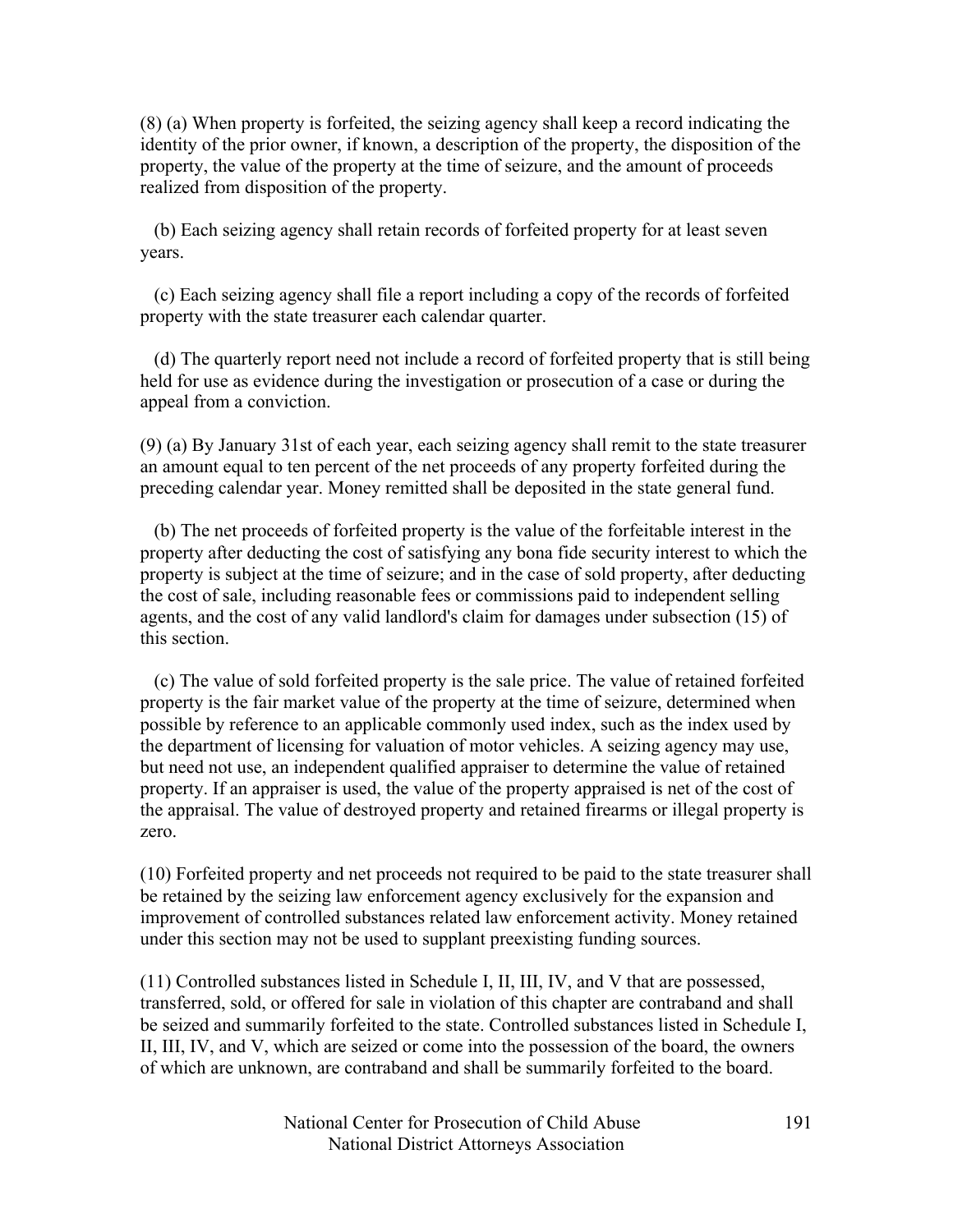(12) Species of plants from which controlled substances in Schedules I and II may be derived which have been planted or cultivated in violation of this chapter, or of which the owners or cultivators are unknown, or which are wild growths, may be seized and summarily forfeited to the board.

(13) The failure, upon demand by a board inspector or law enforcement officer, of the person in occupancy or in control of land or premises upon which the species of plants are growing or being stored to produce an appropriate registration or proof that he or she is the holder thereof constitutes authority for the seizure and forfeiture of the plants.

(14) Upon the entry of an order of forfeiture of real property, the court shall forward a copy of the order to the assessor of the county in which the property is located. Orders for the forfeiture of real property shall be entered by the superior court, subject to court rules. Such an order shall be filed by the seizing agency in the county auditor's records in the county in which the real property is located.

(15) A landlord may assert a claim against proceeds from the sale of assets seized and forfeited under subsection  $(7)(b)$  of this section, only if:

 (a) A law enforcement officer, while acting in his or her official capacity, directly caused damage to the complaining landlord's property while executing a search of a tenant's residence; and

 (b) The landlord has applied any funds remaining in the tenant's deposit, to which the landlord has a right under chapter 59.18 RCW, to cover the damage directly caused by a law enforcement officer prior to asserting a claim under the provisions of this section;

 (i) Only if the funds applied under (b) of this subsection are insufficient to satisfy the damage directly caused by a law enforcement officer, may the landlord seek compensation for the damage by filing a claim against the governmental entity under whose authority the law enforcement agency operates within thirty days after the search;

 (ii) Only if the governmental entity denies or fails to respond to the landlord's claim within sixty days of the date of filing, may the landlord collect damages under this subsection by filing within thirty days of denial or the expiration of the sixty-day period, whichever occurs first, a claim with the seizing law enforcement agency. The seizing law enforcement agency must notify the landlord of the status of the claim by the end of the thirty-day period. Nothing in this section requires the claim to be paid by the end of the sixty-day or thirty-day period.

 (c) For any claim filed under (b) of this subsection, the law enforcement agency shall pay the claim unless the agency provides substantial proof that the landlord either:

 (i) Knew or consented to actions of the tenant in violation of this chapter or chapter 69.41 or 69.52 RCW; or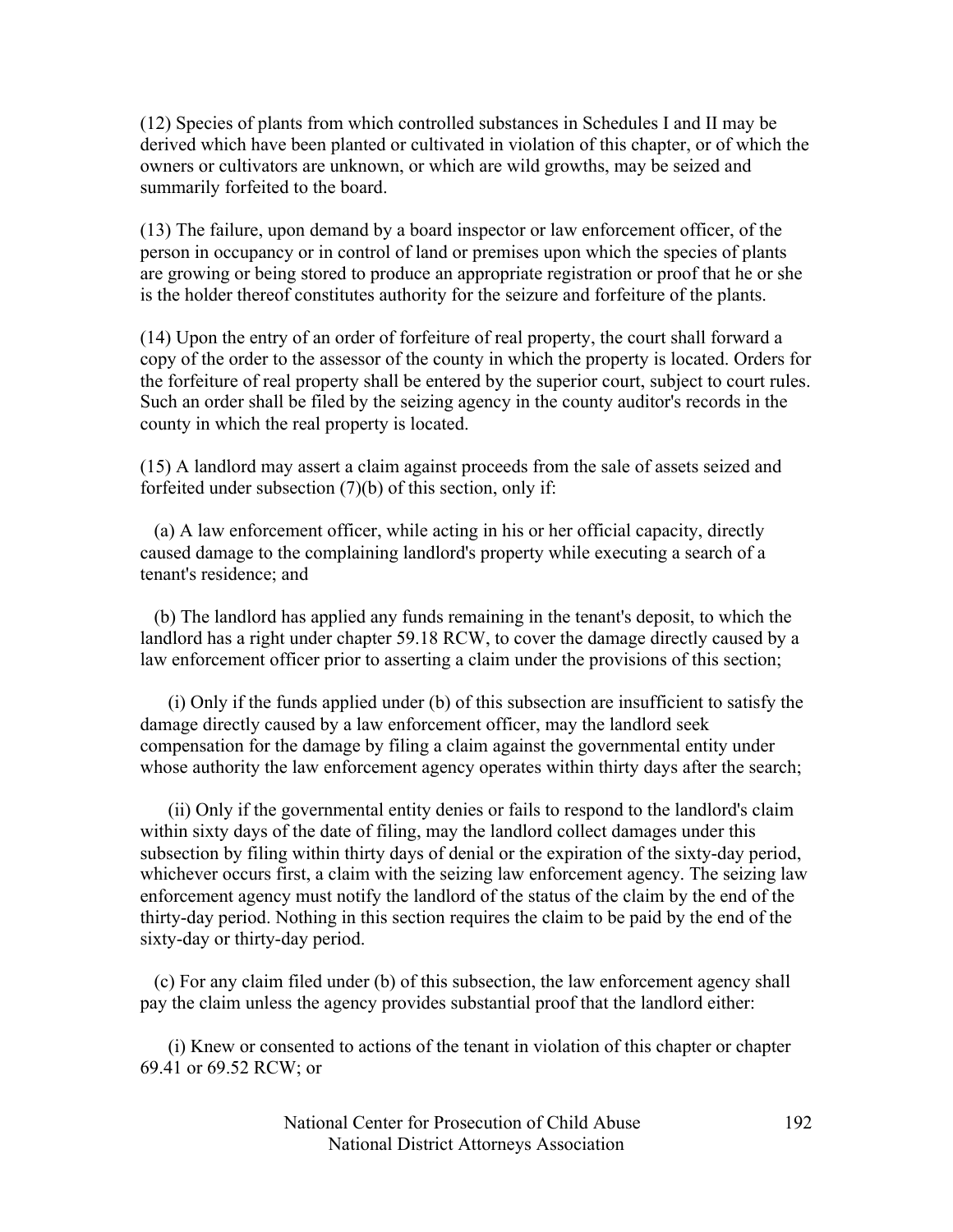(ii) Failed to respond to a notification of the illegal activity, provided by a law enforcement agency under RCW 59.18.075, within seven days of receipt of notification of the illegal activity.

(16) The landlord's claim for damages under subsection (15) of this section may not include a claim for loss of business and is limited to:

(a) Damage to tangible property and clean-up costs;

 (b) The lesser of the cost of repair or fair market value of the damage directly caused by a law enforcement officer;

 (c) The proceeds from the sale of the specific tenant's property seized and forfeited under subsection (7)(b) of this section; and

 (d) The proceeds available after the seizing law enforcement agency satisfies any bona fide security interest in the tenant's property and costs related to sale of the tenant's property as provided by subsection (9)(b) of this section.

(17) Subsections (15) and (16) of this section do not limit any other rights a landlord may have against a tenant to collect for damages. However, if a law enforcement agency satisfies a landlord's claim under subsection (15) of this section, the rights the landlord has against the tenant for damages directly caused by a law enforcement officer under the terms of the landlord and tenant's contract are subrogated to the law enforcement agency.

# **West Virginia**

## **W. VA. CODE ANN. § 60A-7-703 (2009). Items subject to forfeiture; persons authorized to seize property subject to forfeiture.**

(a) The following are subject to forfeiture:

 (1) All controlled substances which have been manufactured, distributed, dispensed or possessed in violation of this chapter;

 (2) All raw materials, products and equipment of any kind which are used, or intended for use, in manufacturing, compounding, processing, delivering, importing or exporting any controlled substance in violation of this chapter;

 (3) All tax-not-paid tobacco products, as that term is defined in section two [§ 11-17-2], article seventeen, chapter eleven of this code, declared to be contraband under said article;

(4) All property which is used, or has been used, or is intended for use, as a container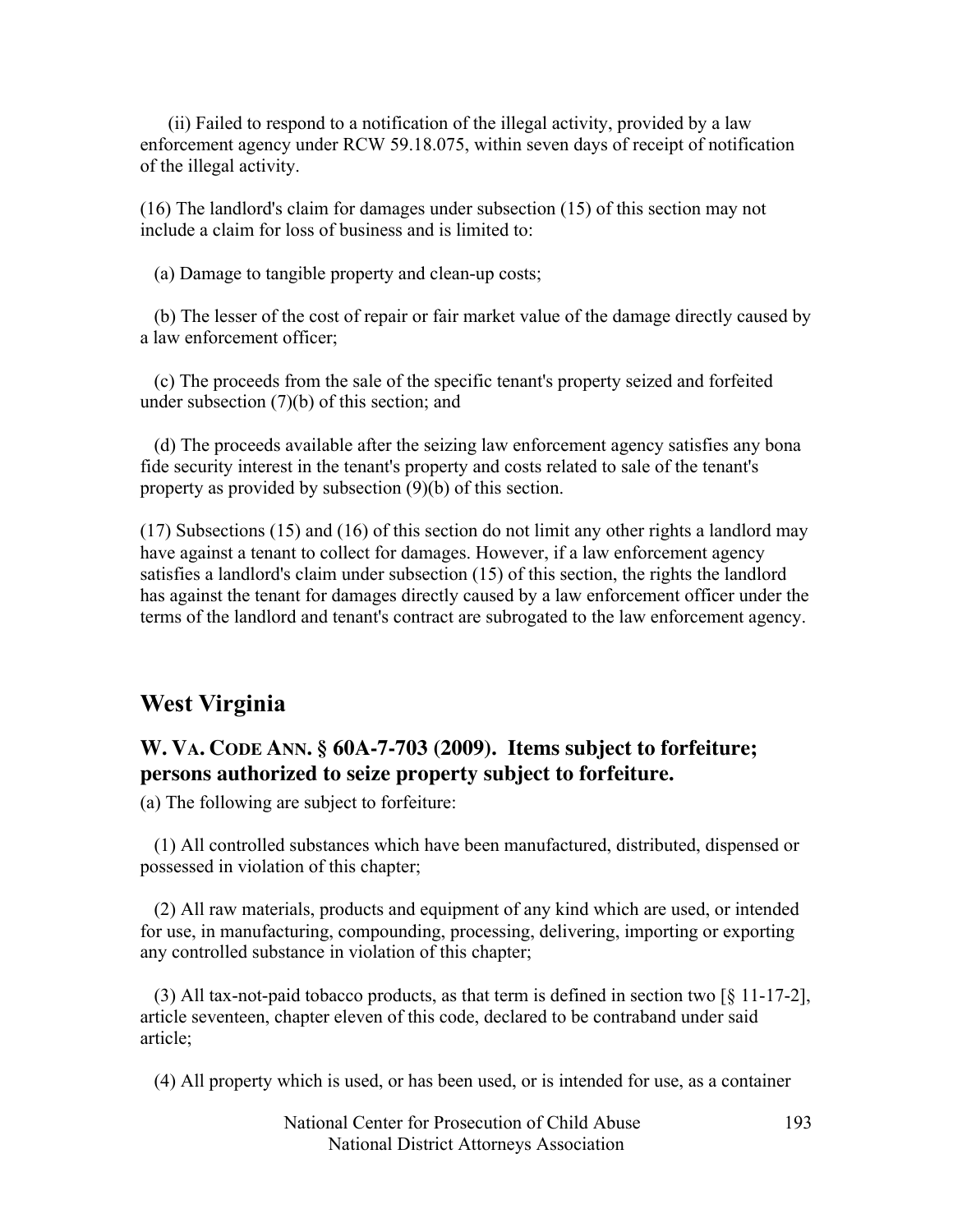for property described in subdivision  $(1)$ ,  $(2)$  or  $(3)$  of this subsection;

 (5) All conveyances, including aircraft, vehicles or vessels, which are used, have been used, or are intended for use, to transport, or in any manner to facilitate the transportation, sale, receipt, possession or concealment of property described in subdivision  $(1)$ ,  $(2)$  or  $(3)$  of this subsection, except that:

 (i) A conveyance used by any person as a common carrier in the transaction of business as a common carrier shall not be forfeited under this section unless it appears that the person owning the conveyance is a consenting party or privy to a violation of this chapter;

 (ii) A conveyance shall not be forfeited under the provisions of this article if the person owning the conveyance establishes that he or she neither knew, nor had reason to know, that the conveyance was being employed or was likely to be employed in a violation of this chapter; and

 (iii) A bona fide security interest or other valid lien in any conveyance shall not be forfeited under the provisions of this article, unless the State proves by a preponderance of the evidence that the holder of the security interest or lien either knew, or had reason to know, that the conveyance was being used or was likely to be used in a violation of this chapter;

 (6) All books, records, research products and materials, including formulas, microfilm, tapes and data which are used, or have been used, or are intended for use, in violation of this chapter;

 (7) All moneys, negotiable instruments, securities or other things of value furnished or intended to be furnished in violation of this chapter by any person in exchange for a controlled substance, all proceeds traceable to the exchange and all moneys, negotiable instruments and securities used, or which have been used, or which are intended to be used to facilitate any violation of this chapter: Provided, That no property may be forfeited under this subdivision, to the extent of the interest of an owner, by reason of any act or omission established by that owner to have been committed or omitted without his or her knowledge or consent; and

 (8) All real property, including any right, title and interest in any lot or tract of land, and any appurtenances or improvements, which are used, or have been used, or are intended to be used, in any manner or part, to commit or to facilitate the commission of a violation of this chapter punishable by more than one year imprisonment: Provided, That no property may be forfeited under this subdivision, to the extent of an interest of an owner, by reason of any act or omission established by that owner to have been committed or omitted without his or her knowledge or consent.

 The requirements of this subsection pertaining to the removal of seized property are not mandatory in the case of real property and the appurtenances to the real property.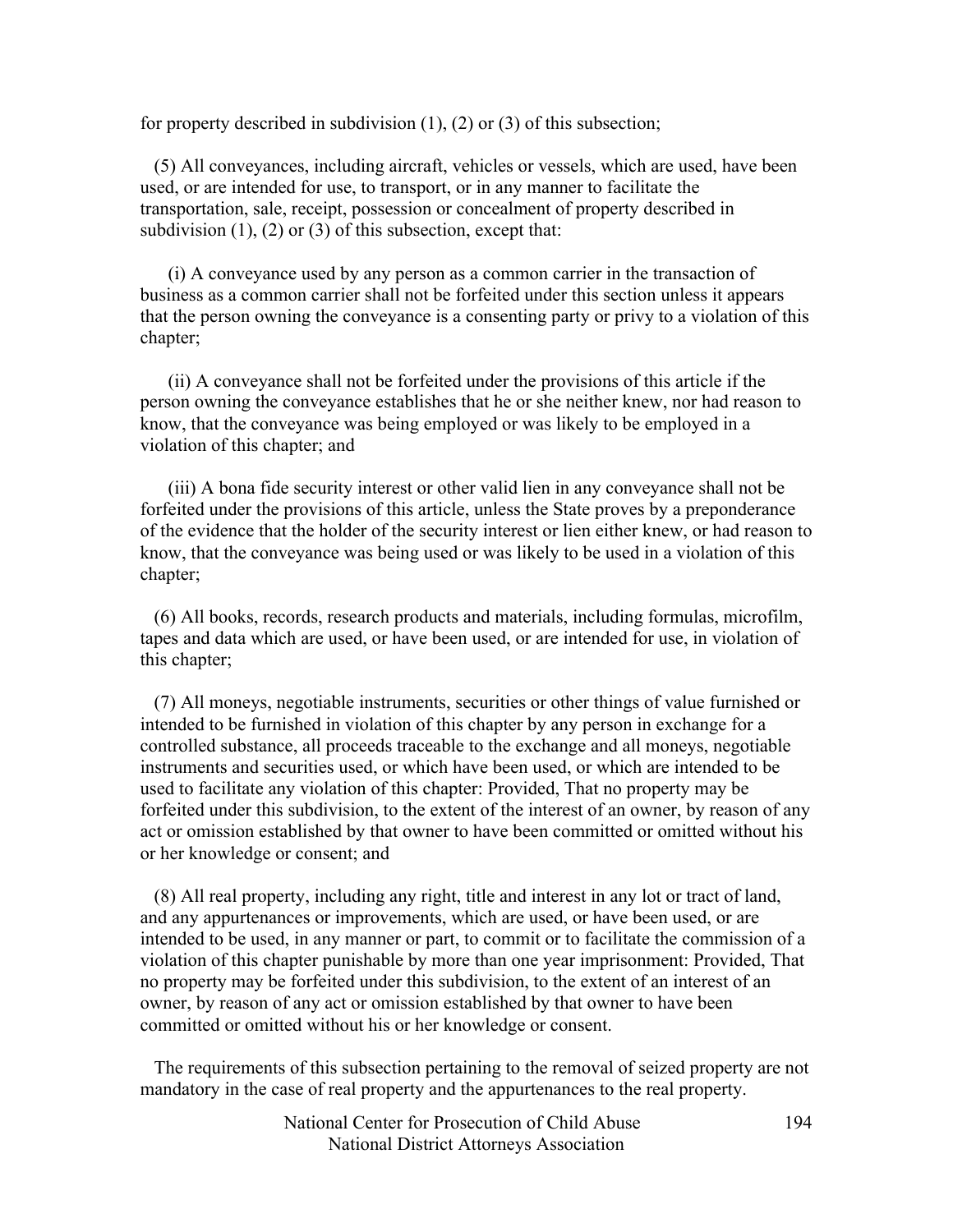(b) Property subject to forfeiture under this article may be seized by any person granted enforcement powers in section five hundred one [§ 60A-5-501], article five of this chapter (hereinafter referred to as the "appropriate person" in this article).

(c) Controlled substances listed in article two [§§ 60A-2-201 et seq.] of this chapter which are manufactured, possessed, transferred, sold or offered for sale in violation of this chapter are contraband and shall be seized and summarily forfeited to the State. Controlled substances which are seized or come into the possession of the State, the owners of which are unknown, are contraband and shall be summarily forfeited to the State upon the seizure of the controlled substances.

(d) Species of plant from which controlled substances may be derived which have been planted or cultivated in violation of the provisions of this chapter, or of which the owners or cultivators are unknown, or which are wild growths may be seized and summarily forfeited to the State upon the seizure of the plants.

(e) The failure, upon demand by the appropriate person, or his or her authorized agent, of the person in occupancy or in control of land or premises upon which the species of plants are growing or being stored, to produce an appropriate registration, or proof that he or she is the holder of an appropriate registration, constitutes authority for the seizure and forfeiture of the plants.

(f) Notwithstanding any provision of this article to the contrary, controlled substances listed in article two [§§ 60A-2-201 et seq.] of this chapter and species of plants from which controlled substances may be derived shall either be destroyed or used only for investigative or prosecutorial purposes.

(g) Notwithstanding any other provisions of this article to the contrary, any items of real property or any items of tangible personal property sold to a bona fide purchaser are not subject to forfeiture unless the State establishes by clear and convincing proof that the bona fide purchaser knew or should have known that the property had in the previous three years next preceding the sale been used in violation of this chapter or that the property is a controlled substance.

# **Wisconsin**

# **Wis. Stat. Ann. § 961.55 (2009). Forfeitures.**

(1) The following are subject to forfeiture:(a) All controlled substances or controlled substance analogs which have been manufactured, delivered, distributed, dispensed or acquired in violation of this chapter.(b) All raw materials, products and equipment of any kind which are used, or intended for use, in manufacturing, compounding, processing, delivering, distributing, importing or exporting any controlled substance or controlled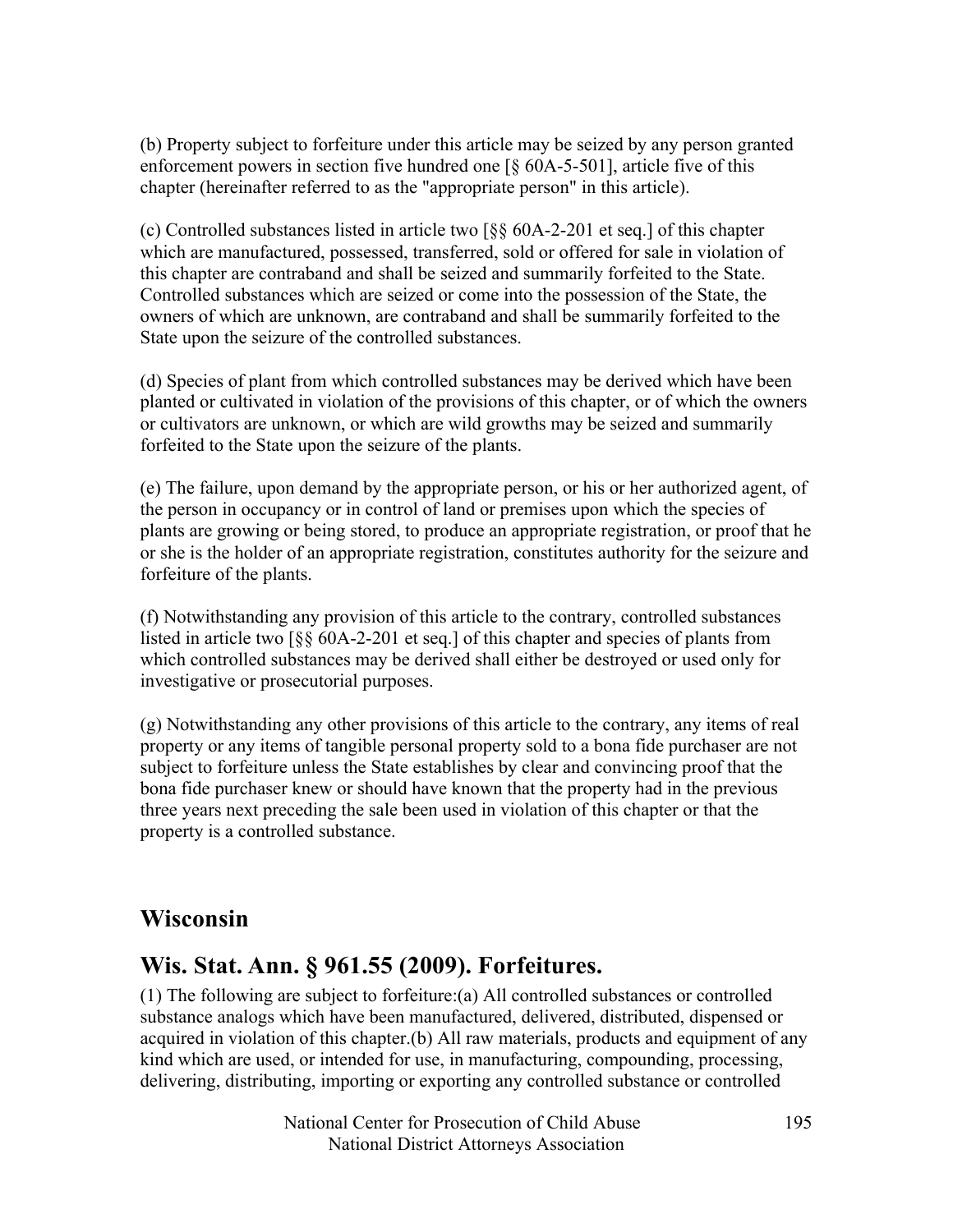substance analog in violation of this chapter.(c) All property which is used, or intended for use, as a container for property described in pars. (a) and (b) (d) All vehicles which are used, or intended for use, to transport, or in any manner to facilitate the transportation, for the purpose of sale or receipt of property described in pars. (a) and (b) or for the purpose of transporting any property or weapon used or to be used or received in the commission of any felony under this chapter, but:

1. No vehicle used by any person as a common carrier in the transaction of business as a common carrier is subject to forfeiture under this section unless it appears that the owner or other person in charge of the vehicle is a consenting party or privy to a violation of this chapter;

2. No vehicle is subject to forfeiture under this section by reason of any act or omission established by the owner thereof to have been committed or omitted without the owners knowledge or consent. This subdivision does not apply to any vehicle owned by a person who is under 16 years of age on the date that the vehicle is used, or is intended for use, in the manner described under par. (d) (intro.), unless the court determines that the owner is an innocent bona fide owner;

3. A vehicle is not subject to forfeiture for a violation of s. 961.41 (3g) (b) to (g); and

4. If forfeiture of a vehicle encumbered by a bona fide perfected security interest occurs, the holder of the security interest shall be paid from the proceeds of the forfeiture if the security interest was perfected prior to the date of the commission of the felony which forms the basis for the forfeiture and he or she neither had knowledge of nor consented to the act or omission.(e) All books, records, and research products and materials, including formulas, microfilm, tapes and data, which are used, or intended for use, in violation of this chapter.(f) All property, real or personal, including money, directly or indirectly derived from or realized through the commission of any crime under this chapter.(g) Any drug paraphernalia, as defined in s. 961.571, used in violation of this chapter.

(2) Property subject to forfeiture under this chapter may be seized by any officer or employee designated in s. 961.51 (1) or (2) or a law enforcement officer upon process issued by any court of record having jurisdiction over the property. Seizure without process may be made if:(a) The seizure is incident to an arrest or a search under a search warrant or an inspection under an administrative inspection warrant;(b) The property subject to seizure has been the subject of a prior judgment in favor of the state in a criminal injunction or forfeiture proceeding based upon this chapter;(c) The officer or employee or a law enforcement officer has probable cause to believe that the property is directly or indirectly dangerous to health or safety; or(d) The officer or employee or a law enforcement officer has probable cause to believe that the property was used or is intended to be used in violation of this chapter, that the property was derived from or realized through a crime under this chapter or that the property is a vehicle which was used as described in sub. (1) (d)

(3) In the event of seizure under sub. (2), proceedings under sub. (4) shall be instituted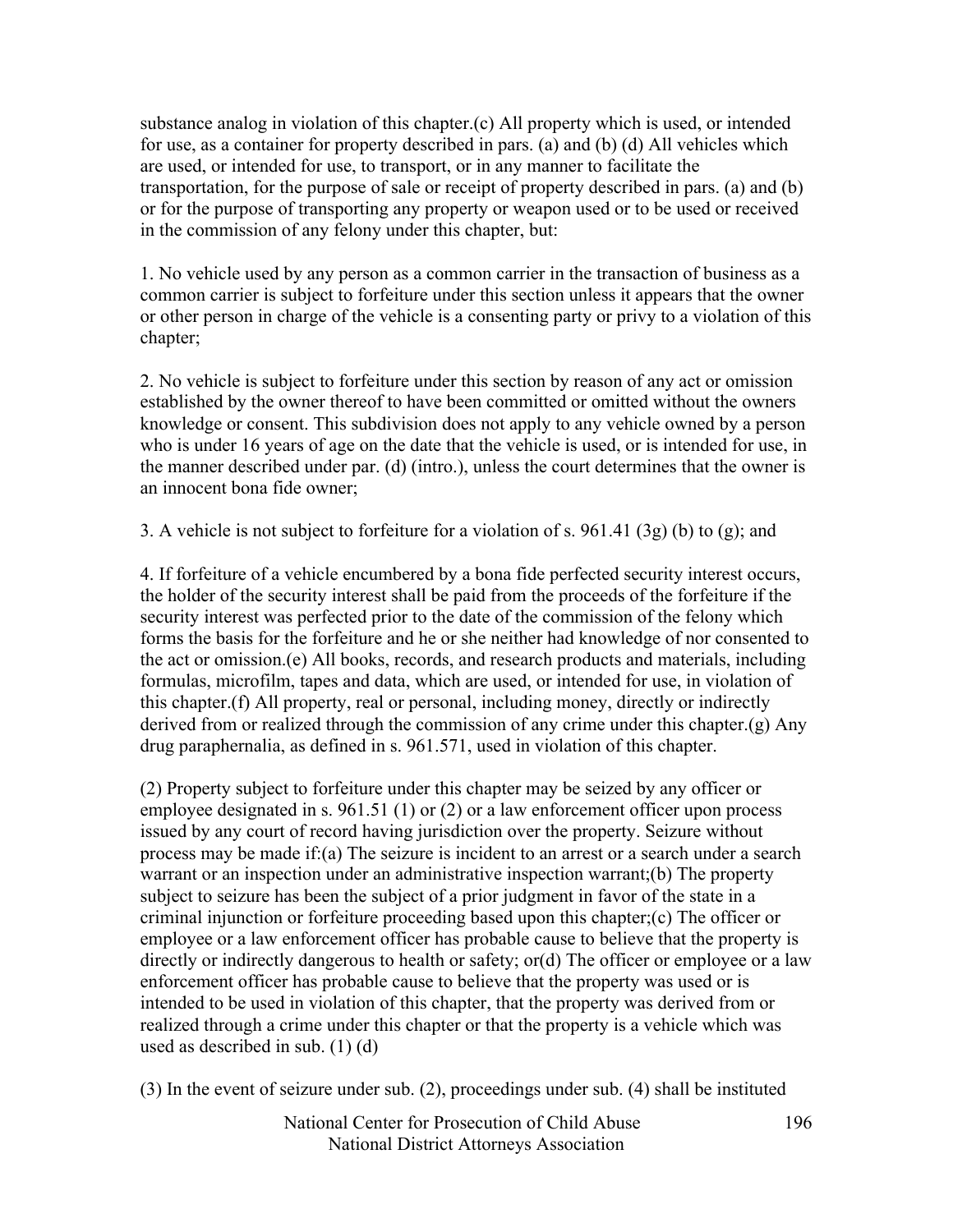promptly. All dispositions and forfeitures under this section and ss. 961.555 and 961.56 shall be made with due provision for the rights of innocent persons under sub. (1) (d) 1., 2. and 4. Any property seized but not forfeited shall be returned to its rightful owner. Any person claiming the right to possession of property seized may apply for its return to the circuit court for the county in which the property was seized. The court shall order such notice as it deems adequate to be given the district attorney and all persons who have or may have an interest in the property and shall hold a hearing to hear all claims to its true ownership. If the right to possession is proved to the courts satisfaction, it shall order the property returned if:(a) The property is not needed as evidence or, if needed, satisfactory arrangements can be made for its return for subsequent use as evidence; or(b) All proceedings in which it might be required have been completed.

(4) Property taken or detained under this section shall not be subject to replevin, but is deemed to be in the custody of the sheriff of the county in which the seizure was made subject only to the orders and decrees of the court having jurisdiction over the forfeiture proceedings. When property is seized under this chapter, the person seizing the property may:(a) Place the property under seal;(b) Remove the property to a place designated by it; or(c) Require the sheriff of the county in which the seizure was made to take custody of the property and remove it to an appropriate location for disposition in accordance with law.

(5) When property is forfeited under this chapter, the agency whose officer or employee seized the property shall do one of the following:(a) Retain it for official use.(b) Sell that which is not required to be destroyed by law and which is not harmful to the public. The agency may use 50 percent of the amount received for payment of forfeiture expenses. The remainder shall be deposited in the school fund as proceeds of the forfeiture. In this paragraph, "forfeiture expenses" include all proper expenses of the proceedings for forfeiture and sale, including expenses of seizure, maintenance of custody, advertising, and court costs and the costs of investigation and prosecution reasonably incurred.(c) Require the sheriff of the county in which the property was seized to take custody of the property and remove it for disposition in accordance with law.(d) Forward it to the bureau for disposition.(e) If the property forfeited is money, retain the sum of all of the following for payment of forfeiture expenses, as defined in par. (b), and deposit the remainder in the school fund:

1. If the amount of money does not exceed 2,000, 70 percent of that amount.

2. Fifty percent of any amount seized in excess of 2,000.

(6) Controlled substances included in schedule I and controlled substance analogs of controlled substances included in schedule I that are possessed, transferred, sold, offered for sale or attempted to be possessed in violation of this chapter are contraband and shall be seized and summarily forfeited to the state. Controlled substances included in schedule I and controlled substance analogs of controlled substances included in schedule I that are seized or come into the possession of the state, the owners of which are unknown, are contraband and shall be summarily forfeited to the state.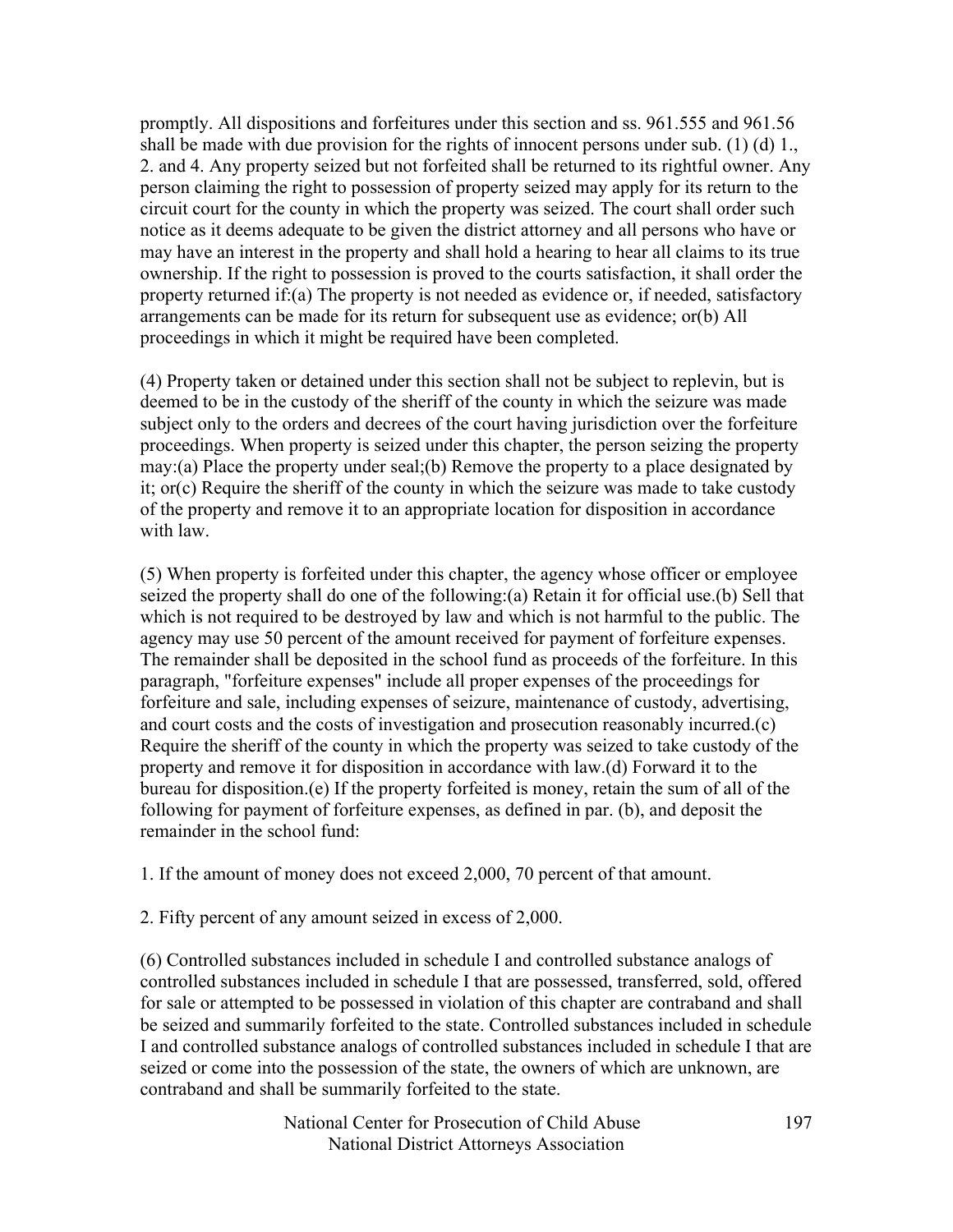(6m) Flunitrazepam or ketamine that is possessed, transferred, sold, offered for sale or attempted to be possessed in violation of this chapter is contraband and shall be seized and summarily forfeited to the state. Flunitrazepam or ketamine that is seized or comes into the possession of the state, the owner of which is unknown, is contraband and shall be summarily forfeited to the state.

(7) Species of plants from which controlled substances in schedules I and II may be derived which have been planted or cultivated in violation of this chapter, or of which the owners or cultivators are unknown, or which are wild growths, may be seized and summarily forfeited to the state.

(8) The failure, upon demand by any officer or employee designated in s. 961.51 (1) or (2), of the person in occupancy or in control of land or premises upon which the species of plants are growing or being stored, to produce an appropriate federal registration, or proof that the person is the holder thereof, constitutes authority for the seizure and forfeiture of the plants.

## **Wyoming**

#### **WYO. STAT. ANN. § 35-7-1049 (2010). Forfeitures and seizures generally; property subject to forfeiture.**

(a) The following are subject to forfeiture:

 (i) All controlled substances which have been manufactured, distributed, dispensed or acquired in violation of this act;

 (ii) All raw materials, products, and equipment of any kind which are used, or intended for use, in manufacturing, compounding, processing, delivering, importing, or exporting any controlled substances in violation of this act;

 (iii) All property which is used as a container for property described in paragraph (i) or (ii) of this subsection;

 (iv) All books, records, and research products and materials, including formulas, microfilm, tapes, and data, which are used, or intended for use, in violation of this act;

 (v) All conveyances including aircraft, vehicles or vessels, knowingly used or intended for use to transport or in any manner to knowingly facilitate the transportation for the sale or receipt of property described in paragraph (a)(i) or (ii) of this section may be seized by the commissioner and forfeited to the state pursuant to subsection (e) of this section:

(A) No conveyance used by any person as a common carrier in the transaction of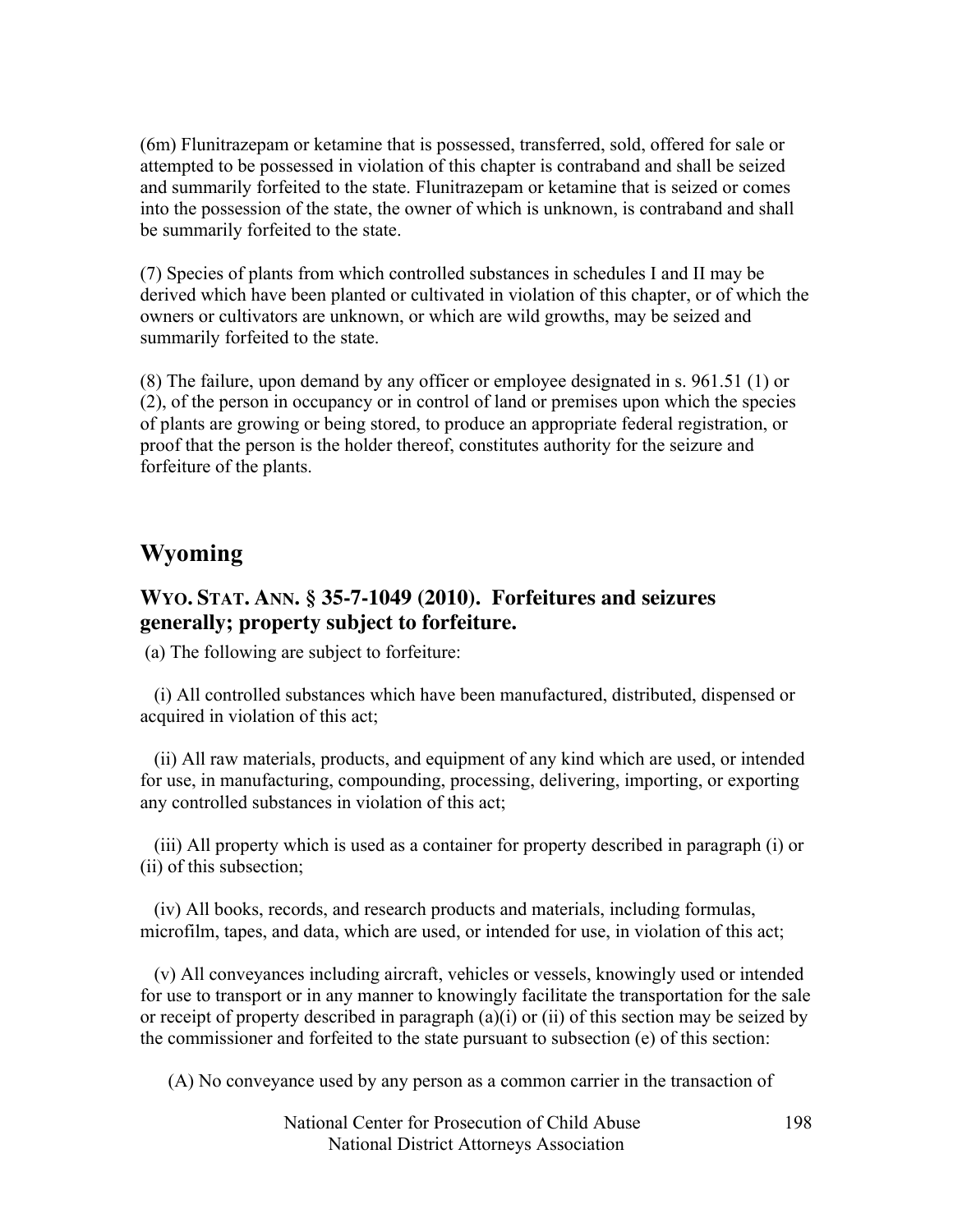business as a common carrier is subject to forfeiture under this section unless it appears that the owner or corporate officer is a consenting party or privy to a violation of this act;

 (B) No conveyance is subject to forfeiture under this section by reason of any act committed without the knowledge or consent of the owner;

(C) A conveyance is not subject to forfeiture for a violation of W.S. 35-7-1031(c);

 (D) A forfeiture of a conveyance encumbered by a bona fide security interest is subject to the interest of the secured party if he neither had knowledge of nor consented to the act.

(vi) All "drug paraphernalia" as defined by W.S.  $35-7-1002(a)(xxvii)$ ;

 (vii) All buildings knowingly used or intended for use to store, manufacture or distribute property described under paragraphs (a)(i) or (ii) of this section if the owner has knowledge of or gives consent to the act of violation. A forfeiture of property encumbered by a bona fide security interest is subject to the interest of the secured party if he did not have knowledge of or give consent to the act;

 (viii) Any property or other thing of pecuniary value furnished in exchange for a controlled substance in violation of this act including any proceeds, assets or other property of any kind traceable to the exchange and any money, securities or other negotiable instruments used to facilitate a violation of this act. Property used or furnished without the consent or knowledge of the owner is not forfeitable under this section to the extent of his interest.

(b) Property subject to forfeiture under this act may be seized by any law enforcement officer of the state upon process issued by any district court or district court commissioner having jurisdiction over the property. Seizure without process may be made if:

 (i) The seizure is incident to an arrest or a search under a search warrant or an inspection under an administrative inspection warrant;

 (ii) The property subject to seizure has been the subject of a prior judgment in favor of the state in a criminal, injunction or forfeiture proceeding based upon this act;

 (iii) The board or commissioner has probable cause to believe that the property was used or is intended to be used in violation of this act.

(c) Prompt institution of proceedings. -- In the event of seizure pursuant to subsection (b) of this section, proceedings under subsection (d) of this section shall be instituted promptly.

(d) Seized property not repleviable; sealing or removal of seized property. -- Property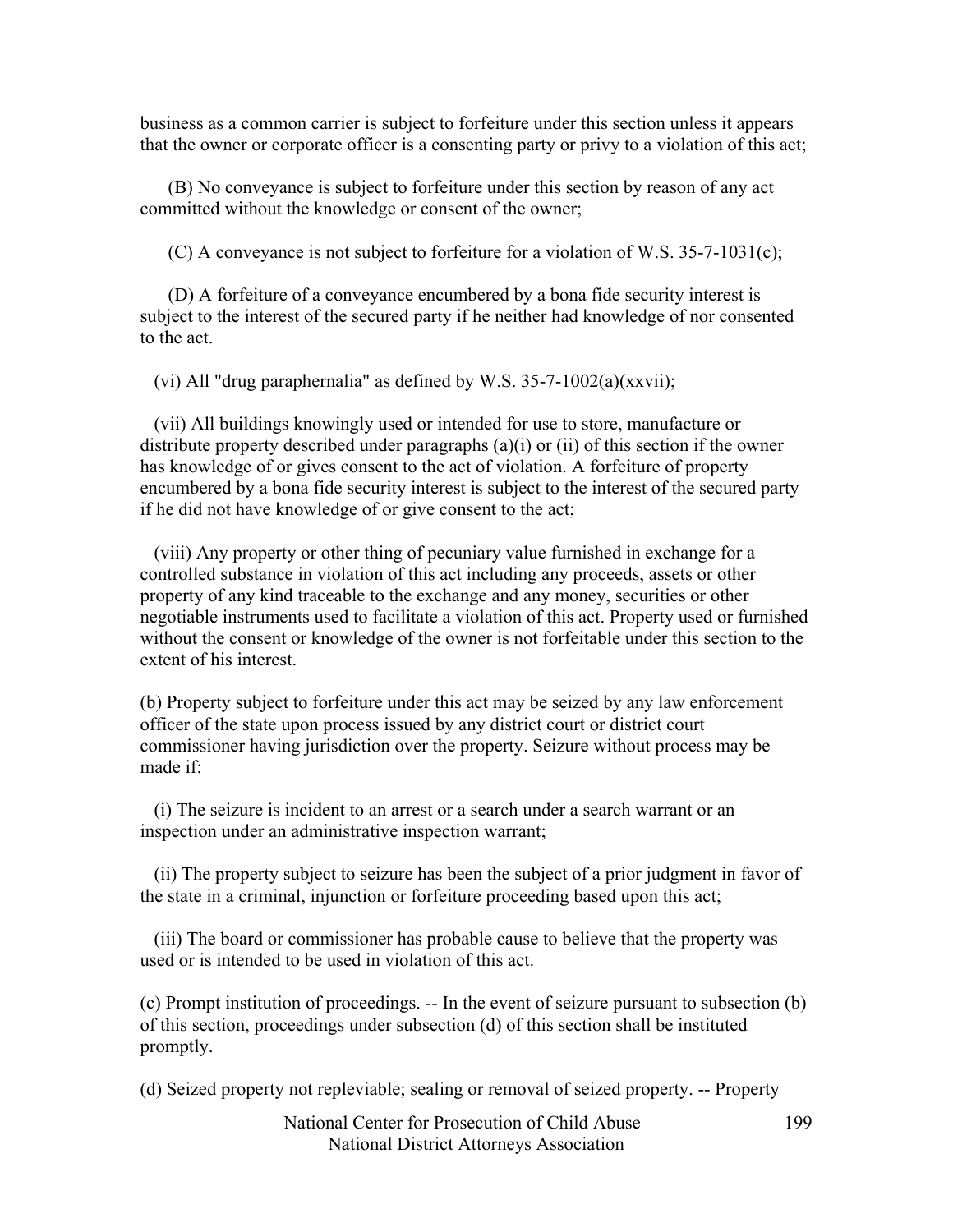taken or detained under this section shall not be subject to replevin, but is deemed to be in the custody of the commissioner subject only to the orders and decrees of the court having jurisdiction over the forfeiture proceedings. When property is seized under this act, the commissioner may:

(i) Place the property under seal;

(ii) Remove the property to a place designated by him; or

 (iii) Require the board to take custody of the property and remove it to an appropriate location for disposition in accordance with law.

(e) When property is forfeited under this act, the commissioner may:

 (i) Retain it for official use; in which case it shall become the property of the state of Wyoming;

 (ii) Sell any such property which is not required to be destroyed by law and which is not harmful to the public. The proceeds shall be used for payment of all proper expenses of the proceedings for forfeiture and sale, including expenses of seizure, maintenance of custody, advertising and court costs;

 (iii) Require the board to take custody of the property and remove it for disposition in accordance with law;

(iv) Repealed by Laws 1983, ch. 160, § 2.

 (v) Transfer ownership and control of the property to any municipality or political subdivision of the state for its official use; or

 (vi) Authorize any law enforcement officer to apply to the district court with jurisdiction for an order providing for destruction of the contraband controlled substances or paraphernalia if no longer necessary for evidentiary purposes, provided, however, that a district court order shall not be necessary for the division of criminal investigation to destroy quantities of contraband controlled substances after the division has tested random samples. The division of criminal investigation shall adopt rules necessary to operate a program to destroy bulk quantities of contraband controlled substances, which shall include:

 (A) The photographing and videotaping of the entire bulk amount of seized contraband controlled substances to maintain its evidentiary value and to create exhibits for use in legal proceedings;

 (B) The extraction of ten (10) random samples from the entire bulk amount of seized contraband controlled substances for laboratory analysis;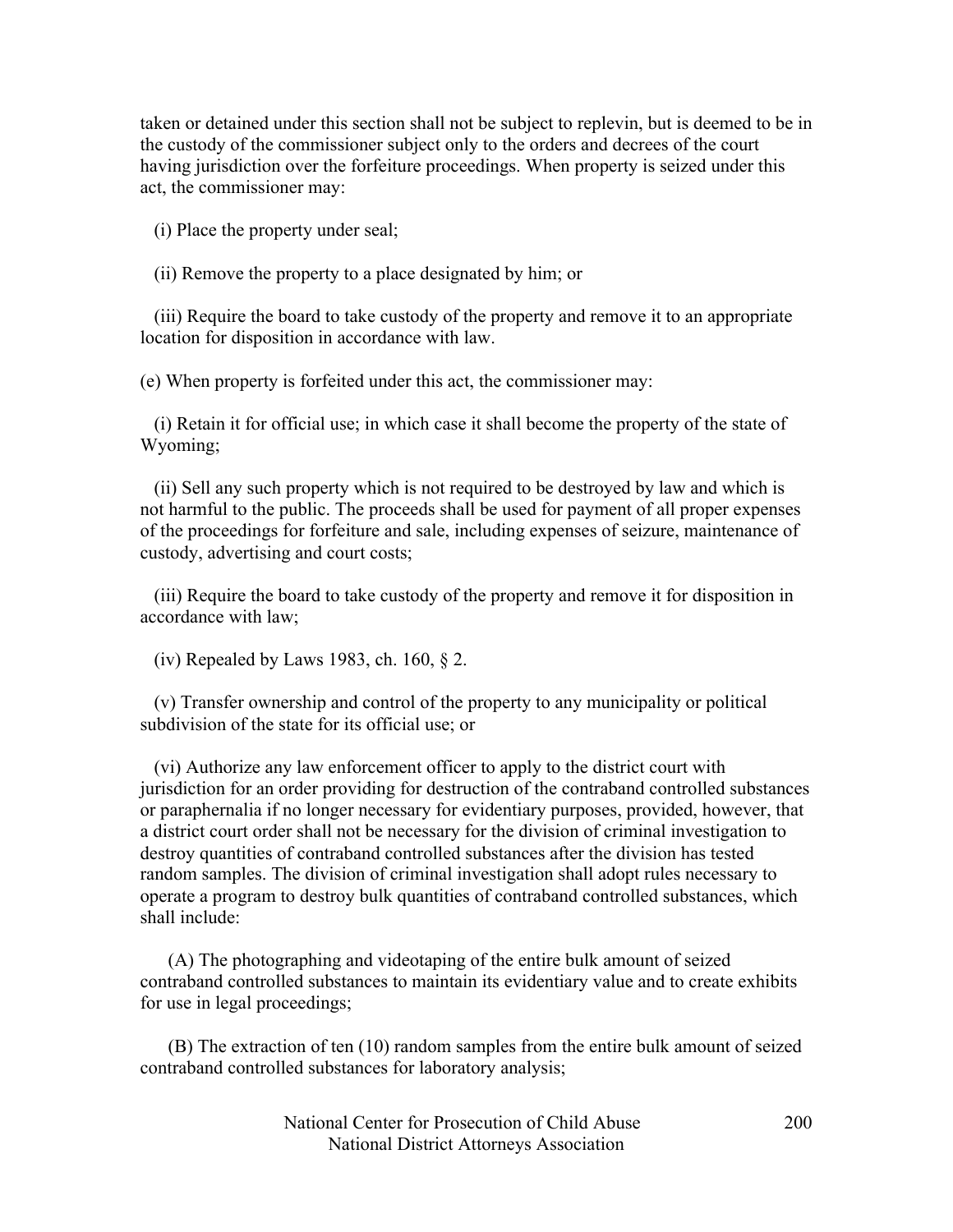(C) A weighing on properly calibrated scales of both the bulk amount of seized contraband controlled substances and the representative samples;

(D) The additional retention of:

 (I) Five (5) ounces of organic material if the controlled substance is marihuana or a substance of similar organic composition;

(II) Five (5) grams of a controlled substance in powdered or crystalline form;

(III) Five-tenths (0.5) of a gram of a controlled substance in liquid form;

 (IV) An amount sufficient for testing by experts shall be made available from the additionally retained sample for the purpose of defending criminal charges arising from the possession, use or sale of the controlled substance.

 (E) After the testing and retention of samples specified in this paragraph, the commissioner or his designee may order the destruction of the bulk amount of the seized contraband controlled substance in excess of the representative sample and the additional retained samples of the seized contraband controlled substance;

 (F) Once the representative samples and the additional retained samples of the contraband controlled substance are no longer necessary for evidentiary purposes, any law enforcement officer, upon authorization from the commissioner, may apply to the district court with jurisdiction for an order providing for the destruction of the remaining contraband controlled substance.

(f) Any controlled substance listed in Schedules I through V that is possessed, transferred, sold or offered for sale in violation of this act is contraband and shall be seized and summarily forfeited to the state. Any controlled substance listed in Schedules I through V which is seized or comes into possession of the state and the owner is unknown, is contraband and shall be summarily forfeited to the state.

(g) Seizures and summary forfeiture of certain plants generally. -- Species of plants from which controlled substances in Schedules I and II may be derived which have been planted or cultivated in violation of this act, or of which the owners or cultivators are unknown, or which are wild growths, may be seized and summarily forfeited to the state.

(h) Authority for seizure and forfeiture of plants. -- The failure, upon demand by the commissioner, or his authorized agent, of the person in occupancy or in control of land or premises upon which the species of plants are growing or being stored, to produce an appropriate registration, or proof that he is the holder thereof, constitutes authority for the seizure and forfeiture of the plants.

(j) Any law enforcement agency of this state may accept, receive, dispose of and expend the property or proceeds from any property forfeited to the federal government or any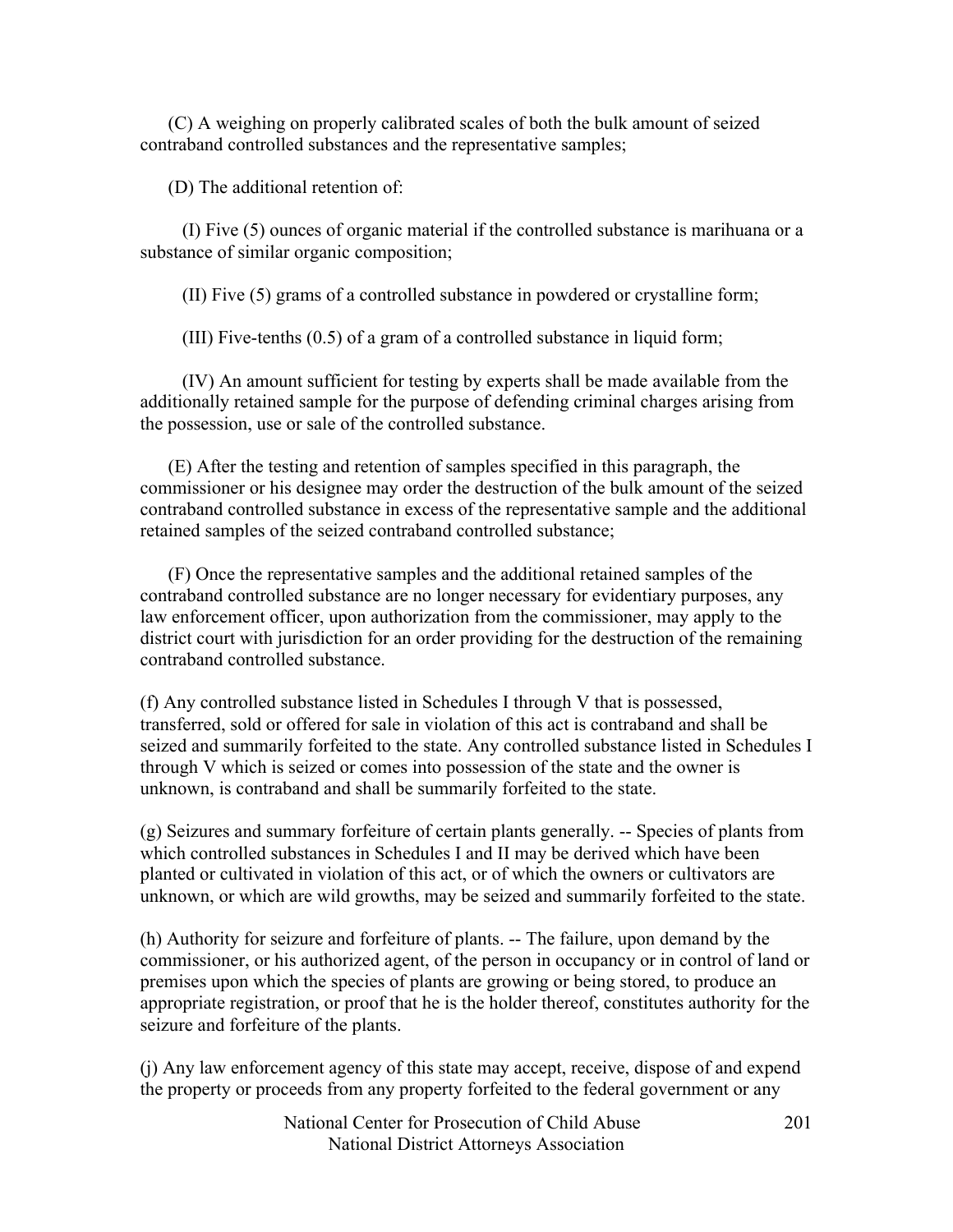state and allocated to the agency by the United States attorney general pursuant to 21 U.S.C. 881(e) or any law of another state. The property or proceeds shall be in addition to funds appropriated to the law enforcement agency by the state legislature or any unit of local government. The property or proceeds may be credited to any lawfully created fund or account designated to receive proceeds of forfeitures. For the period beginning July 1, 1996, and ending June 30, 1998, the division shall provide to the joint appropriations interim committee of the legislature a quarterly audit of the assets forfeiture account detailing the collection and distribution of all seized assets.

(k) Any law enforcement agency of this state which receives property or proceeds pursuant to subsection (j) of this section shall report to the attorney general on forms to be prescribed by the attorney general:

(i) The receipt of property or proceeds within thirty (30) days from the receipt; and

 (ii) The disposition or expenditure of any property or proceeds within ninety (90) days from the disposition or expenditure.

(m) The attorney general shall submit a biennial report to the joint appropriations interim committee concerning recipients and the amount of property and proceeds received, disposed of or expended under subsection (j) of this section.

(n) No law enforcement agency of this state shall accept property or proceeds pursuant to subsection (j) of this section if the tender of the property or proceeds is conditioned upon the state law enforcement agency's adoption of federal law enforcement practices and procedure.

# **Guam**

## **GUAM CODE ANN. TIT. 9 § 67.502.1 (2009). Items Subject to Forfeiture for Violation of this Act.**

(a) The following shall be subject to forfeiture and no property right shall exist in them:

(1) all controlled substances which have been or are intended to be manufactured, distributed, dispensed, acquired or held in violation of the provisions of this Act; (2) all raw materials, products and equipment of any kind which are used, or intended for use, in manufacturing, compounding, processing, delivering, importing or exporting any controlled substance in violation of the provisions of this Act;

(3) all property which is used, or intended for use, as a container for property described in Paragraphs  $(1)$  and  $(2)$ ;

(4) all conveyances including aircraft, vehicles or vessels, which are used, or intended for use, to transport, or in any manner to facilitate the transportation, sale, receipt, possession or concealment of property described in Paragraphs (1) or (2), except that: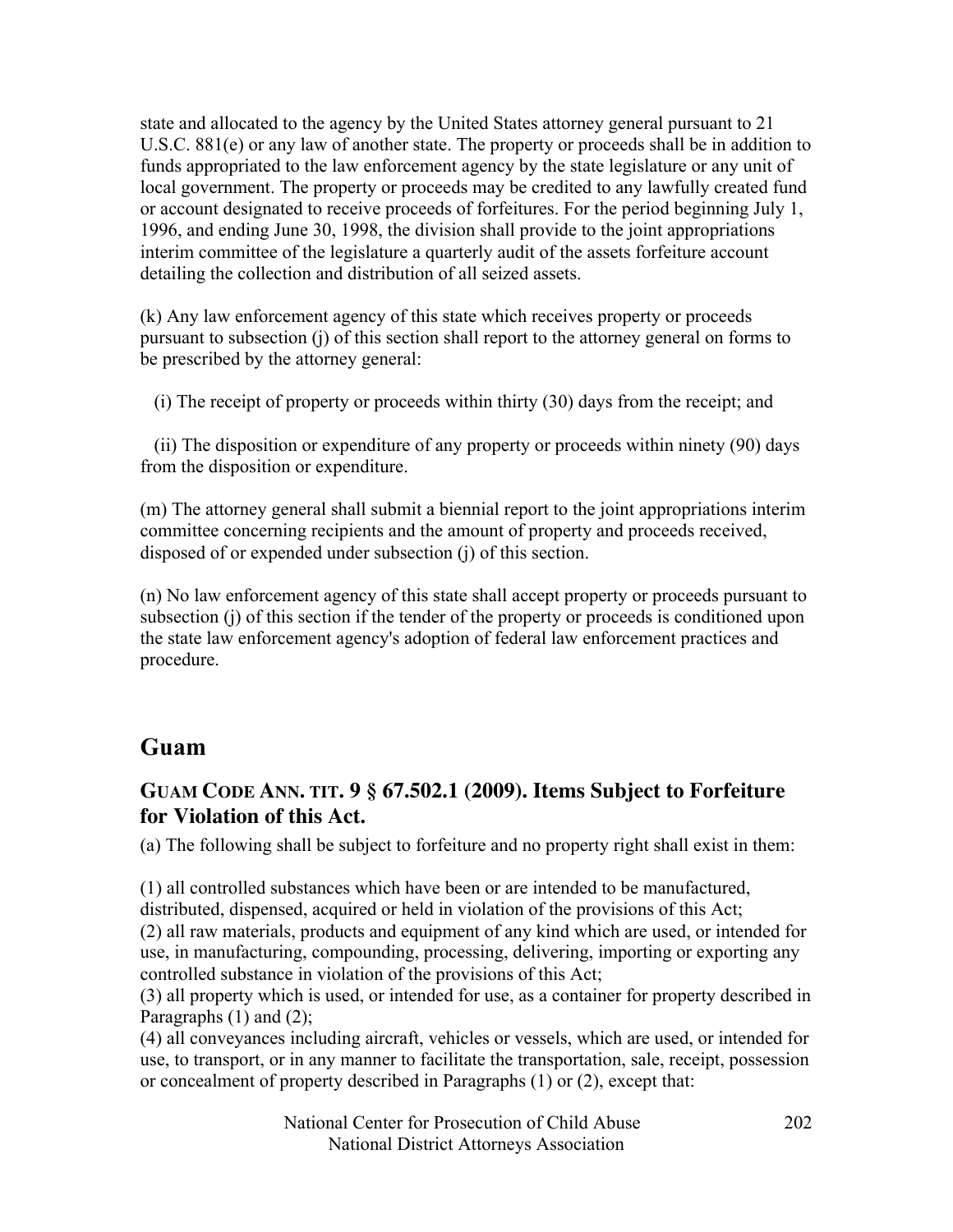(i) no conveyance used by any person as a common carrier in the transaction of business as a common carrier shall be forfeited under the provisions of this Act, unless it shall appear that the owner or other person in charge of such conveyance was a consenting party or privy to a violation of this Act; and

(ii) no conveyance shall be forfeited under the provisions of this Section by reason of any act or omission established by the owner thereof to have been committed or omitted without his knowledge or consent;

(iii) a conveyance is not subject to forfeiture for a violation of  $\S 67.401.2$ ; and (iv) a forfeiture of a conveyance encumbered by a bona fide security interest of the secured party if he neither had knowledge of nor consented to the act or omission. (5) all books, records and research, including formulas, microfilm, tapes and data which are used, or intended for use, in violation of this Act;

(6) all moneys, negotiable instruments, securities or other things of value furnished or intended to be furnished by any person in exchange for a controlled substance in violation of this Act, all proceeds traceable to such an exchange, and all moneys, negotiable instruments, securities used or intended to be used to facilitate any violation of this Act, shall be forfeited to the criminal justice agency making the seizure; and

(7) all firearms which are visible, carried during or used in furtherance of a violation of this Act.

(b) Any property subject to forfeiture under this Act may be seized by GPD upon process issued by the Superior Court, except that seizure without such process may be made when:

(1) the seizure is incident to an arrest or a search under a search warrant or an inspection under an administrative inspection warrant;

(2) the property subject to seizure has been the subject of a prior judgment in a criminal injunction or forfeiture proceeding based upon this Act;

(3) GPD or DPHSS has probable cause to believe that the property is directly or indirectly dangerous to health or safety; or

(4) GPD or DPHSS has probable cause to believe that the property has been use or intended to be used in violation of this Act.

In the event of seizure pursuant to this Subsection, proceedings under Subsection (c) shall be instituted promptly.

(c) Property taken or detained under this Section shall not be repleviable; but shall be deemed to be in the custody of the GPD or DPHSS only to the orders and decrees of the Court. Whenever property is seized under the provisions of this Act, GPD or DPHSS may:

(1) place the property under seal; or

- (2) remove the property to a place designated by him.
- (d) Whenever property is forfeited under this Act, GPD may:

(1) retain the property for official use;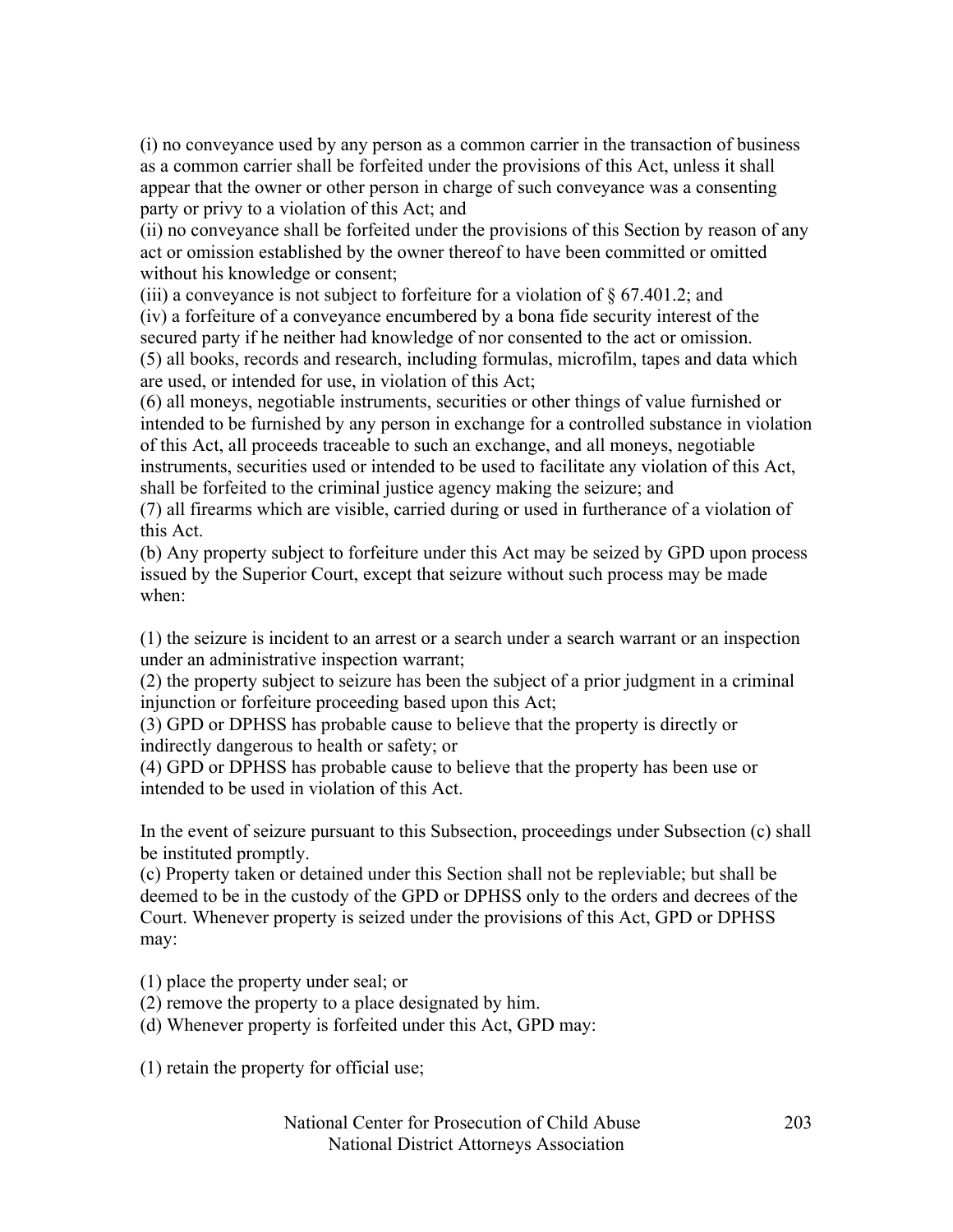(2) sell any forfeited property which is not required to be destroyed by law and which is not harmful to the public; all proceeds shall be deposited into the Special Assets Forfeiture Fund, under the Local Assets Forfeiture Account;

(3) require the property to be taken into custody and removed for disposition in accordance with law; or

(4) forward it to the DEA for disposition; such disposition may include delivery for medical or scientific use to any Federal or state agency under regulations of the Attorney General of the United States.

(e) All substances listed in Schedule I that are possessed, transferred, sold or offered for sale in violation of the provisions of this Act shall be deemed contraband and seized and summarily forfeited to the government of Guam. Similarly, all substances listed in Schedule I which are seized or come into the possession of the government of Guam, the owners of which are unknown, shall be deemed contraband and summarily forfeited to the government of Guam:

(1) All species of plants from which controlled substances in Schedules I and II may be derived which have been planted or cultivated in violation of this Act, or of which the owners or cultivators are unknown, of which are wild growths, may be seized and summarily forfeited to the government of Guam.

(2) The failure, upon demand by GPD of the person in occupancy or in control of land or premises upon which such species of plants are growing or being stored, to produce an appropriate registration, or proof that he is the holder thereof, shall constitute authority for the seizure and forfeiture.

## **Puerto Rico**

#### **P.R. LAWS ANN. TIT. 24, § 2512 (2009). Seizures.**

(a) The following shall be subject to forfeiture to the Commonwealth of Puerto Rico:

 (1) All controlled substances which have been manufactured, distributed, dispensed, or acquired in violation of this chapter.

 (2) Any raw material, paraphernalia, products or equipment of any sort used or planned to be used in the fabrication, confection of compounds, manufacture, delivery, import or export of any controlled substance, thus violating the provisions of this chapter.

 (3) All property which is used, or intended for use, as a container for property described in clauses (1) and (2) of this subsection.

 (4) All conveyances, including aircraft, vehicles, mount or vessels, which are used, or are intended for use, to transport, or in any manner to facilitate the transportation, sale, receipt, possession, or concealment of property described in clauses (1) and (2) of this subsection.

 (5) All books, records and research or investigations, including formulas, microfilm, tapes, and data which are used, or intended for use, in violation of this chapter.

 (b) Any property subject to forfeiture under clause (4) of subsection (a) of this section shall be seized by process issued pursuant to Act No. 39, of June 4, 1960, as amended, known as the "Uniform Vehicle, Mount, Vessel and Plane Seizure Act".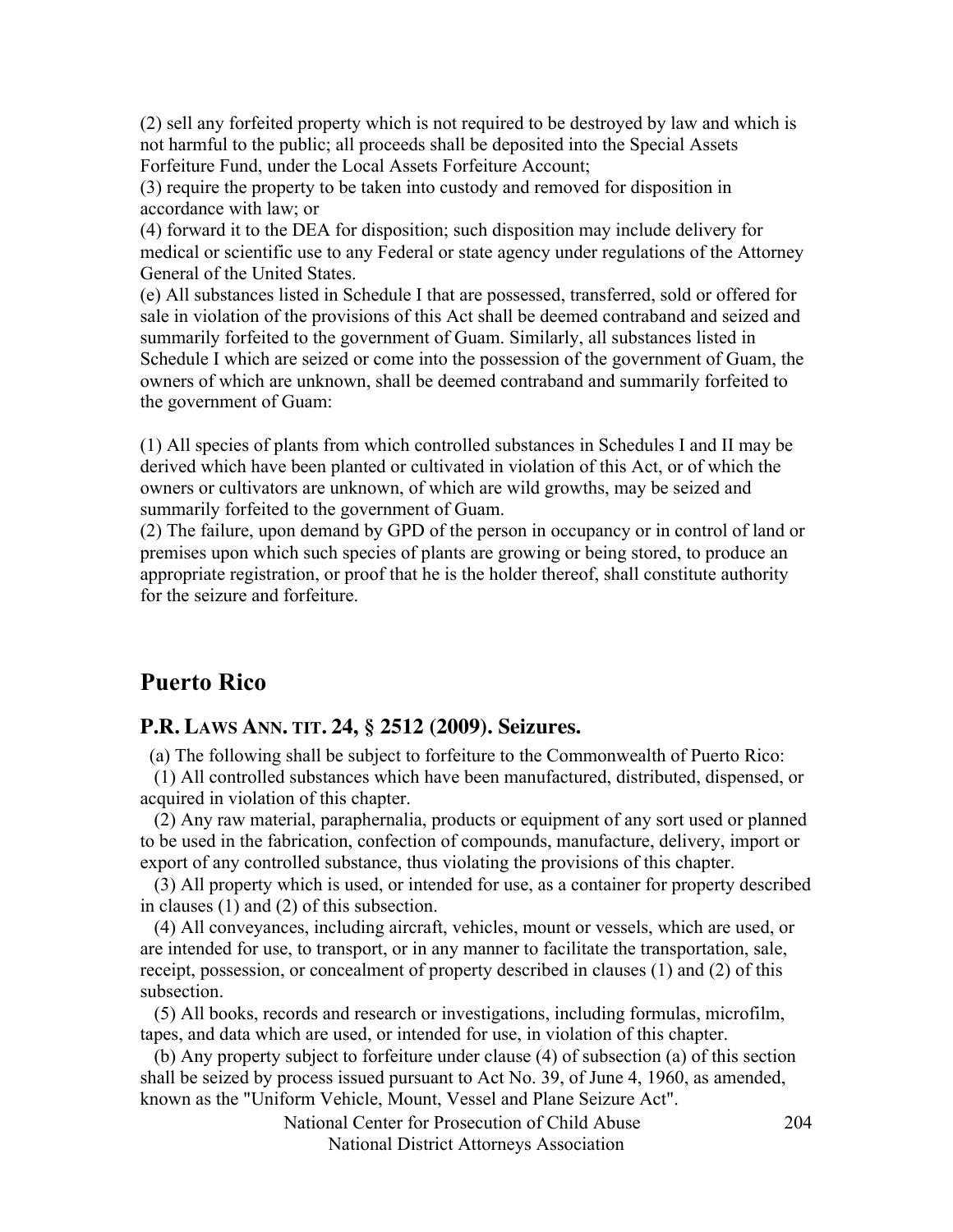Any property subject to seizure pursuant to clauses  $(1)$ ,  $(2)$ ,  $(3)$ , and  $(5)$  of subsection (a) of this section shall be impounded, seized, and forfeited in accordance to the norms in effect upon conclusion of the proceedings.

 (c) Any property subject to forfeiture under clauses (1), (2), (3), and (5) of subsection (a) of this section shall be seized and summarily forfeited by the Secretary, the Superintendent of Police or the Secretary of Justice, to the Commonwealth of Puerto Rico.

 Property seized and withheld under this subsection shall not be repleviable, but shall be considered to be under the custody of the Secretary of Health, the Superintendent of Police, or the Secretary of Justice, as the case may be, and subject only to the orders and decrees of the court.

 When the property seized consists of controlled substances, it shall be the duty of the Police of Puerto Rico or of the Department of Justice, as the case may be, to fill out a form stating the amount of controlled substances forfeited in terms of weight, and packages, containers or units, and the scientific or common name of the substance forfeited, date and place of forfeiture, general conditions as to the state of the controlled substances forfeited, date when it was submitted to the police laboratory for analysis, name and signature of the officer who carried out the forfeiture, as well as any other information deemed to be advisable. This form shall be kept and retained by the Police or the Department of Justice, so that it may be examined by officers duly authorized by the Mental Health and Addicition Services Administration, when the forfeited ontrolled subatances are at the final stages of disposal iun the Mental Health and Addiction Services Administration. If, upon receipt of forfeited controlled substances in the Administration for their final disposal, and after examining the above mentioned form, it is found that there is a discrepancy between the amount of controlled substances received in the Administration for final disposal, and the amount stated in the corresponding form, the Administration shall resort to the Departmemt of Justice, and request that the proper investigation be conducted in order to explain the discrepancy and, if necessary, to proceed pursuant to law.

 In the case of forfeiture of controlled substances, in which one or both of the following conditions may be present: (1) There are no adequate, safe storage facilities or there are no safe transportation facilities, or (2) when the controlled substances forfeited, whether in small or large amounts, are perishable, the Police or the Department of Justice, as the case may be, shall notify the Mental Health and Addiction Services Administration about the situation and it shall request the presence of this Department to destroy the controlled substances involved. The controlled substances shall be destroyed in the presence of at least one officer of the Department, the Police, and the Department of Justice, and a certificate shall be issued bearing the signature of the above officers representing said agencies. A sample of the forfeited controlled substances, duly identified and labeled, shall be kept by the Police or by the Department of Justice, if needed for criminal prosecution for violation of this chapter. This sample, together with the corresponding certificate of destruction, and oral testimony regarding such action, shall constitute admissible and sufficient evidence in a criminal prosecution for violation of this chapter.

 Whenever the Inspectors of the Department seize controlled substances they shall fill out the form to which the third paragraph of this subsection refers. Said form shall be kept in the same way and shall be used for the same purposes stated in said paragraph. In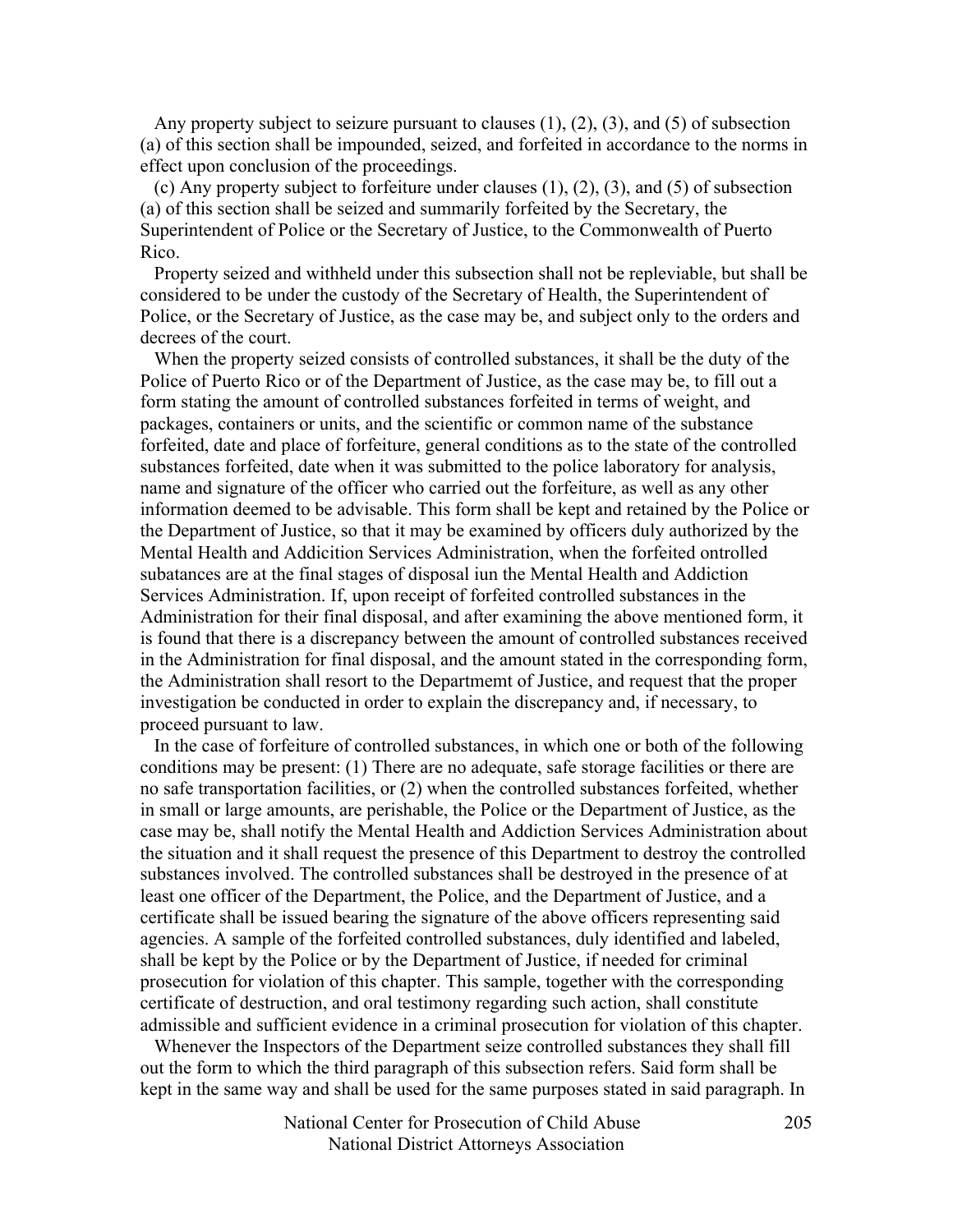those cases in which the Department Inspectors seize controlled substances, and in which one or both of the situations stated in the fourth paragraph of this subsection coincide, the Department shall notify the Police and the Department of Justice, and shall request the appearance of the representatives thereof, so that they may be present when the controlled substances are destroyed. The provisions of the fourth paragraph concerning the destruction must be complied with, a certificate issued, and a sample of the controlled substances kept for the purposes of a criminal prosecution for violation of  $\S$ § 2101 et seq. of this title. The sample, together with the certificate of destruction and oral testimony regarding such action, shall constitute admissible and sufficient evidence in a criminal prosecution for violation of §§ 2101 et seq. of this title.

 (d)(1) All species of plants from which substances in Schedules I and II may be derived, which have been planted or cultivated in violation of §§ 2101 et seq. of this title, or whose owners or cultivators are unknown, or which are wild growths, may be seized and summarily forfeited by the Secretary, the Superintendent of Police or the Secretary of Justice, in behalf of the Commonwealth of Puerto Rico.

 (2) The fact that the person who holds, administers or is in possession of land or of the place where such plant grows or is stored, cannot produce, upon the request of the duly authorized officers, a lawfully valid registration or proof that he is the holder of same, shall be a legal basis for its seizure and forfeiture.

 (3) The Secretary of Justice or his officers or employees, the controlled substances inspectors, as well as the Police, are hereby authorized to enter any grounds or into any dwellings, by means of a search warrant, to cut, collect, remove or destroy such plant species.

 (e) All substances forfeited under this chapter, if they may be used for medical or scientific purposes, shall be delivered by the Secretary to nonprofit charitable institutions, upon request to such effect. If there is no such petition, or if such substances cannot be used for medical or scientific purposes, they shall be destroyed by the Secretary or by his officers, in the presence of a committee composed in the manner that the Secretary may prescribe by regulations, and such committee shall issue a certificate stating the amount and the origin of the substances destroyed and the date on which the destruction took place.

 (f) Any person who destroys, conceals or disposes of controlled substances in a manner different from that established herein, in violation of the provisions of this section, shall be punished by imprisonment for a fixed term of six (6) months. Should there be aggravating circumstances, the fixed penalty established may be increased to a maximum of one year; if there should be extenuating circumstances, it may be reduced to a minimum of three (3) months.

 The court, in its discretion, may impose the fixed penalty of imprisonment established, or a fine that shall not exceed five hundred dollars (\$500) or both penalties.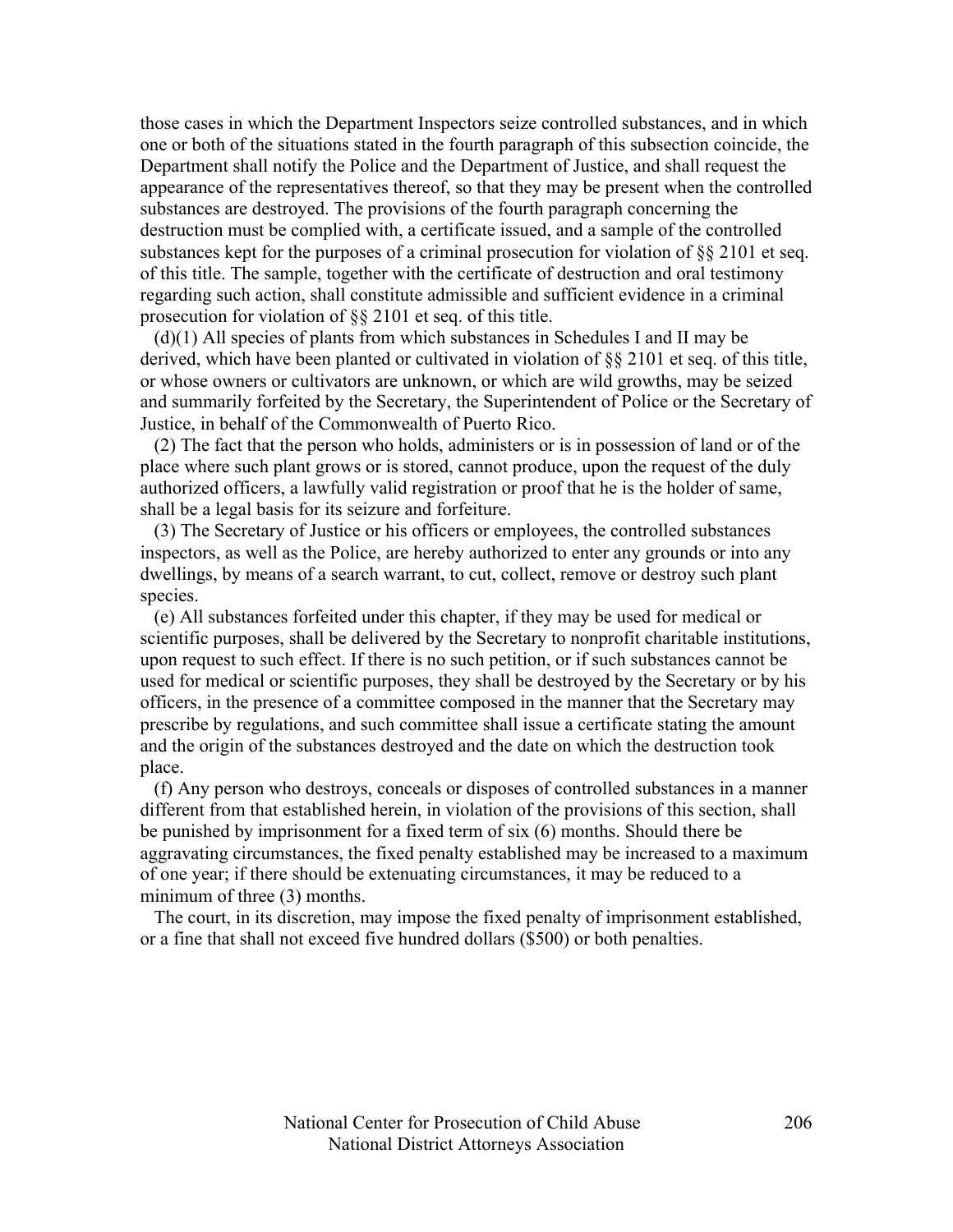# **Virgin Islands**

#### **V.I. CODE ANN. TIT. 19, § 623 (2010). Forfeitures.**

(a) The following shall be subject to forfeiture to the Government of the Virgin Islands and no property right shall exist in them:

 (1) All controlled substances which have been manufactured, distributed, dispensed, or acquired in violation of this chapter.

 (2) All raw materials, products, and equipment of any kind which are used, or intended for use, in manufacturing, compounding, processing, delivering, importing, or exporting any controlled substance in violation of this chapter.

 (3) All property which is used, or intended for use, as a container for property described in paragraph  $(1)$  or  $(2)$ .

 (4) All conveyances, including aircraft, vehicles, or vessels, which are used, or are intended for use, to transport, or in any manner to facilitate the transportations, sale, receipt, possession, or concealment of property described in paragraph (1) or (2), except that:

 (A) no conveyance used by any person as a common carrier in the transaction of business as a common carrier shall be forfeited under the provisions of this section unless it shall appear that the owner or other person in charge of such conveyance was a consenting party or privy to a violation of this chapter; and

 (B) no conveyance shall be forfeited under the provisions of this section by reason of any act or omission established by the owner thereof to have been committed or omitted without his knowledge or consent or by any person other than such owner while such conveyance was unlawfully in the possession of a person other than the owner in violation of the criminal laws of the United States, or of the Virgin Islands.

 (5) All books, records, and research, including formulas, microfilm, tapes, and data which are used, or intended for use, in violation of this chapter.

 (6) All moneys, negotiable instruments, securities or other things of value furnished or intended to be furnished by any person in exchange for a controlled substance in violation of this chapter, all proceeds traceable to such an exchange, and all moneys, negotiable instruments, and securities used or intended to be used to facilitate any violation of this chapter, except that no property shall be forfeited under this paragraph, to the extent of the interest of an owner, by reason of any act or omission established by that owner to have been committed or omitted without the knowledge or consent of that owner.

(b) Any property subject to forfeiture to the Government of the Virgin Islands under this chapter may be seized by the Attorney General under process issued pursuant to the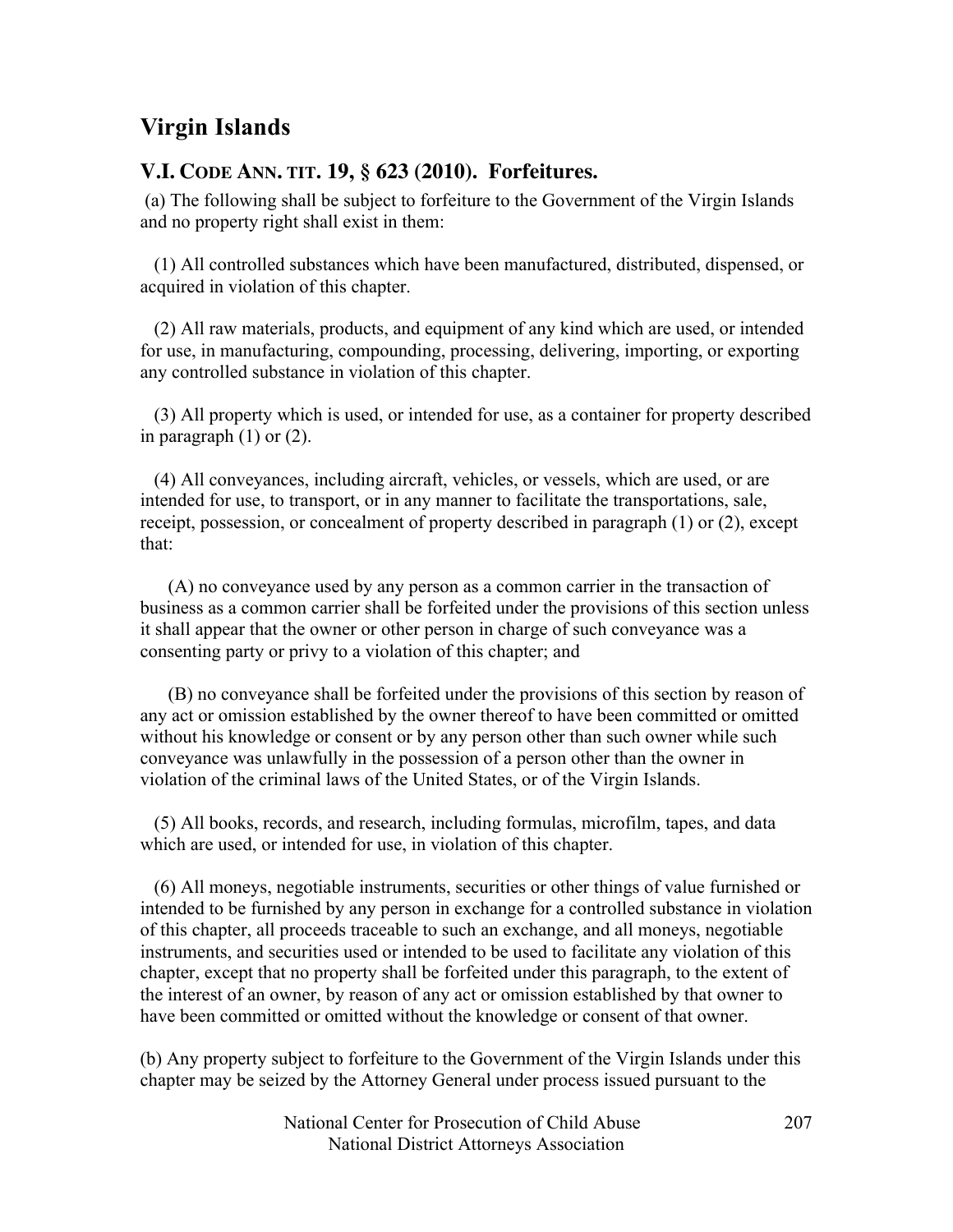Supplemental Rules for Certain Admiralty and Maritime Claims by any District Court of the Virgin Islands having jurisdiction over the property, except that seizure without such process may be made when--

 (1) the seizure is incident to an arrest or a search under a search warrant or an inspection under an administrative inspection warrant;

 (2) the property subject to seizure has been the subject of a prior judgment in favor of the Government of the Virgin Islands in a criminal injunction or forfeiture proceeding under this chapter;

 (3) the Attorney General has probable cause to believe that the property is directly or indirectly dangerous to health or safety; or

 (4) the Attorney General has probable cause to believe that the property has been used or is intended to be used in violation of this chapter. In the event of seizure pursuant to paragraph (3) or (4) of this subsection, proceedings under subsection (d) of this section shall be instituted promptly.

(c) Property taken or detained under this section shall not be repleviable, but shall be deemed to be in the custody of the Attorney General, subject only to the orders and decrees of the court or the official having jurisdiction thereof. Whenever property is seized under the provisions of this chapter, the Attorney General may--

(1) place the property under seal;

(2) remove the property to a place designated by him; or

 (3) require that the Department of Property and Procurement take custody of the property and remove it to an appropriate location for disposition in accordance with law.

(d) All provisions of law relating to the seizure, summary and judicial forfeiture, and condemnation of property for violation of the United States customs laws; the disposition of such property or the proceeds from the sale thereof; the remission of mitigation of such forfeitures; and the compromise of claims and the award of compensation to informers in respect of such forfeitures shall apply to seizures and forfeitures incurred, or alleged to have been incurred, under the provisions of this chapter, insofar as applicable and not inconsistent with the provisions hereof or other laws of the Virgin Islands; except that such duties as are imposed upon the United States customs officers or any other persons with respect to the seizure and forfeiture of property under the United States Customs Laws shall be performed with respect to seizures and forfeitures of property under this chapter by such officers, agents, or other persons as may be authorized or designated for that purpose by the Attorney General.

(e) Whenever property (except property described in paragraph (6) of subsection (a) hereof) is forfeited under this chapter the Attorney General shall--